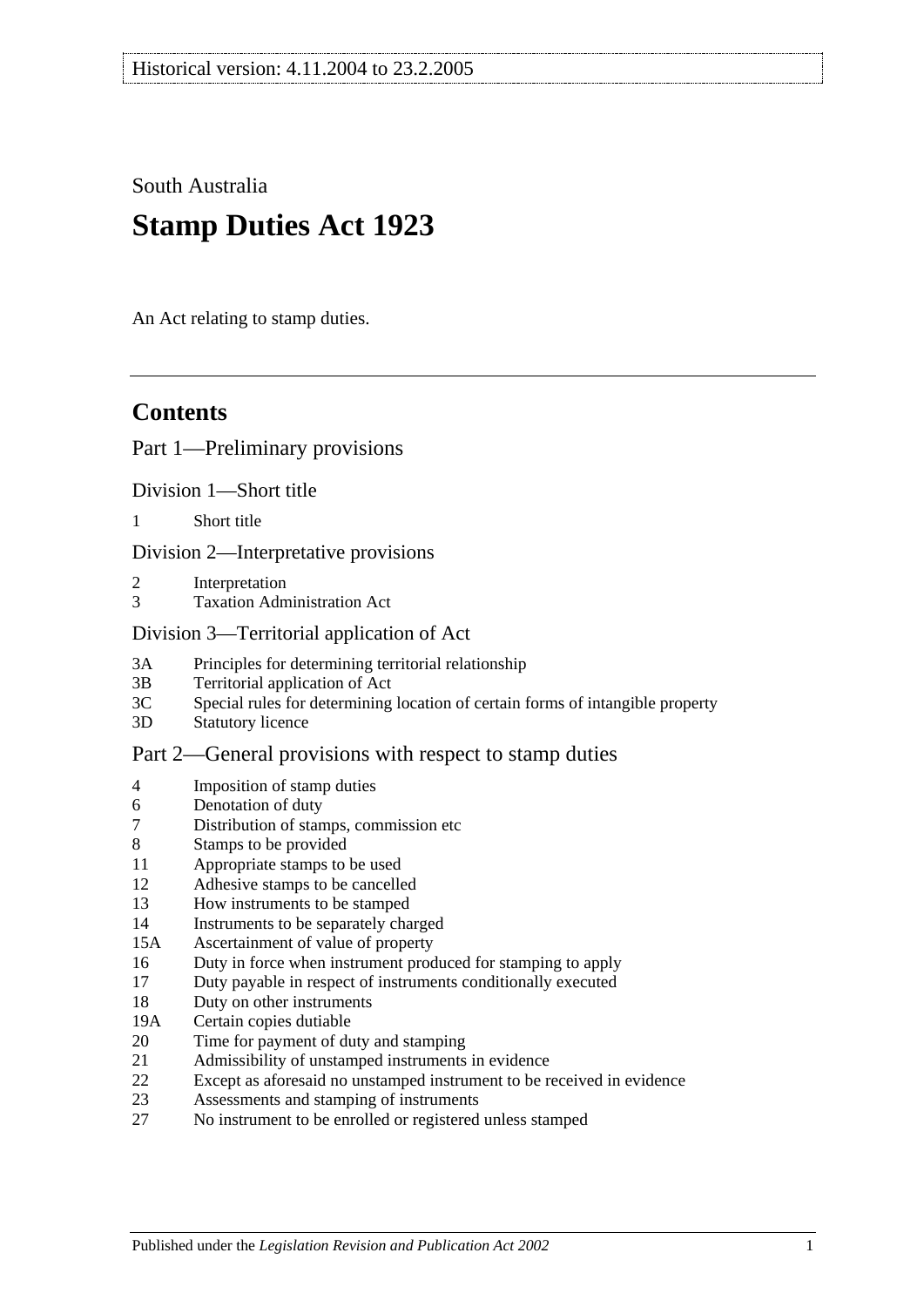## [Part 3—Special provisions with respect to certain stamp duties](#page-18-0)

#### [Division 1—Agreements](#page-18-1)

- 29 [Adhesive stamp may be used for agreement not under seal](#page-18-2)
- 30 [When agreement comprised of several letters](#page-18-3)
- 31 [Certain contracts to be chargeable as conveyances on sale](#page-18-4)
- 31A [Duty on agreements for "walk in walk out" sales of land used for primary production](#page-19-0)

#### [Division 2—Rental business](#page-19-1)

- 31B [Interpretation](#page-19-2)
- 31C [Jurisdictional nexus](#page-21-0)
- 31D [Obligation to be registered](#page-21-1)
- 31E [Registration](#page-21-2)
- 31F [Lodgement of statement and payment of duty](#page-21-3)
- 31H [Manner of denoting duty on statement](#page-22-0)
- 31I [Matter not to be included in statement](#page-23-0)
- 31K [Calculation by other methods](#page-24-0)
- 31L [Passing on a rental duty](#page-25-0)
- 31M [Ascertainment and disclosure of place of use of goods](#page-25-1)

#### [Division 3—Annual licences](#page-26-0)

- 32 [Interpretation](#page-26-1)
- 33 [Annual licence required for insurance business](#page-26-2)
- 34 [Application for annual licence](#page-27-0)
- 35 [Issuing and term of annual licence](#page-27-1)
- 36 [Monthly returns in respect of general insurance business](#page-27-2)
- 36A [Duty if annual licence application or monthly return not lodged as required](#page-27-3)
- 37 [Denoting of duty](#page-28-0)
- 38 [Duty payable on acquisition of insurance business](#page-28-1)
- 42AA [Duty in respect of policies effected outside South Australia](#page-28-2)
- 42AB [Insurers not required to be licensed](#page-28-3)

#### [Division 4—Application for motor vehicle registration](#page-29-0)

- 42A [Interpretation](#page-29-1)
- 42B [Duty on applications for motor vehicle registration or transfer of registration](#page-30-0)
- 42BA [Concessional rate of duty on some applications to transfer registration](#page-32-0)
- 42C [Refund of duty where vehicle returned or registration or transfer in error](#page-32-1)
- 42D [Taxation Administration Act and functions of Registrar](#page-32-2)
- 42E [Regulations](#page-33-0)

#### [Division 5—Cheques](#page-33-1)

- 43 [Interpretation](#page-33-2)
- 44 [Duty on cheques and cheque forms](#page-33-3)
- 45 [Duty not to be chargeable after certain date](#page-34-0)
- 46 [Power to make regulations](#page-34-1)

#### [Division 6—Conveyances and conveyances on sale](#page-34-2)

- 60 [Interpretation](#page-34-3)
- 60A [Value of property conveyed or transferred](#page-35-0)
- 60B [Refund of duty where transaction is rescinded or annulled](#page-37-0)
- 60C [Refund of duty on reconveyance of property subject to a common law mortgage](#page-37-1)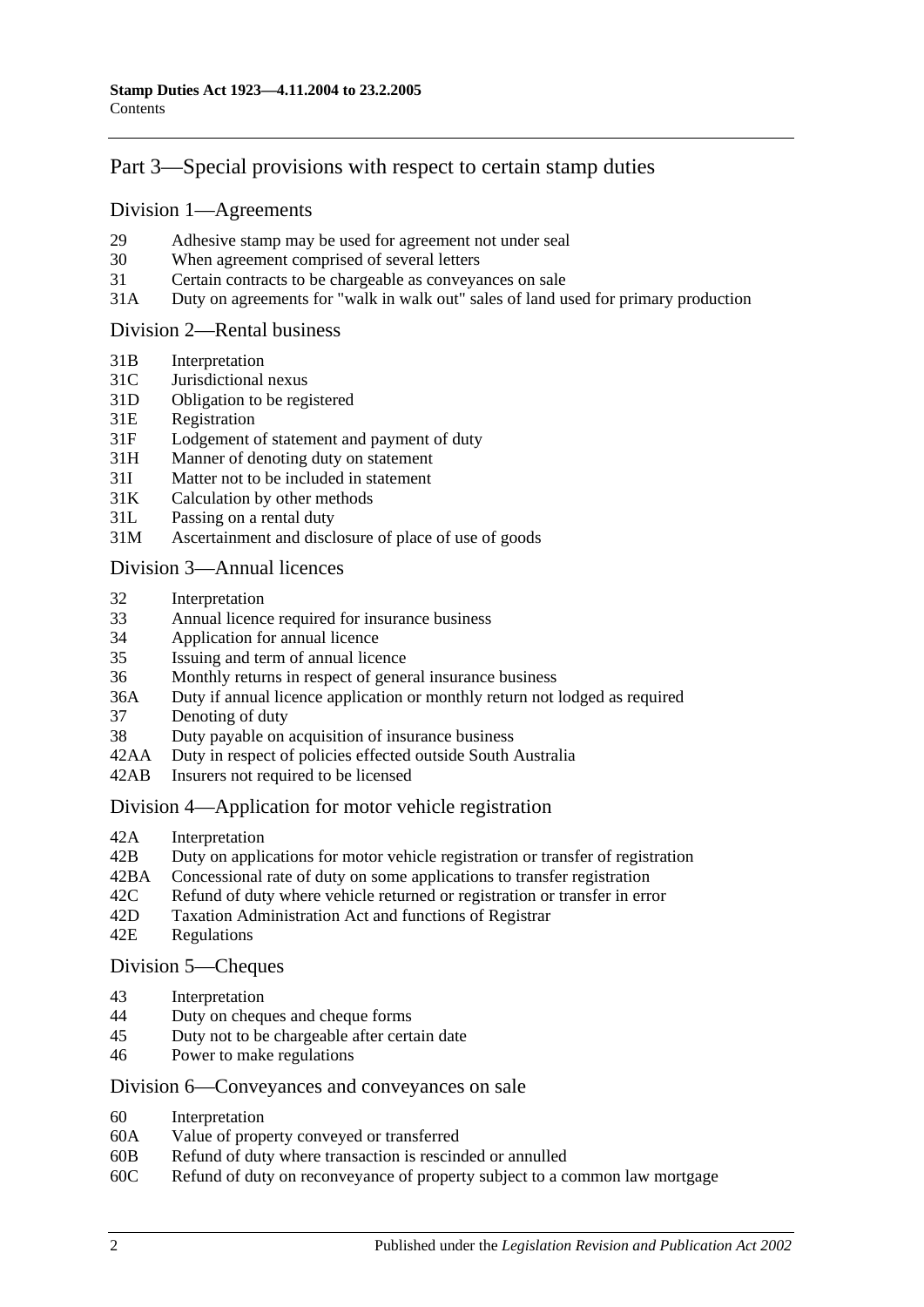- 61 [Method or estimating value of consideration where consideration](#page-37-2) consists of shares
- 62 [Land use entitlements](#page-38-0)
- 64 [Consideration in case of lease](#page-38-1)
- 65 [Where consideration consists of real or personal property](#page-38-2)
- 66 [Where consideration is payable in instalments](#page-38-3)
- 67 [Computation of duty where instruments are interrelated](#page-39-0)
- 68 [Duty in certain cases](#page-39-1)
- 70 [Evasion of duty](#page-40-0)
- 71 [Instruments chargeable as conveyances operating as voluntary dispositions](#page-40-1) *inter vivos*
- 71AA [Instruments disclaiming etc an interest in the estate of a deceased person](#page-44-0)
- 71A [Provision where trust property distributed](#page-44-1) *in specie*
- 71B [Partition or division of property](#page-44-2)
- 71C [Concessional rates of duty in respect of purchase of first home etc](#page-44-3)<br>71CA Exemption from duty in respect of certain maintenance agreements
- [Exemption from duty in respect of certain maintenance agreements etc](#page-48-0)
- 71CB [Exemption from duty in respect of certain transfers between spouses or former spouses](#page-49-0)
- 71CC [Interfamilial transfer of farming property](#page-50-0)
- 71CD [Duty on conveyances by Official Trustee etc](#page-52-0)
- 71D [Concessional duty to encourage mineral or petroleum exploration activity](#page-52-1)
- 71DA [Duty on certain conveyances between superannuation funds etc](#page-53-0)

#### [Division 7—Gaming machine surcharge](#page-55-0)

- 71EA [Interpretation](#page-55-1)
- 71EB [Direct interests](#page-56-0)<br>71EC Related entities
- 71EC [Related entities](#page-57-0)<br>71ED Indirect interest
- [Indirect interests](#page-57-1)
- 71EE [Notional interests](#page-57-2)
- 71EF [Application of this Division](#page-58-0)
- 71EG [Imposition of surcharge](#page-58-1)<br>71EH Exempt transactions
- [Exempt transactions](#page-59-0)
- 71EI [Notice of transaction to which this Division applies](#page-59-1)
- 71EJ [Recovery of duty](#page-59-2)

#### [Division 8—Transactions effected without creating dutiable instrument](#page-60-0)

- 71E [Transactions otherwise than by dutiable instrument](#page-60-1)
- 71F [Statutory transfers](#page-61-0)

#### [Division 9—Leases](#page-62-0)

- 72 [Agreement for lease to be charged as a lease](#page-62-1)
- 73 [Leases, how to be charged in respect of produce etc](#page-62-2)
- 74 [Duty in respect of certain kinds of lease](#page-63-0)
- 75 [Consideration for lease](#page-63-1)
- 75A [Abolition of duty on leases](#page-64-0)

#### [Division 10—Mortgages](#page-64-1)

- 76 [Interpretation](#page-64-2)
- 77 [Where mortgage consists of several instruments](#page-65-0)
- 78 [Security for stock, how to be charged](#page-65-1)<br>79 Mortgage securing future and conting
- 79 [Mortgage securing future and contingent liabilities](#page-65-2)<br>80 Security for repayment by periodical payments how
- [Security for repayment by periodical payments, how to be charged](#page-67-0)
- 81 [Transfers and further charges](#page-67-1)
- 81A [Duty may be denoted in certain cases by adhesive stamps](#page-67-2)
- 81B [Duty chargeable proportioned to value of South Australian property](#page-67-3)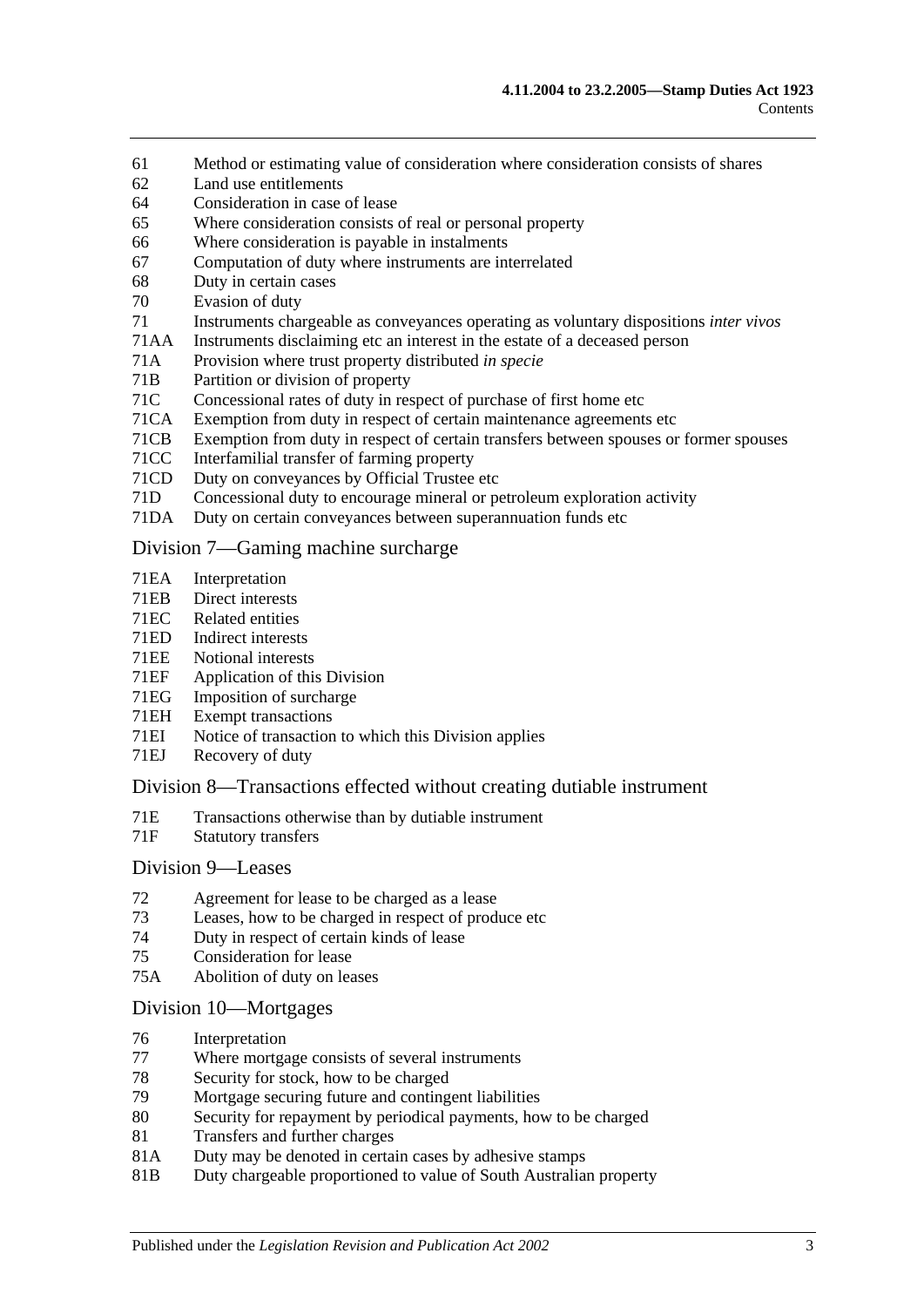- 81C [Duty paid on one mortgage may be denoted as having been paid on another mortgage](#page-68-0)
- 81D [Refinancing of primary producers' loans](#page-69-0)
- 81E [Refinancing of loan due to rural branch closure](#page-69-1)
- 82 [Unregistered mortgages protected by caveats](#page-70-0)
- 83 [Exemption from duty for first home owners](#page-71-0)

#### [Part 3A—Special provisions relating to financial products](#page-72-0)

#### [Division 1—Interpretation](#page-72-1)

- 90A [Interpretation](#page-72-2)
- 90AB [Share buy-back](#page-74-0)
- 90AC [Exempt transactions](#page-74-1)

#### [Division 2—Duty on sales and purchases by brokers](#page-74-2)

- 90B [Application of Division](#page-74-3)
- 90C [Records of sales and purchases of financial products](#page-75-0)
- 90D [Returns to be lodged and duty paid](#page-76-0)
- 90E [Endorsement of instrument of transfer as to payment of duty](#page-77-0)
- 90F [Power of dealer to recover paid duty](#page-77-1)
- 90G [Transactions in S.A. financial products on U.K. stock exchange](#page-77-2)

#### [Division 3—Duty on certain clearing and settlement transactions](#page-79-0)

- 90H [Application of Division](#page-79-1)
- 90I [Requirement to make record of CSF transactions](#page-80-0)
- 90J [Transfer document or record to be treated as instrument of conveyance](#page-80-1)
- 90K [Particulars to be included in a transfer document](#page-81-0)<br>90I. Relevant CSF participant's identification code eq
- [Relevant CSF participant's identification code equivalent to stamping](#page-81-1)
- 90M [Returns to be lodged and duty paid](#page-81-2)
- 90N [Monthly returns by registered CS facility licensees](#page-81-3)
- 90O [Particulars reported by participants to be kept by registered CS facility licensees](#page-82-0)
- 90P [Refund for error transaction](#page-82-1)

#### [Division 4—Registration of Australian market licensees and CS facility licensees](#page-82-2)

- 90Q [Registration process](#page-82-3)
- 90R [Disclosure of information](#page-83-0)

#### [Division 5—Duty on other conveyances](#page-83-1)

- 90T [Application of Division](#page-83-2)
- 90U [Financial products liable to duty](#page-83-3)
- 90V [Proclaimed countries](#page-83-4)
- [Part 4—Land rich entities](#page-84-0)

#### [Division 1—Preliminary](#page-84-1)

- 91 [Interpretation](#page-84-2)
- 92 [Direct interests](#page-86-0)
- 92A [Related entities](#page-87-0)
- 92B [Indirect interests](#page-87-1)
- 93 [Notional interest in assets of related entity](#page-87-2)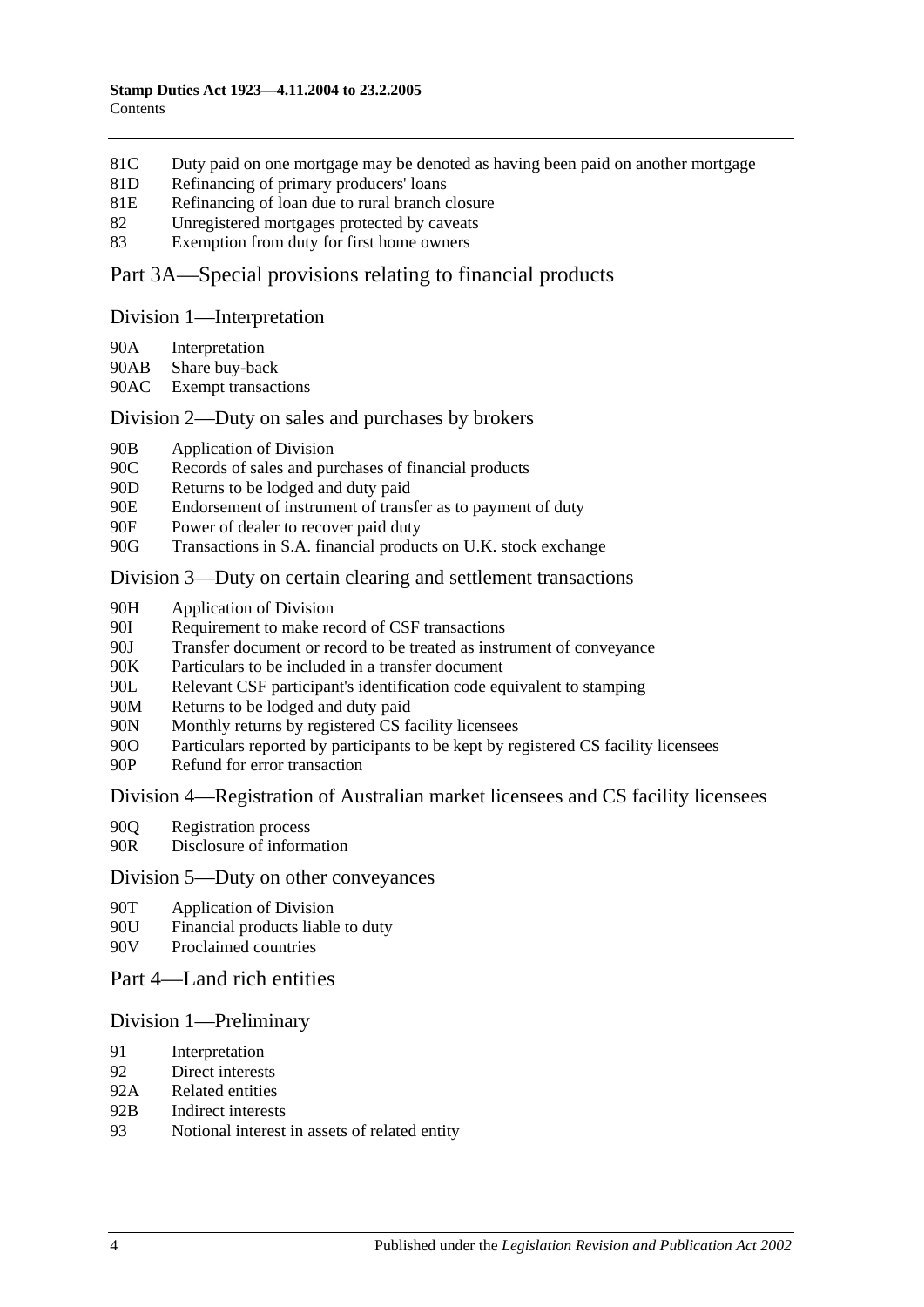[Division 2—Land rich entity](#page-88-0)

94 [Land rich entity](#page-88-1)

[Division 3—Dutiable transactions](#page-89-0)

- 95 [General principle of liability to duty](#page-89-1)
- 96 [Value of notional interest acquired as a result of dutiable transaction](#page-89-2)
- 97 [Calculation of duty](#page-90-0)

#### [Division 4—Payment and recovery of duty](#page-91-0)

- 98 [Acquisition statement](#page-91-1)
- 99 [Recovery from entity](#page-91-2)

#### [Division 5—Miscellaneous](#page-92-0)

- 100 [Valuation of interest under contract or option to purchase land](#page-92-1)
- 101 [Exempt transactions](#page-92-2)
- 102 [Multiple incidences of duty](#page-93-0)

#### [Part 5—Miscellaneous provisions](#page-94-0)

- 106 [Spoiled or unused stamps](#page-94-1)
- 106A [Transfer of financial products not to be registered unless duly stamped](#page-94-2)
- 107 [Transfer of property to correct error](#page-95-0)
- 108 [Penalties for certain offences](#page-95-1)
- 109 [Penalty for fraud](#page-96-0)
- 111 [Remedy for misappropriation](#page-96-1)
- 112 [Regulations](#page-96-2)
- 114 [Exemption from stamp duty](#page-97-0)

[Schedule 1—Transitional provisions](#page-98-0)

1 [Commencement of consequential regulations](#page-98-1)

[Schedule 2—Stamp duties and exemptions](#page-98-2)

Part 1—Specified instruments

## Part 2—General exemptions from all stamp duties

16 [General exemptions](#page-111-0)

[Legislative history](#page-116-0)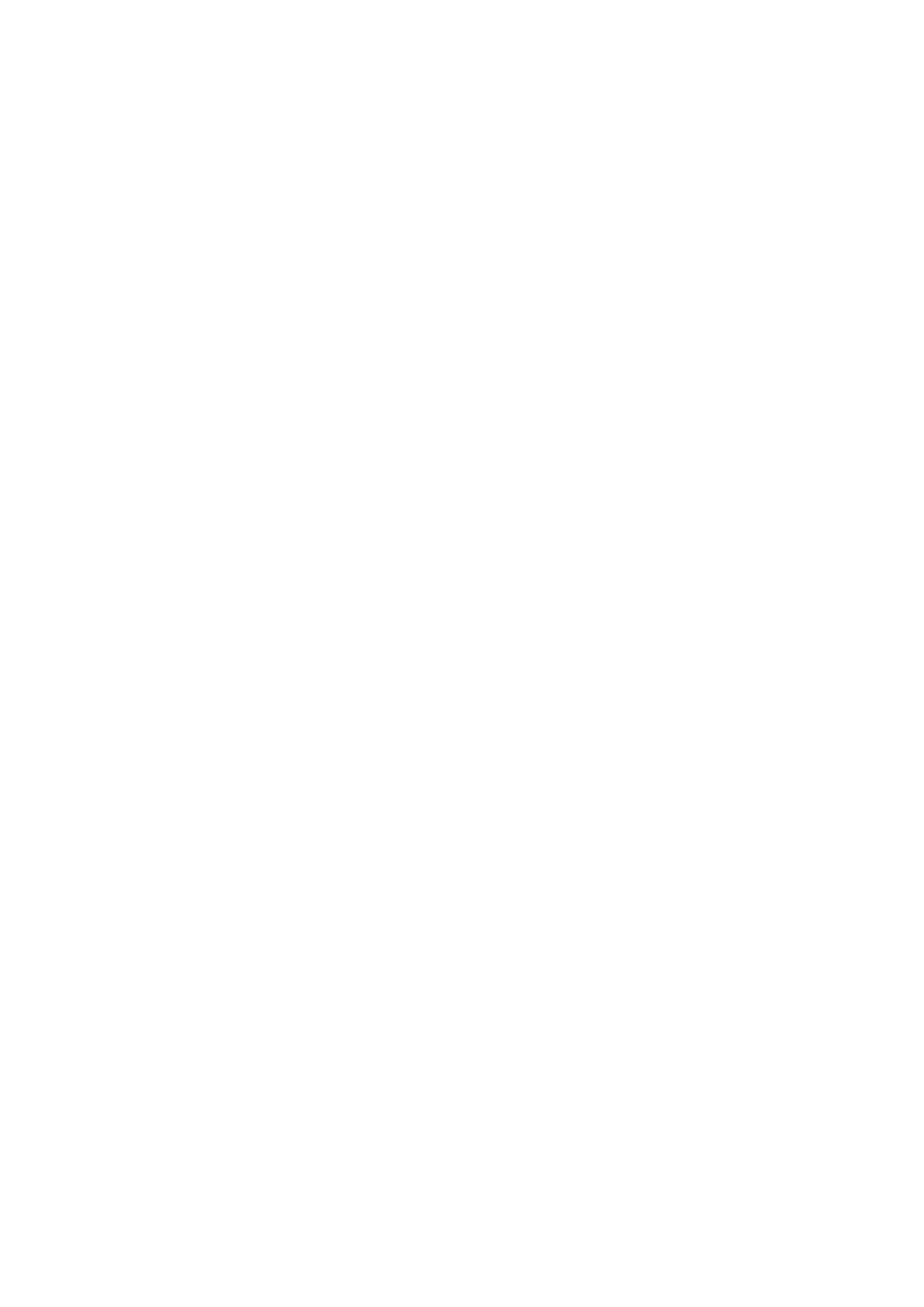## <span id="page-6-0"></span>**The Parliament of South Australia enacts as follows:**

# **Part 1—Preliminary provisions**

## <span id="page-6-1"></span>**Division 1—Short title**

## <span id="page-6-2"></span>**1—Short title**

This Act may be cited as the *Stamp Duties Act 1923*.

## <span id="page-6-3"></span>**Division 2—Interpretative provisions**

## <span id="page-6-4"></span>**2—Interpretation**

(1) In this Act, unless it is otherwise provided or there is something in the context repugnant thereto—

*adhesive stamp* means an adhesive stamp purchased or otherwise obtained from the Commissioner or a distributor of stamps in pursuance of this Act;

*approved form* means a form approved by the Commissioner;

*assessment* means an assessment or reassessment by the Commissioner under Part 3 of the *[Taxation Administration Act](http://www.legislation.sa.gov.au/index.aspx?action=legref&type=act&legtitle=Taxation%20Administration%20Act%201996) 1996*, and *assess* and *assessed* have corresponding meanings;

*Australian market licensee* means the holder of an Australian market licence under Chapter 7 of the *Corporations Act 2001* of the Commonwealth;

*beneficial interest* means an equitable interest or an interest vested both at law and in equity in the holder of the interest and includes a potential beneficial interest;

*business of primary production* means the business of agriculture, pasturage, horticulture, viticulture, apiculture, poultry farming, dairy farming, forestry or any other business consisting of the cultivation of soils, the gathering in of crops, the rearing of livestock or the propagation and harvesting of fish or other aquatic organisms;

*Commissioner* means the person appointed or acting as the Commissioner of State Taxation, and includes a person appointed or acting as a Deputy Commissioner of State Taxation (see Part 9 of the *[Taxation Administration Act](http://www.legislation.sa.gov.au/index.aspx?action=legref&type=act&legtitle=Taxation%20Administration%20Act%201996) 1996*);

*CUFS* means an interest, issued by or on behalf of CHESS Depositary Nominees Pty Ltd, that provides beneficial ownership in respect of—

- (a) shares in a corporation incorporated outside Australia; or
- (b) units in a unit trust scheme,

being shares or units that are quoted on the market operated by the Australian Stock Exchange Limited;

*die* means die or other machine or implement used for impressing or imprinting stamps upon documents;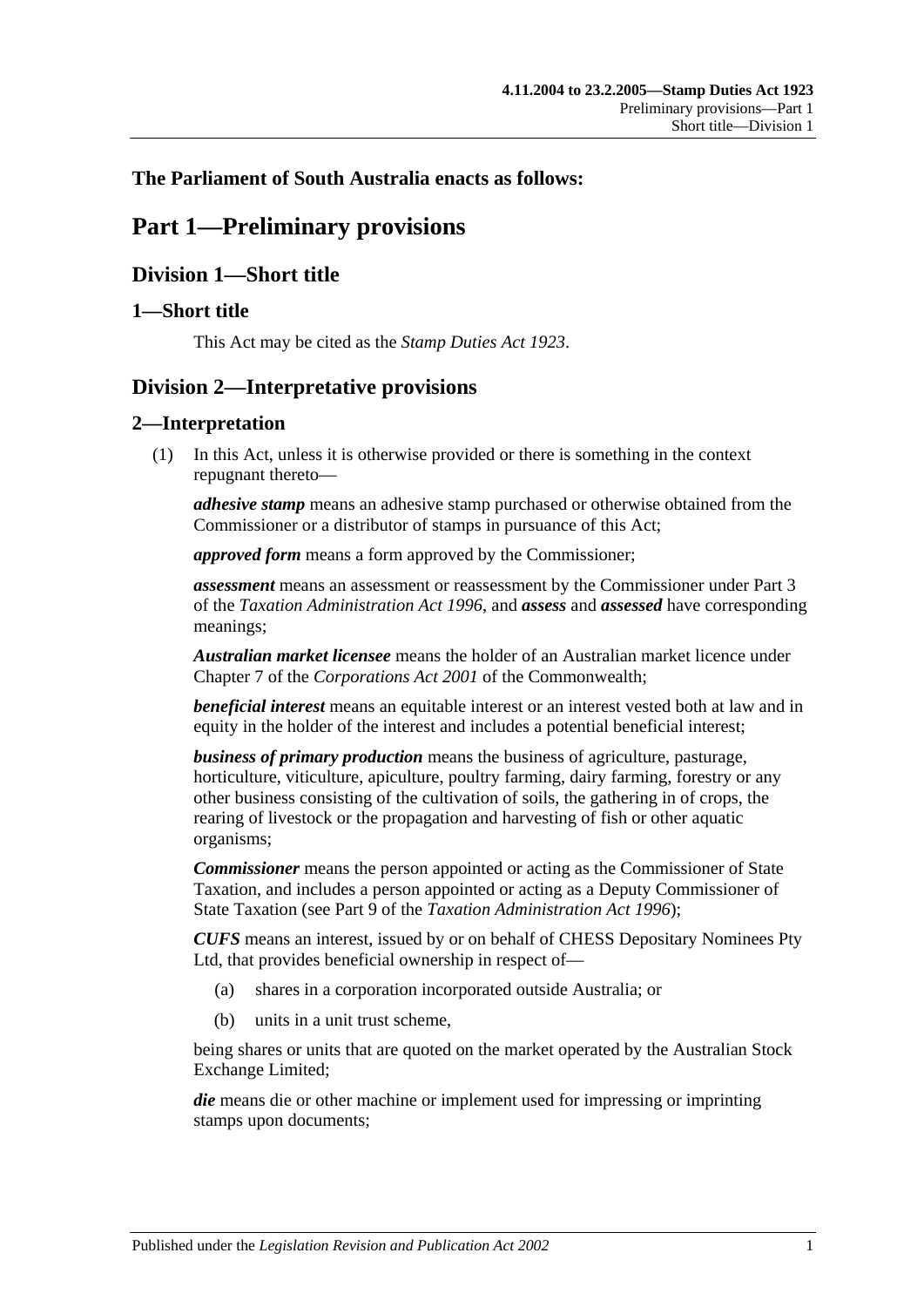*discretionary trust* means an arrangement, however made, under which a person holds property, and the beneficial interest in all or any part of that property may be vested in a person (in this Act referred to as an *object* of the discretionary trust) on the exercise of a discretion, whether subject to any other contingency or not and whether the exercise of the discretion is obligatory or optional;

*duty* means duty charged under this Act, and includes penalty tax and interest payable under Part 5 of the *[Taxation Administration Act](http://www.legislation.sa.gov.au/index.aspx?action=legref&type=act&legtitle=Taxation%20Administration%20Act%201996) 1996* in relation to duty under this Act;

*executed* and *execution*, with reference to instruments not under seal, mean signed and signature;

*financial product* means—

- (a) any stock, share or other similar security of a corporation (including a government, semi-government or municipal corporation), company or society; or
- (b) any debenture, debenture stock, bond, note or other similar security of a corporation (including a government, semi-government or municipal corporation), company or society (whether constituting a charge on the assets of the corporation, company or society or not); or
- (c) any interest in a managed investment scheme registered under Chapter 5C of the *Corporations Act 2001* of the Commonwealth; or
- (d) any other stock or security that is bought or sold through the agency of a participant in a financial market within the meaning of Chapter 7 of the *Corporations Act 2001* of the Commonwealth operated by an Australian market licensee; or
- (e) a CUFS; or
- (f) any other stock, security or interest brought within the ambit of this definition by the regulations,

and includes a right in respect of a financial product but does not include any stock, security or interest excluded from the ambit of this definition by the regulations;

*forge* includes counterfeit;

*GST* means the tax payable under the GST law;

*GST law* means—

- (a) A *New Tax System (Goods and Services Tax) Act 1999* (Cwth); and
- (b) the related legislation of the Commonwealth dealing with the imposition of a tax on the supply of goods and services;

#### *impressed stamp* means—

- (a) a stamp impressed or imprinted by means of a die; or
- (b) a record imprinted or made by means of any machine or implement,

under the direction of the Commissioner in pursuance of this Act;

*instrument* includes every written document;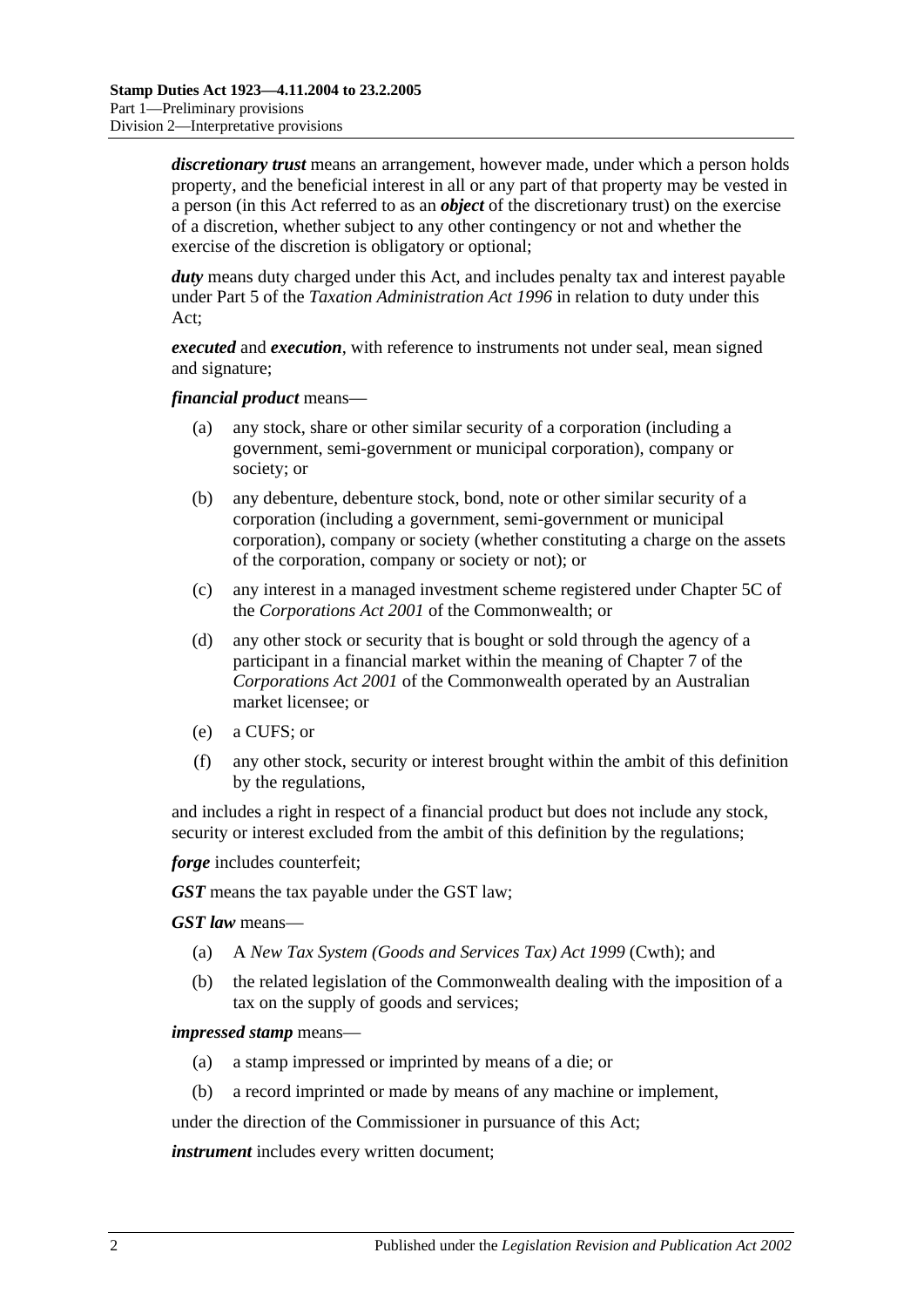*intellectual property* includes—

- (a) a registered patent, circuit layout, or design;
- (b) a right under the *Plant Breeder's Rights Act 1994* (Cwth);
- (c) a trade mark;
- (d) a copyright;

*interest* in property means a legal or equitable interest and includes a potential, contingent, expectant or inchoate interest;

*jurisdiction* means—

- (a) a State or Territory of Australia; or
- (b) a country or place subject to the laws of a particular legislative authority;

*material* means any sort of material upon which words or figures can be expressed;

*money* includes all sums expressed in Australian or foreign currency;

*potential beneficial interest* means the rights, expectancies or possibilities of an object of a discretionary trust in, or in relation to, property subject to the discretionary trust;

*property* means real or personal property and includes—

- (a) intellectual property (except know-how and confidential information); and
- (b) an interest in property;

*recognised financial market* means—

- (a) a financial market operated by the Australian Stock Exchange Limited; or
- (b) a financial market of a stock exchange brought within the ambit of this definition by the regulations;

*records* means records of any kind (whether in documentary or other form);

*rent* includes an amount (however it may be described in a lease) to be paid by a lessee to a lessor to reimburse, offset or defray the lessor's liability to GST;

*right in respect of a financial product* means a right, whether actual, prospective or contingent, of any person to have issued to him or her a financial product, whether or not on payment of any money or other consideration for the financial product;

*sale* of property includes any transaction under which the property is converted into money;

*spouse* of a person includes a *de facto* husband or wife of the person who has been co-habiting continuously with the person for at least three years;

*stamp* means an adhesive stamp or an impressed stamp;

*stamped* means bearing an impressed stamp or having an adhesive stamp affixed;

*State* includes the Australian Capital Territory and the Northern Territory;

*stock* means any share in the stocks or funds of any State or government, or in the capital stock or funded debt of any company, corporation or society (whether incorporated under a law of this or any other State, a law of the Commonwealth, or a law of any other place);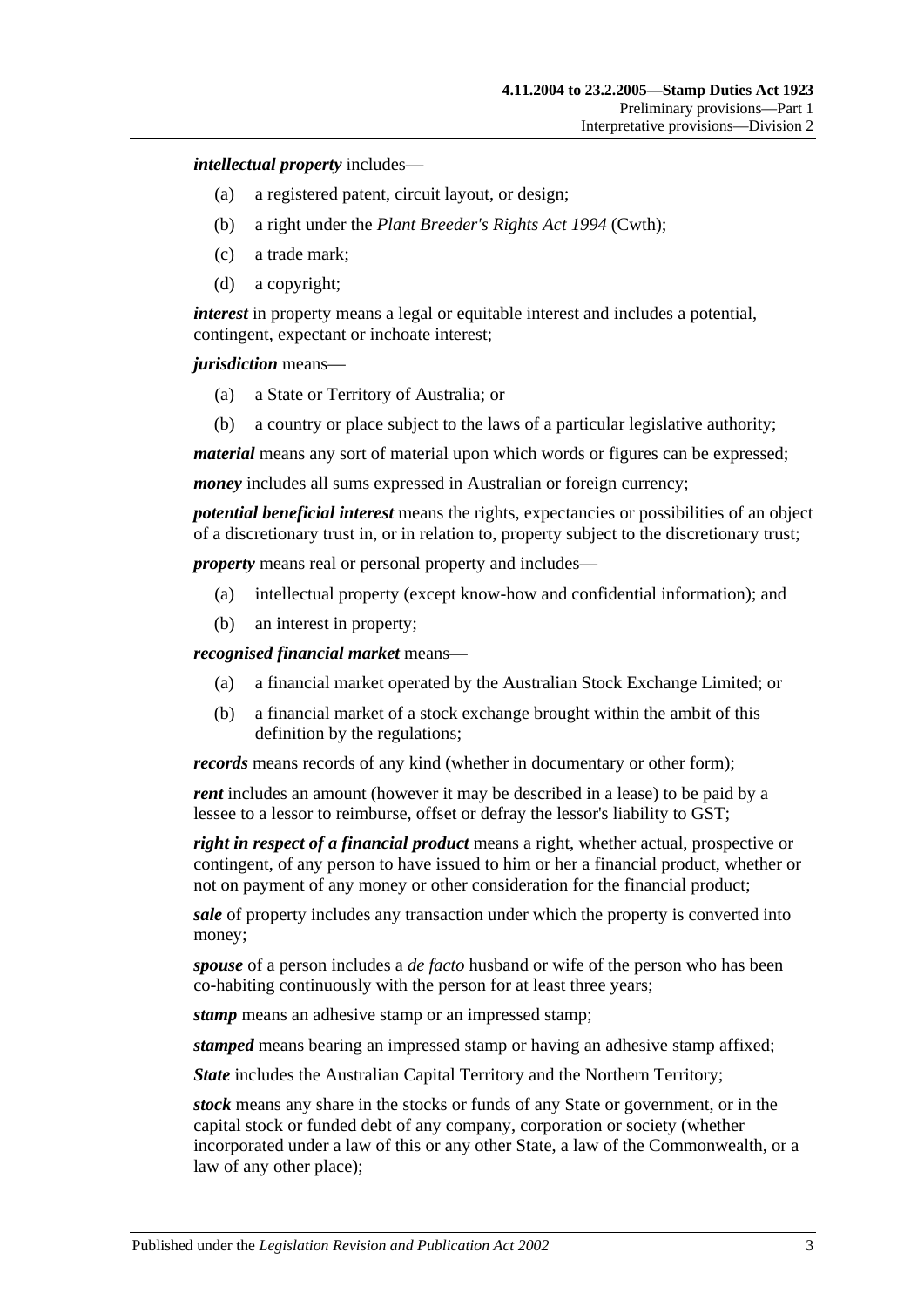*transfer*, in relation to property, means transfer, assure or vest at law or in equity (whether or not the transfer, assurance or vesting is subject to registration, the issue of a certificate of title or some other similar requirement);

*unit* in relation to a unit trust scheme means a right or interest (however described) of a beneficiary under a unit trust scheme;

*unit trust scheme* means an arrangement made for the purpose, or having the effect, of providing for persons having funds available for investment facilities for the participation by them, as beneficiaries under a trust, in any profits or income arising from the acquisition, holding, management or disposal of any property subject to the trust;

*write*, *written* and *writing* include every mode in which words or figures can be expressed upon material.

(2) An interest of a particular kind in the proceeds of the sale of property is, until the property is sold, taken to be an interest of the same kind in the property.

#### **Example—**

A beneficial interest in the proceeds of the sale of property is, until the property is sold, taken to be a beneficial interest in the property.

(3) A person is taken to transfer a leasehold or other interest in land held from the Crown if the person surrenders the interest so that the Crown may grant to a person other than the surrenderor a leasehold or other interest in the land.

#### <span id="page-9-0"></span>**3—Taxation Administration Act**

This Act should be read together with the *[Taxation Administration Act](http://www.legislation.sa.gov.au/index.aspx?action=legref&type=act&legtitle=Taxation%20Administration%20Act%201996) 1996* which makes provision for the administration and enforcement of this Act and other taxation laws.

## <span id="page-9-1"></span>**Division 3—Territorial application of Act**

#### <span id="page-9-2"></span>**3A—Principles for determining territorial relationship**

- <span id="page-9-4"></span><span id="page-9-3"></span>(1) An instrument relates to property situated in a particular jurisdiction if it—
	- (a) creates, transfers, redeems, renounces, surrenders, cancels or extinguishes an interest in property situated in the relevant jurisdiction; or
	- (b) deals with an interest in property situated in the relevant jurisdiction in any other way; or
	- (c) acknowledges, evidences or records a transaction to which [paragraph](#page-9-3) (a) or [\(b\)](#page-9-4) refers.
- (2) A potential, contingent, expectant or other inchoate interest is to be regarded as an interest in property in a particular jurisdiction if the realisation of the potentiality, contingency or expectancy, or the occurrence of any act or event necessary to perfect the interest could result in—
	- (a) an interest in property situated in that jurisdiction; or
	- (b) an interest in the proceeds of the sale of property situated in that jurisdiction.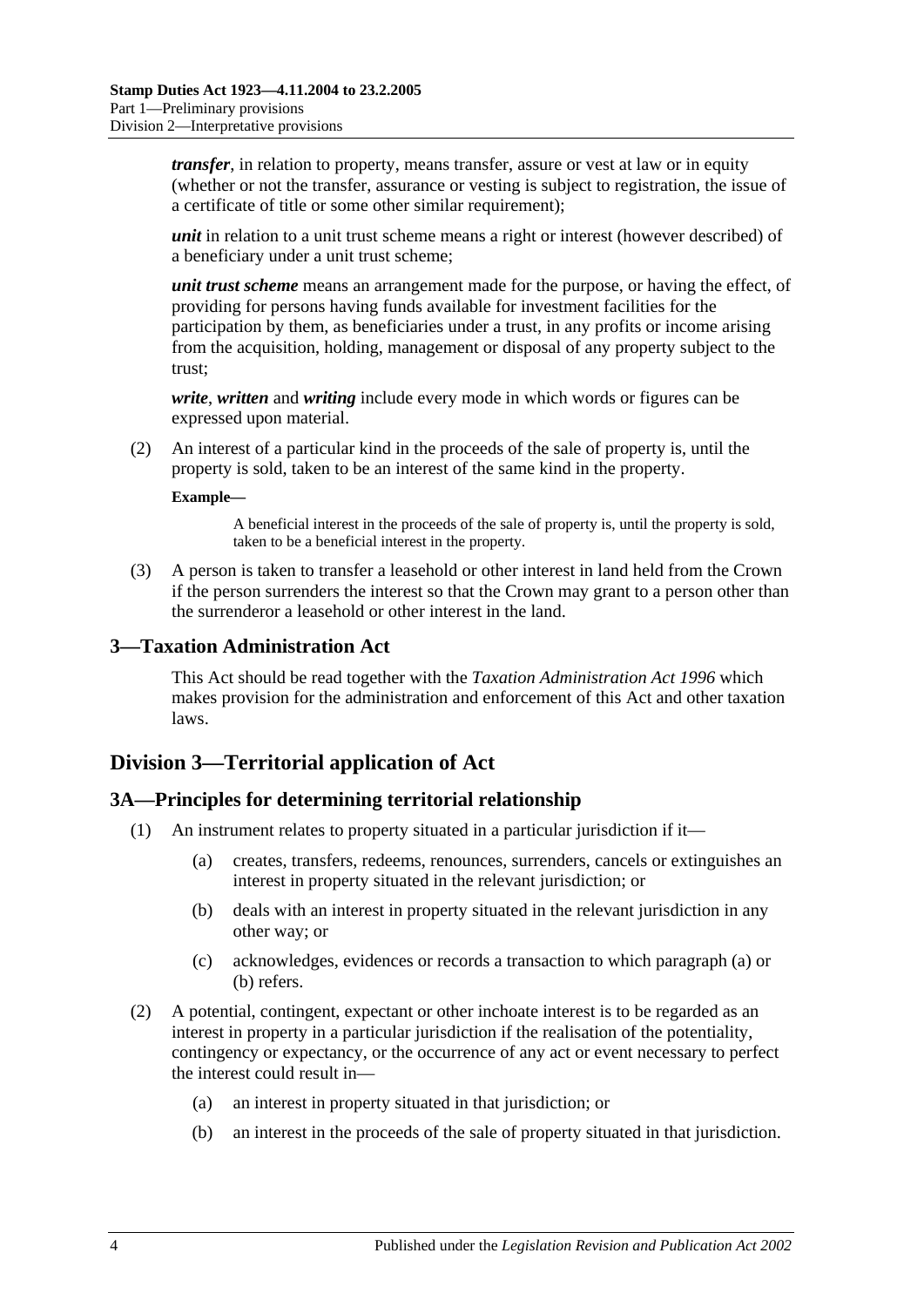- (3) For the purpose of calculating duty on an instrument that relates to a potential, contingent, expectant or other inchoate interest—
	- (a) the interest is to be treated as an actual interest ie as if the potentiality, contingency or expectancy had been realised or anything necessary to perfect the interest had occurred; and
	- (b) if the interest is dependent in any way on the exercise of a discretion or any other contingency, it will be presumed that the discretion has been exercised, or the contingency has been realised, so as to give rise to the greatest possible liability to duty in this State.
- (4) An interest in property is taken to be situated in the jurisdiction in which the property to which the interest relates is situated.

## <span id="page-10-0"></span>**3B—Territorial application of Act**

- (1) This Act applies in respect of an instrument that relates to property situated, or a matter or thing to be done, in South Australia irrespective of whether—
	- (a) the instrument is within or outside South Australia; or
	- (b) the instrument was executed within or outside South Australia.
- (2) If an instrument relates to property situated in part in South Australia and in part outside South Australia, duty is to be calculated as if the instrument related only to the property situated in South Australia.
- (3) This section operates subject to any other specific provision dealing with how duty is to be calculated on an instrument that relates to property within and outside South Australia<sup>1</sup>
- **Note—**
	- 1 [Section](#page-67-3) 81B deals with the duty payable on a mortgage over property within and outside the State.

## <span id="page-10-1"></span>**3C—Special rules for determining location of certain forms of intangible property**

- (1) This section applies to intangible property of the following kinds—
	- (a) business or product goodwill;
	- (b) intellectual property (except know-how and confidential information);
	- (c) rights conferred under a franchise agreement or licence (including a statutory licence granted under the law of the Commonwealth but not a statutory licence granted under the law of the State).
- <span id="page-10-2"></span>(2) If intangible property to which this section applies is a business asset, it is taken to be wholly situated in South Australia if the business is carried on wholly in South Australia and, if not, is taken to be situated in the various jurisdictions in which the business is carried on in proportion to the volume of business carried on in each.
- (3) The Commissioner is to determine proportions for the purposes of [subsection](#page-10-2) (2) having regard to—
	- (a) the turnover of the business; and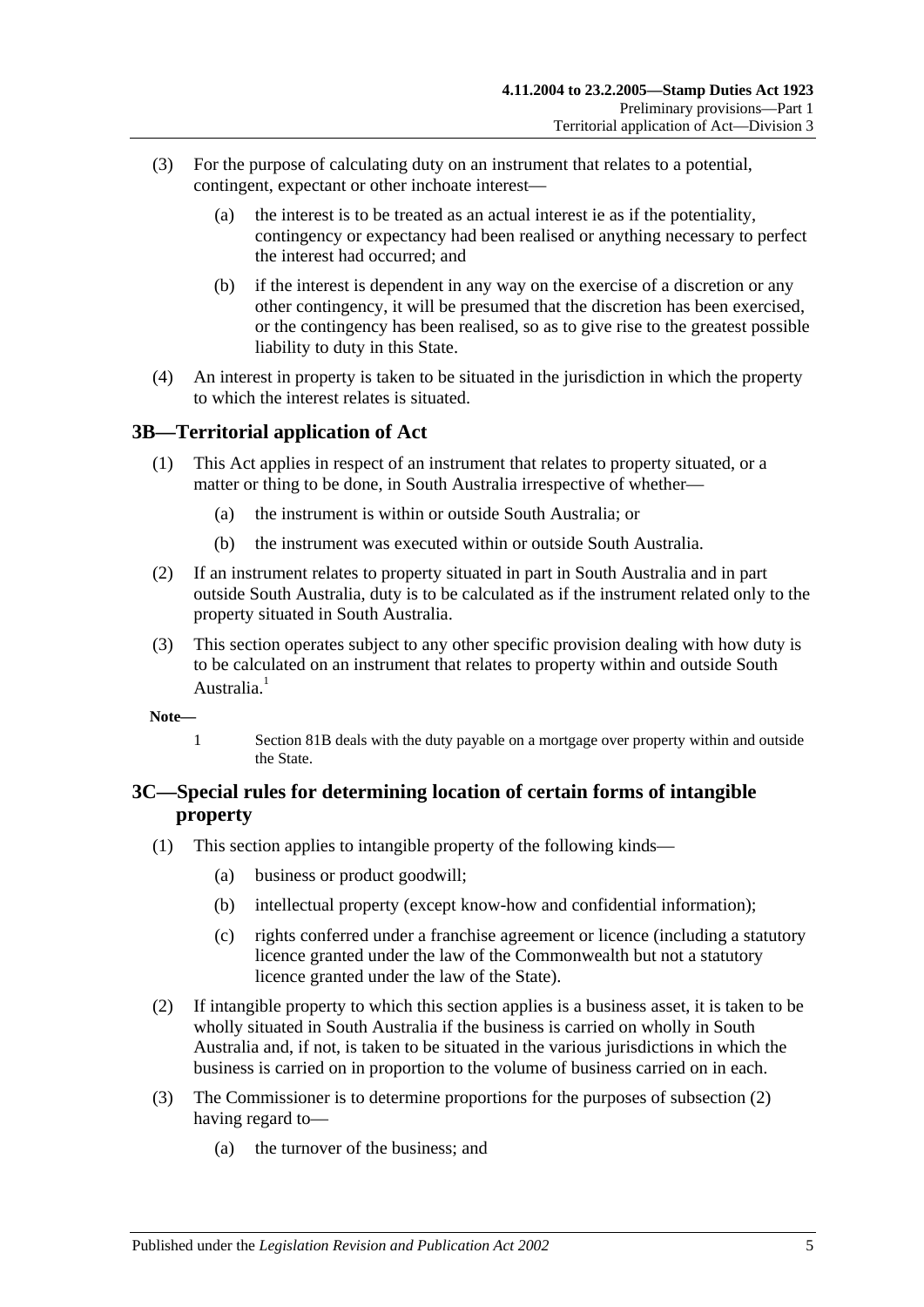- (b) the relative extent of income generated by the business in each jurisdiction in which the business is carried on; and
- (c) the relative extent of the work carried on in each of the relevant jurisdictions; and
- (d) any other relevant factors.
- (4) If intangible property to which this section applies is not a business asset, it is taken to be situated in the jurisdiction in which the owner—
	- (a) if a company—
		- (i) in the case of a company incorporated or taken to be incorporated under the *Corporations Act 2001* of the Commonwealth—is taken, under that Act, to be registered;
		- (ii) in any other case—is incorporated; or
	- (b) if a natural person—is ordinarily resident.

#### <span id="page-11-0"></span>**3D—Statutory licence**

The property in a statutory licence granted under the law of South Australia, and in any rights deriving from such a licence, is taken to be situated in South Australia.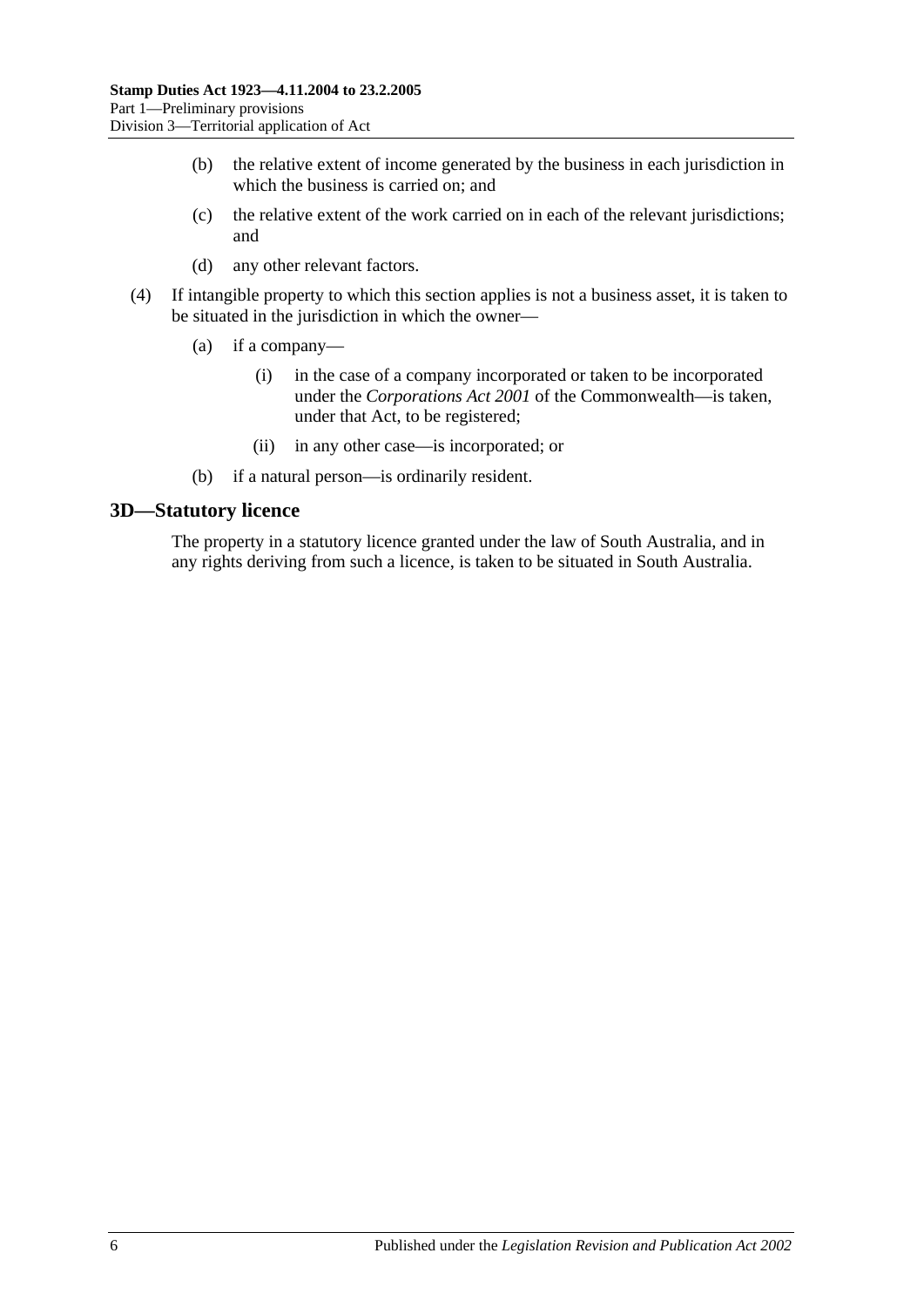# <span id="page-12-0"></span>**Part 2—General provisions with respect to stamp duties**

## <span id="page-12-1"></span>**4—Imposition of stamp duties**

- (1) Subject to the exemptions contained in [Schedule 2](#page-98-2) and the other provisions of this Act, the stamp duties specified in that Schedule are charged in respect of the instruments specified in that Schedule.
- (2) The parties who executed an instrument are jointly and severally liable to pay the duty charged in respect of the instrument.

## <span id="page-12-2"></span>**6—Denotation of duty**

- (1) Subject to any express provision to the contrary, the payment of duty on an instrument is to be denoted on the instrument by an impressed stamp.
- (2) Subject to any express provision to the contrary, if another provision of this Act provides for duty on an instrument to be denoted by an adhesive stamp, the duty may be denoted by an impressed stamp or an adhesive stamp.

## <span id="page-12-3"></span>**7—Distribution of stamps, commission etc**

- (1) The Governor may appoint any person a distributor of stamps.
- (2) Any such distributor may be remunerated by a commission upon the value of stamps purchased for disposal by him, or by salary, or by any other allowance, and upon the sale of stamps to any such distributor such discount may be allowed as may be authorised by regulations made under this Act.
- (3) A financial institution paying duty to the Commissioner in respect of cheque forms and cheques may be allowed commission at the prescribed rate.

## <span id="page-12-4"></span>**8—Stamps to be provided**

The Treasurer shall, for denoting the several duties chargeable under this Act, provide such stamps or dies as may be required for the purposes of this Act, and may do any other act which may be necessary for effectually collecting the duties.

## <span id="page-12-5"></span>**11—Appropriate stamps to be used**

- (1) A stamp which, by any word or words on the face of it, is appropriated to any particular description of instrument shall not be used for any instrument of another description.
- (2) An instrument falling under the particular description to which any stamp is so appropriated shall not be deemed duly stamped unless it is stamped with the stamp so appropriated.
- (3) No instrument shall be deemed duly stamped with an adhesive stamp unless the words "DUTY STAMP" are printed on and form part of the stamp.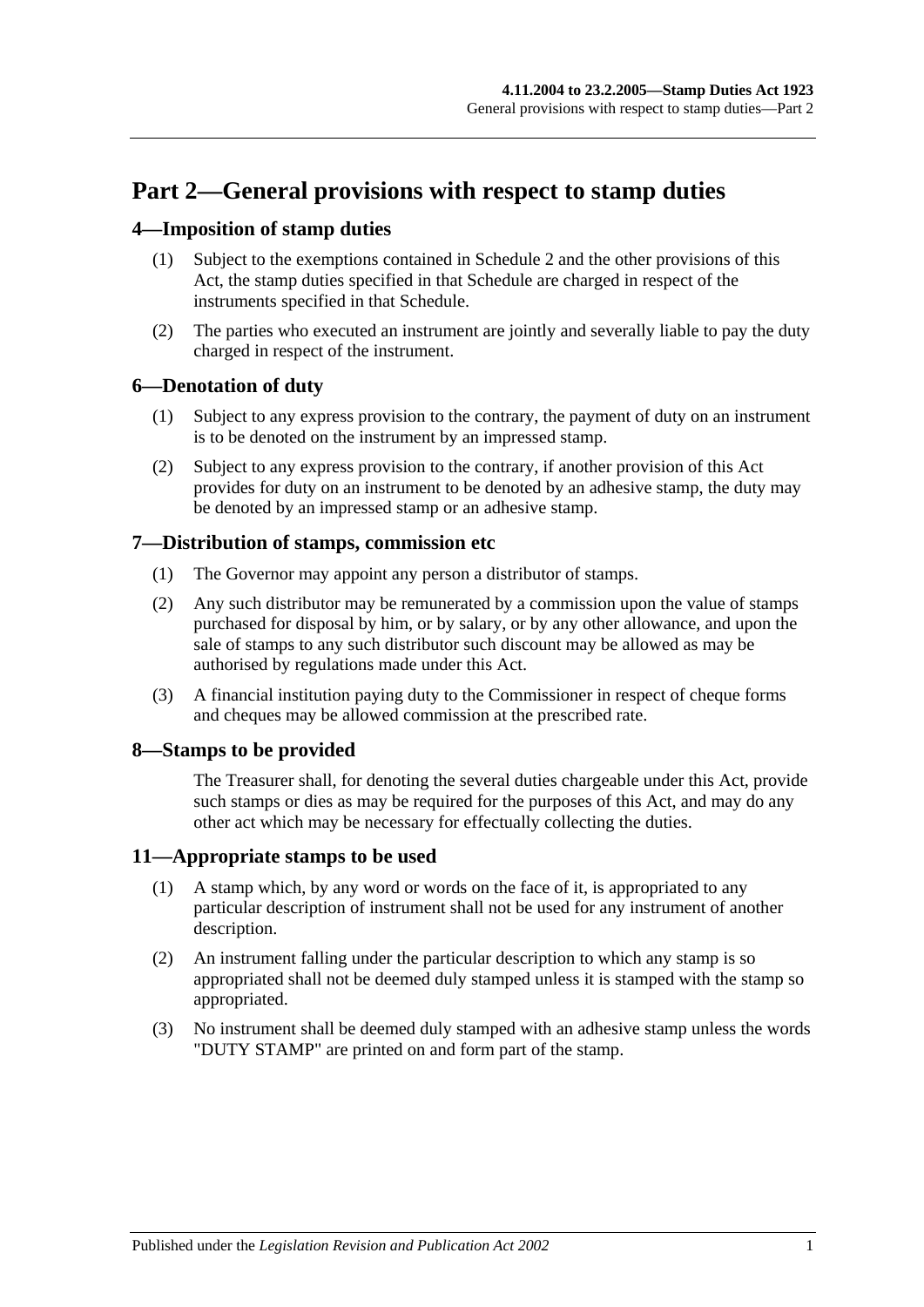## <span id="page-13-0"></span>**12—Adhesive stamps to be cancelled**

- (1) An instrument, the duty upon which is required or permitted by this Act to be denoted by an adhesive stamp, shall not be deemed duly stamped with an adhesive stamp unless—
	- (a) the person required by this Act to cancel the adhesive stamp cancels it by writing on or across the stamp his name or initials, or the name or initials of his firm, together with the true date of his so writing, or otherwise effectually cancels the stamp and renders it incapable of being used for any other instrument; or
	- (b) it is otherwise proved that the stamp appearing on the instrument was affixed thereto at the proper time.
- (2) Where two or more adhesive stamps are used to denote the duty upon an instrument, each stamp shall be cancelled in the manner described above.
- (3) A person who is required to cancel an adhesive stamp must not fail to do so in accordance with this Act.

Penalty: \$50.

#### <span id="page-13-1"></span>**13—How instruments to be stamped**

- (1) Every instrument written upon stamped material shall be written in such manner, and every instrument partly or wholly written before being stamped shall be so stamped, that the stamp may appear on the face of the instrument and cannot be used for, or applied to, any other instrument written upon the same piece of material.
- (2) If more than one instrument is written upon the same piece of material, each one of those instruments shall be separately and distinctly stamped with the duty with which it is chargeable.

## <span id="page-13-2"></span>**14—Instruments to be separately charged**

Except where express provision is made to the contrary—

- (a) any instrument containing or relating to several distinct matters shall be separately and distinctly charged with duty in respect of each of such matters as if the portion of the instrument containing or relating to each such matter were a separate instrument;
- (b) any instrument made for any consideration in respect of which it is chargeable with *ad valorem* duty, and also for any further or other valuable consideration, shall, in addition to being charged with *ad valorem* duty, be charged with duty in respect of the last mentioned consideration as if it were an instrument made only for that consideration.

## <span id="page-13-3"></span>**15A—Ascertainment of value of property**

- (1) If the value of property is to be ascertained by reference to an actual or notional cost of acquisition, any component of the cost of acquisition that is referable to GST payable on its sale or supply is to be regarded as a component of its value.
- (2) In ascertaining the value of property for the purpose of assessing *ad valorem* duty on an instrument, the existence of an overriding power of revocation or reconveyance in that or any other instrument may be disregarded.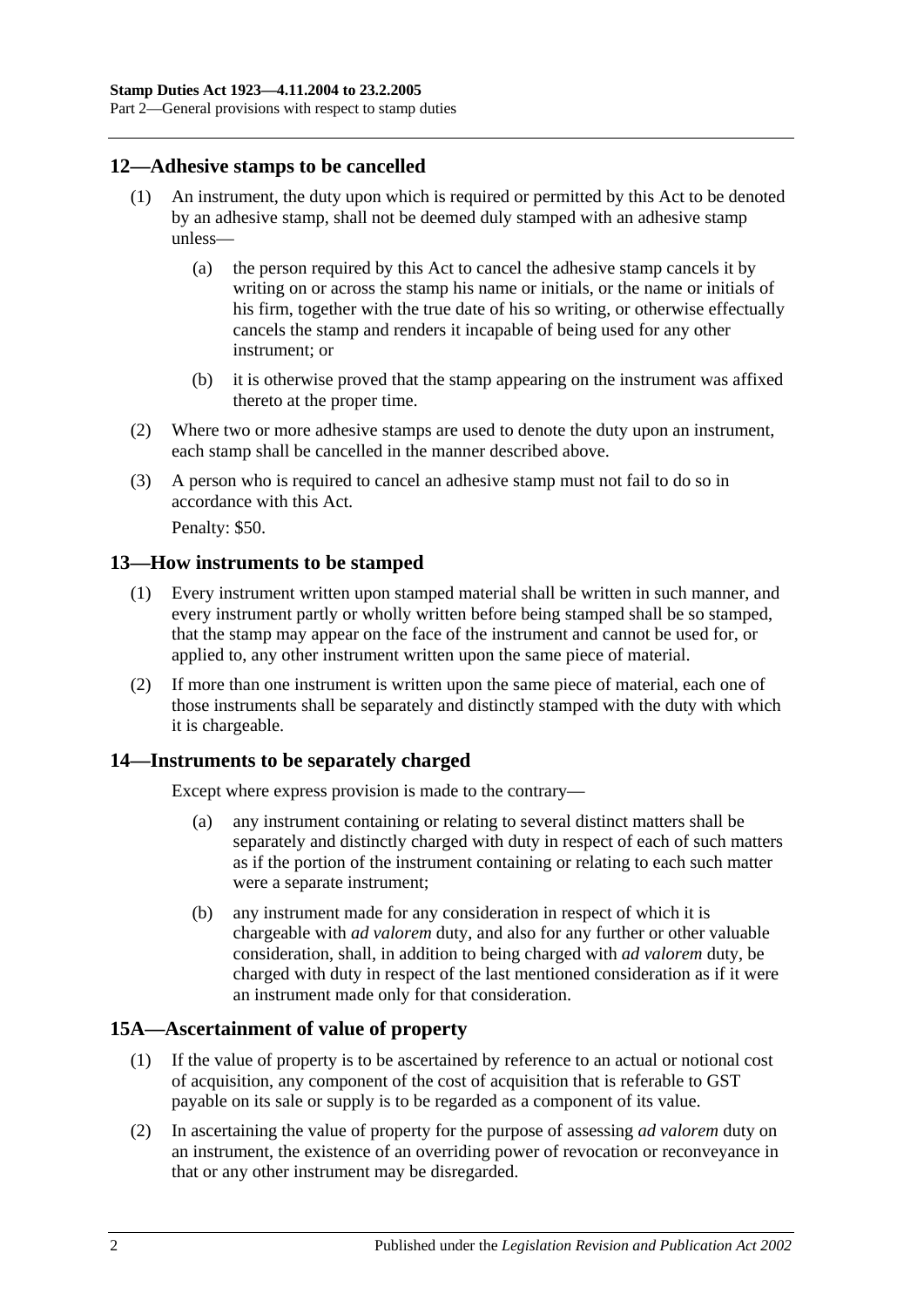#### <span id="page-14-0"></span>**16—Duty in force when instrument produced for stamping to apply**

The duty chargeable upon any instrument shall be calculated according to the rates in force at the time when the instrument is produced to the Commissioner for the purpose of being stamped.

#### <span id="page-14-1"></span>**17—Duty payable in respect of instruments conditionally executed**

- (1) Subject to [subsection](#page-14-4) (2), an instrument that is executed conditionally by one or more parties is liable to duty as if it had been executed unconditionally.
- <span id="page-14-4"></span> $(2)$  If—
	- (a) duty is paid on or in respect of an instrument that was executed conditionally by one or more of the parties;
	- (b) the Commissioner is satisfied that, by reason of non-fulfilment of the condition, or recall of the execution, the instrument will never come into force,

the Commissioner will, on application by a party who paid the duty and production of the instrument, cancel any stamp on the instrument and refund the amount of the duty paid.

#### <span id="page-14-2"></span>**18—Duty on other instruments**

Where the duty with which any instrument is chargeable depends in any manner upon the duty paid upon another instrument, the payment of the last mentioned duty may, on production of both the instruments, be denoted in such manner as the Commissioner thinks fit upon the first mentioned instrument.

#### <span id="page-14-3"></span>**19A—Certain copies dutiable**

- (1) Notwithstanding any other provision of this Act, but subject to [subsection](#page-14-5) (2), where an original instrument chargeable with duty under this Act has not been duly stamped or has been destroyed without being duly stamped, any copy of the instrument shall, for the purposes of this Act, be chargeable with duty as if it were the original and be deemed to have been executed by the person or persons who executed the original at the same time as the original was executed.
- <span id="page-14-5"></span>(2) Where an original instrument or a copy of an instrument is duly stamped under this Act, the Commissioner shall, upon application and production of that original or copy, stamp any copy or further copy or the original, as the case may be, with a particular stamp denoting that it is duly stamped.
- (3) In this section—

*copy* includes—

- (a) a duplicate or counterpart of an original instrument; or
- (b) an instrument that acknowledges, evidences or records the existence or terms of an original instrument; or
- (c) an instrument that acknowledges, evidences or records the transaction or a part of the transaction to which an original instrument relates or related.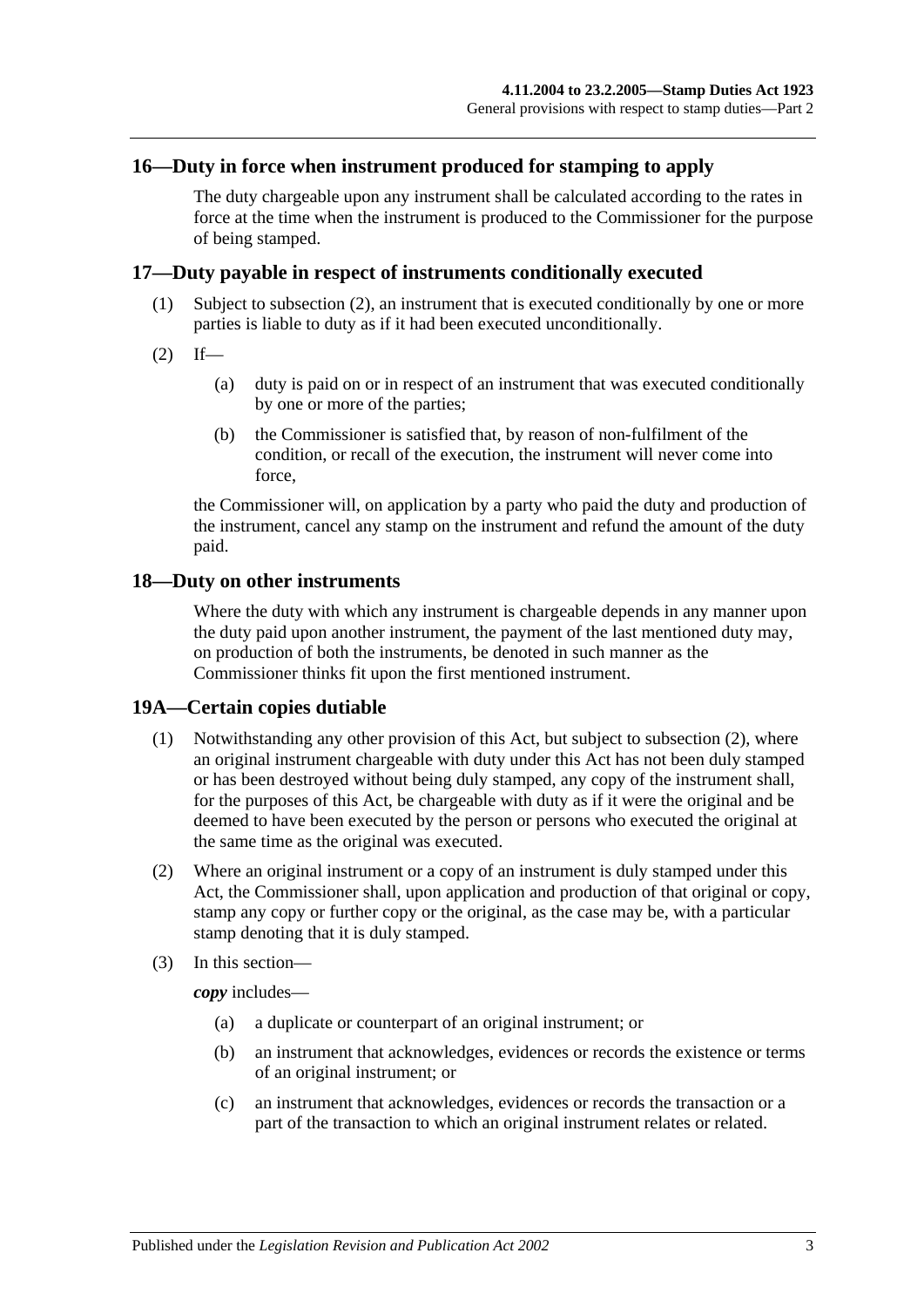## <span id="page-15-0"></span>**20—Time for payment of duty and stamping**

- (1) Subject to any express provision to the contrary, if an instrument is chargeable with duty, the duty must be paid and the instrument stamped—
	- (a) in the case of an instrument executed in South Australia—within two months after its execution; or
	- (b) in the case of an instrument executed outside South Australia—within two months after its receipt in South Australia or within six months after its execution, whichever period first expires.
- (2) If duty or further duty becomes chargeable on an instrument in consequence of an event occurring after its execution, the duty must be paid and the instrument stamped within two months after that event.
- (3) The payment in relation to an instrument of any penalty tax or interest under Part 5 of the *[Taxation Administration Act](http://www.legislation.sa.gov.au/index.aspx?action=legref&type=act&legtitle=Taxation%20Administration%20Act%201996) 1996* must be denoted on the instrument by a particular stamp.
- <span id="page-15-3"></span>(4) If an instrument that is chargeable with stamp duty is not produced to the Commissioner for stamping within the period prescribed by this section, any person who executed the instrument, or on whose behalf it was executed, is guilty of an offence.

Penalty: \$10 000.

- (5) [Subsection](#page-15-3) (4) does not apply in relation to—
	- (a) an instrument executed, or brought into existence, before 7th December, 1987;
	- (b) an instrument that has been duly stamped in some other manner authorised by this Act within the relevant period.
- (6) It is a defence to a charge against [subsection](#page-15-3) (4) to prove that the defendant delivered the instrument or had it delivered into the possession of some other party, or an agent for some other party, to the instrument in the reasonable expectation that the other party would have it stamped.
- (7) The commission of an offence against [subsection](#page-15-3) (4) does not affect the validity of the instrument in relation to which the offence was committed.

## <span id="page-15-1"></span>**21—Admissibility of unstamped instruments in evidence**

Upon the production of any instrument chargeable with duty as evidence in any civil proceedings in any part of South Australia, the officer whose duty it is to read the instrument shall call the attention of the presiding judge, special magistrate or justices to any omission or insufficiency of the stamp thereon.

## <span id="page-15-2"></span>**22—Except as aforesaid no unstamped instrument to be received in evidence**

No instrument chargeable with duty executed in any part of South Australia, or relating, wherever it was executed, to any property situated, or to any matter or thing done or to be done, in any part of South Australia, shall, except in criminal proceedings, be pleaded or given in evidence, or admitted to be good, useful or available at law or in equity, unless duly stamped.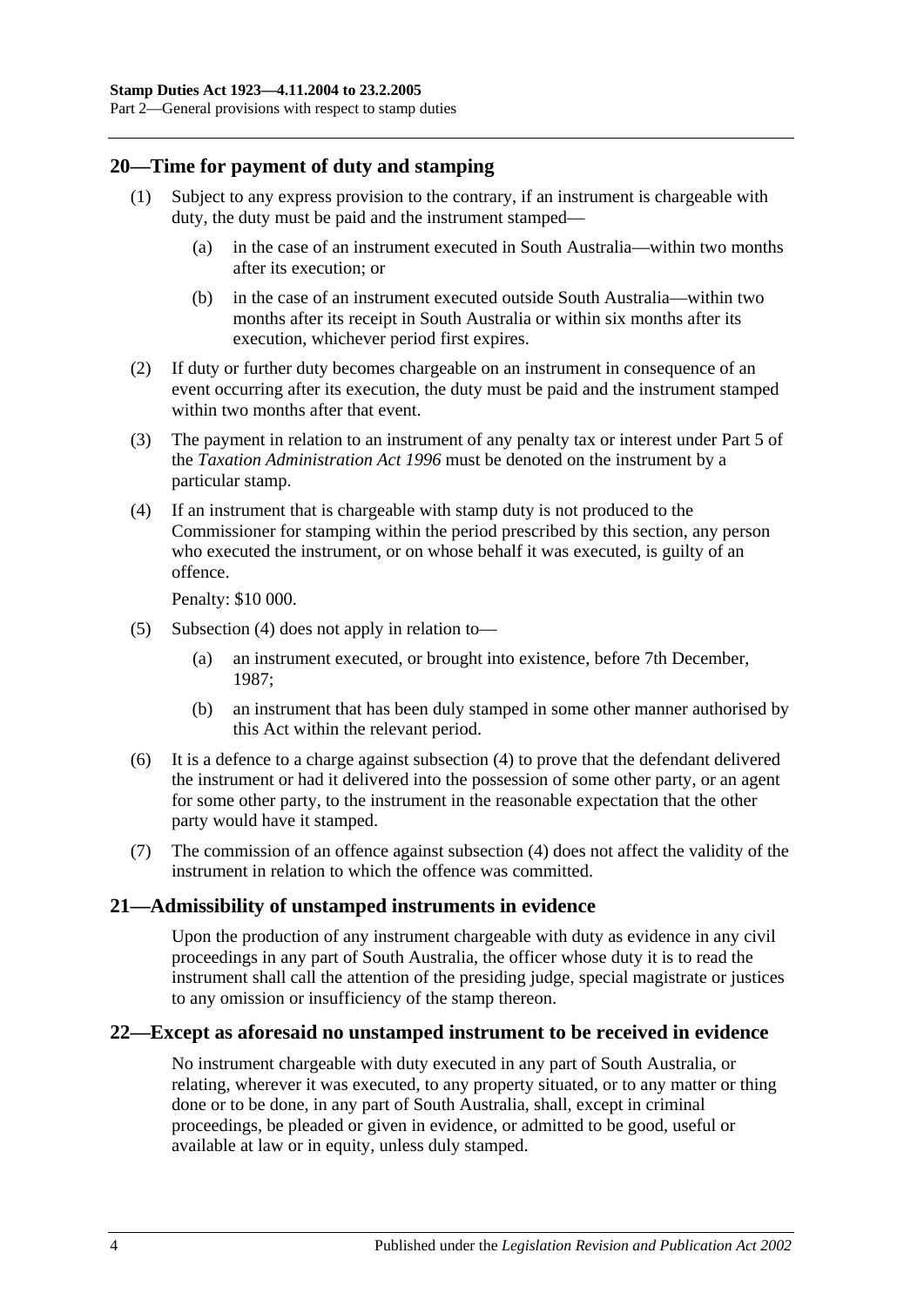#### <span id="page-16-0"></span>**23—Assessments and stamping of instruments**

- (1) If the result of an assessment relating to an instrument is that the instrument is not chargeable with duty, the instrument may be stamped by the Commissioner with a particular stamp denoting that it is not chargeable with duty.
- (2) If the result of an assessment relating to an instrument is that the instrument is chargeable with duty or further duty, the instrument is, on payment of any duty or further duty payable in respect of the instrument, to be stamped or further stamped in accordance with the assessment, and, when so stamped, may also be stamped by the Commissioner with a particular stamp denoting that it is duly stamped.
- <span id="page-16-2"></span>(3) If the result of an assessment relating to a stamped instrument is that duty or further duty is chargeable in respect of the instrument, the instrument is, from the date of the assessment until the duty or further duty is paid and the instrument is further stamped, to be taken to be insufficiently stamped, and this subsection applies despite the fact that the instrument has already been stamped, whether under this section or another provision of this Act, with a particular stamp denoting that it is not chargeable with duty or that it is duly stamped.
- (4) Every instrument stamped with the particular stamp denoting either that it is not chargeable with duty or that it is duly stamped shall, subject to [subsection](#page-16-2) (3), be admissible in evidence and shall be available for all purposes, notwithstanding any objection relating to duty.
- (5) An instrument on which duty has been assessed by the Commissioner cannot be stamped except in accordance with that assessment unless the Commissioner reassesses duty on the instrument.

## <span id="page-16-1"></span>**27—No instrument to be enrolled or registered unless stamped**

No person whose office it is to enrol, register or enter in or upon any rolls, books or records any instrument chargeable with any duty, or the memorial of any instrument chargeable with any duty, shall enrol, register or enter any such an instrument or memorial unless the instrument is duly stamped.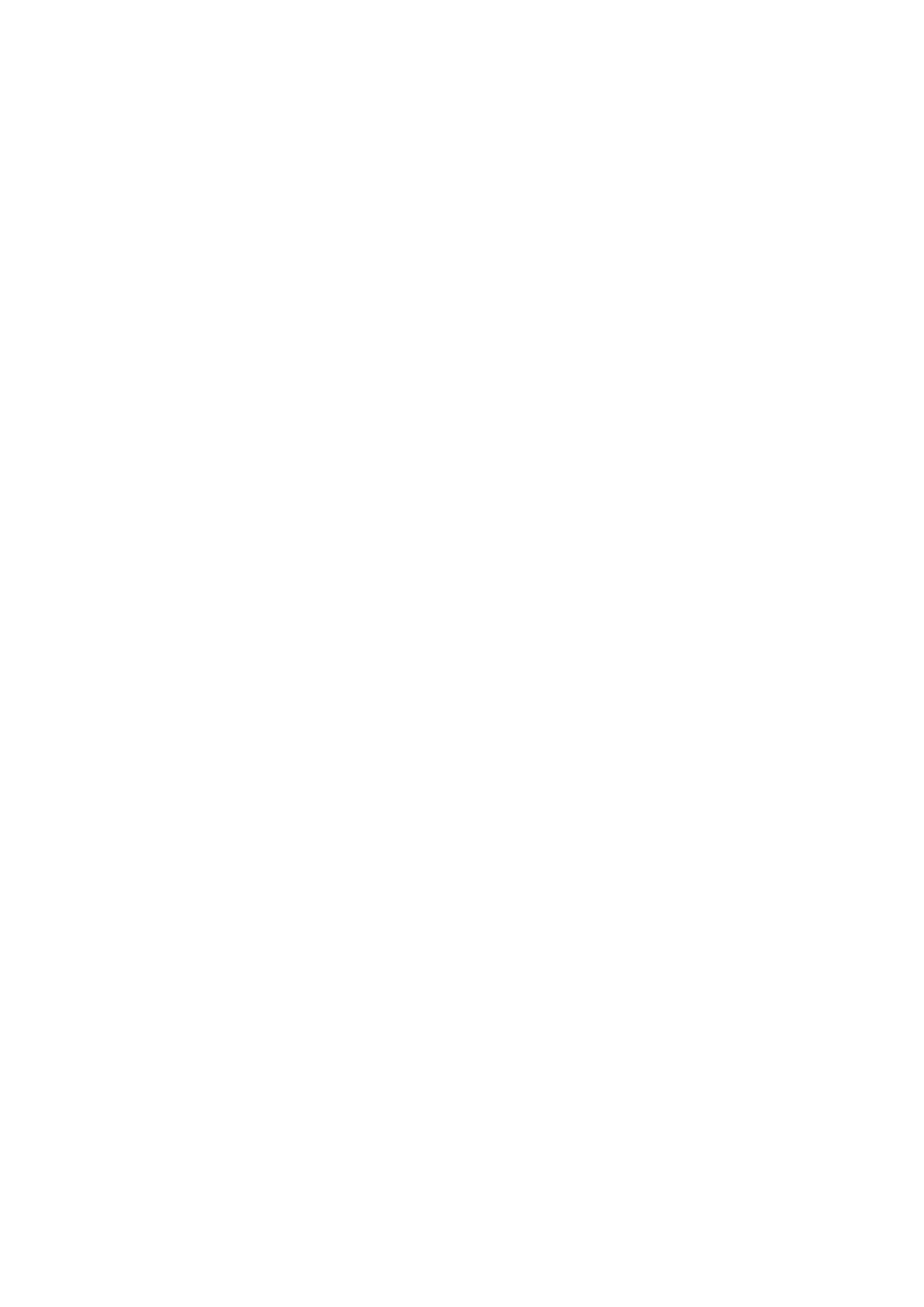# <span id="page-18-0"></span>**Part 3—Special provisions with respect to certain stamp duties**

## <span id="page-18-1"></span>**Division 1—Agreements**

#### <span id="page-18-2"></span>**29—Adhesive stamp may be used for agreement not under seal**

The duty upon an agreement not under seal may be denoted by an adhesive stamp, which shall be cancelled by one of the parties executing the agreement.

#### <span id="page-18-3"></span>**30—When agreement comprised of several letters**

In any case where an agreement is constituted by two or more letters, the agreement and all the letters shall be deemed to be duly stamped if any one of the letters is duly stamped with the duty payable upon the agreement.

#### <span id="page-18-5"></span><span id="page-18-4"></span>**31—Certain contracts to be chargeable as conveyances on sale**

- (1) Any contract or agreement in writing for the sale of any estate or interest in any property (including goods, wares and merchandise not being goods, wares and merchandise agreed to be sold in the ordinary course of trade by a party whose business is or includes the sale of such goods, wares and merchandise) except—
	- (a) property which cannot vest in the purchaser except upon registration of a conveyance; or
	- (c) stock or financial products or shares in the stock, funds or capital of any corporation, company or society,

shall be charged with the same *ad valorem* duty as if it were an actual conveyance on sale of the estate or interest contracted or agreed to be sold.

- (2) Where duty has been duly paid on a contract or agreement in accordance with [subsection](#page-18-5) (1), any conveyance made to the purchaser in pursuance of the contract or agreement shall not be chargeable with any duty, and the Commissioner, upon application and upon the production of the contract or agreement duly stamped, shall stamp the conveyance with a particular stamp denoting that it is duly stamped.
- (3) For the purposes of this section, a receipt for the payment, in pursuance of any contract or agreement, of any purchase money shall, in the absence of any further or other instrument being or evidencing the contract or agreement, be charged with *ad valorem* duty.
- (4) If any such contract or agreement as is mentioned in [subsection](#page-18-5) (1) is afterwards rescinded or annulled, or for any other reason is not substantially performed or carried into effect so as to operate as, or to be followed by, a conveyance, the person who paid the *ad valorem* duty upon the contract or agreement shall be deemed to be possessed of stamped material rendered useless by being inadvertently spoiled, within the meaning of [section](#page-94-1) 106, and the provisions of that section shall apply accordingly.
- (5) This section shall not apply to, or in respect of, any hire-purchase agreement within the meaning of this Act.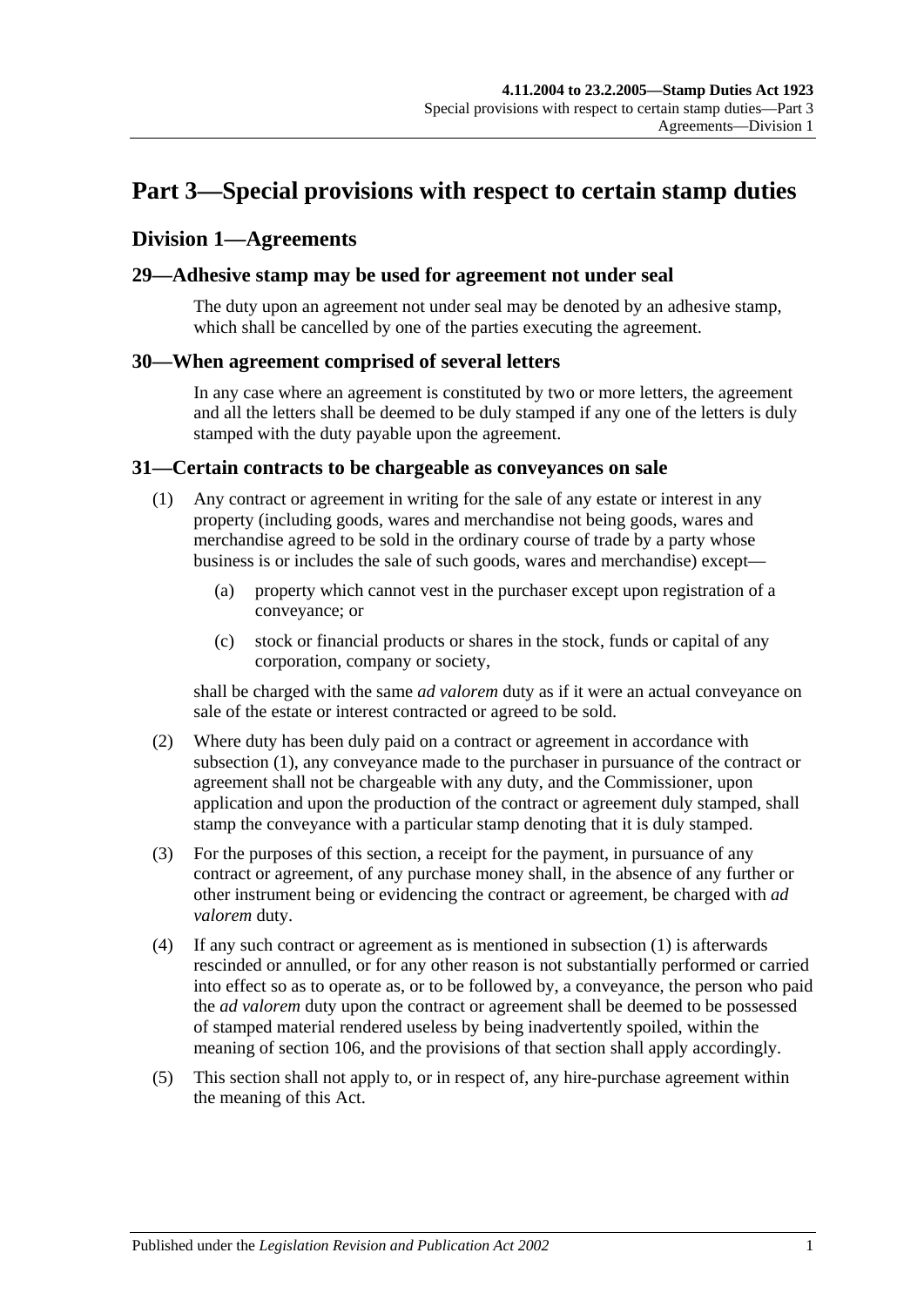## <span id="page-19-0"></span>**31A—Duty on agreements for "walk in walk out" sales of land used for primary production**

Notwithstanding [section](#page-18-4) 31, if—

- (a) a contract or agreement in writing provides for the sale as a going concern of land used wholly or mainly for the business of primary production, together with stock, implements and other chattels held or used in connection therewith; and
- (b) the contract or agreement sets out separately the consideration payable for the land and the consideration payable for stock, implements or other chattels; and
- (c) the Commissioner certifies in writing on the contract or agreement that he is of the opinion that the consideration specified as being payable for the land represents the value of that land,

then the contract or agreement in writing shall be chargeable with stamp duty as if it related solely to the land mentioned therein and not to the stock, implements and other chattels.

## <span id="page-19-1"></span>**Division 2—Rental business**

## <span id="page-19-2"></span>**31B—Interpretation**

In this Division, unless the contrary intention appears—

*bailee* means a person who has, or is entitled to, possession of goods under a contractual or non-contractual bailment;

*bailment plan* means an arrangement under which—

- (a) a financier provides financial accommodation for a business carried on by a trader; and
- (b) the financier retains or acquires title to a trading stock as security for the financial accommodation provided; and
- (c) the trader has possession of the trading stock by virtue of a contractual or non-contractual bailment;

*bailor* means a person who confers a right to possession of goods on another under a contractual or non-contractual bailment;

*contractual bailment* means a contract or agreement under which a person who owns, or is entitled to the possession of, goods confers on another a right to possession or use of the goods, and includes a hire-purchase agreement, but does not include a contract or agreement conferring a right to the possession or use of goods, or providing for the sale of goods, incidentally to a lease of, or licence to occupy, or the sale of, land;

*corresponding law* means a law of the Commonwealth or of another State or of a Territory that imposes duty of a similar nature to the duty imposed under this Division in respect of rental business or hiring arrangements;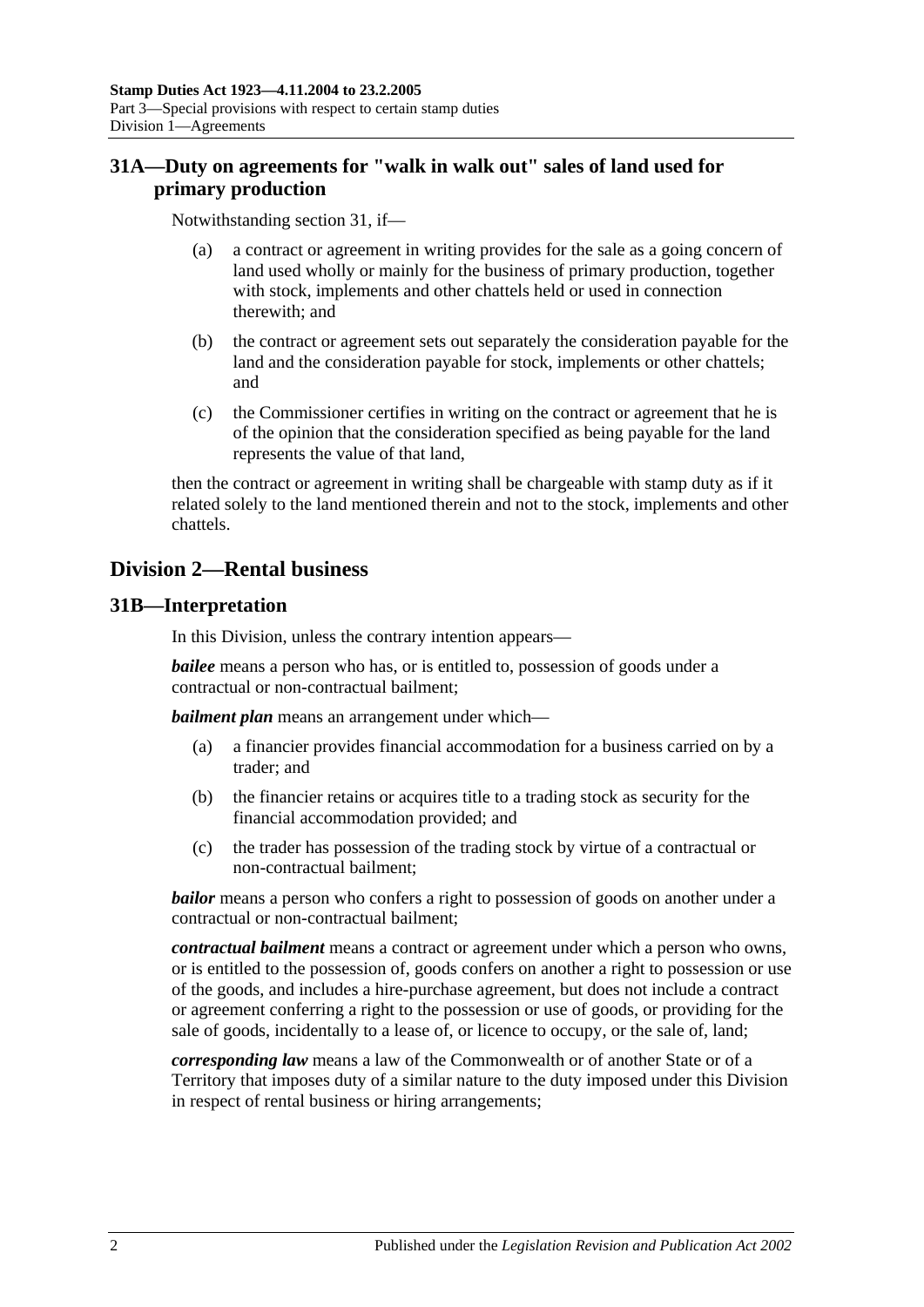*dutiable rental business* means rental business consisting of one or more of the following—

- (a) conferring rights to the possession or use of goods under a contractual bailment to which this Division applies;
- (b) guaranteeing the obligations of the bailee under a contractual bailment to which this Division applies;
- (c) acquiring the rights of the bailor under a contractual bailment to which this Division applies;
- (d) providing financial accommodation under a bailment plan where the trading stock is situated in South Australia;
- (e) guaranteeing the obligations of the bailee under a bailment plan where the trading stock is situated in South Australia;

#### *equipment financing arrangement* means—

- (a) a hire purchase agreement; or
- (b) a contractual bailment for a term of not less than 9 months under which the final payment is not required to be made earlier than 8 months after the agreement is entered into;

*goods* includes all chattels personal and any fixture severable from the realty, but does not include money, livestock , things in action or books;

#### *hire-purchase agreement* means—

- (a) a contract or agreement for the letting of goods with an option to purchase the goods; or
- (b) a contract or agreement for the sale of goods by instalments (whether the contract or agreement describes the instalments as rent or hire or otherwise),

but does not include a contract or agreement under which property in the goods passes on or before delivery of the goods;

*registered* means registered under [section](#page-21-2) 31E;

*related corporation*, in relation to a corporation, means a corporation that is related to the first-mentioned corporation under section 50 of the *Corporations Act 2001* of the Commonwealth;

#### *rental business* means—

- (a) the business of conferring rights to the possession or use of goods under a contractual bailment; or
- (b) the business of acquiring the rights of the bailor under a contractual bailment; or
- (c) the business of providing financial accommodation under a bailment plan; or
- (d) the business of guaranteeing the obligations of a bailee under a contractual bailment or a bailment plan,

but does not include business of a class exempted by regulation from the ambit of this definition.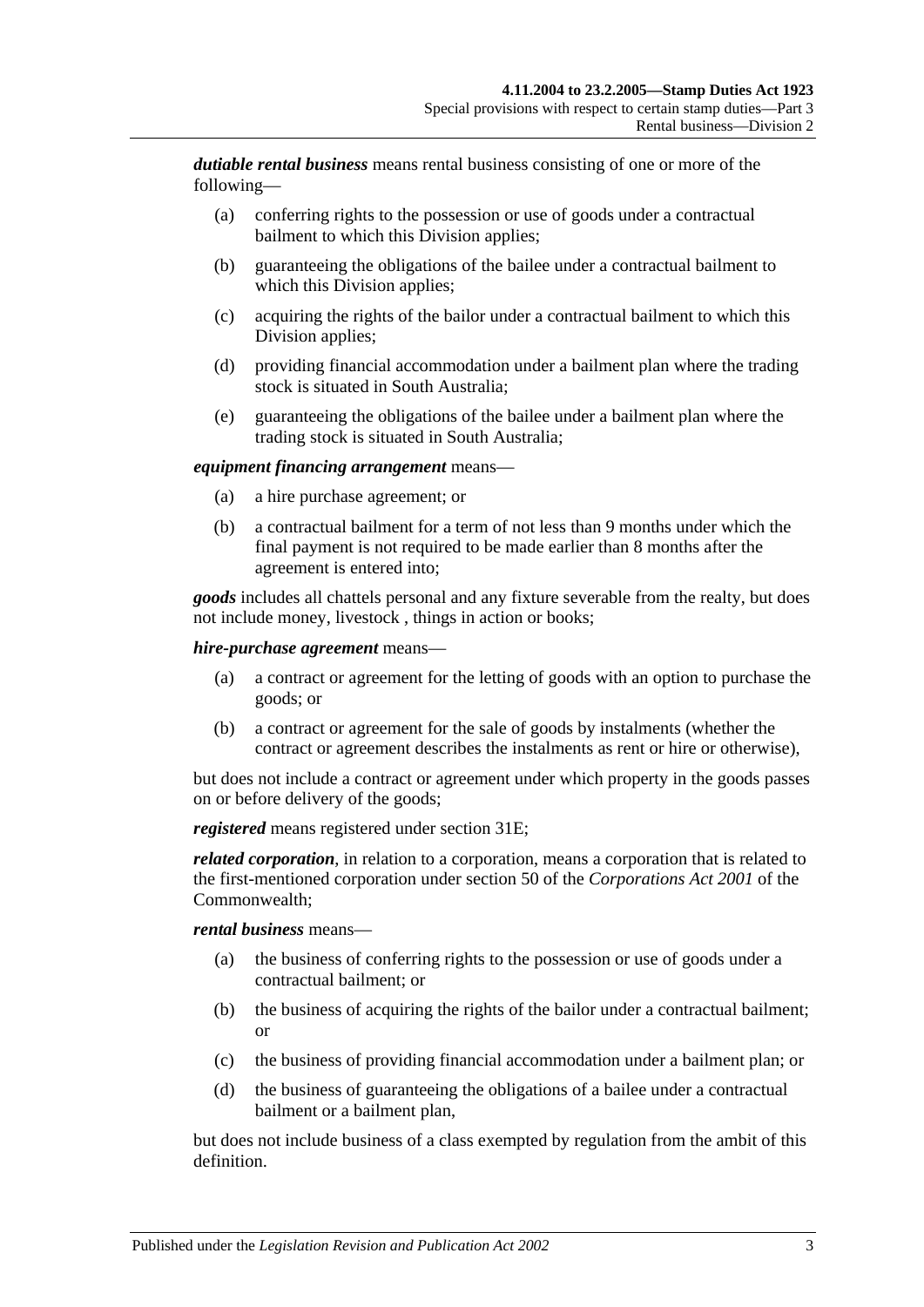## <span id="page-21-0"></span>**31C—Jurisdictional nexus**

- (1) This Division applies to a contractual bailment if—
	- (a) the goods are, or are to be, used solely or predominantly in South Australia; or
	- (b) the goods are delivered to the bailee in South Australia and—
		- (i) they are to be used outside Australia; or
		- (ii) they are not to be used solely in any one Australian State and it is not possible to determine which Australian State is to be the jurisdiction of predominant use.
- (2) If a motor vehicle is taken on hire under an equipment financing arrangement, and the motor vehicle is, or is to be, registered under the law of a State, the State in which the motor vehicle is registered will be taken to be the jurisdiction of its predominant use.

#### <span id="page-21-1"></span>**31D—Obligation to be registered**

(1) A person who carries on rental business consisting of or involving dutiable rental business must be registered.

Maximum penalty: \$10 000.

- (2) The section applies—
	- (a) irrespective of where the rental business is transacted; and
	- (b) whether or not the person is resident, or has a place of business, within the State.

#### <span id="page-21-2"></span>**31E—Registration**

- (1) The Commissioner shall register any person who applies in the approved form for registration under this section.
- (2) A registered person who is no longer required to be registered may, by notice in the approved form given to the Commissioner, cancel his registration under this section.

#### <span id="page-21-4"></span><span id="page-21-3"></span>**31F—Lodgement of statement and payment of duty**

- (1) A person who is, or ought to be, registered must, not later than the 21st day of each month—
	- (a) lodge with the Commissioner a statement in the approved form setting out—
		- (i) the total amount received during the previous month in respect of dutiable rental business; and
		- (ii) the amount representing the component referable to equipment financing arrangements entered into before 1 October 2003 (the *old equipment financing component*); and
		- (iii) the amount representing the component referable to equipment financing arrangements entered into on or after 1 October 2003 (the *new equipment financing component*); and
		- (iv) the amount representing the component referable to other kinds of rental business (the *general rental business component*); and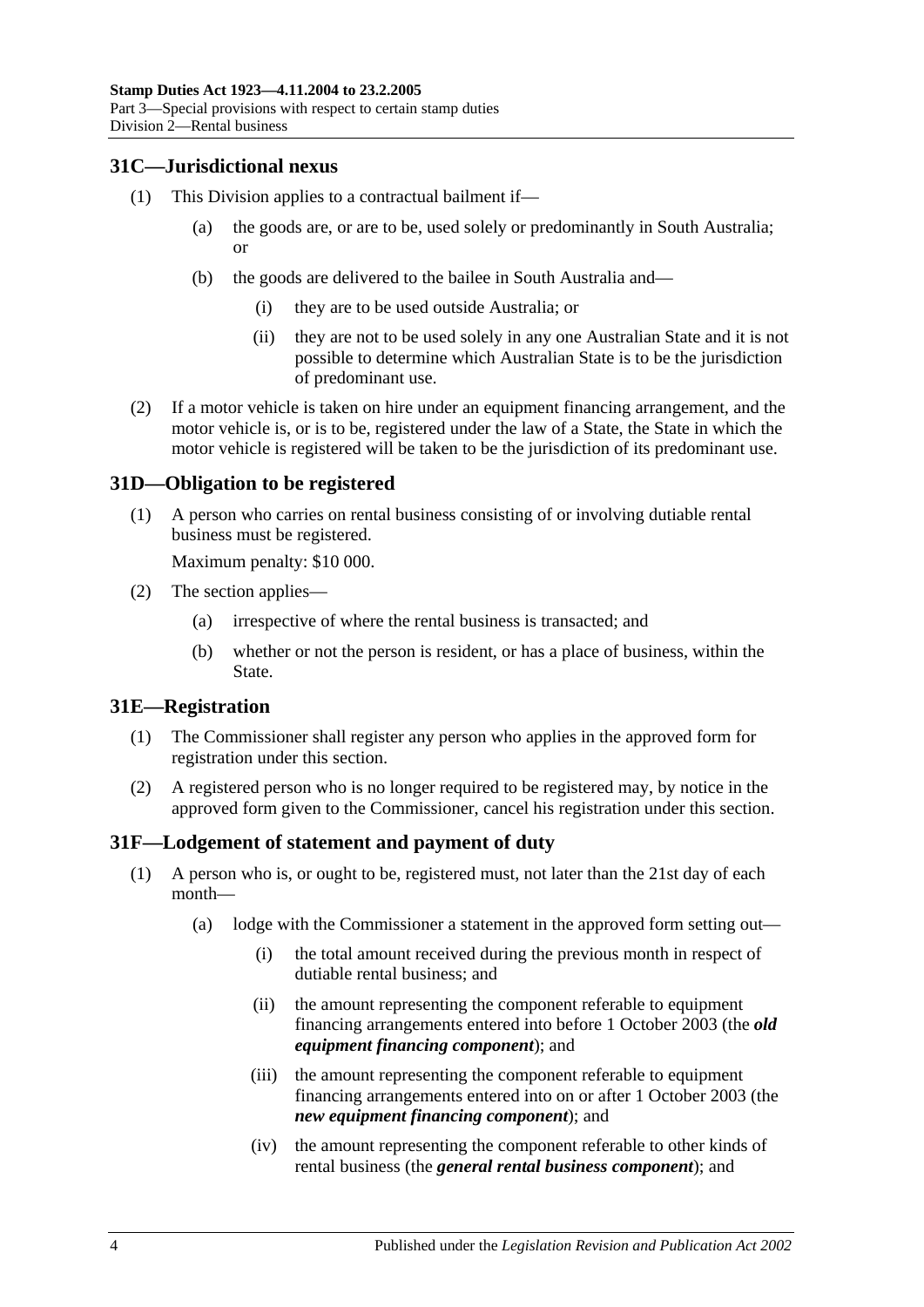#### **Exception—**

The statement need not include amounts received in respect of hire purchase agreements entered into before 1 January 2003.

- (b) pay to the Commissioner duty equivalent to the aggregate of—
	- (i) 1.8% of the old equipment financing component; and
	- (ii) 0.75% of the new equipment financing component; and
	- (iii) if the general rental business component exceeds \$6 000—1.8% of the amount of the excess.
- (2) The amount to be disclosed in respect of dutiable rental business or a particular component of dutiable rental business under [subsection](#page-21-4) (1)—
	- (a) is to include amounts received for services incidental or related to the business or the relevant component of the business; but
	- (b) is not to include amounts received to reimburse, offset or defray liability to GST.

**Exception—**

If an equipment financing arrangement (or a collateral agreement) provides that the financier is to be responsible for servicing the goods—

- (a) the cost of servicing, if separately charged, need not be disclosed and is not liable to duty; or
- (b) if the cost of servicing is not separately charged, a proportion of the consideration received by the financier that the Commissioner considers properly referable to servicing the goods, need not be disclosed and is not liable to duty.
- <span id="page-22-1"></span>(3) If the Commissioner is satisfied, on application in the approved form by a registered person, that the total on which duty is to be calculated for the ensuing 12 months is likely to be less than \$120 000, the Commissioner may permit the person to lodge statements and pay duty on an annual basis.
- (4) A person must comply with any conditions on which the Commissioner grants permission under [subsection](#page-22-1) (3).

Maximum penalty: \$10 000.

(5) The Commissioner may, at any time, revoke a permission granted under [subsection](#page-22-1) (3) for breach of a condition or any other proper reason.

#### <span id="page-22-0"></span>**31H—Manner of denoting duty on statement**

The duty paid by a person on a statement lodged with the Commissioner under [section](#page-21-3) 31F shall be denoted by cash register imprint on the statement or in such other manner approved by the Auditor-General as is notified by the Commissioner in the Gazette.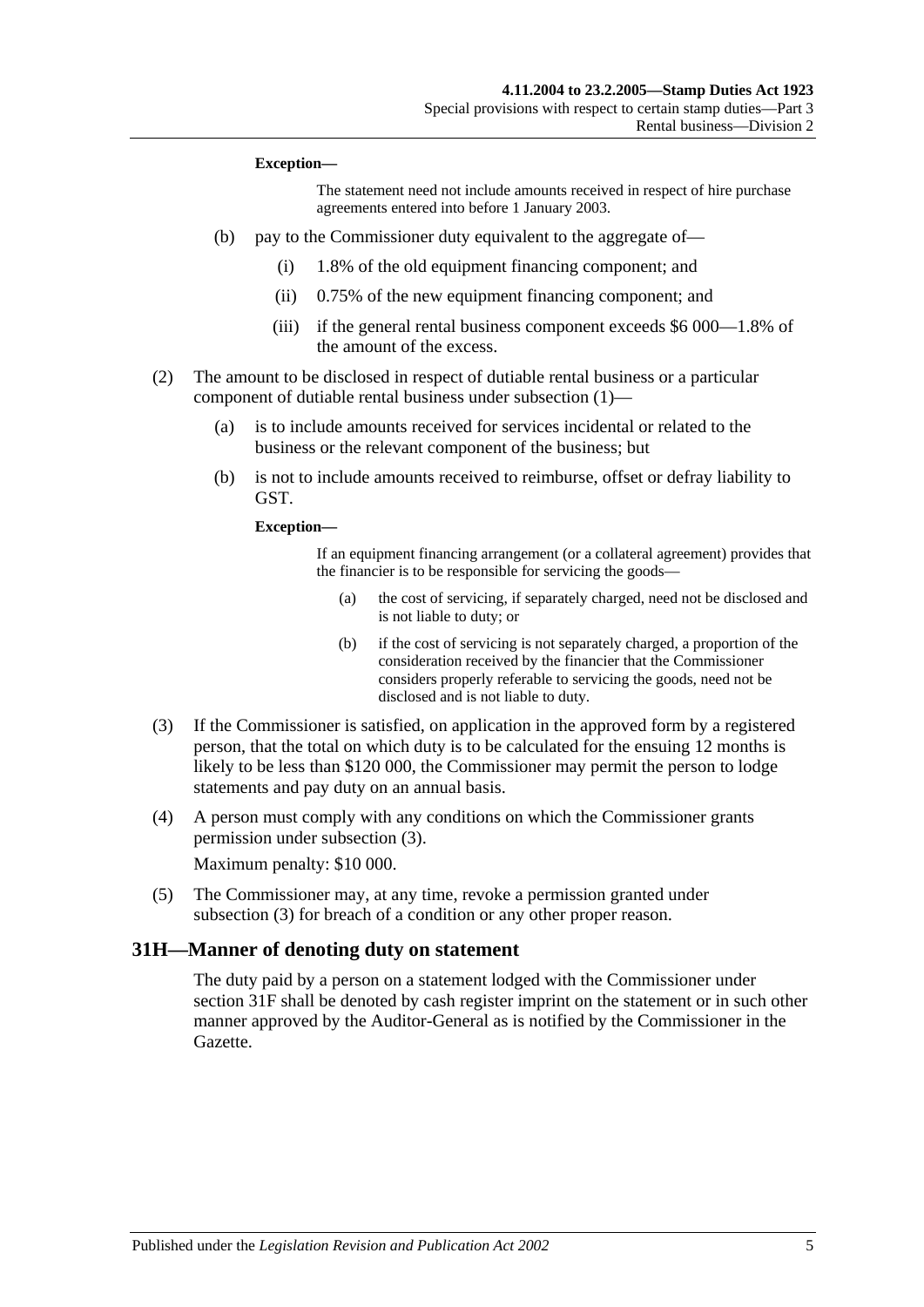#### <span id="page-23-0"></span>**31I—Matter not to be included in statement**

- (1) Nothing contained in [section](#page-21-3) 31F shall require a person to include in a statement required by that section to be lodged with the Commissioner any amount in respect of—
	- (a) a transaction entered into by the person in the course of any business carried on by the person as a pawnbroker; or
	- (b) the sale of any goods (other than under a hire-purchase agreement or where there is an agreement, arrangement or understanding that the person to whom the goods are sold may, at a later time, sell the goods back to the first mentioned person); or
	- (c) business transacted by a registered person in respect of which the registered person has paid duty under a corresponding law if the Commissioner is satisfied, on application by the registered person, that—
		- (i) the duty paid under the corresponding law is not less than would be applicable under this Act; and
		- (ii) it would be reasonable to allow the person the benefit of this subsection in respect of that business; or
	- (g) the grant, by a corporation to a related corporation, of the right to the use of goods beneficially owned by that first mentioned corporation.
- <span id="page-23-1"></span> $(1a)$  If—
	- (a) a registered person, in respect of any period for which duty is payable under this Division in respect of his or her rental business, pays duty in respect of the same business (including business that involves a hiring arrangement) under a corresponding law; and
	- (b) the duty paid under the corresponding law is less than would be applicable under this Act; and
	- (c) the Commissioner is satisfied, on application made to the Commissioner by the registered person in a manner and form determined by the Commissioner, that it would be reasonable to allow a deduction to be made under this subsection,

<span id="page-23-2"></span>the registered person is entitled to a deduction from the amount of duty that would, apart from this subsection, be payable, the amount of the deduction being equal to the amount of duty paid in respect of the same business under that corresponding law for the corresponding period.

- (1b) The Commissioner may, in making a decision on an application under [subsection](#page-23-1)  $(1)(c)(ii)$  or  $(1a)(c)$ , take into account any of the following:
	- (b) the extent to which the business to which the application relates is connected with the place where the corresponding law applies;
	- (c) the extent (if any) to which it appears to the Commissioner that the registered person has arranged or structured his or her business to avoid the payment of duty under this Division,

and may take into account such other matters (whether similar or dissimilar to those referred to above) as the Commissioner thinks fit.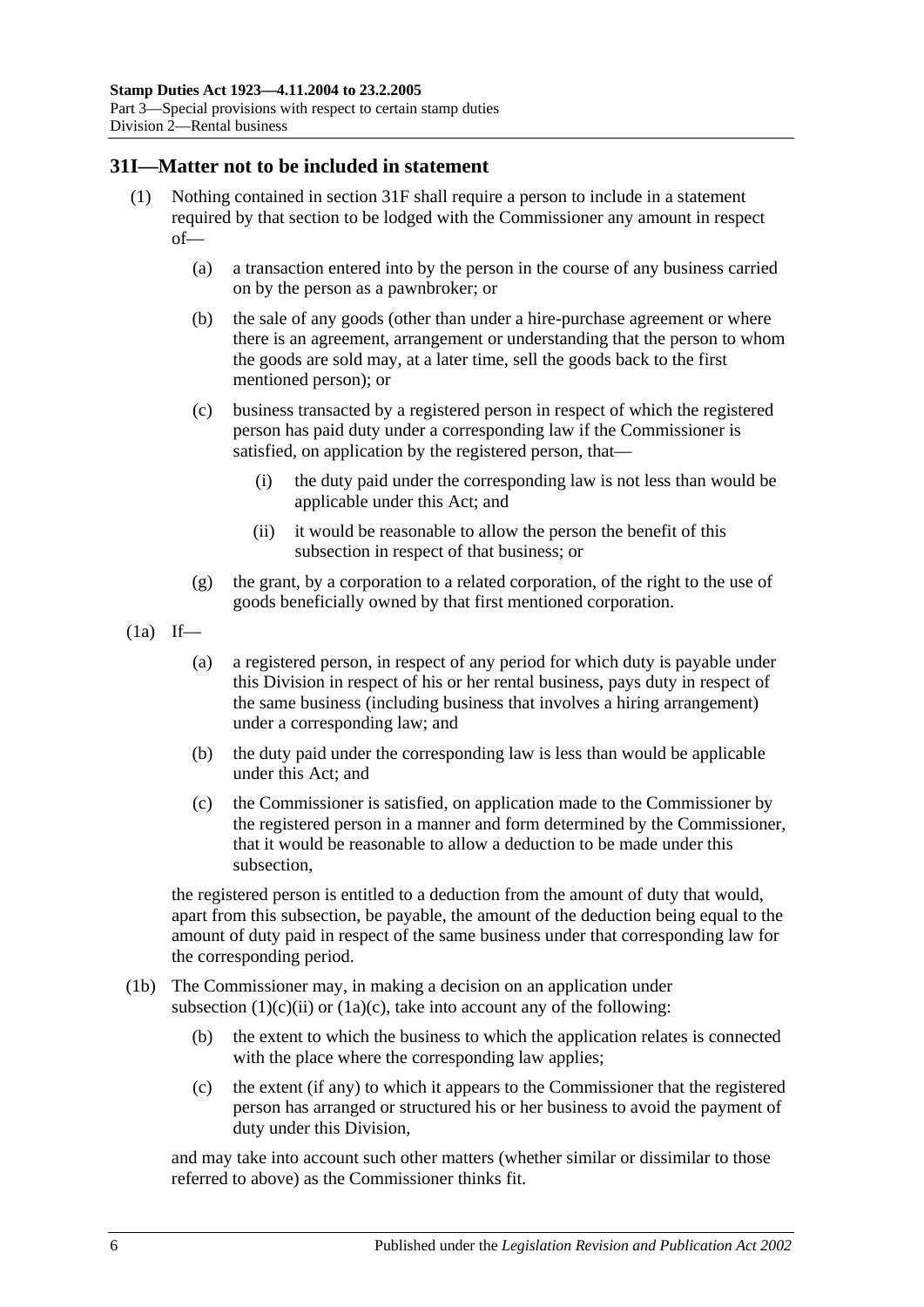- (1c) Where a person receives in excess of \$6 000 per month for or in relation to the use of goods under a contractual bailment (other than an equipment financing arrangement) that provides for the person to be responsible for the servicing of those goods, the person may deduct from the excess, on account of the cost of servicing those goods—
	- (a) an amount not exceeding 40 per centum of the excess or such higher proportion of the excess as is fixed by the Commissioner, on the application of the person, in respect of particular goods where, in the opinion of the Commissioner, the higher proportion is properly attributable to the cost of servicing the goods; or
	- (b) the actual cost of servicing the goods,

whichever is the lesser.

## <span id="page-24-1"></span><span id="page-24-0"></span>**31K—Calculation by other methods**

- (1) Where the Commissioner is satisfied that—
	- (a) it is not reasonably practicable to calculate precisely any amount which is to be set out in the statement of any registered person required to be lodged under [section](#page-21-3) 31F, he may agree to accept from that person statements in which that amount is calculated in such a manner or on such a basis as he thinks fit: or
	- (b) in the circumstances of a particular case, it is not reasonable to require statements to be lodged by the registered person in each month, he may agree to accept statements at such times and relating to such periods as he thinks fit.
- (2) Where, pursuant to [subsection](#page-24-1) (1), the Commissioner agrees to accept from a registered person a statement—
	- (a) in which an amount is calculated in a manner or on a basis different from that required under [section](#page-21-3) 31F; or
	- (b) at a time, or relating to a period, otherwise than in accordance with that section,

the registered person shall, at the time of lodging that statement with the Commissioner, pay to the Commissioner the amount of duty that would be payable on that statement if it were lodged by him with the Commissioner in accordance with that section.

(3) The Commissioner may, by notice in writing served on a registered person, cancel any agreement made pursuant to [subsection](#page-24-1) (1) and, upon the day specified in the notice as the day on which the agreement is cancelled, that agreement shall have no further force or effect in relation to that registered person.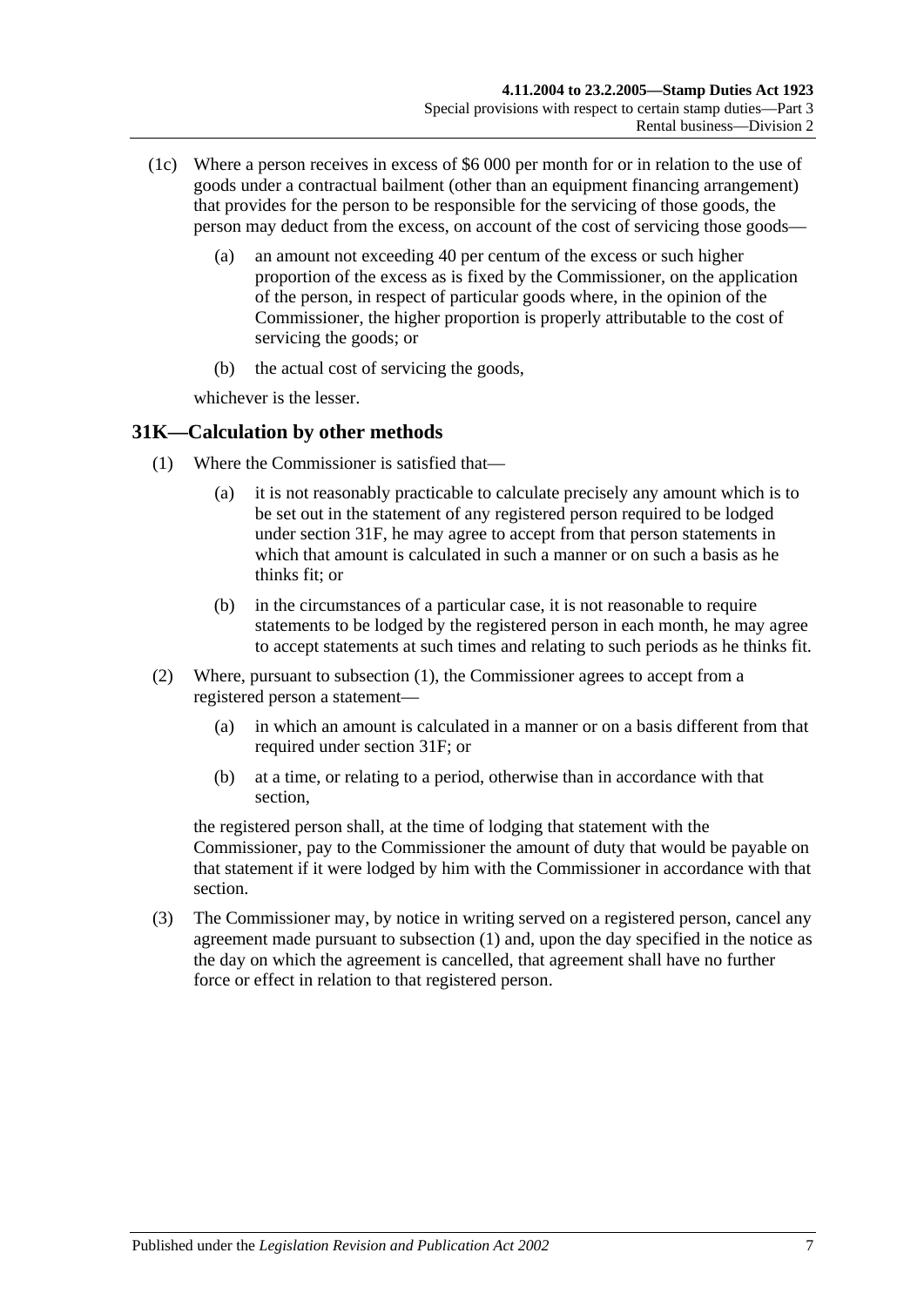#### <span id="page-25-2"></span><span id="page-25-0"></span>**31L—Passing on a rental duty**

(1) Subject to this section, a registered person or any person acting on his behalf shall not add the amount of any duty or of any part of the duty payable by the registered person as such under this Act to any amount payable by any other person with whom he has entered into or is conducting any rental business, whether by agreement or otherwise, or otherwise demand or recover or seek to recover any such first mentioned amount from that other person.

Penalty: \$250.

Expiation fee: \$80.

- (2) In the event of a contravention of [subsection](#page-25-2) (1)—
	- (a) the court by which the defendant is convicted shall, in addition to imposing a penalty for the offence, order the defendant to refund to the other person referred to in that subsection any such amount which has been paid by that other person; or
	- (b) the other person referred to in that subsection may recover any such amount from the registered person, or person to whom he paid it, by action in a court of competent jurisdiction as if it were a debt due to him from that person.
- (3) The Governor may by proclamation—
	- (a) exempt a class of transactions from the application of this section; or
	- (b) vary or revoke any such exemption.

#### <span id="page-25-1"></span>**31M—Ascertainment and disclosure of place of use of goods**

- (1) A person who carries on a rental business may rely on a statement of the person who takes goods on hire as to where the goods will be solely or predominantly used during the course of the hire or, in the case of a motor vehicle, where the motor vehicle will be registered, unless the person knows that the statement is false.
- (2) A person who carries on a rental business is not bound to inquire as to any change in the place of use of the goods or, in the case of a motor vehicle, the place of registration.
- (3) If the Commissioner finds that insufficient duty has been paid, the failure to pay the correct amount of duty does not constitute a tax default under the *[Taxation](http://www.legislation.sa.gov.au/index.aspx?action=legref&type=act&legtitle=Taxation%20Administration%20Act%201996)  [Administration Act](http://www.legislation.sa.gov.au/index.aspx?action=legref&type=act&legtitle=Taxation%20Administration%20Act%201996) 1996* if—
	- (a) the failure to pay the correct amount of duty results from reliance on information on which the person liable for the duty was entitled to rely under this section; and
	- (b) the correct amount of duty is paid within 3 months after the issue of a notice of assessment of the duty by the Commissioner.
- (4) A person who falsely represents that the goods that the person takes, or proposes to take, on hire will be used solely or predominantly outside South Australia, is guilty of an offence.

Maximum penalty: \$10 000.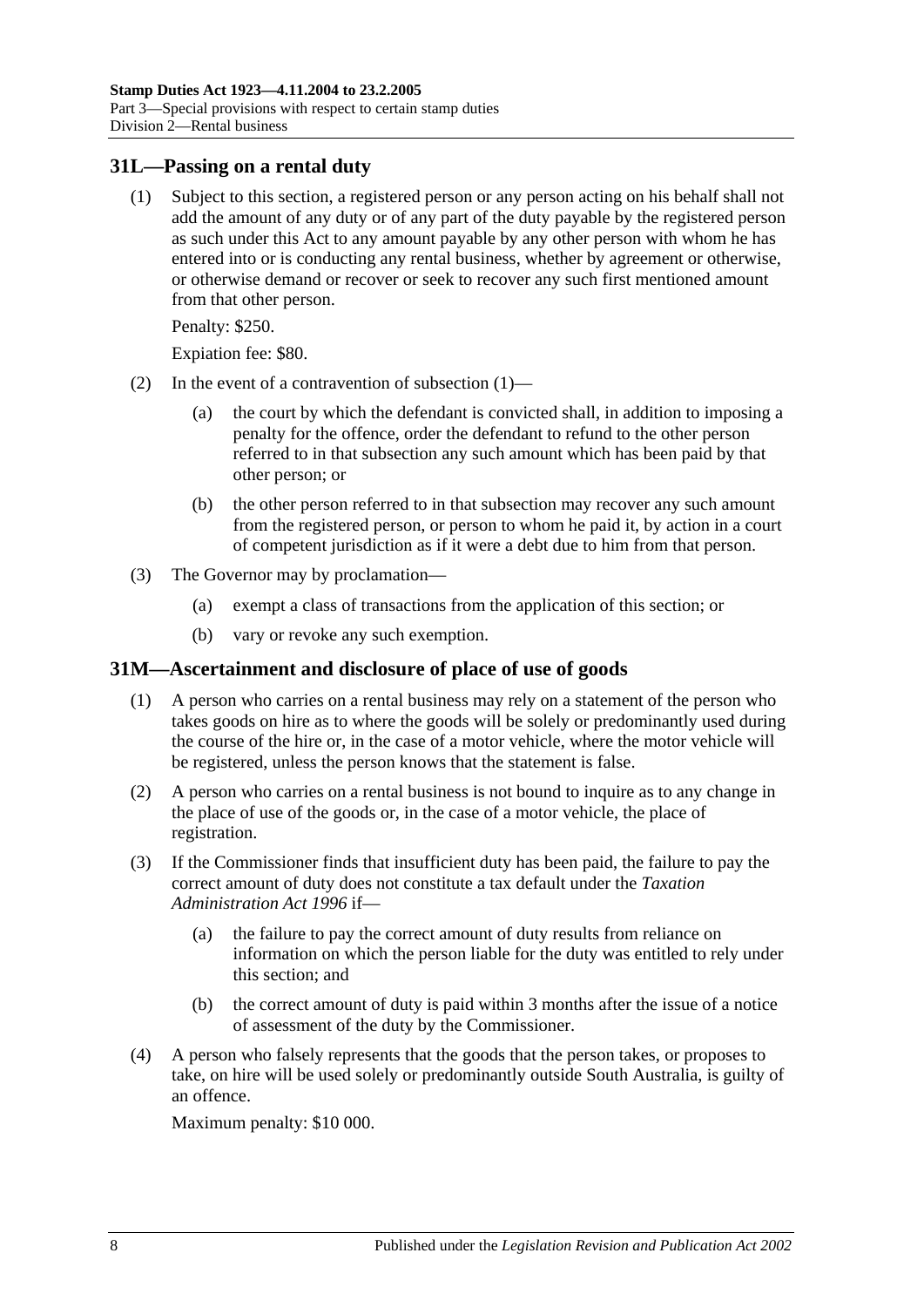## <span id="page-26-0"></span>**Division 3—Annual licences**

#### <span id="page-26-1"></span>**32—Interpretation**

#### In this Act—

*assurance or insurance business* means and includes—

- (a) the granting or issuing of any life, personal accident, fire, fidelity, guarantee, livestock, plate glass, marine or other assurance or insurance policies; or
- (b) the acceptance, either directly or indirectly, of any premium, renewal premium or consideration for, or in respect of, the granting or issuing or keeping alive or in force of any life, personal accident, fire, fidelity, guarantee, livestock, plate glass, marine or other policy; or
- (c) the receiving of any letter or declaration of interest attaching to any life, personal accident, fire, marine or other policy issued in South Australia or elsewhere; or
- (d) the carrying out, by means of assurance or insurance effected out of South Australia, of any written, verbal or implied contract or undertaking to effect assurance or insurance;

*company* includes corporation and society, whether corporate or unincorporate;

*firm of persons* includes any association of underwriters carrying on marine assurance or insurance business through a managing underwriter solely;

*general insurance business* means any assurance or insurance business not relating to life insurance policies;

*life insurance policy* does not include a policy covering personal accident or workers compensation or a policy complying with Part 4 of the *[Motor Vehicles Act](http://www.legislation.sa.gov.au/index.aspx?action=legref&type=act&legtitle=Motor%20Vehicles%20Act%201959) 1959*;

*policy* includes any instrument in the nature of a policy, an open policy, an insurance cover or any instrument in any manner covering any assurance or insurance;

*premium* means any amount paid or payable for assurance or insurance and includes—

- (a) an amount charged to a policy holder to reimburse, offset or defray the insurer's liability for GST in respect of the assurance or insurance;
- (b) a levy charged to a policy holder;
- (c) an instalment of premium.

#### <span id="page-26-2"></span>**33—Annual licence required for insurance business**

A company, person or firm of persons must not carry on any assurance or insurance business in any year in South Australia, whether the head office or principal place of business of that company, person or firm is in South Australia or elsewhere, unless the company, person or firm has taken out an annual licence for that year in a form determined by the Commissioner.

Penalty: \$10 000.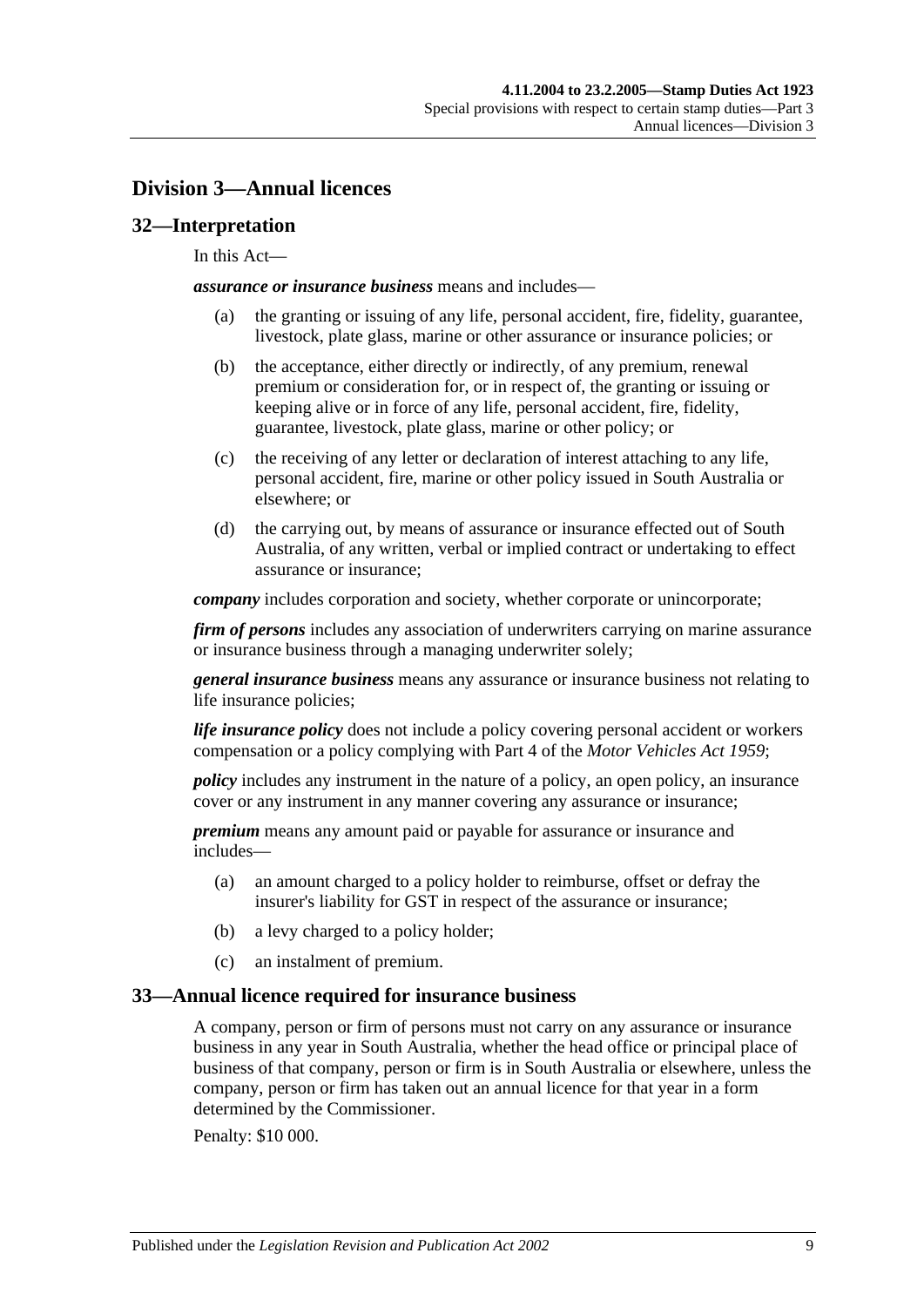## <span id="page-27-0"></span>**34—Application for annual licence**

- (1) A company, person or firm of persons requiring an annual licence must make a written application to the Commissioner in a manner and form determined by the Commissioner and supported by such evidence as the Commissioner may require.
- (2) Any information or statement contained in the application must be verified by statutory declaration made—
	- (a) where the applicant is a natural person—by that person; or
	- (b) where the applicant is a firm—by a member of the firm; or
	- (c) where the applicant is a company—by a member of the board or committee of management of the company; or
	- (d) in any case—by a person authorised by the applicant and approved by the Commissioner.
- (3) A company, person or firm of persons that applies for an annual licence must, at the time of lodging the application, pay to the Commissioner the duty (if any) payable under [Schedule 2](#page-98-2) on the annual licence application.

## <span id="page-27-1"></span>**35—Issuing and term of annual licence**

- (1) The Commissioner is authorised to issue an annual licence on payment of the duty (if any) payable on the annual licence application.
- (2) An annual licence comes into force on the date specified in the licence (which may be a date earlier than the date of issue of the licence) and remains in force until 31 December of the year in which it is issued.

## <span id="page-27-2"></span>**36—Monthly returns in respect of general insurance business**

- (1) A company, person or firm of persons that carries on general insurance business in South Australia, whether the head office or principal place of business of that company, person or firm is in South Australia or elsewhere, must lodge with the Commissioner a return in a form determined by the Commissioner, supported by such evidence as the Commissioner may require, not later than the fifteenth day of the month following each month in which the company, person or firm carries on such business.
- (2) Any information or statement contained in a monthly return must be verified by statutory declaration in the same way as is required for an application for an annual licence.
- (3) A company, person or firm of persons that lodges a monthly return must, at the time of lodging the monthly return, pay to the Commissioner the duty (if any) payable under [Schedule 2](#page-98-2) on the monthly return.

## <span id="page-27-3"></span>**36A—Duty if annual licence application or monthly return not lodged as required**

A company, person or firm that does not lodge an application for an annual licence, or does not lodge a monthly return, as required under this Act is nevertheless liable to pay duty to the Commissioner as if the company, person or firm had lodged the application or return required under this Act immediately before the end of the period allowed for such lodgment.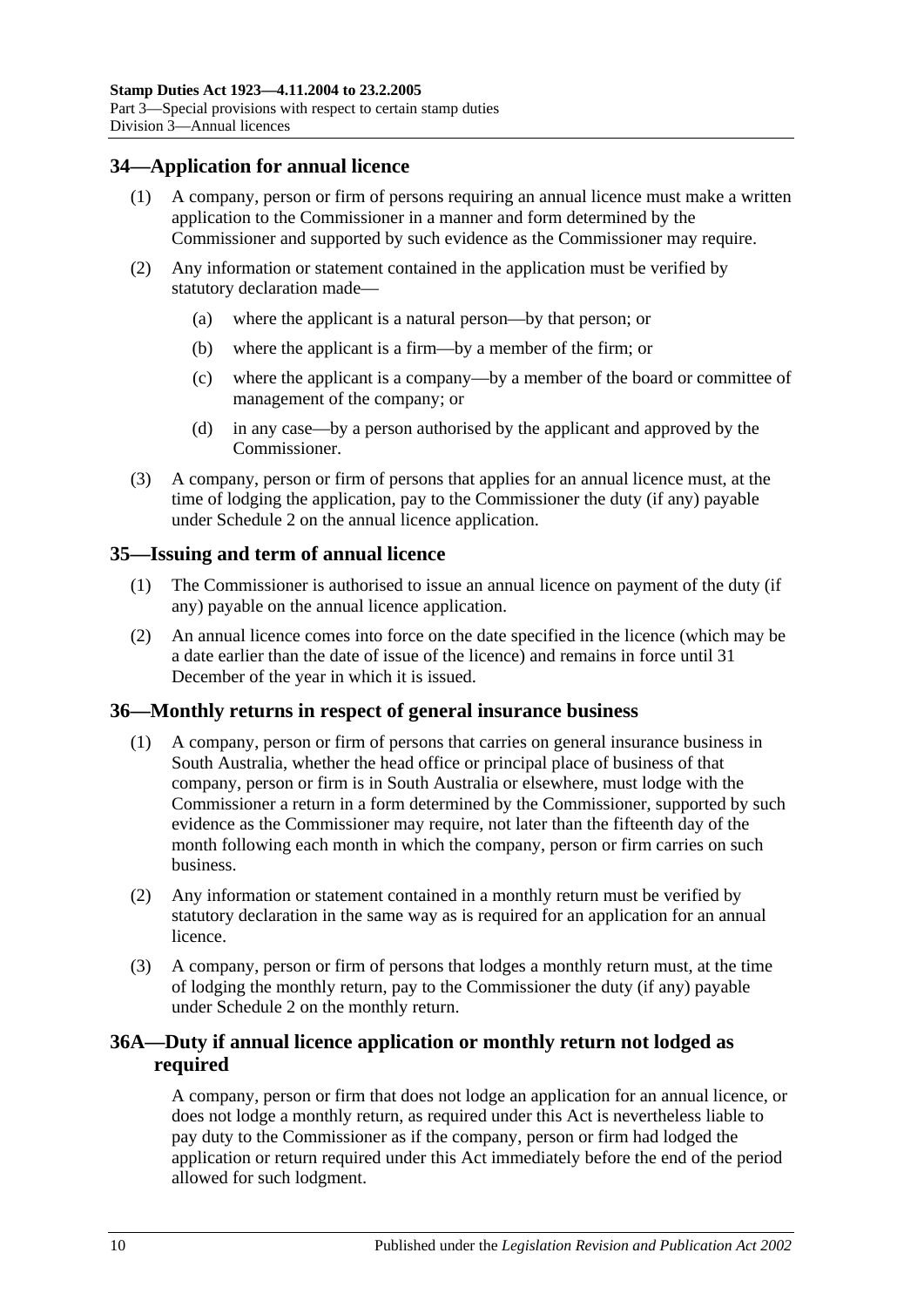## <span id="page-28-0"></span>**37—Denoting of duty**

The duty paid on an annual licence application or a monthly return must be denoted by cash register imprint on the licence or return.

## <span id="page-28-1"></span>**38—Duty payable on acquisition of insurance business**

Where a company, person or firm of persons acquires contractual rights and obligations of, or in connection with, the assurance or insurance business of some other company, person or firm, the acquiring company, person or firm is liable to pay to the Commissioner the amount of any unpaid duty in respect of premiums received or in any manner charged in account (whether directly or by agents) by the other company, person or firm after the end of the period in respect of which such duty was last paid by the other company, person or firm as if the acquiring company, person or firm had received or charged in account those premiums.

## <span id="page-28-4"></span><span id="page-28-2"></span>**42AA—Duty in respect of policies effected outside South Australia**

- (1) Every company, person or firm of persons which is not required to take out an annual licence under [section](#page-26-2) 33 and which obtains, effects or renews, outside South Australia, a policy of assurance or insurance wholly or partly in respect of any property in South Australia, or any risk, contingency or event occurring in South Australia, shall, within one month of obtaining, effecting or renewing that policy, lodge with the Commissioner a return in the approved form containing such particulars of that policy and such other information as may be prescribed or as the Commissioner may in any particular case require.
- (2) The Commissioner may allow a rebate of the duty payable on that proportion of any premium which is, in his opinion, properly attributable to the assurance or insurance of any property outside South Australia or any risk, contingency or event occurring outside South Australia.
- (3) The person lodging such a return shall, upon lodgment, pay to the Commissioner the duty payable thereon, which shall be denoted by cash register imprint on the receipt issued therefor.
- (4) A company, person or firm that does not lodge a return as required under this section is nevertheless liable to pay duty to the Commissioner as if the company, person or firm had lodged the return required under this section immediately before the end of the period allowed for such lodgement.
- (5) [Subsection](#page-28-4) (1) does not apply to any policy of life assurance.

## <span id="page-28-3"></span>**42AB—Insurers not required to be licensed**

- (1) The Commissioner may enter into an agreement with an insurer who is not required to take out an annual licence under this Act under which—
	- (a) the Commissioner approves the insurer for the purposes of this section; and
	- (b) the insurer undertakes to pay duty as if the insurer were required to be licensed and were in fact licensed under this Act.
- (2) A party to an agreement under this section may, by notice in writing to the other party, terminate the agreement at any time.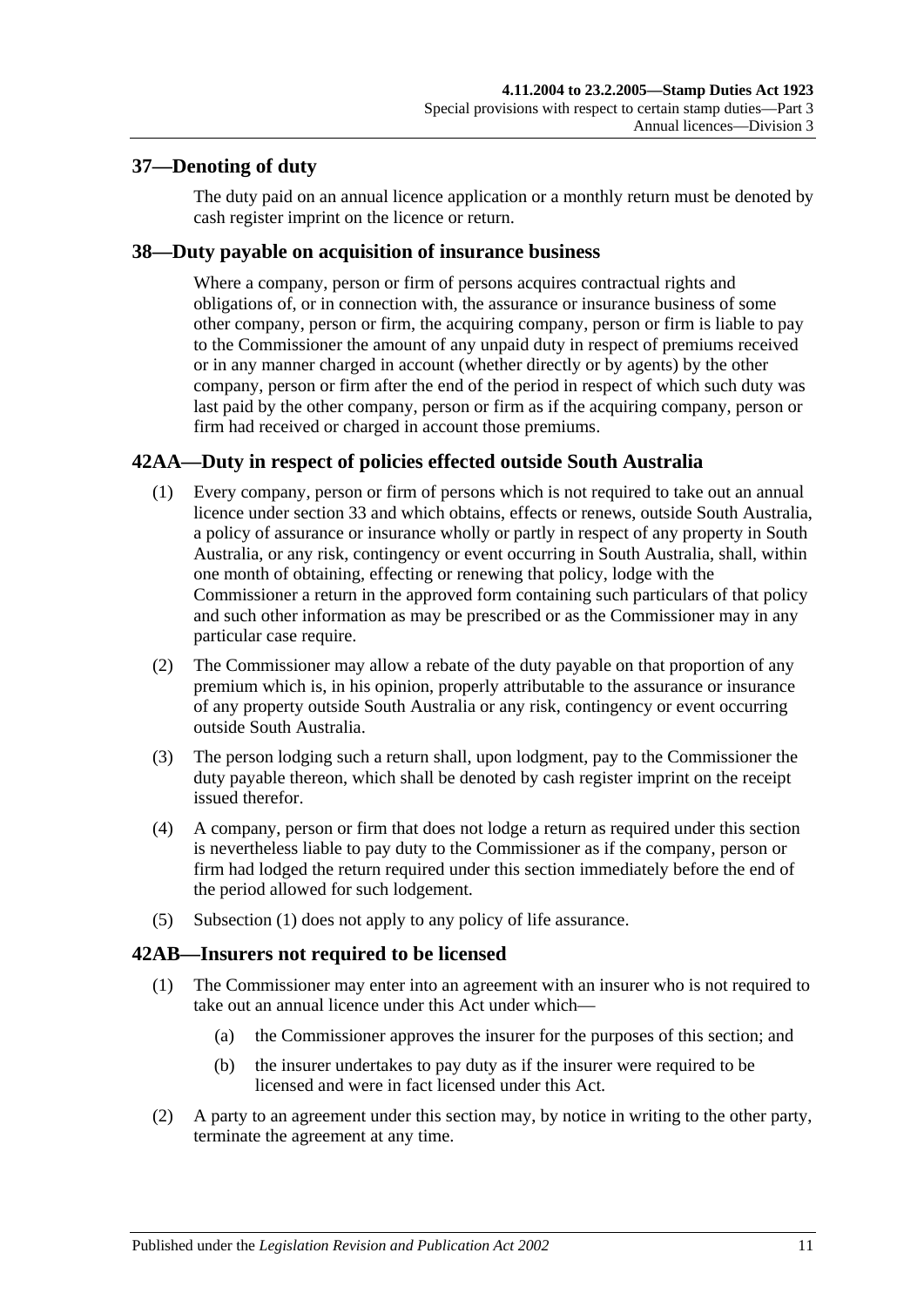- (3) Where an insurer is neither required to be licensed under this Act nor approved under this section, a person who pays a premium to the insurer shall, within 21 days after the end of the month in which the premium was paid—
	- (a) furnish a return to the Commissioner stating the amount of premium; and
	- (b) pay stamp duty calculated by reference to the amount of the premium and the appropriate rate prescribed by [Schedule 2](#page-98-2) in relation to annual licence applications.
- (4) This section does not apply in relation to a levy paid under the *[Workers Rehabilitation](http://www.legislation.sa.gov.au/index.aspx?action=legref&type=act&legtitle=Workers%20Rehabilitation%20and%20Compensation%20Act%201986)  [and Compensation Act](http://www.legislation.sa.gov.au/index.aspx?action=legref&type=act&legtitle=Workers%20Rehabilitation%20and%20Compensation%20Act%201986) 1986*.
- (5) In this section—

*insurer* means a person, firm or company that carries on assurance or insurance business in the State.

## <span id="page-29-0"></span>**Division 4—Application for motor vehicle registration**

## <span id="page-29-1"></span>**42A—Interpretation**

In this Act—

*applicant* means a person by or on whose behalf an application to register a motor vehicle or an application to transfer the registration of a motor vehicle is made;

*application to register a motor vehicle* means an application to register a motor vehicle made under the *[Motor Vehicles Act](http://www.legislation.sa.gov.au/index.aspx?action=legref&type=act&legtitle=Motor%20Vehicles%20Act%201959) 1959* and includes an application so made to renew the registration of a motor vehicle;

*application to transfer the registration of a motor vehicle* means an application to transfer the registration of a motor vehicle made under the provisions of the *[Motor](http://www.legislation.sa.gov.au/index.aspx?action=legref&type=act&legtitle=Motor%20Vehicles%20Act%201959)  [Vehicles Act](http://www.legislation.sa.gov.au/index.aspx?action=legref&type=act&legtitle=Motor%20Vehicles%20Act%201959) 1959*;

*commercial motor vehicle* has the same meaning as in the *[Motor Vehicles Act](http://www.legislation.sa.gov.au/index.aspx?action=legref&type=act&legtitle=Motor%20Vehicles%20Act%201959) 1959*;

*dealer* means a person licensed as a dealer under the *[Second-hand Motor Vehicles](http://www.legislation.sa.gov.au/index.aspx?action=legref&type=act&legtitle=Second-hand%20Motor%20Vehicles%20Act%201983)  Act [1983](http://www.legislation.sa.gov.au/index.aspx?action=legref&type=act&legtitle=Second-hand%20Motor%20Vehicles%20Act%201983)*;

*list price* means—

- (a) for a motor vehicle—the price (inclusive of GST) fixed by the manufacturer, importer or principal distributor as the retail selling price in the State of a motor vehicle of the relevant make and model;
- (b) for optional equipment—the additional price (inclusive of GST) so fixed if the vehicle is to be sold with the optional equipment;

*market value*, in relation to a motor vehicle, means the amount (inclusive of GST) for which the motor vehicle might reasonably be sold, free of encumbrances, in the open market;

*motor vehicle* and *trailer* have the same meanings as those expressions respectively have in the *[Motor Vehicles Act](http://www.legislation.sa.gov.au/index.aspx?action=legref&type=act&legtitle=Motor%20Vehicles%20Act%201959) 1959*;

*new motor vehicle* means a motor vehicle not previously registered in this State or elsewhere;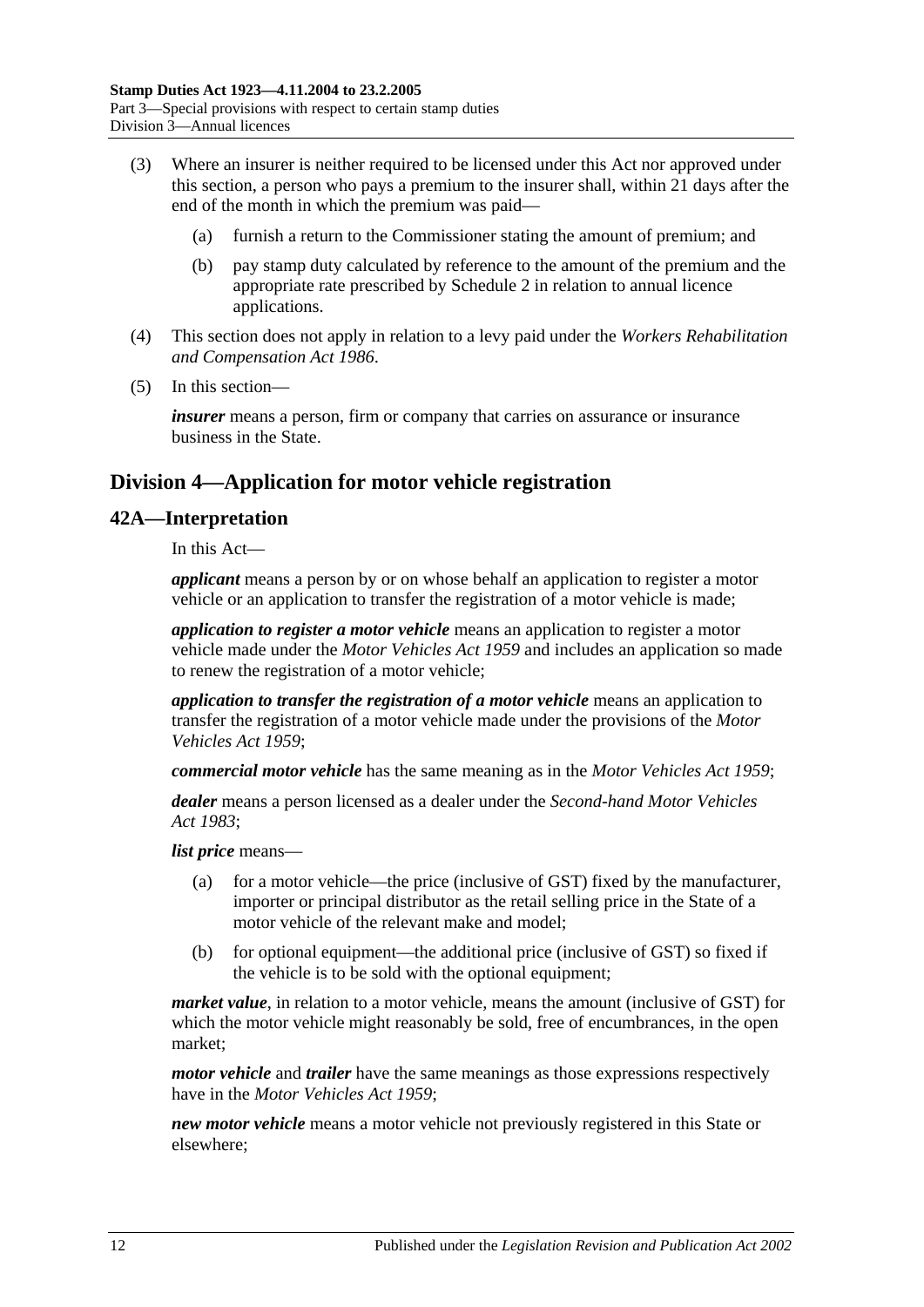*optional equipment*, in relation to a motor vehicle for which there is a list price, means equipment or a feature of the vehicle that is not covered by that list price, being—

- (a) a particular kind of transmission; or
- (b) power steering; or
- (c) any other prescribed equipment or feature;

*policy of insurance* means a policy of insurance under Part 4 of the *[Motor Vehicles](http://www.legislation.sa.gov.au/index.aspx?action=legref&type=act&legtitle=Motor%20Vehicles%20Act%201959)  Act [1959](http://www.legislation.sa.gov.au/index.aspx?action=legref&type=act&legtitle=Motor%20Vehicles%20Act%201959)*;

*primary producer* has the same meaning as in the *[Motor Vehicles Act](http://www.legislation.sa.gov.au/index.aspx?action=legref&type=act&legtitle=Motor%20Vehicles%20Act%201959) 1959*;

*second-hand motor vehicle* means a motor vehicle previously registered in this State or elsewhere.

## <span id="page-30-0"></span>**42B—Duty on applications for motor vehicle registration or transfer of registration**

- (1) For the purposes of this Act, the value of a motor vehicle is—
	- (a) in the case of an application to register a new motor vehicle for which there is a list price—
		- (i) if the motor vehicle has no optional equipment, the list price of the vehicle; or
		- (ii) if the motor vehicle has optional equipment, the list price of the motor vehicle plus the list price or, if there is no list price, the actual price (inclusive of GST) of the equipment; or
	- (b) in the case of an application to transfer the registration of a second-hand motor vehicle upon sale of the vehicle, the consideration for the sale or the market value of the motor vehicle, whichever is the higher; or
	- (c) in any other case, the market value (inclusive of GST) of the motor vehicle.
- (1aa) The applicant for registration, or transfer of registration, of a motor vehicle shall state in the application the value of the motor vehicle as at the date of the application.
- <span id="page-30-1"></span>(1a) The amount of stamp duty—
	- (a) payable upon an application to register a motor vehicle shall be an amount calculated by the addition of—
		- (i) the amount prescribed by [Schedule 2](#page-98-2) as the component payable in respect of registration; and
		- (ii) the amount prescribed by [Schedule 2](#page-98-2) as the component payable in respect of a policy of insurance; or
	- (b) payable upon an application to transfer the registration of a motor vehicle shall be the amount prescribed by [Schedule 2](#page-98-2) as the component payable in respect of registration and, in the case of such an application, no additional component shall be payable in respect of a policy of insurance.
- (2) The amount payable upon an application in accordance with [subsection](#page-30-1) (1a) shall be paid by the applicant to the Registrar of Motor Vehicles at the time of making the application.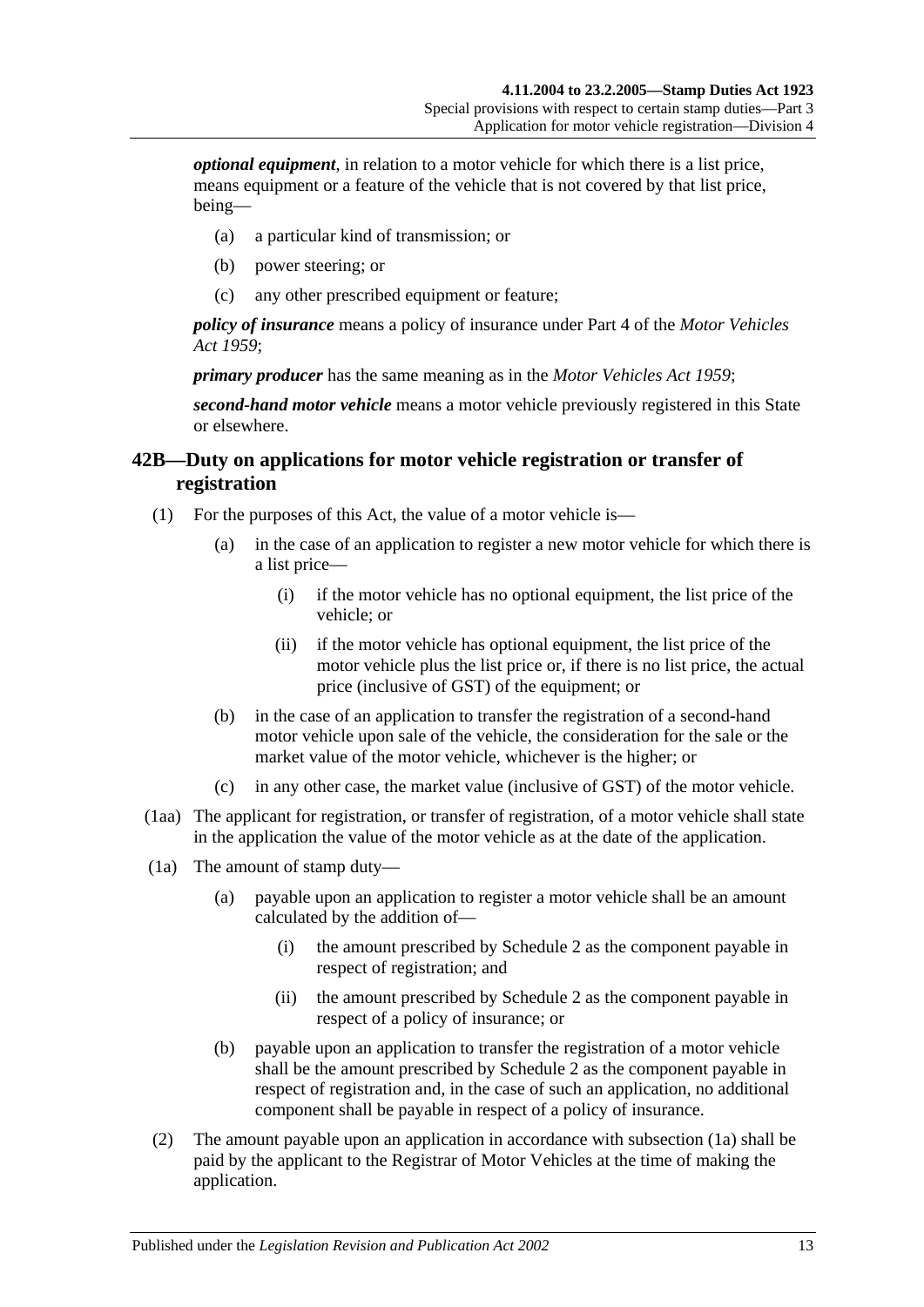- (2a) The duty paid by any person—
	- (a) on an application to register a motor vehicle shall be denoted by impressed stamp or cash register imprint, or by both, on the certificate or interim certificate of registration relating to that motor vehicle issued by the Registrar or on such form or forms as may be approved by the Commissioner; and
	- (b) on an application to transfer the registration of a motor vehicle shall be denoted by impressed stamp or cash register imprint, or by both, on such form or forms as may be approved by the Commissioner.
- (3) The Registrar of Motor Vehicles shall furnish the Commissioner, at least once in every month, with a statement showing details of amounts received by him as stamp duty on applications to register, and to transfer the registration of, motor vehicles, and showing separately the amounts so received upon applications to register motor vehicles in respect of policies of insurance, and shall pay all amounts of stamp duty received by him to the Treasurer who shall—
	- (a) place to the credit of the General Revenue—
		- (i) all amounts representing the stamp duty received by the Registrar on applications to register motor vehicles except amounts paid upon such applications in respect of policies of insurance; and
		- (ii) all amounts representing the stamp duty received by the Registrar upon applications to transfer the registration of motor vehicles; and
	- (b) place to the credit of the Hospitals Fund kept at the Treasury all amounts representing stamp duty received by the Registrar upon applications in respect of policies of insurance.
- (4) A person who does not lodge an application to register a motor vehicle, or transfer the registration of a motor vehicle, as required is nevertheless liable to pay duty to the Commissioner as if the person had lodged the required application immediately before the end of the period allowed for making such an application.
- (5) If a person drives a motor vehicle on a road without registration in contravention of the *[Motor Vehicles Act](http://www.legislation.sa.gov.au/index.aspx?action=legref&type=act&legtitle=Motor%20Vehicles%20Act%201959) 1959*, the person is to be taken to have been required by this Act to lodge an application to register the vehicle not later than the day preceding the day on which the vehicle is so driven on a road.
- (6) A person is to be taken to be required by this Act to lodge an application to transfer the registration of a motor vehicle within the period within which such an application is required to be made under the *[Motor Vehicles Act](http://www.legislation.sa.gov.au/index.aspx?action=legref&type=act&legtitle=Motor%20Vehicles%20Act%201959) 1959*.
- (7) The Commissioner or the Registrar of Motor Vehicles may require an applicant who claims to be entitled to an exemption from, or reduction in, stamp duty under this Act—
	- (a) to state that fact on the application; and
	- (b) to provide such information as the Commissioner or Registrar may require for the purpose of determining the applicant's claim.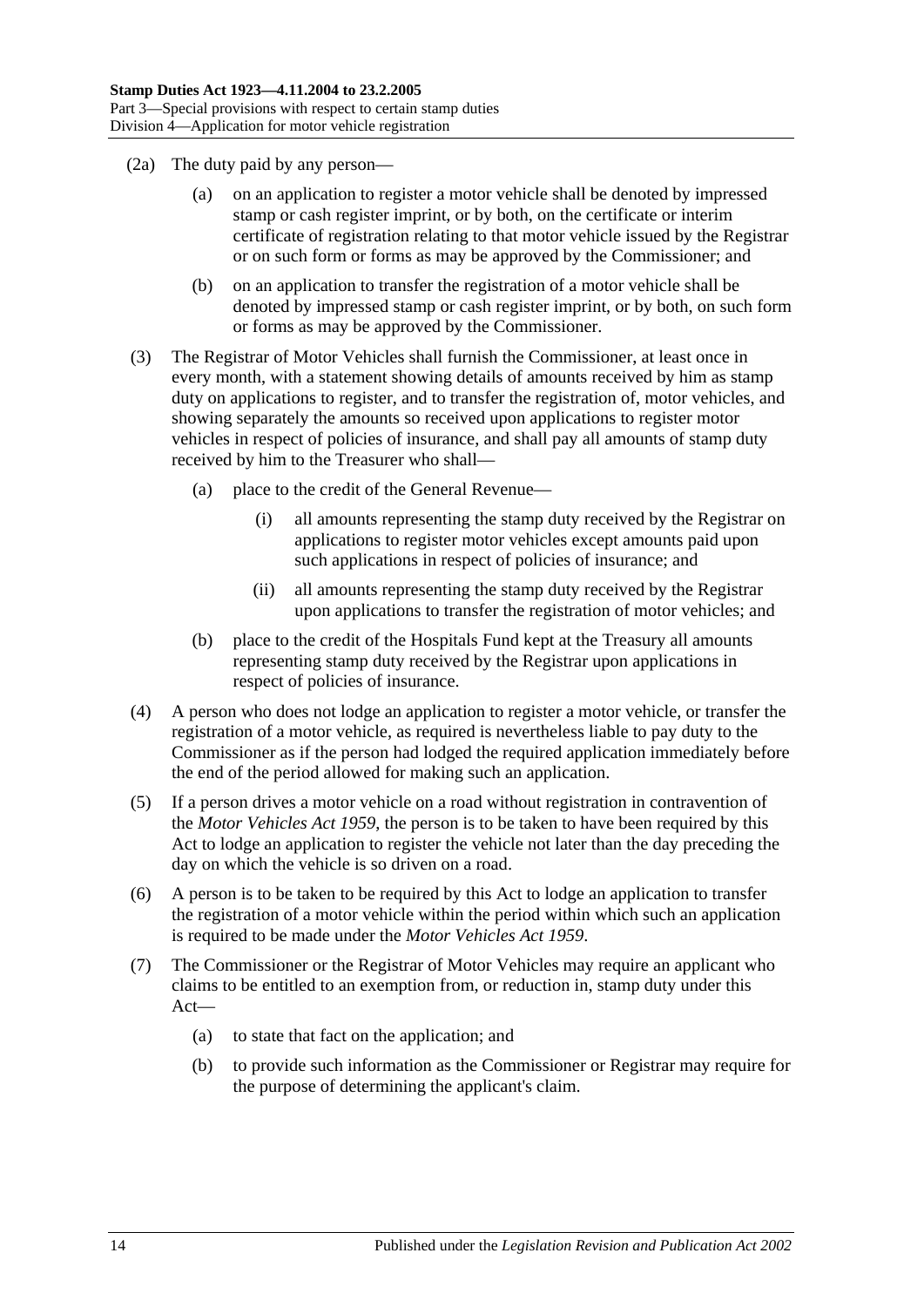#### <span id="page-32-0"></span>**42BA—Concessional rate of duty on some applications to transfer registration**

(1) The amount of duty payable on an application to transfer the registration of a motor vehicle where a person who is a registered owner of the motor vehicle immediately before the registration is transferred will continue to be a registered owner of the motor vehicle immediately after the registration is transferred is calculated as follows:

$$
D = A \times \frac{B}{C}
$$

where—

*D* is the amount of duty payable

*A* is the amount of duty that would be payable apart from this section

*B* is the number of persons that the application seeks to add to, or remove from, the register as owners of the motor vehicle, whichever is the greater

*C* is—

- (a) the number of persons who are registered owners of the motor vehicle immediately before the registration is transferred; or
- (b) the number of persons who will be registered owners of the motor vehicle immediately after the registration is transferred,

whichever is the greater.

- (2) This section does not derogate from any other provision conferring an exemption under this Act.
- (3) This section applies to applications executed after its commencement.

## <span id="page-32-1"></span>**42C—Refund of duty where vehicle returned or registration or transfer in error**

If, on application, the Commissioner is satisfied, in relation to the registration, or transfer of the registration, of a motor vehicle—

- (a) that, within three months after the registration or transfer, the vehicle was returned by the applicant to the person from whom it was acquired and accepted by that person; or
- (b) that the registration or transfer was made in error,

the Commissioner may refund the duty paid in respect of the application for the registration or transfer.

## <span id="page-32-2"></span>**42D—Taxation Administration Act and functions of Registrar**

The *[Taxation Administration Act](http://www.legislation.sa.gov.au/index.aspx?action=legref&type=act&legtitle=Taxation%20Administration%20Act%201996) 1996* applies in relation to—

- (a) the payment of money to the Registrar of Motor Vehicles as duty under this Act; and
- (b) the performance of functions by the Registrar under this Act or the *[Motor](http://www.legislation.sa.gov.au/index.aspx?action=legref&type=act&legtitle=Motor%20Vehicles%20Act%201959)  [Vehicles Act](http://www.legislation.sa.gov.au/index.aspx?action=legref&type=act&legtitle=Motor%20Vehicles%20Act%201959) 1959* in relation to duty under this Act,

as if the Registrar were the Commissioner.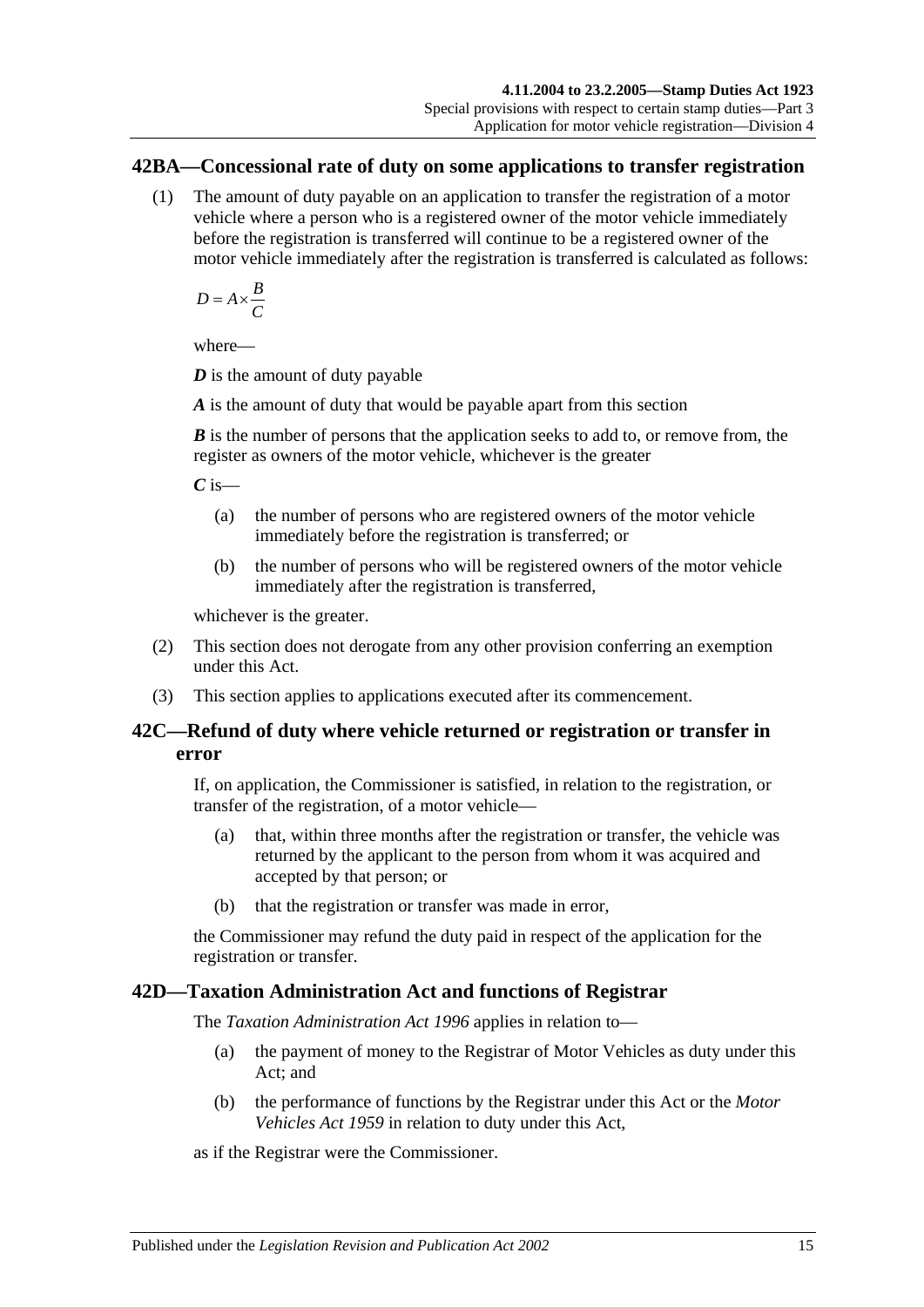## <span id="page-33-0"></span>**42E—Regulations**

In addition to any power by any other section conferred on the Governor to make regulations as to any matter, the Governor may make any regulations which may be necessary or convenient for carrying out any of the provisions of [sections](#page-29-1) 42A, [42B,](#page-30-0) [42BA,](#page-32-0) [42C,](#page-32-1) [42D](#page-32-2) and this section or for better effecting the objects of those sections and in particular (without limiting the effect of this section) for prescribing exemptions additional to or in substitution for or repealing or varying any of the exemptions to clause 2 of [Schedule 2.](#page-98-2)

# <span id="page-33-1"></span>**Division 5—Cheques**

## <span id="page-33-2"></span>**43—Interpretation**

In this Act, unless the contrary intention appears—

#### *cheque* means—

- (a) a cheque for the purposes of the *Cheques Act 1986* of the Commonwealth;
- (b) an instrument of a prescribed class;

*financial institution* has the same meaning as in the *Cheques Act 1986* of the Commonwealth;

*unstamped cheque* means a cheque drawn against an account held with a financial institution in South Australia on which duty or exemption from duty is not denoted in a form approved by the Commissioner.

## <span id="page-33-4"></span><span id="page-33-3"></span>**44—Duty on cheques and cheque forms**

- (1) A financial institution must, not later than the 7th day of each month—
	- (a) lodge with the Commissioner a return, in a form approved by the Commissioner, of—
		- (i) all cheque forms issued during the preceding month by the financial institution to be used in drawing on accounts held by the financial institution in South Australia; and
		- (ii) all unstamped cheques paid by the financial institution during the preceding month; and
	- (b) pay to the Commissioner duty at a rate prescribed by [Schedule 2](#page-98-2) less commission referred to in [section](#page-12-3) 7 on each cheque form and cheque to which the return relates.
- (2) A financial institution is entitled to recover duty on a cheque form issued or an unstamped cheque paid by the financial institution from the person to whom the cheque form was issued or the payee of the unstamped cheque and may deduct the amount of the duty from an account of the person at the financial institution or from the amount paid on the cheque.
- (3) A financial institution that does not lodge a return as required under [subsection](#page-33-4) (1) is nevertheless liable to pay duty to the Commissioner as if the financial institution had lodged the return required under that subsection immediately before the end of the last day for such lodgement.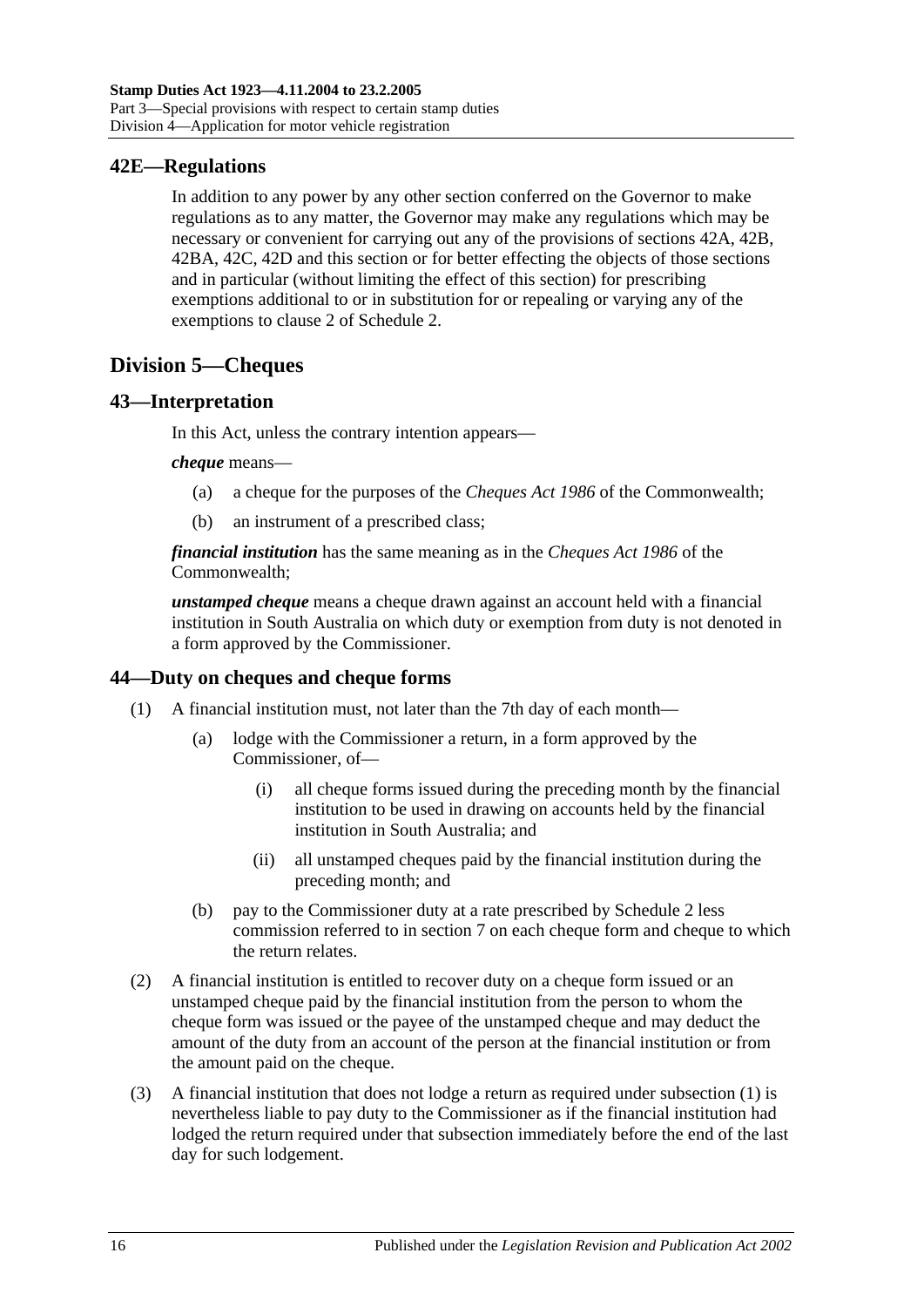- (4) Duty on cheque forms issued by financial institutions is to be denoted in a form approved by the Commissioner.
- (5) If a cheque form issued by a financial institution in respect of an account held with the financial institution in South Australia is exempt from duty, the fact that it is so exempt is to be denoted in a form approved by the Commissioner.

#### <span id="page-34-0"></span>**45—Duty not to be chargeable after certain date**

- (1) Despite any other provision of this Act, duty is not chargeable on a cheque form issued by a financial institution or a cheque paid by a financial institution on or after 1 July 2004.
- (2) No refund of duty on cheque forms is to be allowed on or after 1 July 2004.
- <span id="page-34-4"></span>(3) After 1 July 2004, the Governor may, by proclamation, fix a date for the repeal of this Division and Schedule 2 clause 13.
- (4) On the date fixed under [subsection](#page-34-4) (3), this Division (including this section) and Schedule 2 clause 13 are repealed.

#### <span id="page-34-1"></span>**46—Power to make regulations**

The power to make regulations conferred on the Governor by [section](#page-96-2) 112 includes power to make regulations with respect to returns and the payment of duty under [section](#page-33-3) 44 and the obligations of financial institutions.

#### <span id="page-34-2"></span>**Division 6—Conveyances and conveyances on sale**

#### <span id="page-34-3"></span>**60—Interpretation**

In this Act—

*conveyance* includes—

- (a) every conveyance, assignment, transfer or declaration of trust and every application under the *[Real Property Act](http://www.legislation.sa.gov.au/index.aspx?action=legref&type=act&legtitle=Real%20Property%20Act%201886) 1886* or the *[Community Titles](http://www.legislation.sa.gov.au/index.aspx?action=legref&type=act&legtitle=Community%20Titles%20Act%201996)  Act [1996](http://www.legislation.sa.gov.au/index.aspx?action=legref&type=act&legtitle=Community%20Titles%20Act%201996)*; and
- (b) every decree or order of any court, judge or commissioner; and
- (c) every other application or request of any kind; and
- (d) every other assurance or instrument of any kind,

by which or by virtue of which or by the operation of which, whether upon registration or otherwise, or by the issue of a certificate of title in pursuance of which, any real or personal property or any estate or interest in any such property is assured to, or vested in, any person, and *to convey* has a meaning coextensive with the meaning of *conveyance*, as extended by this section;

*conveyance on sale* includes—

- (a) every conveyance, assignment, transfer or application under the *[Real](http://www.legislation.sa.gov.au/index.aspx?action=legref&type=act&legtitle=Real%20Property%20Act%201886)  [Property Act](http://www.legislation.sa.gov.au/index.aspx?action=legref&type=act&legtitle=Real%20Property%20Act%201886) 1886*; and
- (b) every decree or order of any court, judge or commissioner; and
- (c) every other application or request of any kind; and
- (d) every other assurance or instrument,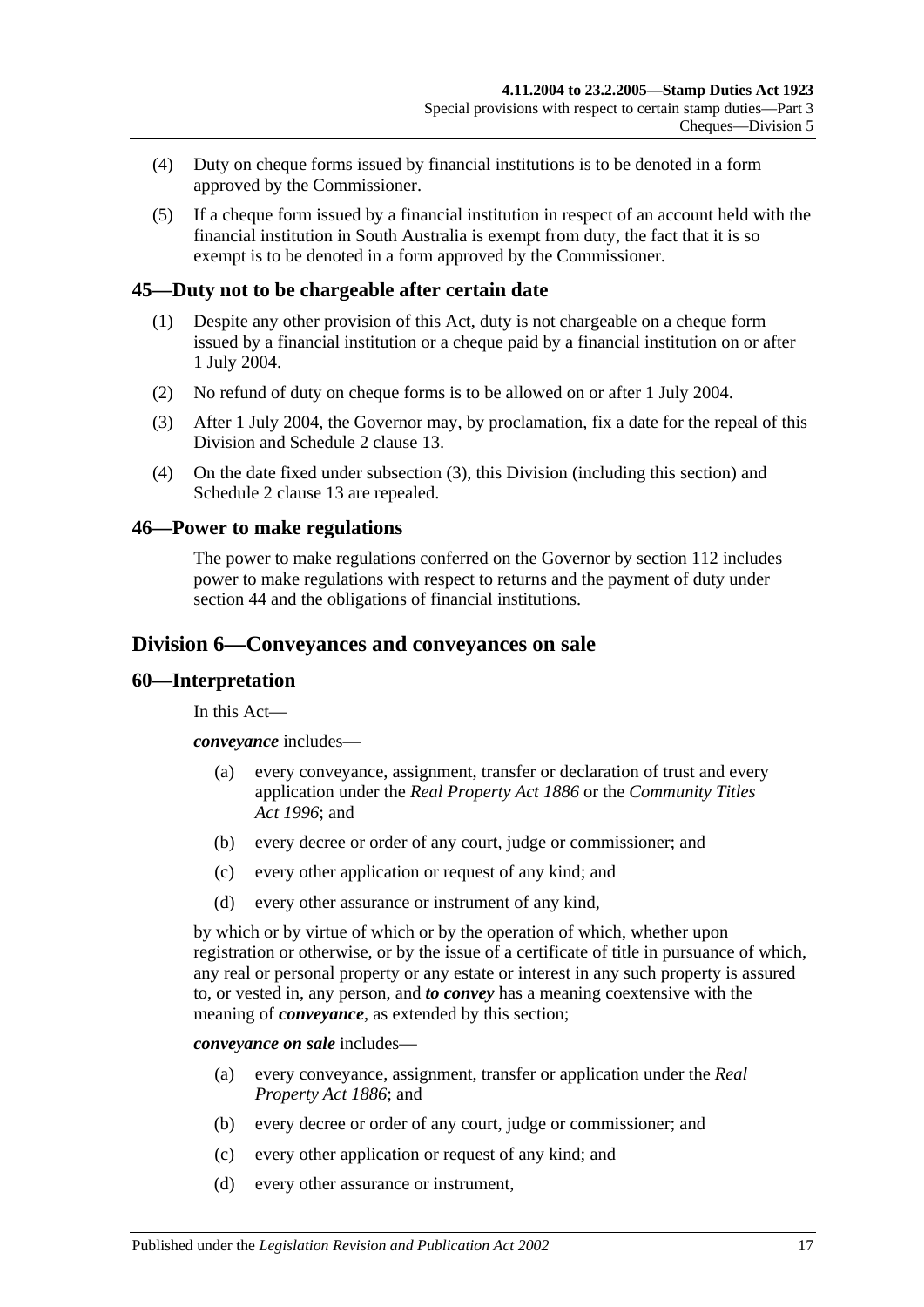by which or by virtue of which any real or personal property, upon the sale thereof, is legally or equitably transferred to, or vested in, the purchaser or any other person on his behalf or by his direction, and also includes—

- (e) every application for a foreclosure order under the *[Real Property Act](http://www.legislation.sa.gov.au/index.aspx?action=legref&type=act&legtitle=Real%20Property%20Act%201886) 1886*; and
- (f) every lease for which any consideration other than the rent reserved may be paid or agreed to be paid (but only so far as such consideration is concerned).

## <span id="page-35-2"></span><span id="page-35-0"></span>**60A—Value of property conveyed or transferred**

- (1) Subject to [subsection](#page-35-1) (2), a reference in this Act (other than in [Part 4\)](#page-84-0) to the value of property conveyed or transferred is a reference to the market value of the property—
	- (a) in the case of a conveyance on sale—as at the date of the sale; or
	- (b) in any other case—as at the date of the conveyance,

assuming, in either case, that the property had, at that date, been free from any encumbrances.

- <span id="page-35-1"></span>(2) In the case of a conveyance on sale, the Commissioner may treat the consideration for the sale as being the value of the property conveyed or transferred unless it appears to the Commissioner that the consideration may be less than the value of the property as referred to in [subsection](#page-35-2) (1).
- <span id="page-35-3"></span>(3) Where no evidence of the value of property conveyed or transferred, or comprising or forming part of the consideration for a conveyance, is furnished to the Commissioner, or the evidence so furnished is, in his opinion, unsatisfactory, the Commissioner may cause a valuation of the property to be made by some person appointed by him and may assess the duty payable by reference to that valuation.
- (4) The Commissioner may, having regard to the merits of the case, charge the whole or a part of the expenses of, or incidental to, the making of a valuation pursuant to [subsection](#page-35-3) (3) to the person liable to pay the duty and may recover the amount so charged from him as a debt due to the Crown.
- (4a) Where an interest, agreement or arrangement (granted or made on or after 7 January 1997) in respect of property has the effect of reducing the value of the property, the Commissioner may, for the purposes of assessing the duty payable on a conveyance of the property, disregard the existence of the interest, agreement or arrangement unless a person liable to pay the duty satisfies the Commissioner that the interest, agreement or arrangement—
	- (a) was granted or made for a purpose other than reducing the value of the property; and
	- (b) was not granted or made in favour of the transferee or a person related to the transferee.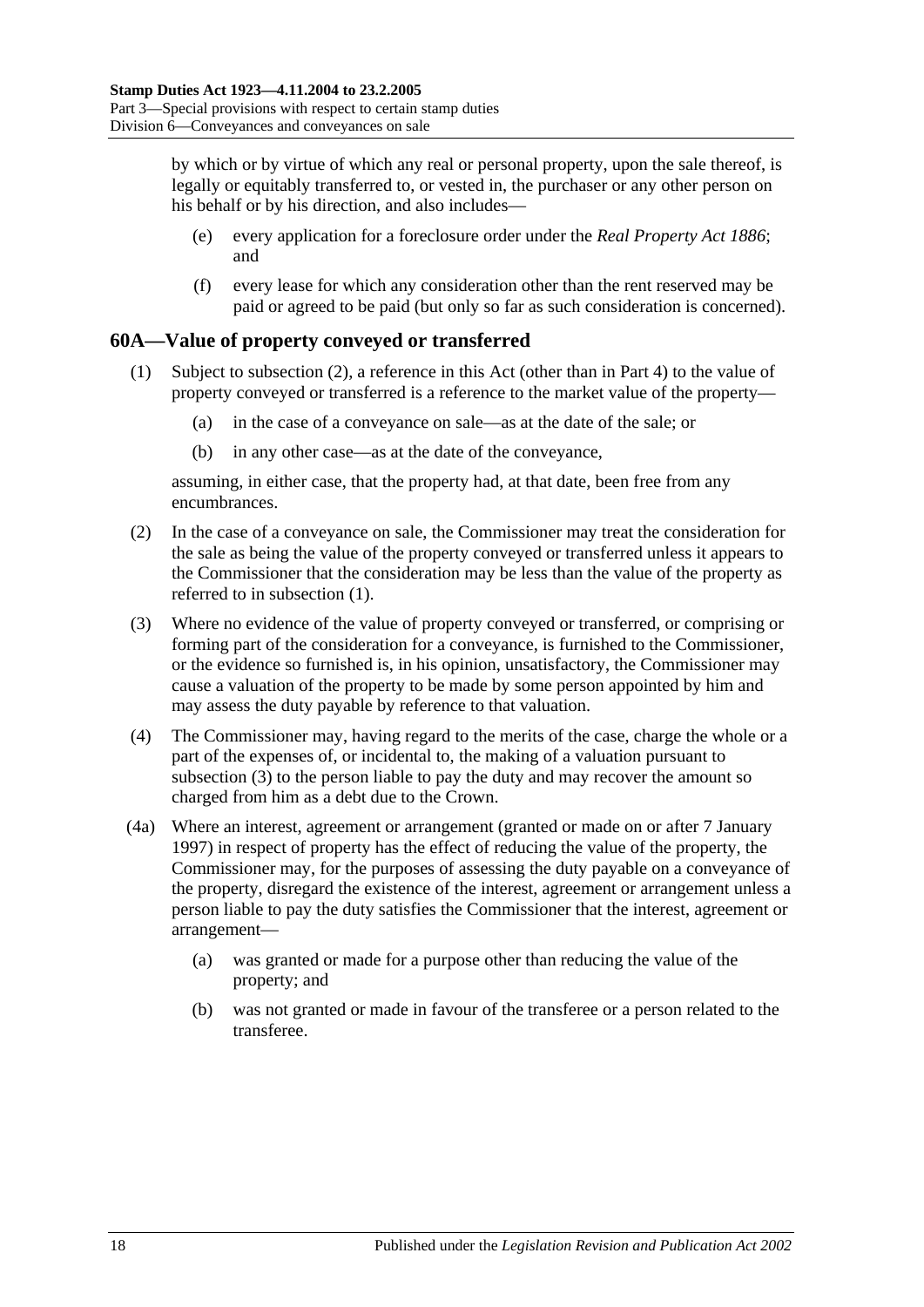- (4b) Where an estate or interest conveyed or transferred merges with an estate or interest already held by the transferee (the latter having been acquired by the transferee on or after 7 January 1997), the Commissioner may, for the purposes of assessing the duty payable on the conveyance, treat the value of the estate or interest conveyed or transferred as being—
	- (a) where the instrument creating the estate or interest already held was charged with *ad valorem* duty as a conveyance—the value of the estate or interest produced by the merger less the value of the estate or interest already held; or
	- (b) in any other case—the value of the estate or interest produced by the merger.
- $(5)$  In [subsection](#page-35-0)  $(1)$ —

*encumbrance* does not include a prescribed encumbrance or an encumbrance of a prescribed kind.

- <span id="page-36-1"></span>(6) For the purposes of [subsection](#page-36-0)  $(4a)$  (but subject to subsection  $(7)$ )—
	- (a) natural persons are related persons if—
		- (i) they are members of a partnership within the meaning of the *[Partnership Act](http://www.legislation.sa.gov.au/index.aspx?action=legref&type=act&legtitle=Partnership%20Act%201891) 1891*; or
		- (ii) one is the spouse of the other or the relationship between them is that of parent and child; and
	- (b) companies are related persons if they are related bodies corporate within the meaning of the *Corporations Act 2001* of the Commonwealth; and
	- (c) trustees are related persons if any person is a beneficiary common to the trusts of which they are trustees; and
	- (d) a natural person and a company are related persons if the natural person is a majority shareholder, director or secretary in or of the company or in or of another company that is a related body corporate of the company within the meaning of the *Corporations Act 2001* of the Commonwealth; and
	- (e) a natural person and a trustee are related persons if the natural person is a beneficiary of the trust of which the trustee is a trustee; and
	- (f) a company and a trustee are related persons if—
		- (i) the company, or a majority shareholder, director or secretary in or of the company, is a beneficiary of the trust of which the trustee is a trustee; or
		- (ii) a related body corporate of the company (within the meaning of the *Corporations Act 2001* of the Commonwealth) is a beneficiary of the trust of which the trustee is a trustee.
- <span id="page-36-0"></span>(7) For the purposes of [subsection](#page-35-1) (4a), persons are not related persons if the Commissioner is satisfied that the persons were not acting together to achieve a common purpose.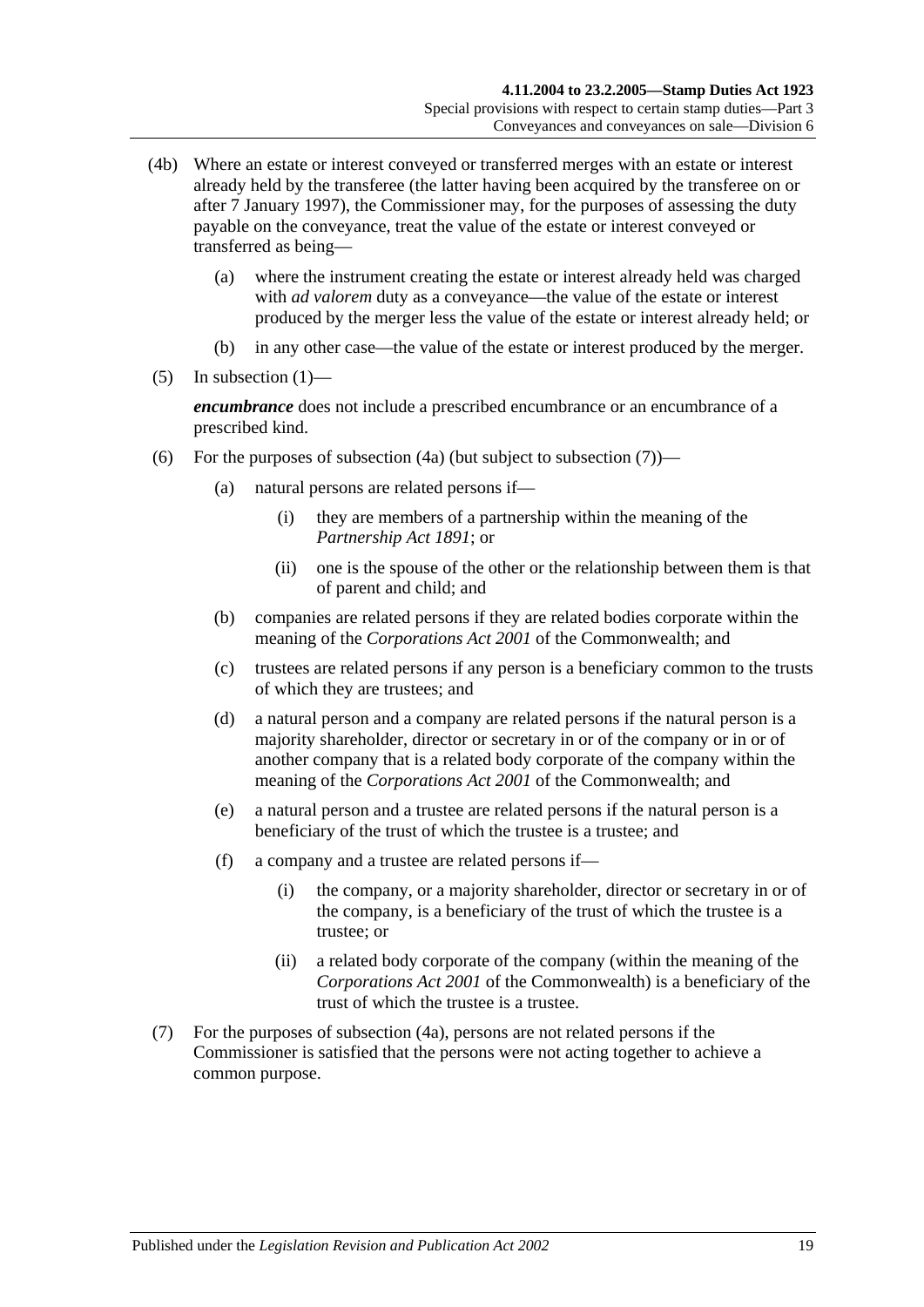(8) In [subsection](#page-36-1) (6)—

*majority shareholder*, in relation to a company, means a person who would have a substantial shareholding in the company as defined in section 9 of the *Corporations Act 2001* of the Commonwealth if the reference to 5% in paragraph (a) of the definition of *substantial holding* in that section were replaced by a reference at 50%.

### **60B—Refund of duty where transaction is rescinded or annulled**

- (1) Where a party to an instrument of a kind that is registrable under the *[Real Property](http://www.legislation.sa.gov.au/index.aspx?action=legref&type=act&legtitle=Real%20Property%20Act%201886)  Act [1886](http://www.legislation.sa.gov.au/index.aspx?action=legref&type=act&legtitle=Real%20Property%20Act%201886)* satisfies the Commissioner, upon application made to him not later than 5 years after execution of the instrument—
	- (a) that he has paid duty upon the instrument; and
	- (b) that the transaction in respect of which the instrument was executed has been frustrated or avoided or has miscarried through failure of a party to comply with a condition.

the applicant shall be deemed to be possessed of stamped material rendered useless by being inadvertently spoiled within the meaning of [section](#page-94-0) 106, and the provisions of that section shall apply accordingly.

(2) This section does not apply in respect of an instrument executed before the commencement of the *[Stamp Duties Act Amendment Act](http://www.legislation.sa.gov.au/index.aspx?action=legref&type=act&legtitle=Stamp%20Duties%20Act%20Amendment%20Act%201975) 1975*.

# **60C—Refund of duty on reconveyance of property subject to a common law mortgage**

- $(1)$  If—
	- (a) *ad valorem* duty is paid on a conveyance of property (the *prior conveyance*); and
	- (b) the sole purpose of the conveyance is to secure a liability under a loan, indemnity or guarantee; and
	- (c) a conveyance (the *later conveyance*) reconveys the property to the person by whom the security was given under the terms of the security or on extinguishment or termination of the secured liability,

this section applies to the later conveyance.

- (2) If the Commissioner is satisfied that a conveyance is one to which this section applies—
	- (a) no stamp duty is payable on the conveyance; and
	- (b) the Commissioner must, on application by the person to whom the property is reconveyed, refund the duty paid on the prior conveyance.

# **61—Method or estimating value of consideration where consideration consists of shares**

Where the consideration or part of the consideration for a conveyance chargeable with *ad valorem* duty consists of shares or debentures to be issued by a company, or a contract to issue such shares or debentures, the market value of the shares or debentures shall be taken as the value of the consideration or part.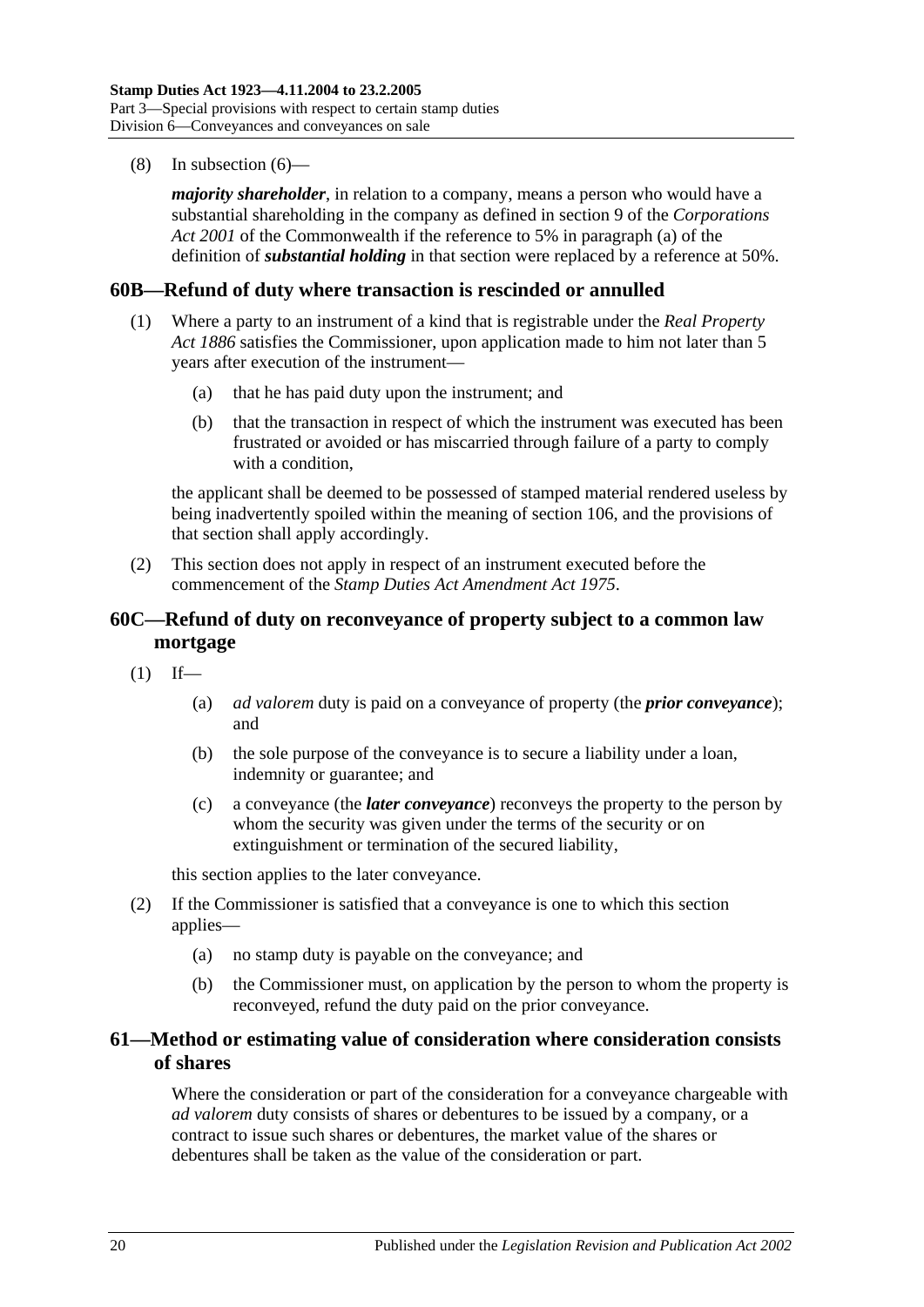## **62—Land use entitlements**

- (1) This section applies to a transaction under which a person—
	- (a) acquires a share in a company or an interest under a trust; or
	- (b) becomes entitled, as the owner of a share in a company or an interest under a trust, to the possession of land.
- (2) Subject to the following exceptions, if a person acquires a notional interest in land as a result of a transaction to which this section applies, the transaction is dutiable under this section.

#### **Exceptions—**

- 1 The acquisition of a share in a company or an interest under a trust that confers a right to occupy a dwelling is not dutiable under this section if the dwelling is part of a scheme consisting of two or more dwellings owned and administered by the company or the trustees of the trust.
- 2 The acquisition of a share in a company or an interest under a trust that confers a right to occupy a dwelling is not dutiable under this section if the dwelling is part of a retirement village scheme under the *[Retirement Villages Act](http://www.legislation.sa.gov.au/index.aspx?action=legref&type=act&legtitle=Retirement%20Villages%20Act%201987) 1987*.
- 3 A transaction exempted by the regulations from this section is not dutiable under this section.
- (3) An instrument that gives effect to, or acknowledges, evidences or records a transaction that is dutiable under this section is dutiable as a conveyance of a notional interest in the land.
- (4) The value of the notional interest acquired as a result of the transaction is determined as follows—
	- (a) if the person acquires a right to exclusive possession of land—the value of the notional interest is equivalent to the value of an unencumbered estate in fee simple in the land;
	- (b) in any other case—the value of the notional interest is a proportion of the value of an unencumbered estate in fee simple in the land reflecting the more limited extent of the possessory right.

#### **64—Consideration in case of lease**

In the case of a lease for which any consideration other than the rent reserved may be paid or agreed to be paid, the amount of the other consideration shall be deemed the consideration for the conveyance on sale.

### **65—Where consideration consists of real or personal property**

Where the consideration or any part of the consideration for a conveyance on sale consists of any real or personal property other than money, the market value of the real or personal property at the date of the sale shall be taken as the value of the consideration or part of the consideration.

#### **66—Where consideration is payable in instalments**

Where the consideration or any part of the consideration for a conveyance on sale consists of money payable periodically for a definite period, so that the total amount to be paid can be previously ascertained, the total amount shall be taken as the consideration or part of the consideration.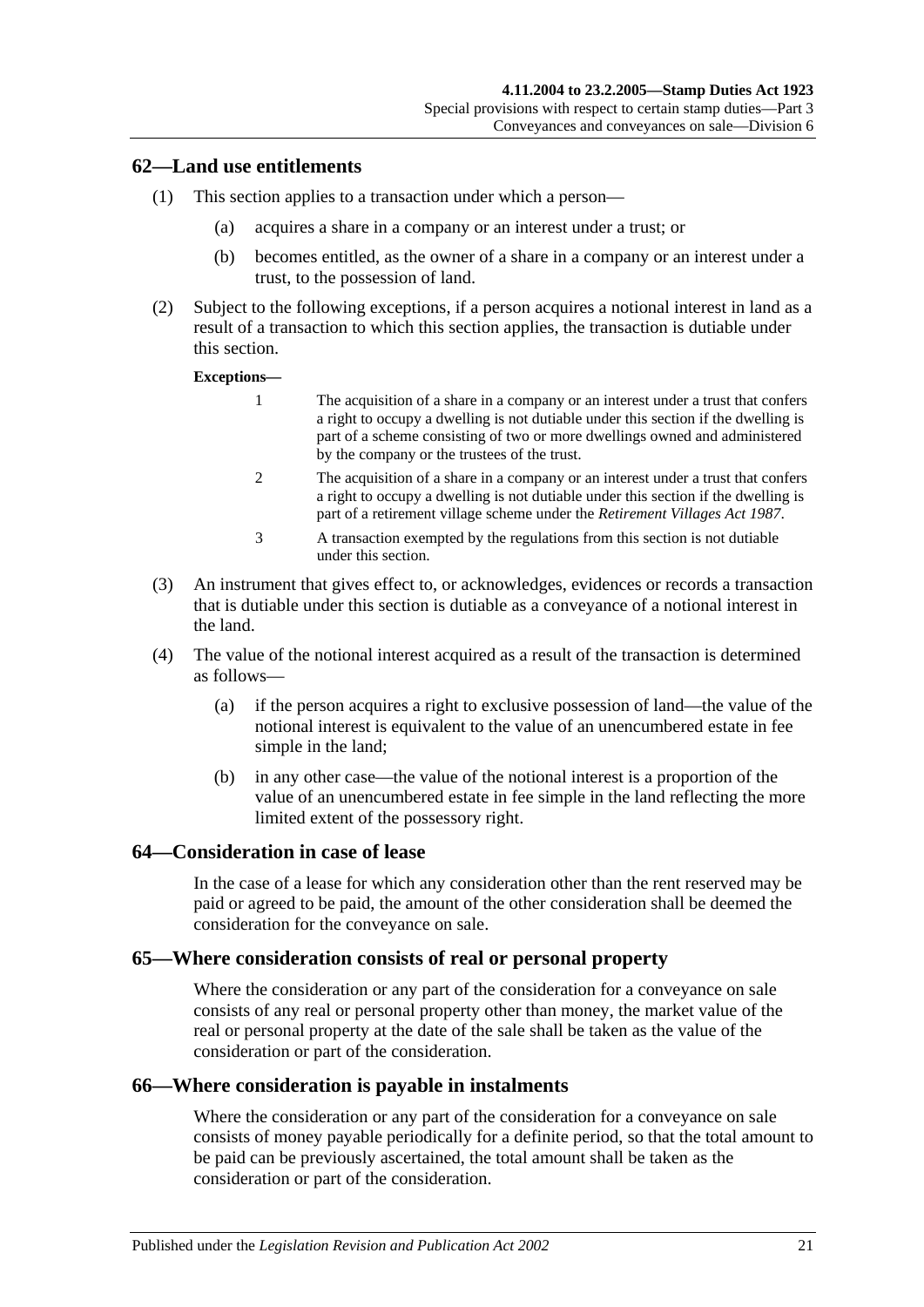# **67—Computation of duty where instruments are interrelated**

- (1) Subject to [subsection](#page-39-0) (2), this section applies to the following instruments:
	- (a) a conveyance on sale; or
	- (b) a conveyance operating as a voluntary disposition *inter vivos*; or
	- (c) an instrument chargeable with duty as if it were a conveyance (including a statement under [section](#page-60-0) 71E).
- <span id="page-39-0"></span>(2) This section does not apply to the following instruments:
	- (a) a conveyance that relates to property that is being conveyed in separate parcels to different persons by separate conveyances where the Commissioner is satisfied that no arrangement or understanding exists between the persons under which the parcels of property conveyed are to be used otherwise than separately and independently from each other;
	- (b) a conveyance of stock, implements or other chattels in a case where [section](#page-19-0) 31A applies;
	- (c) a conveyance on sale of any financial product;
	- (d) an instrument excluded from the operation of this section by the regulations.
- (3) Where two or more instruments to which this section applies—
	- (a) arise from a single contract of sale; or
	- (b) together form, or arise from, substantially one transaction or one series of transactions,

the instruments are chargeable with *ad valorem* duty calculated on the sum of the amounts by reference to which *ad valorem* duty on each of the instruments would, but for this subsection, have been calculated, and that duty will be apportioned to the various instruments as determined by the Commissioner.

- (4) Where by instruments that have been, or appear to have been, executed within 12 months of each other a person conveys property or interests in property to the same person (whether that person takes alone or with the same or different persons), it will be presumed, unless the Commissioner is satisfied to the contrary, that the instruments form one transaction or one series of transactions.
- (7) This section does not operate to reduce the duty payable on an instrument.

# **68—Duty in certain cases**

(3) Where a person, having contracted for the purchase of any property but not having obtained a conveyance, contracts to sell it to any other person and the property is in consequence conveyed immediately to the subpurchaser, the conveyance shall be chargeable with *ad valorem* duty as a conveyance for the consideration for the sale to the original purchaser and also as a conveyance for the consideration for the sale by the original purchaser to the subpurchaser, in the same manner as if the considerations were specified in separate instruments.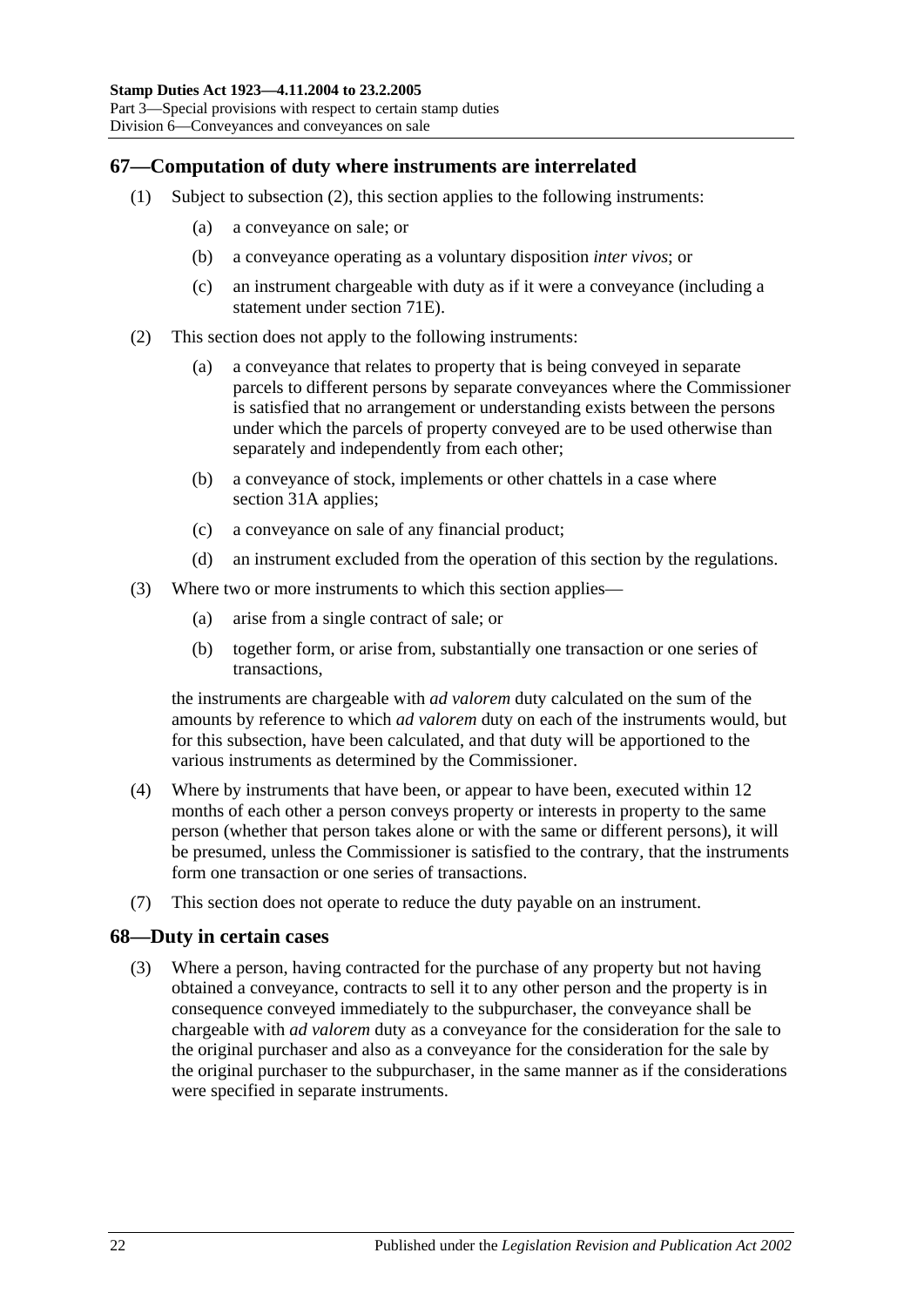- (4) Where a person, having contracted for the purchase of any property but not having obtained a conveyance, contracts to sell the whole or any part or parts thereof to any other person and the property is in consequence conveyed by the original seller to different persons in parts or parcels, the conveyance of each part or parcel shall be chargeable with *ad valorem* duty as a conveyance for the consideration for the sale to the original purchaser and also as a conveyance for the consideration for the sale by the original purchaser to the subpurchaser, in the same manner as if the considerations were specified in separate instruments. The consideration for the sale to the original purchaser in respect of each part or parcel shall, for the purposes of this subsection, be ascertained by determining the ratio which the value of the part or parcel in question bears to the value of the whole property and shall be specified in the instrument of conveyance.
- (5) Where a subpurchaser takes an actual conveyance of the interest of the person immediately selling to him, which is chargeable with *ad valorem* duty as a conveyance for the consideration moving from him and is duly stamped accordingly, any conveyance to be afterwards made to him of the same property by the original seller shall be chargeable with *ad valorem* duty as a conveyance for the consideration for the sale to the original purchaser.

# <span id="page-40-1"></span>**70—Evasion of duty**

- (1) Subject to [subsection](#page-40-0) (2), an instrument executed in order, either directly or indirectly, to avoid or evade the payment of the duty payable upon a conveyance on sale is void.
- <span id="page-40-0"></span>(2) Where a third party relying in good faith on an instrument that is void by virtue of [subsection](#page-40-1) (1) purports to acquire an interest in property subject to the instrument, the instrument shall, for the purposes of that transaction, be treated as valid, provided that it is duly stamped as a conveyance on sale.

# **71—Instruments chargeable as conveyances operating as voluntary dispositions** *inter vivos*

- (1) The value for the purposes of this Act of the property conveyed by any conveyance operating as a voluntary disposition *inter vivos* shall be declared in the conveyance.
- <span id="page-40-2"></span>(3) For the purposes of this Act, the following instruments shall, subject to this section, be deemed to be conveyances operating as voluntary dispositions *inter vivos*:
	- (a) an instrument to which [subsection](#page-41-0) (4) applies effecting or acknowledging, evidencing or recording, any of the following transactions:
		- (i) a transfer of property to a person who takes as trustee; or
		- (ii) a declaration of trust; or
		- (iii) the creation of an interest in property subject to a trust; or
		- (iv) a transfer of an interest in property subject to a trust; or
		- (v) the surrender or renunciation of an interest in property subject to a trust; or
		- (vi) the redemption, cancellation or extinguishment of an interest in property subject to a trust,

whether or not any consideration is given for the transaction; or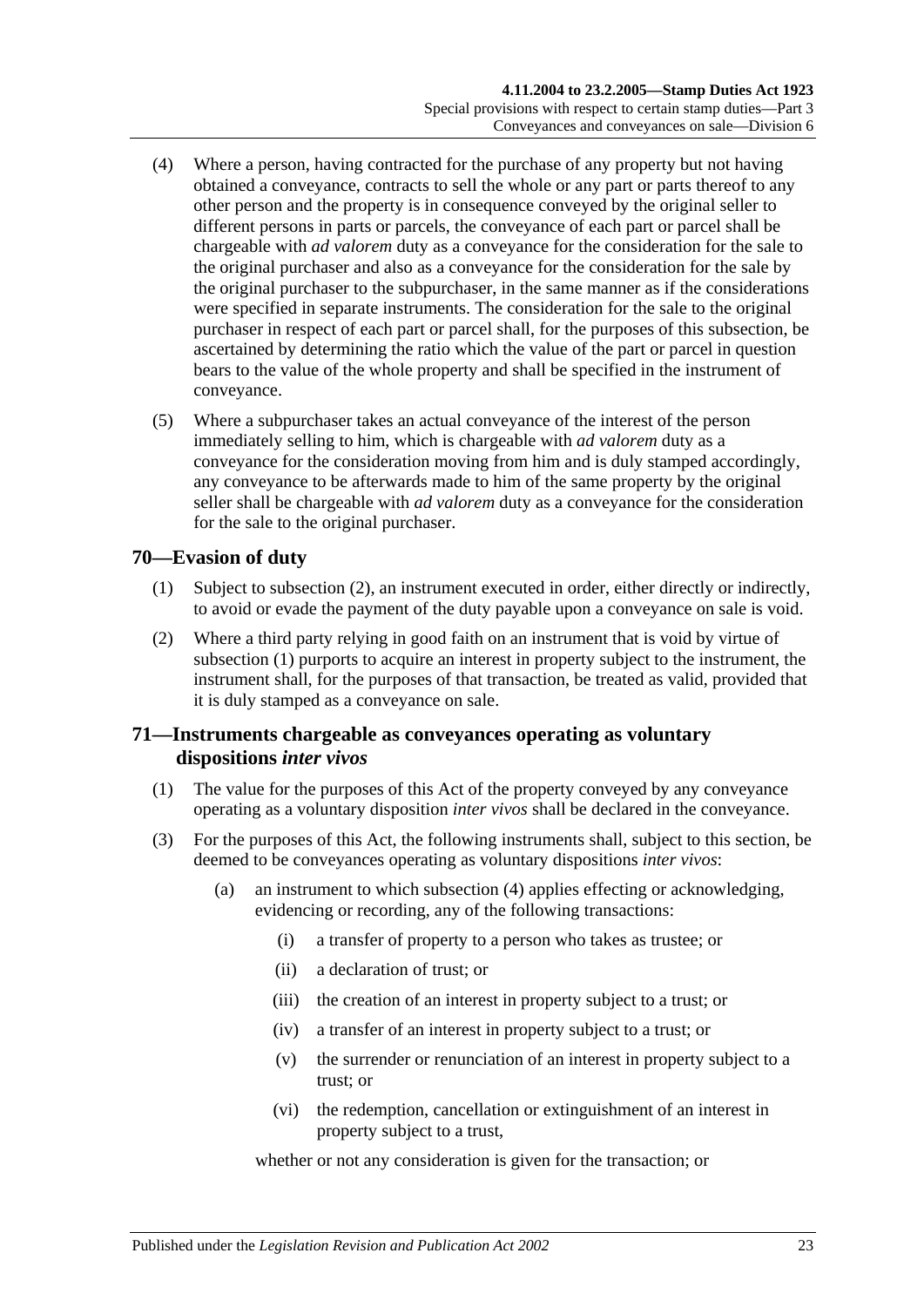- (b) an instrument to which [paragraph](#page-40-2) (a) does not apply, being a conveyance that is not chargeable with duty as a conveyance on sale.
- <span id="page-41-0"></span>(4) This subsection applies to any instrument that relates to land, a financial product or a unit under a unit trust scheme, or an interest in land, a financial product or a unit under a unit trust scheme.
- (4a) A reference in [subsection](#page-41-0) (4) to a unit trust scheme does not include—
	- (a) an arrangement under the constitution of a managed investment scheme registered under Chapter 5C of the *Corporations Act 2001* of the Commonwealth; or
	- (b) an approved deposit fund or a pooled superannuation trust within the meaning of the *Superannuation Industry (Supervision) Act 1993* (Cwlth).
- <span id="page-41-3"></span><span id="page-41-2"></span><span id="page-41-1"></span>(5) Subject to [subsection](#page-42-0) (6), an instrument effecting or acknowledging, evidencing or recording, any of the following transactions shall be deemed not to be a conveyance operating as a voluntary disposition *inter vivos*:
	- (b) a transfer *in specie* of property of a company in liquidation made by the liquidator to a shareholder of the company;
	- (c) a transfer of any financial product issued by a public company to a person who takes as trustee, where—
		- (i) the beneficial interest in the property is, upon the transfer, vested in the transferor; and
		- (ii) the transfer is not in pursuance of a sale;
	- (d) a transfer of property for the purpose of effectuating the retirement of a trustee or the appointment of a new trustee, where the Commissioner is satisfied that the transfer is not part of a scheme for conferring a benefit, in relation to the trust property, upon the new trustee or any other person, whether as a beneficiary or otherwise, to the detriment of the beneficial interest of any person;
	- (e) a transfer of property to a person who has a beneficial interest in the property by virtue of an instrument that is duly stamped, where—
		- (i) the beneficial interest arises under a trust of which the transferor is a trustee; and
		- $(ii)$ 
			- (A) the transferor or some other trustee or trustees of the trust obtained his, her or their interest in the property under one of the other paragraphs of this subsection (except [paragraph](#page-41-1) (d)); or
			- (B) the transferor or some other trustee or trustees of the trust obtained his, her or their interest in the property by virtue of an instrument duly stamped with *ad valorem* duty;
	- (f) a transfer to a natural person who is an object of a discretionary trust of property or a beneficial interest in property subject to the discretionary trust, where—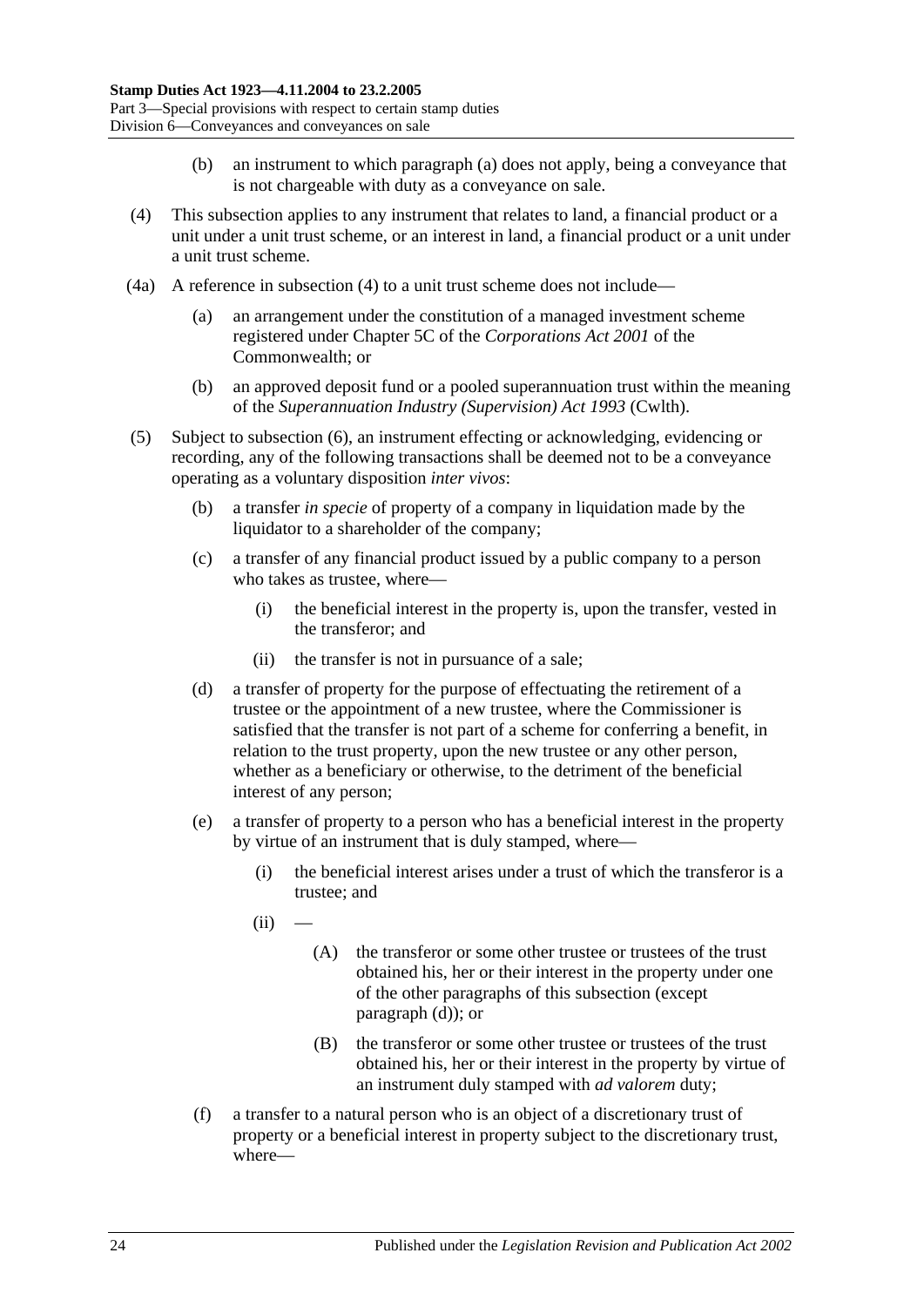- (i) the discretionary trust was created by an instrument that is duly stamped; and
- (ii) the Commissioner is satisfied that the discretionary trust was created wholly or principally for the benefit of that person or a family group of which that person is a member;
- (g) a transfer of a potential beneficial interest in property subject to a discretionary trust, where—
	- (i) the discretionary trust was created by an instrument that is duly stamped wholly or principally for the benefit of a family group; and
	- (ii) the transfer is made by one member of the family group to another member of the family group, or by a member of the family group by way of surrender or renunciation of the potential beneficial interest and another member of the family group is to continue as an object or beneficiary under the trust;
- (h) a transfer to or by a person in his capacity as the personal representative of a deceased person or the trustee of the estate of a deceased person, being a transfer made in pursuance of the provisions of the will of the deceased person or the laws of intestacy and not being a transfer in pursuance of a sale;
- (i) any variation of the terms of a trust, where the trust was created by an instrument that is duly stamped and the variation does not involve the creation or variation of any beneficial interest in property subject to the trust;
- (ia) a transaction under which there is a *pro rata* increase or diminution of the number of units held by the unitholders in a unit trust so that each unitholder's holding, expressed as a proportion of the aggregate number of units, remains unaffected by the transaction;
- (j) a voluntary disposition of property that is wholly for charitable or religious purposes;
- (k) a transfer of a prescribed class.
- <span id="page-42-0"></span>(6) [Subsection](#page-41-2) (5) does not apply in relation to a transfer of property or a beneficial interest in property to a person who has, prior to the transfer, a beneficial interest in the property but who takes the property or interest transferred to him as trustee under a further trust.
- (7) For the purposes of [subsection](#page-41-3) (5)(e), a person who is an object of a discretionary trust by virtue of an instrument that is duly stamped shall not be regarded as having a beneficial interest in the trust property by virtue of an instrument that is duly stamped unless that person has been appointed to be a beneficiary under the discretionary trust by a further instrument that is duly stamped.
- (8) A conveyance operating as a voluntary disposition *inter vivos* that transfers a potential beneficial interest in, or in relation to, property subject to a discretionary trust shall, subject to this Act, be chargeable with duty as if it transferred the beneficial interest in the property that the transferee would have if the discretion under the discretionary trust were so exercised as to confer upon him the greatest benefit in relation to that property that can be conferred upon him under the discretionary trust.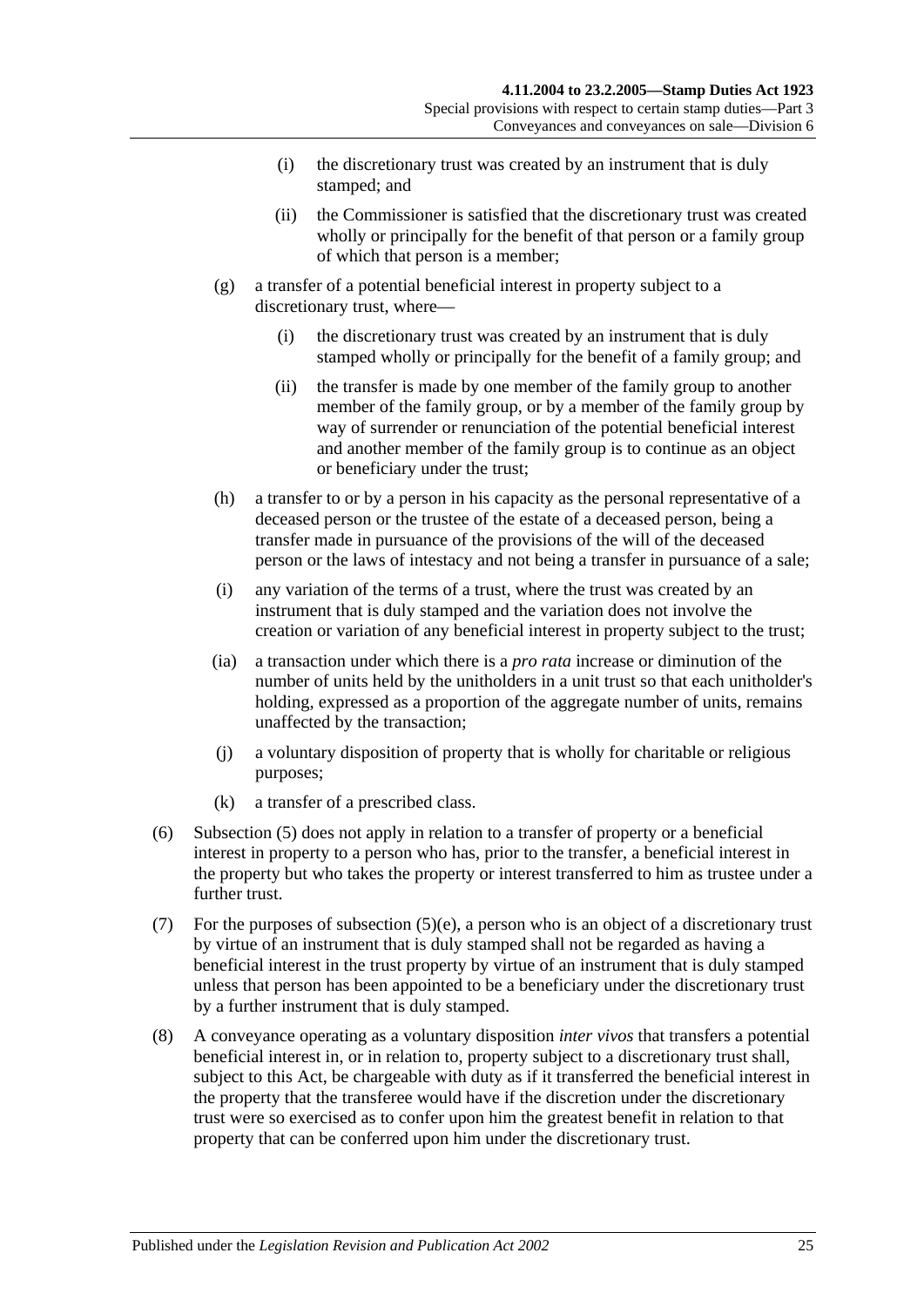- (9) An instrument that acknowledges, evidences or records a transaction of a kind referred to in [subsection](#page-40-2) (3)(a) (not being a copy within the meaning of [section](#page-14-0) 19A that is duly stamped) shall, for the purposes of this Act, be deemed to have effected the transaction and to have been executed by the parties to the transaction at the same time as the transaction took place.
- (10) For the purposes of this Act, in determining the value of property transferred by a conveyance operating as a voluntary disposition *inter vivos*, no regard shall be had to the fact that the person to whom the property is transferred takes or is to hold the property subject to a trust or has a beneficial interest in the property.
- <span id="page-43-1"></span>(11) Notwithstanding any other provisions of this Act but subject to [subsection](#page-43-0) (11a), the rate of duty chargeable in respect of a conveyance operating as a voluntary disposition *inter vivos* of a financial product shall, if that conveyance is made in pursuance of sale, be the rate fixed by [Schedule 2](#page-98-0) in respect of a conveyance or transfer on sale of a financial product or, as the case may require, in respect of a return lodged pursuant to [section](#page-76-0) 90D.
- <span id="page-43-0"></span>(11a) [Subsection](#page-43-1) (11) does not apply in relation to a statement under [Part 4.](#page-84-0)
- <span id="page-43-2"></span>(12) Where an instrument of a kind referred to in [subsection](#page-40-2) (3)(a) is duly stamped under this Act, the Commissioner shall, upon application and production of that instrument, stamp any other instrument of a kind referred to in [subsection](#page-40-2)  $(3)(a)$  that he is satisfied relates to the same transaction with a particular stamp denoting that it is duly stamped.
- (13) Without limiting the generality of [subsection](#page-43-2) (12), where an instrument that is duly stamped transfers or creates, or acknowledges, evidences or records, the transfer or creation of any property or interest in property and the person to or in whom the property or interest in property is transferred or vested takes the property or interest in property as trustee, the Commissioner shall, upon application and production of that instrument, stamp any declaration of trust or other instrument that acknowledges, evidences or records the fact that the person took the property or interest in property as trustee with a particular stamp denoting that it is duly stamped.
- (14) Notwithstanding any other provisions of this Act, where—
	- (a) property has been transferred to a person who took as trustee; and
	- (b) that property is subsequently transferred back to the transferor; and
	- (c) the Commissioner is satisfied that no person other than the transferor under the first transfer has had a beneficial interest in the property during the period elapsing between the transfers,

the Commissioner shall, if *ad valorem* duty was paid in respect of the first transfer, upon application, refund to the person who paid that duty an amount equal to the difference between the amount of the duty and ten dollars.

<span id="page-43-3"></span>(15) In this section—

*family group* means a group of persons connected by an unbroken series of relationships of consanguinity or affinity;

*public company* means a public company within the meaning of the *Corporations Act 2001* of the Commonwealth;

*trust* includes an implied trust or a discretionary trust;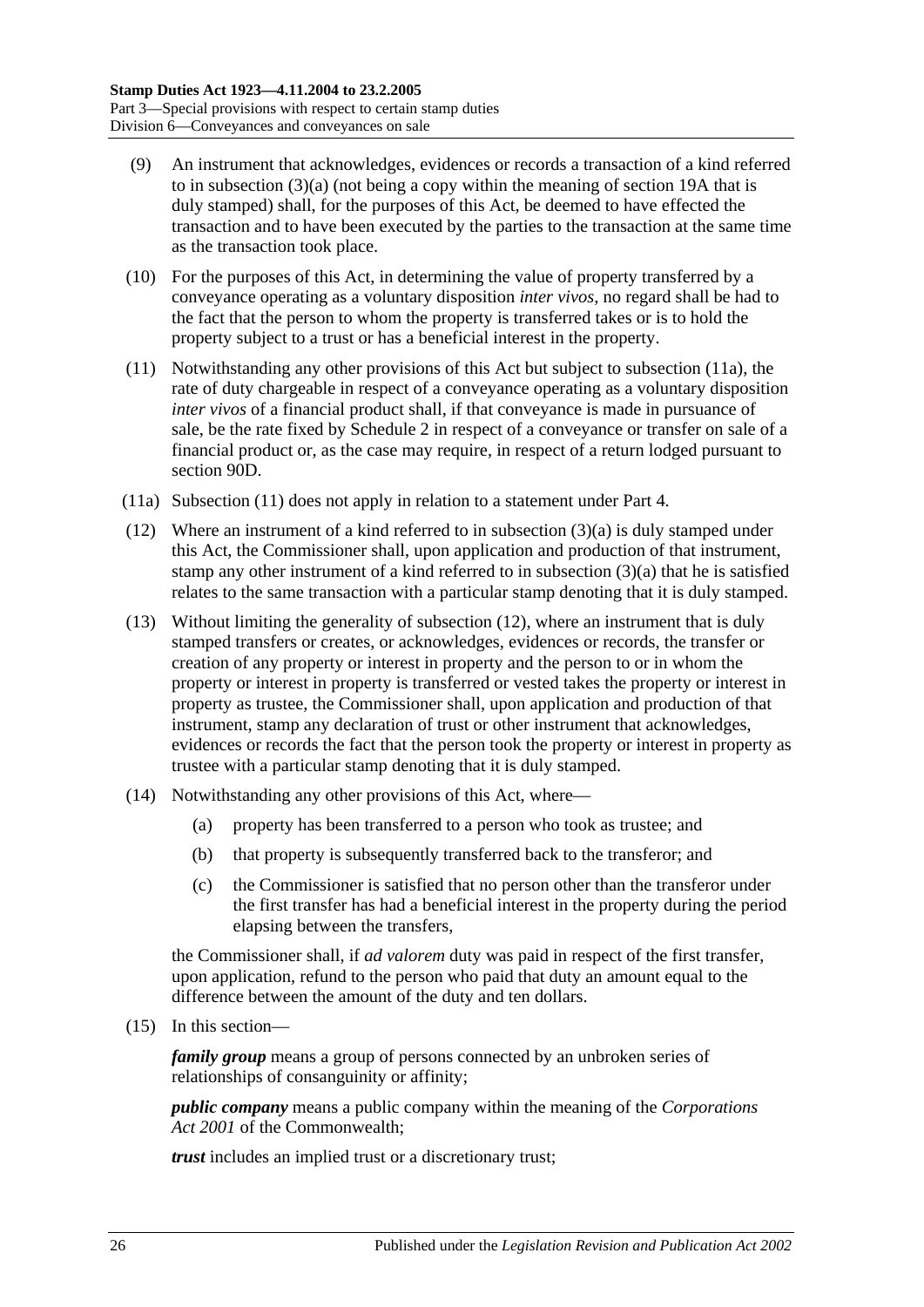#### *trustee* includes—

- (a) a trustee under an implied trust; or
- (b) a person who holds property subject to a discretionary trust.

# **71AA—Instruments disclaiming etc an interest in the estate of a deceased person**

- (1) This section applies to an instrument under which a person who is, or may be, entitled to share in the distribution of the estate of a deceased person—
	- (a) disclaims an interest in the estate; or
	- (b) assigns or transfers an interest in the estate to another.
- (2) An instrument to which this section applies is taken to be a conveyance of property operating as a voluntary disposition *inter vivos* (whether or not consideration is given for the transaction).
- (3) For the purpose of calculating *ad valorem* duty payable on an instrument to which this section applies, the value of the interest subject to the conveyance is to be determined as if the estate had been distributed and the interest were an interest in possession.

### **71A—Provision where trust property distributed** *in specie*

If any will or any instrument by which any trust is declared contains a direction to convert any property into money and to pay the proceeds to any beneficiary and, instead of converting the property into money the executor, administrator or trustee, as the case may be, conveys the property *in specie* to the beneficiary, the conveyance shall not be chargeable with duty as a conveyance on sale or as a conveyance operating as a voluntary disposition *inter vivos* if, in the case of a trust other than a trust declared by a will, the beneficiary is beneficiary by virtue of an instrument that is duly stamped.

# **71B—Partition or division of property**

- (1) Where upon the partition or division of any property any consideration exceeding in amount or value two hundred dollars is paid or given, or agreed to be paid or given, for equality, the instrument by which the partition or division is effected shall be charged with duty as if it were a conveyance on sale and that consideration were equal to the value of the property.
- (4) This section applies only in relation to a conveyance for the partition or division of property between members of a family group.
- (5) In this section—

*family group* has the meaning assigned to that expression by [section](#page-43-3) 71(15).

#### **71C—Concessional rates of duty in respect of purchase of first home etc**

- (1) Where upon an application made on or after 9 August, 1989, in a manner and form determined by the Commissioner and supported by such evidence as he may require the Commissioner is satisfied—
	- (a) that the applicant or applicants—
		- (i) are natural persons; and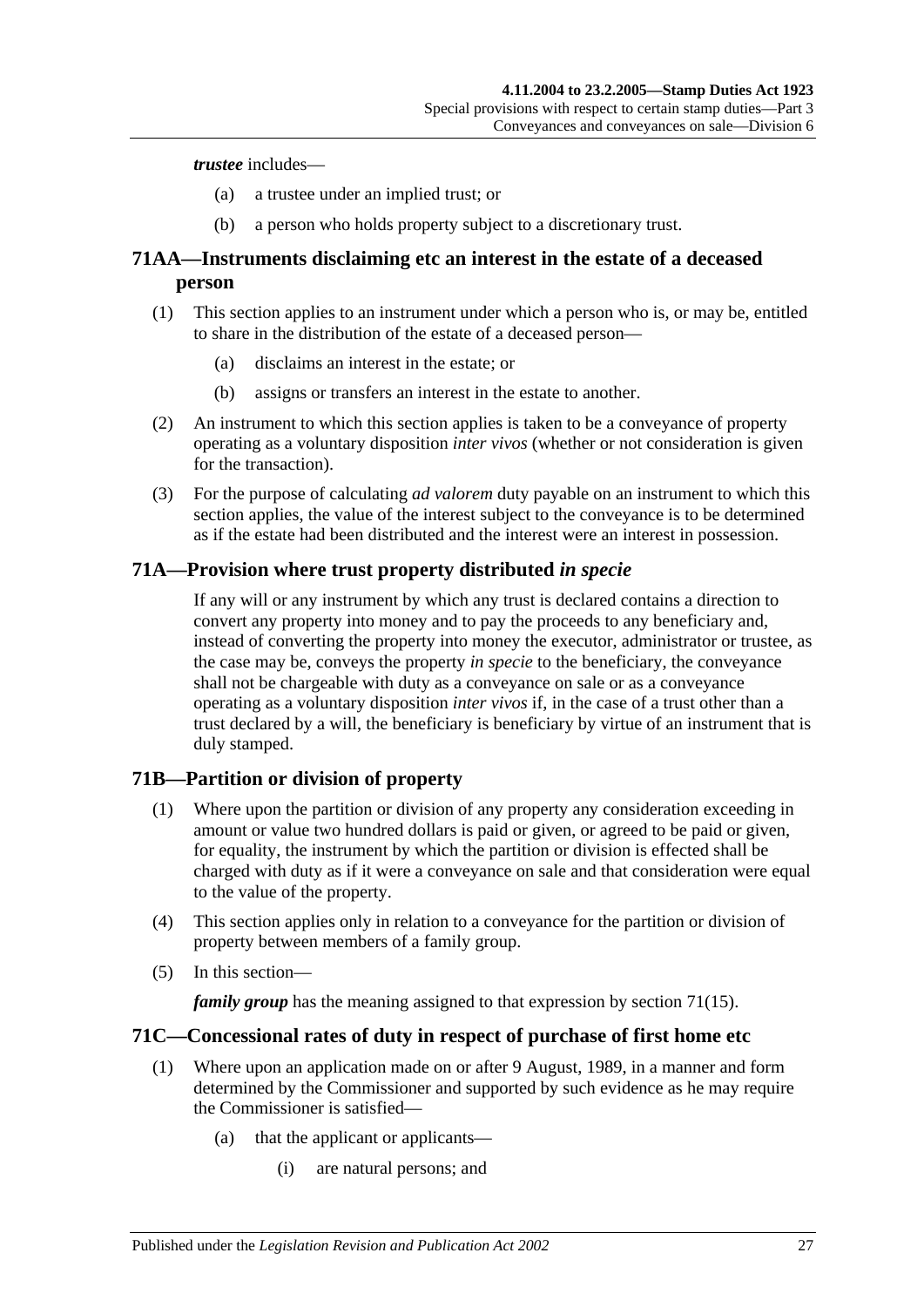- <span id="page-45-2"></span>(ii) on or after the fifteenth day of September, 1979, entered into a contract for the purchase of a relevant interest in land or for the purchase of shares in a company that confer a right to occupy land of the company; and
- <span id="page-45-1"></span>(iii) are the sole purchasers of the land or the shares; and
- $(iv)$ 
	- (A) have entered into a contract for the construction of a dwelling house on the land and intend to occupy the dwelling house as their principal place of residence within 12 months of completion of construction; or
	- (B) where there is presently a dwelling house on the land—were occupying that dwelling house as their principal place of residence at the date of the conveyance, or intend to so occupy the dwelling house within 12 months of the date of the conveyance; and
- (ab) where the relevant contract is entered into on or after 1 September 1992—that the amount by reference to which duty would, apart from this section, be calculated does not exceed the prescribed maximum; and
- (b) that no party to the application has previously—
	- (i) occupied a dwellinghouse (except as a minor) either in the State or elsewhere in pursuance of a relevant interest of that party in the dwellinghouse (other than an interest arising under an agreement with the South Australian Housing Trust relating to the purchase of the dwelling house to which the application relates) or any interest of that party in shares conferring a right to occupy the dwellinghouse; or
	- (ii) received the benefit of this section,

<span id="page-45-0"></span>this section applies to a conveyance under which the land or shares are conveyed to the purchaser or purchasers.

- (1a) [Subsection](#page-45-0)  $(1)(b)(ii)$  does not apply to an applicant who is the occupier of a Housing Trust home and who is purchasing the home under an agreement with the South Australian Housing Trust if the Commissioner is satisfied—
	- (a) that the conveyance to which the application relates arises from that agreement; and
	- (b) that the applicant previously received the benefit of this section only in relation to another conveyance arising from the same agreement.
- (1b) If the Commissioner is satisfied on an application under this section—
	- (a) that the conveyance relates to a genuine farm; and
	- (b) that the conveyance would be one to which this section applies if it related only to the relevant component of the genuine farm,

this section applies to a notional conveyance of the relevant component of the genuine farm.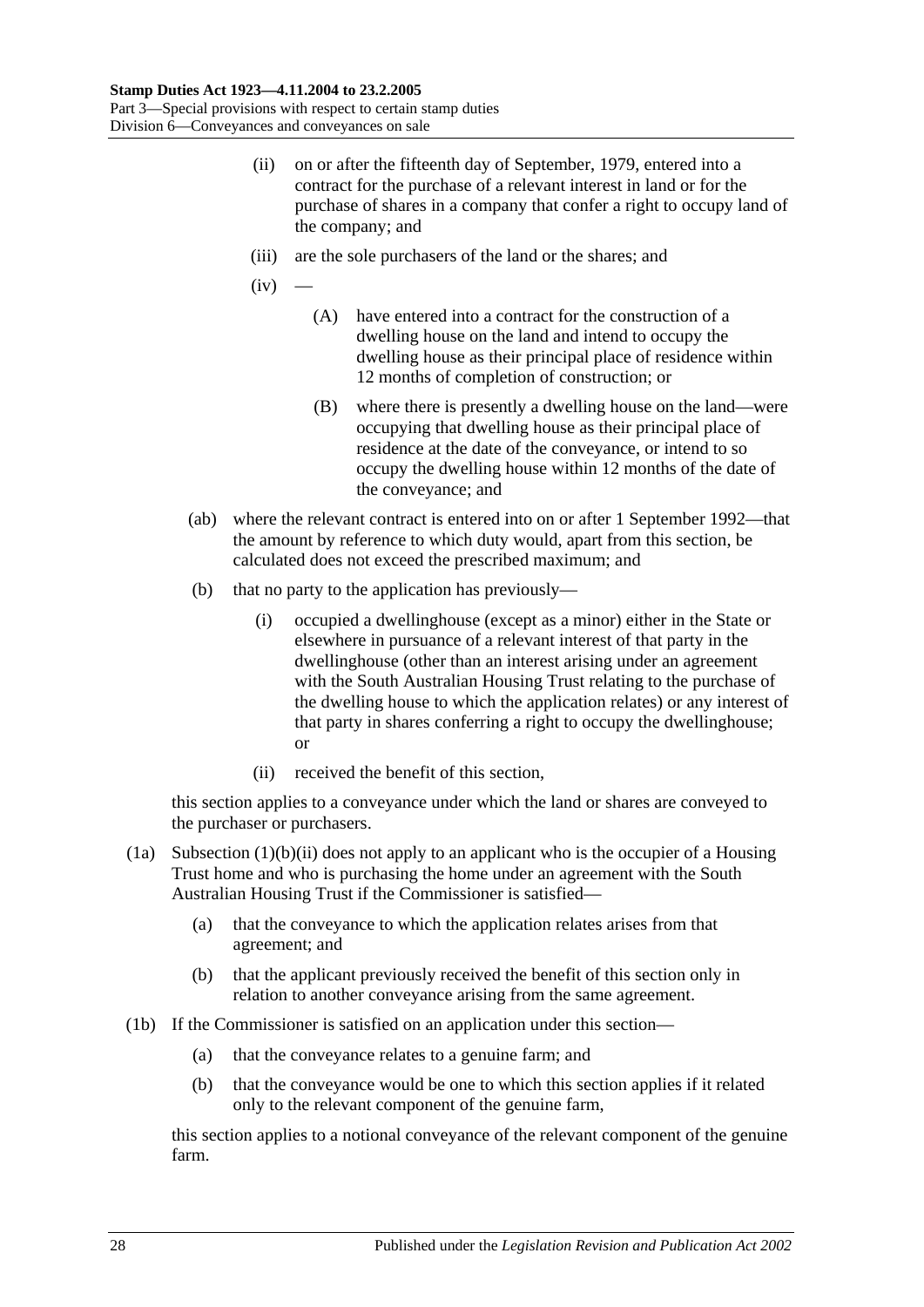- (2) The duty payable upon a conveyance or notional conveyance to which this section applies will, if it gives effect to a relevant contract entered into before 27 May 2004, be as follows:
	- (a) where the amount by reference to which the duty would, apart from this section, be calculated does not exceed the prescribed amount—no duty will be payable; or
	- (b) where the amount by reference to which the duty would, apart from this section, be calculated exceeds the prescribed amount—
		- (i) where the relevant contract was entered into before 1 September 1992—the duty payable will be the amount payable apart from this section less \$2 130;
		- (ii) where the relevant contract is entered into on or after 1 September 1992—the duty payable will be an amount calculated in accordance with the following formula:

$$
A = B - \left(C - D \frac{(E - F)}{1000}\right)
$$

where

*A* is the amount of duty payable

*B* is the amount of duty payable apart from this section

*C* is—

where the relevant contract is entered into during the period commencing on 1 February 1997 and ending on 31 January 1998—\$2 830;

in any other case—\$2 130

 $\boldsymbol{D}$  is—

where the relevant contract is entered into during the period commencing on 1 February 1997 and ending on 31 January 1998—56;

in any other case—42

*E* is the amount by reference to which duty would, apart from this section, be calculated (any fractional part of \$1 000 being rounded up to the next multiple of \$1 000)

*F* is the prescribed amount.

- (3) The duty payable upon a conveyance or notional conveyance to which this section applies will, if it gives effect to a relevant contract entered into on or after 27 May 2004, be as follows:
	- (a) where the amount by reference to which the duty would, apart from this section, be calculated (the *property value*) does not exceed \$80 000—no duty will be payable;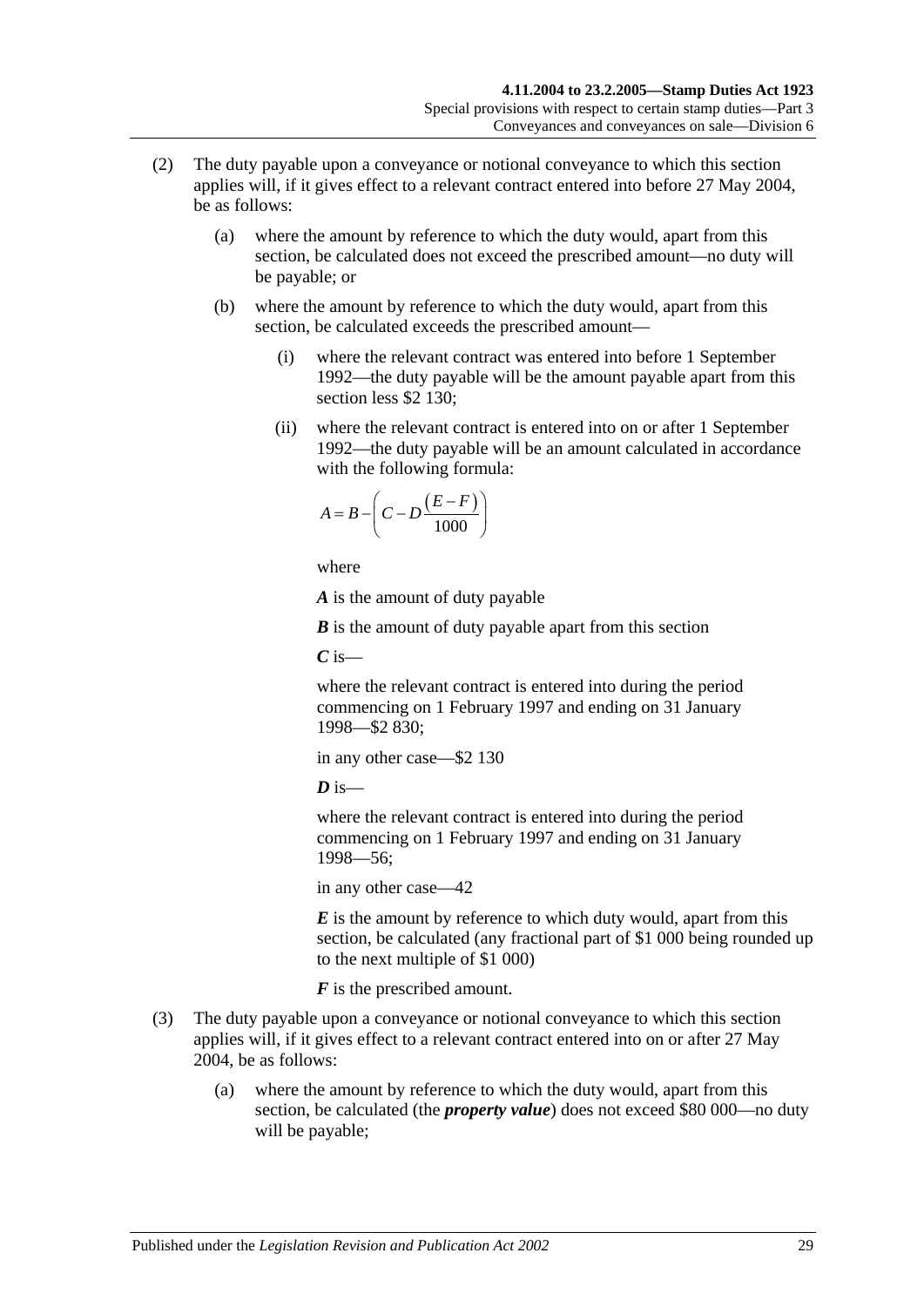<span id="page-47-0"></span>(b) where the property value exceeds \$80 000 but does not exceed \$100 000—the duty payable is the relevant percentage of the duty that would, apart from this section, be payable;

> In [paragraph](#page-47-0) (b), the *relevant percentage* is a percentage in a range beginning at 2.5% for a property value of \$81 000, increasing in steps of 2.5% for each additional \$1 000 of property value, and ending at 50% for a property value of \$100 000.

- (c) where the property value exceeds \$100 000 but does not exceed \$150 000—the duty payable will be 50% of the duty that would, apart from this section, be payable;
- (d) the maximum concession under this subsection (\$2 415) is reached at a property value of \$150 000 and where the property value exceeds \$150 000 but does not exceed \$250 000 the amount of duty payable is the amount that would, apart from this section, be payable less a concession calculated by reducing the maximum concession by \$24 for each additional \$1 000 by which the property value exceeds \$150 000;
- (e) where the property value exceeds \$250 000—no concession applies.
- **Note—**

For the purposes of this subsection, property values are to be expressed to the nearest multiple of \$1 000 and if a property value lies exactly at the mid point between two multiples of \$1 000, the property value is to be rounded down to the lower of those multiples.

- (4) Where the Commissioner is satisfied by such evidence as the Commissioner may require that—
	- (a) a person or persons who have paid stamp duty on a conveyance would have been entitled to the benefit of this section in respect of the conveyance if when it was submitted for stamping the requirements of [subsection](#page-45-1)  $(1)(a)(iv)$ had been satisfied; and
	- (b) the person or persons occupied, as their principal place of residence, a dwelling house constructed subsequent to the conveyance, on the land comprised in the conveyance, or under rights conferred by shares comprised in the conveyance, within 2 years of the date of the conveyance,

the Commissioner must refund to that person or those persons any duty in excess of the amount that would have been payable if the conveyance had been stamped under this section.

- (5) Where, on the conveyance of a genuine farm, the amount by reference to which duty would, apart from this section, be calculated exceeds the prescribed maximum, the duty payable on the conveyance is calculated as follows:
	- (a) first, calculate the duty on the conveyance apart from this section;
	- (b) then, subtract from this amount the duty that would be payable apart from this section on a notional conveyance of the relevant component of the farm;
	- (c) finally, add to this amount the duty calculated on the notional conveyance in accordance with this section.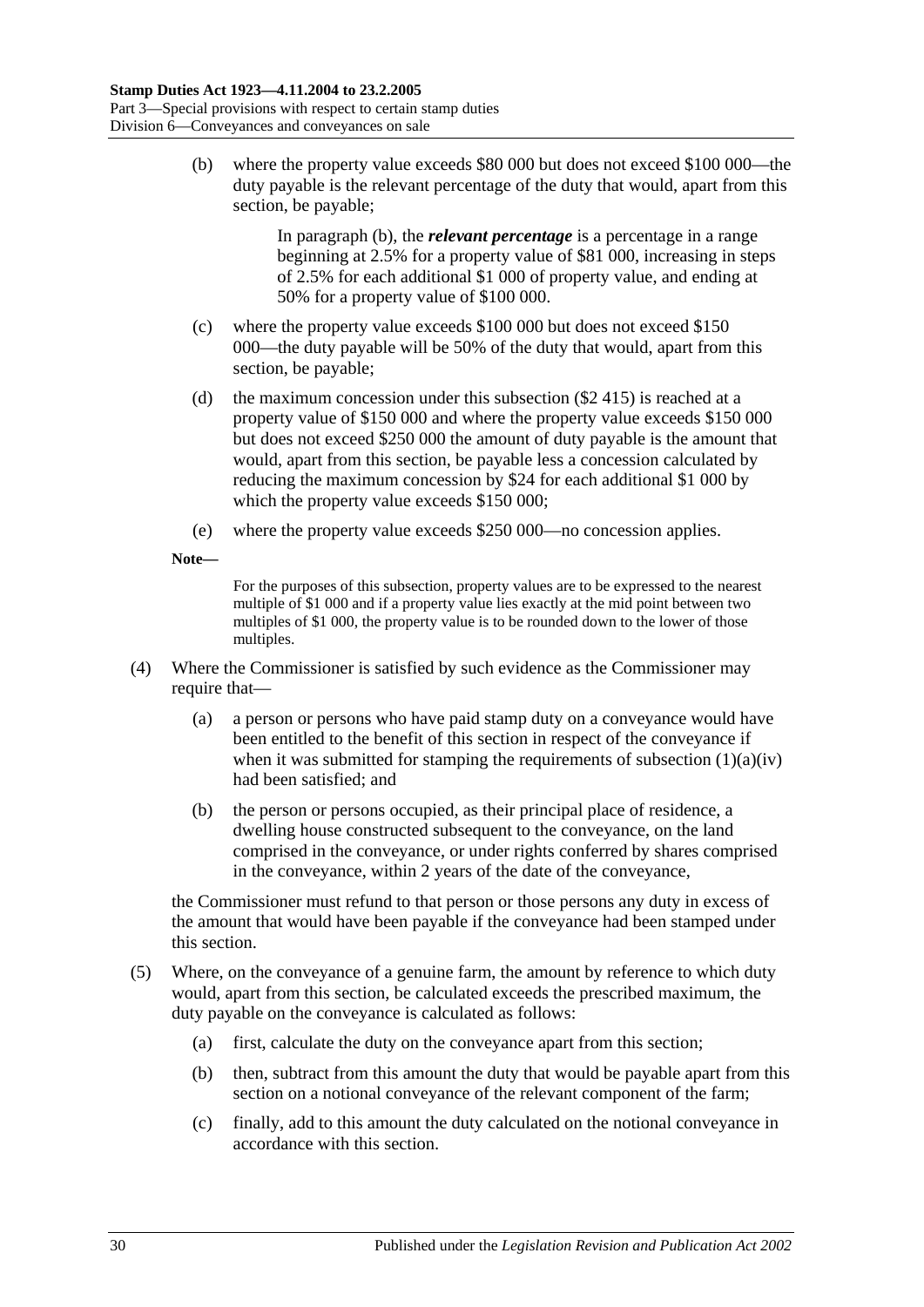(6) In this section—

*dwelling house* does not include residential premises that form part of industrial or commercial premises;

*genuine farm* means land as to which the Commissioner is satisfied—

- (a) the land is to be used for primary production by the person seeking the benefit of this section; and
- (b) the land is, by itself, or in conjunction with other land owned by that person, capable of supporting economically viable primary production operations;

*Housing Trust home* means residential premises owned by the South Australian Housing Trust;

*perpetual lease* means a perpetual lease under the *[Crown Lands Act](http://www.legislation.sa.gov.au/index.aspx?action=legref&type=act&legtitle=Crown%20Lands%20Act%201929) 1929*;

*prescribed amount* means—

- (a) where the relevant contract is entered into during the period commencing on 1 February 1997 and ending on 31 January 1998—\$100 000;
- (b) in any other case—\$80 000;

*prescribed maximum* means—

- (a) where the relevant contract is entered into during the period commencing on 1 February 1997 and ending on 31 January 1998—\$150 000;
- (b) in any other case—\$130 000;

*relevant component* of a genuine farm means the part of the farm constituted by the dwelling house and its curtilage, or the part of the land that is to constitute the site and curtilage of a dwelling house that is to be constructed;

*relevant contract* means the contract relied on by an applicant under this section to satisfy the requirements of [subsection](#page-45-2)  $(1)(a)(ii)$ ;

*relevant interest*, in relation to land or a dwelling house, means any estate or interest conferring a right to possession, including any such estate or interest arising under a perpetual lease but not including any other leasehold estate or interest.

(7) This section applies to a conveyance first lodged with the Commissioner for stamping on or after 9 August, 1989.

# **71CA—Exemption from duty in respect of certain maintenance agreements etc**

(1) In this section—

*instrument to which this section applies* means—

- (a) a maintenance agreement registered under Part VIII of the *Family Law Act 1975* of the Commonwealth; or
- (b) a deed or other instrument (including an application to transfer registration of a motor vehicle) for the purposes of, or consequential upon—
	- (i) a maintenance agreement registered under Part VIII of the *Family Law Act 1975* of the Commonwealth; or
	- (ii) an order under Part VIII of the *Family Law Act 1975* of the Commonwealth;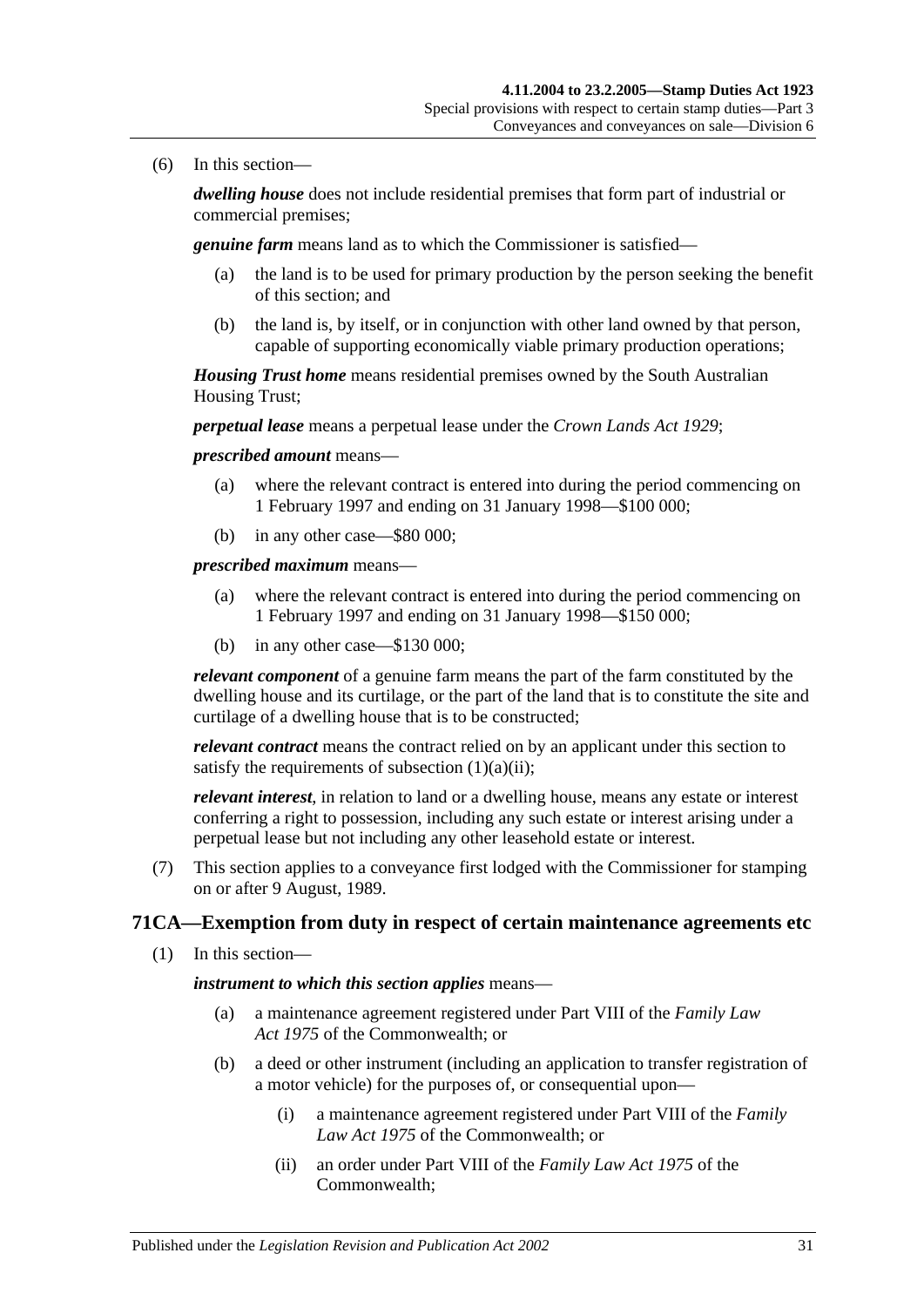*maintenance agreement* means a maintenance agreement as defined in the *Family Law Act 1975* of the Commonwealth;

*marriage* includes a marriage that is void and thus liable to annulment, and *married* has a corresponding meaning.

- (2) Where an instrument to which this section applies
	- provides for a disposition of property between two persons who, at the time of execution of the instrument, are or have been married to each other and no other person takes or is entitled to take an interest in property in pursuance of the instrument; or
	- (b) in the case of an application to transfer registration of a motor vehicle—is consequential on a disposition of property between two persons who, at the date of the application, are or have been married to each other,

the instrument is exempt from stamp duty if—

- (c) the marriage of the two persons referred to above has been dissolved or annulled; or
- (d) the Commissioner is satisfied that the marriage of the two persons has broken down irretrievably.
- (3) Where an instrument to which this section applies was not exempt from stamp duty under this section by reason only that—
	- (a) the marriage of the two persons had not been dissolved or annulled; and
	- (b) the Commissioner was not satisfied that the marriage of the two persons had broken down irretrievably,

a person by whom stamp duty was paid on the instrument is entitled to a refund of the duty—

- (c) if the marriage is subsequently dissolved or annulled; or
- (d) if the Commissioner is subsequently satisfied that the marriage has broken down irretrievably.

# **71CB—Exemption from duty in respect of certain transfers between spouses or former spouses**

(1) In this section—

*matrimonial home* means—

- (a) in relation to spouses—their principal place of residence of which both or either of them is owner;
- (b) in relation to former spouses—their last principal place of residence of which both or either of them was owner,

but does not include premises that form part of industrial or commercial premises;

*spouses* includes persons who have cohabited continuously as *de facto* husband and wife for at least three years.

- <span id="page-49-0"></span>(2) Subject to [subsection](#page-50-0) (3), an instrument of which the sole effect is to transfer—
	- (a) an interest in the matrimonial home; or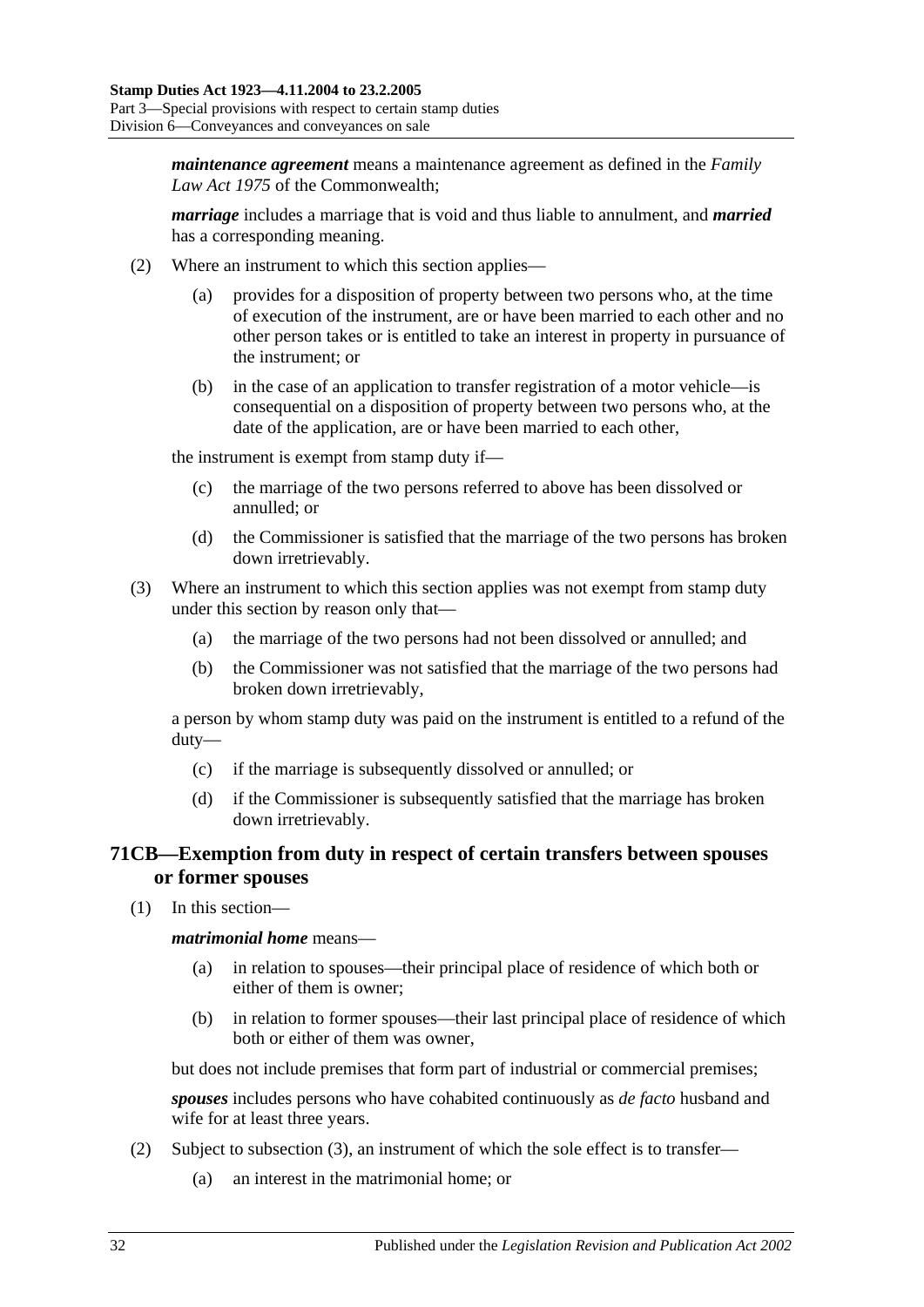(b) registration of a motor vehicle,

between parties who are spouses or former spouses is exempt from stamp duty.

- <span id="page-50-0"></span>(3) An instrument described in [subsection](#page-49-0) (2) between parties who are former spouses is only exempt from stamp duty if the Commissioner is satisfied that the instrument has been executed as a result of the irretrievable breakdown of the parties' marriage or *de facto* relationship.
- (4) Where an instrument was not exempt from stamp duty under this section by reason only that the Commissioner was not satisfied that the instrument had been executed as a result of the irretrievable breakdown of the parties' marriage or *de facto* relationship, the party by whom stamp duty was paid on the instrument is entitled to a refund of the duty if the Commissioner is subsequently satisfied that the instrument had been executed as a result of the irretrievable breakdown of the parties' marriage or *de facto* relationship.
- (5) The Commissioner may require a party to an instrument in respect of which an exemption is claimed under this section to provide such evidence (verified, if the Commissioner so requires, by statutory declaration) as the Commissioner may require for the purpose of determining whether the instrument is exempt from duty under this section.
- (6) This section applies in relation to instruments executed after its commencement.

### <span id="page-50-1"></span>**71CC—Interfamilial transfer of farming property**

- (1) A transfer of an interest in land, or land and goods, referred to in [subsection](#page-51-0) (1a) from a natural person, or a trustee for a natural person, to a relative of the natural person, or a trustee for a relative of the natural person, is exempt from stamp duty if the Commissioner is satisfied—
	- (a) that the land to which the transfer relates is used wholly or mainly for the business of primary production and is not less than 0.8 hectares in area; and
	- (ab) that the sole or principal business of the natural person who, or whose trustee, is the transferor is (immediately before the instrument) the business of primary production; and
	- (b) that for a period of 12 months immediately before the instrument there was a business relationship between—
		- (i) the natural person (A) who, or whose trustee, is the transferor; and
		- (ii) the natural person (B) who, or whose trustee, is the transferee, or a lineal ancestor or spouse of B,

<span id="page-50-2"></span>with respect to the use of the property for the business of primary production; and

- (c) in the case of a transfer where either or both parties are trustees, that no person is a beneficiary of the trust or trusts other than—
	- (i) the natural person (A) who, or whose trustee, is transferor;
	- (ii) the natural person (B) who, or whose trustee, is transferee;
	- (iii) a relative (or relatives) of A or B; and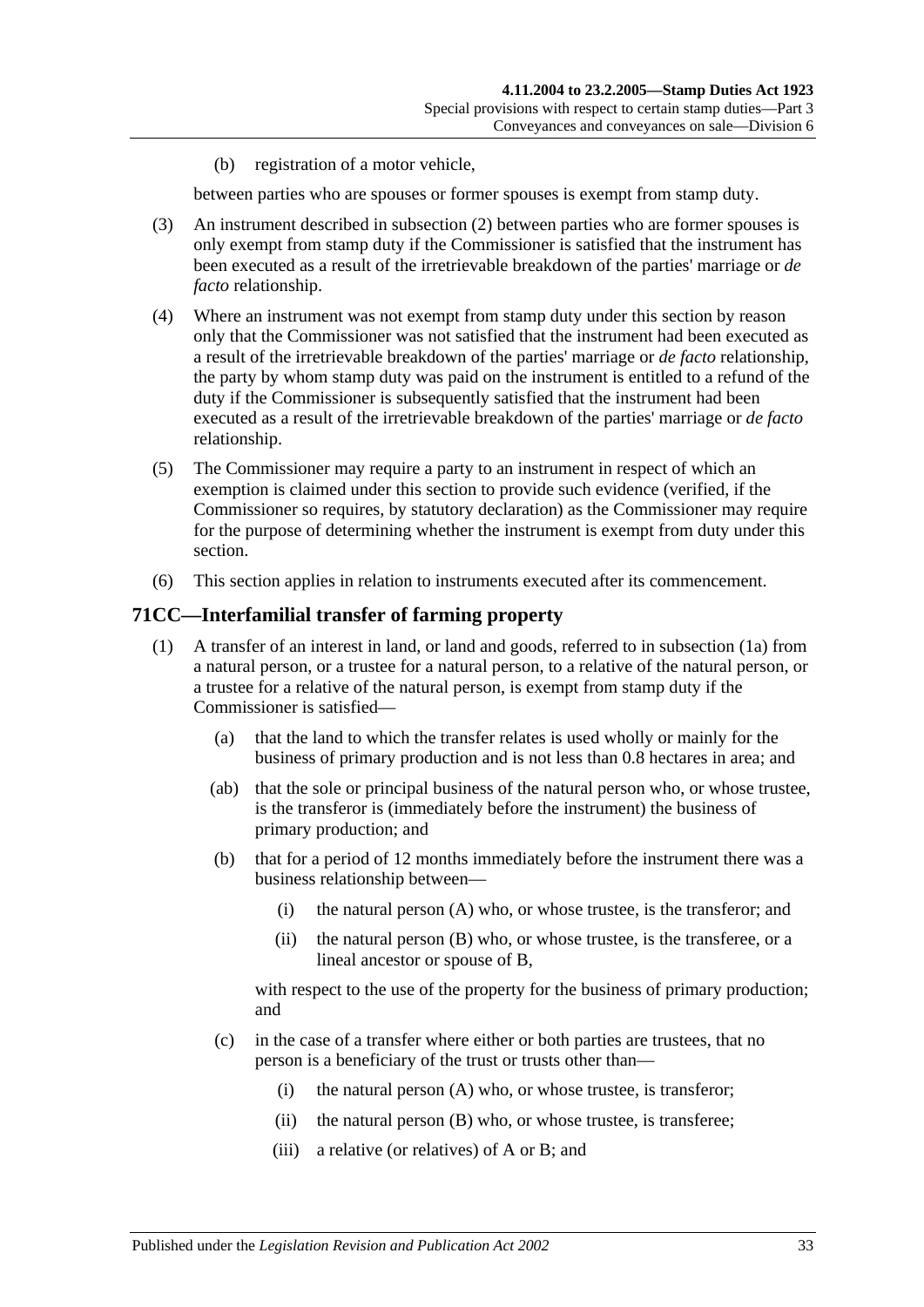- (d) that the transfer does not arise from arrangements or a scheme devised for the principal purpose of taking advantage of the benefit of this section.
- <span id="page-51-1"></span><span id="page-51-0"></span>(1a) [Subsection](#page-50-1) (1) applies to—
	- (a) land used for the business of primary production; and
	- (b) goods comprising livestock, machinery, implements and other goods used or acquired for the business of primary production conducted on the land referred to in [paragraph](#page-51-1) (a).
- (1b) In assessing the duty payable on an instrument, the Commissioner is to apply the following principles:
	- (a) if the instrument gives effect solely to a transaction, or part of a transaction, that is exempt from duty under this section, then no duty is payable on the instrument;
	- (b) if the instrument gives effect to a transaction, or part of a transaction, of which some of the elements are exempt from duty under this section and others not, the instrument will be assessed for duty as if it gave effect only to those elements of the transaction that are not exempt from duty under this section.
- (2) The Commissioner may, in deciding for the purposes of [subsection](#page-50-2) (1)(b) whether a business relationship existed between two persons, take into account any of the following;
	- (a) a previous employment relationship between them (regardless of the amount or form of remuneration);
	- (b) a share-farming arrangement;
	- (c) the provision of assistance in the running of the business;
	- (d) a partnership arrangement,

and may take into account such other matters (whether similar or dissimilar to those referred to above) as the Commissioner thinks fit.

- (3) The Commissioner may require a party to an instrument in respect of which an exemption is claimed under this section to provide such information or evidence as the Commissioner may require for the purpose of determining whether the instrument is exempt from duty under this section.
- (4) The Commissioner may require the information or evidence to be given on oath or verified by statutory declaration.
- (5) In this section—

*natural person* or *person* does not include a person who is deceased (as at the time of execution of the relevant instrument);

<span id="page-51-2"></span>*relative*, in relation to a natural person, means a person who is—

- (a) a child or remoter lineal descendant of the person or of the spouse of the person;
- <span id="page-51-3"></span>(b) a parent or remoter lineal ancestor of the person or of the spouse of the person;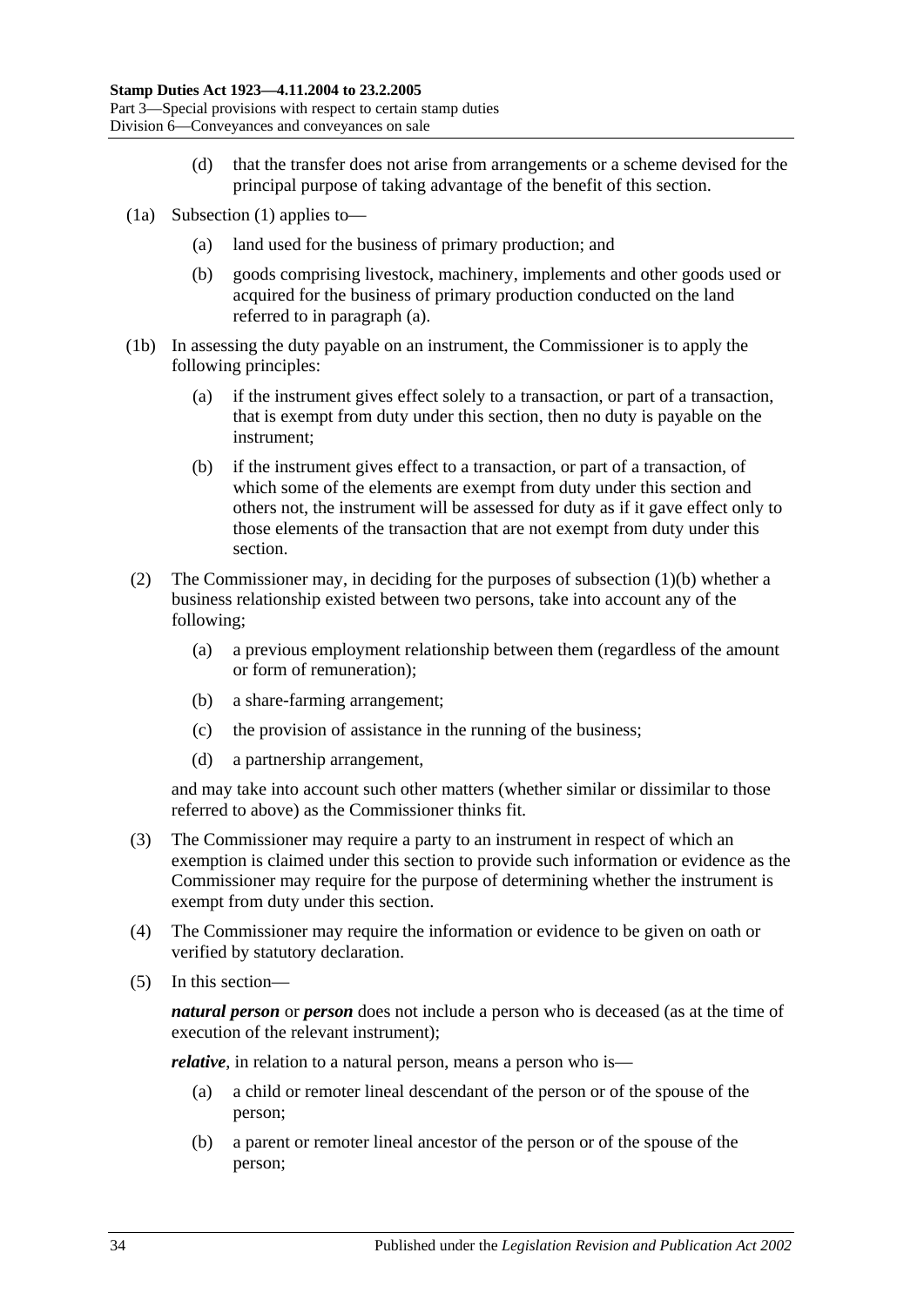- <span id="page-52-0"></span>(c) a brother or sister of the person or of the spouse of the person;
- (ca) a child or remoter lineal descendant of the brother or sister of the person or of the spouse of the person;
- (d) the spouse of the person or a spouse of any person referred to in [paragraphs](#page-51-2) (a), [\(b\)](#page-51-3) or [\(c\).](#page-52-0)
- (6) This section applies in relation to instruments executed after its commencement.

#### **71CD—Duty on conveyances by Official Trustee etc**

Where, on the bankruptcy of a debtor, property of the debtor is vested in the Official Trustee in Bankruptcy or a registered trustee under the *Bankruptcy Act 1966* of the Commonwealth—

- (a) a subsequent conveyance of the property by the Official Trustee or registered trustee to the bankrupt or former bankrupt is exempt from stamp duty;
- (b) a subsequent conveyance of the property by the Official Trustee or registered trustee to some other person will be assessed for stamp duty as though the conveyance were from the bankrupt or former bankrupt to that person.

### **71D—Concessional duty to encourage mineral or petroleum exploration activity**

- <span id="page-52-1"></span>(1) Where upon an application made under this section the Treasurer, after consultation with the Minister of Mines and Energy, is satisfied—
	- (a) that the applicants are parties to a conveyance of an exploration tenement or an interest in an exploration tenement; and
	- (b) that the consideration or a part of the consideration for the conveyance consists of an undertaking on the part of the person or persons acquiring an interest in the tenement by virtue of the conveyance—
		- (i) to engage in exploratory or investigatory operations (to be carried on after the date of the undertaking) within that part of the area of the tenement to which the conveyance relates; or
		- (ii) to contribute to the cost of exploratory or investigatory operations (to be carried on after the date of the undertaking) within that part of the area of the tenement to which the conveyance relates,

this section applies to the conveyance.

- (2) An application under this section must—
	- (a) be made in a manner and form determined by the Treasurer; and
	- (b) set out a statement of—
		- (i) the value of the interest being transferred by the conveyance; and
		- (ii) the value of the undertaking referred to in [subsection](#page-52-1)  $(1)(b)$ ; and
	- (c) be accompanied by such evidence as the Treasurer may require.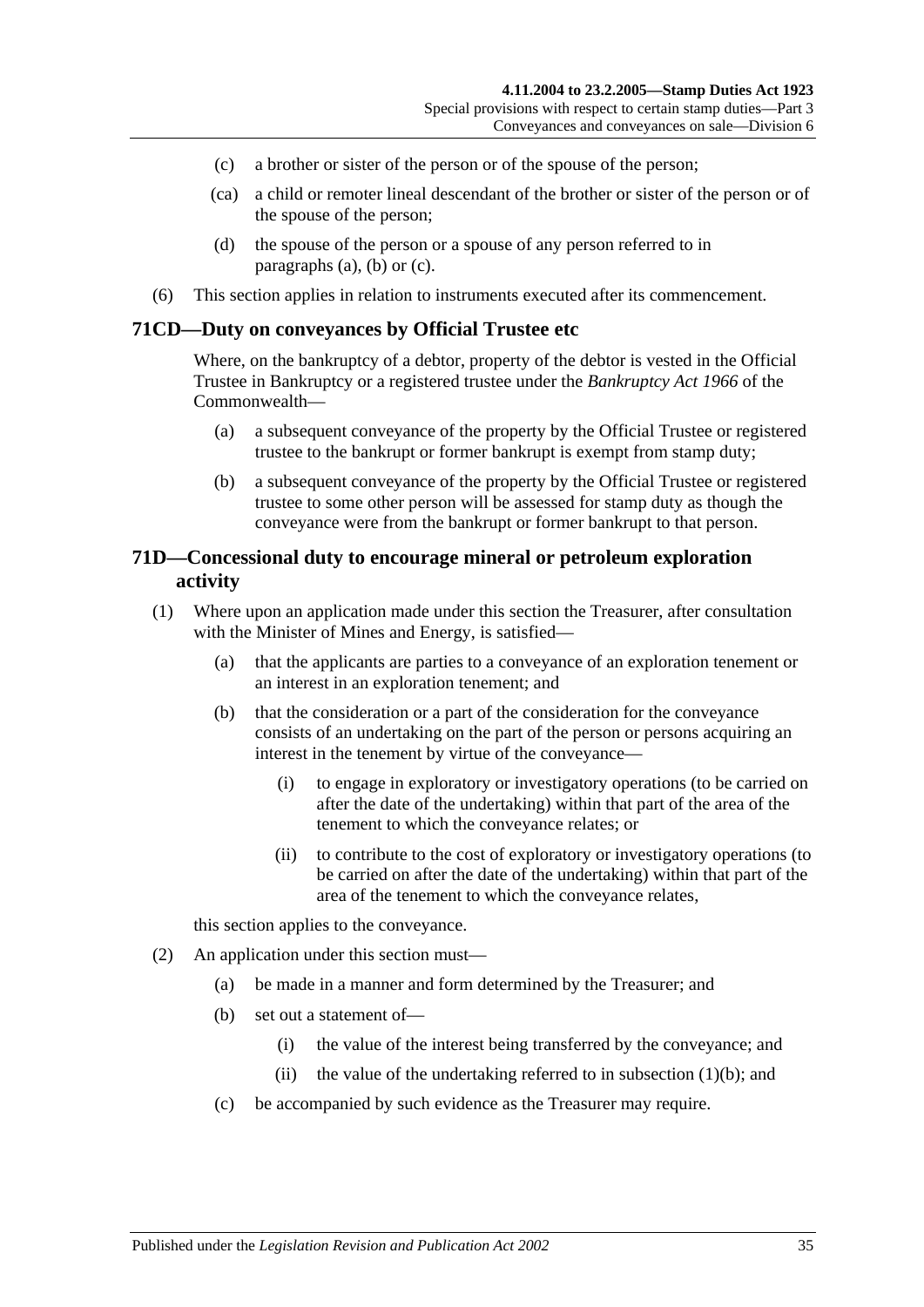- (2a) The duty payable upon a conveyance to which this section applies will be as follows:
	- (a) where the amount by reference to which the duty would, apart from this section, be calculated does not exceed the value of the undertaking referred to in [subsection](#page-52-1) (1)(b)—the duty will be \$1 000;
	- (b) where the amount by reference to which the duty would, apart from this section, be calculated exceeds the value of the undertaking referred to in [subsection](#page-52-1)  $(1)(b)$ —the duty will be an amount calculated in accordance with the following formula:

 $D = (A-V) + $1000$ 

where

*D* is the amount payable

*A* is the amount of duty payable apart from this section

*V* is the amount of duty payable on a conveyance of an interest in property the value of which equals the value of the undertaking referred to in [subsection](#page-52-1)  $(1)(b)$ .

(3) In this section—

*exploration tenement* means—

- (a) an exploration licence granted under the *[Mining Act](http://www.legislation.sa.gov.au/index.aspx?action=legref&type=act&legtitle=Mining%20Act%201971) 1971*; or
- (b) a petroleum exploration licence granted under the *[Petroleum Act](http://www.legislation.sa.gov.au/index.aspx?action=legref&type=act&legtitle=Petroleum%20Act%201940) 1940*; or
- (c) an exploration permit for petroleum granted under the *[Petroleum \(Submerged](http://www.legislation.sa.gov.au/index.aspx?action=legref&type=act&legtitle=Petroleum%20(Submerged%20Lands)%20Act%201982)  [Lands\) Act](http://www.legislation.sa.gov.au/index.aspx?action=legref&type=act&legtitle=Petroleum%20(Submerged%20Lands)%20Act%201982) 1982*; or
- (d) an exploration licence granted under the *[Offshore Minerals Act](http://www.legislation.sa.gov.au/index.aspx?action=legref&type=act&legtitle=Offshore%20Minerals%20Act%202000) 2000*.
- (4) A reference in this section to an exploration tenement includes a reference to a portion of an exploration tenement.
- (5) For the purposes of this section, the value of the undertaking referred to in [subsection](#page-52-1) (1)(b) will be taken to be equal to the costs for which the person or persons acquiring an interest in the tenement by virtue of the conveyance become liable, or for which that person or those persons are reasonably expected to become liable, by virtue of the undertaking (assessed as at the time that the undertaking was given).
- (6) This section applies to a conveyance first lodged with the Commissioner for stamping on or after the commencement of the *[Stamp Duties \(Concessional Duty and](http://www.legislation.sa.gov.au/index.aspx?action=legref&type=act&legtitle=Stamp%20Duties%20(Concessional%20Duty%20and%20Exemptions)%20Amendment%20Act%201991)  [Exemptions\) Amendment Act](http://www.legislation.sa.gov.au/index.aspx?action=legref&type=act&legtitle=Stamp%20Duties%20(Concessional%20Duty%20and%20Exemptions)%20Amendment%20Act%201991) 1991*.

# <span id="page-53-0"></span>**71DA—Duty on certain conveyances between superannuation funds etc**

- (1) If on an application made under this section the Commissioner is satisfied—
	- (a) that the applicant is a party to an instrument that constitutes—
		- (i) a conveyance of property between superannuation funds; or
		- (ii) an agreement to convey property between superannuation funds; and
	- (b) that the trustees of the respective funds are of the opinion that the funds will be complying superannuation funds for the year in which the conveyance occurs; and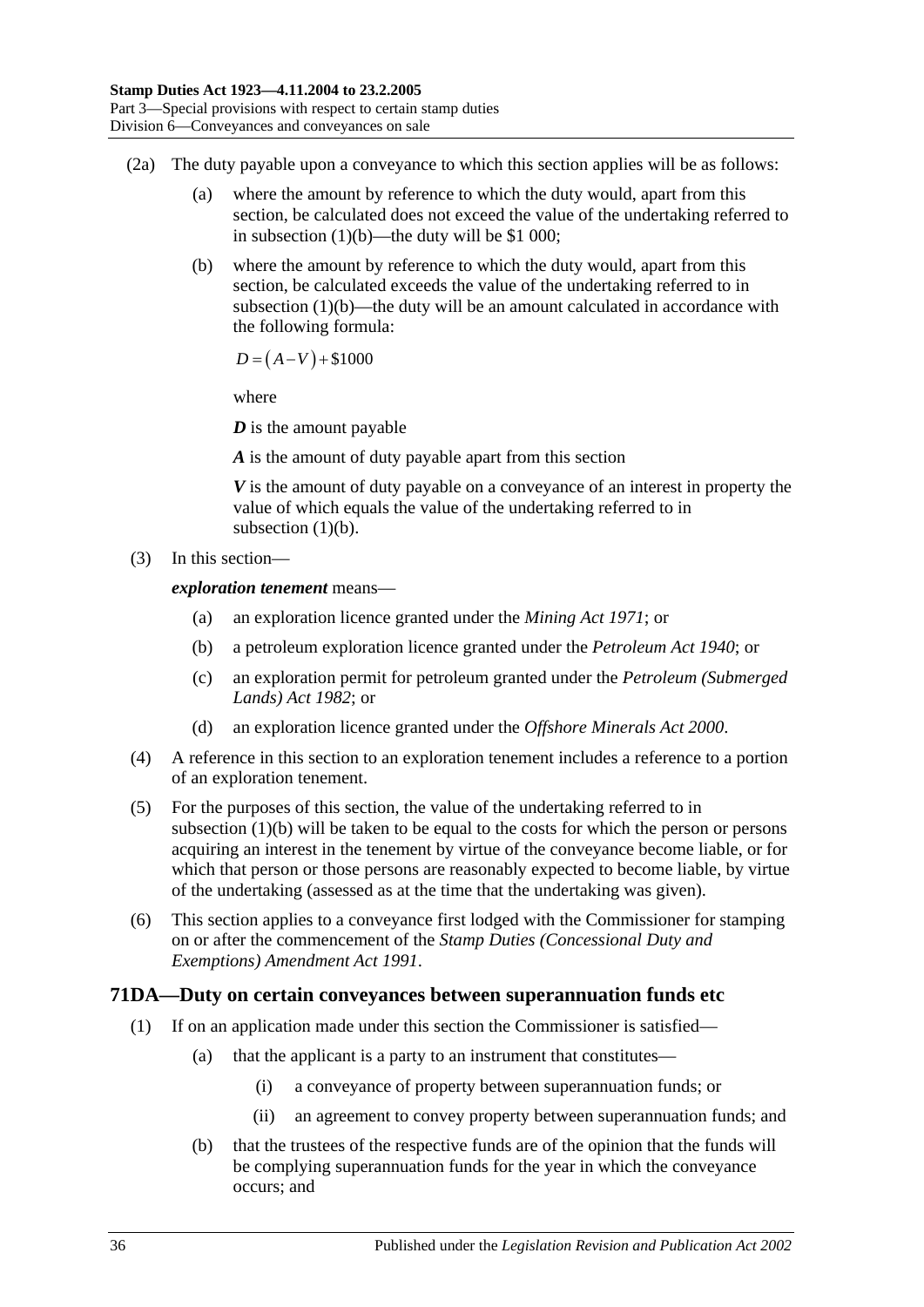(c) that the conveyance is in connection with a person ceasing to be a member of, or otherwise ceasing to be entitled to benefits in respect of, one superannuation fund and becoming a member of, or otherwise becoming entitled to benefits in respect of, the other superannuation fund,

this section applies to the instrument.

- <span id="page-54-0"></span>(1a) If on application made under this section the Commissioner is satisfied—
	- (a) that the applicant is a party to an instrument that is a conveyance of property, or an agreement to convey property, from a superannuation fund to a pooled superannuation trust; and
	- (b) that the purpose of the conveyance is to satisfy standards relating to the investment of assets of the superannuation fund prescribed by or under the SIS Act; and
	- (c) that the only consideration for the conveyance is the right to share in the income and assets of the pooled superannuation trust whether that right is in the form of units issued by the trust or some other form,

this section applies to the instrument.

- <span id="page-54-1"></span>(1b) If on application made under this section the Commissioner is satisfied—
	- (a) that the applicant is a party to an instrument that is a conveyance of property, or an agreement to convey property, from a pooled superannuation trust—
		- (i) to a superannuation fund; or
		- (ii) to another pooled superannuation trust at the direction of a superannuation fund; and
	- (b) that the only consideration passing from the superannuation fund to the firstmentioned pooled superannuation trust for the conveyance is the surrender by the superannuation fund of the whole or part of its right to share in the income and assets of the pooled superannuation trust,

this section applies to the instrument.

- (2) The duty payable on an instrument to which this section applies will be—
	- (a) the amount of *ad valorem* duty that would be payable on the instrument as a conveyance apart from this section; or
	- (b) \$200,

whichever is the lesser.

- (3) The Commissioner may require a party to an instrument that may be assessable under this section to provide such information or evidence as the Commissioner may require for the purpose of determining whether this section applies and, if so, the amount of duty payable on the instrument.
- (4) The Commissioner may require the information or evidence to be given on oath or verified by statutory declaration.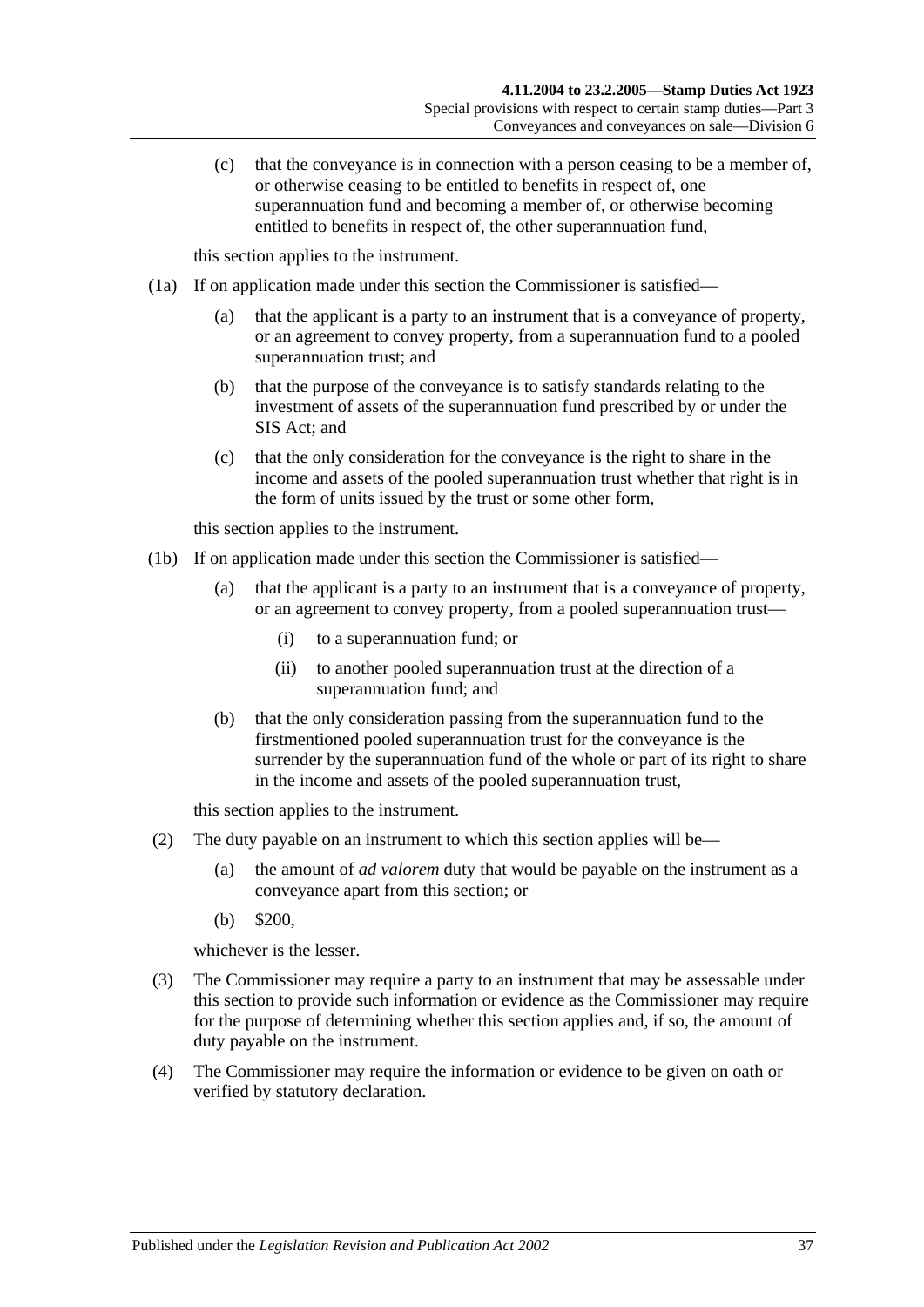(5) In this section—

#### *complying superannuation fund* means—

- (a) a fund which is a complying superannuation fund within the meaning of section 267 of the *Income Tax Assessment Act 1936* of the Commonwealth; or
- (b) a fund which is a complying approved deposit fund as defined by section 47 of the SIS Act;

*pooled superannuation trust* means a pooled superannuation trust as defined in the SIS Act;

*the SIS Act* means the *Superannuation Industry (Supervision) Act 1993* of the Commonwealth.

(6) This section applies to an instrument of a kind referred to in [subsection](#page-53-0) (1), [\(1a\)](#page-54-0) or [\(1b\)](#page-54-1) if it was first lodged for stamping with the Commissioner on or after the commencement of the subsection concerned.

# **Division 7—Gaming machine surcharge**

### **71EA—Interpretation**

(1) In this Division—

*direct interest*—see section [71EB\(1\);](#page-56-0)

*family group* means a group of persons connected by an unbroken series of relationships of consanguinity or affinity;

*gaming machine business* means a business conducted in pursuance of a gaming machine licence;

*gaming machine licence* means a gaming machine licence under the *[Gaming](http://www.legislation.sa.gov.au/index.aspx?action=legref&type=act&legtitle=Gaming%20Machines%20Act%201992)  [Machines Act](http://www.legislation.sa.gov.au/index.aspx?action=legref&type=act&legtitle=Gaming%20Machines%20Act%201992) 1992*;

*gaming machine surcharge* means the duty imposed under this Division;

*hold*—a person *holds* a share in a private entity if the person—

- (a) is registered as the holder; or
- (b) is beneficially entitled to the share; or
- (c) controls the exercise of rights attached to the share;

*indirect interest*—see section [71ED\(1\);](#page-57-0)

*net gambling revenue* means net gambling revenue as defined for the purposes of section 72 of the *[Gaming Machines Act](http://www.legislation.sa.gov.au/index.aspx?action=legref&type=act&legtitle=Gaming%20Machines%20Act%201992) 1992*;

*person* includes a private entity;

*private company* means—

- (a) a company that is limited by shares but whose shares are not quoted on a recognised financial market; or
- (b) a company that is not limited by shares,

but does not include a company that is excluded from the ambit of this definition by the regulations;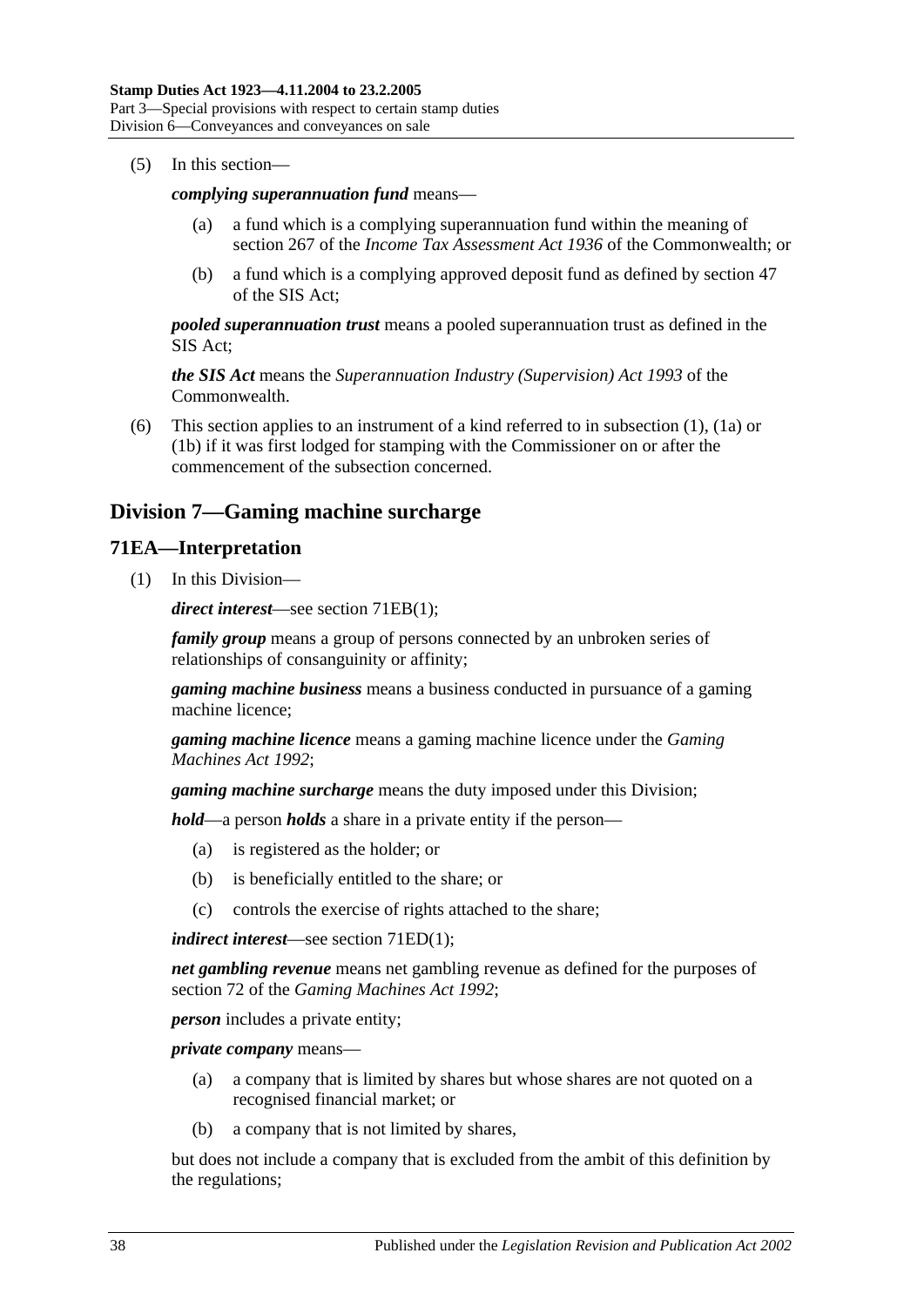*private entity* means a private company or a private unit trust scheme:

*private unit trust scheme* means—

- (a) a unit trust scheme in which less than 50 persons hold units; or
- (b) a unit trust scheme in which 50 or more persons hold units if 20 or fewer persons hold 75 per cent or more in number or value of the units on issue,

but does not include a unit trust scheme that is an approved deposit fund or a pooled superannuation trust within the meaning of the *Superannuation Industry (Supervision) Act 1993* (Cwth);

*proportionate interest*—see sections [71EB\(3\),](#page-56-1) [71EC\(2\)](#page-57-1) and [71ED\(3\);](#page-57-2)

*related entity—see section 71EC(1):* 

*share* in a private entity means—

- (a) where the private entity is a private company—a share or other interest that—
	- (i) entitles the holder to vote at a general meeting of shareholders of the private company; or
	- (ii) entitles the holder to share in dividends or would entitle the holder to share in dividends assuming that there were profits out of which dividends could be declared; or
	- (iii) entitles the holder to share in the distribution of the assets of the company in the event of a winding up; or
	- (iv) confers entitlements of two or more kinds mentioned above;
- (b) where the private entity is a private unit trust—a unit in the trust.
- (2) Property is taken to be held beneficially by a private unit trust scheme if it is held by the trustees of the scheme in trust for the unitholders.
- (3) If an interest that is to be valued for the purposes of this Division is the potential interest of an object of a discretionary trust, the interest is to be valued as if it were the greatest beneficial interest in the property subject to the trust that could be conferred under the terms of the trust.

#### <span id="page-56-0"></span>**71EB—Direct interests**

- (1) A person has a *direct interest* in a private entity if the person holds a share in the private entity.
- (2) A direct interest is to be expressed as a proportionate interest.
- <span id="page-56-1"></span>(3) The *proportionate interest* is the highest of the following:
	- (a) a percentage representing the proportion of votes that the person would be entitled to exercise (or control) at a general meeting of shareholders or unitholders assuming that all shareholders or unitholders exercised their voting rights;
	- (b) a percentage representing the extent the person is entitled to participate in dividends or distributions of income;
	- (c) a percentage representing the extent to which the person would be entitled to participate in distribution of assets on a winding up of the private entity.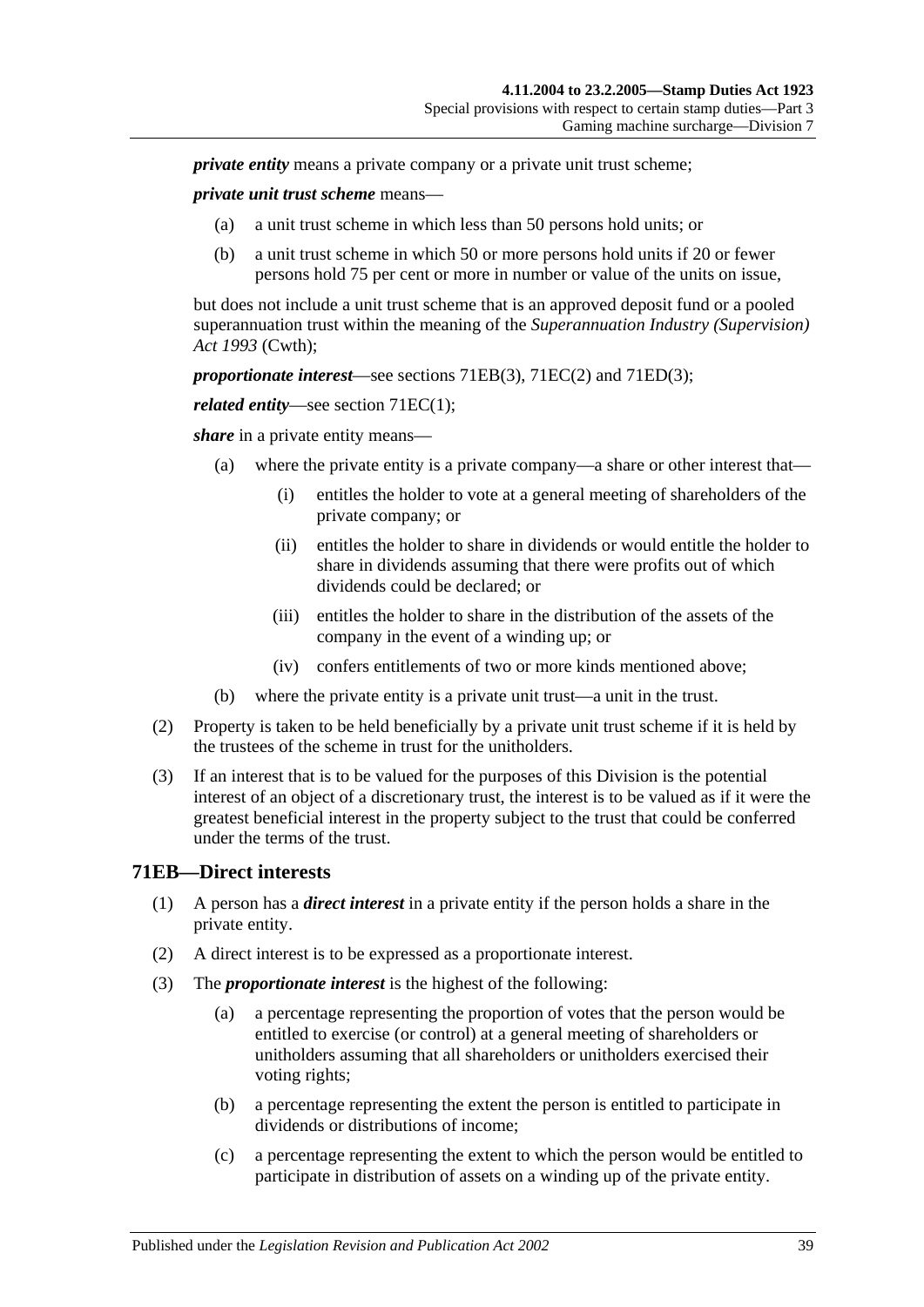(4) The proportionate interest of a person is to be determined as if any power that the person has to increase the extent of an interest (by varying the constituent documents of the private entity or in any other way) had been exercised so as to maximise the relevant interest in the private entity.

# <span id="page-57-3"></span>**71EC—Related entities**

- (1) Two private entities are *related entities* if—
	- (a) one has a direct interest in the other; or
	- (b) a series of such relationships can be traced between them through another or other related entities (*intermediate entities*).
- <span id="page-57-1"></span>(2) If a private entity is related to another private entity by a relationship traced through an intermediate entity or intermediate entities, the private entity's proportionate interest in the other is calculated by multiplying the relevant fractions together and expressing the result as a percentage.

#### **Example—**

Entity A (a private company) holds a 75% proportionate interest in entity B (a private unit trust scheme) which in turn holds a 50% proportionate interest in entity C (a private company). In this case, the proportionate interest of entity A in entity C (insofar as it is traced through entity B) is 37.5%.

# <span id="page-57-0"></span>**71ED—Indirect interests**

- (1) If a person has a direct interest in a private entity (entity A) which is related to another private entity (entity B), the person has an *indirect interest* in entity B.
- (2) An indirect interest is to be expressed as a proportionate interest.
- <span id="page-57-2"></span>(3) The proportionate interest is calculated by multiplying together—
	- (a) a fraction representing the person's proportionate interest in entity A; and
	- (b) a fraction representing entity A's proportionate interest in entity B,

and expressing the result as a percentage.

#### **Example—**

X holds a proportionate interest of 33⅓% in entity A (a private company) which in turn holds a 75% proportionate interest in entity B (a private unit trust scheme) which in turn holds a 50% proportionate interest in entity C (a private company). In this case X's indirect interest in entity C is to be expressed as a proportionate interest of 12.5%

# **71EE—Notional interests**

- (1) If a private entity owns a gaming machine business or an interest in a gaming machine business, a person who holds a direct or indirect interest in the private entity is taken to have a notional interest in the gaming machine business.
- (2) The value of the notional interest is calculated as follows:

 $V = p \times v_1$ 

where—

*p* is a fraction representing the person's proportionate interest in the private entity;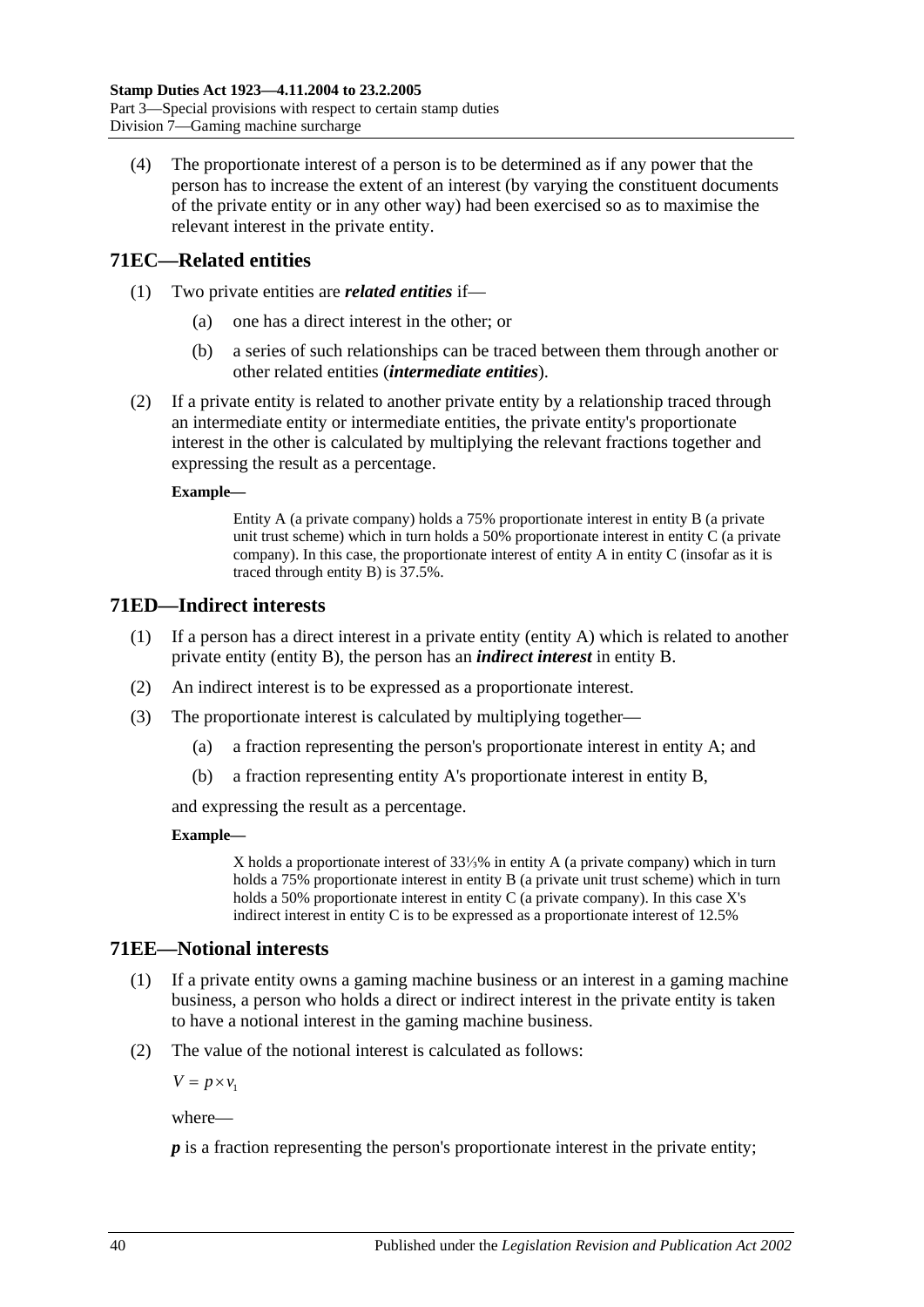$\nu_1$  is the value of the gaming machine business or the interest in the gaming machine business (as the case requires).

# **71EF—Application of this Division**

- (1) This Division applies to the following transactions—
	- (a) the transfer of an interest in a gaming machine business; or
	- (b) the transfer of a notional interest in a gaming machine business.
- (2) A transfer includes any transaction as a result of which the amount or value of the interest or notional interest of a person (the transferor) in a gaming machine business is diminished or extinguished and another person (the transferee) gains an interest or notional interest in the gaming machine business or the transferee's interest or notional interest increases in amount or value.

#### **Example—**

Suppose that a gaming machine business is operated by a private entity. The shares of a particular person in the private entity are redeemed or cancelled. This transaction is to be regarded as a transfer of the shareholder's notional interest to the remaining shareholders because their respective notional interests are increased by the value of the notional interest that has been extinguished by the redemption or cancellation.

- (3) However, a transfer does not include—
	- (a) a transaction by way of mortgage; or
	- (b) a transaction between members of the same family group by way of gift; or
	- (c) a transaction between members of the same family group for which there is no consideration of a commercial nature.

# **71EG—Imposition of surcharge**

- (1) A gaming machine surcharge is imposed on a transaction to which this Division applies.
- (2) The surcharge is in addition to any other duty payable under this Act in respect of the transaction.
- (3) The surcharge is calculated as follows:

 $A = p \times 0.05 \times NGR$ 

where—

*A* is the amount of the surcharge

 $p$  is  $-$ 

- (a) if the whole of the gaming machine business is transferred—1;
- (b) in any other case—a fraction representing the relationship between the value of the interest or notional interest transferred and the value of the gaming machine business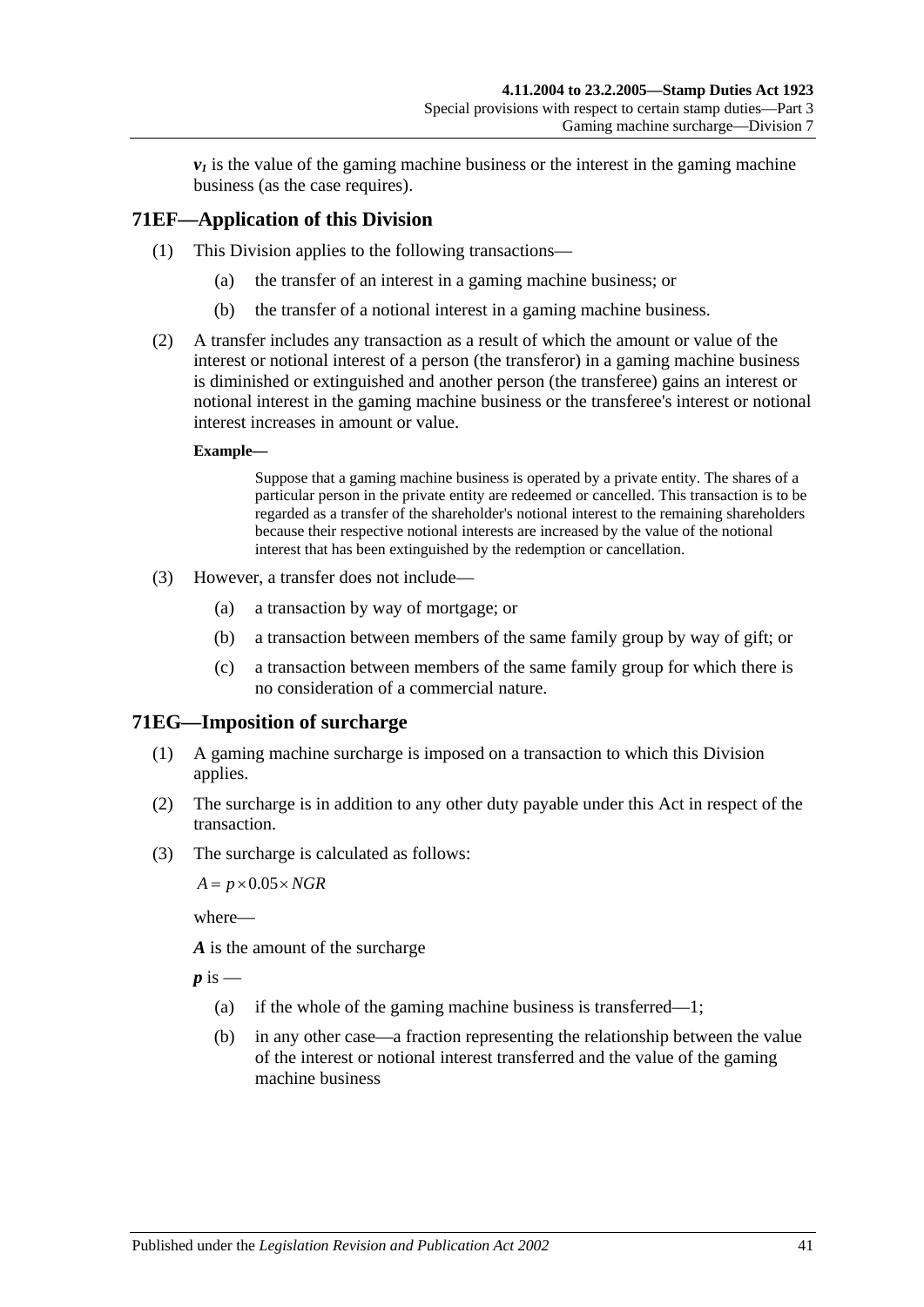*NGR* is the net gambling revenue derived from the business for the last 12 complete calendar months before the date of the transaction or, if the business was not carried on during that period or for the whole of that period, an amount determined by the Liquor and Gambling Commissioner to be reasonable having regard to net gambling revenue derived during that period from similar businesses.

# **71EH—Exempt transactions**

- (1) A transaction is exempt from the surcharge if—
	- (a) no liability to duty is imposed (apart from this Division) in respect of the transaction (or an instrument by which it is effected); or
	- (b) the transaction is effected by a conveyance that is exempt from *ad valorem* duty under this Act.
- (2) The regulations may exempt transactions of a specified class from the surcharge.

# **71EI—Notice of transaction to which this Division applies**

- (1) If a transaction to which this Division applies occurs, the parties to the transaction must within 2 months after the date of the transaction—
	- (a) lodge a return with the Commissioner; and
	- (b) pay the relevant amount of the surcharge.

Maximum penalty: \$10 000.

- (2) The return must be in a form approved by the Commissioner and contain the following information—
	- (a) the names and addresses of the parties to the transaction; and
	- (b) the date of the transaction; and
	- (c) particulars of the transaction and the interest or notional interest transferred as a result of the transaction; and
	- (d) sufficient details to enable the calculation of the fraction representing the relationship between the value of the interest or notional interest transferred and the value of the gaming machine business; and
	- (e) details of the net gambling revenue for the last 12 calendar months before the date of the transaction; and
	- (f) other information required by the Commissioner.

# **71EJ—Recovery of duty**

- (1) The Commissioner may recover a surcharge payable on a transaction to which this Division applies as a debt—
	- (a) from a party to the transaction; or
	- (b) if the relevant gaming machine business is owned by a private entity—from the private entity.
- (2) If the Commissioner recovers the surcharge from a private entity, the private entity may recover the relevant amount from the parties to the transaction.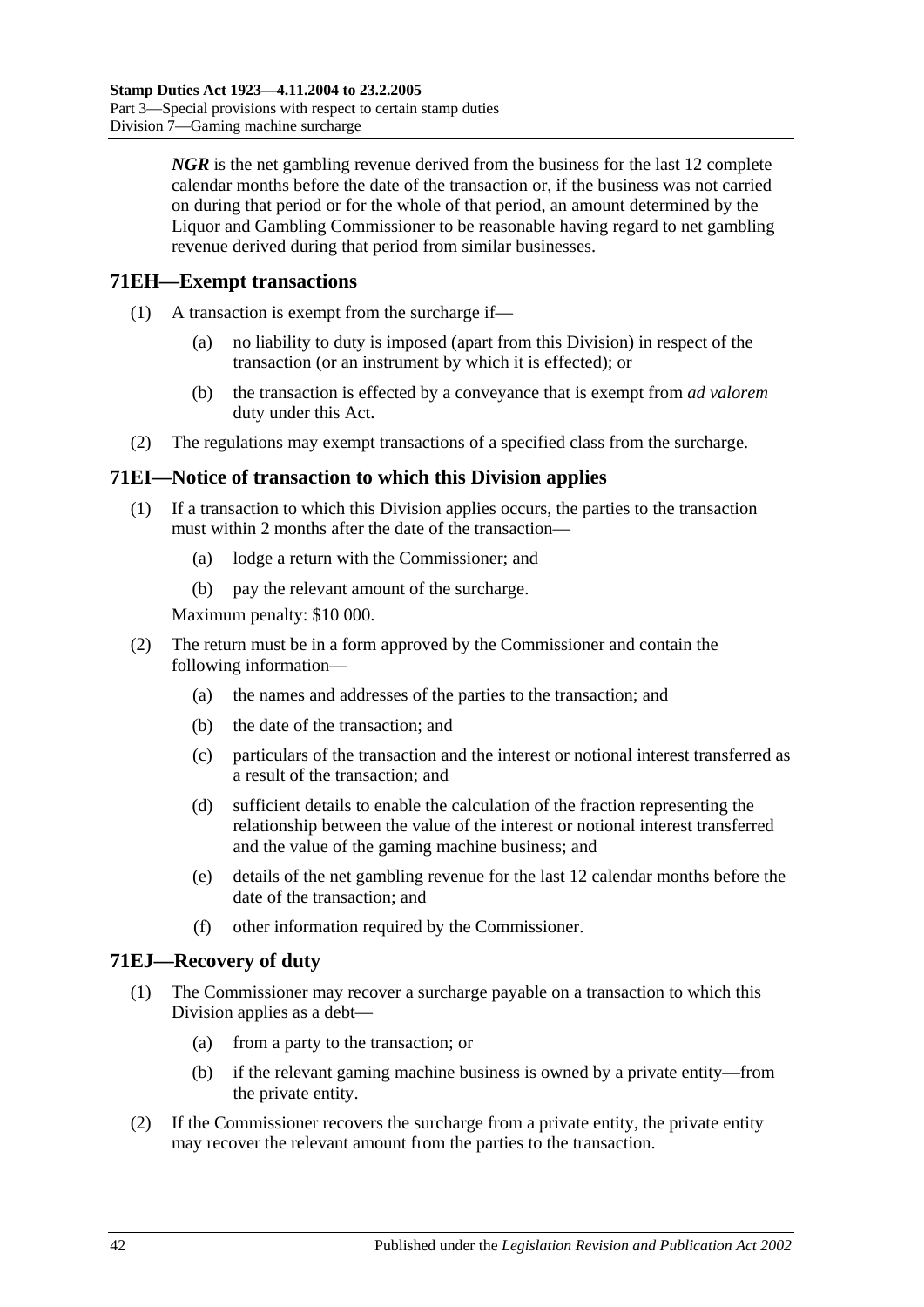# **Division 8—Transactions effected without creating dutiable instrument**

# <span id="page-60-0"></span>**71E—Transactions otherwise than by dutiable instrument**

- (1) Subject to [subsection](#page-60-1) (2), this section applies to a transaction in the following circumstances—
	- (a) the transaction results in a change in the ownership of a legal or equitable interest in—
		- (i) land; or

 $(ii)$ 

- (A) a business situated in the State; or
- (B) a part of a business (being a business situated in the State), excluding goods that are stock-in-trade of a business where the transaction occurs in the ordinary course of business, where the transaction is associated with, or is for the purposes of, a change in the ownership of a legal or equitable interest in the business (including a case where a business is being divided up into separate parts and then those parts are being transferred to one or more persons as part of one transaction or one series of transactions); or
- (iii) an interest in a partnership; and
- $(b)$
- (i) the transaction is not effected, or not wholly effected, by an instrument on which *ad valorem* duty is chargeable; but
- (ii) if the transaction had been effected, or wholly effected, by an instrument, the instrument would be chargeable with duty as a conveyance or as if it were a conveyance.
- (1a) For the purposes of this section (and for the calculation of the value of any property), a change in the ownership of a legal or equitable interest in a business will be taken to include a transfer of the goodwill of the business.
- <span id="page-60-1"></span>(2) This section does not apply to any of the following transactions—
	- (a) the appointment of a receiver or trustee in bankruptcy;
	- (b) the appointment of a liquidator;
	- (c) a compromise or arrangement under Part 5.1 of the *Corporations Act 2001* of the Commonwealth;
	- (e) any other transaction of a prescribed class.
- (3) Where a transaction to which this section applies is entered into, a statement in a form approved by the Commissioner must be lodged with the Commissioner setting out—
	- (a) the nature and effect of the transaction;
	- (b) a description of the property affected by the transaction;
	- (c) a statement of the value of any property to which the transaction relates;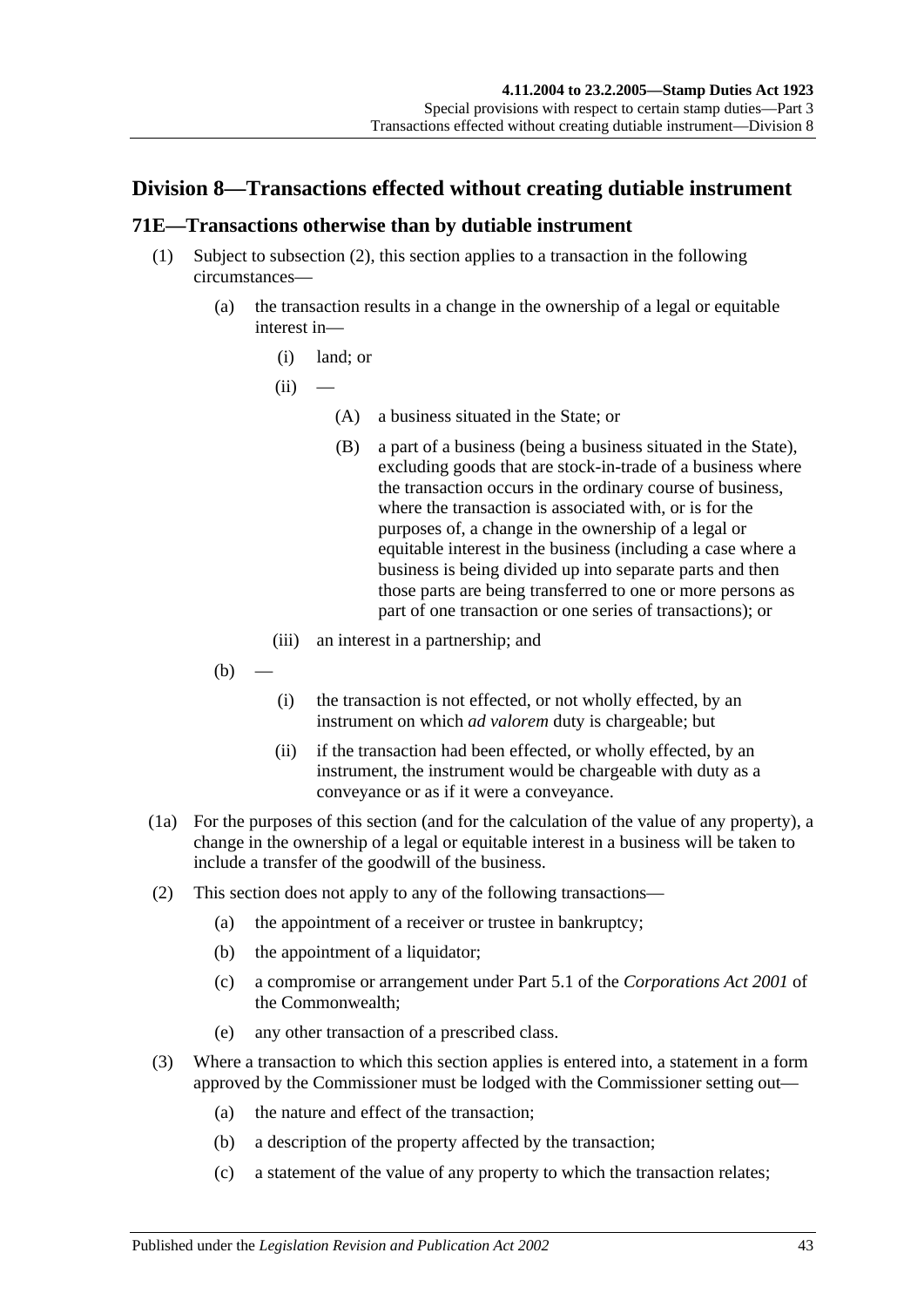- (d) a statement of any consideration that has passed or is to pass between the parties to the transaction.
- (4) Duty is payable on the statement as if it were a conveyance effecting the transaction to which it relates.
- (4a) A statement under this section will, for the purposes of this Act, be taken to be an instrument executed by the person required to lodge the statement on the date of the change in legal or equitable ownership of property effected by the transaction to which the statement relates.
- (5) Where a statement is lodged with the Commissioner under this section—
	- (a) any instrument that relates to the same transaction is not chargeable with duty to the extent to which duty has been paid on the statement; and
	- (b) the statement will not be charged with duty to the extent that duty has been paid on any instrument that relates to the same transaction.
- (6) If a statement relating to a transaction to which this section applies is not lodged with the Commissioner in accordance with this section within two months after a change in legal or equitable ownership of property is effected by the transaction—
	- (a) each party to the transaction is guilty of an offence; and
	- (b) the parties to the transaction are nevertheless jointly and severally liable to pay duty to the Commissioner as if such a statement had been lodged with the Commissioner immediately before the end of that period of two months.
- (7) A person who aids, abets, counsels or procures another person to enter into a transaction to which this section applies knowing that none of the parties to the transaction intends to lodge a statement under this section is guilty of an offence.
- (8) A person who is guilty of an offence against this section is liable to a fine not exceeding \$10 000.
- (9) If a statement relating to a transaction to which this section applies is lodged with the Commissioner but it is subsequently established to the satisfaction of the Commissioner that the transaction is not to be completed, the Commissioner may refund any duty paid on the statement.

# **71F—Statutory transfers**

- (1) A statutory transfer is a transfer or vesting of assets or liabilities that takes effect by or under the provisions of a special Act.
- (2) The parties to a statutory transfer must, within 2 months after a statutory transfer takes effect, lodge with the Commissioner a statement in a form approved by the Commissioner setting out—
	- (a) a description of the property subject to the statutory transfer; and
	- (b) the value of that property; and
	- (c) any other information required by the Commissioner.
- (3) Duty is payable on the statement as if it were a conveyance, executed by the parties to the statutory transfer, operating as a voluntary disposition *inter vivos* of the property subject to the statutory transfer.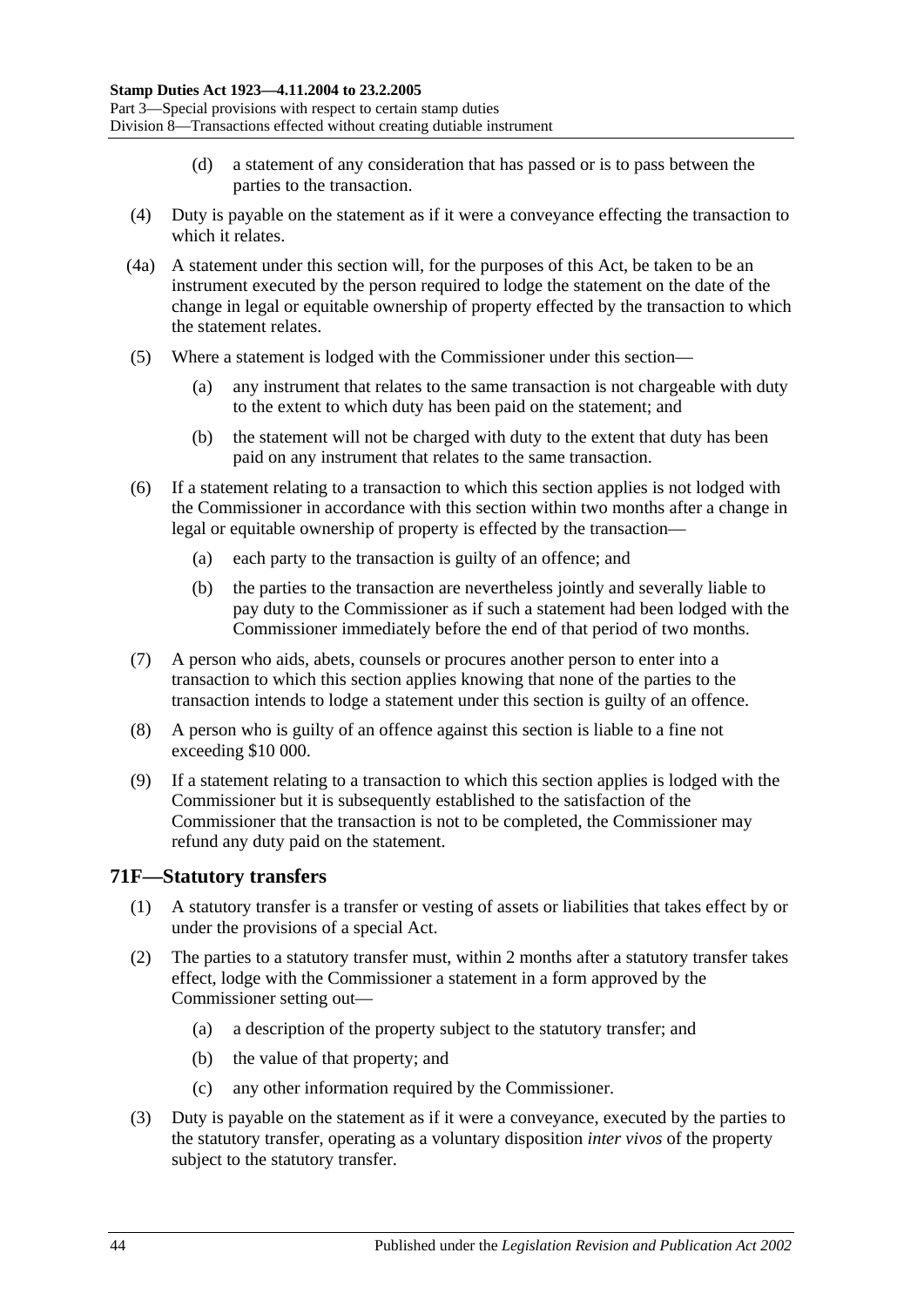- (4) If a statement is not lodged as required by this section within 2 months after the statutory transfer takes effect—
	- (a) each party to the transfer is guilty of an offence and liable to a penalty not exceeding \$10 000; and
	- (b) the parties to the transfer are jointly and severally liable to pay duty to the Commissioner as if such a statement had been lodged with the Commissioner immediately before the end of that period of 2 months.
- (5) A statutory transfer arising from the merger of credit unions, or transferring assets from one credit union to another, is exempt from this section.
- (6) In this section—

*special Act* means—

- (a) the *[Financial Sector \(Transfer of Business\) Act](http://www.legislation.sa.gov.au/index.aspx?action=legref&type=act&legtitle=Financial%20Sector%20(Transfer%20of%20Business)%20Act%201999) 1999*; or
- (b) the *Financial Sector (Transfer of Business) Act 1999* of the Commonwealth; or
- (c) any other Act of the State, another State, or the Commonwealth prescribed by regulation for the purposes of this section.

# **Division 9—Leases**

### **72—Agreement for lease to be charged as a lease**

An agreement for a lease or with respect to the letting of any lands shall be chargeable with the same duty as if it were an actual lease made for the term and consideration mentioned in the agreement.

# **73—Leases, how to be charged in respect of produce etc**

- (1) Where the consideration or any part of the consideration for which a lease is granted or agreed to be granted consists of any produce or other goods, the value of the produce or goods shall be deemed a consideration in respect of which the lease or agreement is chargeable with *ad valorem* duty.
- (2) Where it is stipulated in any lease or agreement for a lease that the value of the produce or goods shall amount at least to, or shall not exceed, a given sum or where the lessee is specially charged with, or has the option of paying after, any permanent rate of conversion, the value of the produce or goods shall, for the purpose of assessing the *ad valorem* duty, be estimated at the given sum or according to the permanent rate.
- (3) A lease or agreement for a lease made either wholly or partially for any such consideration, if it contains a statement of the value thereof and is stamped in accordance with the statement, shall, so far as regards the subject matter of the statement, be deemed duly stamped, unless or until it is otherwise shown that the statement is incorrect and that the lease or agreement is in fact not duly stamped.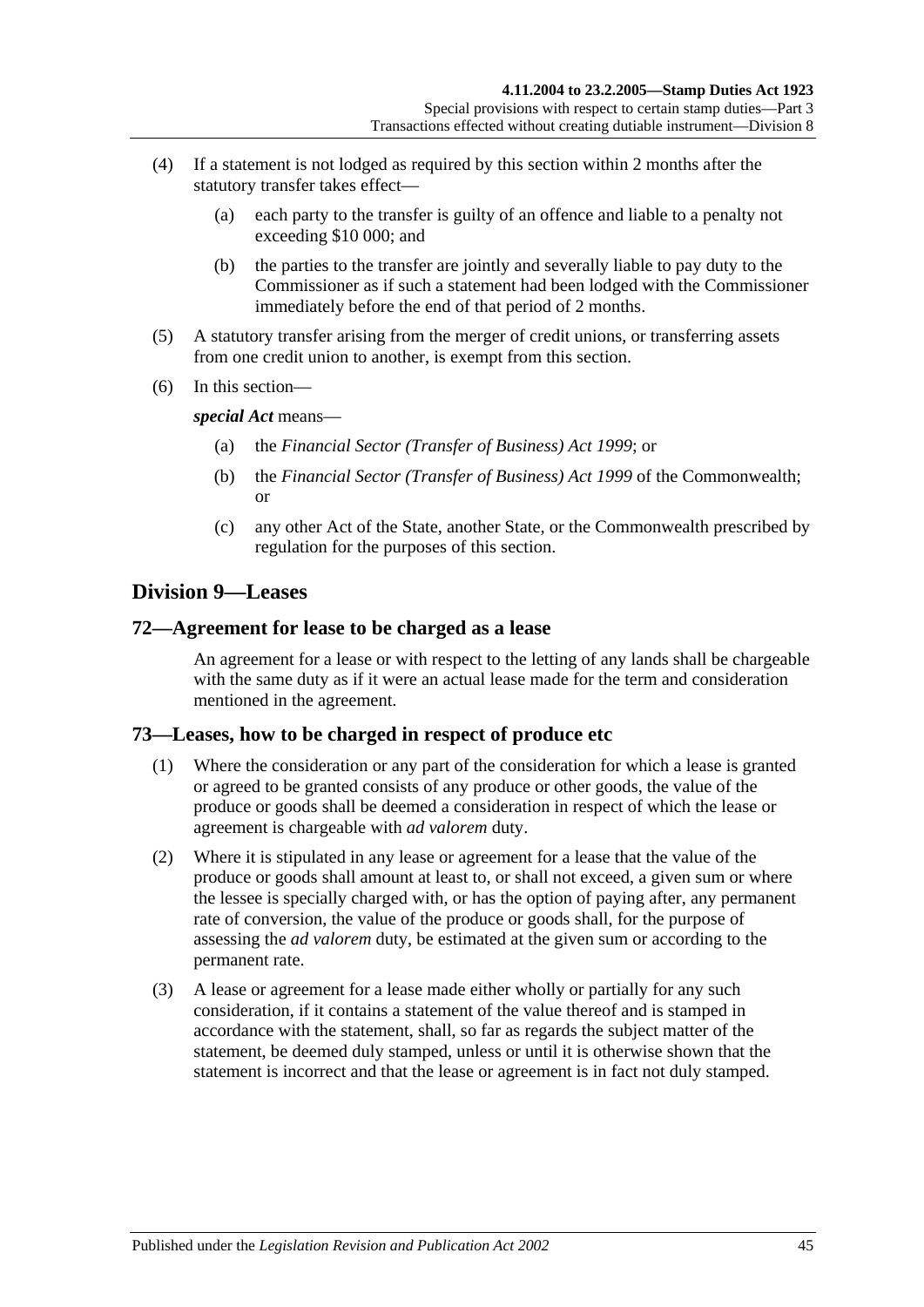## **74—Duty in respect of certain kinds of lease**

- (1) A lease or agreement for a lease or with respect to the letting of any lands shall not be chargeable with any duty in respect of any penal rent, or increased rent in the nature of a penal rent, thereby reserved or agreed to be reserved or made payable, or by reason of being made in consideration of the surrender or abandonment of any existing lease or agreement of, or relating to, the same subject matter.
- (2) A lease made for any consideration in respect of which it is chargeable with *ad valorem* duty and in further consideration either of a covenant by the lessee to make, or of his having previously made, any substantial improvement of, or addition to, the property demised to him, or of any covenant relating to the subject matter of the lease, shall not be chargeable with any duty in respect of the further consideration.

### **75—Consideration for lease**

(1) In this section—

*current market rent* for property means the consideration (including rent and any other form of valuable consideration) that a lessee might reasonably be expected to pay under a lease of the property, if it were unoccupied and offered for renting, expressed as a rate of rent per annum;

*lease* includes an agreement for a lease or any written document for the tenancy or occupancy of property;

*lessee* means the person who has the right to occupy property under a lease and includes a prospective lessee under an agreement for a lease;

*property* means land or a tenement.

- (2) If the rent or any other consideration payable by the lessee under a lease of property cannot be ascertained or estimated at the time that the lease is lodged with the Commissioner for stamping (whether because the consideration depends on some future contingency or for any other reason), the Commissioner may assess the duty payable based on the current market rent for the property as if the current market rent were the rate or average rate of rent per annum under the lease and there were no other consideration payable under the lease.
- (3) If the consideration payable by the lessee under a lease of property can be ascertained or estimated at the time that the lease is lodged with the Commissioner for stamping but the duty that may be charged on the instrument (whether as a lease or a conveyance on sale or both) apart from this section is less than the duty that would be payable based on the current market rent for the property, the Commissioner may assess the duty payable based on the current market rent as if the current market rent were the rate or average rate of rent per annum under the lease and there were no other consideration payable under the lease.
- (4) For the purposes of this section, the Commissioner may—
	- (a) cause a valuation to be made of any property that is the subject of a lease for the purpose of determining the current market rent for the property; and
	- (b) having regard to the merits of the case, charge the whole or a part of the expenses of, or incidental to, the making of the valuation to the person liable to pay the duty and may recover the amount charged as a debt due to the Crown.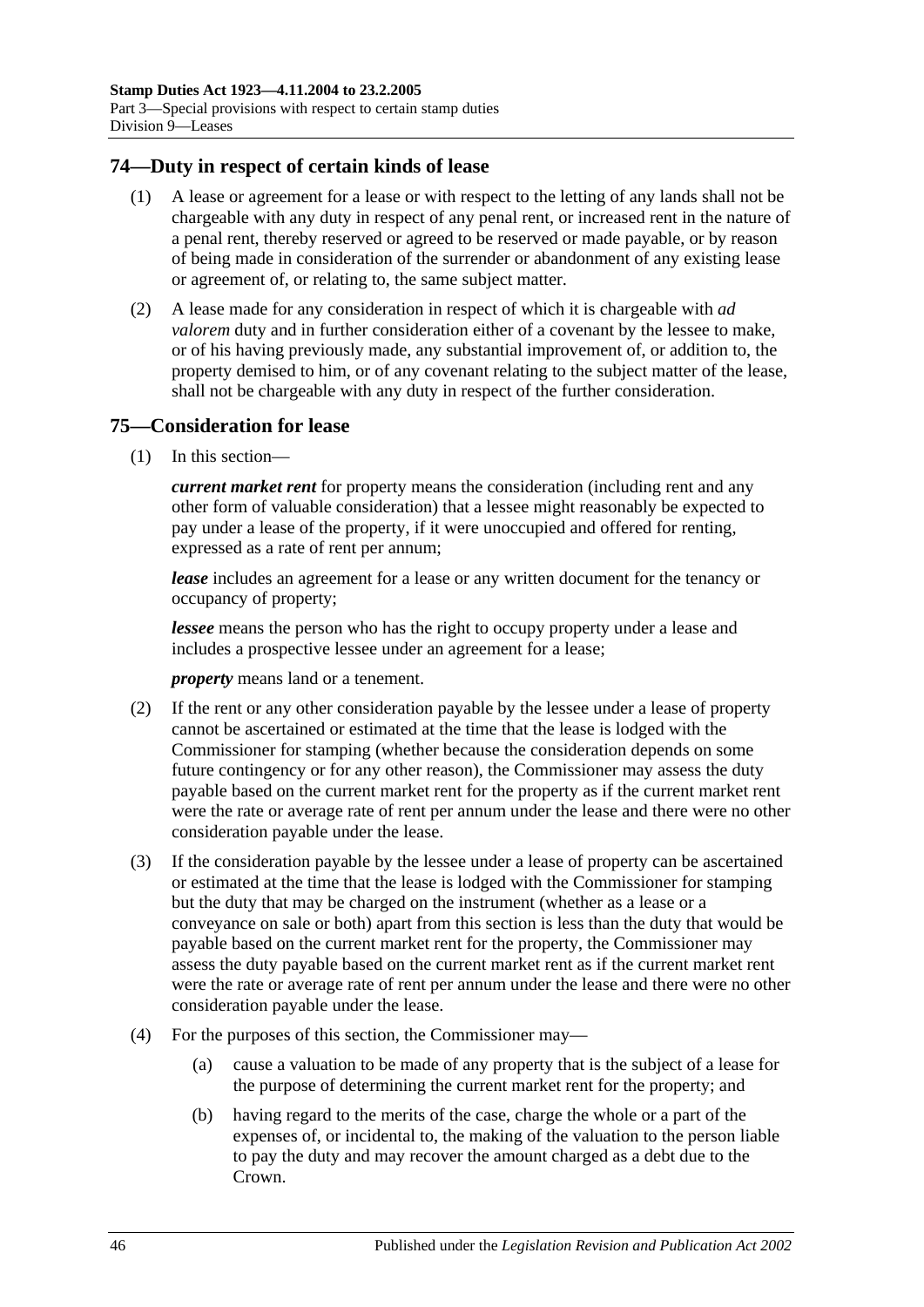# **75A—Abolition of duty on leases**

- (1) No liability to duty arises in relation to a lease entered into on or after 1 July 2004.
- <span id="page-64-0"></span>(2) After 1 July 2004, the Governor may, by proclamation, fix a date for the repeal of this Division and Schedule 2 clause 10.
- (3) On the date fixed under [subsection](#page-64-0) (2), this Division (including this section) and Schedule 2 clause 10 are repealed.
- (4) In this section—

*lease* includes an agreement for a lease or any other document for the tenancy or occupancy of land or a tenement.

# **Division 10—Mortgages**

#### **76—Interpretation**

In this Act—

*home* means any residential premises;

*home mortgage*—a mortgage is a home mortgage if—

- (a) the mortgagor is a natural person; and
- (b) the whole of the amount secured by the mortgage has been, is being, or is to be, used for any of the following purposes:
	- (i) purchasing land on which a home that the mortgagor (or, if there are two or more mortgagors, at least one of them) intends to occupy as his or her sole or principal place of residence has been, or is to be, built;
	- (ii) building, or making additions or improvements to, a home that the mortgagor (or, if there are two or more mortgagors, at least one of them) occupies or intends to occupy as his or her sole or principal place of residence;
	- (iii) repaying a loan previously taken out for one or more of the above purposes,

but if the amount secured by the mortgage is to be used for some purpose in addition to a purpose mentioned above, the mortgage is not a home mortgage;

#### **Examples—**

- 1 A person takes out a mortgage over his or her home to secure a loan which is to be used in part to finance home improvements and in part to finance the purchase of a motor vehicle. In this case, the mortgage is not a home mortgage.
- 2 A person takes out a mortgage to finance the purchase of shop premises with an attached residence, intending to occupy the residence as his or her principal place of residence. In this case, the mortgage is not a home mortgage.

*liability* means a present, future or contingent monetary liability;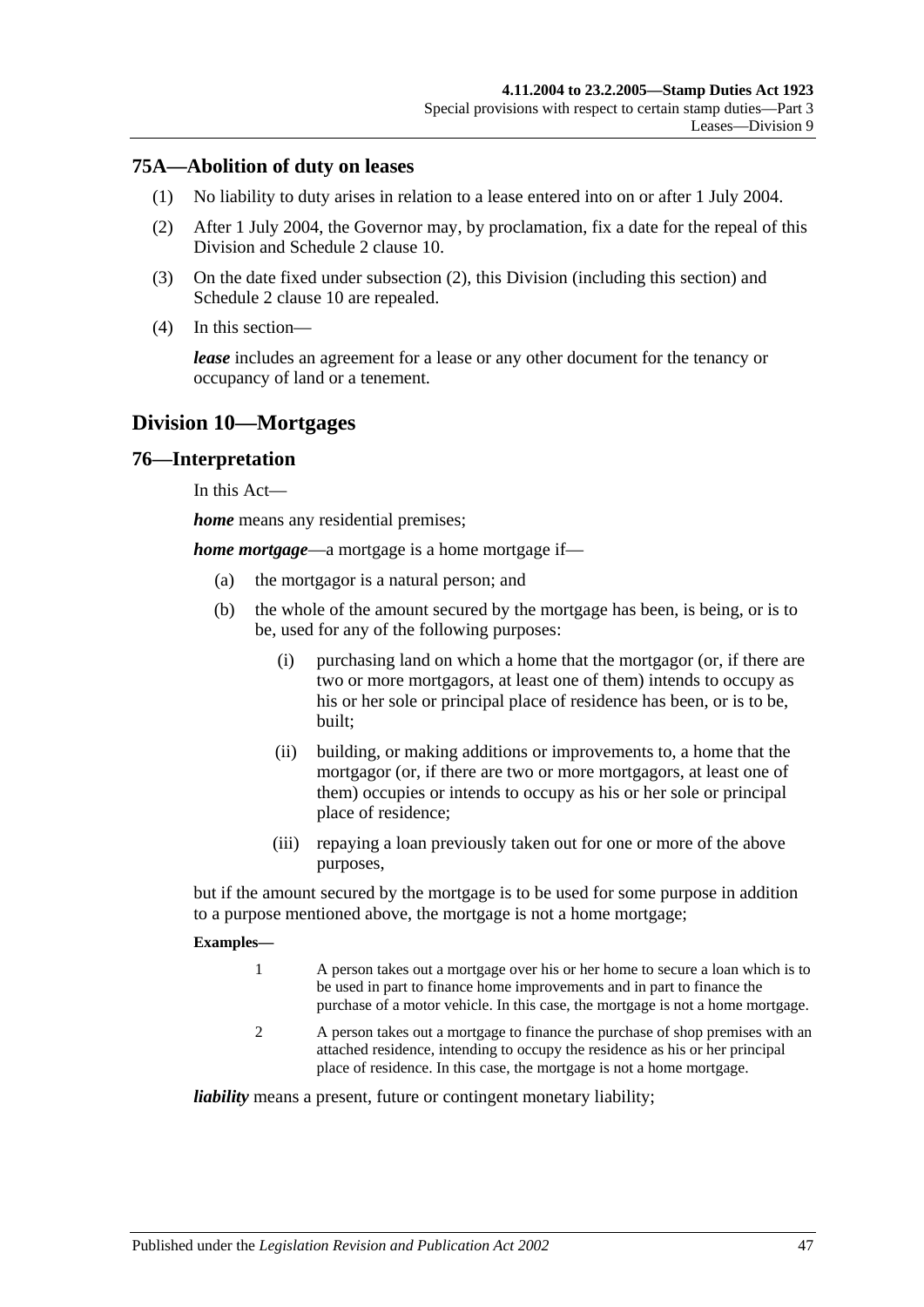#### *mortgage* means—

- (a) an instrument creating, acknowledging, evidencing or recording a legal or equitable interest in, or charge over, real or personal property by way of security for a liability; or
- (b) an instrument creating, acknowledging, evidencing or recording a liability in respect of which an instrument of title is or is to be pledged or deposited by way of security.
	- 1 A *mortgage* includes an instrument that would, assuming the fulfilment of a condition to which the instrument is subject, fall into one of the above categories.
	- 2 A *mortgage* includes an agreement that gives rise to a presumptive mortgage under section 10(3) of the *Consumer Credit (South Australia) Code*.

### **77—Where mortgage consists of several instruments**

If several instruments are necessary to make a mortgage and duty would, but for this section, be chargeable on more than one of those instruments, the duty shall be chargeable upon the principal instrument only and the other instruments shall not be liable to any duty, and the parties, with the approval of the Commissioner, may decide which is the principal instrument.

### **78—Security for stock, how to be charged**

A security for the transfer or retransfer of any stock shall be chargeable with the same duty as a similar security for a sum of money equal in amount to the value of the stock; and a transfer or assignment of any such security shall be chargeable with the same duty as an instrument of the same description relating to a sum of money equal in amount to the value of the stock.

# **79—Mortgage securing future and contingent liabilities**

- (1) A mortgage that extends to future or contingent liabilities is, if limited to a particular amount, chargeable with duty as if it were a security for that amount.
- <span id="page-65-1"></span><span id="page-65-0"></span>(2) A mortgage that extends to future or contingent liabilities is, if not limited to a particular amount, chargeable with duty as follows:
	- (a) the mortgage is chargeable, in the first instance, with duty on the basis of an estimate of the highest amount to be secured (to be made on the assumption that all contingencies to which the mortgage or the liability is subject will actually happen); and
	- (b) if the amount of the liability secured by the mortgage subsequently exceeds the amount for which the mortgage has been previously stamped, the mortgage becomes chargeable with further duty as from the date when the liability was first exceeded and the amount of that further duty is to be calculated as follows:
		- (i) a fresh estimate is to be made in accordance with this section of the highest amount to be secured; and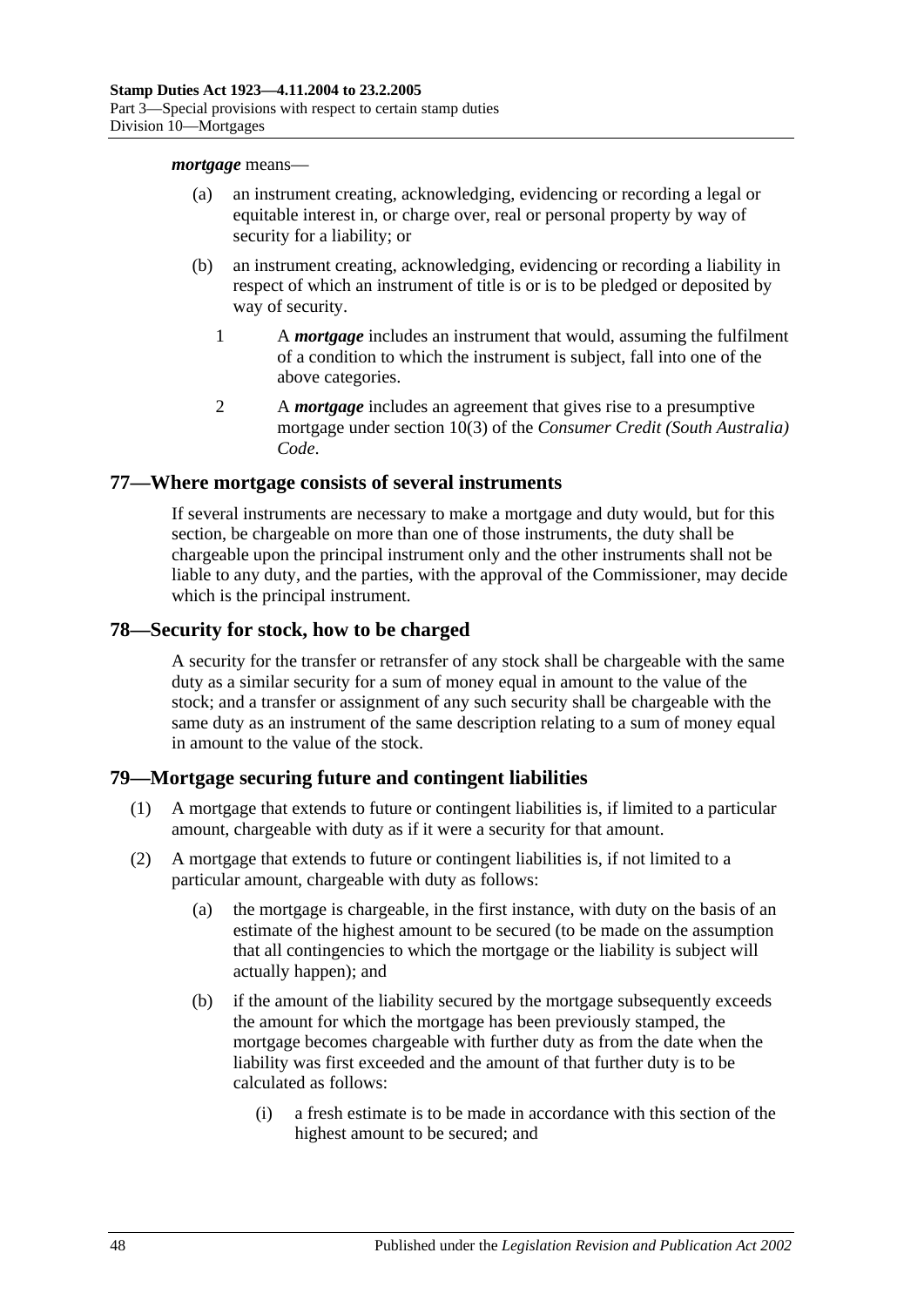- <span id="page-66-0"></span>(ii) duty is then to be calculated on the basis of that estimate and in all other respects as if the mortgage were a new and separate instrument made on the date when the liability was first exceeded; and
- (iii) the further duty is then to be calculated by subtracting the amount of duty already paid from the amount of duty calculated under [subparagraph](#page-66-0) (ii).

#### **Exceptions—**

- 1 [Paragraph](#page-65-0) (b) does not apply if the liability is wholly or partly denominated in a foreign currency and the amount for which the mortgage has been previously stamped is extended solely because of fluctuations in the rate of exchange.
- 2 If a mortgage becomes chargeable with further duty under [paragraph](#page-65-0) (b), and the rate of duty payable on the mortgage has increased since it was previously stamped, then the further duty is to be calculated by subtracting from the amount of duty calculated under [paragraph](#page-66-0) (b)(ii) the amount that would have been already paid if duty had then been calculated and paid at the higher rate.
- (3) If a mortgage is chargeable with duty under [subsection](#page-65-1) (2), the parties must, on submitting the mortgage for stamping or further stamping, make a fair estimate of the highest amount to be secured (to be made on the assumption that all contingencies to which the mortgage or the liability is subject will actually happen).
- (4) The Commissioner may accept the parties' estimate of the highest amount to be secured or, if dissatisfied with that estimate, substitute the Commissioner's own estimate of that amount, for the purposes of determining the amount of duty or further duty with which the mortgage is chargeable.
- <span id="page-66-1"></span>(5) The Commissioner has a discretion, in the case of a mortgage securing a contingent liability, to permit the mortgage to be stamped for an amount that is less than the full amount of that liability, but, if the contingency subsequently happens, further duty becomes chargeable on the mortgage as from the date of the happening of the contingency and the amount of that further duty is to be calculated as follows:
	- (a) duty is to be calculated on the mortgage on the basis of the full amount of the liability as if the mortgage were a new and separate instrument made on the date of the happening of the contingency; and
	- (b) the further duty is then to be calculated by subtracting the amount of duty already paid from the amount of duty calculated under [paragraph](#page-66-1) (a).
- <span id="page-66-2"></span>(6) If a mortgage for an unlimited amount is registered under the *[Real Property Act](http://www.legislation.sa.gov.au/index.aspx?action=legref&type=act&legtitle=Real%20Property%20Act%201886) 1886*, a discharge of the mortgage may not be registered unless the instrument of discharge is endorsed with a certificate by the mortgagee, an officer, agent or employee of the mortgagee, or some other person approved for the purposes of this subsection by the Commissioner—
	- (a) stating the highest amount that was secured during the currency of the mortgage; and
	- (b) stating that the mortgage has been duly stamped.
- (7) If a certificate under [subsection](#page-66-2) (6) is false, the mortgagee and the person by whom the certificate was signed are each guilty of an offence. Penalty: Imprisonment for 2 years.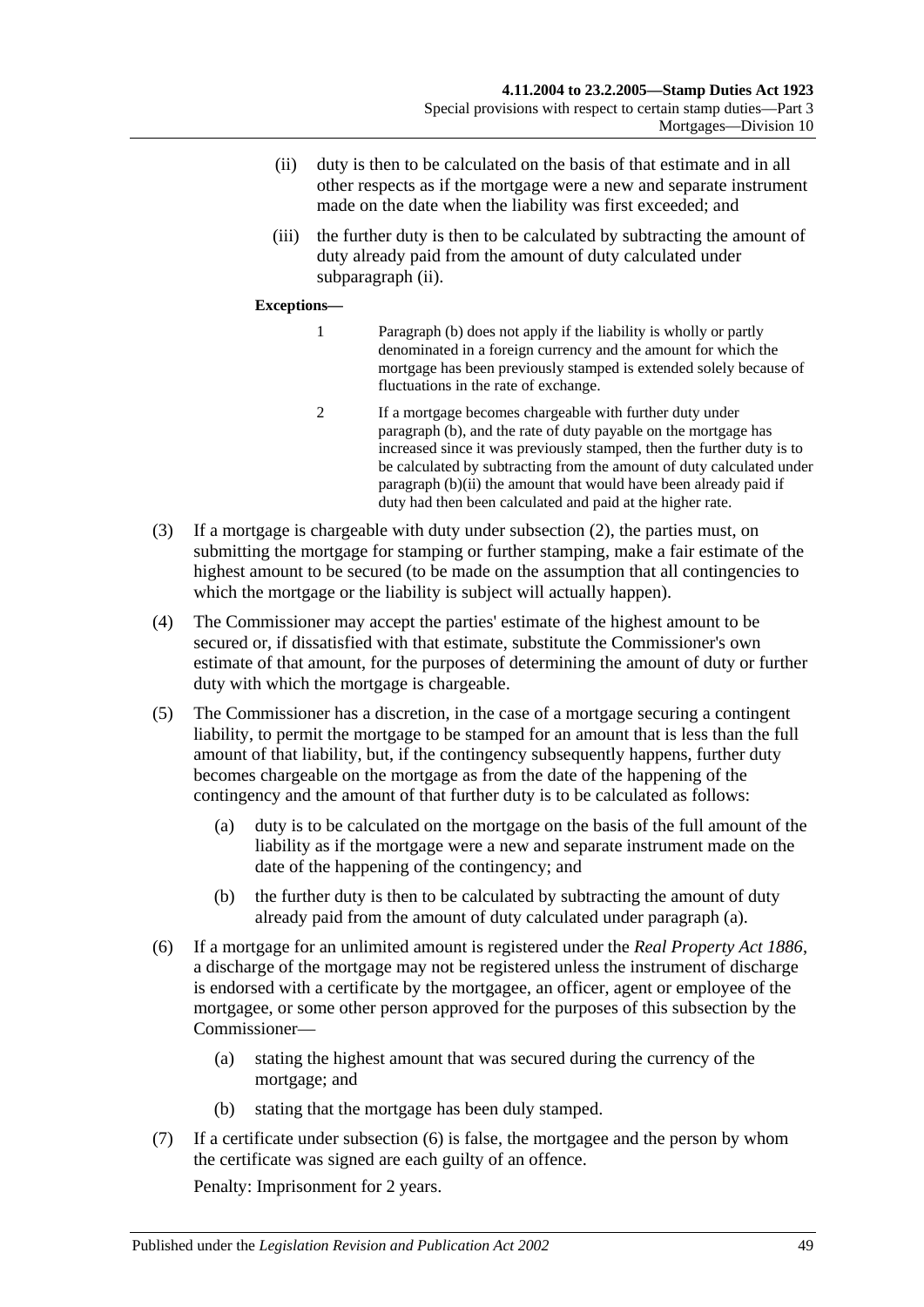(8) In this section references to an amount secured or to be secured by a mortgage are, if the mortgage secures both principal and interest or principal, interest, and rates taxes or other recurrent charges in respect of land, to be read as references to the principal only.

# **80—Security for repayment by periodical payments, how to be charged**

A security for the payment of any rentcharge, annuity or other periodical payment, by way of repayment or in satisfaction or discharge of any loan, advance or payment intended to be so repaid, satisfied or discharged, shall be chargeable with the same duty as a similar security for the payment of the sum of money so lent, advanced or paid.

# <span id="page-67-0"></span>**81—Transfers and further charges**

- (1) No transfer of a duly stamped security and no security by way of further charge for money or stock added to money or stock previously secured by a duly stamped instrument shall be chargeable with any duty by reason of containing any further or additional security for the money or stock transferred or previously secured, or the interest or dividends thereon, or any new covenant, proviso, power, stipulation or agreement in relation thereto or any further assurance of the property comprised in the transferred or previous security.
- (2) However, [subsection](#page-67-0) (1) does not apply if the security is over, or relates to, land that is subject to the provisions of the *[Real Property Act](http://www.legislation.sa.gov.au/index.aspx?action=legref&type=act&legtitle=Real%20Property%20Act%201886) 1886*.

# **81A—Duty may be denoted in certain cases by adhesive stamps**

- (1) Subject to [subsection](#page-67-1) (2), the duty on a security by way of mortgage, bond, debenture or covenant securing the payment or repayment of an amount not exceeding \$6 000 may be denoted by an adhesive stamp affixed in accordance with the regulations.
- <span id="page-67-1"></span>(2) This section does not apply in respect of a security by way of mortgage for the payment or repayment of moneys that may become due on an account current unless—
	- (a) where the total amount secured or to be ultimately recoverable is limited—the amount so limited does not exceed \$6 000; or
	- (b) where the total amount secured or to be ultimately recoverable is not limited—the total amount actually secured or recoverable does not exceed \$6 000.

# **81B—Duty chargeable proportioned to value of South Australian property**

- (1) A security that creates a charge on property in South Australia and property outside South Australia may, subject to this section, be stamped for less than the full amount *ad valorem* duty otherwise appropriate to the amount secured.
- (2) The amount for which the security is stamped must however be sufficient to satisfy the following formula:

$$
\frac{A_1}{A_2} \ge \frac{V_1}{V_2}
$$

Where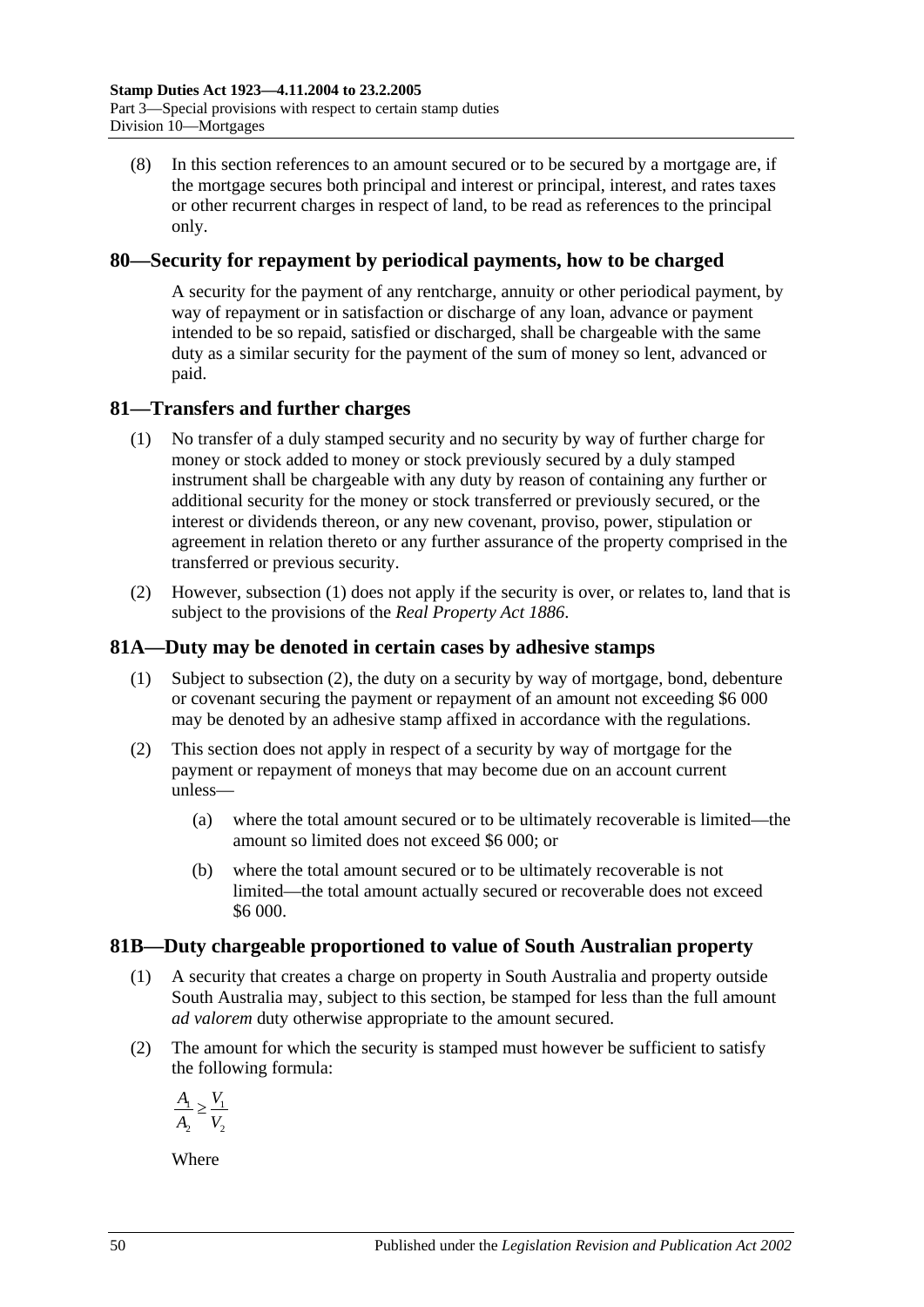$A<sub>i</sub>$  is the amount for which the security is stamped

*A2* is the amount on which *ad valorem* duty would, apart from this section, be chargeable

 $V_1$  is the value of property situated in South Australia

 $V_2$  is the total value of the property subject to the security.

- (3) A security stamped under this section is available as a security on property situated in South Australia for such amount only as the *ad valorem* duty denoted on the security extends to cover.
- (4) If a security does not create a charge on property in South Australia it may be stamped with a stamp indicating that no *ad valorem* duty is payable.

# **81C—Duty paid on one mortgage may be denoted as having been paid on another mortgage**

- <span id="page-68-0"></span>(1) The Commissioner may, upon the application of a party to a mortgage upon which duty has been paid, authorise the whole or a part of the duty paid upon the mortgage to be denoted as having been paid upon some other mortgage or mortgages if he is satisfied, upon the basis of such evidence as he may require—
	- (a) that the duty was paid upon the first mentioned mortgage instead of the other mortgage or mortgages as a result of an error on the part of a party to the mortgage or his agent; and
	- (b) that the parties to the first mentioned mortgage are the same as the parties to the other mortgage or mortgages; and
	- (c) that the first mentioned mortgage has not been acted upon or relied upon in any way as a security.
- (2) An application under [subsection](#page-68-0) (1) must—
	- (a) be made in a form approved by the Commissioner; and
	- (b) be made not later than three months after the date on which duty was paid upon the first mentioned mortgage; and
	- (c) be accompanied by the prescribed charge.
- (3) The Commissioner may, upon an application under [subsection](#page-68-0) (1), if he thinks it just to do so, waive payment of the prescribed charge.
- (4) The Commissioner may require any evidence given in support of an application under [subsection](#page-68-0) (1) to be verified by statutory declaration.
- (5) Duty shall not be denoted as having been paid upon the other mortgage or mortgages in pursuance of [subsection](#page-68-0) (1) unless the original and every copy of the first mentioned mortgage stamped under this Act has been produced to the Commissioner and dealt with in accordance with the regulations.
- (6) For the purposes of this section—
	- (a) mortgagees that are related corporations shall be regarded as one and the same person; and
	- (b) corporations are related if they are related for the purposes of the *Corporations Act 2001* of the Commonwealth.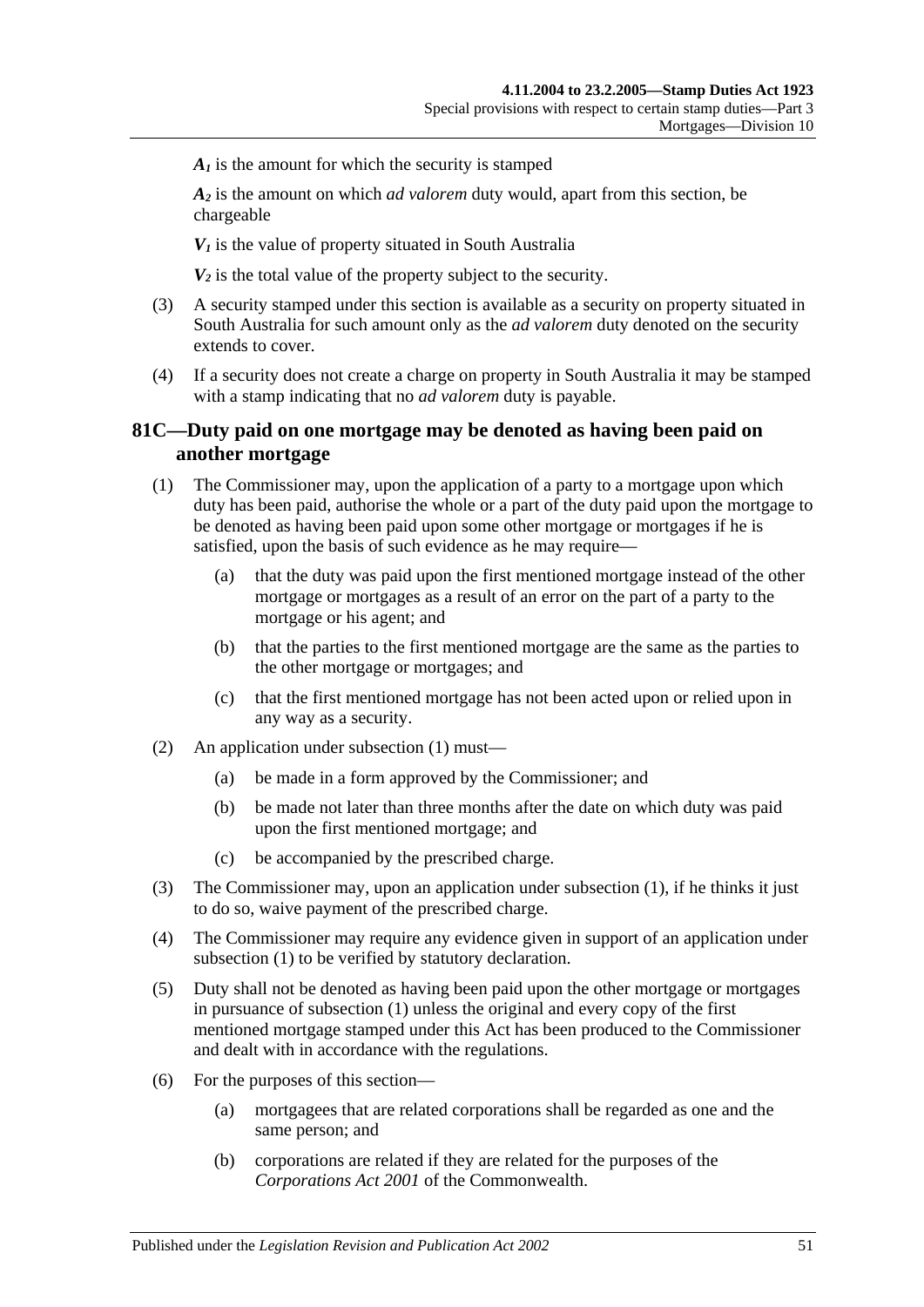# **81D—Refinancing of primary producers' loans**

- (1) If the Commissioner is satisfied—
	- (a) that a mortgage over land (the *new mortgage*) provides for the refinancing of a loan secured by a previous mortgage (whether or not with the same mortgagee) that is being fully discharged; and
	- (b) that both the new mortgage and the previous mortgage apply to the same, or substantially the same, land; and
	- (c) that the land is used wholly or mainly for the business of primary production and is not less than 0.8 hectares in area; and
	- (d) that the sole or principal business of the mortgagor is the business of primary production; and
	- (e) that the mortgagor under both mortgages is the same person, and is not a public company or a subsidiary of a public company,

duty is not chargeable on so much of the amount under the new mortgage as secures the balance outstanding under the previous mortgage.

- (2) The Commissioner may require a party to a mortgage in respect of which a benefit is claimed under this section to provide such information or evidence as the Commissioner may require for the purpose of determining whether the mortgage is entitled to that benefit.
- (3) The Commissioner may require the information or evidence to be given on oath or verified by statutory declaration.
- (4) In this section—

*subsidiary*, in relation to a public company, means a body corporate that is a subsidiary of the public company within the meaning of the *Corporations Act 2001* of the Commonwealth;

*public company* means a public company within the meaning of the *Corporations Act 2001* of the Commonwealth.

(5) This section applies in relation to mortgages executed after the commencement of section 5 of the *[Stamp Duties \(Miscellaneous No. 2\) Amendment Act](http://www.legislation.sa.gov.au/index.aspx?action=legref&type=act&legtitle=Stamp%20Duties%20(Miscellaneous%20No.%202)%20Amendment%20Act%201997) 1997*.

#### **81E—Refinancing of loan due to rural branch closure**

- (1) If the Commissioner is satisfied—
	- (a) that a mortgage over property with a financial institution as mortgagee (the *new mortgage*) provides for the refinancing of a loan secured by a previous mortgage (with another financial institution as mortgagee) that is being fully discharged; and
	- (b) that both the new mortgage and the previous mortgage apply to the same, or substantially the same, property; and
	- (c) that the sole or principal reason for refinancing the loan is the closure of a branch office (situated in a town, township or settlement outside Metropolitan Adelaide) of the financial institution that was the mortgagee under the previous mortgage; and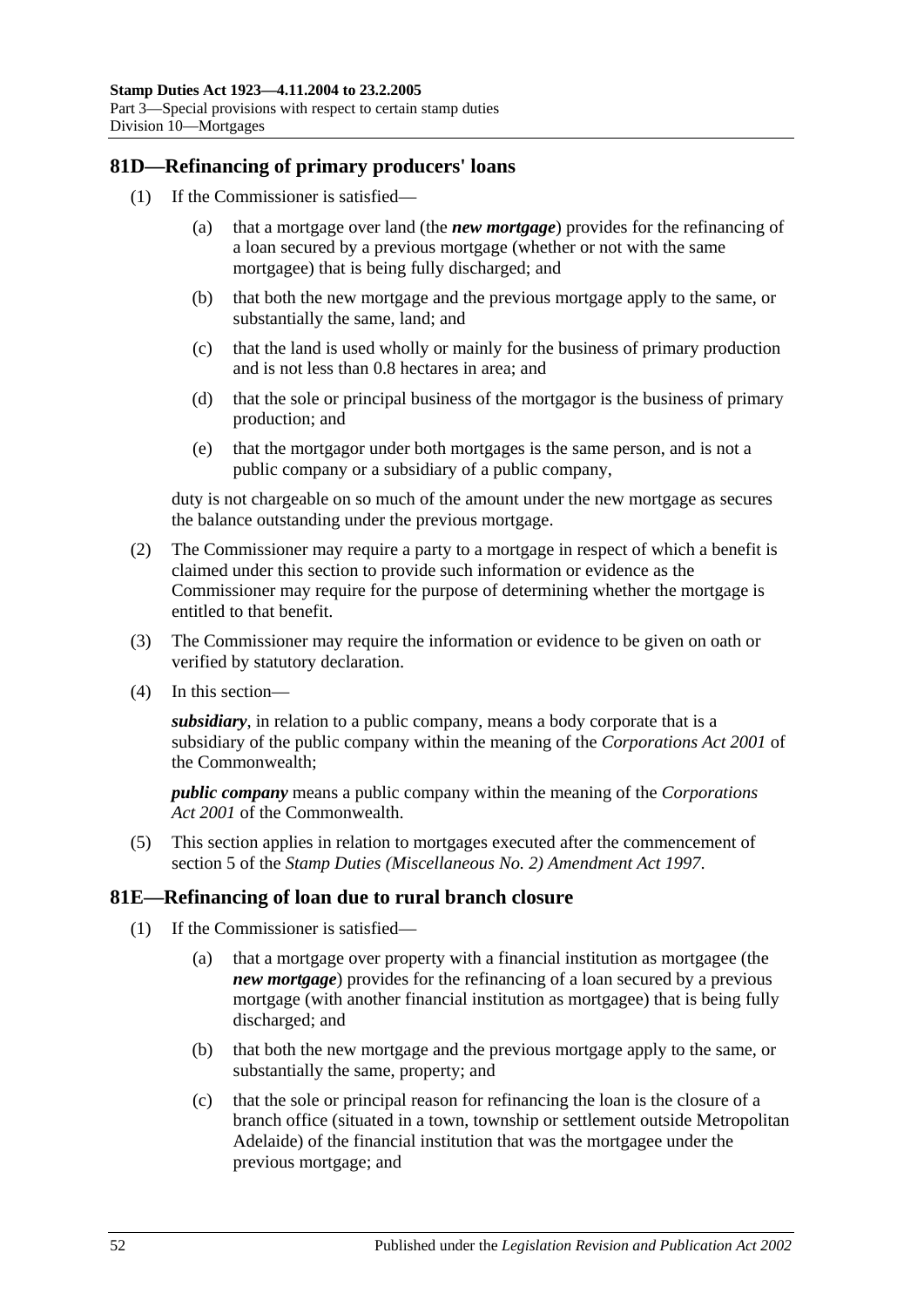- (d) that the financial institution that was the mortgagee under the previous mortgage does not have another branch office in the same town, township or settlement; and
- (e) that the mortgagee under the new mortgage is a financial institution with a branch office—
	- (i) in the same town, township or settlement as the closing branch office; or
	- (ii) if no financial institution has a branch office in that town, township or settlement—in the next closest town, township or settlement (outside Metropolitan Adelaide) in which a branch office of a financial institution is situated; and
- (f) that the mortgagor under both mortgages is the same person,

duty is not chargeable on so much of the amount under the new mortgage as was subjected to the payment of duty under the previous mortgage.

- (2) The Commissioner may require a party to a mortgage in respect of which a benefit is claimed under this section to provide such information or evidence as the Commissioner may require for the purpose of determining whether the mortgage is entitled to that benefit.
- (3) The Commissioner may require the information or evidence to be given on oath or verified by statutory declaration.
- (4) In this section—

*branch office* of a financial institution includes an agent of the financial institution who is authorised to act as a branch office of the financial institution:

*financial institution* means a financial institution within the meaning of the *[Financial](http://www.legislation.sa.gov.au/index.aspx?action=legref&type=act&legtitle=Financial%20Institutions%20Duty%20Act%201983)  [Institutions Duty Act](http://www.legislation.sa.gov.au/index.aspx?action=legref&type=act&legtitle=Financial%20Institutions%20Duty%20Act%201983) 1983*;

*Metropolitan Adelaide* means the part of the State that is comprised of Metropolitan Adelaide within the meaning of the *[Development Act](http://www.legislation.sa.gov.au/index.aspx?action=legref&type=act&legtitle=Development%20Act%201993) 1993*.

(5) This section applies in relation to mortgages executed after its commencement.

#### <span id="page-70-0"></span>**82—Unregistered mortgages protected by caveats**

- (1) A caveat under the *[Real Property Act](http://www.legislation.sa.gov.au/index.aspx?action=legref&type=act&legtitle=Real%20Property%20Act%201886) 1886* to protect an interest arising under an unregistered mortgage is chargeable with duty.
- (2) The amount of duty chargeable on a caveat to which [subsection](#page-70-0) (1) applies is—
	- (a) if the mortgage to which the caveat relates has been stamped—\$10;
	- (b) if the mortgage to which the caveat relates has not been stamped—\$10 plus the amount of duty that would be payable on the mortgage if produced for stamping.
- $(3)$  If—
	- (a) stamp duty is paid on a caveat in respect of a mortgage that has not been stamped; and
	- (b) the mortgage is subsequently produced for stamping,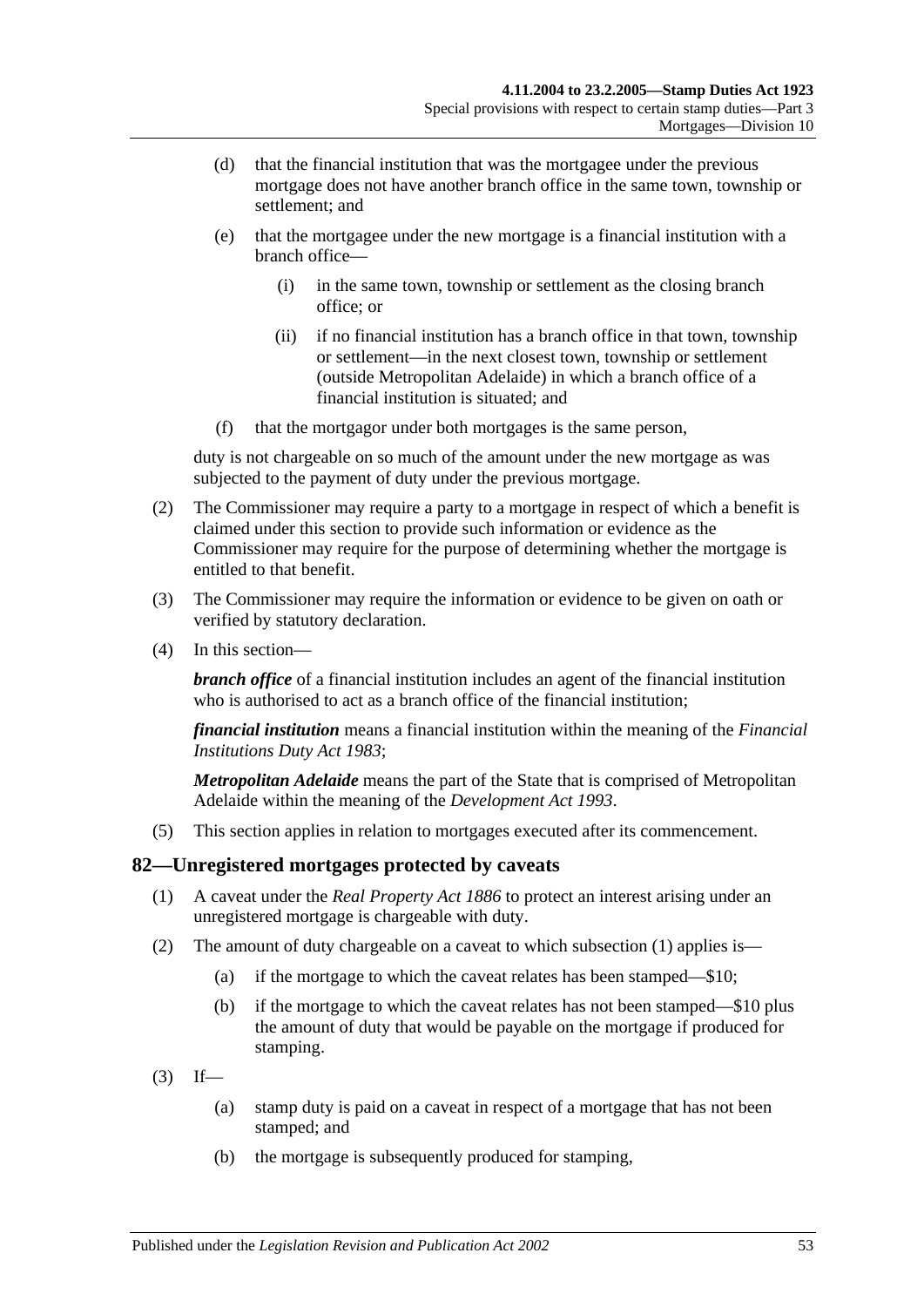the mortgage is not chargeable with duty to the extent to which duty in respect of the mortgage has been paid on the caveat.

# **83—Exemption from duty for first home owners**

- (1) If the Commissioner is satisfied that a mortgage secures a loan taken out to finance liabilities under an eligible first home owner transaction entered into on or after 27 May 2004, the following provisions apply:
	- (a) if the mortgage secures liabilities under the eligible first home owner transaction and no other liability—no stamp duty is payable in respect of the mortgage;
	- (b) if the mortgage secures liabilities under the eligible first home owner transaction and some other liability—the stamp duty otherwise payable is reduced by the amount of stamp duty that would, apart from this subsection, have been applicable if the mortgage—
		- (i) secured only liabilities under the eligible first home owner transaction; but
		- (ii) attracted no concessional rate of duty as a home mortgage.
- (2) A transaction is an eligible first home owner transaction if—
	- (a) the party or parties to the transaction who seek the benefit of this section have made an application for a first home owner grant under the *[First Home](http://www.legislation.sa.gov.au/index.aspx?action=legref&type=act&legtitle=First%20Home%20Owner%20Grant%20Act%202000)  [Owner Grant Act](http://www.legislation.sa.gov.au/index.aspx?action=legref&type=act&legtitle=First%20Home%20Owner%20Grant%20Act%202000) 2000* in relation to the transaction and comply with the eligibility criteria under that Act; and
	- (b) the transaction—
		- (i) is an eligible transaction; and
		- (ii) has been completed,

within the meaning of that Act.

- (3) The Commissioner may stamp a mortgage under this section in anticipation of the relevant conditions for an exemption or partial exemption as prescribed by this section being satisfied.
- (4) If the conditions are not in fact satisfied, the Commissioner may recover the amount of the exemption or partial exemption from any party to the mortgage as a debt.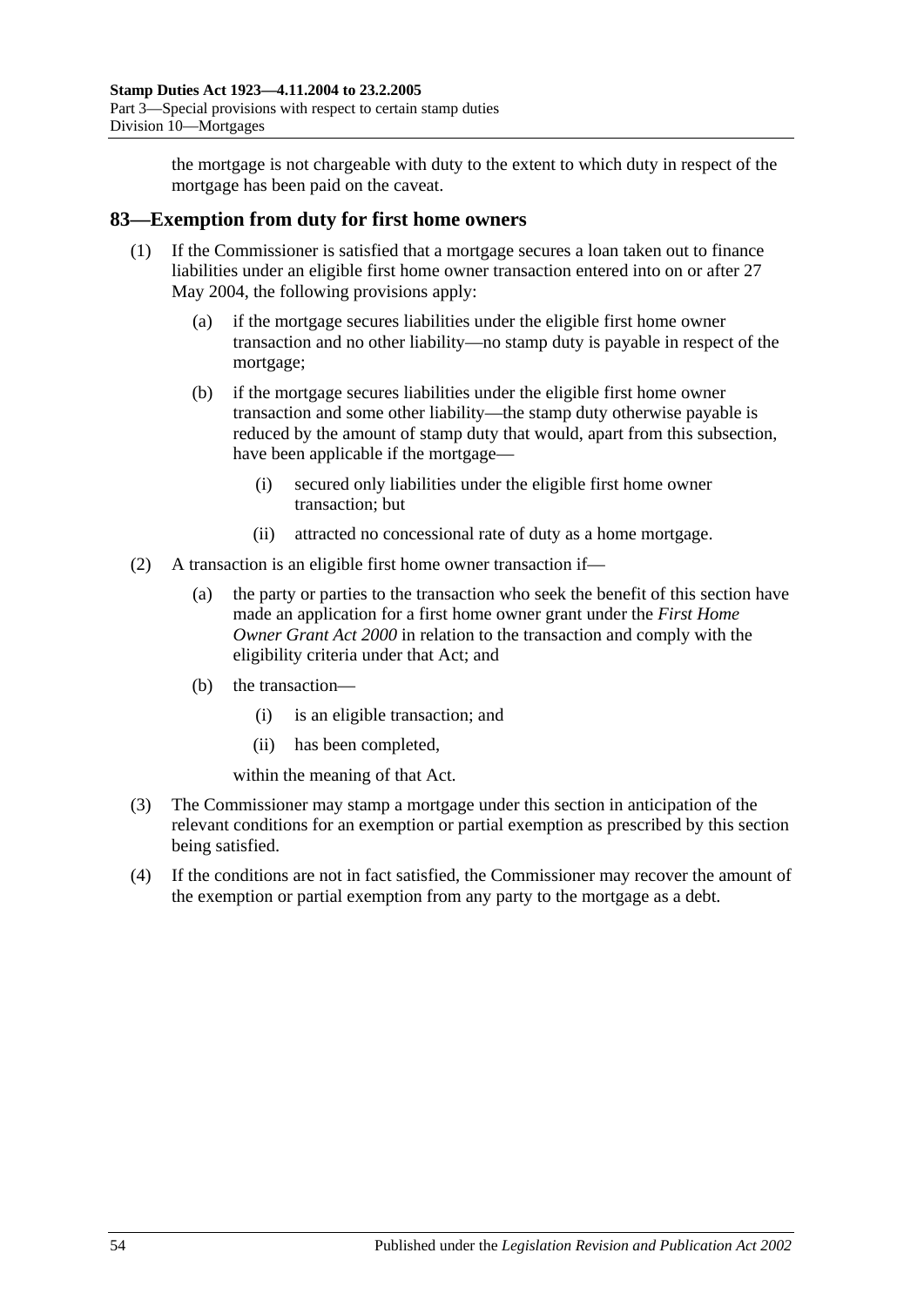# <span id="page-72-0"></span>**Part 3A—Special provisions relating to financial products**

# **Division 1—Interpretation**

## **90A—Interpretation**

In this Act, unless inconsistent with the context or some other meaning is clearly intended—

*Australian CS facility licensee* means the holder of an Australian CS facility licence under Chapter 7 of the *Corporations Act 2001* of the Commonwealth;

*broker* means a person who is a broker under the operating rules of a registered market licensee;

*broker's agent* means a person who is an agent or employee of a broker within the meaning of any corresponding Act and is carrying on business for, or on behalf of, that broker in this State;

*corresponding Act* means an enactment in force in a State other than this State or in a Territory of the Commonwealth that is declared by proclamation to be a corresponding Act for the purposes of this Part;

*CS facility* means a clearing and settlement facility within the meaning of Chapter 7 of the *Corporations Act 2001* of the Commonwealth operated by an Australian CS facility licensee;

*CSF identifier*, in relation to a CSF transaction, means a distinctive code assigned to, or in relation to, the transaction by, or under the operating rules of, the relevant CS facility;

*CSF participant* means a person who is a participant in relation to a CS facility within the meaning of section 761A of the *Corporations Act 2001* of the Commonwealth;

*CSF transaction* means—

- (a) a transaction that is conducted through a CS facility in order to allow parties to a transaction relating to financial products to meet obligations to each other that arise from entering into the transaction and that is of a kind prescribed by regulations made for the purposes of paragraph (b) of section 768A of the *Corporations Act 2001* of the Commonwealth; or
- (b) a transaction of a kind brought within the ambit of this definition by the regulations;

*dealer* means a broker or a broker's agent within the meaning of this Act or any corresponding Act;

*error transaction* means each of the following transfers:

- (a) a CSF transaction made to reverse a CSF transaction that was made mistakenly not more than seven days earlier;
- (b) the CSF transaction so reversed;

*exempt transaction* means a conveyance (including a sale or purchase) of a quoted financial product made after 30 June 2001;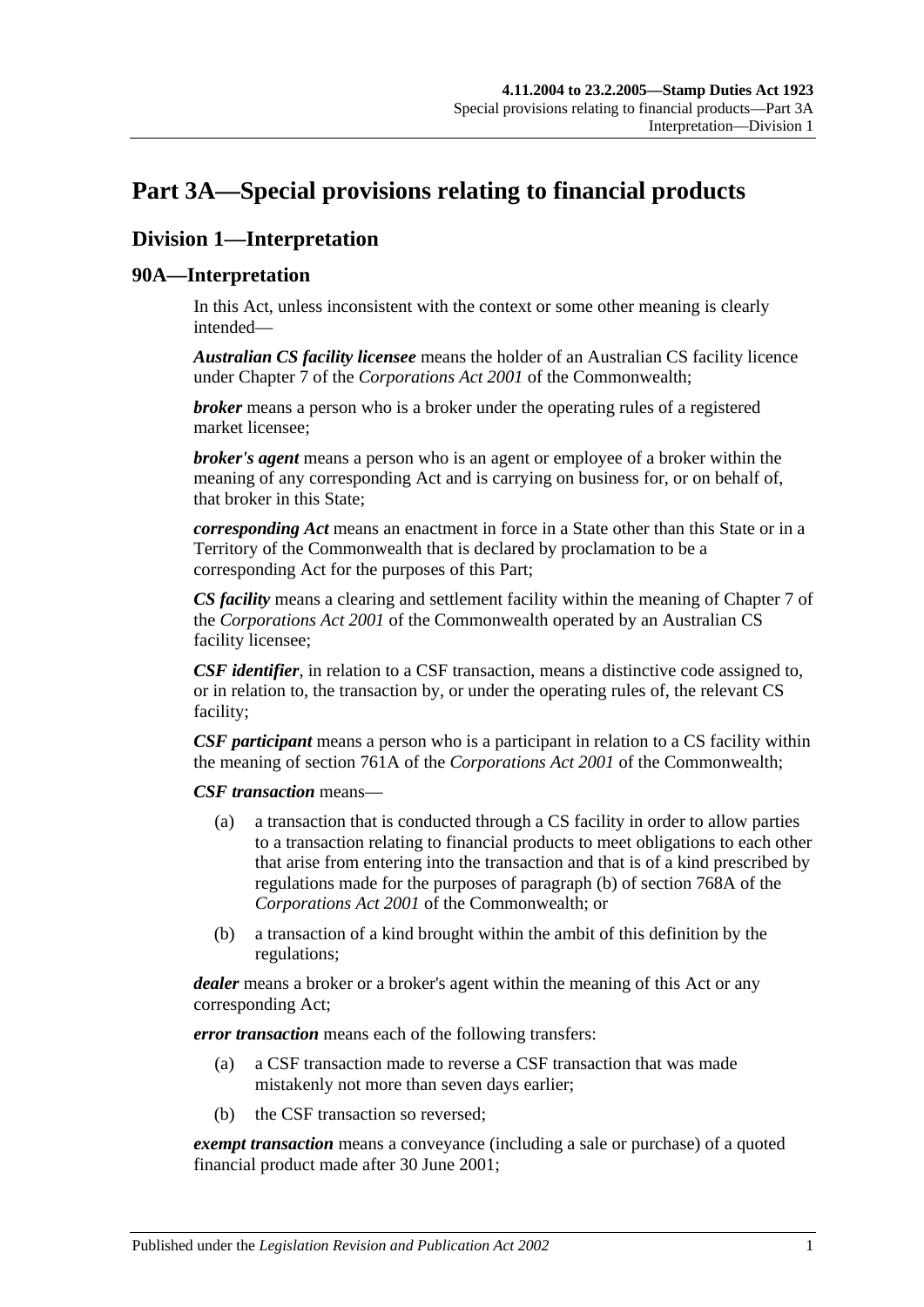*financial market* means a financial market within the meaning of Chapter 7 of the *Corporations Act 2001* of the Commonwealth;

*foreign company* has the same meaning as is assigned to the term by section 9 of the *Corporations Act 2001* of the Commonwealth;

*identification code*, in relation to a CSF participant, means a code that, for the purposes of the operating rules of the relevant CS facility, is the CSF participant's identification code, or one of the CSF participant's identification codes, as the case may be;

*operating rules* of a CS facility, or of a financial market, has the same meaning as is assigned to the term by section 761A of the *Corporations Act 2001* of the Commonwealth;

*proper CSF transaction* means—

- (a) a CSF transaction involving a financial product effected in accordance with the operating rules of the relevant CS facility; or
- (b) a CSF transaction involving a financial product that substantially complies with the operating rules of the relevant CS facility;

*quoted financial product* means a financial product that is quoted on a recognised financial market (see [section](#page-6-0) 2);

*registered CS facility licensee* means an Australian CS facility licensee registered by the Commissioner under [Division 4;](#page-82-0)

*registered market licensee* means an Australian market licensee registered by the Commissioner under [Division 4;](#page-82-0)

*relevant company* means—

- (a) a South Australian registered company; or
- (b) a foreign company with a registered office under the *Corporations Act 2001* of the Commonwealth that is situated in this State;

*relevant CSF participant*, in relation to a CSF transaction, means the CSF participant who is, according to [Division 3,](#page-79-0) liable to pay duty chargeable in respect of the transaction, or, if no duty is chargeable, the CSF participant who would be so liable if duty were chargeable;

*South Australian dealer* means a broker or a broker's agent;

*South Australian registered company* means a company incorporated or taken to be incorporated under the *Corporations Act 2001* of the Commonwealth that is taken to be registered in South Australia for the purposes of that Act;

*transfer document*, in relation to a CSF transaction, means a document that is used to effect the transfer of a financial product from one party to the transaction to the other party;

*transfer value*, in relation to a financial product involved in a CSF transaction, means—

(a) in a case involving the sale of the financial product—the total consideration for the sale or the unencumbered market value of the financial product as at the date of sale, whichever is the greater; or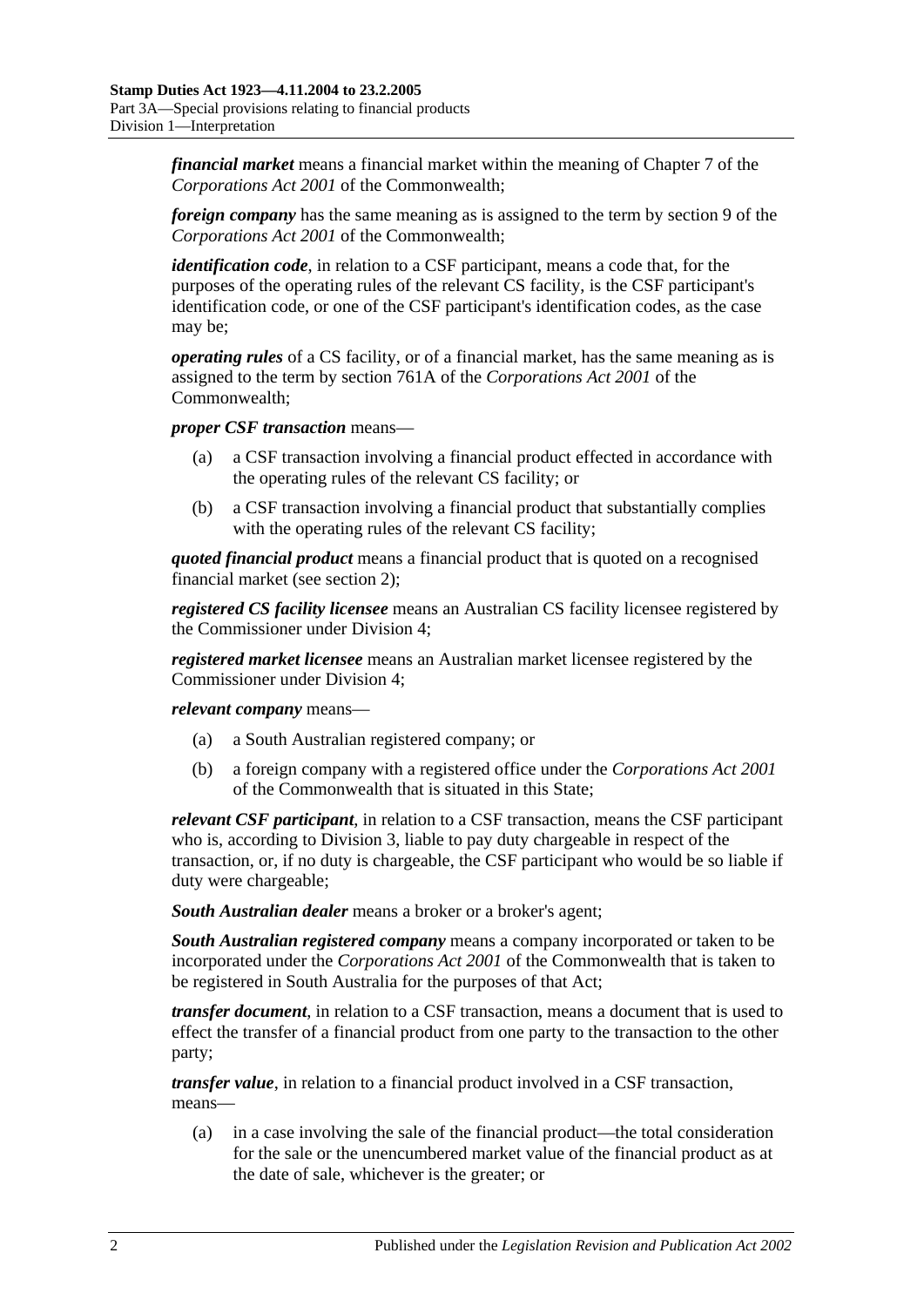(b) in any other case—the unencumbered market value of the financial product at the date of the transaction.

## **90AB—Share buy-back**

- (1) An instrument under which a shareholder transfers or divests shares to give effect to a transaction under which a company buys back its own shares is a conveyance of the shares.
- (2) This section—
	- (a) applies to an instrument whether created or executed before or after the commencement of this section; and
	- (b) applies whether the transfer or divestiture of shares occurred before, or occurs after, the commencement of this section; but
	- (c) does not apply in relation to redeemable preference shares unless they are bought back on terms other than those on which they were on issue.

## **90AC—Exempt transactions**

- (1) No duty is payable under this Part in relation to an exempt transaction.
- (2) No return is required under this Part in relation to an exempt transaction.

## <span id="page-74-0"></span>**Division 2—Duty on sales and purchases by brokers**

### **90B—Application of Division**

- (1) This Division and the duty chargeable in accordance with [Schedule 2](#page-98-0) on the return referred to in [section](#page-76-0) 90D apply and have effect to and in relation to a sale or purchase of a financial product only where—
	- (a) the sale or purchase of the financial product—
		- (i) is made by or through a South Australian dealer; or
		- (ii) is made by or through a dealer in a prescribed place and the financial product is—
			- (A) a financial product of a relevant company; or
			- (B) a unit of a unit trust scheme the principal register of which is situated in this State; and
	- (b) the consideration for the sale or purchase is in money or money's worth not less than the unencumbered market value of the financial product; and
	- (c) the financial product is quoted on, or permission to deal therein has been granted by, a financial market of a registered market licensee; and
	- (d) no duty is charged against the transferor or the transferee under [Schedule 2](#page-98-0) in respect of the conveyance or transfer of the financial products on the sale thereof.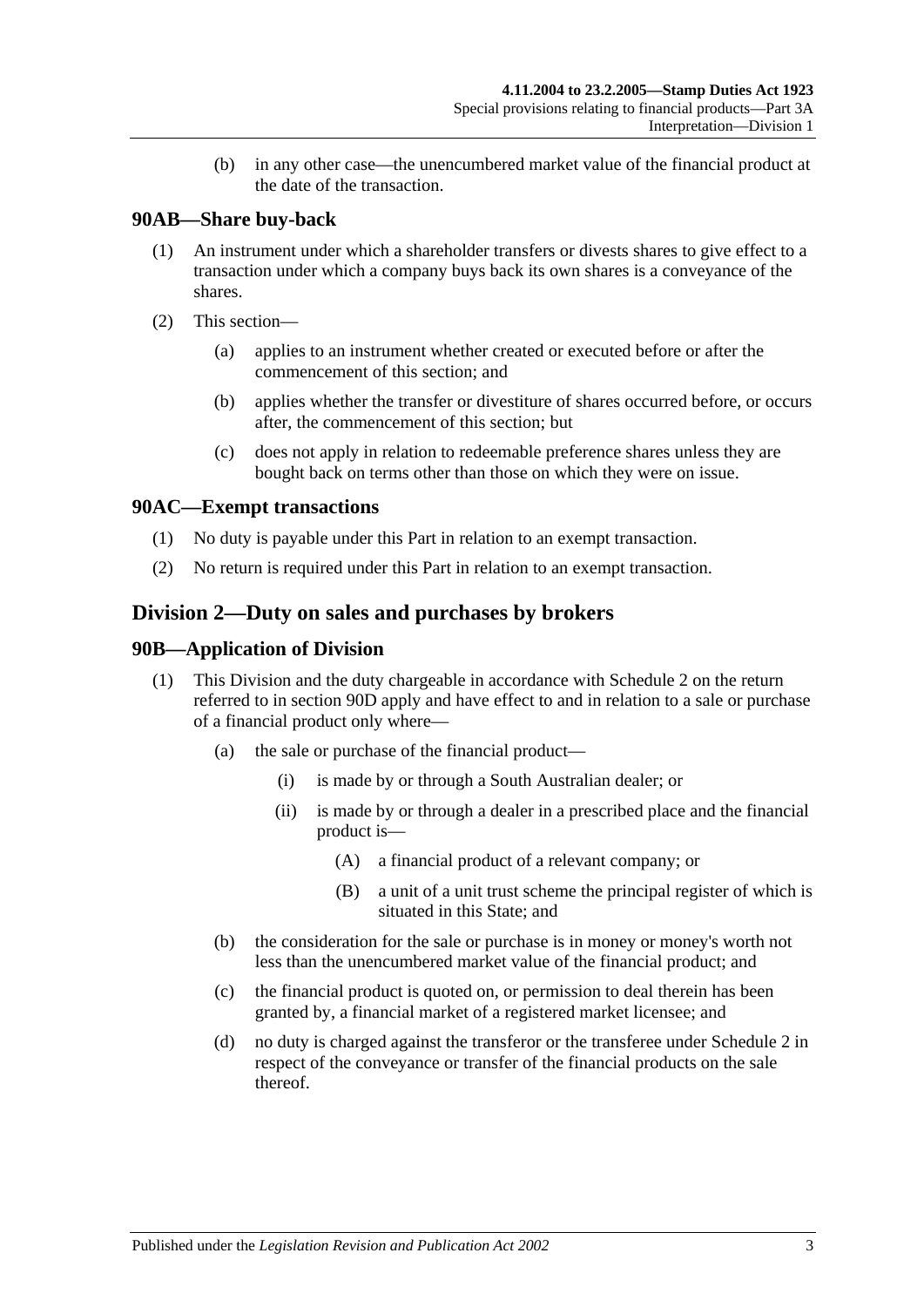- <span id="page-75-0"></span>(2) A sale or purchase of a financial product is only made by or through a South Australian dealer or a dealer in a prescribed place—
	- (a) in relation to a South Australian dealer—if the sale or purchase (wherever occurring) is made pursuant to an order to sell or an order to purchase lodged with him or her in the State; or
	- (b) in relation to a dealer in a prescribed place—if the sale or purchase (wherever occurring) is made pursuant to an order to sell or an order to purchase lodged with him or her in the prescribed place; or
	- (c) if the sale or purchase (wherever occurring) is made on the dealer's own account or behalf.
- (3) For the purposes of [subsection](#page-75-0) (2)—
	- (a) a South Australian dealer or a dealer in a prescribed place who makes a purchase of a financial product, whether on his or her own account or on behalf of another, from a person who is not a dealer will, despite the fact that no order to sell was lodged with the dealer, be taken to have also made a sale of the financial product pursuant to an order to sell lodged with him or her in the State or in the prescribed place (as the case may require) by the person from whom the purchase was made; and
	- (b) a South Australian dealer or a dealer in a prescribed place who makes a sale of a financial product, whether on his or her own account or on behalf of another, to a person who is not a dealer will, despite the fact that no order to purchase was lodged with the dealer, be taken to have also made a purchase of the financial product pursuant to an order to purchase lodged with him or her in the State or in the prescribed place (as the case may require) by the person to whom the sale was made.

## <span id="page-75-2"></span><span id="page-75-1"></span>**90C—Records of sales and purchases of financial products**

- (1) Subject to [subsections](#page-76-1) (3) and [\(4\),](#page-76-2) a dealer shall, forthwith on a sale or purchase being made or being deemed to have been made, being a sale or purchase to or in relation to which this Division applies, make a record relating to the sale or purchase showing—
	- (c) the date of the sale or purchase; and
	- (d) the name of the principal (if any) for whom such sale or purchase was made; and
	- (e) the name of the dealer (if any) with whom the sale or purchase was effected; and
	- (f) the quantity and full description of the financial product sold or purchased; and
	- (g) the selling or purchase price of such financial product or, if more than one, of each financial product and the total selling or purchase price of all; and
	- (h) the amount of stamp duty chargeable in accordance with [Schedule 2](#page-98-0) in respect of that sale or purchase on the return referred to in [section](#page-76-0) 90D which relates to that sale or purchase; and
	- (i) such other particulars as are prescribed for the purposes of this section.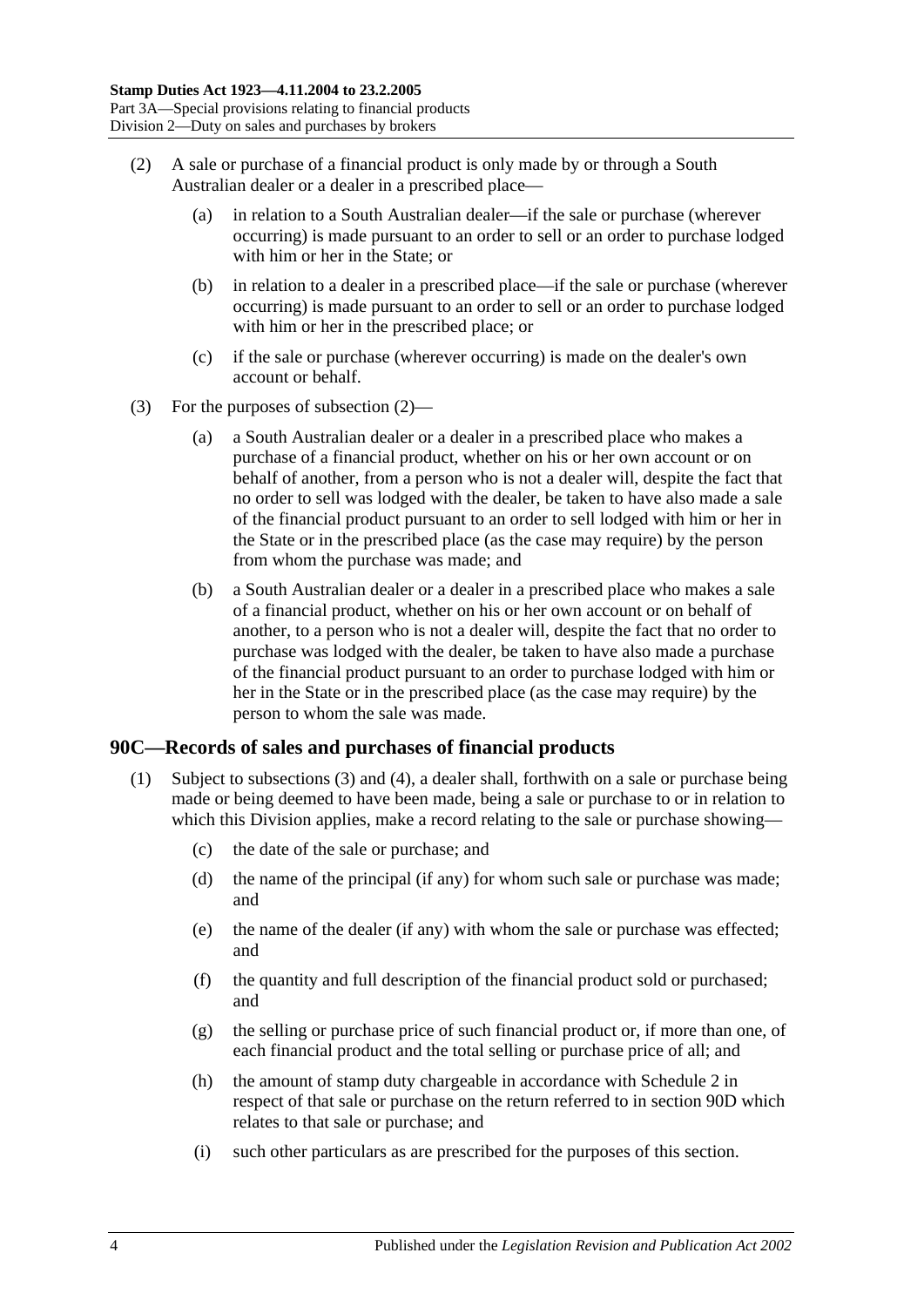- <span id="page-76-1"></span>(3) [Subsection](#page-75-1) (1) does not require a dealer to make a record—
	- (a) in respect of a sale of a financial product, where the sale is made pursuant to an order to sell lodged with him by, or on behalf of, another dealer; or
	- (b) in respect of the purchase of a financial product, where the purchase is made pursuant to an order to purchase lodged with him by, or on behalf of, another dealer; or
	- (c) in respect of any sale or purchase, where the sale or, as the case may be, the purchase is made in circumstances prescribed by the regulations for the purposes of this subsection.
- <span id="page-76-2"></span>(4) [Subsection](#page-75-1) (1) does not apply to the sale or purchase of a financial product, the conveyance or transfer in respect of which would be exempt from duty.
- (5) A dealer may, in any record kept by him pursuant to [subsection](#page-75-1) (1), incorporate therein additional information for his own use.
- (6) A dealer who fails to make a record as required under this section, or fails to keep the record, is guilty of an offence. Penalty: \$10 000.

### <span id="page-76-0"></span>**90D—Returns to be lodged and duty paid**

- (a1) This section applies to—
	- (a) a South Australian dealer; and
	- (b) a dealer in a prescribed place.
- (1) Every dealer to which this section applies shall, not later than 2.30 p.m. on the Thursday of each week—
	- (a) lodge with the Commissioner a return in the approved form in accordance with this section; and
	- (b) if any stamp duty is payable, but not paid, in respect thereof, pay to the Commissioner the stamp duty in respect of each sale and each purchase to which the return relates as prescribed by [Schedule 2.](#page-98-0)
- (2) The return shall contain a certificate in the approved form relating to all sales and purchases, records relating to which have been made by the dealer under [section](#page-75-2) 90C, being sales and purchases made during the week ended on the Saturday preceding the day on which the return is lodged and the total stamp duty payable on the return in respect of those sales and purchases, and shall contain a certificate signed by the dealer that the record required by [section](#page-75-2) 90C has been duly made and such other particulars as are prescribed; but where there has been no sale or purchase made during that week, the dealer shall lodge with the Commissioner a "Nil" return.
- (3) A dealer who does not lodge a return as required under this section is nevertheless liable to pay duty to the Commissioner as if the dealer had lodged the return required under this section immediately before the time before which it was required to be lodged.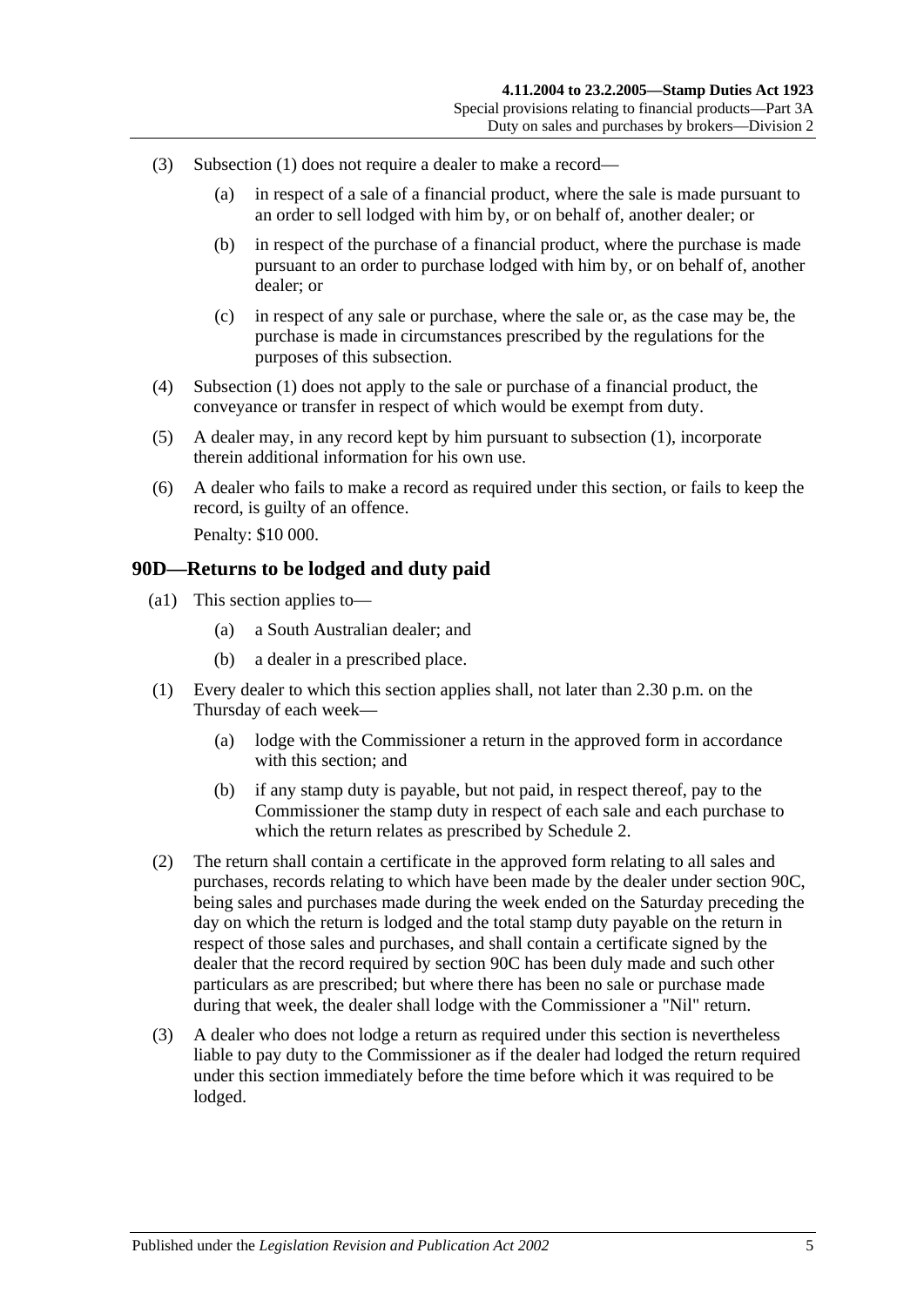## **90E—Endorsement of instrument of transfer as to payment of duty**

- (1) On making the record relating to a sale or purchase in accordance with [section](#page-75-1) 90C(1), or on the making of a sale or purchase to which [section](#page-75-1) 90C(1) does not apply by virtue of the operation of section [90C\(4\),](#page-76-2) the dealer shall, if the transfer on the sale or purchase is not a CSF transaction, either endorse the instrument of transfer in respect of the sale or purchase or ensure that it is endorsed with a statement to the effect that the stamp duty (if applicable) has been or will be paid, and shall affix his stamp and insert the date of the endorsement thereunder.
- (2) A dealer who affixes his or her stamp under such an endorsement without making the appropriate record under [section](#page-75-1) 90C(1) is guilty of an offence. Penalty: \$10 000.
- <span id="page-77-0"></span>(3) If an instrument of transfer of a financial product has affixed to it, in accordance with this section or a corresponding Act, the respective stamps of the dealers by whom the sale and purchase of that financial product has been effected, the instrument will be taken to be duly stamped with *ad valorem* duty.

## **90F—Power of dealer to recover paid duty**

Any dealer who, on lodging with the Commissioner a return pursuant to [section](#page-76-0) 90D, pays any duty under this Act in respect of any sale or purchase of a financial product to which the return relates may recover from the seller or purchaser for whom he made the sale or purchase, or is deemed to have made the sale or purchase, the amount of the duty so paid as a debt due to him and recoverable in a court of competent jurisdiction and may, in reimbursement of that amount, retain any moneys in his hands belonging to the seller or purchaser, as the case may be.

## <span id="page-77-1"></span>**90G—Transactions in S.A. financial products on U.K. stock exchange**

(1) In this section, unless the contrary intention appears—

*broker* means a person, firm or corporation who or which is a member of the U.K. and Ireland Stock Exchange;

*corporation* means a municipal or other corporation, company or society;

*financial product* means—

- (a) a financial product of a corporation that, under the *Corporations Act 2001* of the Commonwealth, is taken to be registered in the State; or
- (b) a financial product of a corporation incorporated outside Australia that is listed on a register of the corporation in the State;

*market maker* means a person, firm or corporation who or which is recognised as a market maker according to the rules and practices of the U.K. and Ireland Stock Exchange;

*relevant transaction* means a transaction effecting a transfer from one person to another of a beneficial interest in a financial product that is held in trust by a trustee;

*the U.K. and Ireland Stock Exchange* means The International Stock Exchange of the United Kingdom and the Republic of Ireland;

*trustee* means a person declared to be a trustee under [subsection](#page-78-0) (2).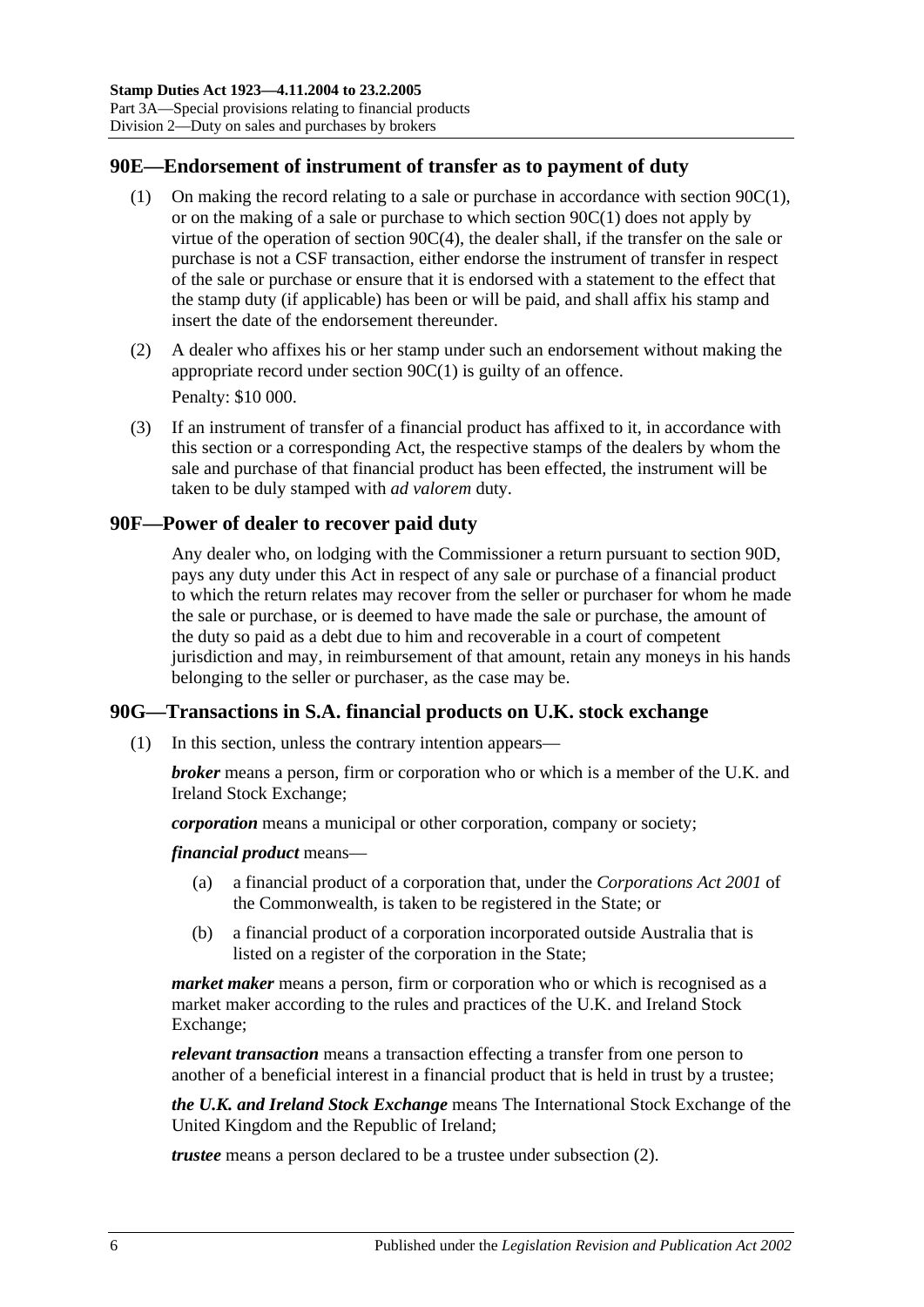- <span id="page-78-0"></span>(2) The Governor may, by notice published in the Gazette—
	- (a) declare a person to be a trustee; or
	- (b) vary or revoke a declaration previously made under this subsection.
- (3) Where a trustee—
	- (a) is notified of a disposition by a beneficiary of an interest in a financial product that the trustee holds in trust; or
	- (b) is directed by a beneficiary to hold a financial product on behalf of some other person,

the trustee shall be deemed to have effected a relevant transaction in relation to that financial product.

- <span id="page-78-1"></span>(4) A trustee shall on or before the twenty-eighth day of each month—
	- (a) furnish to the Commissioner in such manner and form as the Commissioner requires a return setting out particulars of relevant transactions effected by the trustee during the preceding month; and
	- (b) if any duty is payable, in respect of any such relevant transaction, pay to the Commissioner the duty in respect of each such relevant transaction prescribed by [Schedule 2.](#page-98-0)
- (5) A trustee who does not furnish a return as required under this section is nevertheless liable to pay duty to the Commissioner as if the trustee had furnished the return required under this section immediately before the end of the period allowed for furnishing such a return.
- (6) [Subsection](#page-78-1) (4) does not apply to or in respect of a relevant transaction where the disposition to which the relevant transaction relates—
	- (a) is made—
		- (i) by way of security otherwise than to secure the rights of a purchaser or intended purchaser under a contemplated sale; or
		- (ii) in consequence of such a security being no longer required; or
	- (b) is, in accordance with the rules of the U.K. and Ireland Stock Exchange, a stock loan transaction; or
	- (c) is made or effected by a market maker as agent to a broker who acquires a beneficial interest in the financial products as principal and who, within 10 clear days (not including any day on which the U.K. and Ireland Stock Exchange is closed for business) after acquisition, disposes of the beneficial interest in those financial products; or
	- (d) is made or effected by a broker as principal within 10 such clear days after the broker acquired a beneficial interest in those financial products as principal—
		- (i) to a market maker as agent; or
		- (ii) to another broker as principal who, within 10 such clear days after the acquisition, disposes of the beneficial interests in those financial products; or
	- (e) is made or effected by or to a person who is—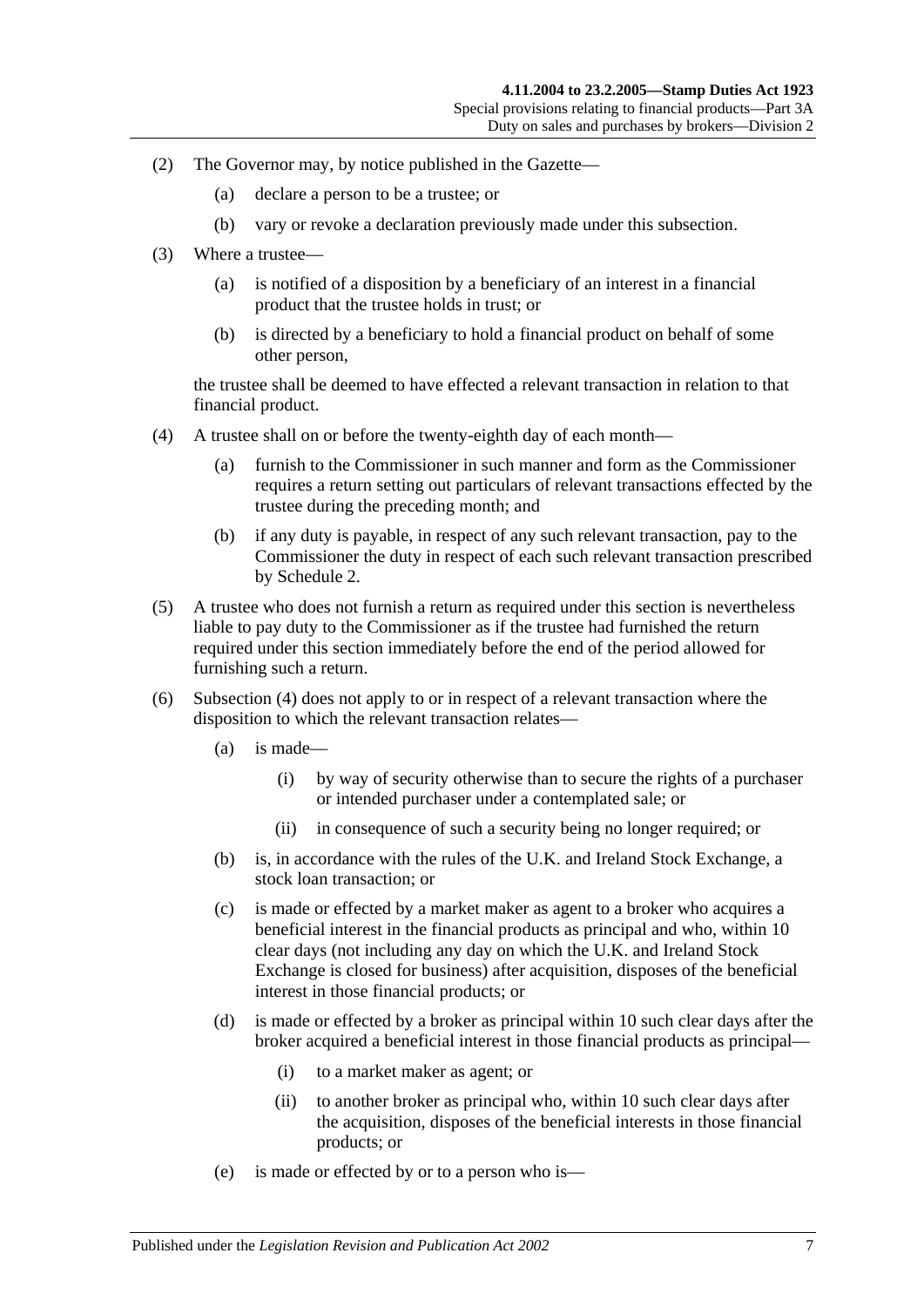- (i) a South Australian dealer; or
- (ii) a dealer in a prescribed place liable to pay duty in respect of the disposition; or
- (f) is made or effected by a market maker as agent to another market maker as agent.
- (7) Where in consequence of a relevant transaction—
	- (a) a beneficial interest in financial products is transferred from a broker to a market maker as agent or from a market maker as agent to a broker; or
	- (b) a beneficial interest in financial products is transferred from a broker to another broker who acquires the interest as principal and who, within 10 clear days after acquisition (not including any day on which the U.K. and Ireland Stock Exchange is closed for business) disposes of the beneficial interest; or
	- (c) a beneficial interest in financial products is transferred from a broker to another broker as principal within 10 such clear days after the acquisition of the beneficial interest by the firstmentioned broker,

the amount payable under [subsection](#page-78-1) (4) in respect of that relevant transaction shall be one-half of the amount that would otherwise be payable.

# <span id="page-79-0"></span>**Division 3—Duty on certain clearing and settlement transactions**

## **90H—Application of Division**

This Division applies to a CSF transaction relating to a financial product if (and only if)—

- (a) the transaction is a proper CSF transaction conducted through a CS facility operated by a registered CS facility licensee; and
- (b) the transaction is made otherwise than on a sale or purchase to which [Division 2](#page-74-0) applies; and
- (c) the financial product is—
	- (i) a share, or a right or CUFS in respect of a share, of a relevant company; or
	- (ii) a unit of a unit trust scheme, or a CUFS in respect of a unit of a unit trust scheme, the principal register of which is situated in this State; or
	- (iii) a unit of a unit trust scheme, or a CUFS in respect of a unit of a unit trust scheme, in relation to which no register exists in Australia and—
		- (A) having as the manager of the scheme a relevant company or a natural person principally resident in this State; or
		- (B) not having a manager but with a trustee that is a relevant company or a natural person principally resident in this State; or
	- (iv) a financial product of a class prescribed for the purposes of this section.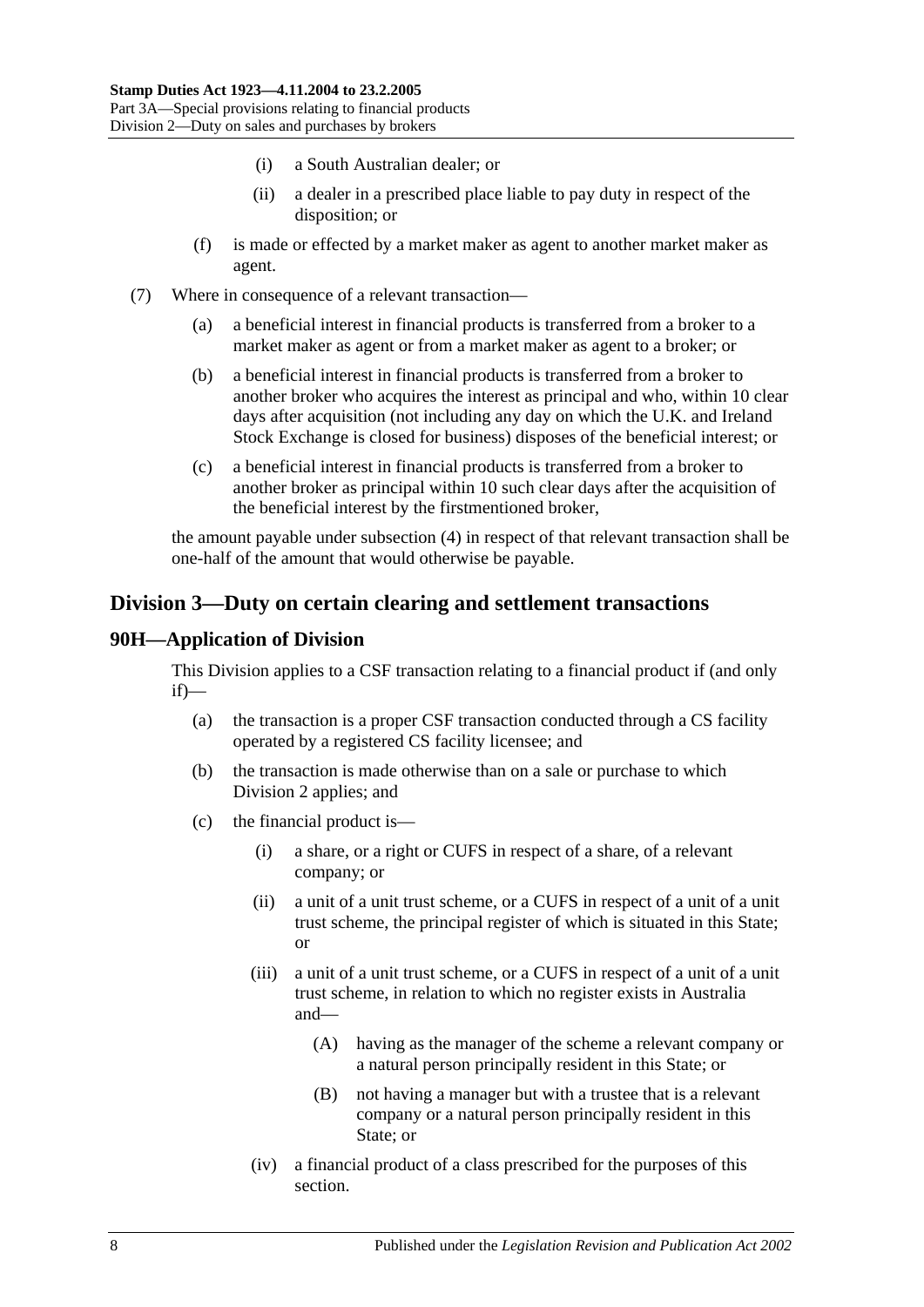## <span id="page-80-0"></span>**90I—Requirement to make record of CSF transactions**

- (1) If a CSF transaction relating to a financial product to which this Division applies occurs, the CSF participant to the transaction or, if there is more than one of them, the CSF participant who is the transferee or controls the transferee's holding in relation to the transaction, must immediately make a record that complies with this section in a form determined or approved by the Commissioner.
- (2) The record must show—
	- (a) the date of the transaction; and
	- (b) a CSF identifier for the transaction; and
	- (c) the name of the transferee in relation to the transaction and, unless another CSF participant controls the transferor in relation to the transaction, the name of the transferor; and
	- (d) the identification code of the CSF participant making the record and the identification code of the other CSF participant party to the transaction (if any); and
	- (e) the quantity and full description of the financial product involved in the transaction; and
	- (f) the transfer value of the financial product or, if more than one of them, of each financial product involved in the transaction and the total transfer value of all; and
	- (g) the amount of duty chargeable under this Act in respect of the transaction; and
	- (h) if *ad valorem* duty it not chargeable in respect of the transaction, a statement of the grounds on which *ad valorem* duty is not chargeable; and
	- (i) in the case of an error transaction to reverse an earlier transaction that was made mistakenly, the CSF identifier of that earlier transaction; and
	- (j) any other particulars prescribed for the purposes of this section.
- (3) A CSF participant may, in any record made in accordance with this section, incorporate additional information for the participant's own use.
- (4) A CSF participant who fails to make a record as required by this section, or fails to keep the record, is guilty of an offence.

Maximum penalty: \$10 000.

#### <span id="page-80-1"></span>**90J—Transfer document or record to be treated as instrument of conveyance**

- (1) For the purposes of this Act—
	- (a) a transfer document for a CSF transaction of a financial product to which this Division applies; or
	- (b) if there is no such document for a CSF transaction of a financial product to which this Division applies, the record made under [section](#page-80-0) 90I in relation to the transaction,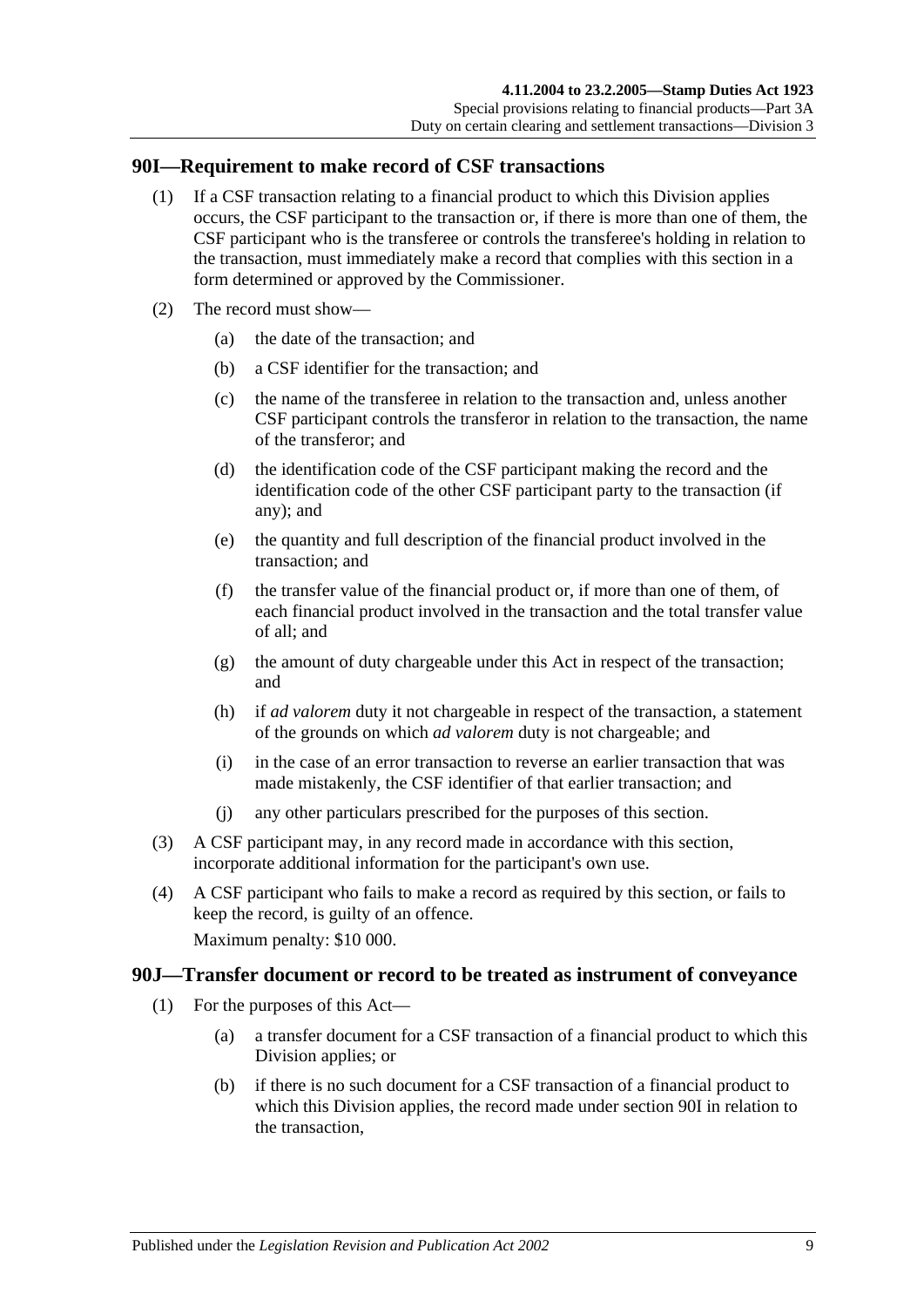will be taken to be an instrument of conveyance or conveyance on sale (as the case may require) of the financial product, subject to this Act, chargeable with duty accordingly.

- (2) The CSF participant to a CSF transaction of a financial product to which this Division applies or, if there is more than one of them, the CSF participant who is the transferee or controls the transferee's holding in relation to the transaction, is liable to pay the duty chargeable under [subsection](#page-80-1) (1).
- (3) If the CSF participant liable to pay duty in respect of a CSF transaction is not the transferee in relation to the transaction, the participant may recover from the transferee the amount of duty paid as a debt by action in a court of competent jurisdiction and may, in reimbursement of that amount, retain any money in the participant's hands belonging to the transferee.

## **90K—Particulars to be included in a transfer document**

The relevant CSF participant must include in any transfer document for a CSF transaction to which this Division applies the particulars required by the Commissioner under the conditions of registration of the registered CS facility licensee.

Maximum penalty: \$2 000.

## **90L—Relevant CSF participant's identification code equivalent to stamping**

When the relevant CSF participant's identification code is included in a transfer document for a CSF transaction to which this Division applies, the transfer document is to be taken to be duly stamped but without affecting the relevant CSF participant's liability to pay any duty chargeable under this Act.

## **90M—Returns to be lodged and duty paid**

- (1) The relevant CSF participant must, not later than seven days after the end of the month in which the participant has been involved in a CSF transaction to which this Division applies—
	- (a) make a report to the registered CS facility licensee through which the transaction was conducted; and
	- (b) if duty is chargeable in respect of the transaction, pay the duty to that registered CS facility licensee.
- (2) The provisions of the *[Taxation Administration Act](http://www.legislation.sa.gov.au/index.aspx?action=legref&type=act&legtitle=Taxation%20Administration%20Act%201996) 1996* apply in relation to the requirement for the making of a report, or the payment of duty, to a registered CS facility licensee as if the requirement were for the making of the report, or the payment of duty, to the Commissioner.

#### **90N—Monthly returns by registered CS facility licensees**

A registered CS facility licensee must, on or before the fifteenth day of each month—

(a) lodge with the Commissioner a return in the form and containing the particulars required by the Commissioner under the conditions of registration of the registered CS facility licensee; and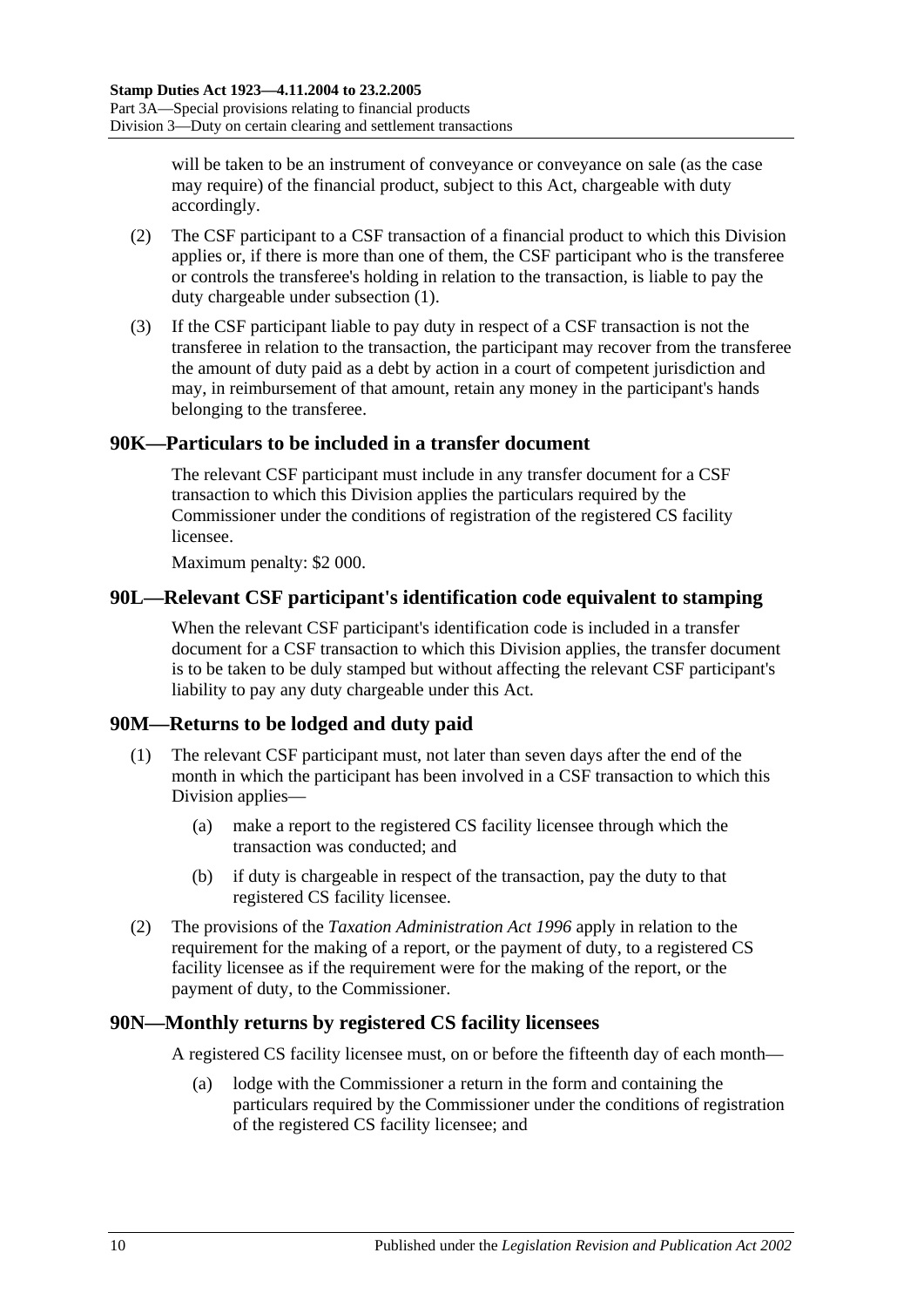(b) pay to the Commissioner any duty paid to the registered CS facility licensee under this Act in respect of a CSF transaction conducted in the preceding month.

## **90O—Particulars reported by participants to be kept by registered CS facility licensees**

The particulars reported to a registered CS facility licensee under this Division must be kept by the registered CS facility licensee in a legible form, or so as to be readily convertible into such a form, in accordance with any directions of the Commissioner, for a period of not less than five years from the date on which the report is made.

## **90P—Refund for error transaction**

The Commissioner must, on being satisfied that *ad valorem* duty has been paid to the Commissioner in respect of an error transaction to which this Division applies, refund the amount of the duty so paid.

# <span id="page-82-0"></span>**Division 4—Registration of Australian market licensees and CS facility licensees**

### **90Q—Registration process**

- (1) The Commissioner may register an Australian market licensee or an Australian CS facility licensee for the purposes of this Part.
- (2) An application for registration must be made to the Commissioner in a form approved by the Commissioner.
- (3) An application must be accompanied by—
	- (a) such information as the Commissioner requires to determine the application; and
	- (b) the fee, if any, prescribed by the regulations.
- (4) The Commissioner may grant or refuse an application for registration.
- (5) A registration will be subject to conditions specified by the Commissioner at the time of registration or by subsequent written notice given to the Australian market licensee or the Australian CS facility licensee.
- <span id="page-82-1"></span>(6) The Commissioner may suspend or cancel the registration of an Australian market licensee or Australian CS facility licensee.
- <span id="page-82-2"></span>(7) However, the Commissioner may only take action under [subsection](#page-82-1) (6)—
	- (a) after having given to a person involved in the administration of the Australian market licensee or Australian CS facility licensee (as the case may be) determined by the Commissioner to be appropriate in the circumstances—
		- (i) written reasons of the Commissioner's intention to suspend or cancel the registration; and
		- (ii) an opportunity to make submissions; and
	- (b) after having considered any submissions made by that person.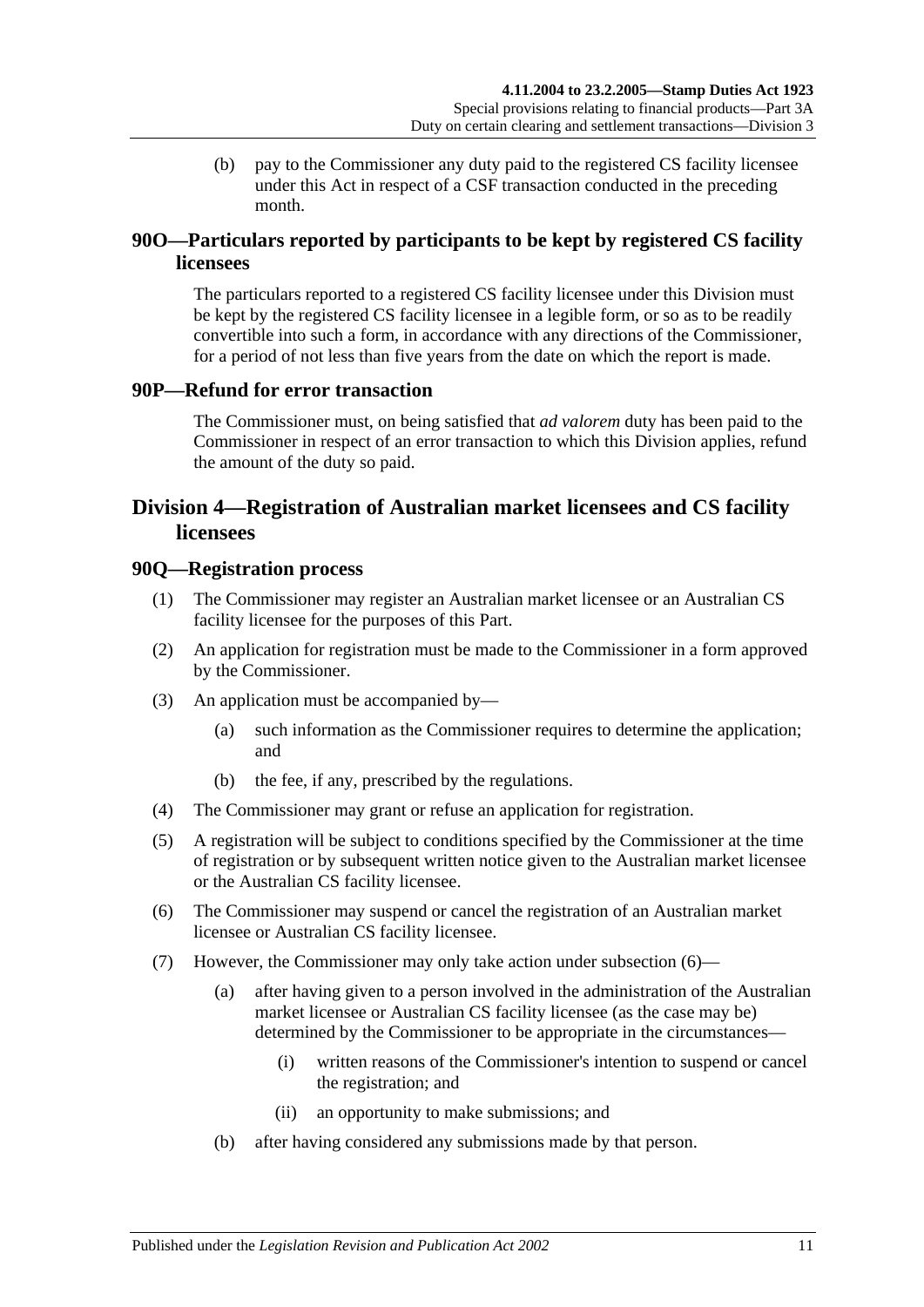(8) [Subsection](#page-82-2) (7) does not apply to the cancellation of a registration at the request of the relevant entity.

## **90R—Disclosure of information**

Nothing in the *[Taxation Administration Act](http://www.legislation.sa.gov.au/index.aspx?action=legref&type=act&legtitle=Taxation%20Administration%20Act%201996) 1996* prevents the disclosure to a registered market licensee or a registered CS facility licensee of information acquired in, or in connection with, the administration of this Part.

# <span id="page-83-1"></span>**Division 5—Duty on other conveyances**

## **90T—Application of Division**

This Division applies to a conveyance or conveyance on sale of a financial product only where—

- (a) the financial product is—
	- (i) a financial product of a company that, under the *Corporations Act 2001* of the Commonwealth, is taken to be registered in the State; or
	- (ii) a financial product of a foreign company; or
	- (iii) a unit of a unit trust scheme; and
- (b) the conveyance is made otherwise than on a sale or purchase to which [Division 2](#page-74-0) applies; and
- (c) the conveyance is not a CSF transaction to which [Division 3](#page-79-0) applies.

## **90U—Financial products liable to duty**

Subject to [section](#page-83-0) 90V, a conveyance or conveyance on sale of a financial product to which this Division applies is only liable to duty if the financial product is—

- (a) a financial product of a relevant company; or
- (b) a unit of a unit trust scheme the principal register of which is situated in this State; or
- (c) a unit of a unit trust scheme in relation to which no register exists in Australia and—
	- (i) having as the manager of the scheme a relevant company or a natural person principally resident in this State; or
	- (ii) not having a manager but with a trustee that is a relevant company or a natural person principally resident in this State.

## <span id="page-83-0"></span>**90V—Proclaimed countries**

- (1) No duty is payable under this Act in respect of a conveyance or conveyance on sale of a financial product that is registered on a register kept within a proclaimed country.
- (2) The Governor may, by proclamation, declare any country to be a proclaimed country for the purposes of this section and may, by subsequent proclamation, vary or revoke any such proclamation.
- (3) This section does not operate to exempt a transaction from duty under [Part 4.](#page-84-0)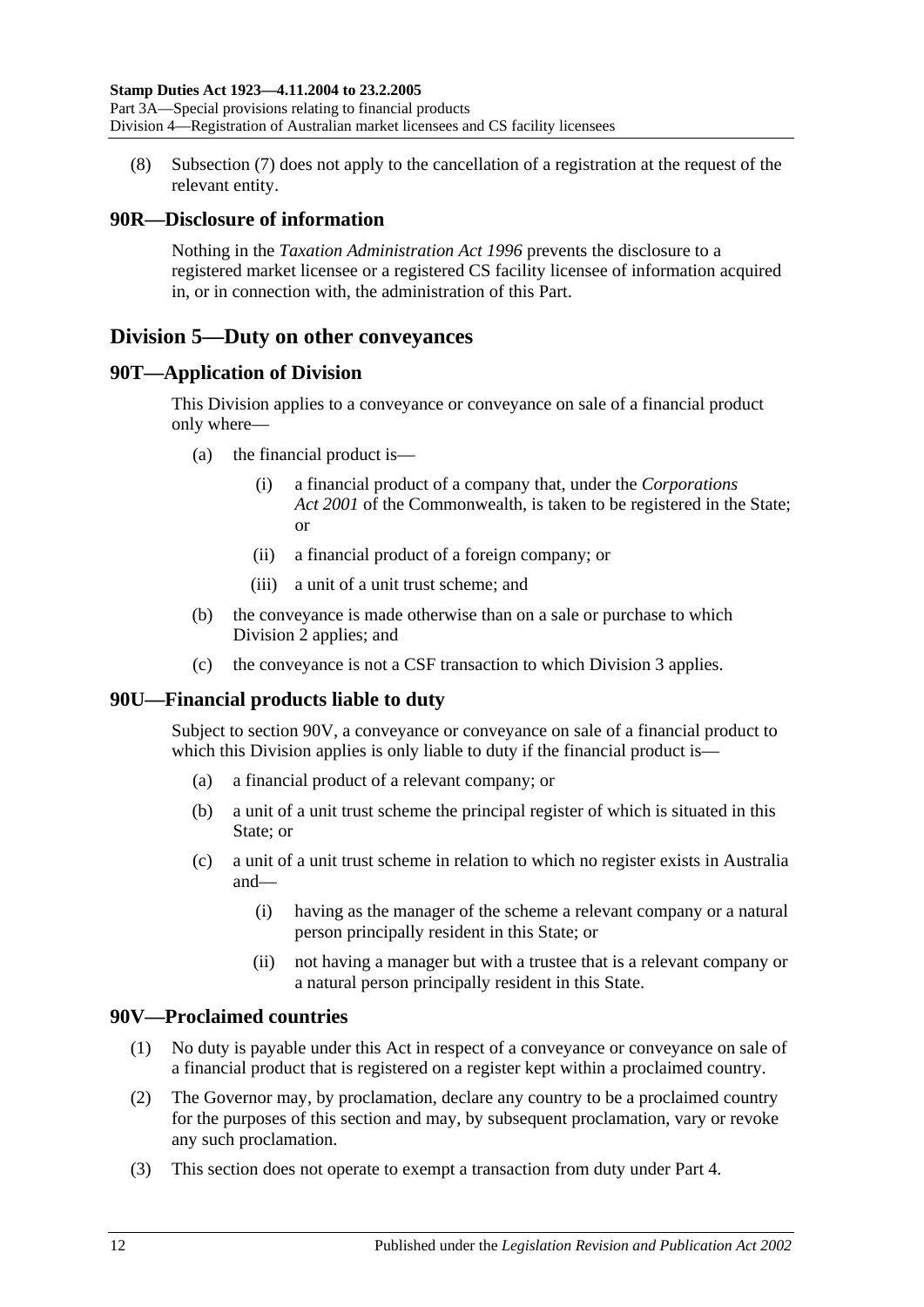# <span id="page-84-0"></span>**Part 4—Land rich entities**

# **Division 1—Preliminary**

## **91—Interpretation**

(1) In this Part—

*asset* includes any form of property;

*associate*—see [subsection](#page-86-0) (4);

*constituent documents* of a private entity means—

- (a) for a private company—its constitution; or
- (b) for a unit trust scheme—the instruments constituting or governing the administration of the scheme;

*corresponding law* means a law of another State, or a Territory, of the Commonwealth that imposes duties corresponding to those imposed by this Act;

*direct interest*—see [section](#page-86-1) 92(1);

*executive officer* of a company has the same meaning as in the *Corporations Act 2001* of the Commonwealth;

*group* means a group of associates;

*hold*—a person *holds* a share or unit in a private entity if the person—

- (a) is registered as the holder; or
- (b) is beneficially entitled to the share or unit; or
- (c) controls the exercise of rights attached to the share or unit;

*indirect interest*—see [section](#page-87-0) 92B;

*land asset* means an interest in land (including a right to explore for minerals, petroleum or other substances on land or to recover minerals, petroleum or any other substance from land) but does not include—

- (a) a mortgage, lien or charge; or
- (b) an interest under a warrant or writ;

*local land asset* means a land asset consisting of an interest in land in South Australia;

*majority interest* in a land rich entity means a proportionate interest in the entity of more than 50 per cent;

*notional interest*—see [section](#page-87-1) 93;

*private company* means—

- (a) a company that is limited by shares but whose shares are not quoted on a recognised financial market; or
- (b) a company that is not limited by shares,

but does not include a company excluded from the ambit of this definition by the regulations;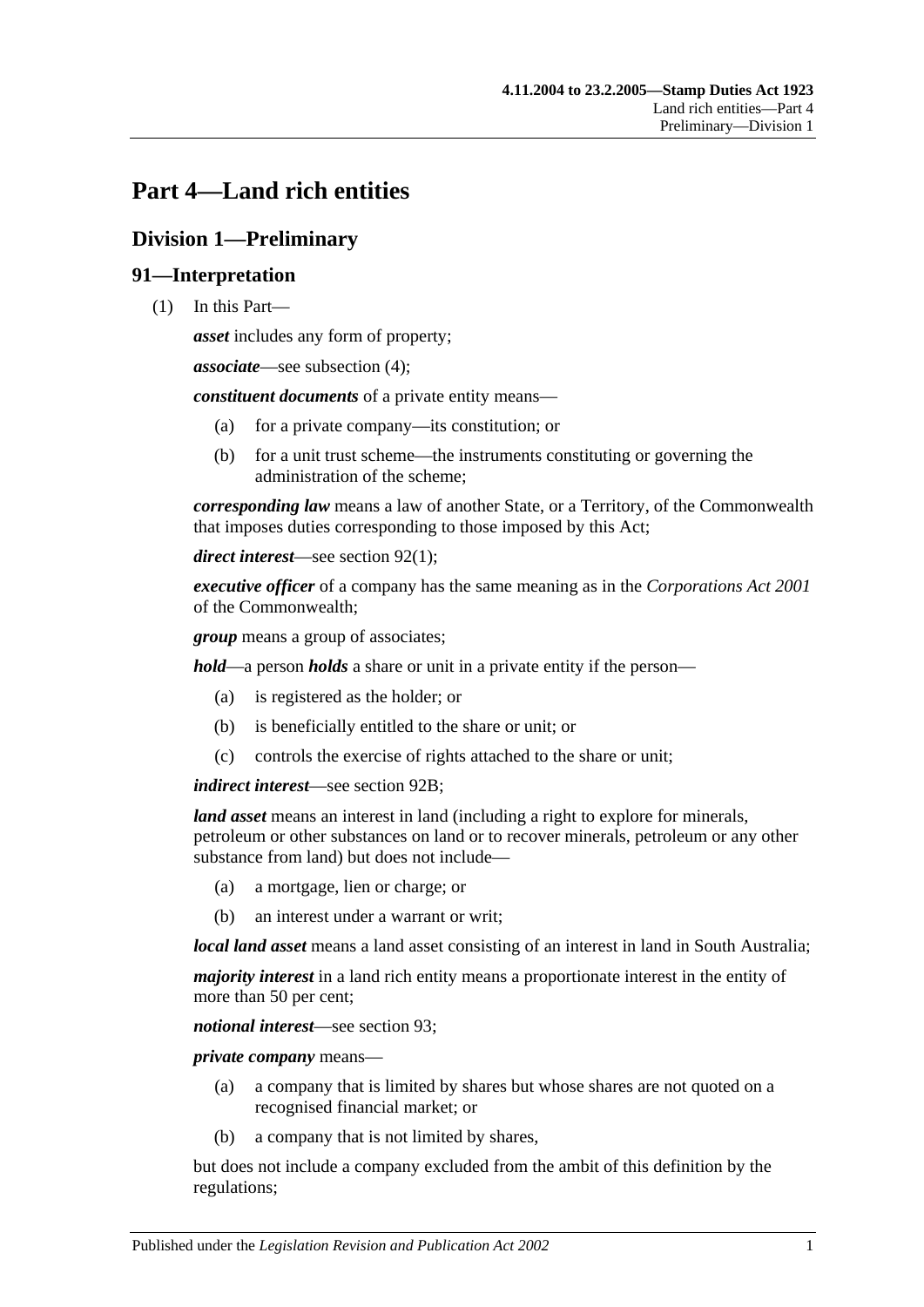*private entity* means a private company or a private unit trust scheme:

*private trust* means a trust other than one in which the public is (or has been) invited to invest;

*private unit trust scheme* means—

- (a) a unit trust scheme in which less than 50 persons hold units; or
- (b) a unit trust scheme in which 50 or more persons hold units if 20 or fewer persons hold 75 per cent or more in number or value of the units on issue,

but does not include a unit trust scheme that is an approved deposit fund or a pooled superannuation trust within the meaning of the *Superannuation Industry (Supervision) Act 1993* (Cwth);

*proportionate interest* in a private entity means—

- (a) for a person or group that has a direct or indirect interest in the entity—the percentage representing the extent of that interest; or
- (b) for a person or group that has both a direct and an indirect interest in the entity—an aggregate percentage representing the extent of both those interests;

*related*—see [section](#page-87-2) 92A;

*relative* of a person means a spouse, brother, sister, parent or child of the person;

*underlying*—the underlying assets (or a particular class of underlying assets) of a private entity include both the assets (or assets of the relevant class) held beneficially by the private entity and its notional interests in the assets (or assets of the relevant class) of related entities;

*unit* in a unit trust scheme means—

- (a) a right to participate in profits, income or distribution of assets under the scheme; or
- (b) a right to any such right of participation;

*unit trust scheme* means an arrangement under which investors may acquire rights to participate, as beneficiaries under a trust, in profits, income or distribution of assets arising from the acquisition, holding, management, use or disposal of property;

*winding up*—a unit trust scheme is wound up if the assets subject to the scheme are distributed in their entirety.

- (2) Property is taken to be held beneficially by a unit trust scheme if it is held by the trustees of the scheme in trust for the unitholders.
- (3) A private entity or other person that is an object of a discretionary trust is to be regarded, for the purposes of this Part, as beneficially entitled to the trust property unless—
	- (a) the private entity or other person satisfies the Commissioner that this subsection operates unreasonably in the circumstances of the particular case; and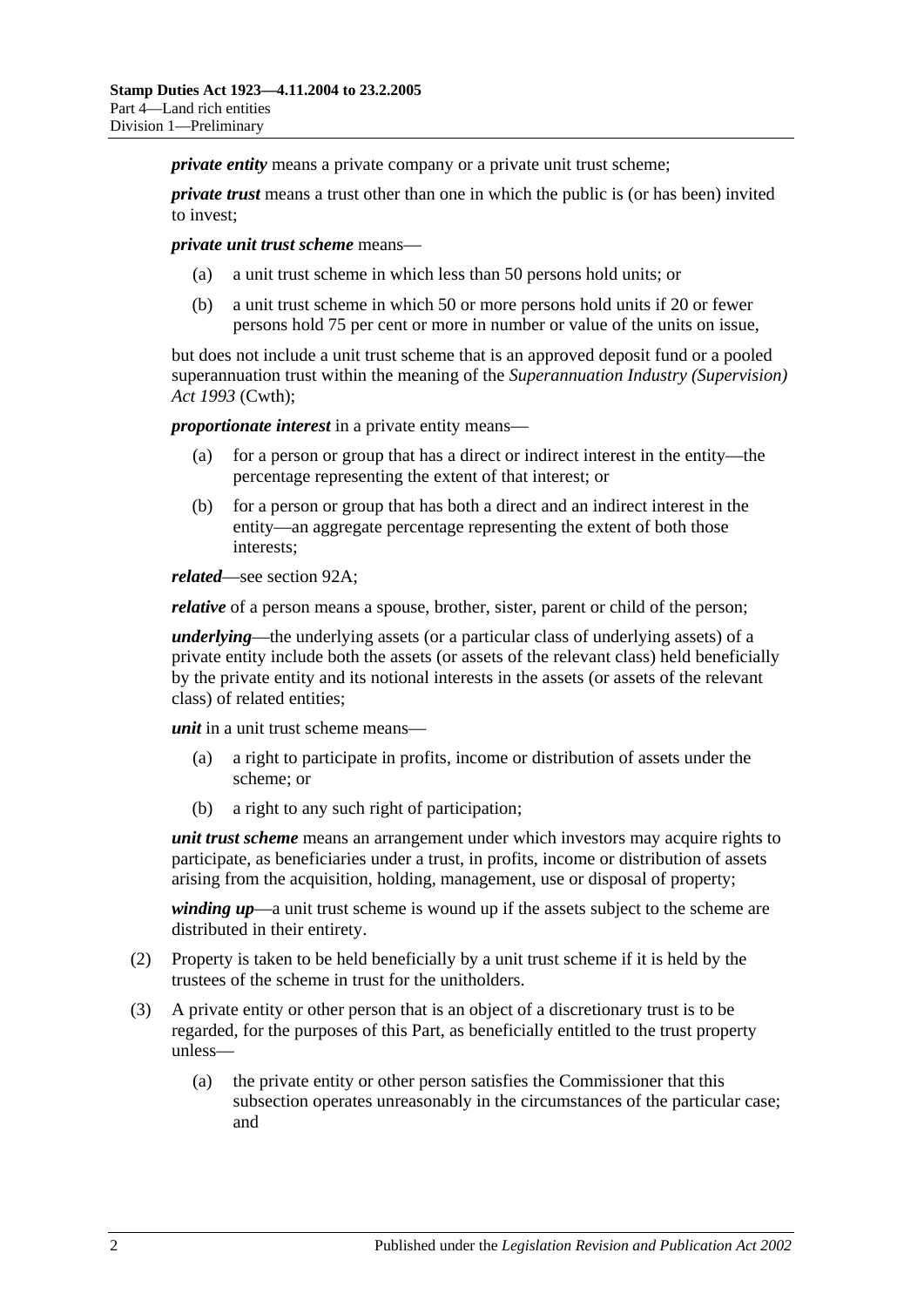- (b) the Commissioner determines that the private entity or other person is not, in the circumstances of the particular case, to be regarded as beneficially entitled to the trust property.
- <span id="page-86-0"></span>(4) A person is an *associate* of, or *associated* with, another if—
	- (a) they are married or in a relationship of de facto marriage; or
	- (b) one is the parent, child, brother or sister of the other; or
	- (c) they are in partnership; or
	- (d) they are private companies which are related bodies corporate for the purposes of the *Corporations Act 2001* of the Commonwealth; or
	- (e) one is a private company and the other is a director or executive officer of, or shareholder in, the company; or
	- (f) they are both trustees of a private trust or one is a trustee of a private trust and the other is a beneficiary of the private trust; or
	- (g) a chain of relationships can be traced between them under one or more of the above paragraphs,

(but a person is not to be regarded as an associate of another if the Commissioner is satisfied that the association has not arisen as a result of a common commercial interest or purpose and they will act entirely independently of each other).

- (5) An obligation or liability imposed under this Part on a unit trust scheme attaches to the trustees for the time being of the scheme jointly and severally.
- (6) An obligation or liability imposed under this Part on a group attaches to the members of the group jointly and severally.

#### <span id="page-86-1"></span>**92—Direct interests**

- (1) A person has a *direct interest* in a private entity if the person holds a share or unit in the private entity.
- (2) A direct interest that a person or group has in a private entity is to be expressed as a proportionate interest.
- (3) The *proportionate interest* is the highest of the following:
	- (a) a percentage representing the proportion of votes that the person or members of the group would be entitled to exercise (or control) at a general meeting of shareholders or unitholders assuming that all shareholders or unitholders exercised their voting rights;
	- (b) a percentage representing the extent the person or members of the group are entitled to participate in dividends or distributions of income;
	- (c) a percentage representing the extent to which the person or members of the group would be entitled to participate in the distribution of assets on a winding up of the private entity.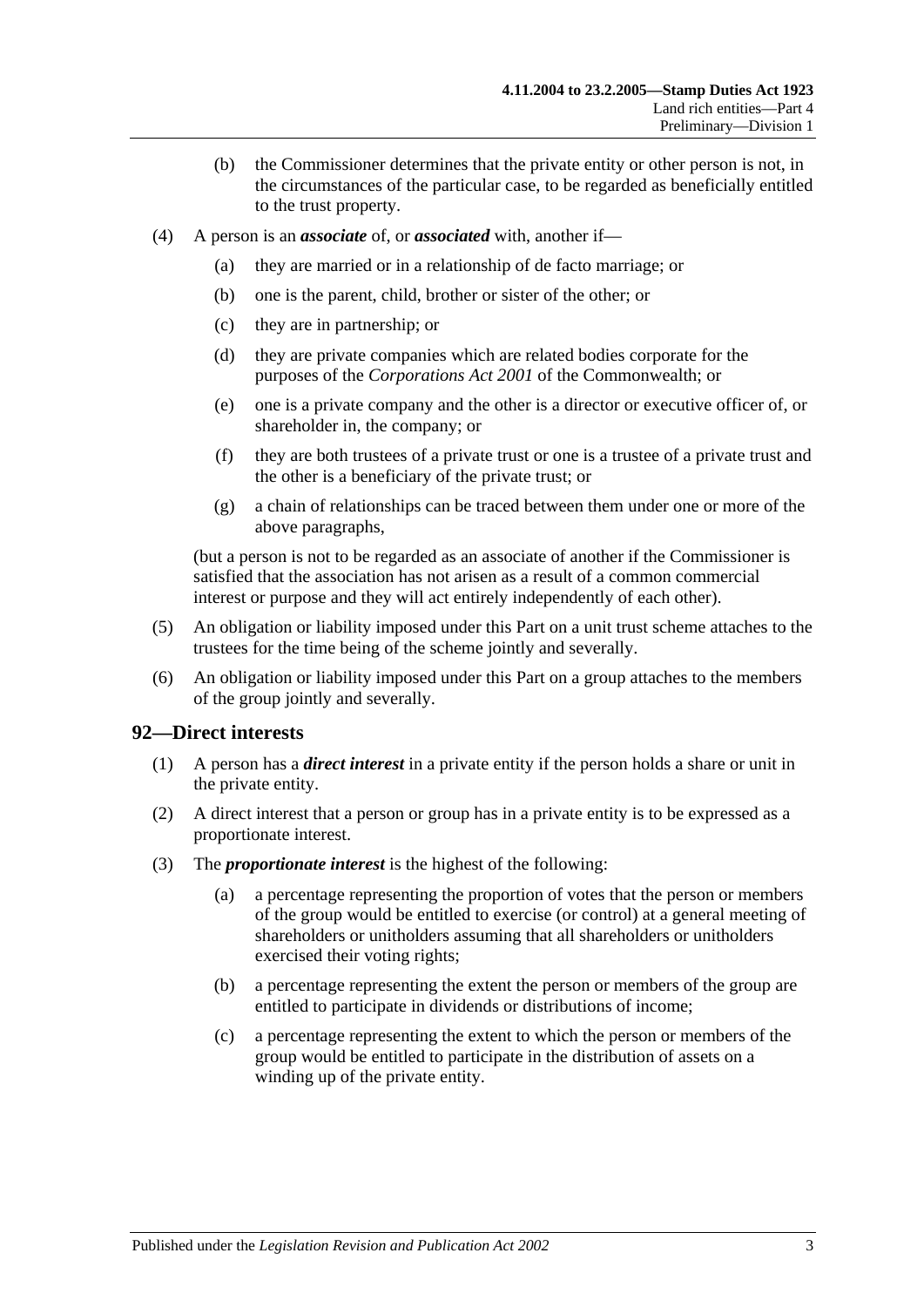(4) The proportionate interest of a person or group in a private entity is to be determined as if any power that the person has, or the members of the group or any of them have, to increase the extent of an interest (by varying the constituent documents of the private entity or in any other way) had been exercised so as to maximise the relevant interest in the private entity.

## <span id="page-87-2"></span>**92A—Related entities**

- (1) Two private entities are *related entities* if—
	- (a) one has a direct interest in the other; or
	- (b) a series of such relationships can be traced between them through another or other related entities (*intermediate entities*).
- (2) If a private entity is related to another private entity by a relationship traced through an intermediate entity or intermediate entities, the private entity's proportionate interest in the other is calculated by multiplying the relevant fractions together and expressing the result as a percentage.

#### **Example—**

Entity A (a private company) holds a 75 per cent proportionate interest in entity B (a private unit trust scheme) which in turn holds a 50% proportionate interest in entity C (a private company). In this case the proportionate interest of entity A in entity C (insofar as it is traced through entity B) is 37.5 per cent.

### <span id="page-87-0"></span>**92B—Indirect interests**

- (1) If a person or group has a direct interest in a private entity (entity A) which is related to another private entity (entity B), the person or group has an *indirect interest* in entity B.
- (2) An indirect interest that a person or group has in a private entity is to be expressed as a proportionate interest.
- (3) The proportionate interest is calculated by multiplying together—
	- (a) a fraction representing the proportionate interest of the person or group in entity A; and
	- (b) a fraction representing entity A's proportionate interest in entity B,

and expressing the result as a percentage.

#### **Example—**

X holds a proportionate interest of 33⅓% in entity A (a private company) which in turn holds a 75% proportionate interest in entity B (a private unit trust scheme) which in turn holds a 50% proportionate interest in entity C (a private company). In this case the X's indirect interest in entity C is to be expressed as a proportionate interest of 12.5%.

## <span id="page-87-1"></span>**93—Notional interest in assets of related entity**

- (1) A private entity has a notional interest in an asset held beneficially by a related entity  $if$ —
	- (a) the private entity holds a majority interest in the related entity; or
	- (b) a chain of majority interests can be traced between the private entity and the related entity.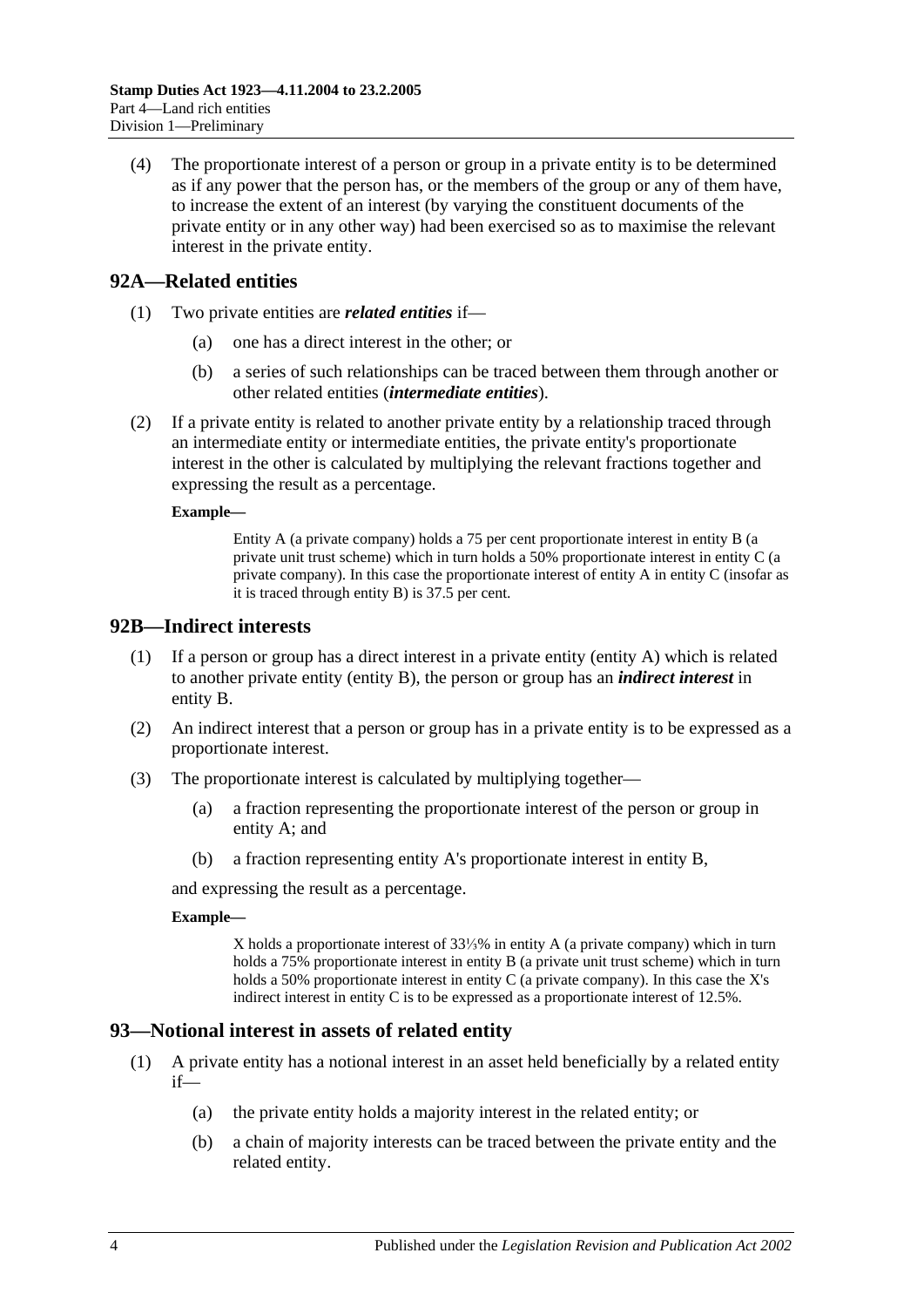#### **Example—**

Entity A holds a 75% proportionate interest in entity B which in turn holds a 60% proportionate interest in entity C which in turn holds a 40% proportionate interest in entity D. In this case entity A has a notional interest in the assets held beneficially by entity B and entity C but not in the assets held by entity D.

(2) The value of the notional interest is calculated as follows:

 $V = V_1 \times P$ 

Where—

 $V_1$  is the unencumbered value of the asset:

*P* is a fraction representing the proportionate interest of the private entity in the related entity.

## **Division 2—Land rich entity**

## **94—Land rich entity**

- (1) A private entity is a *land rich entity* if—
	- (a) the unencumbered value of the underlying local land assets of the private entity and associated private entities is \$1m or more; and
	- (b) the unencumbered value of the entity's underlying land assets comprises 80 per cent or more of the unencumbered value of the entity's total underlying assets.
- (2) In determining the unencumbered value of a private entity's total underlying assets, assets of the following classes are to be excluded from consideration—
	- (a) money in cash or on deposit with a financial institution;
	- (b) negotiable instruments;
	- (c) shares or units in a related private entity;
	- (d) contractual rights or interests other than—
		- (i) an interest in land arising from a contract or option to purchase the land; or
		- (ii) a right or interest under a loan transaction that is to be taken into account under [subsection](#page-89-0) (4);
	- (e) monetary entitlements from shareholders or unitholders under the terms on which shares or units were issued;
	- (f) an asset of a class that is, under the regulations, to be excluded from consideration.
- <span id="page-88-0"></span>(3) Further, in determining the value of a private entity's total underlying assets as at a particular time, any asset (other than a land asset) acquired by the entity or a related entity within the previous 2 years is to be excluded from consideration unless the private entity satisfies the Commissioner that the asset was not acquired solely or mainly for the purpose of avoiding duty under this Part.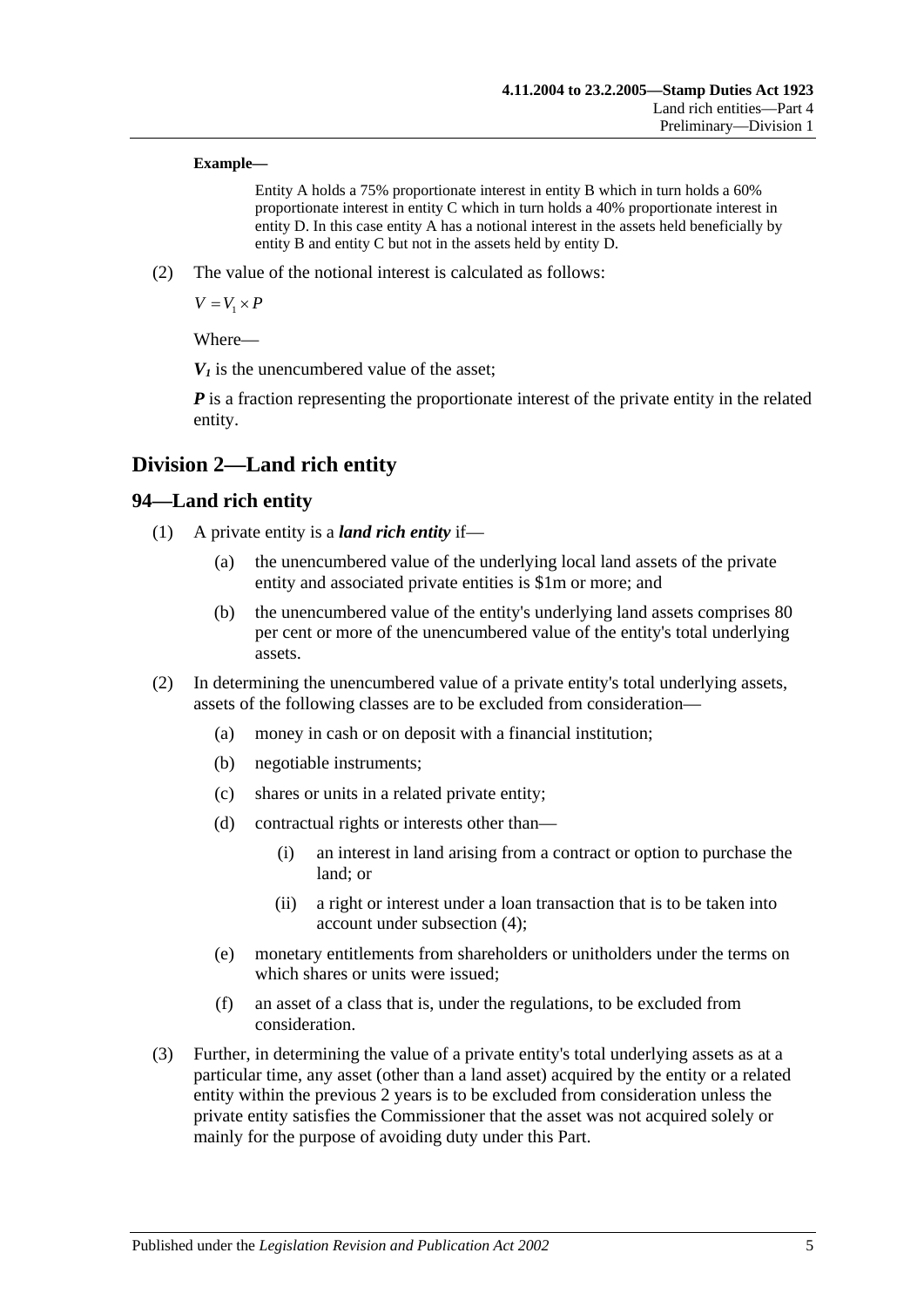- <span id="page-89-0"></span>(4) A loan transaction is to be taken into account for the purposes of [subsection](#page-88-0)  $(2)(d)(ii)$ unless—
	- (a) the loan is repayable on demand or within 12 months of the date of the loan; or
	- (b) the loan is to a director, shareholder, trustee or beneficiary, or a relative of a director, shareholder, trustee or beneficiary, of the private entity or an associated private entity.

# **Division 3—Dutiable transactions**

## **95—General principle of liability to duty**

- (1) A person or group that acquires a majority interest, or increases its majority interest, in a land rich entity notionally acquires an interest in the underlying local land assets of the entity and is liable to duty in respect of the notional acquisition.
- (2) The following transactions are therefore dutiable:
	- (a) a transaction as a result of which a person or group has a majority interest in a land rich entity; or
	- (b) a transaction as a result of which a person or group that has a majority interest in a land rich entity increases its majority interest in the entity.
- (3) A transaction is dutiable under this Part even though the person or group that has a majority interest, or increases its majority interest, in the land rich entity as a result of the transaction—
	- (a) is not a party to the transaction; or
	- (b) has a passive role in the transaction.
- (4) For example, any of the following is capable of being a dutiable transaction:
	- (a) an allotment of shares in a company or units in a unit trust scheme; or
	- (b) the variation or abrogation of rights attaching to shares in a company or units in a unit trust scheme; or
	- (c) the redemption, surrender or cancellation of shares in a company or units in a unit trust scheme.
- (5) However, if a private entity acquires a local land asset and, as a result of the acquisition, becomes a land rich entity, and conveyance duty is paid in respect of the transaction, the transaction is not dutiable under this Part.

## **96—Value of notional interest acquired as a result of dutiable transaction**

(1) If a person or group has, as a result of a dutiable transaction, a majority interest in a land rich entity the value of the notional interest acquired in the entity's underlying local land assets is determined as follows:

 $\overline{AV} = \overline{TV} \times \overline{P}$ 

Where—

*NV* is the value to be of the notional interest acquired.

*TV* is the total unencumbered value of all the entity's underlying local land assets.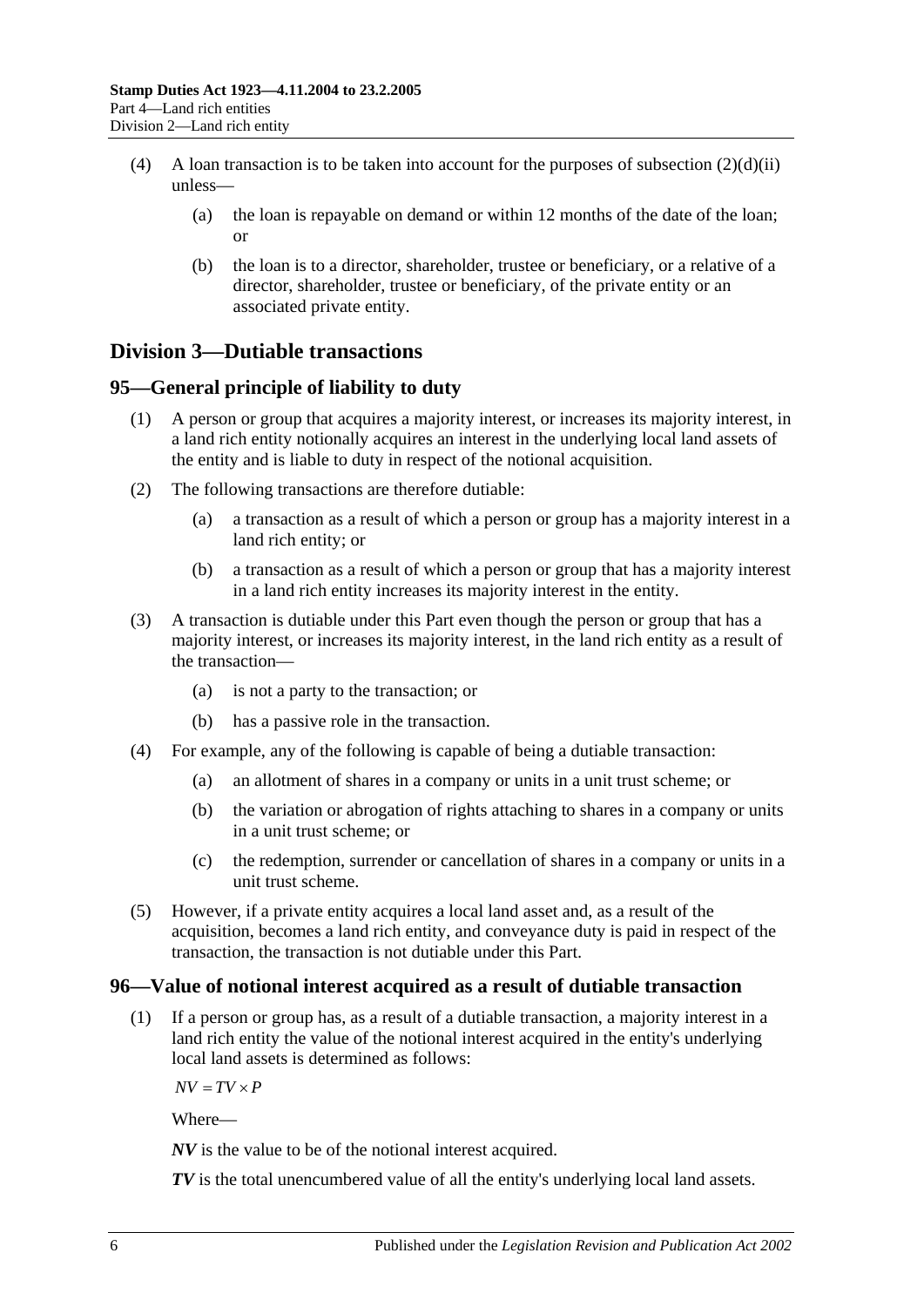*P* is the fraction representing the proportionate interest of the person or group in the entity.

(2) If a person or group that has a majority interest in a land rich entity increases its majority interest as a result of a dutiable transaction the value of the notional interest acquired in the entity's underlying local land assets is determined as follows:

 $\overline{NV} = \overline{TV} \times (P_2 - P_1)$ 

Where—

*NV* is the value to be ascertained.

*TV* is the total unencumbered value of all the entity's underlying local land assets.

 $P_1$  is the fraction representing the proportionate interest in the entity before the increase.

 $P_2$  is the fraction representing the proportionate interest in the entity after the increase.

## <span id="page-90-0"></span>**97—Calculation of duty**

- (1) If the total unencumbered value of the entity's underlying local land assets is \$1.5m or more, duty in respect of a transaction under which a person or group acquires a majority interest in a land rich entity is to be equivalent to the duty payable on a conveyance of land with an unencumbered value equivalent to the value of the acquirer's notional interest in the entity's underlying local land assets.
- (2) If the total unencumbered value of the entity's underlying local land assets is less than \$1.5m, duty is to be calculated in accordance with the following formula:

$$
D = \left[ \frac{(TV - \text{$\$}1m)}{\text{$\$}0.5m} \times d_1 \right] + \left[ \left( 1 - \frac{(TV - \text{$\$}1m)}{\text{$\$}0.5m} \right) \times d_2 \right]
$$

Where—

*D* is the amount of the duty.

*TV* is the total unencumbered value of all the entity's underlying local land assets.

 $d_1$  is the duty that would be payable if [subsection](#page-90-0)  $(1)$  were applicable.

*d2* is the duty that would be payable in respect of a transaction for the acquisition of financial products with a dutiable value equivalent to the value of the notional interest.

(3) Duty on a dutiable transaction under which a person or group increases its majority interest in a land rich entity is to be calculated as follows:

 $D = d_1 - d_2$ 

Where—

*D* is the amount of the duty.

 $d_1$  is the amount that would have been payable if the person or group had acquired the whole of its interest in a single transaction at the time of the increase.

*d<sub>2</sub>* is the amount that would have been payable if the person or group had acquired its pre-existing interest in a single transaction at the time of the increase.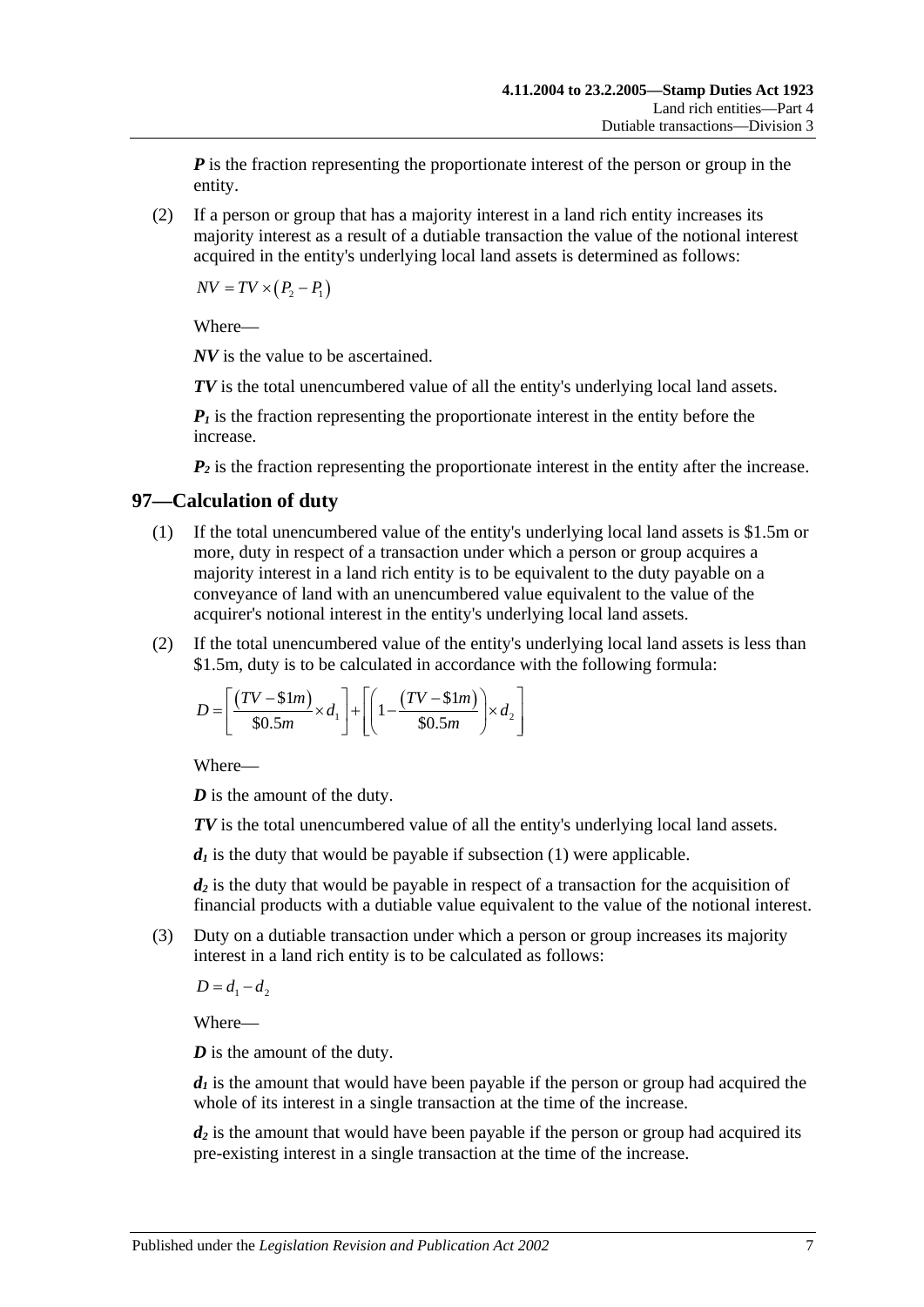- (4) However, if any part of a majority interest in a land rich entity was acquired by the relevant person or group more than 3 years before the date of a dutiable transaction (the *earlier acquisition*), the duty calculated under the above provisions is to be rebated by a percentage representing the extent of the earlier acquisition as a proportion of the majority interest as a whole.
- (5) If a person or group acquires or increases a majority interest in a land rich entity through the acquisition of financial products and duty has been paid under this Act or a corresponding law in respect of the transaction for the acquisition of the financial products, the duty calculated under this section is to be reduced by the amount of the duty paid.

# **Division 4—Payment and recovery of duty**

### **98—Acquisition statement**

- (1) If a dutiable transaction occurs, the person or group that acquires or increases its majority interest in the land rich entity must, within 2 months after the date of the dutiable transaction—
	- (a) lodge a return with the Commissioner; and
	- (b) pay the relevant amount of duty.

Maximum penalty: \$10 000.

- (2) The return must contain the following information:
	- (a) the name and address of the person, or the name and address of each member of the group, that has the majority interest or has increased its majority interest as a result of the transaction; and
	- (b) the date of the transaction; and
	- (c) particulars of—
		- (i) the interest acquired as a result of the transaction; and
		- (ii) any other interests held and the dates and circumstances of their acquisition; and
		- (iii) the underlying land assets and the underlying local land assets of the land rich entity as at the date of the transaction; and
		- (iv) the underlying assets of the land rich entity as at the date of the transaction; and
		- (v) amounts of duty paid under this Act or a corresponding law in relation to the acquisition of the majority interest in the land rich entity; and
	- (d) other information required by the Commissioner.

#### **99—Recovery from entity**

(1) If a person or group fails to pay duty as required under this Part, the Commissioner may recover the duty, as a debt, from the relevant private entity.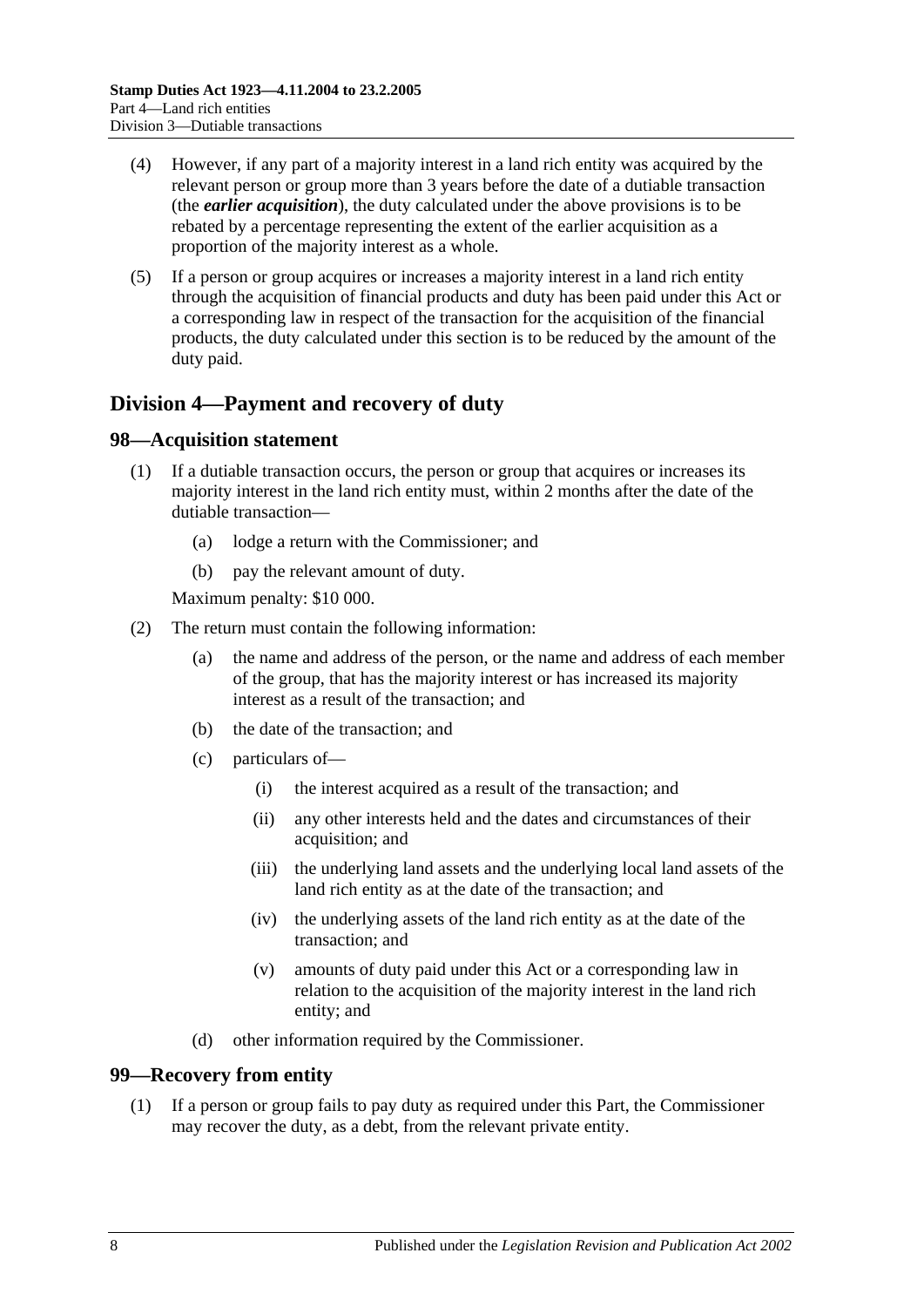- (2) Instead of, or as well as, proceeding against the private entity for recovery of duty as a debt, the Commissioner may register a charge on any of its land for the amount of the unpaid duty.
- (3) The Commissioner must give written notice of the registration of a charge under this section to—
	- (a) the registered proprietor of the land; and
	- (b) the person in default, or each member of the group in default.
- <span id="page-92-0"></span>(4) If the duty remains unpaid 6 months after the registration of the charge, the Commissioner may apply to the District Court for an order for the sale of the land.
- (5) On an application under [subsection](#page-92-0) (4), the Court may make an order for sale of the land by public auction and, in that event, the proceeds of sale are to be applied as follows:
	- (a) firstly—in payment of the costs of the sale and other costs of proceeding under this section; and
	- (b) secondly—in discharging liabilities secured by an instrument registered in priority to the registered charge; and
	- (c) thirdly—in discharging the liability to duty; and
	- (d) fourthly—in discharging other liabilities as directed by the Court; and
	- (e) fifthly—in payment to the registered proprietor of the land immediately before the completion of the sale.
- (6) If the Commissioner recovers duty under this section, the private entity may recover the amount paid to, or recovered from, the entity from the person or persons principally liable for the payment of the duty.

## **Division 5—Miscellaneous**

#### **100—Valuation of interest under contract or option to purchase land**

If an interest in land consists of an interest arising under a contract or option to purchase the land, the interest is to be valued, for the purposes of this Part, by subtracting from the market value of the land the amount that the purchaser under the contract or the holder of the option would be required to pay in order to complete the purchase.

#### **101—Exempt transactions**

(1) A transaction under which a person or a group acquires an interest in a land rich entity is exempt from duty under this Part if it takes place in circumstances in which a conveyance of an interest in the underlying local land assets would not attract *ad valorem* duty.

#### **Example—**

Suppose that A is entitled under the will of B to 60% of the shares in X Pty Ltd, a land rich entity, owning land in the State valued at \$2m. A's acquisition of the shares on distribution of the estate is exempt from duty because a conveyance of the land itself would, if it occurred in these circumstances (ie on distribution of the estate), be exempt from *ad valorem* duty.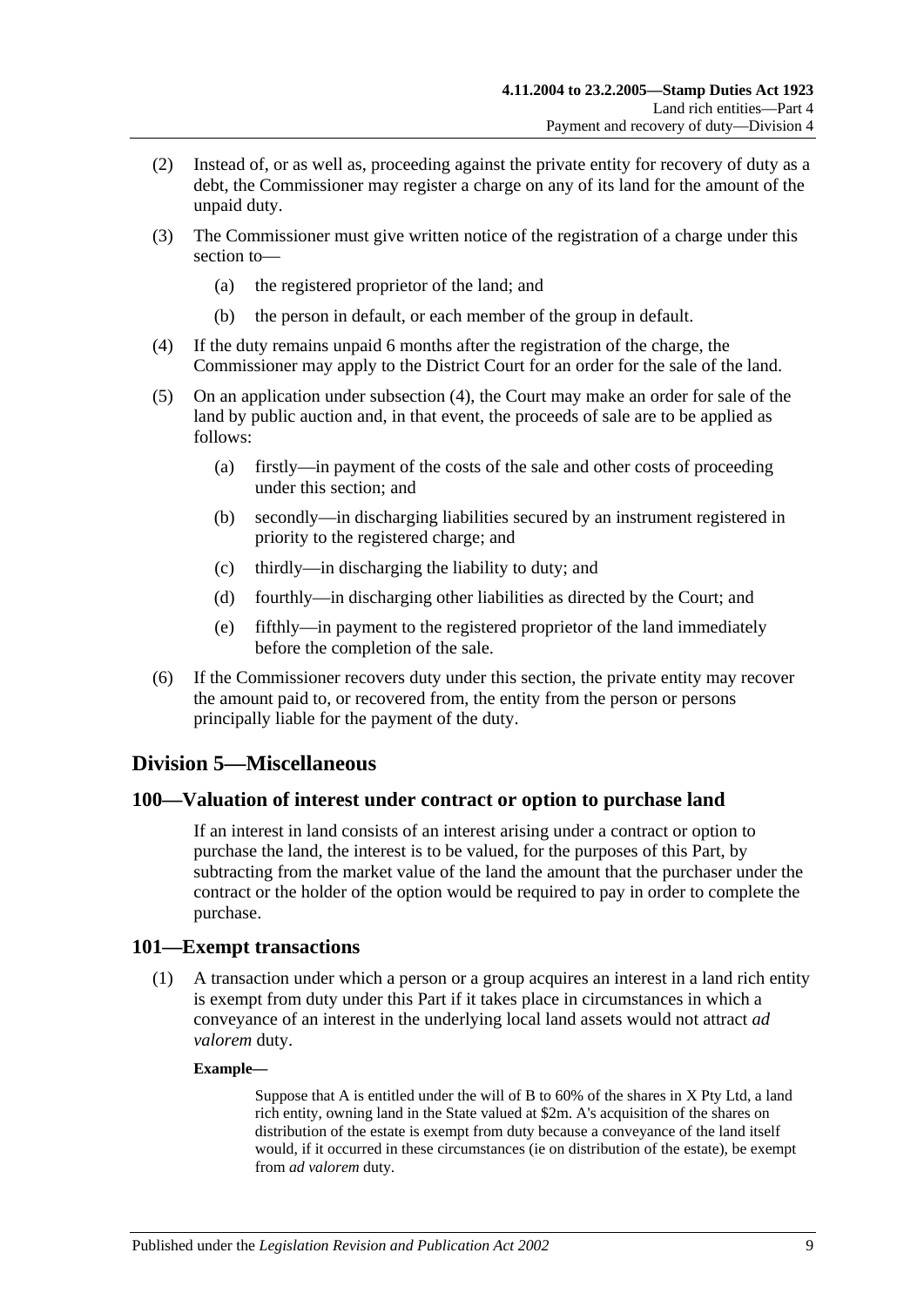- (2) The following transactions are exempt from duty under this Part:
	- (a) an acquisition of an interest in a land rich entity that takes place under a compromise or arrangement approved by a court under Part 5.1 of the *Corporations Act 2001* of the Commonwealth;
	- (b) a transaction exempted by regulation from duty under this Part.

#### **102—Multiple incidences of duty**

- (1) If it is possible under this Part to assess the incidence of duty in different ways in respect of the same transaction, duty will be assessed so as to maximise the return to the revenue but not so as to extend the incidence of duty beyond a single person or group identified in the assessment.
- (2) If a person or a group acquires a majority interest in a land rich entity, and another person or group later acquires a majority interest in the land rich entity without diminishing the former majority interest, the Commissioner may, if satisfied that it is just and equitable to do so, exempt the later acquisition, wholly or partly, from duty under this Part.

#### **Example—**

Suppose the shares of X Pty Ltd, a land rich entity, are divided into Class A and Class B. The Class A shares confer rights to dividends but no rights to share in the distribution of assets on winding up of the company. The Class B shares confer no rights to dividends but do confer rights to share in the distribution of assets on the winding up of the company. Suppose that A acquires all the Class A shares and pays duty under this Part on the acquisition of a majority interest in the company. Suppose that B then acquires all the Class B shares. In this case, the Commissioner could, if satisfied that it would be just and equitable to do so, grant relief under the above subsection.

(3) If a group acquires a majority interest in a land rich entity as a result of a dutiable transaction, and a person or group that is a member or subgroup of the group acquires that majority interest from the group, the Commissioner may, if satisfied that it is just and equitable to do so, exempt the later acquisition, wholly or partly, from duty under this Part.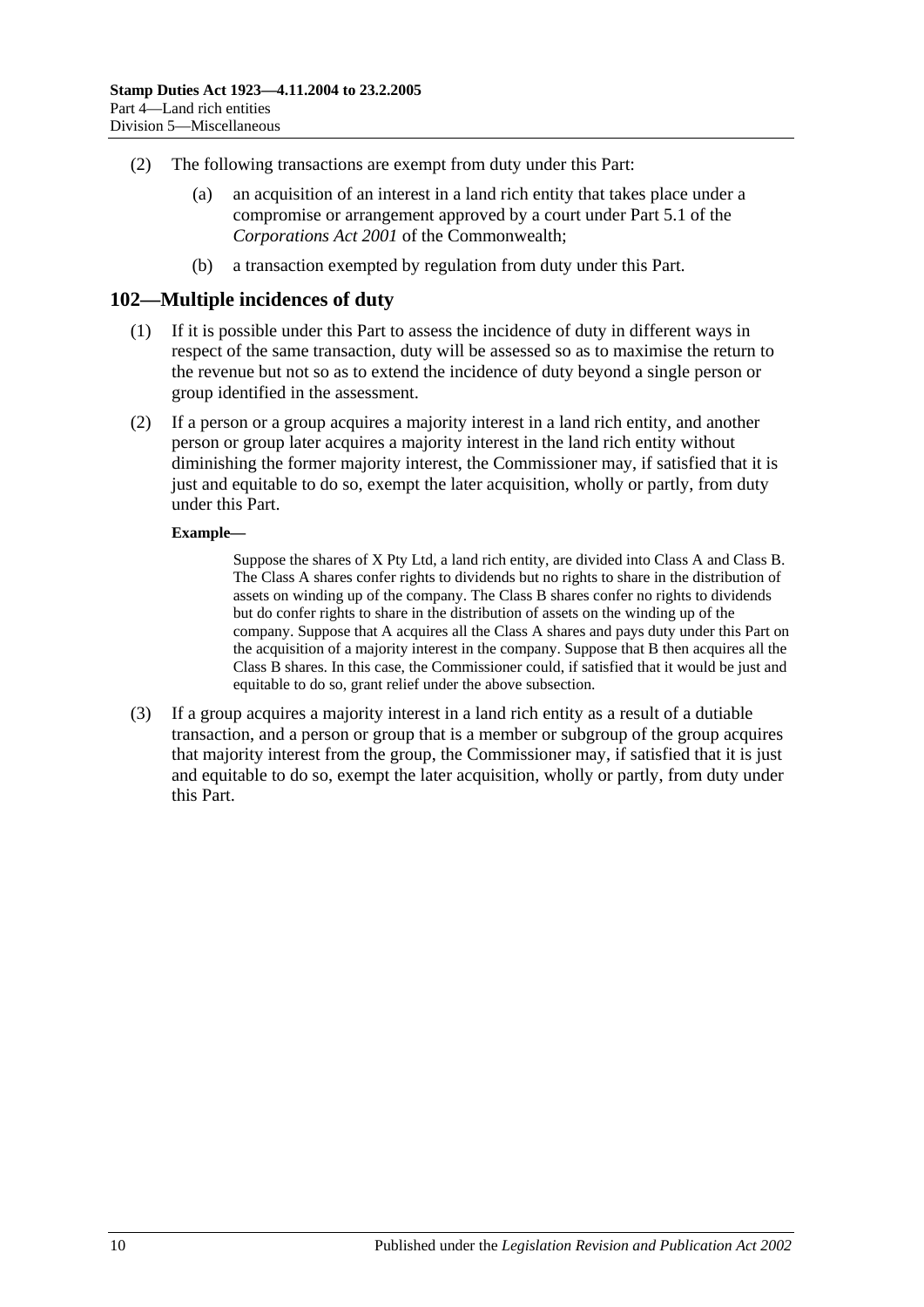# **Part 5—Miscellaneous provisions**

## **106—Spoiled or unused stamps**

- (1) Subject to any regulations made under this Act, the Commissioner may, on the application of any person in possession of stamps or stamped material unused or rendered useless by being inadvertently spoiled, give to that person, in lieu of the stamps or stamped material so spoiled or unused, other stamps (of the same or another denomination) of the same value or, at his discretion, money of the same value, deducting the proper allowance on purchase of stamps of the same description; but the Commissioner may, if he thinks it just to do so, refrain from making any such deduction.
- (2) For the purposes of Part 4 of the *[Taxation Administration Act](http://www.legislation.sa.gov.au/index.aspx?action=legref&type=act&legtitle=Taxation%20Administration%20Act%201996) 1996*
	- (a) an application under this section is to be taken to be an application for a refund; and
	- (b) the giving of stamps or money under this section is to be taken to be the making of a refund.

## **106A—Transfer of financial products not to be registered unless duly stamped**

- (1) A transfer of a financial product to which [Division 5](#page-83-1) of [Part 3A](#page-72-0) applies must not be registered by the corporation, company or society by which the financial product was issued—
	- (a) unless a proper instrument of transfer has been delivered to the corporation, company or society in which, in the case of a transfer by way of sale, the consideration therefor is expressed in terms of money and the actual date of sale and the date or dates of execution by the transferor and transferee are set out; and
	- (b) unless the instrument is duly stamped under this Act or is, under [subsection](#page-94-0) (1b), deemed to have been duly stamped.
- <span id="page-94-1"></span>(1a) Notwithstanding any other provision of this Act, where financial products are transferred pursuant to a takeover scheme, the Commissioner may, if he thinks it expedient to do so, upon payment of the duty payable in respect of the instruments of transfer, denote payment of the duty on a statement in the approved form.
- <span id="page-94-0"></span>(1b) Where payment of duty is denoted on a statement pursuant to [subsection](#page-94-1) (1a), each instrument of transfer to which the statement relates shall be deemed to have been duly stamped.
- (2) A transfer of a financial product (other than a CSF transaction within the meaning of [Part 3A\)](#page-72-0) on a sale or purchase to which [Division 2](#page-74-0) of [Part 3A](#page-72-0) applies must not be registered by the corporation, company or society by which the financial product was issued—
	- (a) unless a proper instrument of transfer has been delivered to the corporation, company or society; and
	- (b) unless the transfer is, under [section](#page-77-0) 90E(3), taken to have been duly stamped.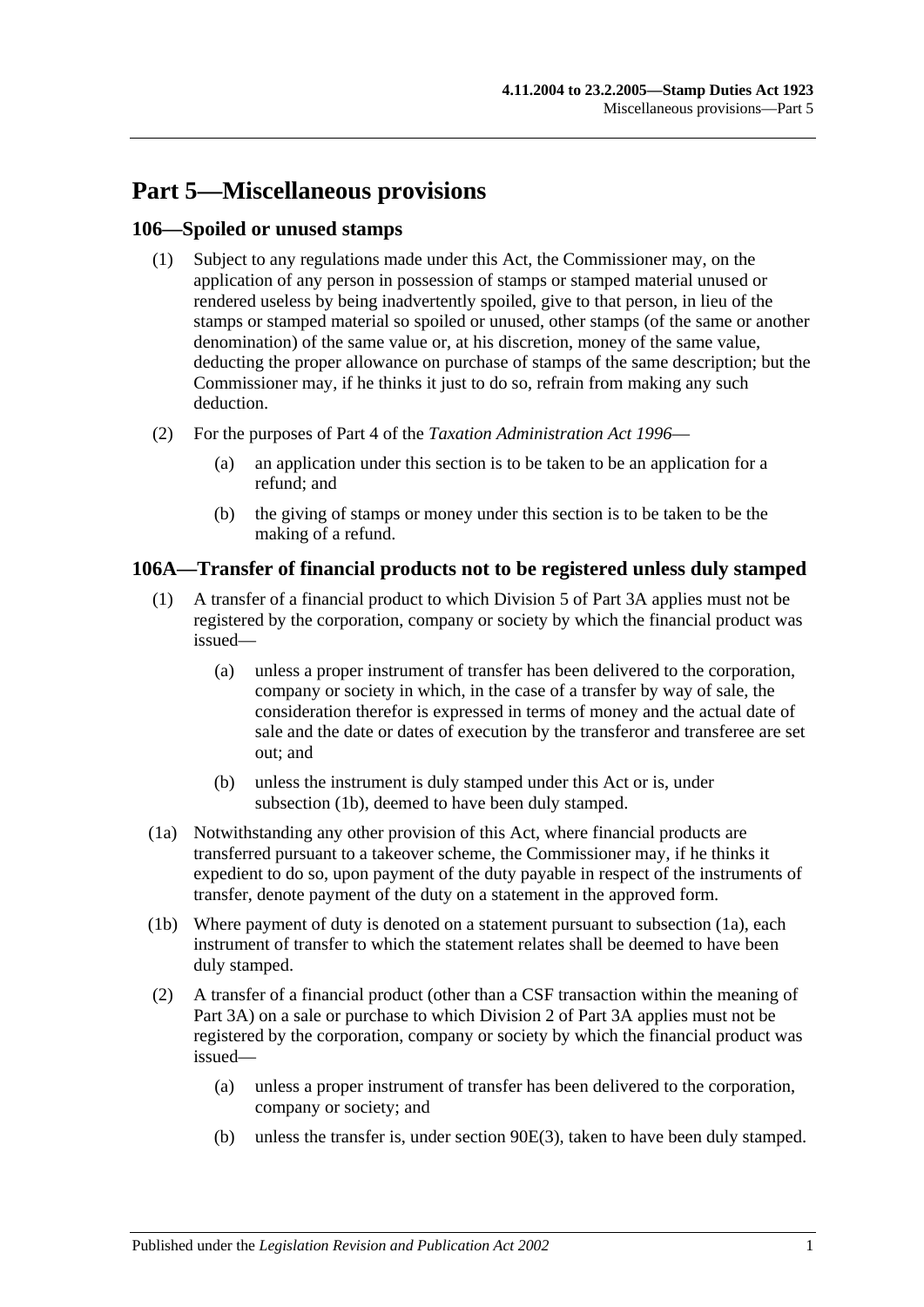- (3) After a transfer of any financial product has been registered by the corporation, company or society in this State, the instrument of transfer shall be retained in this State by the corporation, company or society for a period of not less than five years.
- (4) If a corporation, company or society contravenes or fails to comply with any of the provisions of this section, that corporation, company or society is guilty of an offence. Penalty: \$10 000.
- (5) The right or title of any transferee or subsequent holder of any financial product shall not be invalidated by reason only that the transfer of the financial product was registered by a corporation, company or society in contravention of the provisions of this section.

### **107—Transfer of property to correct error**

- (1) If the Commissioner is satisfied, on application by a party to an instrument submitted for stamping, that the sole purpose of the instrument is to reverse or correct a disposition of property resulting from an error in an earlier instrument, the Commissioner may grant relief from stamp duty under this section.
- (2) The Commissioner may require the applicant to provide such information (verified if the Commissioner thinks fit by statutory declaration) as the Commissioner thinks necessary to decide the application.
- (3) If the Commissioner grants relief from stamp duty under this section, the duty chargeable on the instrument is ten dollars plus the amount (if any) by which the duty that would have been paid on the earlier instrument if it had been correctly made in the first instance exceeds the amount of duty actually paid on that instrument.

## **108—Penalties for certain offences**

- <span id="page-95-0"></span>(1) Any person who—
	- (a) forges any die or stamp;
	- (b) impresses any material with a forged die;
	- (c) cuts, tears or in any way removes from any material any stamp with intent to make fraudulent use of the stamp or of any part thereof;
	- (d) mutilates any stamp with intent to make fraudulent use of any part thereof;
	- (e) fraudulently fixes or places upon any material, or upon any stamp, any stamp or part of a stamp which has been cut, torn or in any way removed from any other material or out of or from any other stamp;
	- (f) erases or otherwise removes from any stamped material any name, sum, date or other matter or thing therein written with the intent that any fraudulent use should be made of the stamp upon the material;
	- (g) knowingly sells or exposes for sale, or utters or uses, any forged stamp;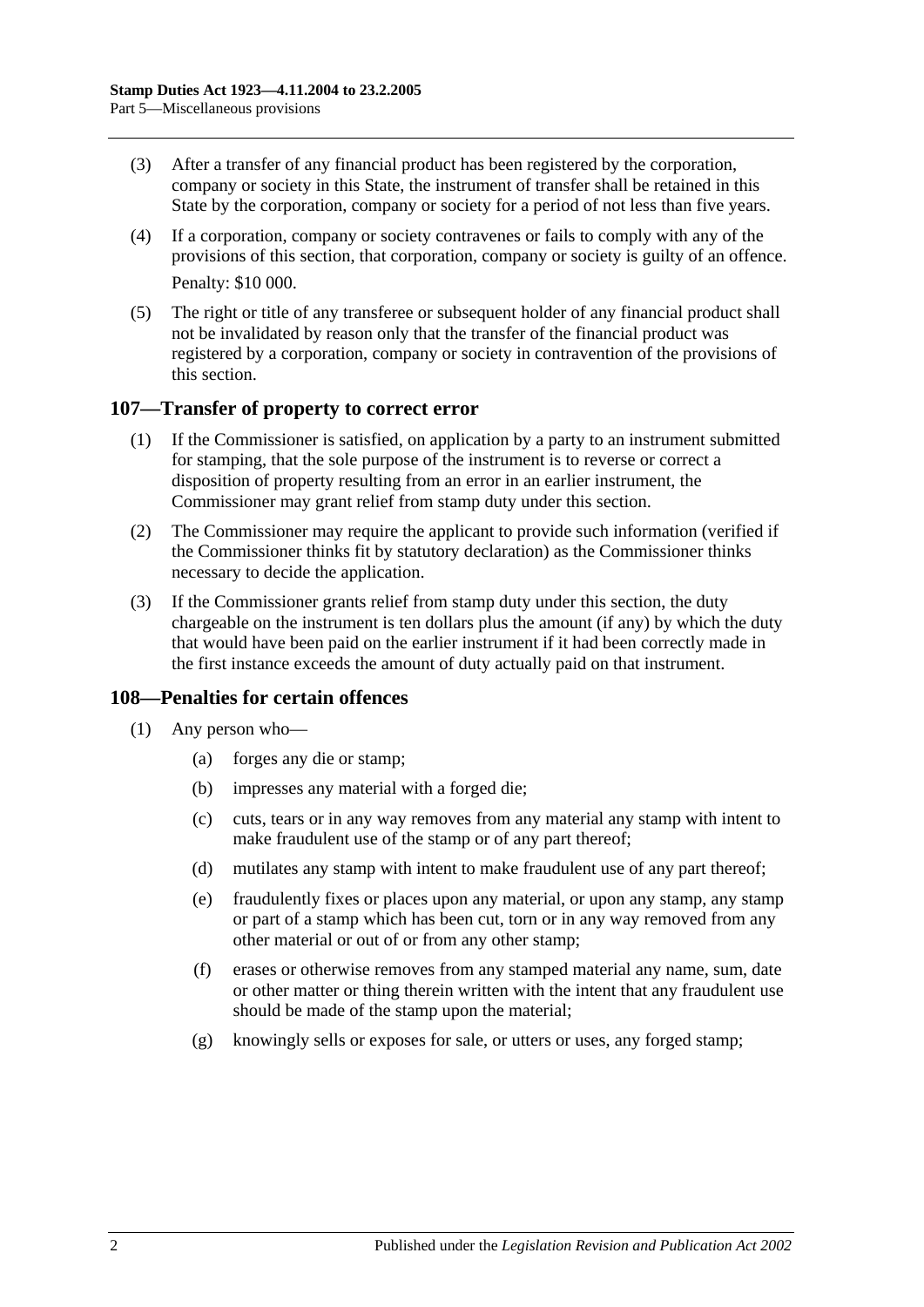<span id="page-96-0"></span>(h) knowingly and without lawful excuse (the proof of which lawful excuse shall lie on the person accused) has in his possession any forged die or stamp, or any stamp or part of a stamp which has been fraudulently cut, torn or otherwise removed from any material, or any stamp which has been fraudulently mutilated, or any stamped material out of which any name, sum, date or other matter or thing has been fraudulently erased or otherwise removed,

shall be guilty of an offence and liable to imprisonment, with or without hard labour, for a term of not less than one year and not more than seven years.

(2) Any person who causes to be done, or knowingly assists in doing, any of the acts mentioned in [subsection](#page-95-0)  $(1)(a)$  to  $(h)$  shall be deemed to be guilty of the principal offence and shall be punishable accordingly.

## **109—Penalty for fraud**

Any person who—

- (a) fraudulently removes or causes to be removed from any instrument any adhesive stamp, or fraudulently affixes to any instrument any adhesive stamp which has been removed from any other instrument, with intent that the stamp may be used again; or
- (b) knowingly sells, offers for sale or utters any adhesive stamp which has been removed from any instrument, or utters any instrument having thereon any adhesive stamp which to his knowledge has been so removed; or
- (c) practises or is concerned in any fraudulent act, contrivance or device with intent to evade any duty under this Act,

is guilty of an offence.

Penalty: \$10 000 plus an amount equal to twice the amount of any duty sought to be evaded.

## **111—Remedy for misappropriation**

- (1) The Supreme Court may, upon application by, or on behalf of, the Commissioner, grant a rule requiring any person who has received money payable by way of duty, or the executor or administrator of any such person, to show cause why he should not deliver to the Commissioner an account upon affidavit of any duty or sum of money received by that person, executor or administrator and why it should not be forthwith paid to the Commissioner.
- (2) The Court may make absolute such a rule and enforce by attachment or otherwise the payment of any such duty or sum of money as appears to be due, together with costs.

## **112—Regulations**

- (1) The Governor may make such regulations and may authorise such forms as may be necessary from time to time for carrying this Act into effect and may, by any such regulation, impose a penalty not exceeding \$2 000 for any breach thereof.
- (2) Every such regulation and form, when published in the Gazette, shall have the force of law.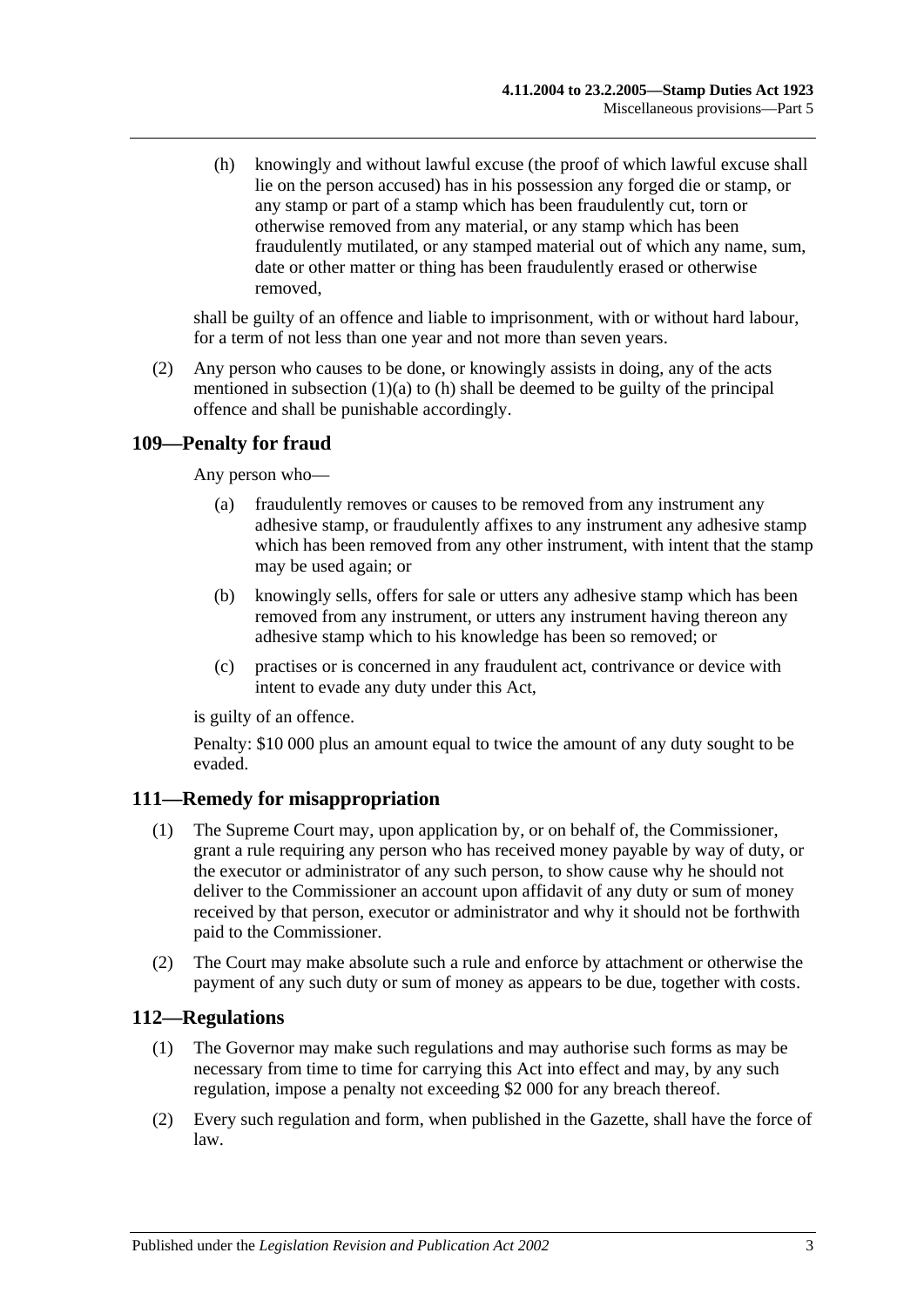- (3) Every such regulation shall be laid before both Houses of Parliament forthwith if Parliament is sitting and, if not, then within thirty days after the commencement of the next session.
- <span id="page-97-0"></span>(4) Regulations made under this section may prescribe any matters necessary or convenient to be prescribed or which are required or, expressly or by implication, authorised or permitted to be prescribed for the purposes of this Act.
- (5) Without limiting the generality of [subsection](#page-97-0) (4), the regulations may—
	- (a) be of general or limited application; and
	- (b) require the use of forms approved by the Commissioner for documents required or authorised to be used for the purposes of this Act or the regulations; and
	- (c) leave any other matter to be determined, varied or regulated according to the discretion of the Commissioner; and
	- (d) make different prescriptions according to prescribed circumstances.

### **114—Exemption from stamp duty**

- (1) The Governor may, by proclamation, exempt any body or authority established by statute from the payment of duty under this Act.
- (2) The Governor may, by subsequent proclamation, vary or revoke a proclamation under this section.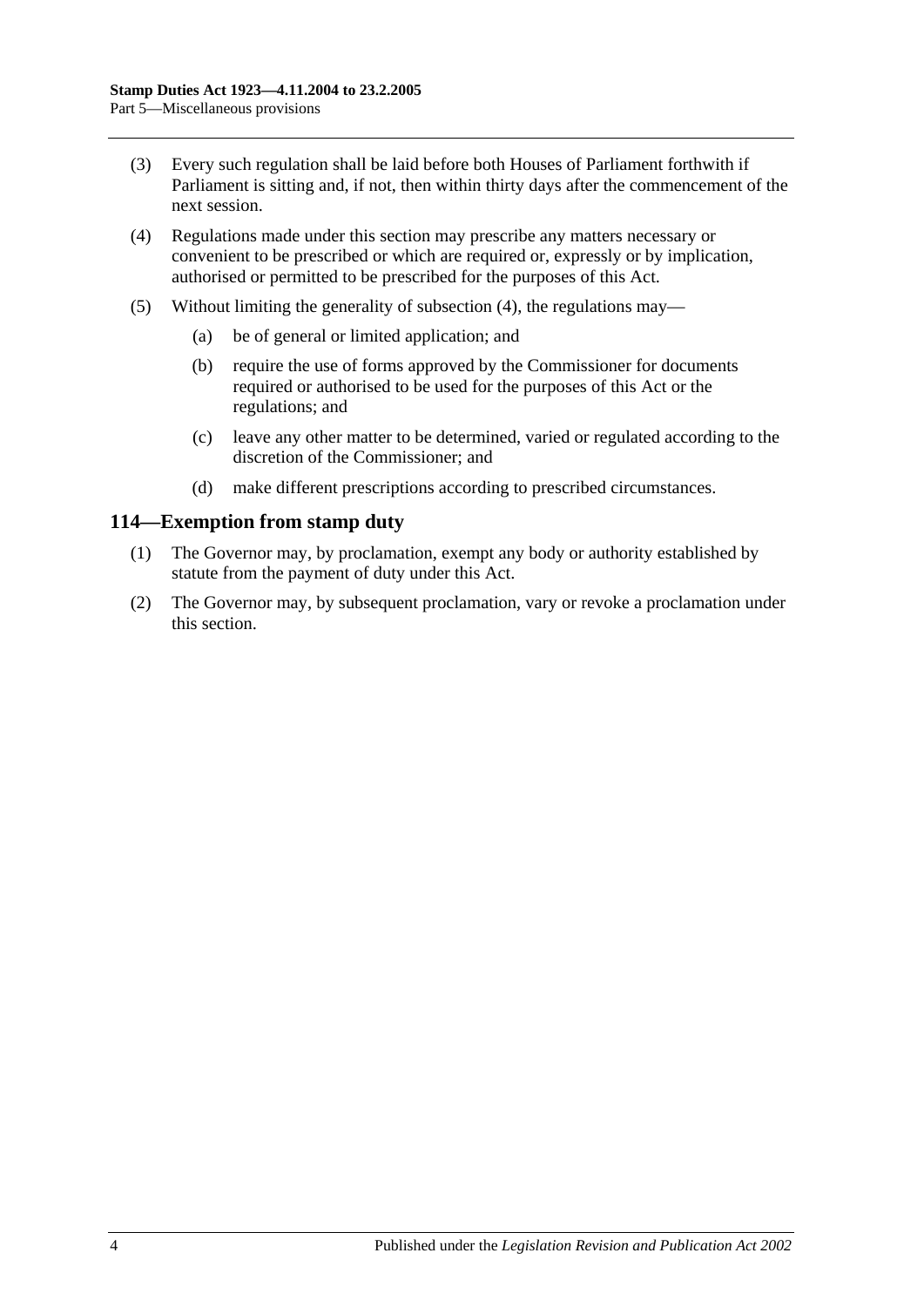# **Schedule 1—Transitional provisions**

#### **1—Commencement of consequential regulations**

Regulations under this Act that are consequential on the amendments made to this Act by the *[Statutes Amendment \(Financial Institutions\) Act](http://www.legislation.sa.gov.au/index.aspx?action=legref&type=act&legtitle=Statutes%20Amendment%20(Financial%20Institutions)%20Act%201999) 1999* or are consequential on the *Cheques and Payment Orders Amendment Act 1998* of the Commonwealth may come into operation on 1 December 1998 or on any subsequent day occurring before the regulations were made.

# <span id="page-98-0"></span>**Schedule 2—Stamp duties and exemptions Part 1—Specified instruments**

#### **1—Annual licence application or monthly return**

| (1) | Annual licence application or monthly return to be lodged by any company, person<br>or firm of persons, whether corporate or unincorporate, which carries on or<br>proposes to carry on in South Australia any life, personal accident, fire, fidelity,<br>guarantee, livestock, plate glass, marine or other assurance or insurance business<br>and whether the head office or principal place of business of that company, person<br>or firm is in South Australia or elsewhere- |                                                                                                                                                                                                                                                                                                                                                                                                  |                                                                                                                                        |          |  |  |
|-----|------------------------------------------------------------------------------------------------------------------------------------------------------------------------------------------------------------------------------------------------------------------------------------------------------------------------------------------------------------------------------------------------------------------------------------------------------------------------------------|--------------------------------------------------------------------------------------------------------------------------------------------------------------------------------------------------------------------------------------------------------------------------------------------------------------------------------------------------------------------------------------------------|----------------------------------------------------------------------------------------------------------------------------------------|----------|--|--|
|     | (a)                                                                                                                                                                                                                                                                                                                                                                                                                                                                                | in the case of an annual licence application where the company, person<br>or firm has received or in any manner charged in account (whether<br>directly or by agents) premiums relating to life insurance within the<br>period of 12 months preceding the year for which the licence is to be<br>taken out—for every \$100 or fractional part of \$100 of those premiums                         |                                                                                                                                        |          |  |  |
|     | (ab)                                                                                                                                                                                                                                                                                                                                                                                                                                                                               | in the case of a monthly return where the company, person or firm has<br>received or in any manner charged in account (whether directly or by<br>agents) premiums relating to policies of any kind (other than life<br>insurance policies) within the month preceding the month in which the<br>return is required to be lodged—for every \$100 or fractional part of \$100<br>of those premiums |                                                                                                                                        |          |  |  |
|     | (b)                                                                                                                                                                                                                                                                                                                                                                                                                                                                                |                                                                                                                                                                                                                                                                                                                                                                                                  | where the company, person or firm has not, prior to applying for an<br>annual licence, transacted any assurance or insurance business- |          |  |  |
|     |                                                                                                                                                                                                                                                                                                                                                                                                                                                                                    | (i)                                                                                                                                                                                                                                                                                                                                                                                              | if the annual licence is required for the full period of twelve months                                                                 | \$100.00 |  |  |
|     |                                                                                                                                                                                                                                                                                                                                                                                                                                                                                    | (ii)                                                                                                                                                                                                                                                                                                                                                                                             | if the annual licence is required for a shorter period than<br>twelve months, a proportionate part of                                  | \$100.00 |  |  |
| (2) | For the purposes of this item, subject to the exemptions in subclause $(3)$ —                                                                                                                                                                                                                                                                                                                                                                                                      |                                                                                                                                                                                                                                                                                                                                                                                                  |                                                                                                                                        |          |  |  |
|     | (a)                                                                                                                                                                                                                                                                                                                                                                                                                                                                                | the premiums referred to in subclause $(1)(a)$ are net premiums and shall<br>be counted so as to exclude any amount in respect of stamp duty on the<br>annual licence application received or charged on or after 1 January,<br>1986, any commission or discount and any portion of those premiums<br>actually paid by way of reinsurance effected in South Australia with any                   |                                                                                                                                        |          |  |  |

other such company, person or firm; and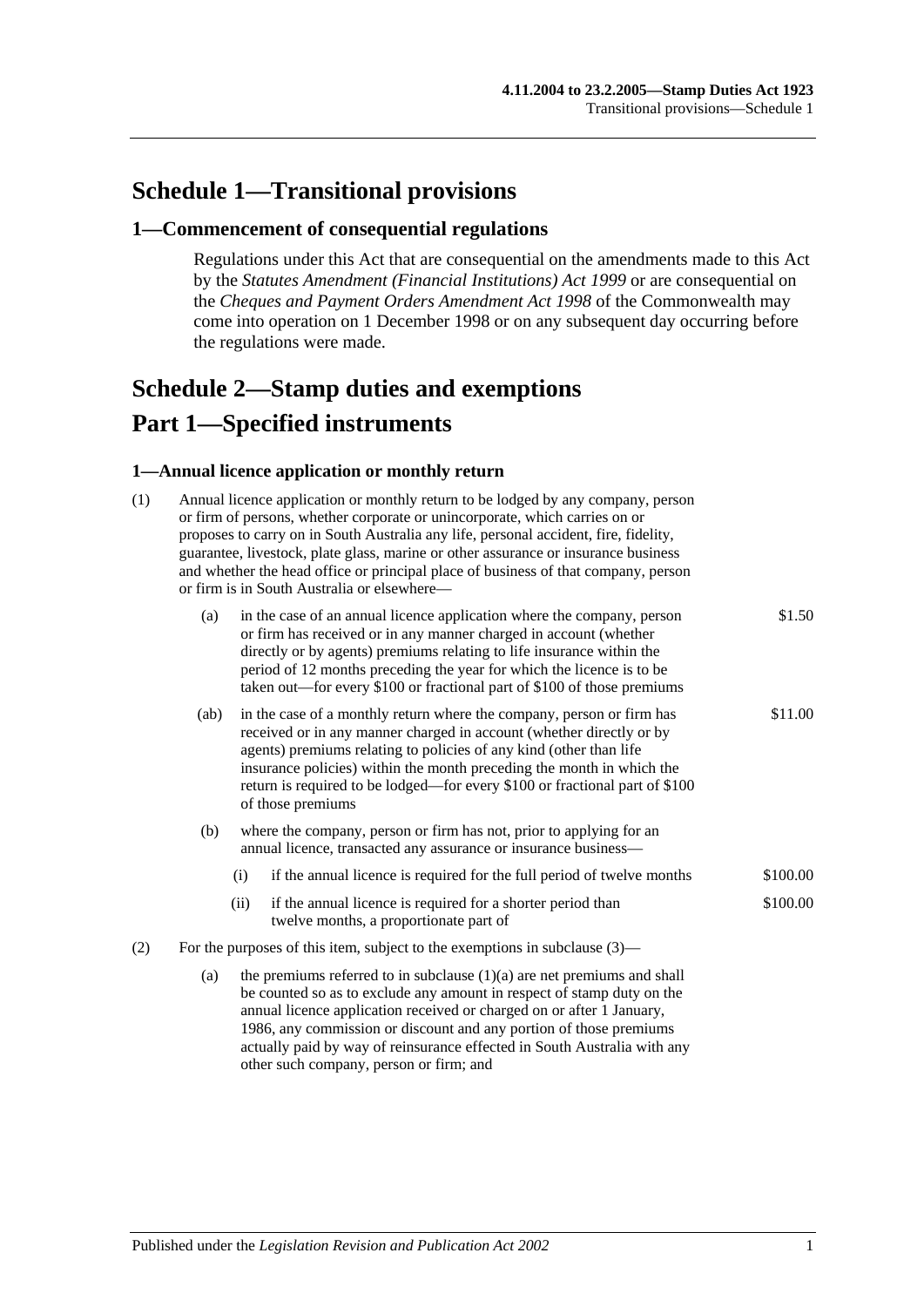- (b) in the case of an application for an annual licence to be taken out for the year commencing on 1 January, 1987, or a subsequent year, the amount of any premiums refunded during the period of 12 months preceding the year for which the annual licence is to be taken out (whether those premiums were received during that preceding period or earlier) shall be deducted from the amount of the premiums referred to in subclause  $(1)(a)$ ; and
- (c) the premiums referred to in subclause  $(1)(ab)$  must be counted so as to exclude any amount in respect of stamp duty received or charged on or after 1 January 1986, and any portion of those premiums actually paid by way of reinsurance effected in South Australia with any other such company, person or firm; and
- (d) in the case of a monthly return, there must be deducted from the amount of the premiums referred to in subclause  $(1)(ab)$  the amount of any refunds in respect of premiums (whenever received) made after the end of the month in respect of which duty was last paid under this item by the company, person or firm and before the commencement of the month in which the return is required to be lodged; and
- (e) no premiums received by any such company, person or firm for insurance risks outside South Australia, except life and personal accident insurance risks outside South Australia, shall be counted; and
- (f) in the case of a life insurance policy, any amount that is paid on or after 1 January, 1986, from an account established for investment to an account established for insurance of a risk shall be deemed to be a premium received under that policy for insurance of that risk; and
- (g) the duty in respect of any one licence under subclause  $(1)(a)$  shall not in any case be less than \$100.

#### (3) **Exemptions**

- 1. Premiums received or charged under any private guarantee fidelity insurance scheme promoted amongst and sustained solely for the benefit of the officers and servants of any particular public department, company, person or firm and not extended, either directly or indirectly, beyond such officers and servants.
- 2. Premiums received or charged under any scheme referred to in exemption 1 promoted amongst and sustained solely for the benefit of the officers and members of any friendly society or branch thereof and not extended, either directly or indirectly, beyond such officers and members.
- 3. Any premium or portion of a premium received or charged on or after 1 January, 1986, under a life insurance policy in respect of investment and not in respect of any risk insured by the policy.
- 4. Any premium received or charged under a policy in respect of a life or personal accident insurance risk where the principal place of residence of the policy owner is in the Northern Territory and the policy is registered in a registry kept in the Northern Territory pursuant to the *Life Insurance Act 1945* of the Commonwealth.
- 5. Any premium or portion of a premium received or charged on or after the first day of January, 1985, under a policy of workers compensation insurance where the premium or portion is referable to insurance against liability to pay workers compensation in respect of workers under the age of 25 years.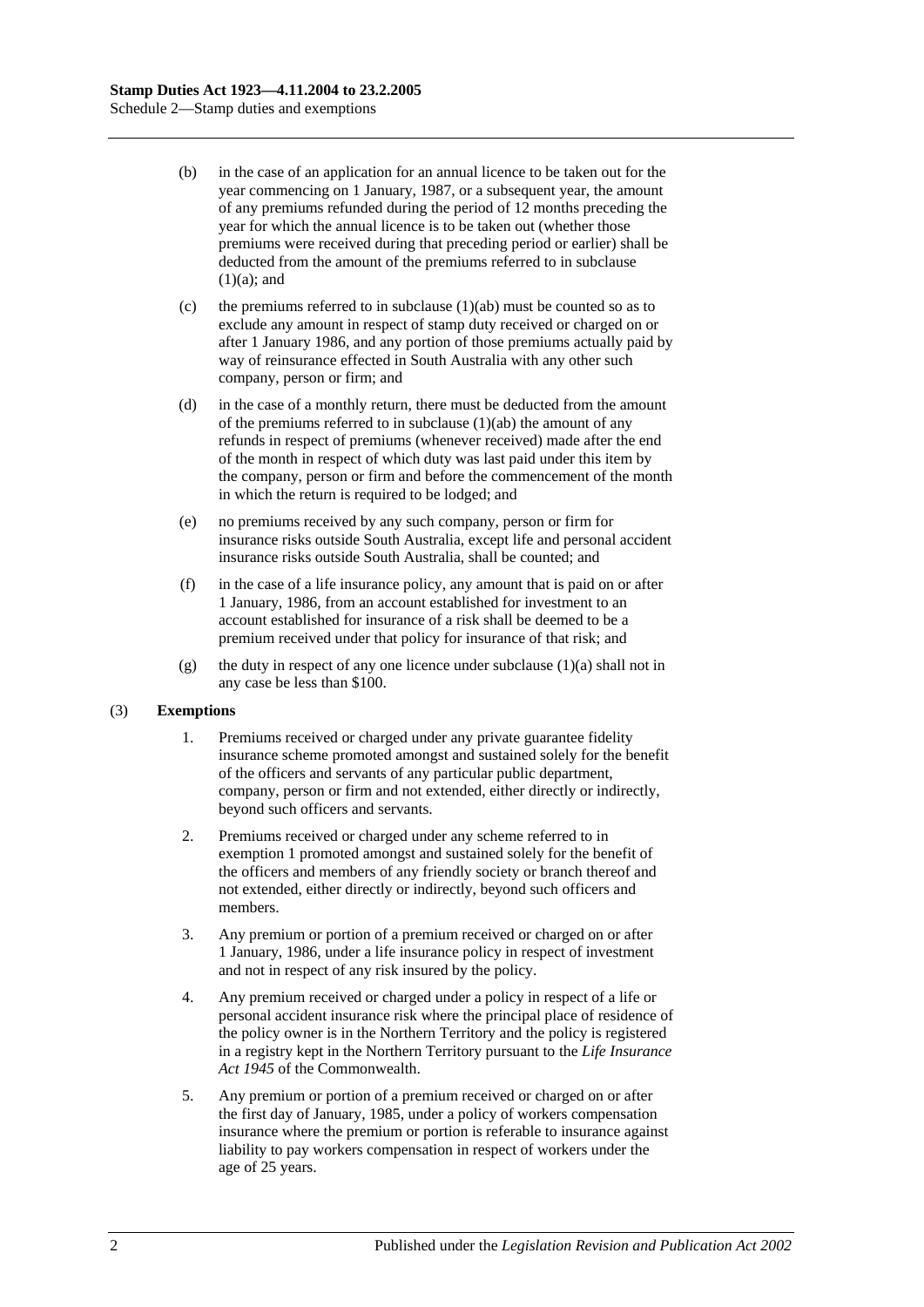|     | 6.                                                                                                                       |                                                                                          | Any premium or portion of a premium received or charged on or after<br>the first day of January, 1985, under a policy of insurance by a registered<br>medical benefits organisation within the meaning of the National Health<br>Act 1953 of the Commonwealth where the premium or portion is<br>referable to insurance against medical, dental or hospital expenses. |                                                                                                                         |  |  |  |
|-----|--------------------------------------------------------------------------------------------------------------------------|------------------------------------------------------------------------------------------|-----------------------------------------------------------------------------------------------------------------------------------------------------------------------------------------------------------------------------------------------------------------------------------------------------------------------------------------------------------------------|-------------------------------------------------------------------------------------------------------------------------|--|--|--|
|     | 7.                                                                                                                       |                                                                                          | Any premium or portion of a premium received or charged on or after<br>1 January, 1986, under any life insurance policy, being a policy for the<br>payment of an annuity to the person insured.                                                                                                                                                                       |                                                                                                                         |  |  |  |
|     | 8.                                                                                                                       |                                                                                          | Any premium or portion of a premium received or charged on or after<br>1 November, 1986, in respect of the insurance of the hull of a marine<br>craft used primarily for commercial purposes or in respect of the<br>insurance of goods carried by railway, road, air or sea or of the freight on<br>such goods.                                                      |                                                                                                                         |  |  |  |
|     |                                                                                                                          |                                                                                          | 2—Application to register or transfer registration of motor vehicle                                                                                                                                                                                                                                                                                                   |                                                                                                                         |  |  |  |
| (1) | Application to register or transfer the registration of a motor vehicle—component<br>payable in respect of registration— |                                                                                          |                                                                                                                                                                                                                                                                                                                                                                       |                                                                                                                         |  |  |  |
|     | (a)                                                                                                                      |                                                                                          | where the value of the motor vehicle (not being a commercial motor<br>vehicle or a trailer)-                                                                                                                                                                                                                                                                          |                                                                                                                         |  |  |  |
|     |                                                                                                                          | (i)                                                                                      | does not exceed \$1 000—for every \$100 or fractional part of \$100<br>of that value                                                                                                                                                                                                                                                                                  | \$1.00                                                                                                                  |  |  |  |
|     |                                                                                                                          | (ii)                                                                                     | exceeds \$1 000, but does not exceed \$2 000                                                                                                                                                                                                                                                                                                                          | \$10.00 plus \$2.00<br>for every \$100 or<br>fractional part of<br>\$100 of the excess<br>over \$1 000 of<br>that value |  |  |  |
|     |                                                                                                                          | (iii)                                                                                    | exceeds \$2 000, but does not exceed \$3 000                                                                                                                                                                                                                                                                                                                          | \$30.00 plus \$3.00<br>for every \$100 or<br>fractional part of<br>\$100 of the excess<br>over \$2 000 of<br>that value |  |  |  |
|     |                                                                                                                          | (iv)                                                                                     | exceeds \$3 000                                                                                                                                                                                                                                                                                                                                                       | \$60.00 plus \$4.00<br>for every \$100 or<br>fractional part of<br>\$100 of the excess<br>over \$3 000 of<br>that value |  |  |  |
|     | (b)                                                                                                                      | where the value of the motor vehicle (being a commercial motor vehicle<br>or a trailer)— |                                                                                                                                                                                                                                                                                                                                                                       |                                                                                                                         |  |  |  |
|     |                                                                                                                          | (i)                                                                                      | does not exceed \$1 000—for every \$100 or fractional part of \$100<br>of that value                                                                                                                                                                                                                                                                                  | \$1.00                                                                                                                  |  |  |  |
|     |                                                                                                                          | (ii)                                                                                     | exceeds \$1 000, but does not exceed \$2 000                                                                                                                                                                                                                                                                                                                          | \$10.00 plus \$2.00<br>for every \$100 or<br>fractional part of<br>\$100 of the excess<br>over \$1 000 of<br>that value |  |  |  |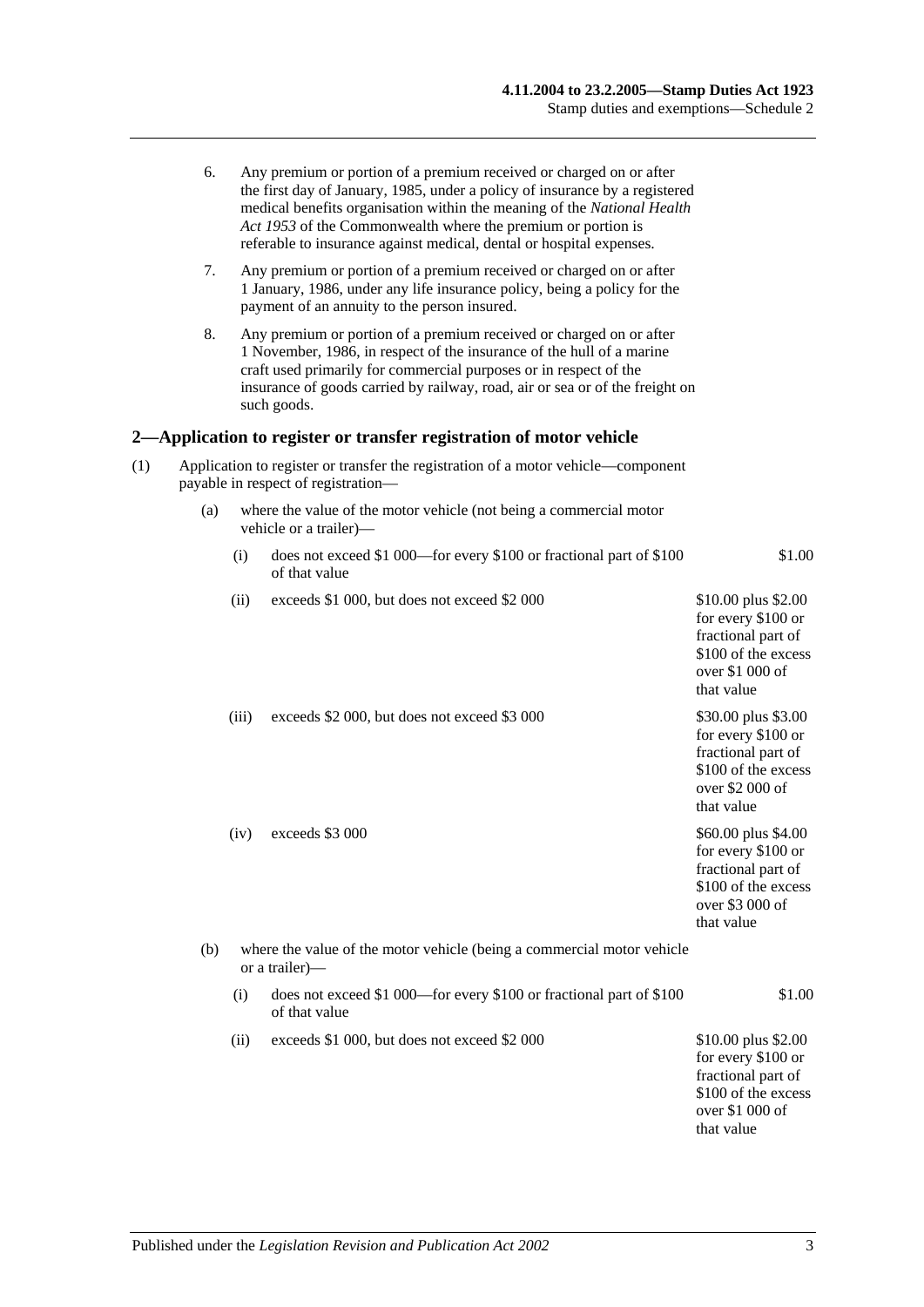(iii) exceeds  $$2\,000$   $$30.00 \text{ plus } $3.00$ 

for every \$100 or fractional part of \$100 of the excess over \$2 000 of that value

(c) the duty on an application by a person beneficially entitled under the will or on the intestacy of a deceased person to the motor vehicle to which the application relates shall, irrespective of the value of the motor vehicle, be \$4, but in any other case the duty in respect of any one application shall not be less than \$5.

#### (2) **Exemptions from component payable under subclause (1) in respect of registration**

- 1. Any application to register a motor vehicle made by a person who carries on the business of selling motor vehicles if the application is made by that person for the purpose of selling the motor vehicle to which the application relates to another person in the ordinary course of that business or for the purpose of demonstrating such motor vehicle to prospective purchasers thereof and such motor vehicle has not been previously registered (whether in this State or elsewhere in the Commonwealth).
- 2. Any application to register a motor vehicle that has been previously registered (whether in this State or elsewhere in Australia) or any application to transfer the registration of a motor vehicle that has been previously registered (whether in this State or elsewhere in Australia) to a dealer if the application is being made by that dealer for the purpose of the resale by him to another person of the motor vehicle to which the application relates and the resale is in the ordinary course of the business of the dealer.
- 3. Any application to register a motor vehicle or to transfer the registration of a motor vehicle made by a person or body who or which is entitled to registration, without fee, of the vehicle to which the application relates.
- 4. Any application to register or to transfer the registration of a trailer that is not a heavy vehicle.
- 5. Any application to register a motor vehicle or to transfer the registration of a motor vehicle made by the Crown or by any statutory body or authority which holds its assets for and on account of the Crown or by any person on behalf of the Crown or of any such body or authority.
- 5A. Any application to register a motor vehicle or to transfer the registration of a motor vehicle made under the scheme established for the registration of motor vehicles used for or in connection with Government or Government sponsored services and known as "the Continuous Government Registration Scheme".
- 6. Any application to register a motor vehicle or to transfer the registration of a motor vehicle to the extent that *ad valorem* stamp duty has already been paid on another instrument by which or by virtue of which the property in the motor vehicle was legally or equitably transferred to, or vested in, the applicant.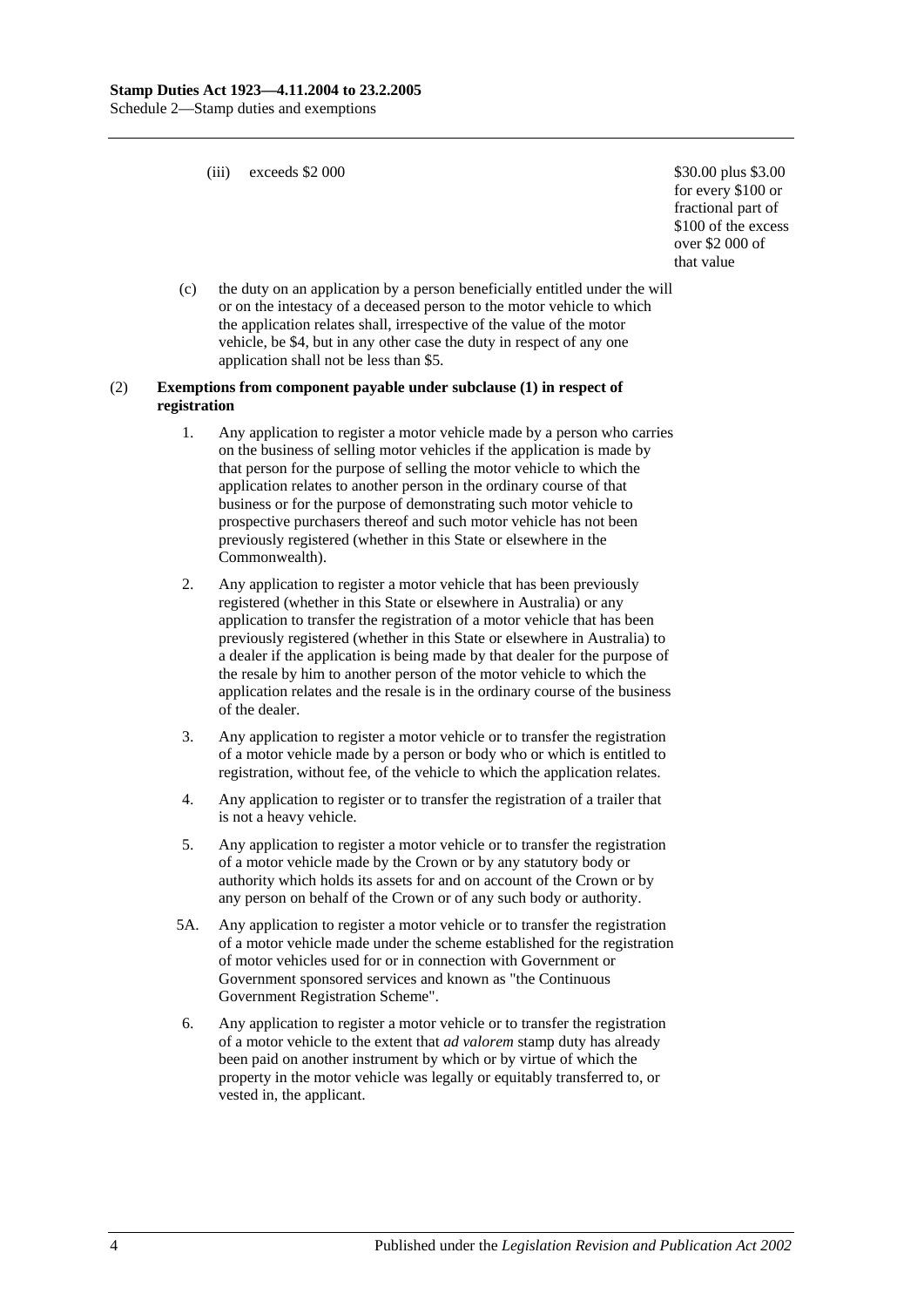- 7. Any application to register or to transfer the registration of a motor vehicle made by an executor or administrator of, or by any person administering the estate of, a deceased person if the application is made only for the purpose of the transfer of the motor vehicle to a person beneficially entitled thereto or for the purpose of the sale of the motor vehicle in the course of winding up the estate.
- 8. Any application to transfer the registration of a motor vehicle made by an owner who has repossessed that motor vehicle pursuant to a hire-purchase agreement or made by an owner in pursuance of the return of the motor vehicle to that owner by the hirer voluntarily where the vehicle is the subject of a hire-purchase agreement or upon the termination of a hiring agreement (not being a hire-purchase agreement).
- 9. Any application to register or to transfer the registration of a motor vehicle in which seating for not less than twelve adult passengers is provided and which is to be used solely or predominantly for the carriage of passengers for hire or reward.
- 10. Any application to register a motor vehicle in, or to transfer the registration of a motor vehicle to, the name of a council as defined in the *[Local Government Act](http://www.legislation.sa.gov.au/index.aspx?action=legref&type=act&legtitle=Local%20Government%20Act%201934) 1934* or a controlling authority as defined in Part 13 of that Act.
- 10A. Any application to register a motor vehicle where the vehicle is to be conditionally registered under section 25 of the *[Motor Vehicles Act](http://www.legislation.sa.gov.au/index.aspx?action=legref&type=act&legtitle=Motor%20Vehicles%20Act%201959) 1959* and the application is of a class declared by regulation under that Act to be exempt from stamp duty.
- 11. Any application to register a motor vehicle in, or to transfer the registration of a motor vehicle to, the name of a person entitled under section 38 of the *[Motor Vehicles Act](http://www.legislation.sa.gov.au/index.aspx?action=legref&type=act&legtitle=Motor%20Vehicles%20Act%201959) 1959* to have that motor vehicle registered at a reduced registration fee.
- 12. Any application to register a motor vehicle in, or to transfer the registration of a motor vehicle to, the name of a person who satisfies the Registrar of Motor Vehicles—
	- (a) that he is licensed under the law of another State or Territory of the Commonwealth to carry on the business of buying, selling or exchanging second-hand or used motor vehicles; and
	- (b) that the application is being made by that person for the purpose of the resale by him to another person of the motor vehicle to which the application relates; and
	- (c) that such resale is in the ordinary course of the business of that person.
- 13. Any application to register a motor vehicle in, or to transfer the registration of a motor vehicle to, the name of a person who satisfies the Registrar of Motor Vehicles—
	- (a) that he is the owner of the motor vehicle; and
	- (b) that, in consequence of the loss by him of the use of one or both of his legs, he is permanently unable to use public transport; and
	- (c) that the motor vehicle will be wholly or mainly used for transporting himself; and
	- (d) that he is not enjoying the benefit of this exemption in respect of any other motor vehicle currently owned by him.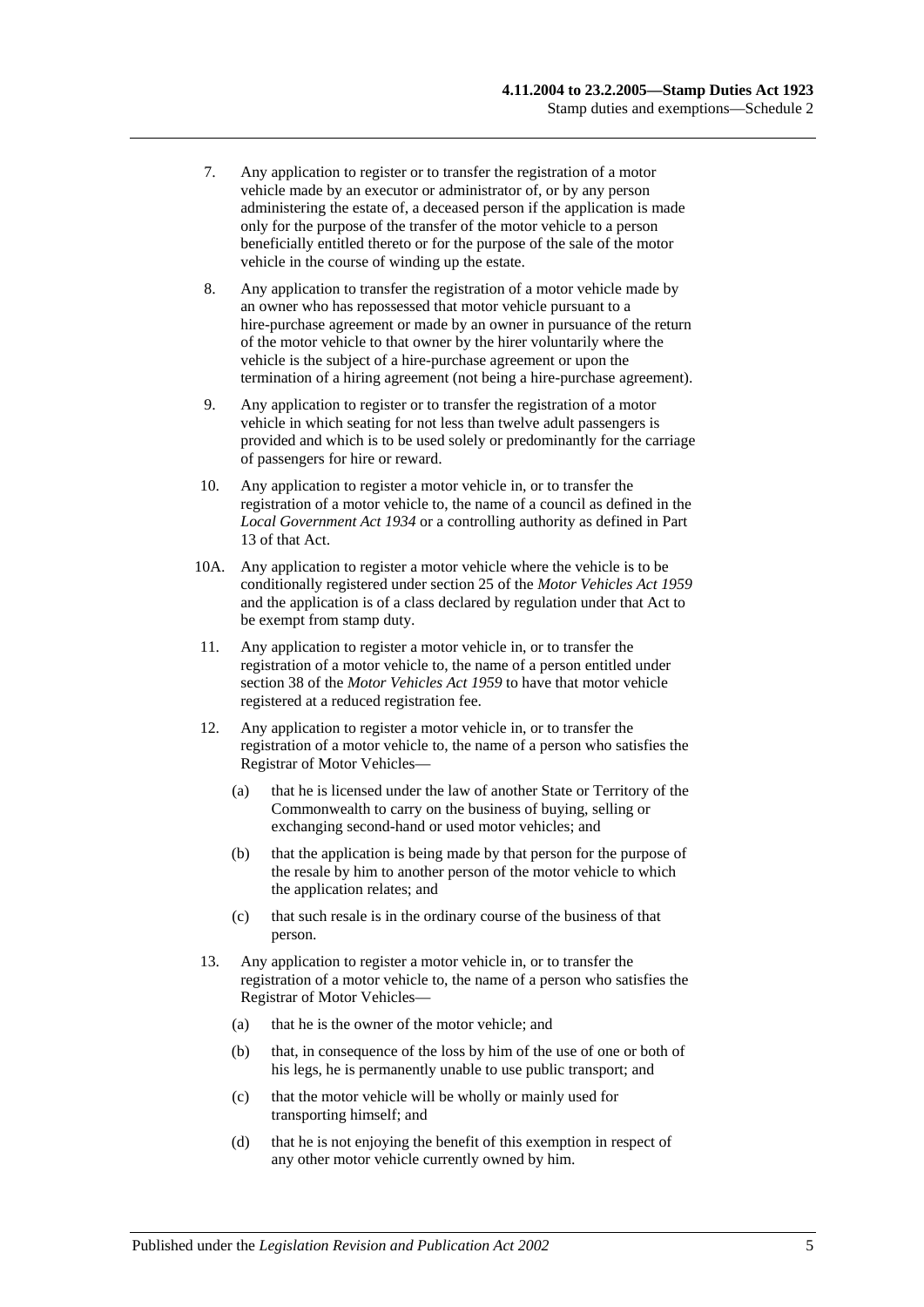- 14. Any application to register a motor vehicle in, or to transfer the registration of a motor vehicle to, the name of a person who satisfies the Registrar of Motor Vehicles—
	- (a) that the motor vehicle is the subject of a hire-purchase agreement; and
	- (b) that he is a person to whom the hirer's rights under the agreement have passed by assignment,

but, if *ad valorem* stamp duty has already been paid in respect of the assignment of such rights on the instrument by which, or by virtue of which, such rights were assigned, this exemption shall apply only to the extent of the amount of such duty so paid.

- 15. Any application to register a motor vehicle where—
	- (a) immediately before the date on which the application is made, the motor vehicle was registered in the name of the applicant (and not in the name of any other person) under the law of this State; or
	- (b) the applicant satisfies the Registrar of Motor Vehicles that, immediately before the date on which the application is made—
		- (i) the motor vehicle was registered in the name of the applicant (and not in the name of any other person) under the law of another State or a Territory of the Commonwealth; and
		- (ii) the applicant—
			- (A) was a resident of that State or Territory; or
			- (B) carried on a business in that State or Territory.
- 16. Any application to register a motor vehicle in, or to transfer the registration of a motor vehicle into, the name of the East Torrens County Board of Health constituted under the *[Health Act](http://www.legislation.sa.gov.au/index.aspx?action=legref&type=act&legtitle=Health%20Act%201935) 1935*.
- 17. Any application to transfer the registration of a motor vehicle made by a mortgagee—
	- (a) who has, in accordance with the *[Consumer Transactions Act](http://www.legislation.sa.gov.au/index.aspx?action=legref&type=act&legtitle=Consumer%20Transactions%20Act%201972) 1972*, taken possession of the motor vehicle in pursuance of a consumer mortgage; or
	- (b) to whom the motor vehicle has been voluntarily returned by the mortgagor in pursuance of the *[Consumer Transactions Act](http://www.legislation.sa.gov.au/index.aspx?action=legref&type=act&legtitle=Consumer%20Transactions%20Act%201972) 1972*.
- 18. Any application to register or to transfer the registration of a tractor or item of farm machinery owned by a primary producer.
- (3) Application to register or transfer the registration of a motor vehicle—component payable in respect of policy of insurance where the application is for registration of the vehicle for a period of—
	- (a) less than 12 months (for each 3 months or part of each 3 months in the period of registration) \$15.00
	- (b)  $12$  months  $\$60.00$

#### (4) **Exemptions from component payable under subclause (3) in respect of a policy of insurance**

1. Policy of insurance where the application for registration is made by a person or body who or which is entitled to registration of the motor vehicle to which the application relates without fee.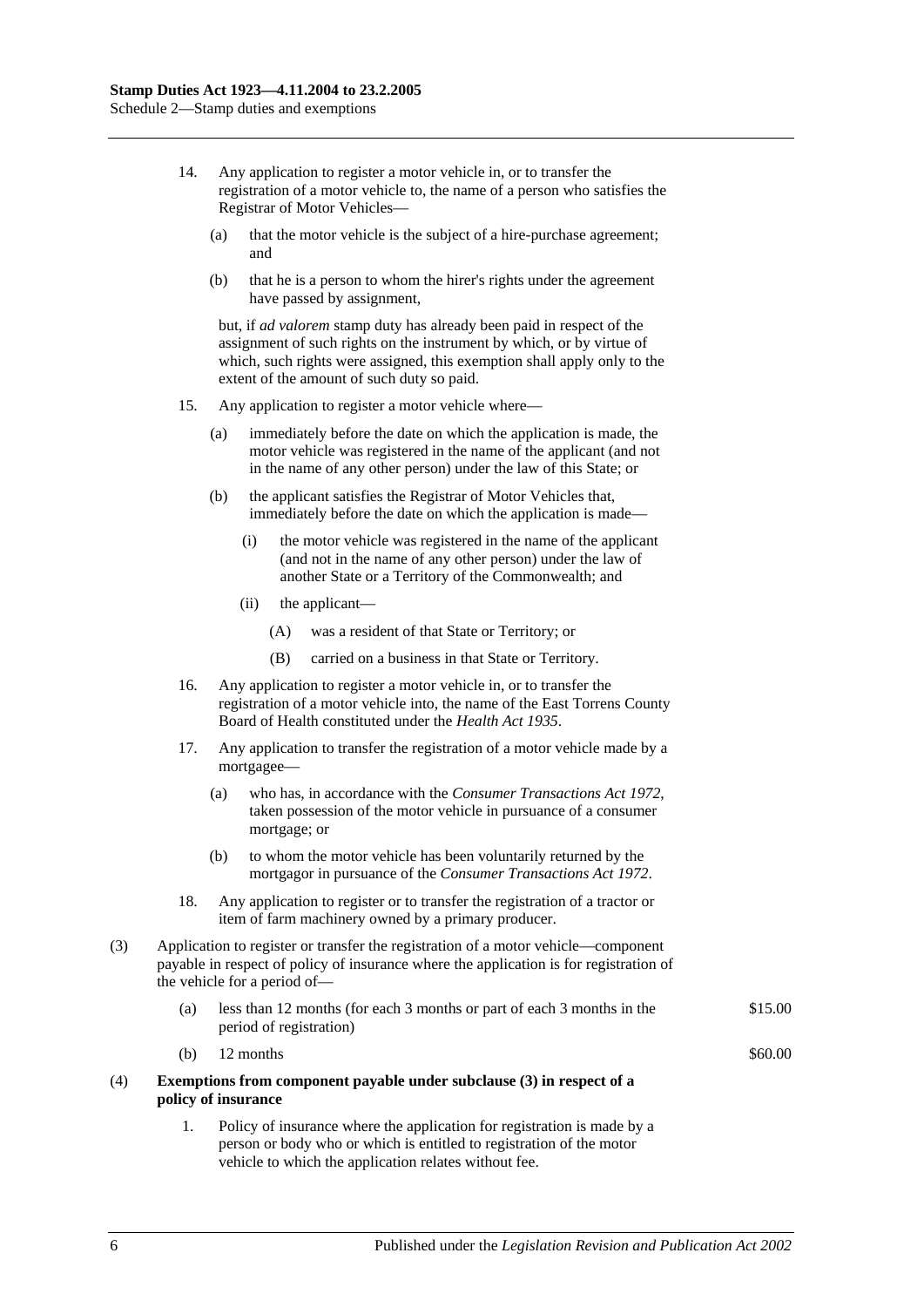- 2. Policy of insurance where the application is for registration of a trailer that is not a heavy vehicle.
- 3. Policy of insurance where the application for registration is made by the Crown or by any statutory body or authority which holds its assets for and on account of the Crown or by any person on behalf of the Crown or of any such body or authority.
- 3A. Policy of insurance where the motor vehicle is or is to be registered under the scheme established for the registration of motor vehicles used for or in connection with Government or Government sponsored services and known as "the Continuous Government Registration Scheme".
- 4. Policy of insurance where the application is for registration of a motor vehicle in which seating for not less than twelve adult passengers if provided and which is used solely or predominantly for the carriage of passengers for hire or reward.
- 5. Policy of insurance where the application for registration is made by a council as defined in the *[Local Government Act](http://www.legislation.sa.gov.au/index.aspx?action=legref&type=act&legtitle=Local%20Government%20Act%201934) 1934* or a controlling authority as defined in Part 13 of that Act.
- 5A. Policy of insurance where the motor vehicle is to be conditionally registered under section 25 of the *[Motor Vehicles Act](http://www.legislation.sa.gov.au/index.aspx?action=legref&type=act&legtitle=Motor%20Vehicles%20Act%201959) 1959* and the application for registration is of a class declared by regulation under that Act to be exempt from stamp duty.
- 6. Policy of insurance where the application for registration is made by a person entitled under section 38 of the *[Motor Vehicles Act](http://www.legislation.sa.gov.au/index.aspx?action=legref&type=act&legtitle=Motor%20Vehicles%20Act%201959) 1959* to have the motor vehicle in respect of which the application is made registered at a reduced fee.
- 7. Policy of insurance where the application for registration is made by a person who satisfies the Registrar of Motor Vehicles—
	- (a) that he is the owner of the motor vehicle; and
	- (b) that, in consequence of the loss by him of the use of one or both of his legs, he is permanently unable to use public transport; and
	- (c) that the motor vehicle will be wholly or mainly used for transporting himself; and
	- (d) that he is not enjoying the benefit of this exemption in respect of any other motor vehicle currently owned by him.
- 8. Policy of insurance where the application for registration is made by a person who satisfies the Registrar of Motor Vehicles—
	- (a) that he is the owner of the motor vehicle;
	- (b) that he is entitled as the holder of—
		- (i) a State concession card issued by the Department of Community Welfare; or
		- (ii) a pensioner entitlement card issued under any Act or law of the Commonwealth,

to travel on public transport in this State at reduced fares.

#### **3—Conveyance or transfer on sale of property not otherwise charged**

(1) Conveyance or transfer on sale of any property (not otherwise charged), including contract or agreement for sale—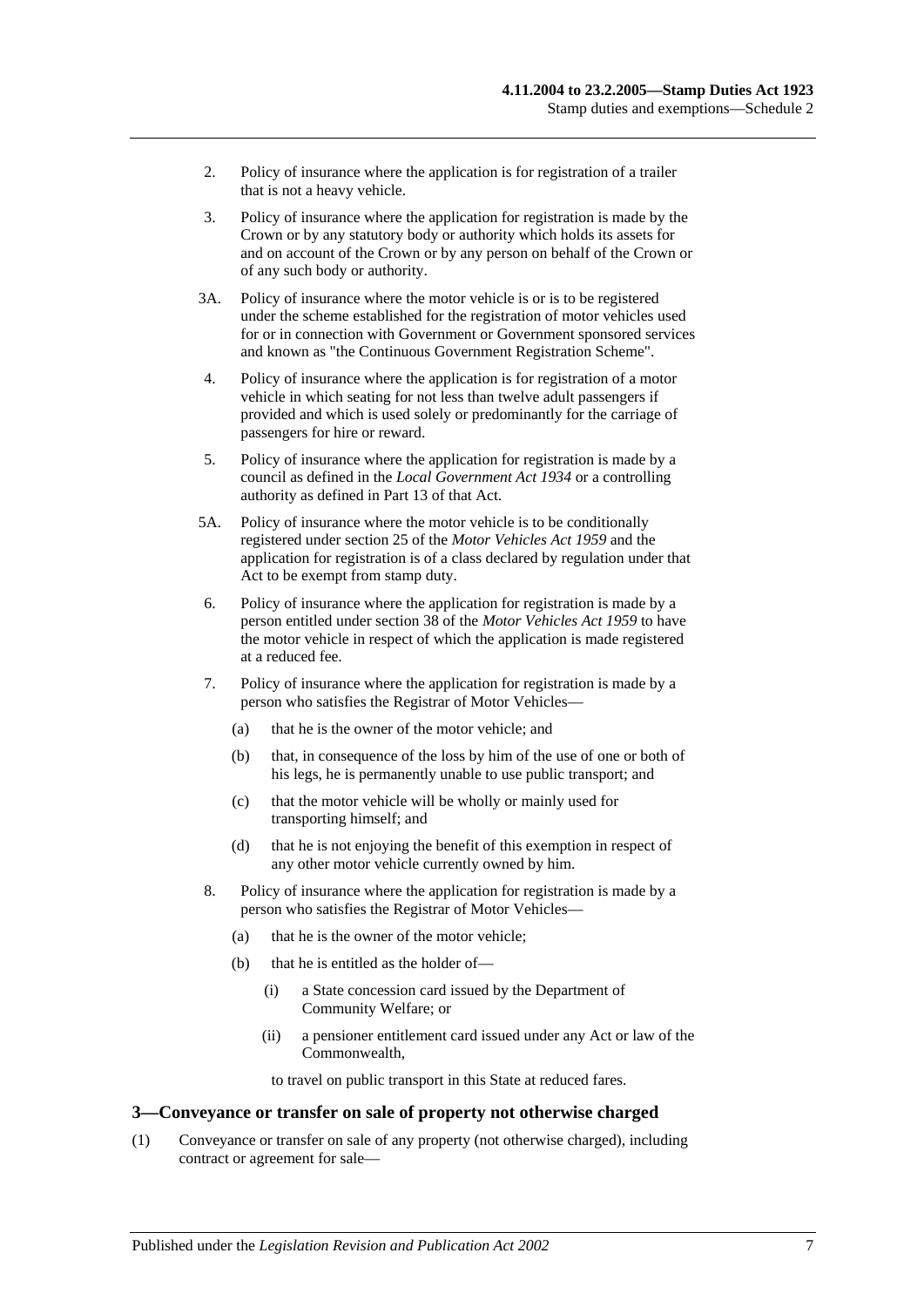| (a) | in the case of the sale of any financial product (where no return lodged<br>with the Commissioner under section 90D or furnished under<br>section 90G relates to the sale)- |                                                                                                                                                                      |                                                                                                                           |  |  |  |
|-----|-----------------------------------------------------------------------------------------------------------------------------------------------------------------------------|----------------------------------------------------------------------------------------------------------------------------------------------------------------------|---------------------------------------------------------------------------------------------------------------------------|--|--|--|
|     | (i)                                                                                                                                                                         | if the financial product is quoted on a recognised financial<br>market—for every \$100 and any fractional part of \$100 of the value<br>of the financial product     | \$0.30                                                                                                                    |  |  |  |
|     | (ii)                                                                                                                                                                        | if the financial product is not quoted on a recognised financial<br>market—for every \$100 and any fractional part of \$100 of the value<br>of the financial product | \$0.60                                                                                                                    |  |  |  |
| (b) |                                                                                                                                                                             | in any other case (not being a conveyance or transfer on sale of any<br>financial product)—where the value of the property conveyed—                                 |                                                                                                                           |  |  |  |
|     | (i)                                                                                                                                                                         | does not exceed \$12 000—for every \$100 or fractional part of \$100<br>of the value                                                                                 | \$1.00                                                                                                                    |  |  |  |
|     | (ii)                                                                                                                                                                        | exceeds \$12 000 but does not exceed \$30 000                                                                                                                        | \$120 plus \$2.00<br>for every \$100 or<br>fractional part of<br>\$100 of the excess<br>over \$12 000 of<br>that value    |  |  |  |
|     | (iii)                                                                                                                                                                       | exceeds \$30 000 but does not exceed \$50 000                                                                                                                        | \$480 plus \$3.00<br>for every \$100 or<br>fractional part of<br>\$100 of the excess<br>over \$30 000 of<br>that value    |  |  |  |
|     | (iv)                                                                                                                                                                        | exceeds \$50 000 but does not exceed \$100 000                                                                                                                       | \$1 080 plus \$3.50<br>for every \$100 or<br>fractional part of<br>\$100 of the excess<br>over \$50 000 of<br>that value  |  |  |  |
|     | (v)                                                                                                                                                                         | exceeds \$100 000 but does not exceed \$200 000                                                                                                                      | \$2 830 plus \$4.00<br>for every \$100 or<br>fractional part of<br>\$100 of the excess<br>over \$100 000 of<br>that value |  |  |  |
|     | (vi)                                                                                                                                                                        | exceeds \$200 000 but does not exceed \$250 000                                                                                                                      | \$6 830 plus \$4.25<br>for every \$100 or<br>fractional part of<br>\$100 of the excess<br>over \$200 000 of<br>that value |  |  |  |
|     | (vii)                                                                                                                                                                       | exceeds \$250 000 but does not exceed \$300 000                                                                                                                      | \$8 955 plus \$4.75<br>for every \$100 or<br>fractional part of<br>\$100 of the excess<br>over \$250 000 of<br>that value |  |  |  |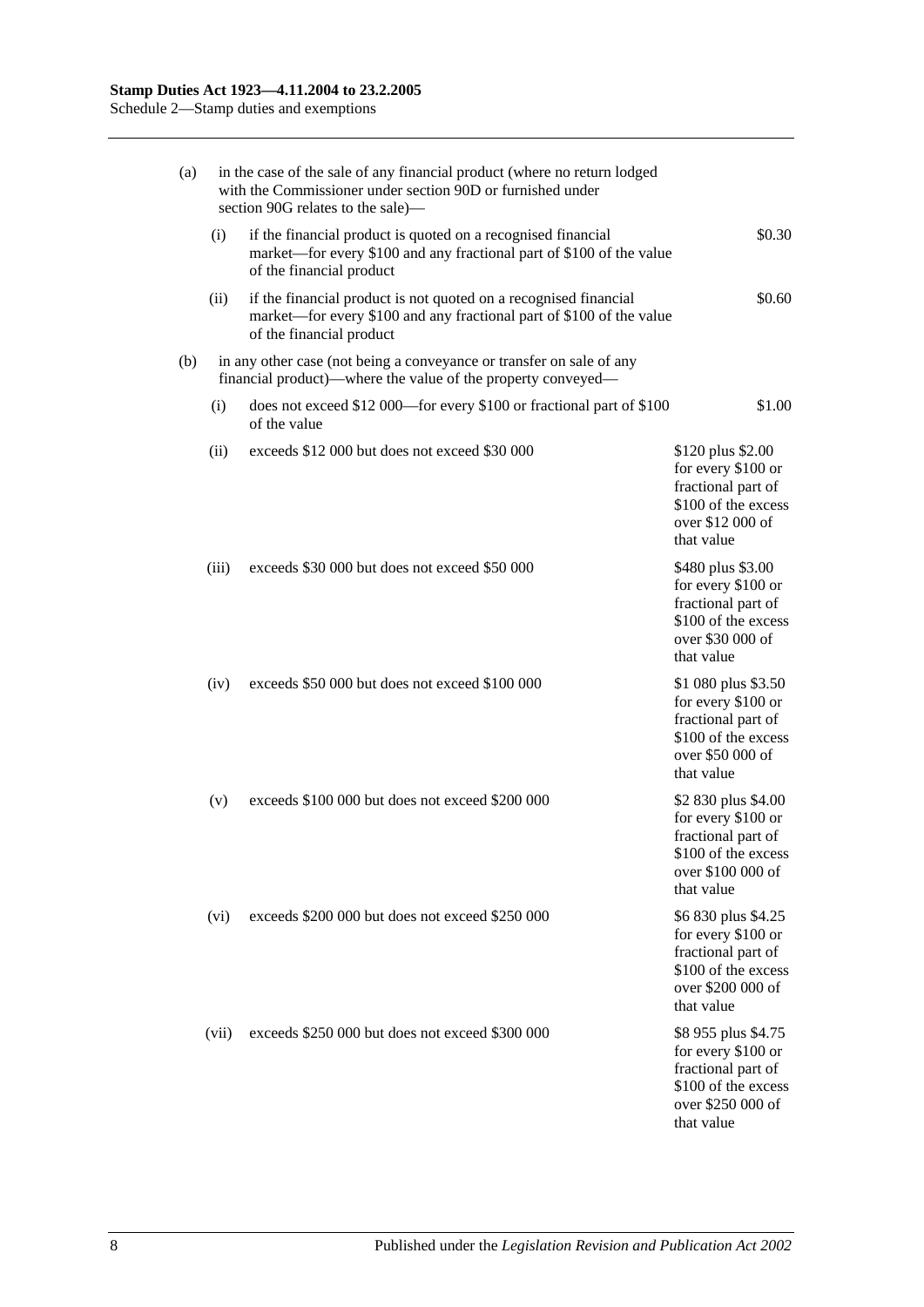#### **4.11.2004 to 23.2.2005—Stamp Duties Act 1923**

Stamp duties and exemptions—Schedule 2

|     |                  |                                                                                                                             | (viii) exceeds \$300 000 but does not exceed \$500 000                                                                                                                                                                                                                                                                                  | \$11 330 plus<br>\$5.00 for every<br>\$100 or fractional<br>part of \$100 of the<br>excess over<br>\$300 000 of that<br>value |
|-----|------------------|-----------------------------------------------------------------------------------------------------------------------------|-----------------------------------------------------------------------------------------------------------------------------------------------------------------------------------------------------------------------------------------------------------------------------------------------------------------------------------------|-------------------------------------------------------------------------------------------------------------------------------|
|     |                  | (ix)                                                                                                                        | exceeds \$500 000                                                                                                                                                                                                                                                                                                                       | \$21 330 plus<br>\$5.50 for every<br>\$100 or fractional<br>part of \$100 of the<br>excess over<br>\$500 000 of that<br>value |
| (2) | <b>Exemption</b> |                                                                                                                             |                                                                                                                                                                                                                                                                                                                                         |                                                                                                                               |
|     | 1.               |                                                                                                                             | Conveyance or transfer of a mortgage or an interest in a mortgage<br>(including such a conveyance or transfer under which a chose in action<br>consisting of the debt secured by that mortgage or part of that debt is<br>also conveyed or transferred).                                                                                |                                                                                                                               |
|     | 2.               |                                                                                                                             | Conveyance or transfer of any debenture, debenture stock, bond, note or<br>other security of a similar kind of a government or of any municipal or<br>other corporation, company or society (whether constituting a charge on<br>the assets of the government, or of the municipal or other corporation,<br>company or society or not). |                                                                                                                               |
|     | 3.               |                                                                                                                             | Conveyance or transfer of a financial product to or by a person who is a<br>trustee under section 90G.                                                                                                                                                                                                                                  |                                                                                                                               |
|     | 4.               |                                                                                                                             | In the case of an amalgamation under the Industrial and Employee<br>Relations Act 1994 any conveyance or transfer of property by an<br>amalgamating association to the association formed by the<br>amalgamation.                                                                                                                       |                                                                                                                               |
|     | 5.               |                                                                                                                             | In the case of an amalgamation under Part IX of the Industrial Relations<br>Act 1988 of the Commonwealth, any conveyance or transfer of property<br>to an amalgamated organisation from a de-registered organisation.                                                                                                                   |                                                                                                                               |
|     |                  |                                                                                                                             | 4 Conveyance operating as voluntary disposition inter vivos                                                                                                                                                                                                                                                                             |                                                                                                                               |
| (1) |                  | Conveyance operating as a voluntary disposition <i>inter vivos</i> of any property<br>(including a statement under Part 4)— |                                                                                                                                                                                                                                                                                                                                         |                                                                                                                               |
|     | (a)              |                                                                                                                             | in the case of a CSF transaction relating to a financial product to which<br>Division 3 of Part 3A applies—for every \$100 and any fractional part of<br>\$100 of the value of the financial product                                                                                                                                    | \$0.30                                                                                                                        |
|     | (aa)             |                                                                                                                             | in the case of the disposition of any financial product (excluding the<br>transfer of a financial product referred to in paragraph (a)) where no<br>return furnished under section 90G relates to the sale-                                                                                                                             |                                                                                                                               |
|     |                  | (i)                                                                                                                         | if the financial product is quoted on a recognised financial<br>market—for every \$100 and any fractional part of \$100 of the value<br>of the financial product                                                                                                                                                                        | \$0.30                                                                                                                        |
|     |                  | (ii)                                                                                                                        | if the financial product is not quoted on a recognised financial<br>market—for every \$100 and any fractional part of \$100 of the value<br>of the financial product                                                                                                                                                                    | \$0.60                                                                                                                        |
|     | (b)              |                                                                                                                             | in any other case—where the value of the property conveyed—                                                                                                                                                                                                                                                                             |                                                                                                                               |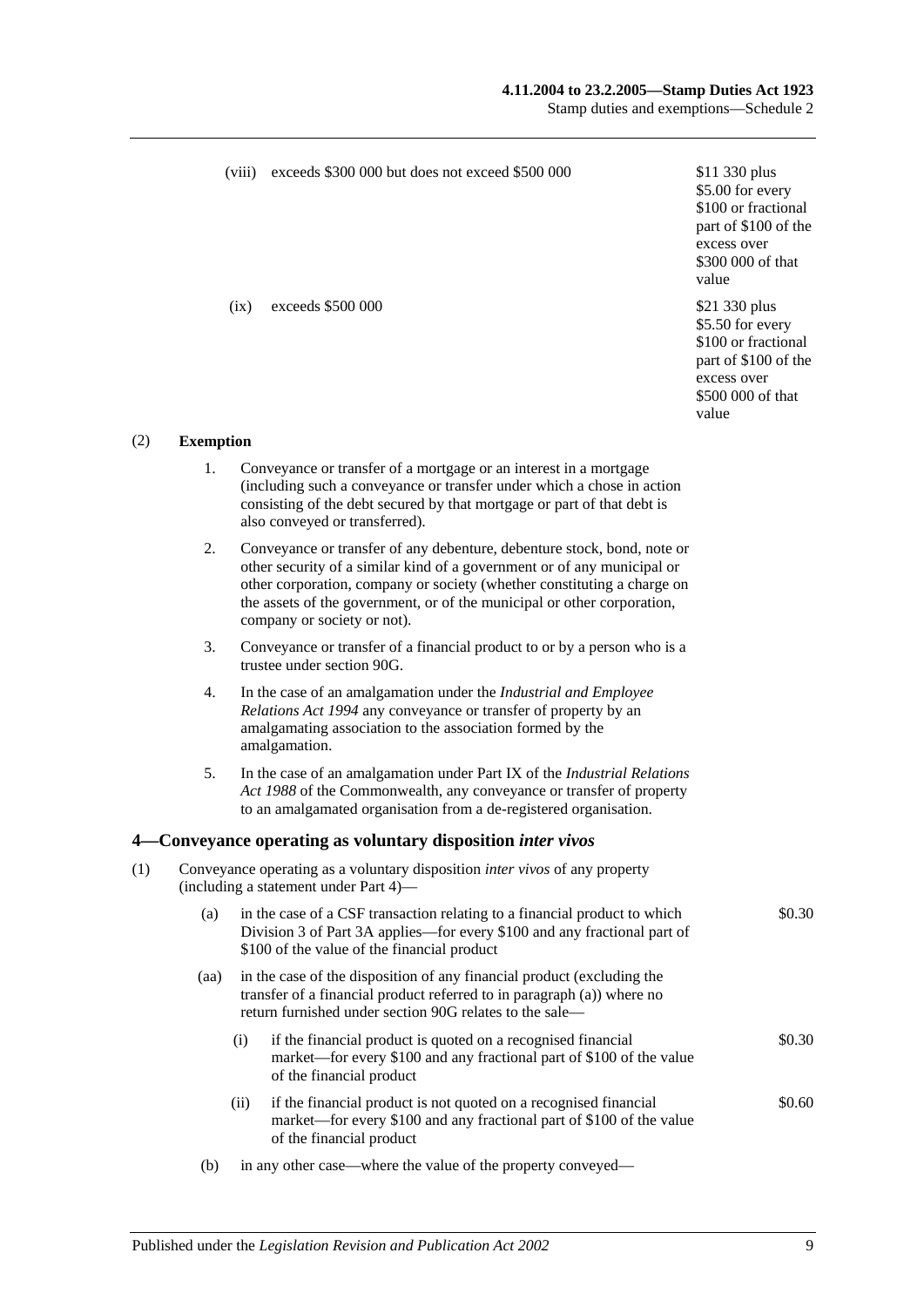(i) does not exceed \$12 000—for every \$100 or fractional part of \$100 of the value \$1.00 (ii) exceeds  $$12,000$  but does not exceed  $$30,000$  \$120 plus \$2.00 for every \$100 or fractional part of \$100 of the excess over \$12 000 of that value (iii) exceeds \$30 000 but does not exceed \$50 000 \$480 plus \$3.00 for every \$100 or fractional part of \$100 of the excess over \$30 000 of that value (iv) exceeds \$50 000 but does not exceed \$100 000 \$1 080 plus \$3.50 for every \$100 or fractional part of \$100 of the excess over \$50 000 of that value (v) exceeds \$100 000 but does not exceed \$200 000 \$2 830 plus \$4.00 for every \$100 or fractional part of \$100 of the excess over \$100 000 of that value (vi) exceeds \$200 000 but does not exceed \$250 000 \$6 830 plus \$4.25 for every \$100 or fractional part of \$100 of the excess over \$200 000 of that value (vii) exceeds \$250 000 but does not exceed \$300 000 \$8 955 plus \$4.75 for every \$100 or fractional part of \$100 of the excess over \$250 000 of that value (viii) exceeds \$300 000 but does not exceed \$500 000 \$11 330 plus \$5.00 for every \$100 or fractional part of \$100 of the excess over \$300 000 of that value (ix) exceeds  $$500,000$   $$21,330 \text{ plus}$ \$5.50 for every \$100 or fractional part of \$100 of the excess over \$500 000 of that value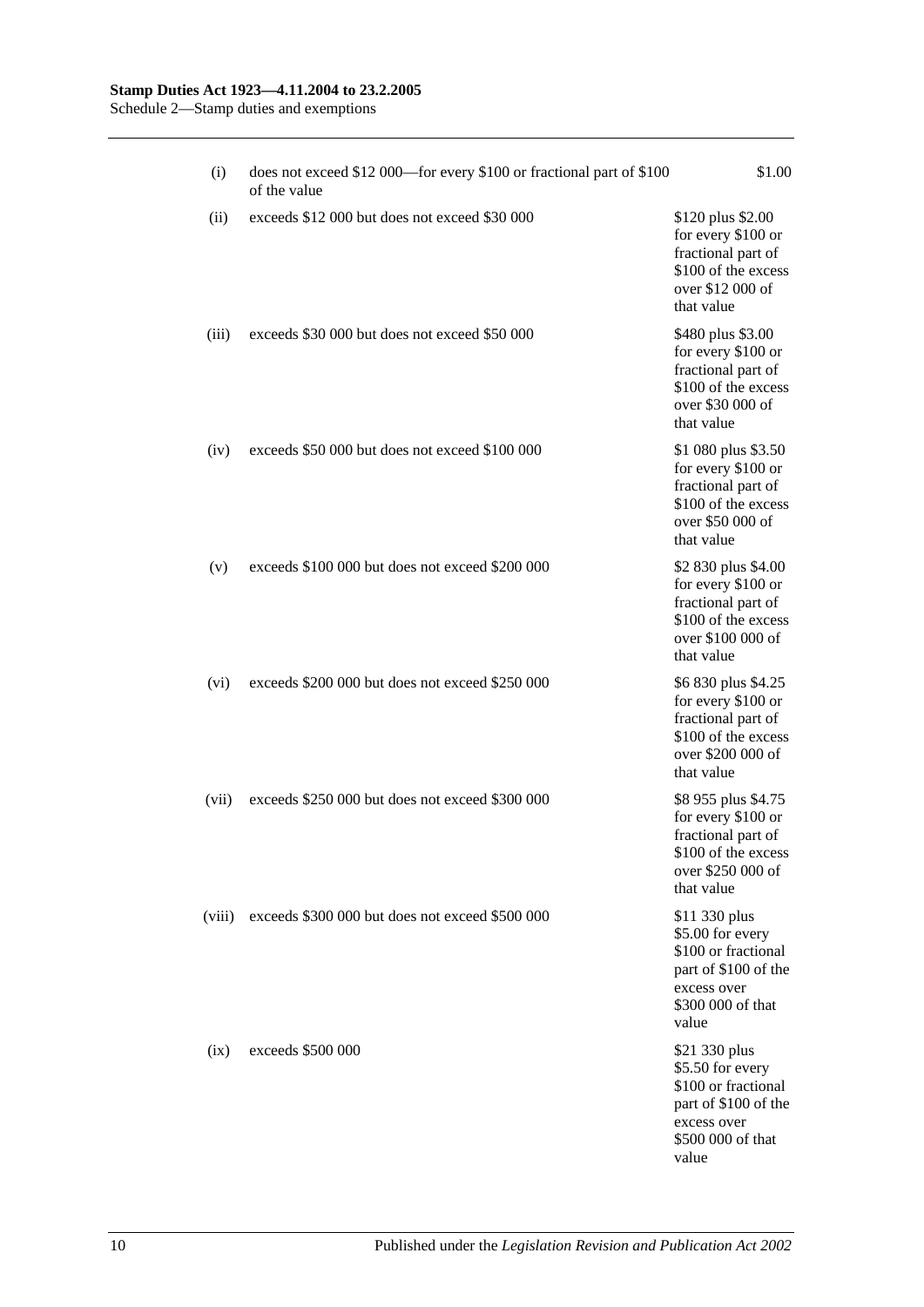### (2) **Exemption**

|        | 1.  |      | Conveyance operating as a voluntary disposition <i>inter vivos</i> by an<br>employer of any property for the purpose of providing individual<br>personal benefits, pensions or retiring allowances for his employees.                                    |         |
|--------|-----|------|----------------------------------------------------------------------------------------------------------------------------------------------------------------------------------------------------------------------------------------------------------|---------|
|        | 2.  |      | Conveyance or transfer of a mortgage or an interest in a mortgage<br>(including such a conveyance or transfer under which a chose in action<br>consisting of the debt secured by that mortgage or part of that debt is<br>also conveyed or transferred). |         |
|        | 3.  |      | Conveyance or transfer of a financial product to or by a person who is a<br>trustee under section 90G.                                                                                                                                                   |         |
|        | 4.  |      | In the case of an amalgamation under the Industrial and Employee<br>Relations Act 1994 any conveyance or transfer of property by an<br>amalgamating association to the association formed by the<br>amalgamation.                                        |         |
|        | 5.  |      | In the case of an amalgamation under Part IX of the <i>Industrial Relations</i><br>Act 1988 of the Commonwealth, any conveyance or transfer of property<br>to an amalgamated organisation from a de-registered organisation.                             |         |
|        |     |      | 5—Conveyance for partition or division of property                                                                                                                                                                                                       |         |
|        |     |      | Conveyance for the partition or division of any property, being a conveyance of<br>the kind referred to in section $71B(4)$ , where the consideration for equality does<br>not exceed \$200 or where there is no consideration for equality              | \$10.00 |
|        |     |      | 6—Conveyance for appointment of new trustee or retirement of trustee                                                                                                                                                                                     |         |
|        |     |      | Conveyance for effectuating the appointment of a new trustee or the retirement of<br>a trustee, not being a conveyance operating as a voluntary disposition inter vivos                                                                                  | \$10.00 |
|        |     |      | 7—Conveyance of any other kind                                                                                                                                                                                                                           |         |
|        |     |      | Conveyance of any other kind not before charged                                                                                                                                                                                                          | \$10.00 |
| 8-Deed |     |      |                                                                                                                                                                                                                                                          |         |
|        |     |      | Deed or transfer of any kind not otherwise specified in this Schedule                                                                                                                                                                                    | \$10.00 |
|        |     |      | 9—Instrument discharging mortgage or charge over land                                                                                                                                                                                                    |         |
|        |     |      | Instrument of discharge or partial discharge of a mortgage or charge over land or<br>an interest in land which duty may be denoted by an adhesive stamp                                                                                                  | \$10.00 |
|        |     |      | 10-Lease or agreement for lease                                                                                                                                                                                                                          |         |
| (1)    |     |      | Lease or agreement for a lease or any other document for the tenancy or occupancy<br>of land or a tenement-                                                                                                                                              |         |
|        | (a) |      | in the case of a lease made by way of an extension of an existing lease<br>where—                                                                                                                                                                        | \$10.00 |
|        |     | (i)  | the term of the extension is a period not exceeding one day; and                                                                                                                                                                                         |         |
|        |     | (ii) | the sole purpose of the extension is to vary a covenant (other than a<br>covenant specifying the rent payable) contained in the existing<br>lease,                                                                                                       |         |
|        | (b) |      | in the case of a lease made subsequently to and in conformity with a duly<br>stamped agreement for a lease                                                                                                                                               | \$0.50  |

(c) in any other case—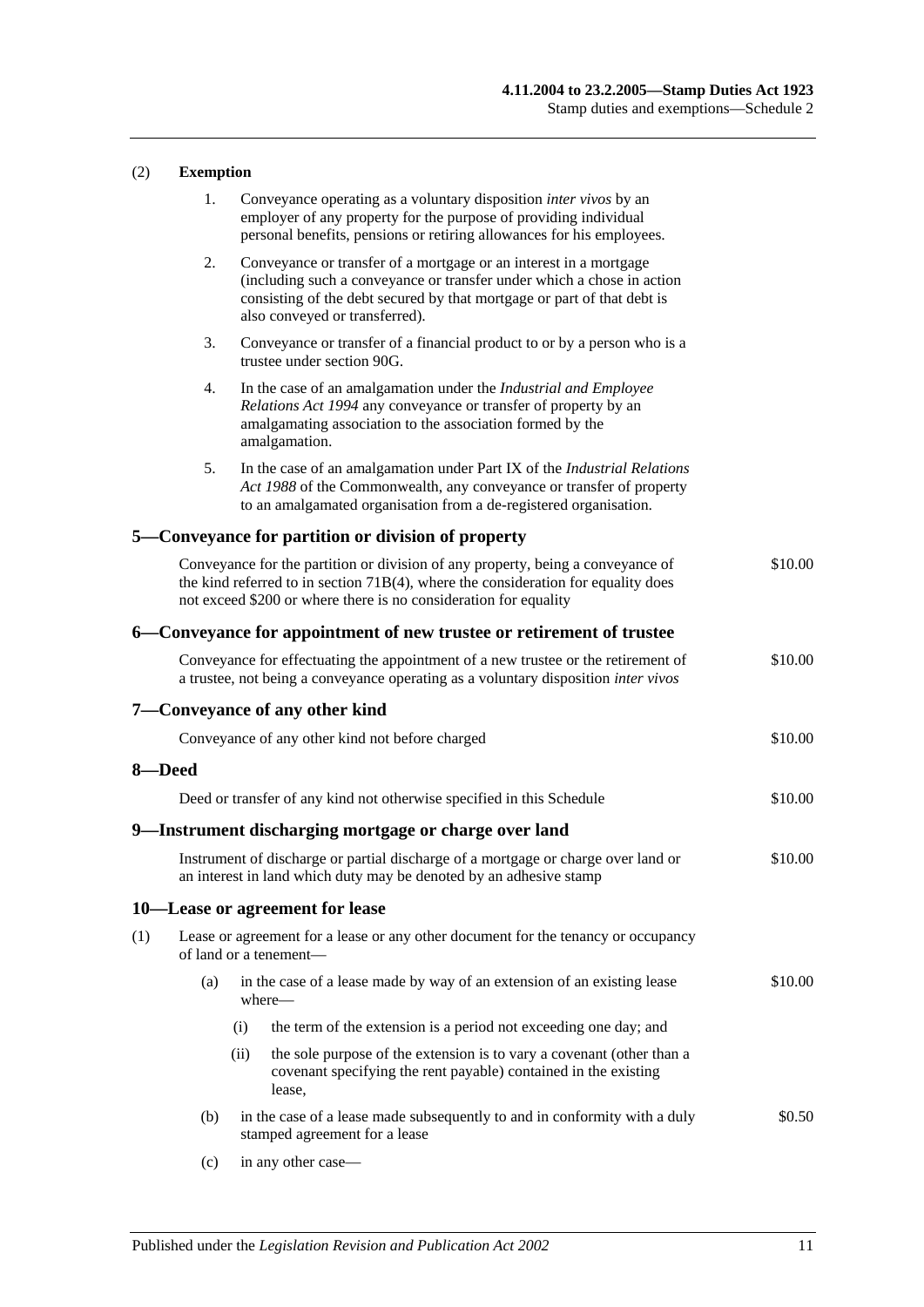For every \$100 or fractional part of \$100 of one years rent calculated at the rate of rent per annum or, if an average rate of rent per annum can be ascertained or estimated, at that average rate

\$1.00

#### **Note—**

Under [section](#page-63-0) 75 the rate or average rate of rent per annum used as a basis for calculating duty may be—

- (a) the actual or estimated rate of rent charged; or
- (b) if the consideration payable by the lessee cannot be ascertained or estimated or would result in a lower duty being payable—the current market rent.

### (2) **Exemptions**

- 1. Lease or agreement for a lease or any written document for the tenancy or occupancy of land or a tenement where—
	- (a) the term of the lease, proposed lease, tenancy or occupancy commences on or after 1 January 2002; and
	- (b) the rent reserved, averaged over the term of the lease, proposed lease, tenancy or occupancy, does not exceed the rate of \$50 000 per annum.
- 2. Lease or agreement for a lease of residential premises that are or are to be occupied by the lessee or prospective lessee as a place of residence.

### **11—Mortgage, bond, debenture, covenant or warrant of attorney**

- (1) Mortgage, bond, debenture, covenant or warrant of attorney to confess and enter up judgment—
	- (a) subject to paragraphs (b) and (c), the rate of duty is—
		- (i) if the secured liability does not exceed \$6 000—\$10.00;
		- (ii) if the security is a home mortgage and the secured liability exceeds \$6 000—\$10.00 plus \$0.35 for every \$100 or fractional part of \$100 over \$6 000;
		- (iii) in any other case in which the secured liability exceeds \$6 000—\$10.00 plus \$0.45 for every \$100 or fractional part of \$100 over \$6 000,

(but any amount representing the premium on an insurance policy over property subject to the security is to be excluded);

- (b) if a mortgage is a mortgage of an existing mortgage over land used or to be used solely as the site of a residential building, the duty is \$10.00;
- (c) a bond, debenture, or covenant securing a contingent liability is liable to *ad valorem* duty based on the amount presently secured at the time of stamping if the Commissioner is satisfied of the genuineness of the contingency.

### (2) **Exemptions**

1. Every collateral or auxiliary or additional or substituted security, or security by way of further assurance for the above-mentioned purpose, where the principal or primary security is chargeable with duty as a mortgage, bond, debenture, covenant or warrant of attorney to confess and enter up judgment and is duly stamped as such.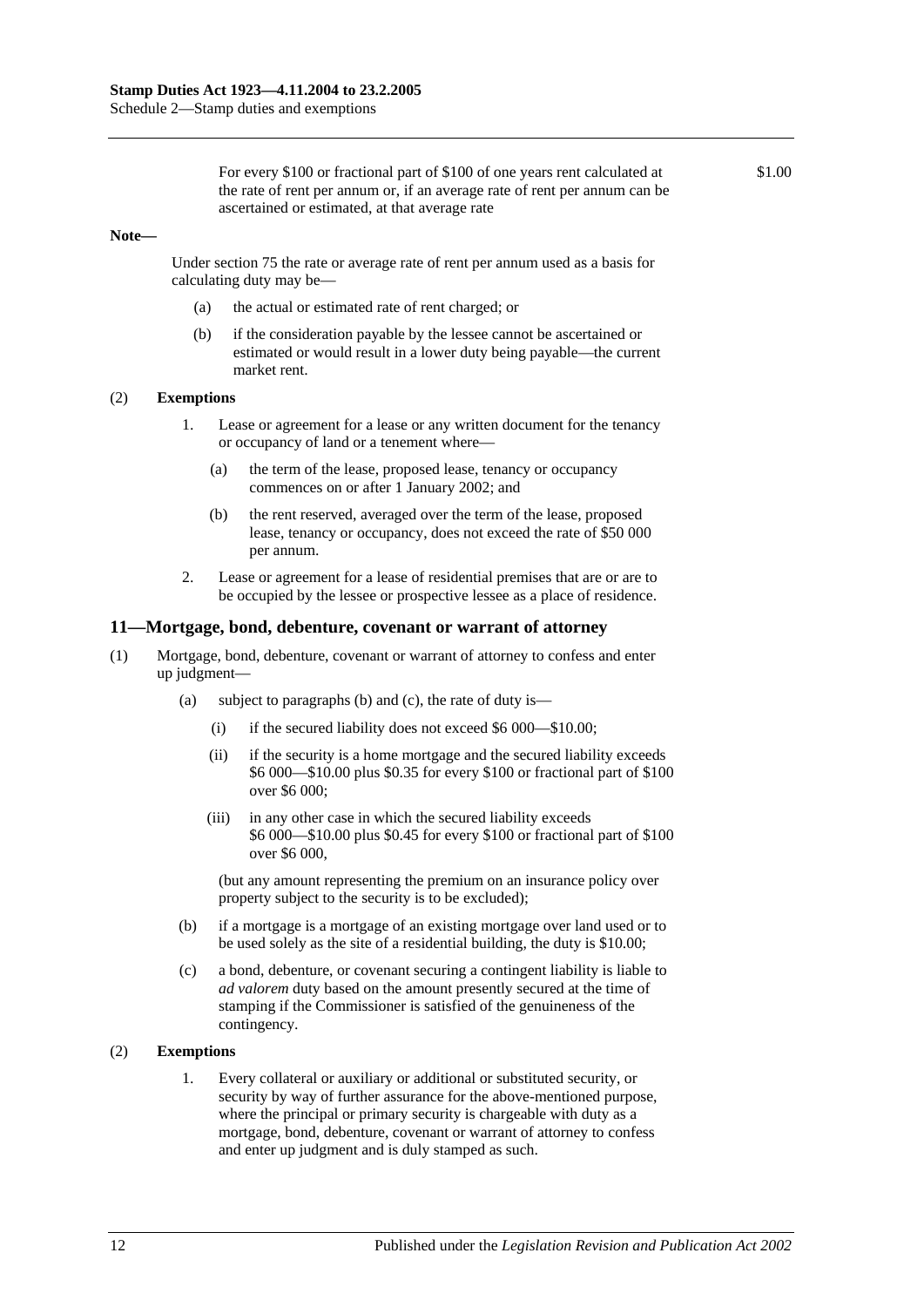- 2. Every mortgage, bond, debenture or covenant securing the payment or repayment of an amount not exceeding four hundred dollars.
- 3. A deed of cross guarantee entered into between a company and its subsidiaries in pursuance of a class order under section 341 of the *Corporations Act 2001* of the Commonwealth or a mortgage, bond, debenture or covenant securing a liability under such a deed of cross guarantee.
- 4. Charge over property imposed by order made under section 8(1) of the *[Enforcement of Judgments Act](http://www.legislation.sa.gov.au/index.aspx?action=legref&type=act&legtitle=Enforcement%20of%20Judgments%20Act%201991) 1991*.

### **12—Return under section 42AA**

Return lodged with the Commissioner by a company, person or firm of persons unde[r section](#page-28-0) 42AA—

There shall be paid by the person lodging the return a duty at such rate per centum of the amount of the premiums paid or payable in respect of each class of assurance or insurance to which the return relates as would have been payable if the assurance or insurance had been effected under a policy issued in this State.

### **13—Return under section 44**

(1) Return lodged with the Commissioner by a financial institution under [section](#page-33-0) 44—

Duty is payable on each cheque form or cheque to which the return relates as follows:

For every cheque form or cheque  $\text{\$0.10}$ 

### (2) **Exemptions**

- 1. A cheque form issued by a financial institution in respect of an account held with the financial institution—
	- (a) outside of South Australia; or
	- (b) by a part of the Public Service; or
	- (c) by or on behalf of a body established for a charitable, educational, benevolent, religious, sporting, community or philanthropic purpose; or
	- (d) by a friendly society or by or on behalf of a community or publicly subsidised hospital.
- 2. A cheque drawn (whether before or after the commencement of this provision) against an account held with a financial institution outside of South Australia.
- 3. A cheque drawn by any financial institution in South Australia upon any other financial institution in South Australia, not payable to bearer or to order and used solely for the purpose of settling or clearing any account between such financial institutions.

### **14—Return under section 90D**

(1) Return lodged with the Commissioner by a dealer pursuant to [section](#page-76-0) 90D—

Duty is payable on each sale and each purchase of financial products to which the return relates as follows:

For every \$100 and any fractional part of \$100 of the consideration for each sale or purchase

\$0.15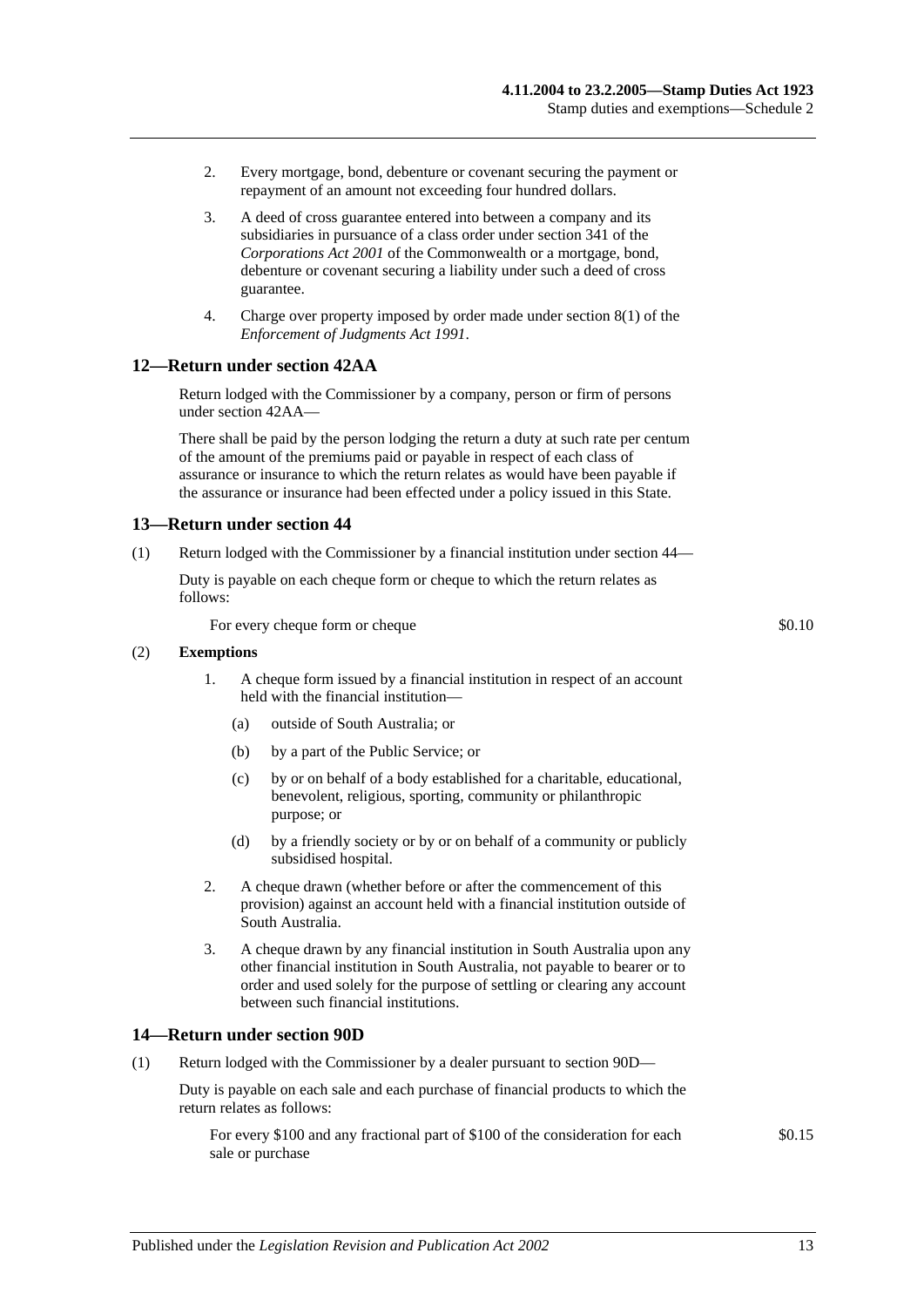### (2) **Exemptions**

- 1. Any sale of financial products to which the return relates, which sale was made by a broker on his or her own account or behalf, where the financial products concerned were purchased by him or her on, or within 10 clear days (not including any day on which the market of which he or she is a member is closed) of, the day of the sale.
- 2. Any purchase of financial products to which the return relates, which purchase was made by a broker on his or her own account or behalf, where the financial products concerned were sold by him or her on, or within 10 clear days (not including any day on which the market of which he or she is a member is closed) of, the day of the purchase.

### **15—Return under section 90G**

Return under [section](#page-77-0) 90G—

Duty is payable in respect of each relevant transaction as follows:

For every \$100 and any fractional part of \$100 of the value of the financial product comprised in the disposition

\$0.30

# **Part 2—General exemptions from all stamp duties**

### **16—General exemptions**

The following instruments are exempt from all stamp duties:

- 1 Wills, testamentary instruments and letters of administration and any instrument acknowledging, evidencing or recording any such instrument.
- 1A Agreement or memorandum of agreement made on or after 1 September 1992, not under seal, and not otherwise specifically charged with duty.
- 2 Certificates of title issued from the Lands Titles Office.
- 3 Customs bonds.
- 4 Administration bonds.
- 5 Bonds to the Crown.
- 6 Conveyances of bills, bonds, debentures or other securities issued by a public statutory body constituted under a law of the Commonwealth or of this or any other State or of any Territory of the Commonwealth, not being a prescribed statutory body or a statutory body of a prescribed class.
- 7 Bond on appointment of a special bailiff.
- 8 Memorandum of association, articles of association and rules and regulations of any incorporated company, association or society.
- 9 Marriage settlements.
- 10 Mortgage bonds guaranteed by the Government of South Australia.
- 11 Articles or indentures of apprenticeship and assignments of articles or indentures of apprenticeship.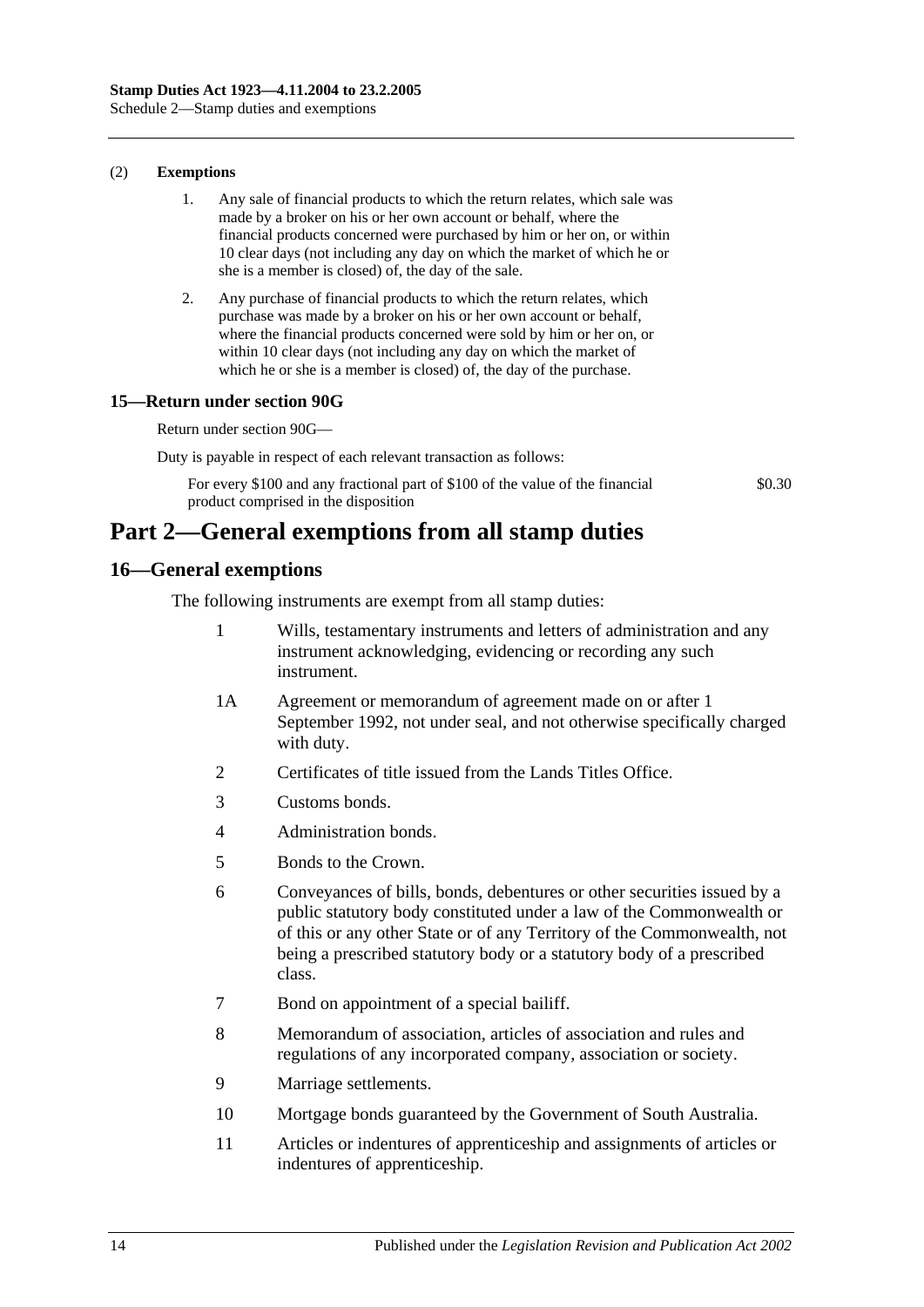- 12 Leases to the Crown and to any person on behalf of the Crown.
- 13 A power of attorney (or any other instrument in the nature of a power of attorney).
- 13A Grant of land from the Crown.
- 13B Conveyance, whether on sale or otherwise, to the Crown or to any person on behalf of the Crown (not being a surrender to the Crown, or any such person, of a lease or other interest in land in order that the Crown may grant to a person other than the surrenderor a lease of, or other interest in, the same land or any part thereof).
- 13C Acquisition by a municipal or district council of land for the purposes of providing a public park, being an acquisition enabled or assisted by an advance under the *[Public Parks Act](http://www.legislation.sa.gov.au/index.aspx?action=legref&type=act&legtitle=Public%20Parks%20Act%201943) 1943*.
- 14 Conveyance on sale of any goods, wares, merchandise, horses, cattle, sheep or other movable chattels when the value does not exceed \$40.
- 15 Any transfer of any fire, personal accident, fidelity, guarantee, livestock, plate glass or marine insurance or assurance policy.
- 16 Any cemetery leases.
- 18 Bills, bonds, inscribed stock, debentures, deposit receipts and other securities issued by the Government of the State, and coupons or interest warrants issued in connection with any such bills, bonds, stock, debentures, deposit receipts or other securities, and any transfer of, or document relating to, the purchase or sale of any such bills, bonds, stock, debentures, deposit receipts or other securities.
- 19 Conveyance or transfer of a financial product by the personal representative of a deceased person to another person entitled under the will of the deceased person, or on intestacy, to have the financial product conveyed or transferred to him or her.
- 20 Conveyance or transfer of a financial product if the conveyance or transfer is made for the purpose of effectuating the appointment of a new trustee or the retirement of a trustee and all duty chargeable on any instrument for the appointment of the new trustee or the retirement of the trustee, as the case may be, has been duly paid.
- 20A Conveyance or transfer of property if the Commissioner is satisfied that—
	- (a) the conveyance or transfer is made as a consequence of the conversion of an undertaking (for which a deed had been lodged under Division 5 of Part 7.12 of the *Corporations Law* as in force before the commencement of the *Managed Investments Act 1998* of the Commonwealth) to a managed investment scheme registered under Chapter 5C of the *Corporations Act 2001* of the Commonwealth; and
	- (b) the members have, after the conveyance or transfer, the same beneficial interests in the scheme property as they had prior to the conveyance or transfer.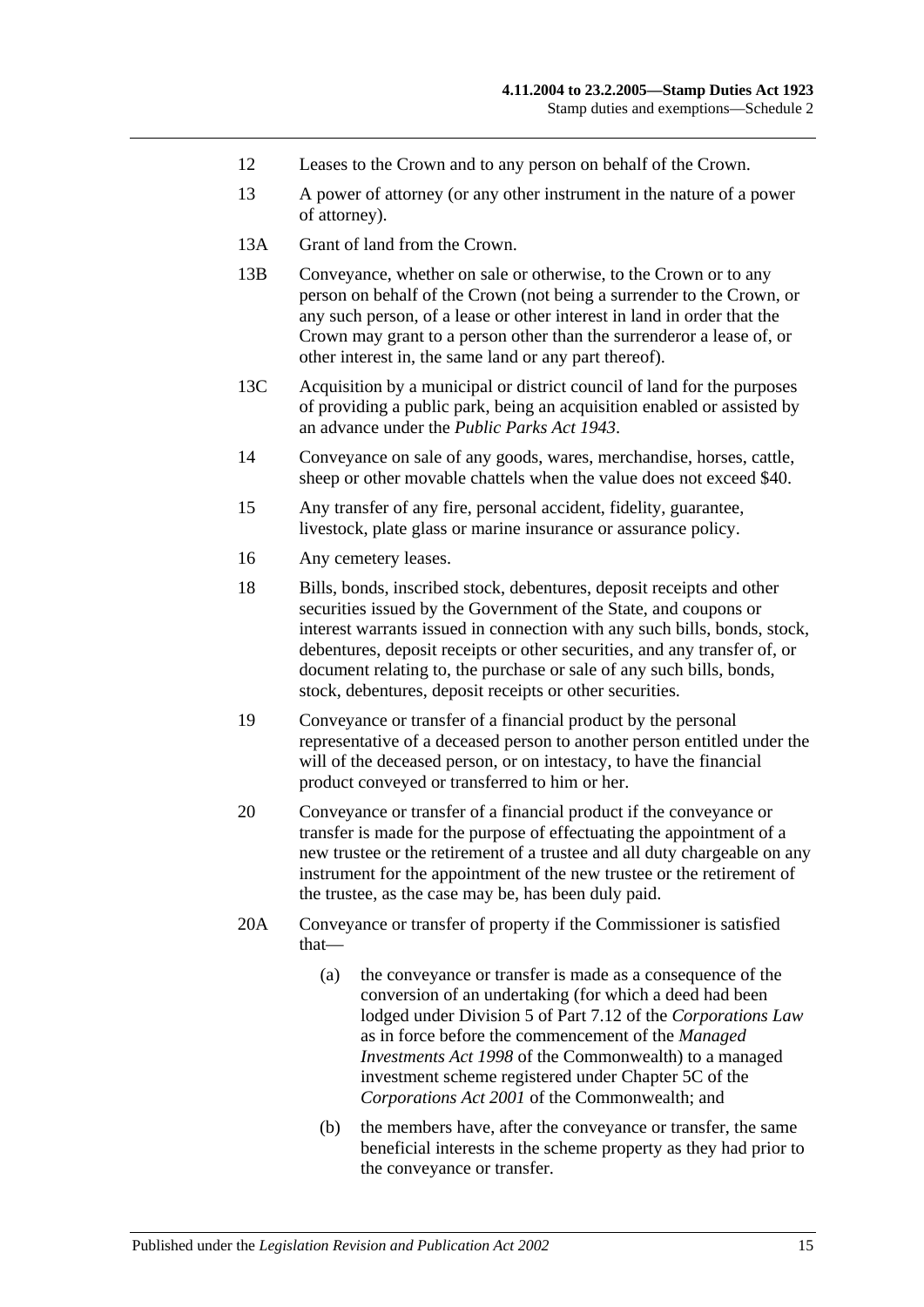- 21 Conveyance or transfer of a financial product if the conveyance of transfer is made in pursuance of any deed of settlement or deed of gift and all duty chargeable on the deed of settlement or deed of gift, as the case may be, has been duly paid.
- 22 Conveyance or transfer of American Depositary Shares or of American Depositary Receipts that relate to American Depositary Shares, that causes or results in a change in the beneficial ownership of an estate or interest in financial products of a South Australian registered company within the meaning of [section](#page-72-0) 90A (not being a CUFS).
- 23 (1) Any conveyance, transfer or mortgage to which a prescribed person is a party and which is executed or entered into in connection with the purchase or gift of any land on which the prescribed person resides or intends to reside shall be exempt from stamp duty on so much of the amount on which the duty is chargeable as does not exceed two thousand four hundred dollars, but a conveyance, transfer or mortgage shall not be exempt under this paragraph unless the Commissioner is satisfied by such evidence as he requires—
	- (a) that the purchase or gift is made for the purpose of enabling the prescribed person to become the owner, or lessee from the Crown, of a dwelling house in which he resides or intends to reside;
	- (b) that a conveyance, transfer or mortgage to which the prescribed person was a party and which was executed or entered into in connection with any other purchase or gift of land on which the prescribed person resided or intended to reside has not previously been exempt from stamp duty pursuant to this paragraph or any enactment relating to advances for homes.
	- (2) In this exemption—

### <span id="page-113-0"></span>*prescribed person* means—

- (a) a person who, during any war in which the Commonwealth is or was engaged, has served as a member of a naval, military or air force of the Commonwealth or of the United Kingdom or of any part of Her Majesty's dominions, whether or not he is still so serving at the time when he claims exemption under this paragraph;
- <span id="page-113-1"></span>(b) a person who, during any such war, was employed in seagoing service on a ship registered in any territory under the dominion of Her Majesty the Queen, whether or not he is still so employed at the time when he claims exemption under this paragraph;
- <span id="page-113-2"></span>(c) a person who has been on active service in the Korean war as a member of a naval, military or air force of the Commonwealth or of the United Kingdom or of any other part of Her Majesty's dominions, whether or not he is still on such service at the time when he claims exemption under this paragraph.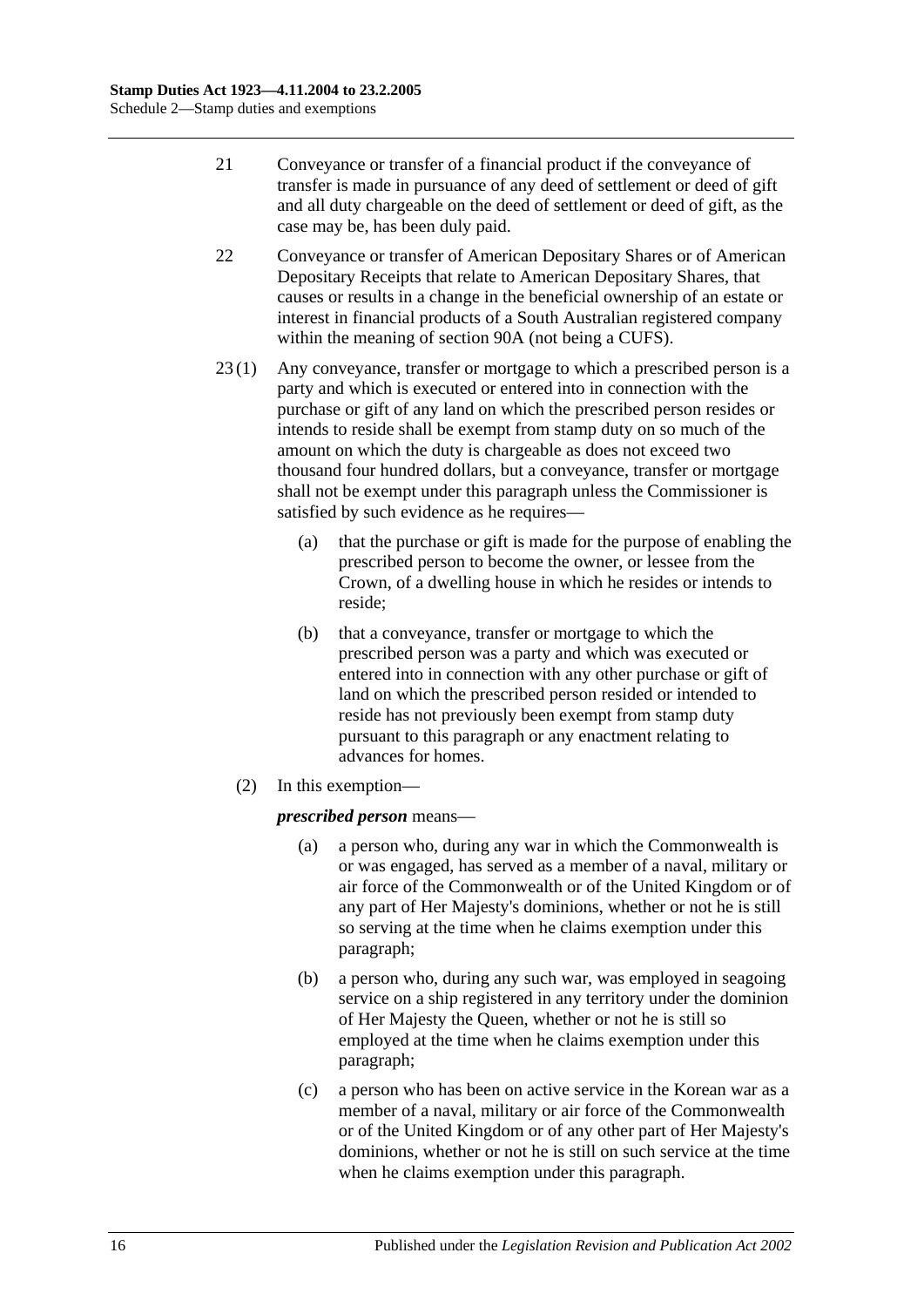The expression *Korean war* in this paragraph means the war in Korea which commenced on the twenty-fifth day of June, 1950. For the purposes of this paragraph that war shall be deemed to end on the day on which a proclamation is issued by the Governor declaring that the Korean war has ceased;

- <span id="page-114-0"></span>(d) a person who has been on active service as a member of a naval, military or air force of the Commonwealth or of the United Kingdom or of any other part of Her Majesty's dominions operating for the suppression of unlawful violence in Malaya, whether or not he is still on such service at the time when he claims exemption under this paragraph;
- <span id="page-114-1"></span>(d1) a person who (whether before or after the commencement of the *[Stamp Duties Act Amendment Act](http://www.legislation.sa.gov.au/index.aspx?action=legref&type=act&legtitle=Stamp%20Duties%20Act%20Amendment%20Act%201965) 1965*) has been on active service as a member of a naval, military or air force of the Commonwealth or of the United Kingdom or of any other part of Her Majesty's dominions in any area outside Australia or in any naval, military or air force operation that is proclaimed to be an area or (as the case may be) a naval, military or air force operation for the purposes of this paragraph, whether or not he is still on such service at the time when he claims exemption under this paragraph;
- (e) the widow of any deceased person who during his lifetime served or was employed as mentioned in [paragraph](#page-113-0) (a), [\(b\),](#page-113-1)  $(c)$ ,  $(d)$  or  $(d1)$ ;

*land* includes the fee simple of any land and the estate and interest of a lessee of land held under a Crown lease, and of a purchaser of land held under an agreement for sale and purchase granted by the Crown.

- (3) For the purposes of [paragraphs](#page-113-0) (a) and [\(b\)](#page-113-1) of the definition of *prescribed person*, a war shall be deemed to continue from the commencement thereof until the day declared by the Governor by proclamation to be the day on which the war shall be deemed to cease. Notwithstanding the provisions of this paragraph, or of any proclamation made in pursuance thereof, the war which commenced on the third day of September, 1939, shall, for the purposes of any conveyance, transfer or mortgage executed or entered into after the commencement of the *[Stamp Duties Act Amendment Act](http://www.legislation.sa.gov.au/index.aspx?action=legref&type=act&legtitle=Stamp%20Duties%20Act%20Amendment%20Act%201965) 1965* be deemed to have ceased on the thirty-first day of December, 1945.
- 24 A conveyance or transfer of a financial product to or from a nominee company established by a dealer or a CSF participant solely for the purpose of facilitating settlement of transactions relating to financial products entered into in the ordinary course of business.
- 24AA A conveyance or transfer of a financial product to or from CHESS Depositary Nominees Pty Ltd solely for the purpose of facilitating settlement of transactions relating to a CUFS entered into in the ordinary course of business.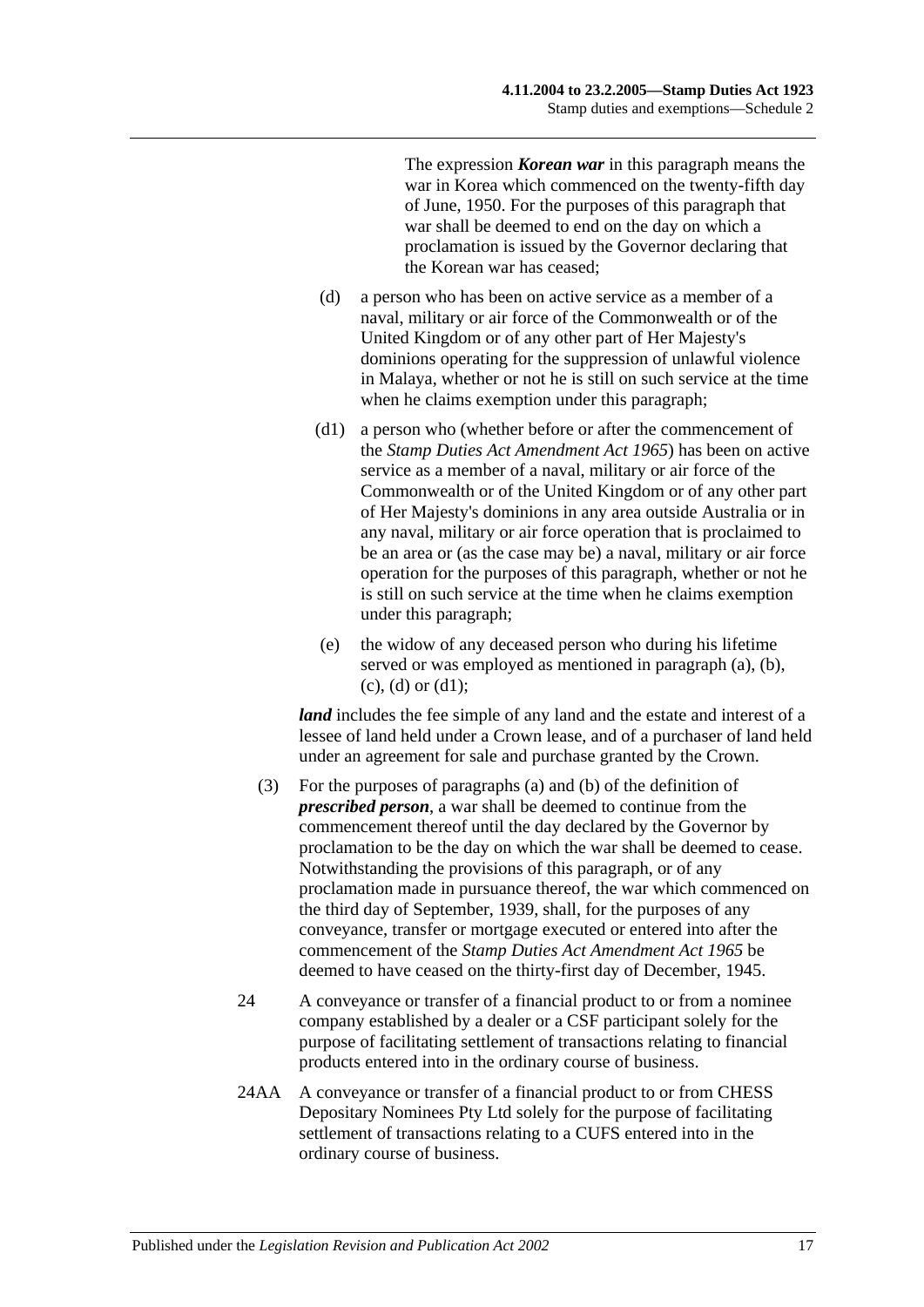- 24A An error transaction in respect of a financial product to which [Division](#page-79-0)  [3](#page-79-0) of [Part 3A](#page-72-1) applies.
- 24B A conveyance or transfer of a financial product made solely for the purpose of a security lending transaction of a kind that would qualify for relief under section 26BC(3) of the *Income Tax Assessment Act 1936* of the Commonwealth, as amended from time to time.
- 24C A proper CSF transaction of a financial product that—
	- (a) does not result in a change in beneficial ownership; and
	- (b) is not chargeable with duty as a conveyance operating as a voluntary disposition *inter vivos*.
- 24D A conveyance of a financial product that is an exempt transaction within the meaning of [section](#page-72-0) 90A.
- 25 A declaration of trust by the Public Trustee for the benefit of a child under the age of 18 years who has received a payment under the *[Victims of Crime Act](http://www.legislation.sa.gov.au/index.aspx?action=legref&type=act&legtitle=Victims%20of%20Crime%20Act%202001) 2001* or a corresponding previous law.
- 26 A transaction (or an instrument effecting or acknowledging, evidencing or recording a transaction) by a trustee of a regulated superannuation fund (within the meaning of the *Superannuation Industry (Supervision) Act 1993* (Cwlth)) in the ordinary course of administering the fund—
	- (a) creating an interest in the fund in favour of a beneficiary of the superannuation scheme; or
	- (b) redeeming, cancelling or extinguishing such an interest.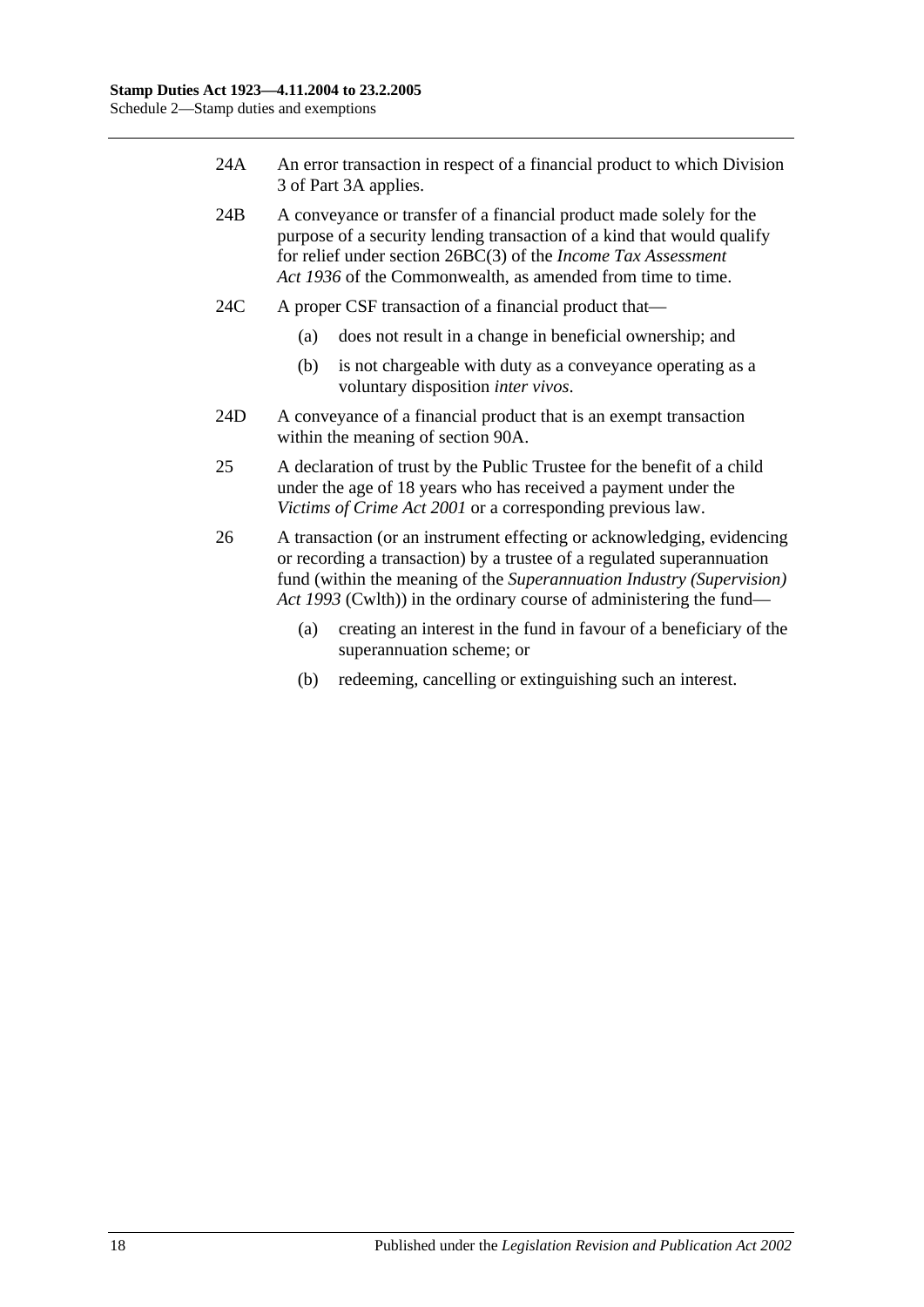# **Legislative history**

### **Notes**

• This version is comprised of the following:

| Part 1    | 1.8.2003 (Reprint No 33) |
|-----------|--------------------------|
| Part 2    | 1.8.2003 (Reprint No 33) |
| Part 3    | 1.7.2004                 |
| Part 3A   | 1.8.2003 (Reprint No 33) |
| Part 4    | 1.8.2003 (Reprint No 33) |
| Part 5    | 1.8.2003 (Reprint No 33) |
| Schedules | 4.11.2004                |

- Amendments of this version that are uncommenced are not incorporated into the text.
- Please note—References in the legislation to other legislation or instruments or to titles of bodies or offices are not automatically updated as part of the program for the revision and publication of legislation and therefore may be obsolete.
- Earlier versions of this Act (historical versions) are listed at the end of the legislative history.
- For further information relating to the Act and subordinate legislation made under the Act see the Index of South Australian Statutes or www.legislation.sa.gov.au.

# **Principal Act and amendments**

| New entries appear in bold. |
|-----------------------------|
|-----------------------------|

| Year | N <sub>o</sub> | Title                                                               | Assent     | Commencement                              |
|------|----------------|---------------------------------------------------------------------|------------|-------------------------------------------|
| 1923 | 1569           | <b>Stamp Duties Act 1923</b>                                        | 21.11.1923 | 21.11.1923                                |
| 1927 | 1822           | <b>Stamp Duties Act 1927</b>                                        | 21.12.1927 | 24.12.1927 (Gazette 22.12.1927 p1609)     |
| 1928 | 1860           | <b>Stamp Duties Amendment Act 1928</b>                              | 17.10.1928 | 17.10.1928                                |
| 1928 | 1877           | Lottery and Gaming Act Amendment<br>Act 1928                        | 1.11.1928  | 1.11.1928                                 |
| 1935 | 2246           | <b>Statute Law Revision Act 1935</b>                                | 19.12.1935 | 19.12.1935                                |
|      | 1936 2312      | <b>Stamp Duties Act Amendment</b><br>Act 1936                       | 19.11.1936 | 19.11.1936                                |
| 1937 | 2359           | <b>Stamp Duties Act Amendment</b><br>Act 1937                       | 19.11.1937 | 19.11.1937                                |
| 1938 | 2387           | <b>Stamp Duties Act Amendment</b><br>Act 1938                       | 25.8.1938  | 25.8.1938 except s $4(1)$ —16.1.1939: s 4 |
| 1941 | 48             | <b>Stamp Duties Act Amendment</b><br>Act 1941                       | 27.11.1941 | 27.11.1941                                |
| 1942 | 22             | <b>Stamp Duties Act Amendment</b><br>Act 1942                       | 12.11.1942 | 12.11.1942                                |
| 1944 | 30             | <b>Stamp Duties Act Amendment</b><br>Act 1944                       | 14.12.1944 | 14.12.1944                                |
| 1945 | 32             | <b>Stamp Duties Act Amendment</b><br>Act 1945 as amended by 41/1947 | 3.1.1946   | 3.1.1946 except s 3-3.9.1939: s 4(1)      |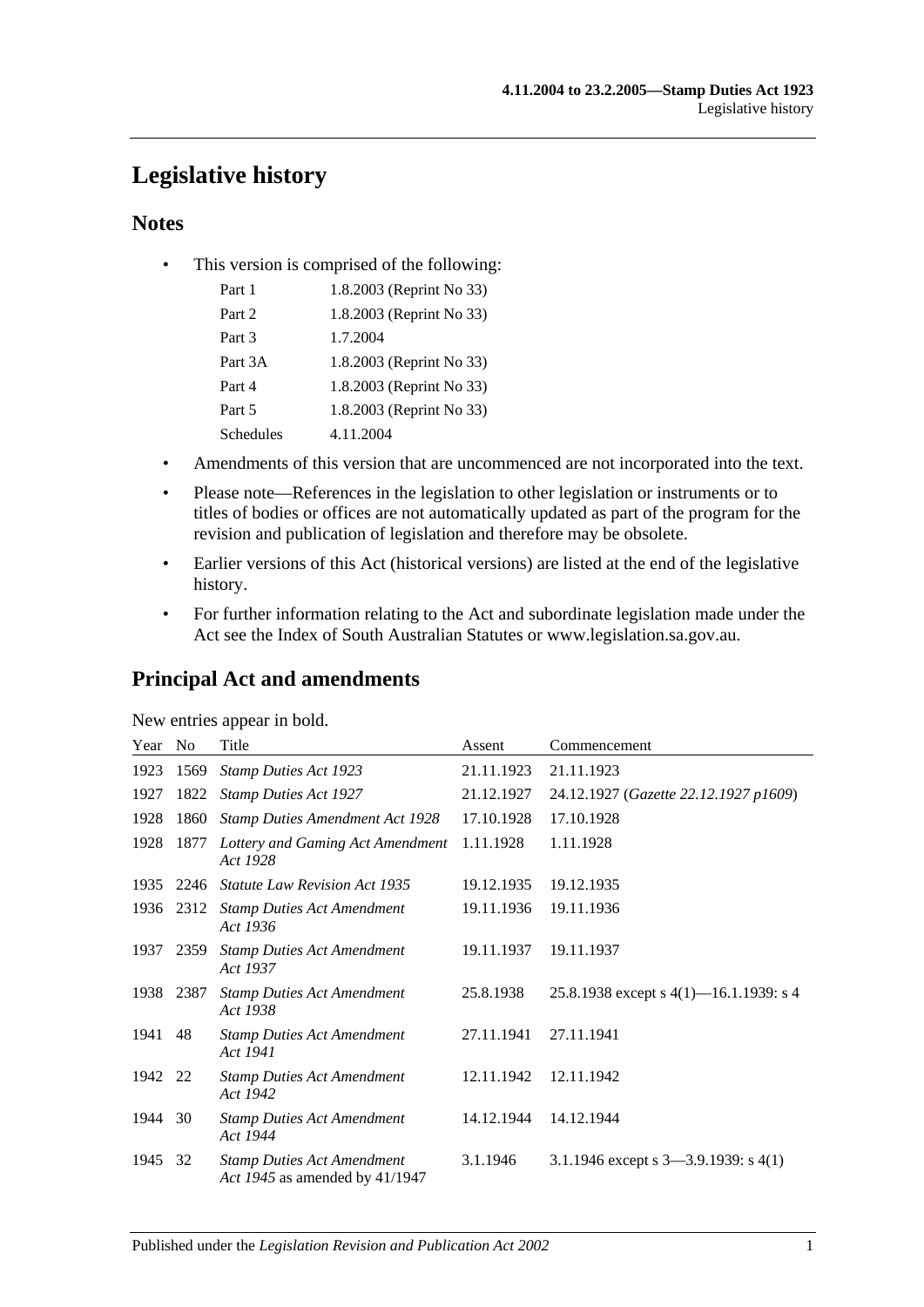| 1947 41 |      | <b>Stamp Duties Act Amendment Act</b><br>1947                                     | 11.12.1947 | 11.12.1947                                                                                   |
|---------|------|-----------------------------------------------------------------------------------|------------|----------------------------------------------------------------------------------------------|
| 1950    | -16  | <b>Stamp Duties Act Amendment</b><br>Act 1950                                     | 2.11.1950  | 2.11.1950                                                                                    |
| 1952 5  |      | <b>Stamp Duties Act Amendment</b><br>Act 1952                                     | 2.10.1952  | 2.10.1952                                                                                    |
| 1952 42 |      | <b>Statute Law Revision Act 1952</b>                                              | 4.12.1952  | 4.12.1952                                                                                    |
| 1952    | - 55 | Stamp Duties Act Amendment Act (No. 8.1.1953<br>2) 1952                           |            | 8.1.1953 except ss 4 - 6 - 22.1.1953<br>(Gazette 22.1.1953 p72)                              |
| 1953    | 30   | <b>Stamp Duties Act Amendment</b><br>Act 1953                                     | 10.12.1953 | 10.12.1953                                                                                   |
| 1954 29 |      | <b>Stamp Duties Act Amendment</b><br>Act 1954                                     | 2.12.1954  | 2.12.1954                                                                                    |
| 1956 8  |      | <b>Stamp Duties Act Amendment</b><br>Act 1956                                     | 11.10.1956 | 11.10.1956 except s $6-10.9.1956$ : s $6(3)$                                                 |
| 1959 45 |      | <b>Stamp Duties Act Amendment</b><br>Act 1959                                     | 17.12.1959 | 1.2.1960 (Gazette 7.1.1960 p1)                                                               |
| 1960    | 7    | <b>Stamp Duties Act Amendment</b><br>Act 1960                                     | 19.5.1960  | 1.2.1960: $s$ 3(2)                                                                           |
| 1962 32 |      | <b>Banks Statutory Obligations</b><br>Amendment Act 1962 as amended by<br>77/1973 | 1.11.1962  | 1.11.1962                                                                                    |
| 1964 24 |      | <b>Statutes Amendment (Stamp Duties</b><br>and Motor Vehicles) Act 1964           | 9.10.1964  | 9.10.1964: s $2(1)$ except ss $3-8$ ,<br>9(b)-(l)-19.10.1964 (Gazette<br>15.10.1964 p1203)   |
| 1965    | -58  | <b>Stamp Duties Act Amendment</b><br>Act 1965 as amended by 59/1966               | 23.12.1965 | 23.12.1965 except ss 5, 7, 8, 10-13,<br>$15((a), (c)$ —(k), 17 & 18—14.2.1966: s 3           |
| 1966 46 |      | Lottery and Gaming Act Amendment<br>Act (No. 2) 1966                              | 13.10.1966 | 8.12.1966: s 3A                                                                              |
| 1966    | - 59 | <b>Stamp Duties Act Amendment</b><br>Act 1966                                     | 10.11.1966 | 21.11.1966 (Gazette 19.11.1966 p1882)<br>except s 9(1)–14.2.1966: s 9(2)                     |
| 1967    | -14  | Marketable Securities Transfer<br>Act 1967                                        | 6.4.1967   | 1.7.1967 (Gazette 25.5.1967 p1657)                                                           |
| 1967    | 48   | <b>Stamp Duties Act Amendment</b><br>Act 1967                                     | 19.10.1967 | 19.10.1967                                                                                   |
| 1968    | 26   | Stamp Duties Act Amendment Act (No. 5.12.1968<br>2) 1968                          |            | 1.1.1969 (Gazette 5.12.1968 p2429)                                                           |
| 1968    | 32   | <b>Stamp Duties Act Amendment</b><br>Act 1968 as amended by 42/1974               | 12.12.1968 | 1.2.1969 (Gazette 12.12.1968 p2558)                                                          |
| 1968    | 56   | Stamp Duties Act Amendment Act (No. 19.12.1968<br>3) 1968                         |            | 1.2.1969 (Gazette 19.12.1968 p2670)                                                          |
| 1970    | 42   | <b>Stamp Duties Act Amendment</b><br>Act 1970                                     | 3.12.1970  | 3.12.1970                                                                                    |
| 1971    | 71   | <b>Stamp Duties Act Amendment</b><br>Act 1971 as amended by 103/1971              | 4.11.1971  | 1.12.1971 (Gazette 11.11.1971 p1928)<br>except s 13(3)-1.1.1972 (Gazette<br>3.12.1971 p2298) |
| 1971    | 80   | Stamp Duties Act Amendment Act (No. 18.11.1971<br>2) 1971                         |            | 1.1.1972 (Gazette 23.12.1971 p2627)                                                          |
| 1971    | 103  | <b>Stamp Duties Act Amendment Act</b><br>1971 Amending Act 1971                   | 3.11.1971  | 30.11.1971: s1(1)                                                                            |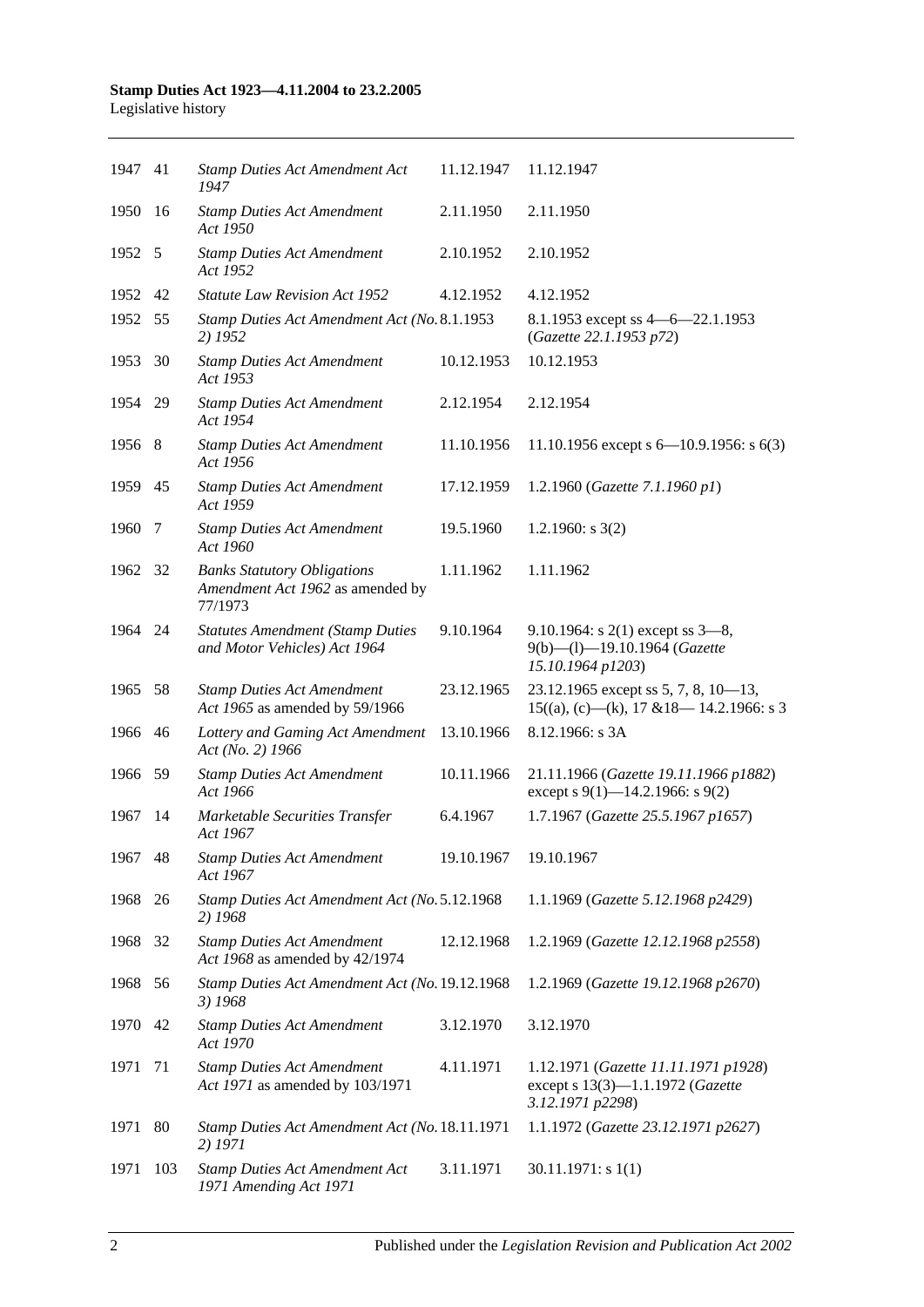| 1973    | 77  | <b>Statute Law Revision Act 1973</b>                        | 6.12.1973  | 6.12.1973                                                                                        |
|---------|-----|-------------------------------------------------------------|------------|--------------------------------------------------------------------------------------------------|
| 1974    | 42  | <b>Statute Law Revision Act 1974</b>                        | 11.4.1974  | 11.4.1974                                                                                        |
| 1974 90 |     | <b>Stamp Duties Act Amendment</b><br>Act 1974               | 2.12.1974  | 16.12.1974 except s 7-2.1.1975 (Gazette<br>2.12.1974 p3555)                                      |
| 1975 63 |     | <b>Stamp Duties Act Amendment</b><br>Act 1975               | 4.9.1975   | 18.9.1975 (Gazette 18.9.1975 p1574)                                                              |
| 1975    | 76  | Statutes Amendment (Gift Duty and<br>Stamp Duties) Act 1975 | 16.10.1975 | $14.7.1975$ : s 2                                                                                |
| 1976 54 |     | Statutes Amendment (Gift Duty and<br>Stamp Duties) Act 1976 | 28.10.1976 | 14.7.1976: s 2                                                                                   |
| 1976    | 101 | <b>Stamp Duties Act Amendment</b><br>Act 1976               | 16.12.1976 | 16.12.1976 except s 2-16.6.1977<br>(Gazette 16.6.1977 p1708)                                     |
| 1976    | 104 | Racing Act 1976                                             | 16.12.1976 | Sch 2-1.1.1977 (Gazette 16.12.1976<br>p2252)                                                     |
| 1977    | 28  | <b>Stamp Duties Act Amendment</b><br>Act 1977               | 28.7.1977  | 28.7.1977                                                                                        |
| 1978 27 |     | <b>Stamp Duties Act Amendment</b><br>Act 1978               | 30.3.1978  | 30.3.1978: s 2 except ss $3-6 &$<br>9-uncommenced                                                |
| 1978 89 |     | Stamp Duties Act Amendment Act (No. 30.11.1978)<br>2) 1978  |            | 18.1.1979 (Gazette 18.1.1979 p97)                                                                |
| 1979    | 66  | <b>Stamp Duties Act Amendment</b><br>Act 1979               | 15.11.1979 | 1.11.1979: s 2                                                                                   |
| 1980    | 111 | <b>Stamp Duties Act Amendment</b><br>Act 1980               | 18.12.1980 | $6.11.1980$ : s 2                                                                                |
| 1981    | 70  | <b>Stamp Duties Act Amendment</b><br>Act 1981               | 30.10.1981 | 2.11.1981 (Gazette 30.10.1981 p1423)                                                             |
| 1982    | -15 | <b>Stamp Duties Act Amendment</b><br>Act 1982               | 11.3.1982  | 22.3.1982 (Gazette 18.3.1982 p857)                                                               |
| 1982    | 30  | Stamp Duties Act Amendment Act (No. 8.4.1982<br>2) 1982     |            | 24.12.1981: s 2 except s 4-19.8.1982<br>(Gazette 19.8.1982 p512)                                 |
| 1982    | 95  | Stamp Duties Act Amendment Act (No. 23.12.1982<br>3) 1982   |            | 23.12.1982 (Gazette 23.12.1982 p1935)                                                            |
|         |     | 1982 (139) Gazette 8.7.1982 p95                             |            | 8.7.1982                                                                                         |
| 1983 65 |     | <b>Stamp Duties Act Amendment</b><br>Act 1983               | 29.9.1983  | 1.1.1984 (Gazette 24.11.1983 p1515)                                                              |
| 1983    | 89  | Stamp Duties Act Amendment Act (No. 1.12.1983<br>2) 1983    |            | 1.1.1984: s 2                                                                                    |
| 1984    | 50  | Statute Law Revision Act 1984                               | 24.5.1984  | Sch 6-1.11.1984 (Gazette 1.11.1984<br>p1398)                                                     |
| 1985    | 81  | <b>Stamp Duties Act Amendment</b><br>Act 1985               | 22.8.1985  | $5.8.1985$ : s 2                                                                                 |
| 1986    | 8   | <b>Stamp Duties Act Amendment</b><br>Act 1986               | 13.3.1986  | 13.3.1986                                                                                        |
| 1986    | 100 | Stamp Duties Act Amendment Act (No. 11.12.1986<br>2) 1986   |            | 18.12.1986 except ss 16(a), (b), (c), (d) &<br>18(h), (i)-1.2.1987 (Gazette 18.12.1986<br>p1877) |
| 1987    | 2   | <b>Statutes Amendment (Taxation)</b><br>Act 1987            | 5.3.1987   | 5.3.1987                                                                                         |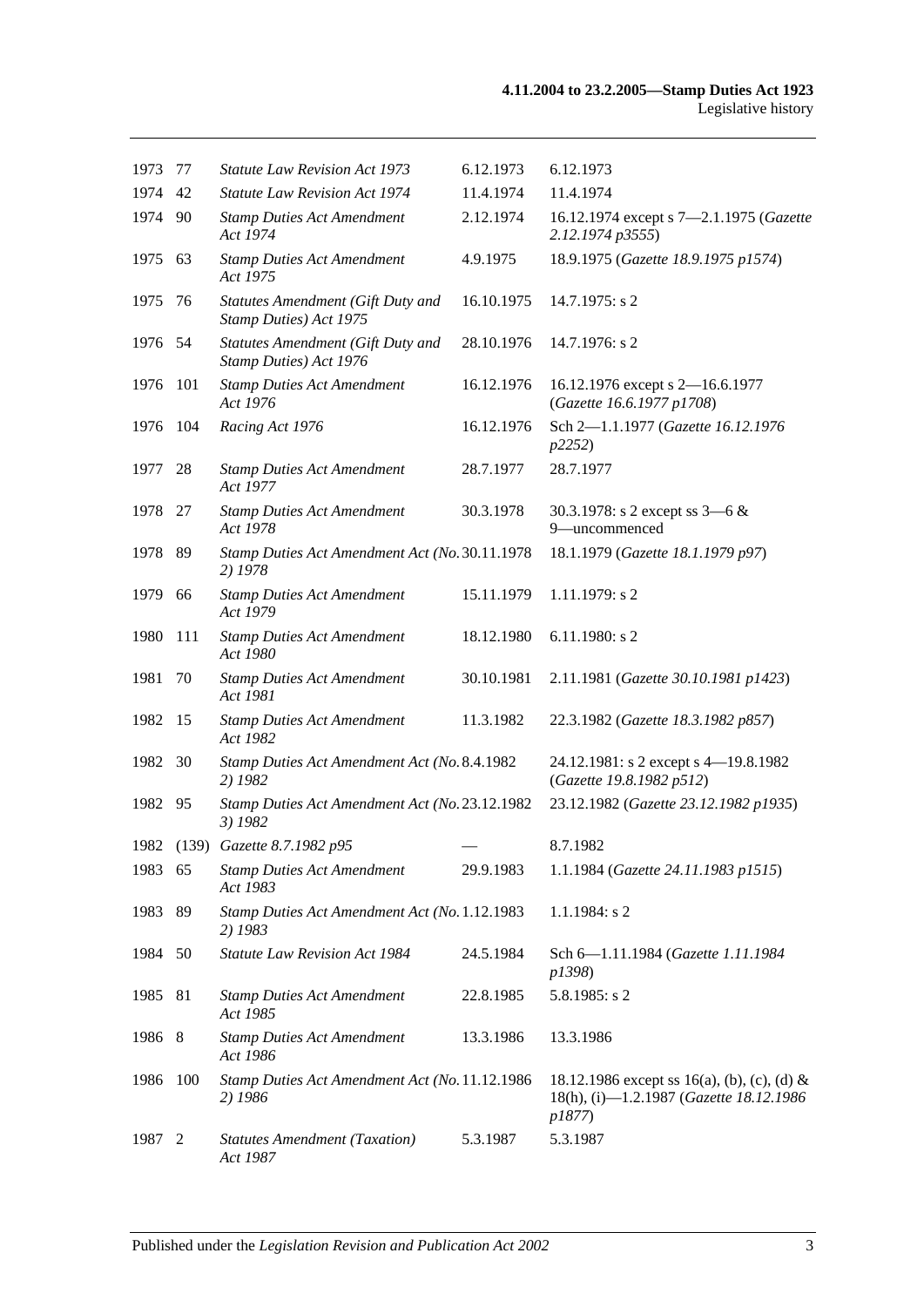| 1988 21 |     | <b>Stamp Duties Act Amendment</b><br>Act 1988                                                        | 14.4.1988  | 7.12.1987 except s 3-14.6.1988: s 2                                                                           |
|---------|-----|------------------------------------------------------------------------------------------------------|------------|---------------------------------------------------------------------------------------------------------------|
| 1989 8  |     | <b>Stamp Duties Act Amendment</b><br>Act 1989                                                        | 16.3.1989  | $1.2.1988$ : s 2                                                                                              |
| 1989 52 |     | Stamp Duties Act Amendment Act (No. 14.9.1989<br>2) 1989                                             |            | 21.9.1989 (Gazette 21.9.1989 p915)<br>except ss $3 & 7 - 9.8.1989$ and except ss 4<br>$& 5 - 1.10.1989$ : s 2 |
| 1989    | 64  | Stamp Duties Act Amendment Act (No. 29.10.1989<br>3) 1989                                            |            | 28.3.1990 (Gazette 15.3.1990 p729)                                                                            |
| 1990 4  |     | <b>Stamp Duties Act Amendment</b><br>Act 1990                                                        | 29.3.1990  | 29.3.1990                                                                                                     |
| 1990    | 33  | Stamp Duties Act Amendment Act (No. 26.4.1990<br>2) 1990                                             |            | 26.4.1990                                                                                                     |
| 1990    | 36  | Stamp Duties Act Amendment Act (No. 3.5.1990<br>3) 1990                                              |            | 24.5.1990 (Gazette 17.5.1990 p1359)                                                                           |
| 1990    | 47  | Stamp Duties Act Amendment Act (No. 8.11.1990<br>4) 1990                                             |            | 1.7.1990 except s $5(2)$ —1.1.1991: s 2                                                                       |
| 1991    | 19  | Stamp Duties (Concessional Duty and 18.4.1991<br>Exemptions) Amendment Act 1991                      |            | 18.4.1991                                                                                                     |
| 1991    | 54  | Motor Vehicles (Historic Vehicles and 28.11.1991<br>Disabled Persons' Parking)<br>Amendment Act 1991 |            | 3.2.1992 (Gazette 23.1.1992 p200)                                                                             |
| 1991    | 74  | <b>Stamp Duties (Assessments and</b><br>Forms) Amendment Act 1991                                    | 12.12.1991 | 12.12.1991 (Gazette 12.12.1991 p1746)                                                                         |
| 1992 42 |     | <b>Stamp Duties (Rates) Amendment</b><br>Act 1992                                                    | 31.8.1992  | $1.9.1992$ : s 2                                                                                              |
| 1992    | 71  | <b>Statutes Amendment (Expiation of</b><br>Offences) Act 1992                                        | 19.11.1992 | 1.3.1993 (Gazette 18.2.1993 p600)                                                                             |
| 1992    | 88  | <b>Stamp Duties (Penalties,</b><br><b>Reassessments and Securities</b> )<br>Amendment Act 1992       | 10.12.1992 | 14.12.1992 (Gazette 10.12.1992 p1754)                                                                         |
| 1994    | 14  | <b>Stamp Duties (Securities Clearing</b><br>House) Amendment Act 1994                                | 12.5.1994  | 1.9.1994 (Gazette 18.8.1994 p490)                                                                             |
| 1994 31 |     | <b>Stamp Duties (Concessions)</b><br>Amendment Act 1994                                              | 30.5.1994  | 30.5.1994 except ss 5, 6 & 10-1.6.1994:<br>s 2                                                                |
| 1994 59 |     | Criminal Law Consolidation (Felonies27.10.1994<br>and Misdemeanours) Amendment<br>Act 1994           |            | 1.1.1995 (Gazette 8.12.1994 p1942)                                                                            |
| 1994    | 76  | Motor Vehicles (Conditional<br><b>Registration</b> ) Amendment Act 1994                              | 8.12.1994  | 2.3.1995 (Gazette 2.3.1995 p734)                                                                              |
| 1994    | -83 | <b>Stamp Duties (Miscellaneous)</b><br>Amendment Act 1994                                            | 8.12.1994  | 8.12.1994                                                                                                     |
| 1995    | 49  | Stamp Duties (Marketable Securities) 13.7.1995<br>Amendment Act 1995                                 |            | $1.7.1995$ : s 2                                                                                              |
| 1995    | 72  | <b>Stamp Duties (Miscellaneous)</b><br>Amendment Act 1995                                            | 2.11.1995  | 23.11.1995 (Gazette 23.11.1995 p1412)                                                                         |
| 1995    | 77  | Motor Vehicles (Heavy Vehicles<br><b>Registration Charges)</b> Amendment<br>Act 1995                 | 23.11.1995 | 1.7.1996 (Gazette 30.5.1996 p2637)                                                                            |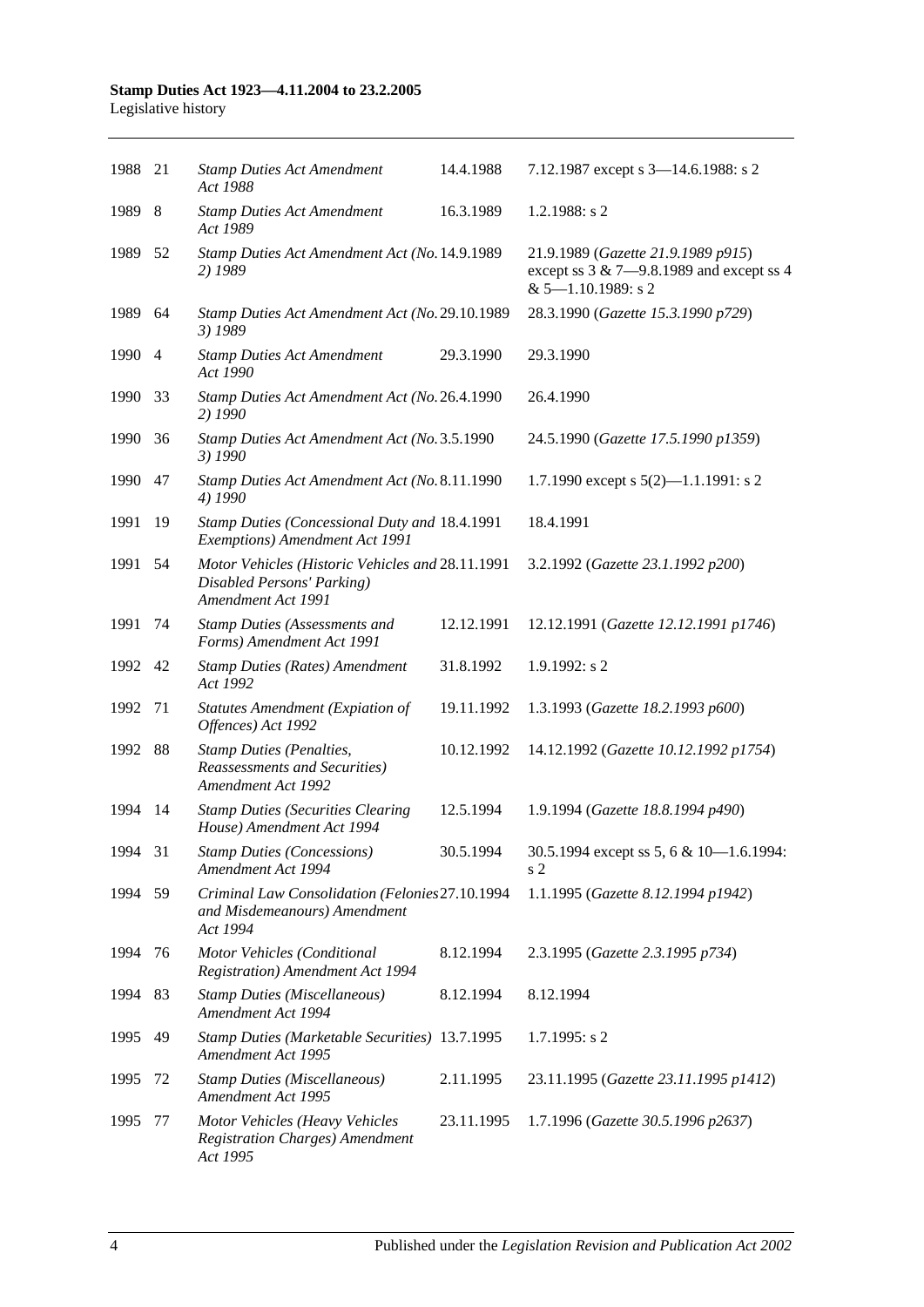| 1995 83 |     | Stamp Duties (Valuations-Objections 30.11.1995<br>and Appeals) Amendment Act 1995   |            | 30.11.1995                                                                                                                                                                                                                   |
|---------|-----|-------------------------------------------------------------------------------------|------------|------------------------------------------------------------------------------------------------------------------------------------------------------------------------------------------------------------------------------|
| 1996    | 18  | <b>Stamp Duties (Miscellaneous)</b><br>Amendment Act 1996                           | 24.4.1996  | 24.4.1996 (Gazette 24.4.1996 p2068)                                                                                                                                                                                          |
| 1996    | 30  | Motor Vehicles (Miscellaneous No. 2) 2.5.1996<br>Amendment Act 1996                 |            | s 43-1.7.1996 (Gazette 30.5.1996<br>p2637, erratum Gazette 6.6.1996 p2874)                                                                                                                                                   |
| 1996    | 38  | <b>Statutes Amendment (Community</b><br>Titles) Act 1996                            | 9.5.1996   | s 40-4.11.1996 (Gazette 31.10.1996<br>p1460                                                                                                                                                                                  |
| 1996 82 |     | <b>Statutes Amendment (Taxation</b><br>Administration) Act 1996                     | 5.12.1996  | Pt 6 (ss 77-133)-1.7.1997 (Gazette<br>19.12.1996 p1924)                                                                                                                                                                      |
| 1997    | 20  | <b>Stamp Duties (Miscellaneous)</b><br>Amendment Act 1997                           | 27.3.1997  | 7.1.1997 except s 4-1.2.1997: s 2                                                                                                                                                                                            |
| 1997    | 42  | <b>Stamp Duties (Rates of Duty)</b><br>Amendment Act 1997                           | 17.7.1997  | 17.7.1997                                                                                                                                                                                                                    |
| 1997    | 82  | Stamp Duties (Miscellaneous No. 2)<br>Amendment Act 1997                            | 24.12.1997 | $1.1.1998$ : s 2                                                                                                                                                                                                             |
| 1998    | 36  | <b>Stamp Duties (Miscellaneous)</b><br>Amendment Act 1998                           | 23.7.1998  | 1.6.1998 except ss $3(c)$ &<br>4(3)–27.7.1998 and except ss 3(b) &<br>$4(2)$ -1.9.1998: s 2                                                                                                                                  |
| 1998    | 71  | <b>Stamp Duties (Share Buy-backs)</b><br>Amendment Act 1998                         | 3.12.1998  | 3.12.1998                                                                                                                                                                                                                    |
| 1999    | 11  | <b>Stamp Duties (Miscellaneous)</b><br>Amendment Act 1999                           | 18.3.1999  | 18.3.1999                                                                                                                                                                                                                    |
| 1999    | 40  | <b>Stamp Duties (Conveyance Rates)</b><br>Amendment Act 1999                        | 5.8.1999   | 5.8.1999                                                                                                                                                                                                                     |
| 1999    | 41  | Statutes Amendment (Financial<br>Institutions) Act 1999                             | 5.8.1999   | Pt 4 (ss $16 - 23$ )-1.12.1998: s 2                                                                                                                                                                                          |
| 2000    | -11 | Offshore Minerals Act 2000                                                          | 4.5.2000   | $4.5.2002$ (s $7(5)$ Acts Interpretation<br>Act 1915)                                                                                                                                                                        |
| 2000    | 21  | National Tax Reform (State<br>Provisions) Act 2000                                  | 8.6.2000   | 8.6.2000                                                                                                                                                                                                                     |
| 2000    | -80 | Stamp Duties (Land Rich Entities and 14.12.2000)<br>Redemption) Amendment Act 2000  |            | 14.12.2000 (Gazette 14.12.2000 p3520)                                                                                                                                                                                        |
| 2000 94 |     | TAB (Disposal) Act 2000                                                             | 21.12.2000 | Sch 4 (cl 3)-14.12.2001 (Gazette<br>6.12.2001 p5267)                                                                                                                                                                         |
| 2001    | 23  | <b>Statutes Amendment (Corporations)</b><br>Act 2001                                | 14.6.2001  | Pt 30 (ss $105 - 117$ ) -15.7.2001 being the<br>day on which the Corporations Act 2001<br>of the Commonwealth came into<br>operation: Commonwealth of Australia<br>Gazette No. S 285, 13.7.2001 (Gazette<br>21.6.2001 p2270) |
| 2001    | 27  | <b>Statutes Amendment (Taxation</b><br>Measures) Act 2001                           | 26.7.2001  | Pt 4 (ss 10-13)-26.7.2001 except<br>$s$ 14-1.1.2002: s 2                                                                                                                                                                     |
| 2001    | 58  | Victims of Crime Act 2001                                                           | 15.11.2001 | Sch 2 (cl 6)-1.1.2003 (Gazette<br>19.12.2002 p4736)                                                                                                                                                                          |
| 2002    | 15  | <b>Stamp Duties (Rental Business and</b><br>Conveyance Rates) Amendment<br>Act 2002 | 5.9.2002   | 5.9.2002 except ss 5 & 6-1.1.2003: s 2                                                                                                                                                                                       |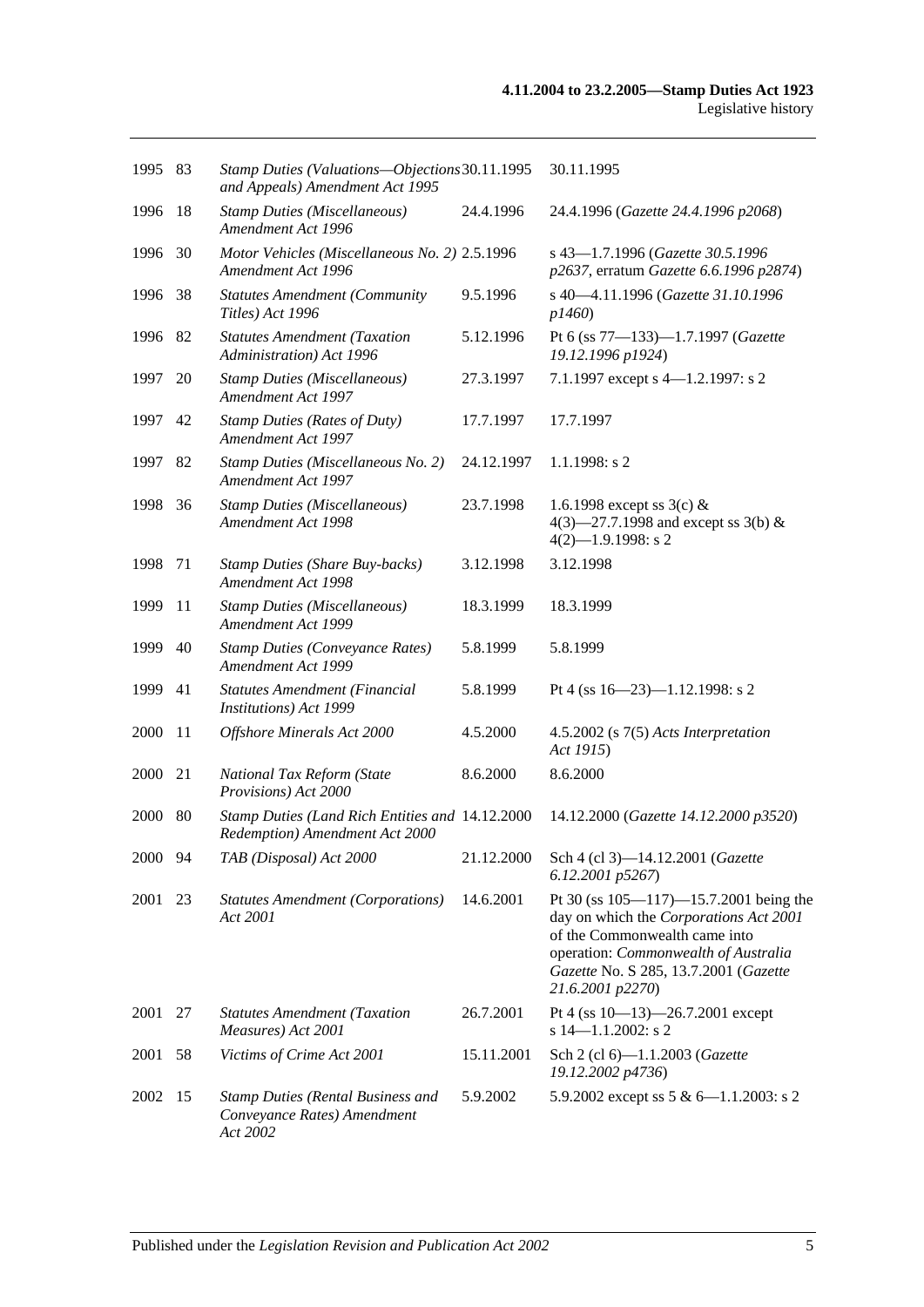| 2004    | 41  | <b>Stamp Duties (Miscellaneous)</b><br>Amendment Act 2004                         | 4.11.2004  | s 10(8)—4.11.2004: s 2(2); remainder of<br>Act—uncommenced          |
|---------|-----|-----------------------------------------------------------------------------------|------------|---------------------------------------------------------------------|
| 2004 21 |     | Statutes Amendment (Budget 2004)<br>Act 2004                                      | 1.7.2004   | Pt 4 (ss 9—12)—1.7.2004: s 2(1)                                     |
| 2003    | 44  | <i>Statute Law Revision Act 2003</i>                                              | 23.10.2003 | Sch 1-24.11.2003 (Gazette 13.11.2003)<br><i>p4048</i> )             |
| 2003    | -31 | <b>Stamp Duties (Rental and Mortgage)</b><br>Duty) Amendment Act 2003             | 24.7.2003  | $1.10.2003$ : s 2                                                   |
| 2002 39 |     | <b>Stamp Duties (Gaming Machine)</b><br>Surcharge) Amendment Act 2002             | 28.11.2002 | 28.11.2002 (Gazette 28.11.2002 p4293)                               |
| 2002 35 |     | <b>Statutes Amendment (Stamp Duties)</b><br>and Other Measures) Act 2002          | 28.11.2002 | Pt 6 (ss $15-27$ )-28.11.2002: s 2(1)                               |
| 2002 34 |     | <i>Statutes Amendment</i><br>(Corporations—Financial Services<br>Reform) Act 2002 | 28.11.2002 | Pt 11 (ss $26 - 46$ )-1.8.2003 ( <i>Gazette</i><br>10.7.2003 p2913) |
|         |     |                                                                                   |            |                                                                     |

## **Provisions amended since 3 February 1976**

- Legislative history prior to 3 February 1976 appears in marginal notes and footnotes included in the consolidation of this Act contained in Volume 10 of The Public General Acts of South Australia 1837-1975 at page 369.
- Certain textual alterations were made to this Act by the Commissioner of Statute Revision when preparing the reprint of the Act that incorporated all amendments in force as at 1 November 1984. A Schedule of these alterations was laid before Parliament on 13 November 1984.

New entries appear in bold.

Entries that relate to provisions that have been deleted appear in italics.

| Provision                     | How varied                                                                                  | Commencement |
|-------------------------------|---------------------------------------------------------------------------------------------|--------------|
| Long title                    | amended by 44/2003 s 3(1) (Sch 1)                                                           | 24.11.2003   |
| Pt1                           |                                                                                             |              |
| Pt 1 Div 1                    | heading inserted by 80/2000 s 3                                                             | 14.12.2000   |
| Pt 1 Div 2                    | heading inserted by 80/2000 s 4                                                             | 14.12.2000   |
| s <sub>2</sub>                | deleted in pursuance of the Acts Republication<br>Act 1967                                  | 1.11.1984    |
| s <sub>3</sub>                | deleted in pursuance of the Acts Republication<br>Act 1967 as its function is now exhausted | 1.11.1984    |
| s <sub>2</sub>                |                                                                                             |              |
| s(2(1))                       | s 4 redesignated as s 2 by $82/1996$ s $77(2)$                                              | 1.7.1997     |
|                               | s 2 redesignated as s $2(1)$ by $80/2000$ s $5(g)$                                          | 14.12.2000   |
| adhesive stamp                | inserted by $8/1986$ s $2(a)$                                                               | 13.3.1986    |
| approved form                 | inserted by 35/2002 s 15                                                                    | 28.11.2002   |
| assessment                    | inserted by $82/1996$ s $77(1)(a)$                                                          | 1.7.1997     |
| Australian market<br>licensee | inserted by $34/2002$ s $26(a)$                                                             | 1.8.2003     |
| authorised officer            | inserted by $100/1986$ s $3(a)$                                                             | 18.12.1986   |
|                               | deleted by 82/1996 s $77(1)(a)$                                                             | 1.7.1997     |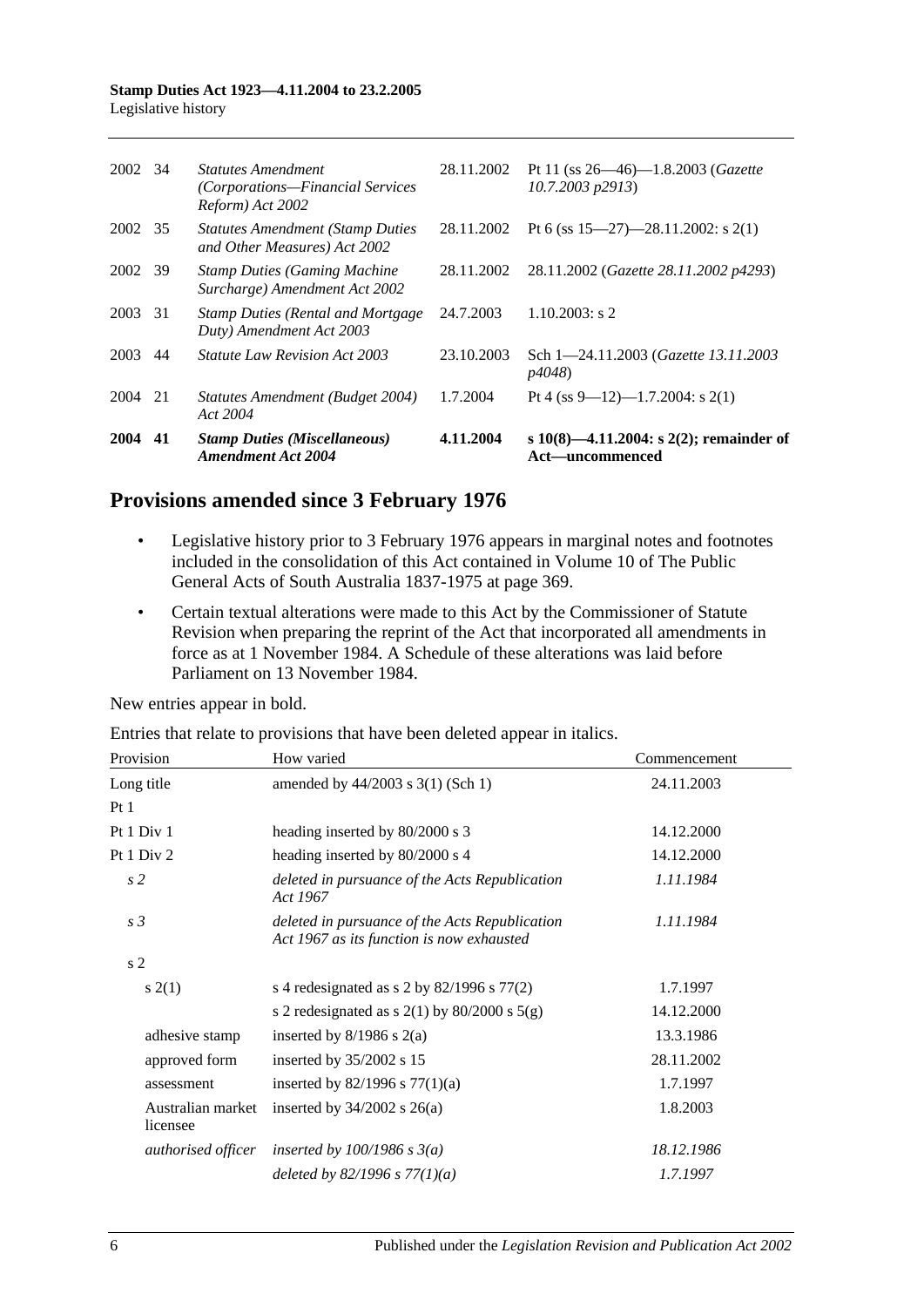|                              | beneficial interest inserted by $80/2000$ s $5(a)$    | 14.12.2000 |
|------------------------------|-------------------------------------------------------|------------|
| production                   | business of primary inserted by 31/1994 s 3           | 30.5.1994  |
| Commissioner                 | substituted by $82/1996$ s $77(1)(b)$                 | 1.7.1997   |
| <b>CUFS</b>                  | inserted by $18/1996$ s $3(a)$                        | 24.4.1996  |
| die                          | substituted by $8/1986$ s $2(b)$                      | 13.3.1986  |
| discretionary trust          | inserted by $36/1990$ s $3(a)$                        | 24.5.1990  |
| duty                         | substituted by $88/1992$ s $3(a)$                     | 14.12.1992 |
|                              | substituted by $82/1996$ s $77(1)(c)$                 | 1.7.1997   |
| financial product            | inserted by $34/2002$ s $26(b)$                       | 1.8.2003   |
| fixed interest<br>security   | inserted by $111/1980 s 3(a)$                         | 6.11.1980  |
|                              | deleted by $81/1985 s 3$                              | 5.8.1985   |
| <b>GST</b>                   | inserted by $21/2000$ s $22(a)$                       | 8.6.2000   |
| <b>GST</b> law               | inserted by $21/2000$ s $22(a)$                       | 8.6.2000   |
| impressed stamp              | inserted by $8/1986$ s $2(c)$                         | 13.3.1986  |
|                              | intellectual property inserted by 80/2000 s 5(b)      | 14.12.2000 |
| interest                     | inserted by $80/2000$ s $5(b)$                        | 14.12.2000 |
| jurisdiction                 | inserted by $80/2000$ s $5(b)$                        | 14.12.2000 |
|                              | marketable security amended by $111/1980 s 3(b)$      | 6.11.1980  |
|                              | amended by $50/1984 s 3(1)$ (Sch 6)                   | 1.11.1984  |
|                              | amended by $88/1992$ s $3(b)$                         | 14.12.1992 |
|                              | amended by $18/1996$ s $3(b)$                         | 24.4.1996  |
|                              | amended by $23/2001 s 105(a)$                         | 15.7.2001  |
|                              | deleted by $34/2002$ s $26(c)$                        | 1.8.2003   |
| money                        | substituted by 50/1984 s 3(1) (Sch 6)                 | 1.11.1984  |
| interest                     | potential beneficial inserted by $80/2000$ s $5(c)$   | 14.12.2000 |
| property                     | inserted by $80/2000$ s $5(c)$                        | 14.12.2000 |
| market                       | recognised financial inserted by 34/2002 s 26(d)      | 1.8.2003   |
| recognised stock<br>exchange | inserted by $80/2000$ s $5(c)$                        | 14.12.2000 |
|                              | deleted by $34/2002$ s $26(d)$                        | 1.8.2003   |
| records                      | inserted by $100/1986$ s $3(b)$                       | 18.12.1986 |
| rent                         | inserted by $21/2000$ s $22(b)$                       | 8.6.2000   |
| marketable security          | right in respect of a deleted by $34/2002$ s $26(e)$  | 1.8.2003   |
| financial product            | right in respect of a inserted by $34/2002$ s $26(e)$ | 1.8.2003   |
| sale                         | inserted by $80/2000$ s $5(d)$                        | 14.12.2000 |
| spouse                       | inserted by $80/2000$ s $5(d)$                        | 14.12.2000 |
| savings bank                 | substituted by $50/1984$ s $3(1)$ (Sch 6)             | 1.11.1984  |
|                              | deleted by 41/1999 s 16                               | 1.12.1998  |
| stamp                        | substituted by $8/1986$ s $2(d)$                      | 13.3.1986  |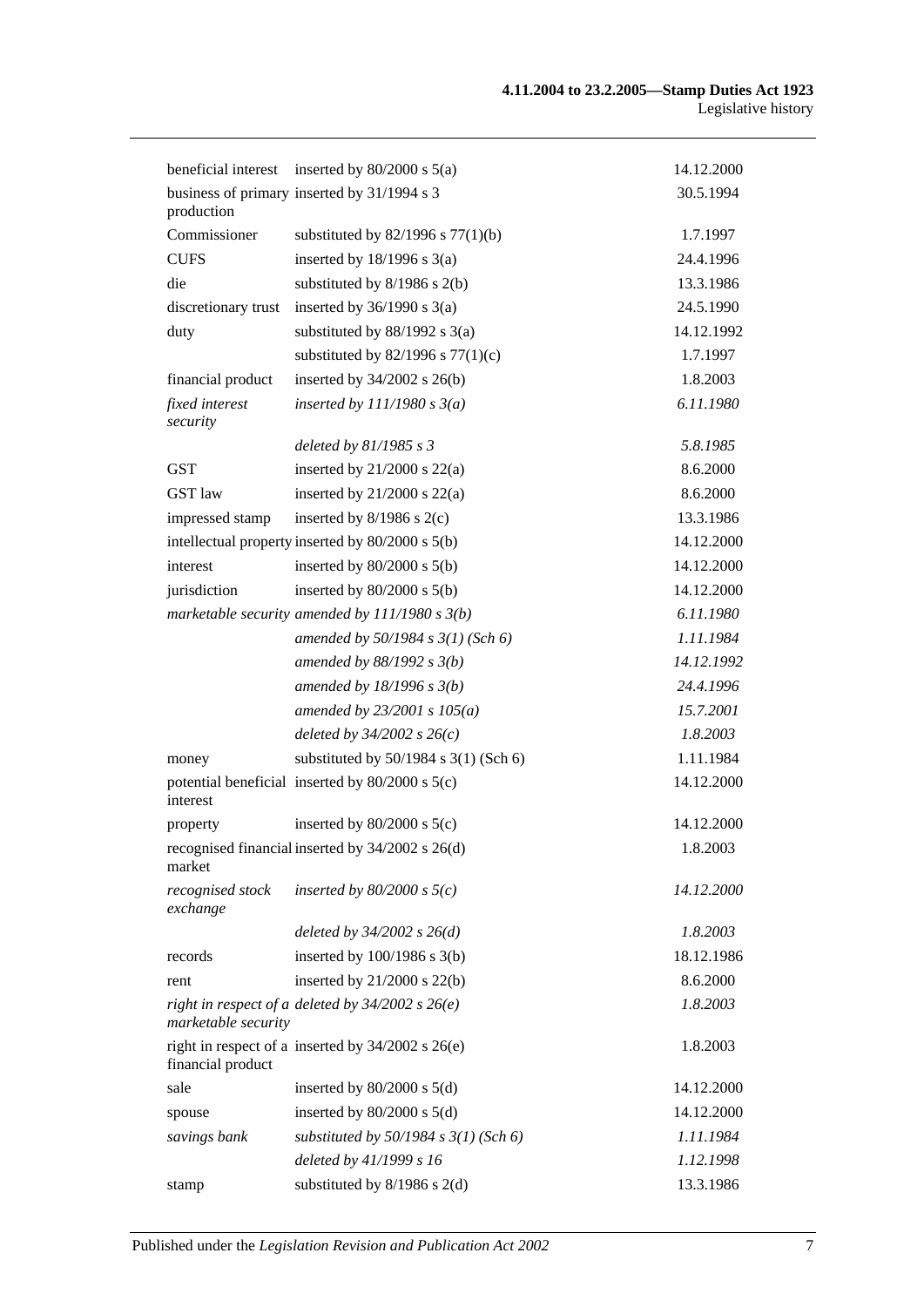| stamped            | substituted by $8/1986$ s $2(d)$              | 13.3.1986  |
|--------------------|-----------------------------------------------|------------|
| <b>State</b>       | inserted by $80/2000$ s $5(f)$                | 14.12.2000 |
| stock              | amended by 50/1984 s 3(1) (Sch 6)             | 1.11.1984  |
|                    | amended by 23/2001 s 105(b)                   | 15.7.2001  |
| transfer           | inserted by $80/2000$ s $5(e)$                | 14.12.2000 |
| unit               | inserted by $36/1990$ s $3(b)$                | 24.5.1990  |
| unit trust scheme  | inserted by $36/1990$ s $3(b)$                | 24.5.1990  |
| $s(2(2)$ and $(3)$ | inserted by $80/2000$ s $5(g)$                | 14.12.2000 |
| s 3                | inserted by 82/1996 s 78                      | 1.7.1997   |
| Pt 1 Div 3         | inserted by 80/2000 s 6                       | 14.12.2000 |
| s 3C               |                                               |            |
| s $3C(4)$          | amended by 23/2001 s 106                      | 15.7.2001  |
| Pt 2               | heading inserted by 82/1996 s 78              | 1.7.1997   |
| s <sub>4</sub>     | inserted by 82/1996 s 78                      | 1.7.1997   |
| s <sub>5</sub>     | amended by $50/1984$ s $3(1)$ (Sch 6)         | 1.11.1984  |
|                    | deleted by 82/1996 s 78                       | 1.7.1997   |
| s 5A               | inserted by 111/1980 s 4                      | 6.11.1980  |
|                    | deleted by 82/1996 s 78                       | 1.7.1997   |
| $s$ 5AB            | inserted by $81/1985 s 4$                     | 5.8.1985   |
|                    | substituted by 52/1989 s 3                    | 9.8.1989   |
|                    | deleted by 82/1996 s 78                       | 1.7.1997   |
| s <sub>5</sub>     | s 5B inserted by $111/1980$ s 4               | 6.11.1980  |
|                    | s 5B amended by 50/1984 s $3(1)$ (Sch 6)      | 1.11.1984  |
|                    | s 5B redesignated as s 5 by 82/1996 s 79      | 1.7.1997   |
|                    | deleted by 80/2000 s 7                        | 14.12.2000 |
| s <sub>6</sub>     | amended by 50/1984 s 3(1) (Sch 6)             | 1.11.1984  |
|                    | substituted by 100/1986 s 4                   | 18.12.1986 |
|                    | substituted by 82/1996 s 80                   | 1.7.1997   |
| s 6AA              | inserted by 100/1986 s 4                      | 18.12.1986 |
|                    | deleted by 82/1996 s 80                       | 1.7.1997   |
| s 6A               | inserted by $8/1986 s 3$                      | 13.3.1986  |
|                    | amended by $2/1987 s 6(a)$                    | 5.3.1987   |
|                    | deleted by 82/1996 s 80                       | 1.7.1997   |
| s6B                | inserted by $2/1987 s 6(b)$                   | 5.3.1987   |
|                    | deleted by 82/1996 s 80                       | 1.7.1997   |
| s 7                |                                               |            |
| s(7(3))            | substituted by 82/1997 s 3                    | 1.1.1998   |
|                    | amended by 41/1999 s 17                       | 1.12.1998  |
| $s \, 7(4)$        | amended by $50/1984$ s $3(1)$ (Sch 6)         | 1.11.1984  |
|                    | deleted by 82/1997 s 3                        | 1.1.1998   |
|                    | heading preceding s 9 deleted by 82/1996 s 81 | 1.7.1997   |
| s 9                | deleted by 82/1996 s 81                       | 1.7.1997   |
| s 10               | amended by 88/1992 s 4                        | 14.12.1992 |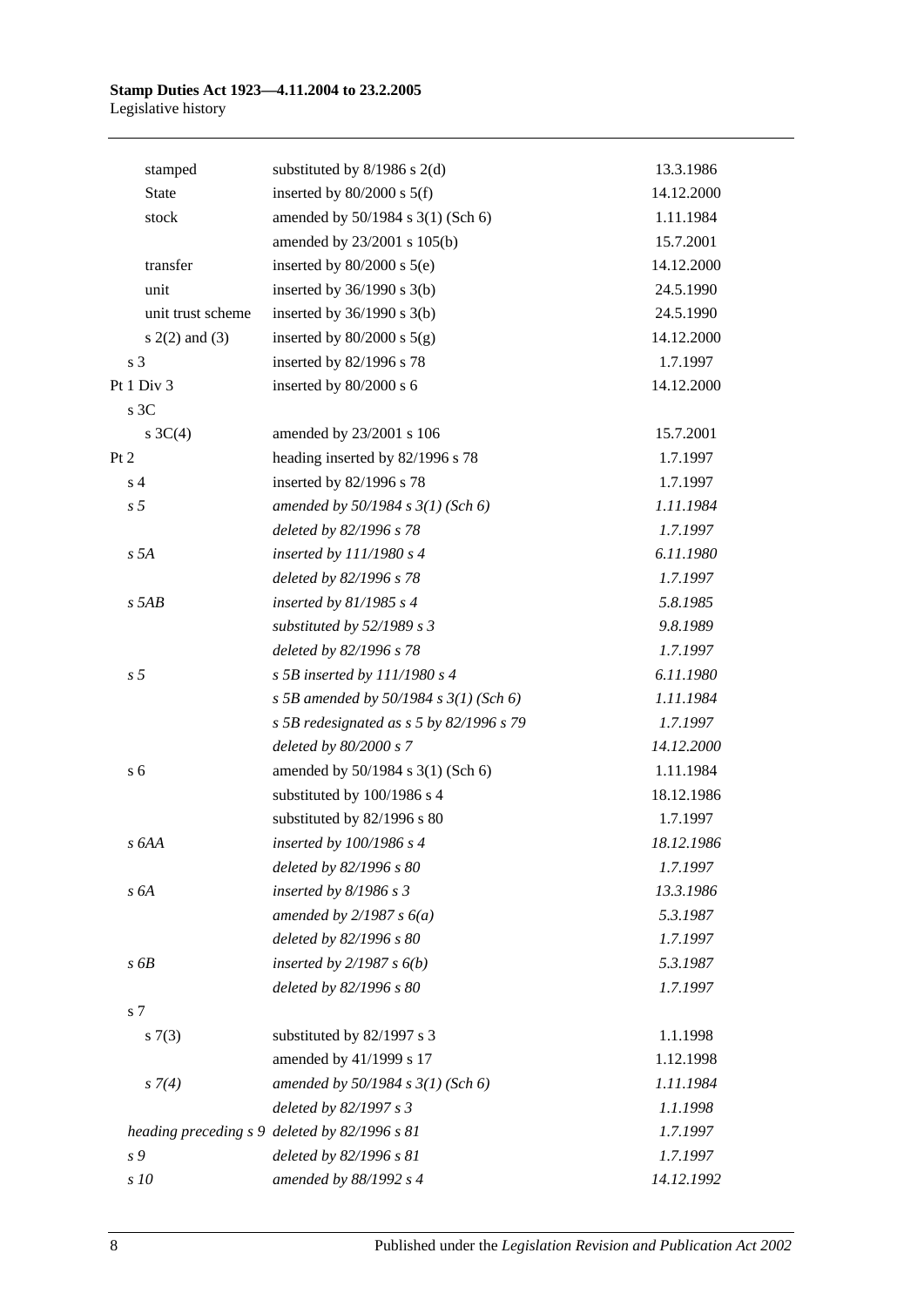|                     | deleted by 82/1996 s 81                                                                    | 1.7.1997   |
|---------------------|--------------------------------------------------------------------------------------------|------------|
| s 12                |                                                                                            |            |
| s 12(3)             | substituted by 88/1992 s 5                                                                 | 14.12.1992 |
| s <sub>15</sub>     | deleted by 82/1996 s 82                                                                    | 1.7.1997   |
| $s$ 15 $A$          | substituted by 21/2000 s 23                                                                | 8.6.2000   |
| s 17                | deleted by 111/1980 s 5                                                                    | 6.11.1980  |
|                     | inserted by 4/1990 s 2                                                                     | 29.3.1990  |
| s 19                | amended by $50/1984$ s $3(1)$ (Sch 6)                                                      | 1.11.1984  |
|                     | substituted by 88/1992 s 6                                                                 | 14.12.1992 |
|                     | deleted by 82/1996 s 83                                                                    | 1.7.1997   |
| s 19A               | inserted by 111/1980 s 6                                                                   | 6.11.1980  |
| s 19A(1)            | amended by 88/1992 s 7                                                                     | 14.12.1992 |
|                     | amended by 82/1996 s 84                                                                    | 1.7.1997   |
| s 20                |                                                                                            |            |
| $s \, 20(1)$        | substituted by $111/1980$ s $7(a)$                                                         | 6.11.1980  |
|                     | substituted by $82/1996$ s $85(a)$                                                         | 1.7.1997   |
| $s$ 20(1aa)         | inserted by $88/1992$ s $8(a)$                                                             | 14.12.1992 |
|                     | deleted by $82/1996 s 85(a)$                                                               | 1.7.1997   |
| $s\,20(1a)$         | inserted by $111/1980 s 7(a)$                                                              | 6.11.1980  |
|                     | amended by $88/1992 s 8(b)$ , (c)                                                          | 14.12.1992 |
|                     | deleted by $82/1996 s 85(a)$                                                               | 1.7.1997   |
| $s\ 20(2)$          | amended by 111/1980 s 7(b)                                                                 | 6.11.1980  |
|                     | amended by $88/1992$ s $8(d)$                                                              | 14.12.1992 |
|                     | substituted by $82/1996$ s $85(a)$                                                         | 1.7.1997   |
| $s \ 20(3)$         | substituted by $88/1992$ s $8(e)$                                                          | 14.12.1992 |
|                     | substituted by $82/1996$ s $85(a)$                                                         | 1.7.1997   |
| $s \ 20(4)$         | inserted by 21/1988 s 3                                                                    | 14.6.1988  |
|                     | amended by 88/1992 s 8(f)                                                                  | 14.12.1992 |
|                     | amended by 82/1996 s 85(b)                                                                 | 1.7.1997   |
| $s \, 20(5)$ —(7)   | inserted by $21/1988$ s 3                                                                  | 14.6.1988  |
| $s\,20(8)$          | inserted by 21/1988 s 3                                                                    | 14.6.1988  |
|                     | deleted by $82/1996 s 85(c)$                                                               | 1.7.1997   |
| s 21                | $s$ 21(1) redesignated as $s$ 21 in pursuance of the<br><b>Acts Republication Act 1967</b> | 1.11.1984  |
| $s\,2I(2)$ - (4)    | deleted by $50/1984$ s $3(1)$ (Sch 6)                                                      | 1.11.1984  |
| s 22                | amended by 50/1984 s 3(1) (Sch 6)                                                          | 1.11.1984  |
| s 23                |                                                                                            |            |
| $s\,23(1)$          | substituted by $100/1986$ s $5(a)$                                                         | 18.12.1986 |
|                     | substituted by $82/1996$ s $86(a)$                                                         | 1.7.1997   |
| $s$ 23(1a) and (1b) | inserted by $100/1986$ s $5(a)$                                                            | 18.12.1986 |
|                     | deleted by $82/1996 s 86(a)$                                                               | 1.7.1997   |
| $s\,23(2)$          | amended by 100/1986 s 5(b)                                                                 | 18.12.1986 |
|                     | substituted by $82/1996$ s $86(a)$                                                         | 1.7.1997   |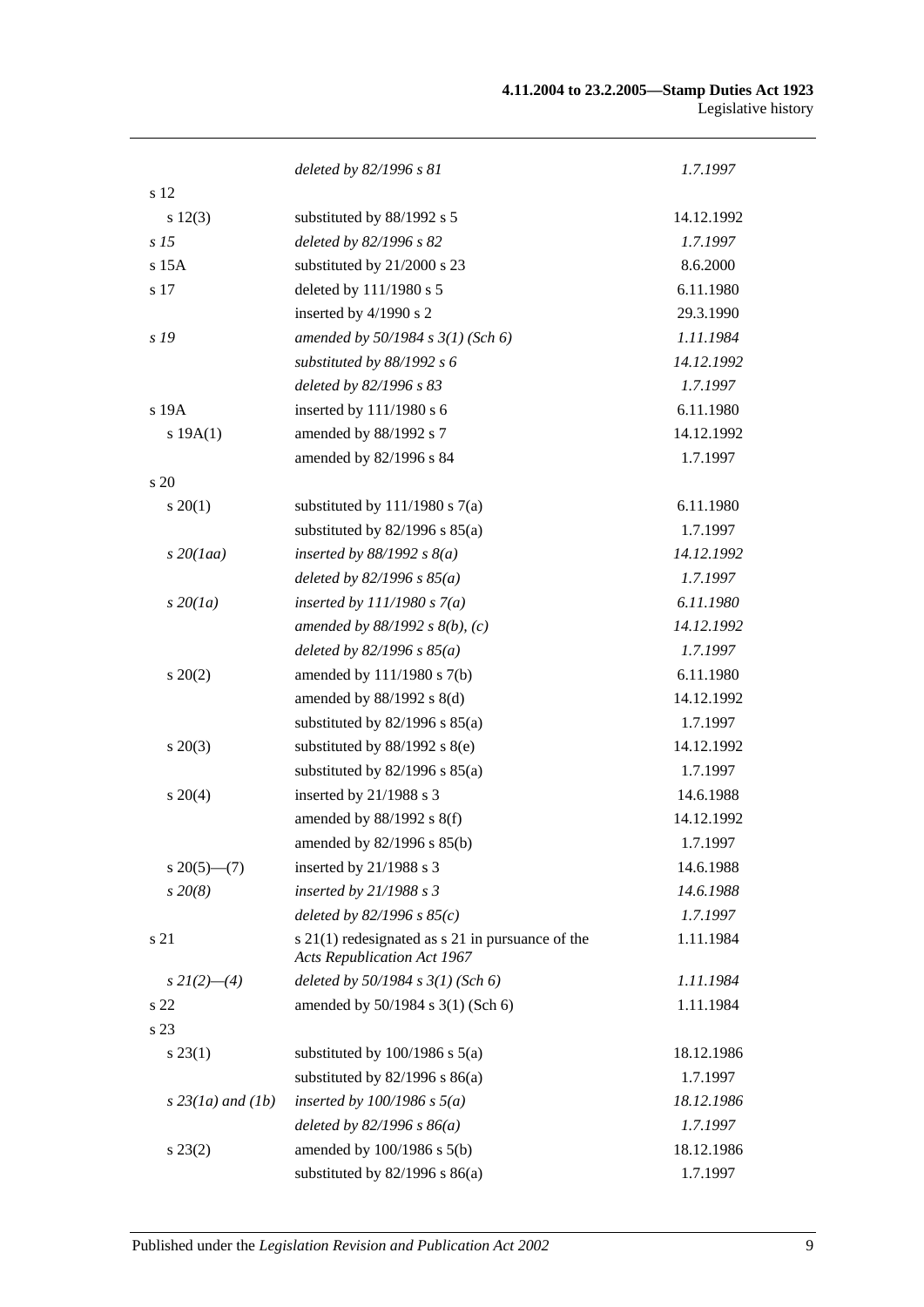| $s\,23(3)$       | amended by $100/1986$ s $5(c)$                                                            | 18.12.1986 |
|------------------|-------------------------------------------------------------------------------------------|------------|
|                  | substituted by $82/1996$ s $86(a)$                                                        | 1.7.1997   |
| $s\,23(4)$       | amended by 82/1996 s 86(b)                                                                | 1.7.1997   |
| s 23(5)          | substituted by 88/1992 s 9                                                                | 14.12.1992 |
| s 23A            | inserted by 88/1992 s 10                                                                  | 14.12.1992 |
|                  | deleted by 82/1996 s 87                                                                   | 1.7.1997   |
| s24              | amended by $21/1988 s 4$                                                                  | 7.12.1987  |
|                  | amended by 88/1992 s 11                                                                   | 14.12.1992 |
|                  | amended by 83/1995 s 2                                                                    | 30.11.1995 |
|                  | deleted by 82/1996 s 87                                                                   | 1.7.1997   |
| s <sub>25</sub>  | amended by $50/1984$ s $3(1)$ (Sch 6)                                                     | 1.11.1984  |
|                  | deleted by 100/1986 s 6                                                                   | 18.12.1986 |
| s26              | amended by $50/1984 s 3(1)$ (Sch 6)                                                       | 1.11.1984  |
|                  | deleted by 82/1996 s 87                                                                   | 1.7.1997   |
| s 27A            | substituted by 100/1986 s 7                                                               | 18.12.1986 |
|                  | deleted by 82/1996 s 88                                                                   | 1.7.1997   |
| $s$ 27 $B$       | substituted by 100/1986 s 7                                                               | 18.12.1986 |
|                  | amended by $14/1994 s3$                                                                   | 1.9.1994   |
|                  | deleted by 82/1996 s 88                                                                   | 1.7.1997   |
| $s$ 27 $C$       | amended by $50/1984$ s $3(1)$ (Sch 6)                                                     | 1.11.1984  |
|                  | substituted by 100/1986 s 7                                                               | 18.12.1986 |
|                  | deleted by 82/1996 s 88                                                                   | 1.7.1997   |
| s 27D            | substituted by 100/1986 s 7                                                               | 18.12.1986 |
|                  | amended by 88/1992 s 12                                                                   | 14.12.1992 |
|                  | deleted by 82/1996 s 88                                                                   | 1.7.1997   |
| $s$ 27 $E$       | deleted by 82/1996 s 88                                                                   | 1.7.1997   |
| $Pt\,3$          |                                                                                           |            |
| s 28 and heading | deleted by $81/1985 s 5$                                                                  | 5.8.1985   |
| Pt 3 Div 1       | heading preceding s 29 deleted and Div 1<br>inserted by $44/2003$ s $3(1)$ (Sch 1)        | 24.11.2003 |
| s 31             |                                                                                           |            |
| $s \ 31(1)$      | amended by 34/2002 s 27                                                                   | 1.8.2003   |
| s $31(2)$ (4)    | amended by 50/1984 s 3(1) (Sch 6)                                                         | 1.11.1984  |
| s 31A            | amended by 31/1994 s 4                                                                    | 30.5.1994  |
| Pt 3 Div 2       | heading preceding s 31B amended by 50/1984<br>$s \; 3(1)$ (Sch 6)                         | 1.11.1984  |
|                  | heading preceding s 31B deleted and Div 2<br>heading inserted by $44/2003$ s 3(1) (Sch 1) | 24.11.2003 |
| s 31B            | s 31B(1) amended by 50/1984 s 3(1) (Sch 6)                                                | 1.11.1984  |
|                  | s 31B(1) redesignated as s 31B in pursuance of<br>the Acts Republication Act 1967         | 1.11.1984  |
|                  | amended by 44/2003 s 3(1) (Sch 1)                                                         | 24.11.2003 |
| bailee           | inserted by $88/1992$ s $13(a)$                                                           | 14.12.1992 |
| bailment plant   | inserted by $88/1992$ s $13(a)$                                                           | 14.12.1992 |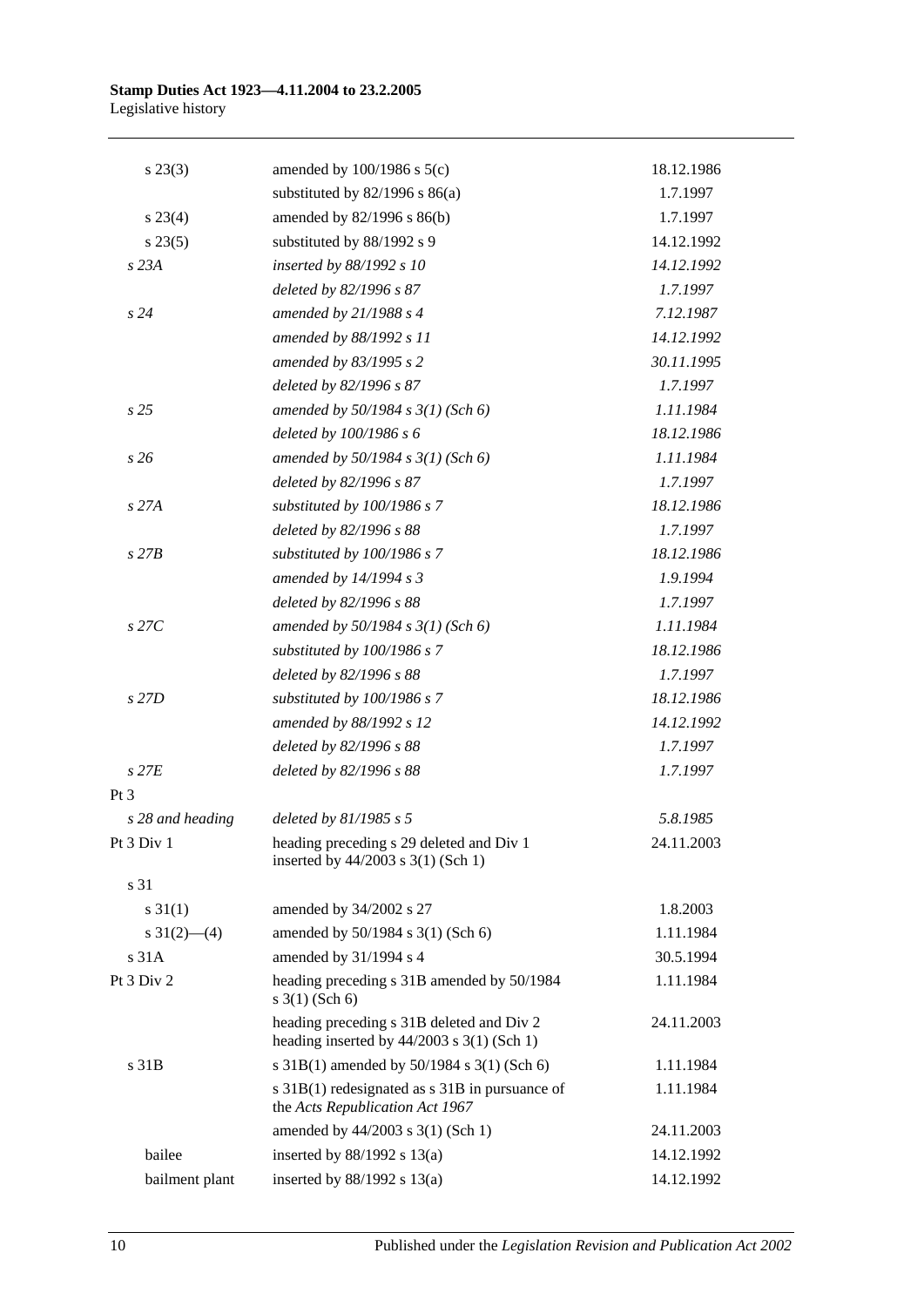| bailor                                | inserted by $88/1992$ s $13(a)$                            | 14.12.1992 |
|---------------------------------------|------------------------------------------------------------|------------|
| bank                                  | deleted by $50/1984$ s $3(1)$ (Sch 6)                      | 1.11.1984  |
|                                       | contractual bailment inserted by 88/1992 s 13(a)           | 14.12.1992 |
|                                       | substituted by $15/2002$ s 3(a)                            | 5.9.2002   |
| corresponding law                     | inserted by 31/1994 s 5                                    | 1.6.1994   |
|                                       | amended by 44/2003 s 3(1) (Sch 1)                          | 24.11.2003 |
| dutiable rental<br>business           | inserted by $31/2003$ s $4(1)$                             | 1.10.2003  |
| equipment<br>financing<br>arrangement | inserted by $31/2003$ s $4(1)$                             | 1.10.2003  |
|                                       | credit arrangement deleted by $50/1984$ s $3(1)$ (Sch 6)   | 1.11.1984  |
| credit business                       | deleted by $50/1984$ s $3(1)$ (Sch 6)                      | 1.11.1984  |
|                                       | discount transaction deleted by $50/1984$ s $3(1)$ (Sch 6) | 1.11.1984  |
| goods                                 | amended by 88/1992 s 13(b)                                 | 14.12.1992 |
| guarantee                             | deleted by $50/1984$ s $3(1)$ (Sch 6)                      | 1.11.1984  |
| guarantor                             | deleted by $50/1984$ s $3(1)$ (Sch 6)                      | 1.11.1984  |
| hire-purchase<br>agreement            | inserted by $15/2002$ s 3(b)                               | 5.9.2002   |
| interest                              | deleted by $50/1984$ s $3(1)$ (Sch 6)                      | 1.11.1984  |
| loan                                  | amended by $101/1976$ s $2(1)(a)$                          | 16.6.1977  |
|                                       | deleted by $50/1984$ s $3(1)$ (Sch 6)                      | 1.11.1984  |
| prescribed rate                       | substituted by $95/1982$ s $3(a)$                          | 23.12.1982 |
|                                       | deleted by $50/1984$ s $3(1)$ (Sch 6)                      | 1.11.1984  |
| principal                             | deleted by $50/1984$ s $3(1)$ (Sch 6)                      | 1.11.1984  |
| rate of interest                      | deleted by $50/1984$ s $3(1)$ (Sch 6)                      | 1.11.1984  |
| registered credit<br>union            | substituted by $101/1976$ s $2(1)(b)$                      | 16.6.1977  |
|                                       | deleted by $50/1984$ s $3(1)$ (Sch 6)                      | 1.11.1984  |
| registered person                     | deleted by $31/2003$ s $4(2)$                              | 1.10.2003  |
| registered                            | inserted by $31/2003$ s $4(2)$                             | 1.10.2003  |
|                                       | related corporation amended by 50/1984 s 3(1) (Sch 6)      | 1.11.1984  |
|                                       | amended by 88/1992 s 13(c)                                 | 14.12.1992 |
|                                       | substituted by 23/2001 s 107                               | 15.7.2001  |
| rental business                       | substituted by $88/1992$ s $13(d)$                         | 14.12.1992 |
| $s$ 31 $B(1a)$                        | substituted by $95/1982$ s $3(b)$                          | 23.12.1982 |
|                                       | deleted by $50/1984$ s $3(1)$ (Sch 6)                      | 1.11.1984  |
| s $3IB(2)$ - (10)                     | deleted by $50/1984$ s $3(1)$ (Sch 6)                      | 1.11.1984  |
| s 31C                                 | substituted by 89/1983 s 3                                 | 1.1.1984   |
|                                       | deleted by 50/1984 s 3(1) (Sch 6)                          | 1.11.1984  |
|                                       | inserted by 15/2002 s 4                                    | 5.9.2002   |
|                                       | substituted by 31/2003 s 5                                 | 1.10.2003  |
| s 31D                                 | amended by 89/1983 s 4                                     | 1.1.1984   |
|                                       | amended by 71/1992 s 3(1) (Sch)                            | 1.3.1993   |
|                                       |                                                            |            |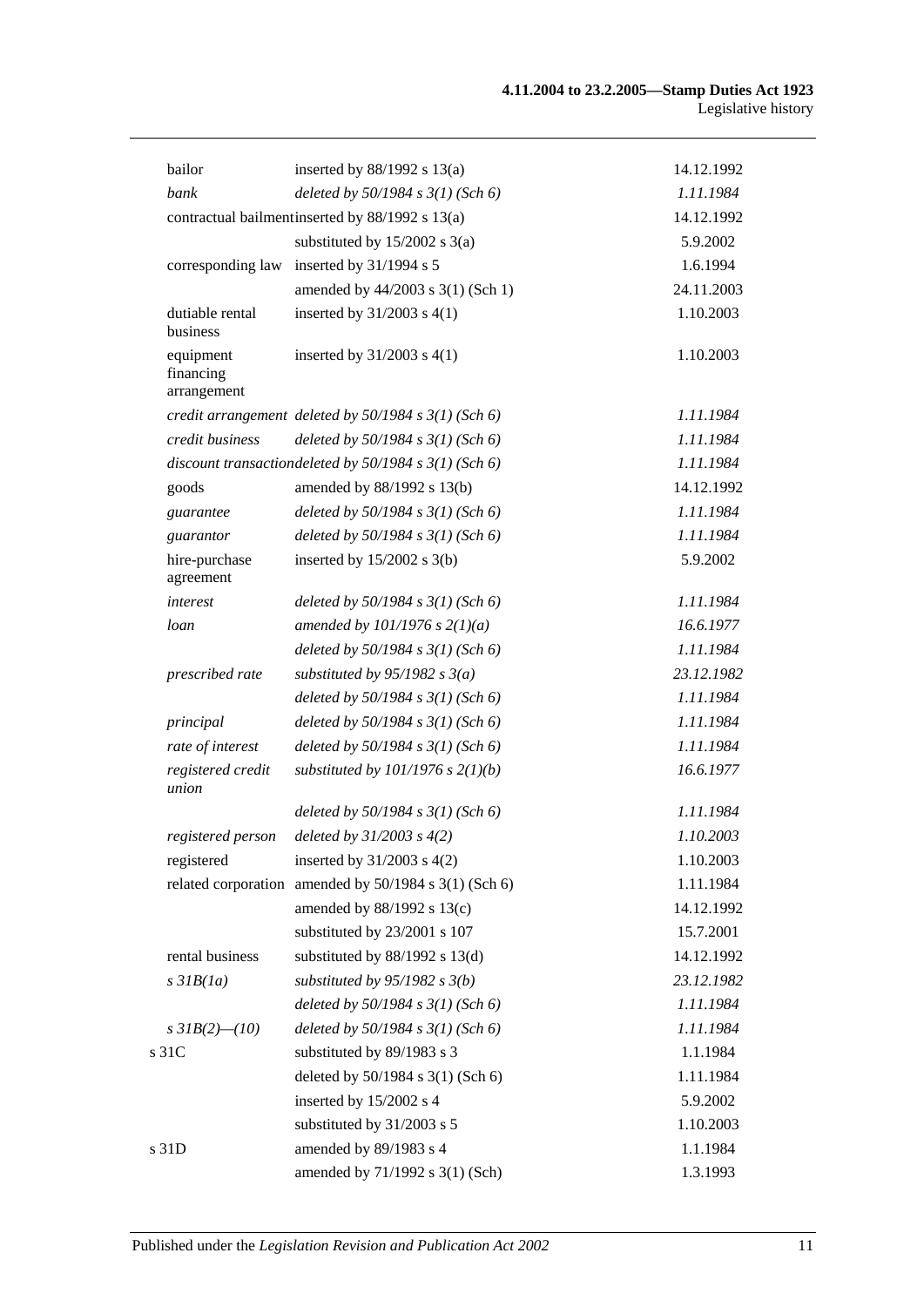|                       | amended by 88/1992 s 14                           | 14.12.1992 |
|-----------------------|---------------------------------------------------|------------|
|                       | amended by 82/1996 s 89                           | 1.7.1997   |
|                       | substituted by 31/2003 s 5                        | 1.10.2003  |
| s 31E                 |                                                   |            |
| $s \, 31E(1)$         | amended by $35/2002$ s 16(a)                      | 28.11.2002 |
| $s \, 31E(2)$         | substituted by 89/1983 s 5                        | 1.1.1984   |
|                       | amended by 35/2002 s 16(b)                        | 28.11.2002 |
| s 31F                 | amended by 101/1976 s 3                           | 16.12.1976 |
|                       | amended by 89/1983 s 6                            | 1.1.1984   |
|                       | amended by 50/1984 s 3(1) (Sch 6)                 | 1.11.1984  |
|                       | amended by 81/1985 s 6                            | 5.8.1985   |
|                       | amended by 100/1986 s 8                           | 18.12.1986 |
|                       | amended by 52/1989 s 4                            | 1.10.1989  |
|                       | amended by 74/1991 s 3                            | 12.12.1991 |
|                       | amended by 88/1992 s 15                           | 14.12.1992 |
|                       | amended by 82/1996 s 90                           | 1.7.1997   |
|                       | amended by 21/2000 s 24                           | 8.6.2000   |
|                       | amended by 15/2002 s 5                            | 1.1.2003   |
|                       | amended by 35/2002 s 17                           | 28.11.2002 |
|                       | substituted by 31/2003 s 6                        | 1.10.2003  |
| s31G                  | amended by 50/1984 s 3(1) (Sch 6)                 | 1.11.1984  |
|                       | amended by 74/1991 s 4                            | 12.12.1991 |
|                       | deleted by 88/1992 s 16                           | 14.12.1992 |
| s 31H                 | amended by 82/1996 s 91                           | 1.7.1997   |
| s 31I                 |                                                   |            |
| s $31I(1)$            | amended by 50/1984 s 3(1) (Sch 6)                 | 1.11.1984  |
|                       | (d) and (e) deleted by $50/1984$ s $3(1)$ (Sch 6) | 1.11.1984  |
|                       | (f) deleted by $81/1985$ s $7(a)$                 | 5.8.1985   |
|                       | amended by 74/1991 s 5                            | 12.12.1991 |
|                       | amended by $31/1994$ s $6(a)$                     | 1.6.1994   |
|                       | amended by 83/1994 s 12 (Sch)                     | 8.12.1994  |
|                       | amended by $82/1996$ s $92(a)$ —(c)               | 1.7.1997   |
|                       | amended by $15/2002$ s $6(a)$                     | 1.1.2003   |
|                       | amended by 31/2003 s 7(1)                         | 1.10.2003  |
|                       | (h) deleted by $31/2003$ s $7(2)$                 | 1.10.2003  |
| $s \frac{31I(1a)}{2}$ | inserted by $31/1994$ s $6(b)$                    | 1.6.1994   |
|                       | amended by 31/2003 s 7(3)                         | 1.10.2003  |
|                       | amended by 44/2003 s 3(1) (Sch 1)                 | 24.11.2003 |
| $s \frac{31I(1b)}{2}$ | inserted by $31/1994$ s $6(b)$                    | 1.6.1994   |
|                       | (a) deleted by $31/2003$ s $6(4)$                 | 1.10.2003  |
|                       | amended by 44/2003 s 3(1) (Sch 1)                 | 24.11.2003 |
| s $31I(1c)$           | s $31I(1a)$ inserted by $81/1985$ s $7(b)$        | 5.8.1985   |
|                       | s 31I(1a) amended by 52/1989 s 5                  | 1.10.1989  |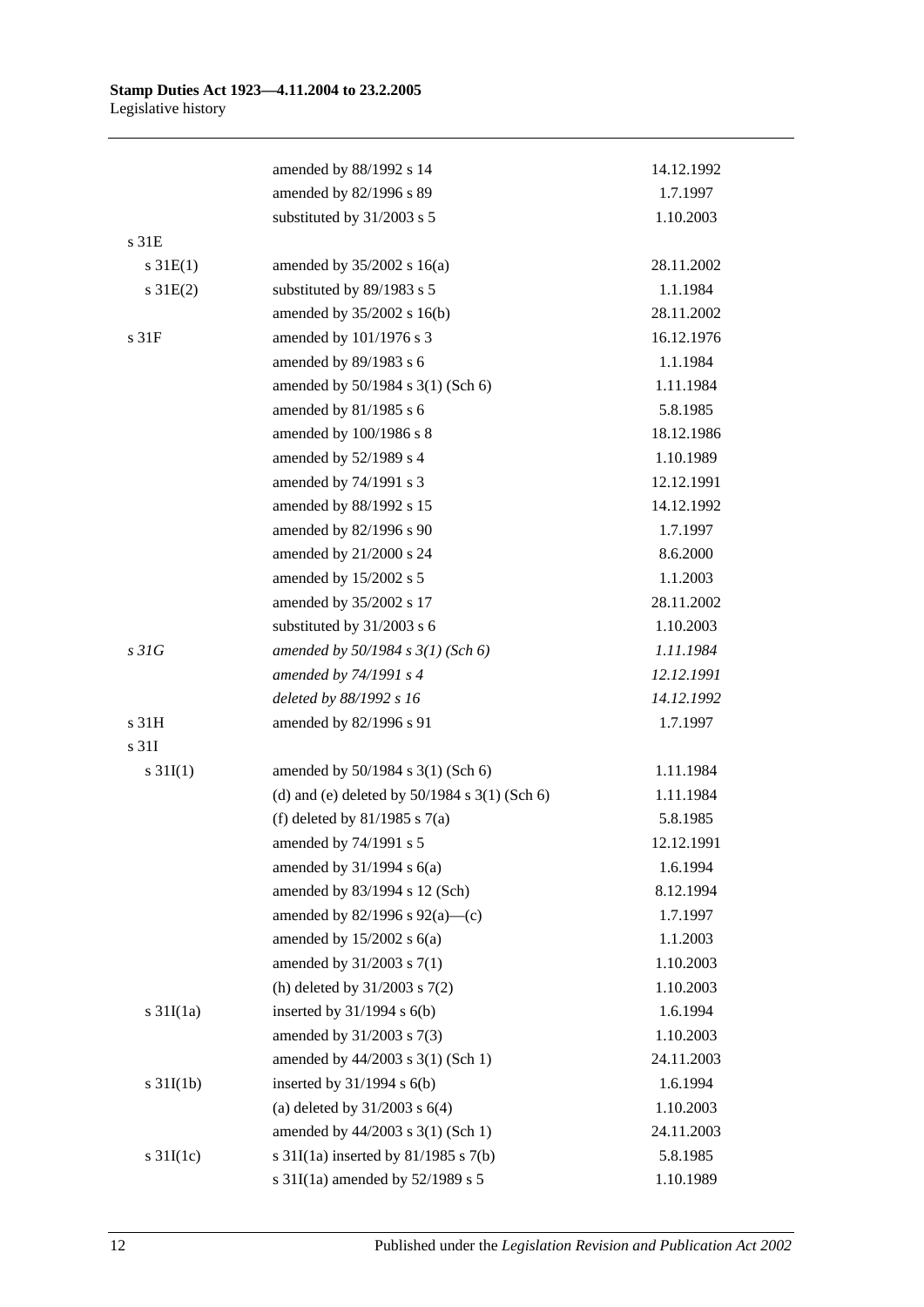|                                       | s $31I(1a)$ redesignated as s $31I(1c)$ by $31/1994$<br>s(6)                               | 1.6.1994   |
|---------------------------------------|--------------------------------------------------------------------------------------------|------------|
|                                       | amended by 82/1996 s 92(d)                                                                 | 1.7.1997   |
|                                       | amended by $15/2002$ s $6(b)$                                                              | 1.1.2003   |
|                                       | amended by 31/2003 s 7(5)                                                                  | 1.10.2003  |
| $s$ 31I(2)                            | deleted by $82/1996 s 92(e)$                                                               | 1.7.1997   |
| $s$ 31J                               | amended by $71/1992$ s $3(1)$ (Sch)                                                        | 1.3.1993   |
|                                       | deleted by 82/1996 s 93                                                                    | 1.7.1997   |
| s <sub>31K</sub>                      |                                                                                            |            |
| $s \, 31K(3)$                         | amended by 82/1996 s 94                                                                    | 1.7.1997   |
| s 31L                                 | deleted by 70/1981 s 3                                                                     | 2.11.1981  |
|                                       | inserted by 15/1982 s 3                                                                    | 22.3.1982  |
| $s \, 31L(1)$                         | amended by 50/1984 s 3(1) (Sch 6)                                                          | 1.11.1984  |
|                                       | amended by 100/1986 s 9(1)(a)                                                              | 18.12.1986 |
|                                       | amended by 71/1992 s 3(1) (Sch)                                                            | 1.3.1993   |
|                                       | amended by 82/1996 s 95                                                                    | 1.7.1997   |
| $s \, 31L(3)$                         | deleted by 50/1984 s 3(1) (Sch 6)                                                          | 1.11.1984  |
|                                       | inserted by $100/1986$ s $9(1)(b)$                                                         | 18.12.1986 |
| $s$ 31L(4) and (5)                    | deleted by $50/1984$ s $3(1)$ (Sch 6)                                                      | 1.11.1984  |
| heading preceding<br>s <sub>31M</sub> | deleted by $50/1984$ s $3(1)$ (Sch 6)                                                      | 1.11.1984  |
| s 31M                                 | deleted by 50/1984 s 3(1) (Sch 6)                                                          | 1.11.1984  |
|                                       | inserted by 100/1986 s 10                                                                  | 18.12.1986 |
|                                       | substituted by 74/1991 s 6                                                                 | 12.12.1991 |
|                                       | amended by 88/1992 s 17                                                                    | 14.12.1992 |
|                                       | deleted by 82/1996 s 96                                                                    | 1.7.1997   |
|                                       | inserted by 31/2003 s 8                                                                    | 1.10.2003  |
| s <sub>31MA</sub>                     | inserted by 89/1983 s 7                                                                    | 1.1.1984   |
|                                       | deleted by $50/1984$ s $3(1)$ (Sch 6)                                                      | 1.11.1984  |
| $s$ $31N$                             | amended by 89/1983 s 8                                                                     | 1.1.1984   |
|                                       | amended by $50/1984$ s $3(1)$ (Sch 6)                                                      | 1.11.1984  |
|                                       | amended by 100/1986 s 10                                                                   | 18.12.1986 |
|                                       | amended by 74/1991 s 7                                                                     | 12.12.1991 |
|                                       | amended by 88/1992 s 18                                                                    | 14.12.1992 |
|                                       | amended by 82/1996 s 97                                                                    | 1.7.1997   |
|                                       | deleted by 31/2003 s 9                                                                     | 1.10.2003  |
| s310                                  | deleted by $50/1984$ s $3(1)$ (Sch 6)                                                      | 1.11.1984  |
| $s$ 31 $P$                            | deleted by $70/1981$ s 4                                                                   | 2.11.1981  |
|                                       | inserted by $15/1982$ s 4                                                                  | 22.3.1982  |
|                                       | deleted by $50/1984$ s $3(1)$ (Sch 6)                                                      | 1.11.1984  |
| $ss31Q - 31T$                         | deleted by $50/1984$ s $3(1)$ (Sch 6)                                                      | 1.11.1984  |
| Pt 3 Div 3                            | heading preceding s 32 deleted and Div 3<br>heading inserted by $44/2003$ s $3(1)$ (Sch 1) | 24.11.2003 |

s 32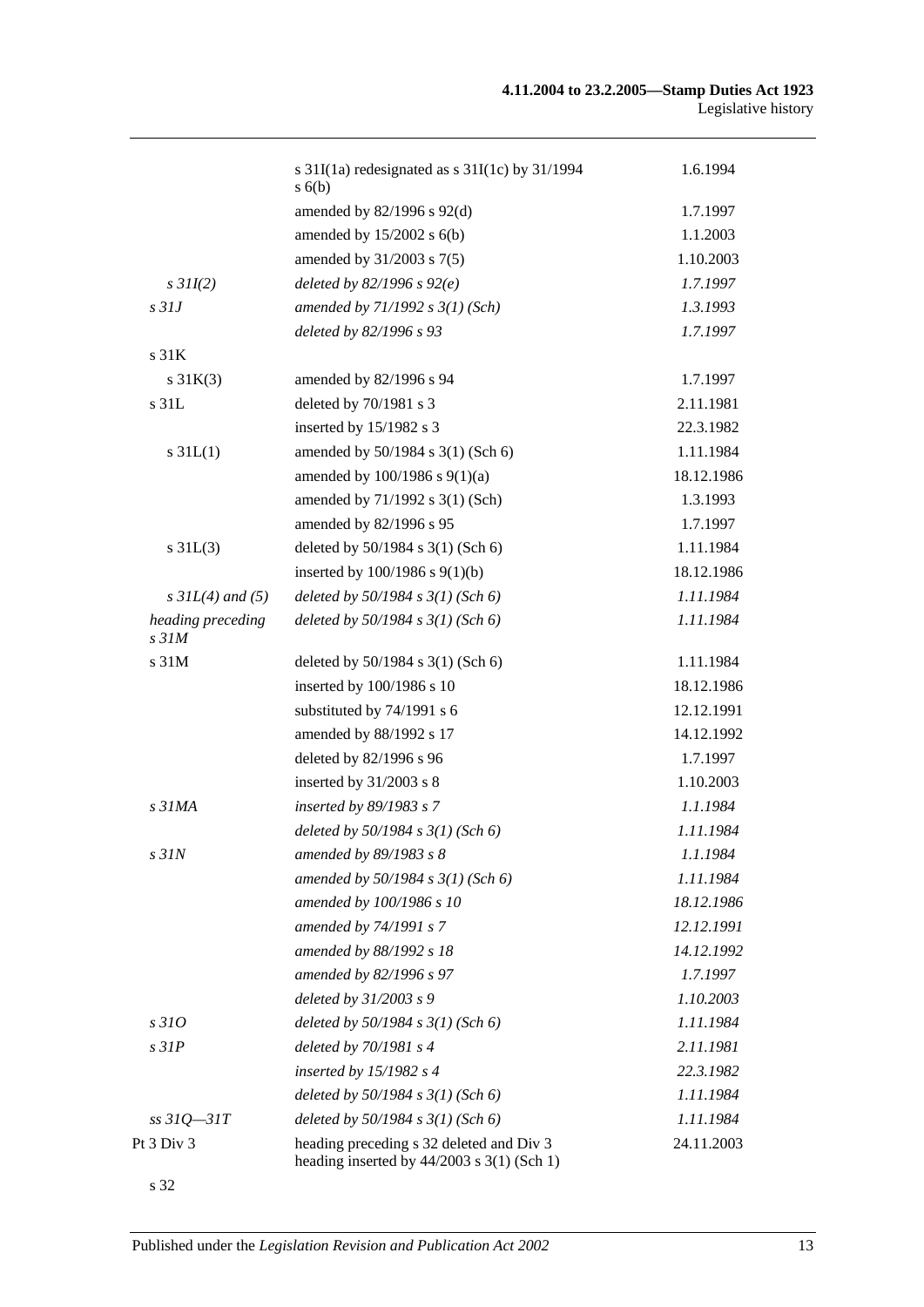| assurance or<br>insurance business | amended by 50/1984 s 3(1) (Sch 6)            | 1.11.1984  |
|------------------------------------|----------------------------------------------|------------|
| general insurance<br>business      | inserted by 47/1990 s 3                      | 1.7.1990   |
|                                    | life insurance policyinserted by 47/1990 s 3 | 1.7.1990   |
| policy                             | amended by 50/1984 s 3(1) (Sch 6)            | 1.11.1984  |
| premium                            | inserted by 74/1991 s 8                      | 12.12.1991 |
|                                    | substituted by 21/2000 s 25                  | 8.6.2000   |
| s 33                               | substituted by 47/1990 s 4                   | 1.7.1990   |
| s 34                               | amended by 50/1984 s 3(1) (Sch 6)            | 1.11.1984  |
|                                    | substituted by 47/1990 s 4                   | 1.7.1990   |
| s 34                               |                                              |            |
| $s \; 34(3)$                       | amended by $82/1996$ s $98(a)$               | 1.7.1997   |
| $s \frac{34}{4}$                   | deleted by $82/1996 s 98(b)$                 | 1.7.1997   |
| s 34A                              | deleted by 47/1990 s 4                       | 1.7.1990   |
| s 35                               | amended by 111/1980 s 8                      | 6.11.1980  |
|                                    | amended by 50/1984 s 3(1) (Sch 6)            | 1.11.1984  |
|                                    | substituted by 47/1990 s 4                   | 1.7.1990   |
| $s \; 35(1)$                       | amended by 82/1996 s 99                      | 1.7.1997   |
| s 36                               | substituted by $50/1984$ s $3(1)$ (Sch 6)    | 1.11.1984  |
|                                    | substituted by 47/1990 s 4                   | 1.7.1990   |
| $s \, 36(4)$                       | deleted by 82/1996 s 100                     | 1.7.1997   |
| s 36A                              | inserted by 82/1996 s 101                    | 1.7.1997   |
| s 37                               | deleted by 100/1986 s 11                     | 18.12.1986 |
|                                    | inserted by 47/1990 s 4                      | 1.7.1990   |
|                                    | amended by 82/1996 s 102                     | 1.7.1997   |
| s 38                               | amended by 50/1984 s 3(1) (Sch 6)            | 1.11.1984  |
|                                    | deleted by 100/1986 s 11                     | 18.12.1986 |
|                                    | inserted by 47/1990 s 4                      | 1.7.1990   |
| s 39                               | substituted by $47/1990 s 4$                 | 1.7.1990   |
|                                    | deleted by 82/1996 s 103                     | 1.1.1997   |
| $s\,40$                            | inserted by $47/1990 s 4$                    | 1.7.1990   |
|                                    | deleted by 82/1996 s 103                     | 1.7.1997   |
| s41                                | substituted by $47/1990 s 4$                 | 1.7.1990   |
|                                    | amended by 74/1991 s 9                       | 12.12.1991 |
|                                    | amended by 88/1992 s 19                      | 14.12.1992 |
|                                    | deleted by 82/1996 s 103                     | 1.7.1997   |
| $s\,42$                            | substituted by $47/1990 s 4$                 | 1.7.1990   |
|                                    | deleted by 82/1996 s 103                     | 1.7.1997   |
| $s$ 42AA                           |                                              |            |
| $s$ 42AA $(1)$                     | amended by 35/2002 s 18                      | 28.11.2002 |
| $s$ 42AA(4)                        | substituted by 88/1992 s 20                  | 14.12.1992 |
|                                    | substituted by 82/1996 s 104                 | 1.7.1997   |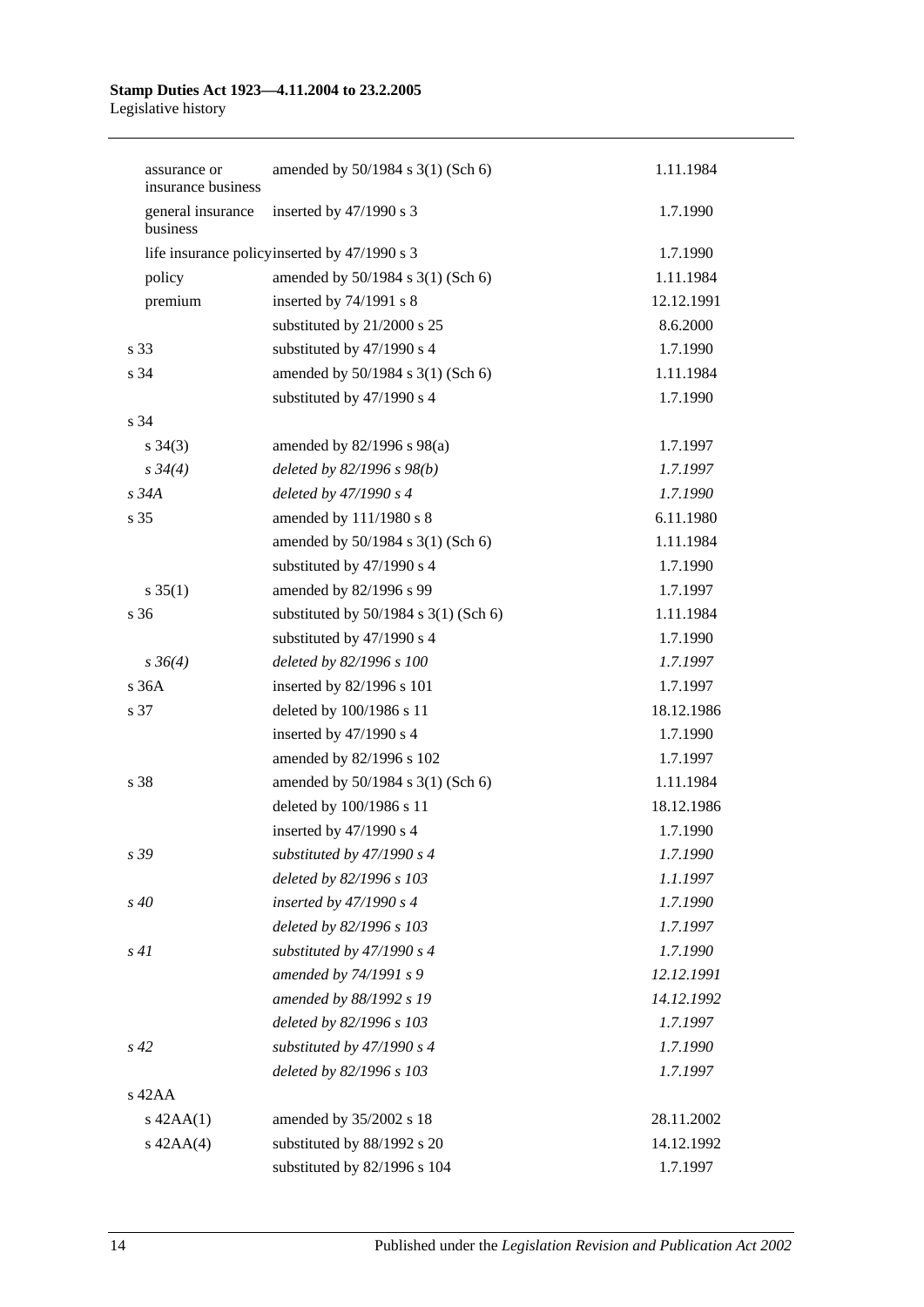|                                    | s $42AA(4a)$ and $(4b)$ inserted by $88/1992$ s $20$                                      | 14.12.1992                   |
|------------------------------------|-------------------------------------------------------------------------------------------|------------------------------|
|                                    | deleted by 82/1996 s 104                                                                  | 1.7.1997                     |
| $s$ 42AB                           | inserted by 8/1986 s 4                                                                    | 13.3.1986                    |
| $s$ 42AB $(3)$                     | amended by 82/1996 s 105                                                                  | 1.7.1997                     |
| Pt 3 Div 4                         | heading preceding s 42A deleted and Div 4<br>heading inserted by $44/2003$ s 3(1) (Sch 1) | 24.11.2003                   |
| s 42A                              |                                                                                           |                              |
| $s\ 42A(1)$                        | s 42A redesignated as $s$ 42A(1) by 41/2004 s 4                                           | uncommenced-not incorporated |
| applicant                          | substituted by $100/1986$ s $12(a)$                                                       | 18.12.1986                   |
| vehicle                            | commercial motor inserted by $64/1989$ s $3(a)$                                           | 28.3.1990                    |
| dealer                             | substituted by $100/1986$ s $12(b)$                                                       | 18.12.1986                   |
| list price                         | inserted by $100/1986$ s $12(b)$                                                          | 18.12.1986                   |
|                                    | substituted by $21/2000$ s $26(a)$                                                        | 8.6.2000                     |
| market value                       | inserted by 100/1986 s 12(b)                                                              | 18.12.1986                   |
|                                    | substituted by $21/2000$ s $26(b)$                                                        | 8.6.2000                     |
|                                    | new motor vehicle inserted by $100/1986$ s $12(c)$                                        | 18.12.1986                   |
|                                    | optional equipment inserted by 100/1986 s 12(c)                                           | 18.12.1986                   |
| primary producer                   | inserted by $64/1989$ s $3(b)$                                                            | 28.3.1990                    |
| vehicle                            | second-hand motor inserted by 100/1986 s 12(d)                                            | 18.12.1986                   |
| $s\ 42A(2)$                        | inserted by 41/2004 s 4                                                                   | uncommenced-not incorporated |
| s 42B                              |                                                                                           |                              |
| $s\ 42B(1)$                        | substituted by $100/1986$ s $13(a)$                                                       | 18.12.1986                   |
|                                    | amended by 21/2000 s 27                                                                   | 8.6.2000                     |
| $s\,42B(1aa)$                      | inserted by $100/1986$ s $13(a)$                                                          | 18.12.1986                   |
|                                    | deleted by $41/2004 s 5(2)$                                                               | uncommenced-not incorporated |
| s $42B(1a)$ —see<br>$s$ 42B $(1d)$ |                                                                                           |                              |
| $s\ 42B(1a)$                       | inserted by $41/2004$ s $5(2)$                                                            | uncommenced—not incorporated |
| $s\,42B(1b)$                       | inserted by $28/1977 s 2(b)$                                                              | 28.7.1977                    |
|                                    | substituted by $33/1990 s 2(a)$                                                           | 26.4.1990                    |
|                                    | deleted by $83/1994 s 2(b)$                                                               | 8.12.1994                    |
| $s\ 42B(1b)$                       | inserted by $41/2004$ s $5(2)$                                                            | uncommenced-not incorporated |
| $s\,42B(lc)$                       | inserted by $33/1990 s 2(a)$                                                              | 26.4.1990                    |
|                                    | deleted by $83/1994 s 2(b)$                                                               | 8.12.1994                    |
| $s\ 42B(1c)$                       | inserted by $41/2004$ s $5(2)$                                                            | uncommenced-not incorporated |
| $s\ 42B(1d)$                       | s 42B(1a) amended by $28/1977$ s $2(a)$                                                   | 28.7.1977                    |
|                                    | s $42B(1a)$ amended by $83/1994$ s $2(a)$                                                 | 8.12.1994                    |
|                                    | s 42B(1a) redesignated as s 42B(1d) by 41/2004 uncommenced—not incorporated<br>s 5(1)     |                              |
| $s\ 42B(2)$                        | amended by $28/1977$ s $2(c)$                                                             | 28.7.1977                    |
|                                    | amended by $83/1994$ s $2(c)$                                                             | 8.12.1994                    |
|                                    | amended by $41/2004$ s $5(3)$                                                             | uncommenced-not incorporated |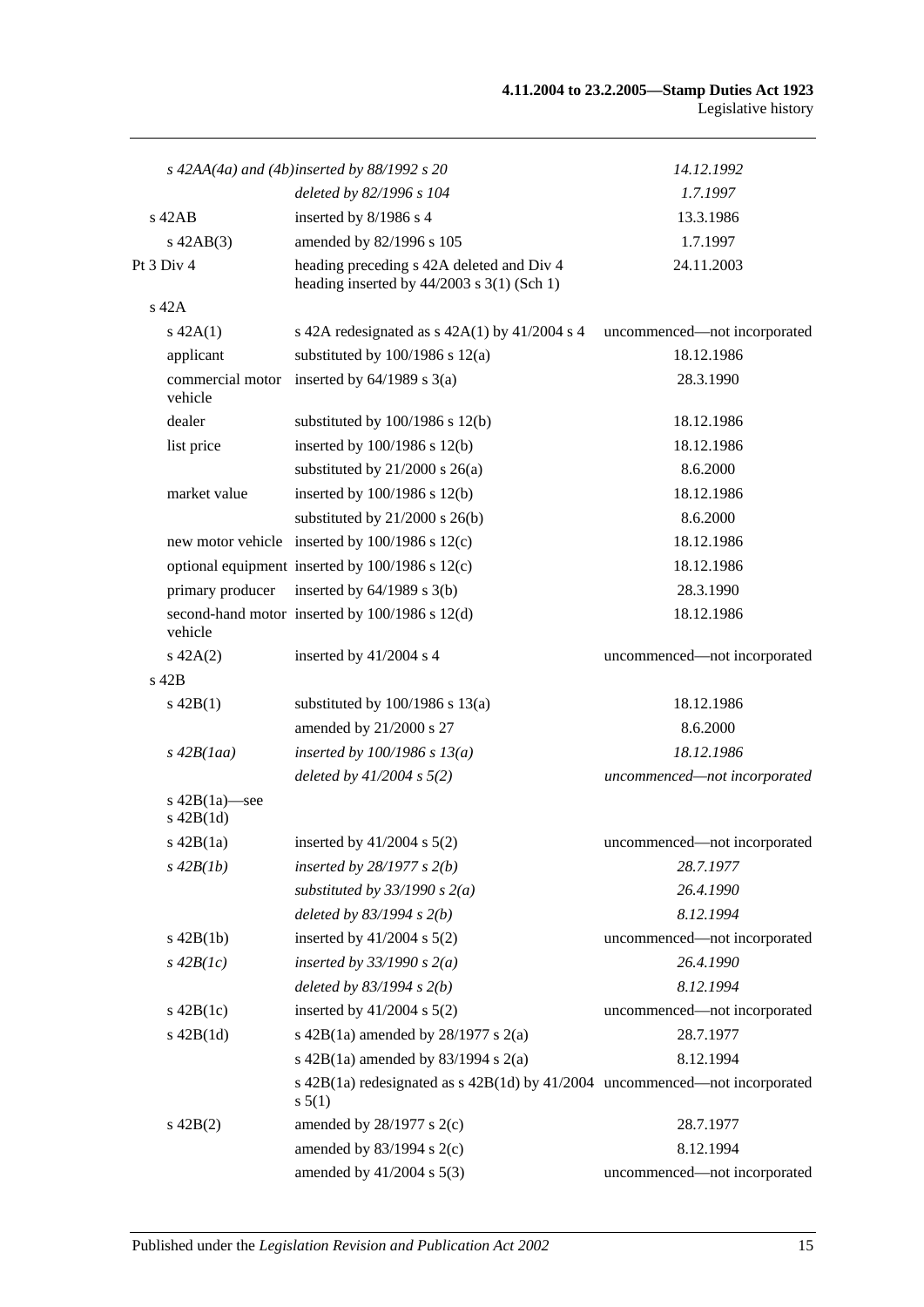| $s\ 42B(2a)$                                     | amended by $41/2004$ s $5(4)$                                                            | uncommenced-not incorporated |
|--------------------------------------------------|------------------------------------------------------------------------------------------|------------------------------|
| $s\ 42B(2b)$                                     | inserted by $41/2004$ s $5(5)$                                                           | uncommenced-not incorporated |
| $s\,42B(3a)$                                     | deleted by 94/2000 Sch 4 cl 3                                                            | 14.12.2001                   |
| s $42B(4)$ - (6)                                 | substituted by $100/1986$ s $13(b)$                                                      | 18.12.1986                   |
|                                                  | substituted by 82/1996 s 106                                                             | 1.7.1997                     |
| $s\ 42B(6a)$ and $(6b)$                          | deleted by 82/1996 s 106                                                                 | 1.7.1997                     |
|                                                  | inserted by 74/1991 s 10                                                                 | 12.12.1991                   |
|                                                  | substituted by 88/1992 s 21                                                              | 14.12.1992                   |
| $s\ 42B(7)$                                      | amended by 83/1994 s 2(d)                                                                | 8.12.1994                    |
|                                                  | deleted by 100/1986 s 13(b)                                                              | 18.12.1986                   |
|                                                  | inserted by $33/1990$ s 2(b)                                                             | 26.4.1990                    |
| $s\,42B(8)$                                      | deleted by $50/1984$ s $3(1)$ (Sch 6)                                                    | 1.11.1984                    |
| s 42BA                                           | inserted by 72/1995 s 3                                                                  | 23.11.1995                   |
| s 42C                                            | deleted by 33/1990 s 3                                                                   | 26.4.1990                    |
|                                                  | inserted by 74/1991 s 11                                                                 | 12.12.1991                   |
|                                                  | amended by 88/1992 s 22                                                                  | 14.12.1992                   |
|                                                  | amended by 72/1995 s 4                                                                   | 23.11.1995                   |
|                                                  | substituted by 82/1996 s 107                                                             | 1.7.1997                     |
| $s$ 42CA                                         | inserted by 41/2004 s 6                                                                  | uncommenced-not incorporated |
| s 42D                                            | amended by 50/1984 s 3(1) (Sch 6)                                                        | 1.11.1984                    |
|                                                  | amended by 100/1986 s 14                                                                 | 18.12.1986                   |
|                                                  | amended by 33/1990 s 4                                                                   | 26.4.1990                    |
|                                                  | substituted by 82/1996 s 107                                                             | 1.7.1997                     |
| s 42E                                            | amended by 33/1990 s 5                                                                   | 26.4.1990                    |
|                                                  | amended by 82/1996 s 108                                                                 | 1.7.1997                     |
|                                                  | amended by 44/2003 s 3(1) (Sch 1)                                                        | 24.11.2003                   |
| $ss$ 43–45A and<br>heading                       | deleted by 111/1980 s 9                                                                  | 6.11.1980                    |
| Pt 3 Div 5                                       | heading preceding s 43 inserted by 82/1997 s 4                                           | 1.1.1998                     |
|                                                  | heading preceding s 43 deleted and Div 5<br>heading inserted by $44/2003$ s 3(1) (Sch 1) | 24.11.2003                   |
| s 43                                             | inserted by 82/1997 s 4                                                                  | 1.1.1998                     |
| bank                                             | deleted by $41/1999 s 18(a)$                                                             | 1.12.1998                    |
| cheque                                           | amended by 41/1999 s 18(b)                                                               | 1.12.1998                    |
| Cheques and<br><b>Payment Orders</b><br>Act 1986 | deleted by $41/1999 s 18(c)$                                                             | 1.12.1998                    |
|                                                  | financial institution inserted by $41/1999$ s $18(c)$                                    | 1.12.1998                    |
|                                                  | unstamped cheque amended by 41/1999 s 18(d)                                              | 1.12.1998                    |
| s 44                                             | inserted by 82/1997 s 4                                                                  | 1.1.1998                     |
| $s\,44(1)$                                       | amended by 41/1999 s 19(a), (b)                                                          | 1.12.1998                    |
| $s\ 44(2)$ and (3)                               | amended by 41/1999 s 19(c)                                                               | 1.12.1998                    |
| $s\,44(4)$                                       | amended by 41/1999 s 19(d)                                                               | 1.12.1998                    |
| $s\,44(5)$                                       | amended by 41/1999 s 19(e)                                                               | 1.12.1998                    |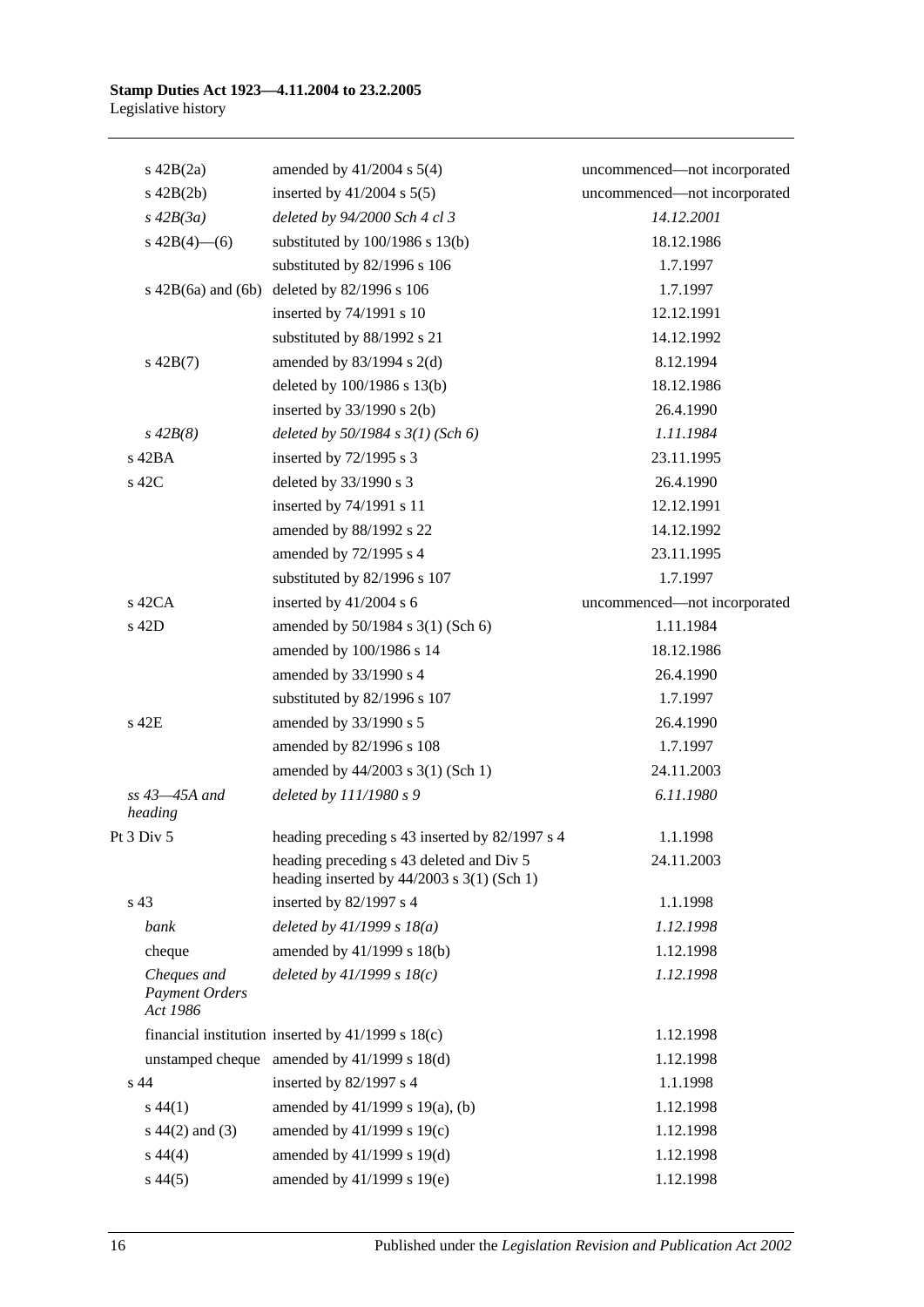| s <sub>45</sub>            |                                                                                             |            |
|----------------------------|---------------------------------------------------------------------------------------------|------------|
| $s\,45(1)$                 | s 45 inserted by 82/1997 s 4                                                                | 1.1.1998   |
|                            | s 45 amended by 41/1999 s 20                                                                | 1.12.1998  |
|                            | s 45 amended and redesignated as s 45(1) by<br>$21/2004$ s $9(1)$ , (2)                     | 1.7.2004   |
| $s\ 45(2)$ - (4)           | inserted by $21/2004$ s $9(2)$                                                              | 1.7.2004   |
| heading preceding<br>s 46  | deleted by 82/1997 s 4                                                                      | 1.1.1998   |
| s 46                       | amended by 19/1991 s 2                                                                      | 18.4.1991  |
|                            | substituted by 82/1997 s 4                                                                  | 1.1.1998   |
|                            | amended by 41/1999 s 21                                                                     | 1.12.1998  |
| $s\,46A$                   | inserted by 89/1983 s 9                                                                     | 1.1.1984   |
|                            | amended by 19/1991 s 3                                                                      | 18.4.1991  |
|                            | deleted by 82/1997 s 4                                                                      | 1.1.1998   |
| $s\,47$                    | amended by $50/1984 s 3(1)$ (Sch 6)                                                         | 1.11.1984  |
|                            | deleted by 82/1997 s 4                                                                      | 1.1.1998   |
| $s\,47A$                   | deleted by 82/1997 s 4                                                                      | 1.1.1998   |
| ss 47B-47D                 | deleted by 70/1981 s 5                                                                      | 2.11.1981  |
| $s\,48$                    | amended by 70/1981 s 6                                                                      | 2.11.1981  |
|                            | amended by $50/1984$ s $3(1)$ (Sch 6)                                                       | 1.11.1984  |
|                            | deleted by 82/1997 s 4                                                                      | 1.1.1998   |
| s 48A                      | amended by 101/1976 s 4                                                                     | 16.12.1976 |
|                            | amended by 70/1981 s 7                                                                      | 2.11.1981  |
|                            | amended by 95/1982 s 4                                                                      | 23.12.1982 |
|                            | amended by 19/1991 s 4                                                                      | 18.4.1991  |
|                            | amended by 82/1996 s 109                                                                    | 1.7.1997   |
|                            | deleted by 82/1997 s 4                                                                      | 1.1.1998   |
| $s\,49$                    | amended by 88/1992 s 23                                                                     | 14.12.1992 |
|                            | deleted by 82/1997 s 4                                                                      | 1.1.1998   |
| s 50                       | deleted by 82/1997 s 4                                                                      | 1.1.1998   |
| s <sub>51</sub>            | amended by 88/1992 s 24                                                                     | 14.12.1992 |
|                            | deleted by 82/1997 s 4                                                                      | 1.1.1998   |
| s <sub>52</sub>            | deleted by 82/1997 s 4                                                                      | 1.1.1998   |
| s 53 and heading           | deleted by $81/1985 s 8$                                                                    | 5.8.1985   |
| ss 54–59A and<br>heading   | deleted by $50/1984$ s $3(1)$ (Sch 6)                                                       | 1.11.1984  |
| Heading preceding<br>s 59B | inserted by 27/1978 s 7                                                                     | 30.3.1978  |
|                            | deleted in pursuance of the Acts Republication<br>Act 1967 as its function is now exhausted | 1.1.1995   |
| $s$ 59 $B$                 | inserted by 27/1978 s 7                                                                     | 30.3.1978  |
|                            | amended by $50/1984$ s $3(1)$ (Sch 6)                                                       | 1.11.1984  |
|                            | amended by 52/1989 s 6                                                                      | 21.9.1989  |
|                            | amended by 88/1992 s 25                                                                     | 14.12.1992 |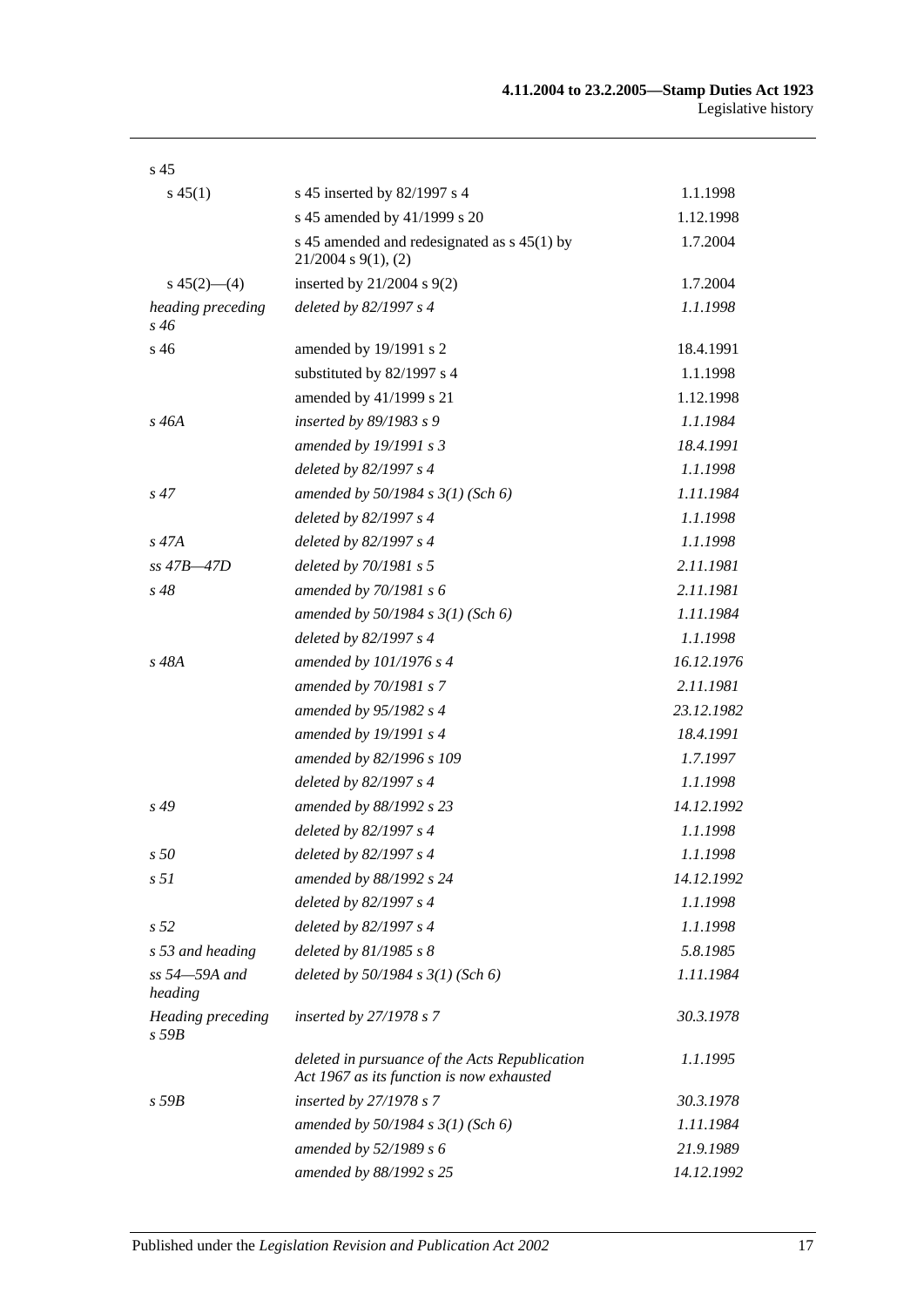|                         | deleted by 83/1994 s 3                                                                   | 8.12.1994  |
|-------------------------|------------------------------------------------------------------------------------------|------------|
| Pt 3 Div 6 heading      | heading preceding s 60 deleted and Div 6<br>heading inserted by $44/2003$ s 3(1) (Sch 1) | 24.11.2003 |
| $\mathrm{s}$ 60         |                                                                                          |            |
| conveyance              | amended by 38/1996 s 40                                                                  | 4.11.1996  |
|                         | amended by 80/2000 s 8                                                                   | 14.12.2000 |
| $\rm s$ 60A             | substituted by 95/1982 s 5                                                               | 23.12.1982 |
| s 60A(1)                | amended by 36/1990 s 4                                                                   | 24.5.1990  |
| s 60A(4)                | amended by 50/1984 s 3(1) (Sch 6)                                                        | 1.11.1984  |
|                         | s $60A(4a)$ and $(4b)$ inserted by $20/1997$ s $3(a)$                                    | 7.1.1997   |
| $s$ 60A(6)              | inserted by $20/1997$ s $3(b)$                                                           | 7.1.1997   |
|                         | amended by $23/2001$ s $108(a)$ —(c)                                                     | 15.7.2001  |
| s 60A(7)                | inserted by $20/1997$ s $3(b)$                                                           | 7.1.1997   |
| $s$ 60A(8)              | inserted by $20/1997$ s $3(b)$                                                           | 7.1.1997   |
| majority<br>shareholder | substituted by $23/2001$ s $108(d)$                                                      | 15.7.2001  |
| spouse                  | deleted by 80/2000 s 9                                                                   | 14.12.2000 |
| s 60B                   |                                                                                          |            |
| $s$ 60B(1)              | amended by 35/2002 s 19                                                                  | 28.11.2002 |
| s 60C                   | inserted by 80/2000 s 10                                                                 | 14.12.2000 |
| s 61                    | amended by 95/1982 s 6                                                                   | 23.12.1982 |
| s <sub>62</sub>         | inserted by 80/2000 s 11                                                                 | 14.12.2000 |
| s $62(2)$ and $(3)$     | substituted by 27/2001 s 10                                                              | 26.7.2001  |
| $s\,63$                 | deleted by 95/1982 s 7                                                                   | 23.12.1982 |
| s <sub>65</sub>         | amended by 95/1982 s 8                                                                   | 23.12.1982 |
| s 66                    | s 66(1) amended by 95/1982 s 9(a)                                                        | 23.12.1982 |
|                         | s $66(1)$ redesignated as s 66 in pursuance of the<br><b>Acts Republication Act 1967</b> | 1.1.1984   |
| $s\,66(2)$ and (3)      | substituted by 28/1977 s 3                                                               | 28.7.1977  |
|                         | deleted by $95/1982 s 9(b)$                                                              | 23.12.1982 |
| $s\,66(4)$              | deleted by $95/1982 s 9(b)$                                                              | 23.12.1982 |
| s 66A                   | deleted by 33/1990 s 6                                                                   | 26.4.1990  |
| $s$ 66AB                | amended by 101/1976 s 5                                                                  | 16.12.1976 |
|                         | amended by 111/1980 s 10                                                                 | 6.11.1980  |
|                         | amended by 70/1981 s 8                                                                   | 2.11.1981  |
|                         | deleted by 33/1990 s 6                                                                   | 26.4.1990  |
| s 66B                   | amended by 28/1977 s 4                                                                   | 28.7.1977  |
|                         | deleted by 95/1982 s 10                                                                  | 23.12.1982 |
| s 67                    | deleted by 95/1982 s 10                                                                  | 23.12.1982 |
|                         | inserted by 33/1990 s 6                                                                  | 26.4.1990  |
| s 67(2)                 | amended by 34/2002 s 28                                                                  | 1.8.2003   |
| $s\,67(5)$ and (6)      | deleted by 82/1996 s 110                                                                 | 1.7.1997   |
| s 67(8)                 | deleted by 27/2001 s 11                                                                  | 26.7.2001  |
|                         |                                                                                          |            |

s 68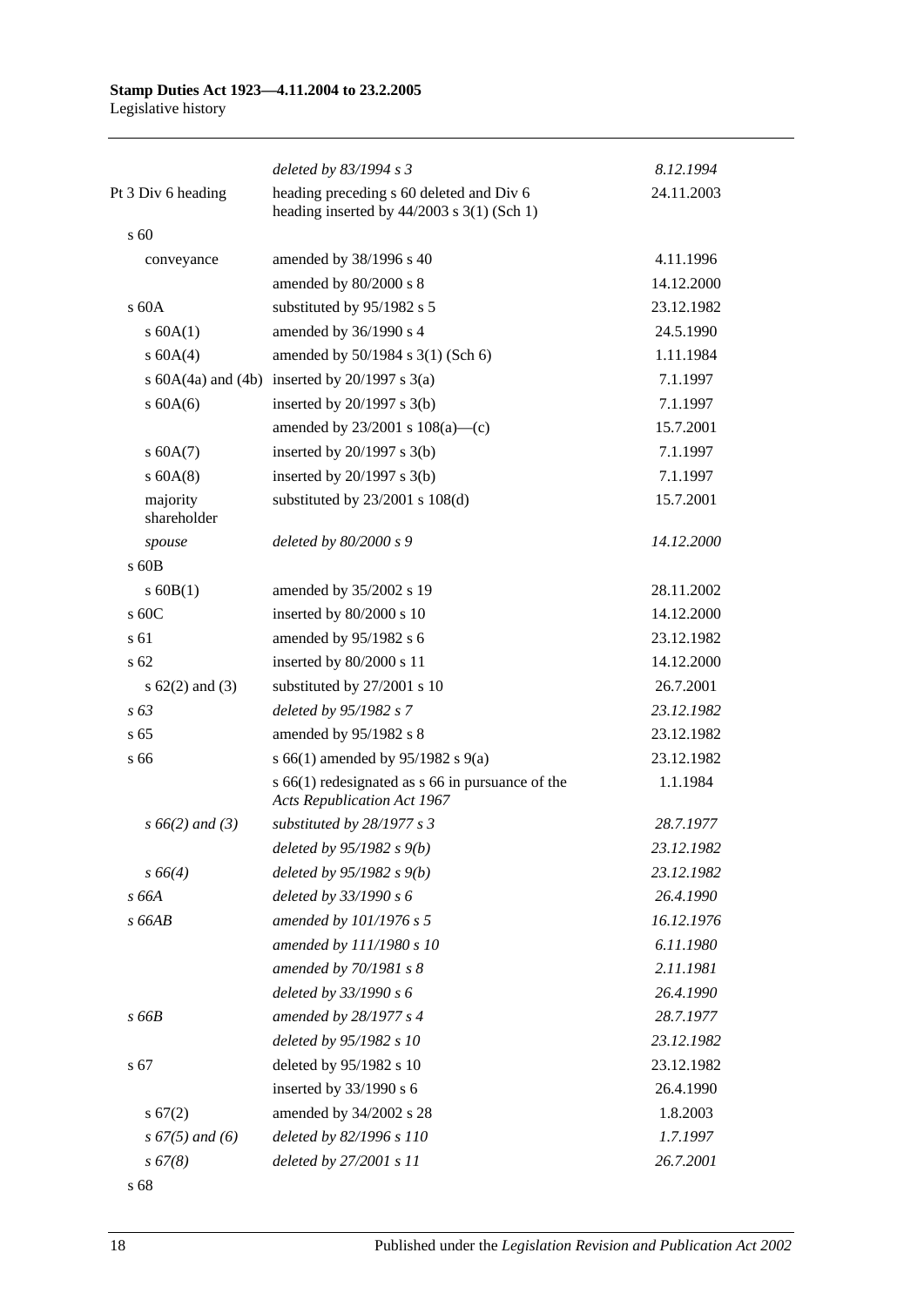| s 68(1)              | amended by $95/1982 s 11(a)$              | 23.12.1982 |
|----------------------|-------------------------------------------|------------|
|                      | amended by $50/1984$ s $3(1)$ (Sch 6)     | 1.11.1984  |
|                      | deleted by 33/1990 s 7                    | 26.4.1990  |
| $s\,68(2)$           | amended by $95/1982 s 11(b)$              | 23.12.1982 |
|                      | deleted by 33/1990 s 7                    | 26.4.1990  |
| s 68(3)              | amended by $95/1982$ s $11(c)$            | 23.12.1982 |
| s 68(4)              | amended by 95/1982 s 11(d)                | 23.12.1982 |
| s 68(5)              | amended by 95/1982 s 11(e)                | 23.12.1982 |
| s 69                 | deleted by 33/1990 s 8                    | 26.4.1990  |
| s 70                 | substituted by $50/1984$ s $3(1)$ (Sch 6) | 1.11.1984  |
| s 71                 |                                           |            |
| $s \, 7I(2)$         | substituted by 82/1996 s 111              | 1.7.1997   |
|                      | deleted by 35/2002 s 20                   | 28.11.2002 |
| $s \, 71(3)$         | substituted by 111/1980 s 11              | 6.11.1980  |
|                      | amended by $80/2000$ s $12(a)$            | 14.12.2000 |
| $s \, 71(4)$         | substituted by 111/1980 s 11              | 6.11.1980  |
|                      | amended by 80/2000 s 12(b)                | 14.12.2000 |
|                      | amended by $34/2002$ s $29(a)$            | 1.8.2003   |
| $s \, 71(4a)$        | inserted by $36/1990$ s $5(a)$            | 24.5.1990  |
|                      | amended by 88/1992 s 26(a)                | 14.12.1992 |
|                      | substituted by 18/1996 s 4                | 24.4.1996  |
|                      | amended by 23/2001 s 109(a)               | 15.7.2001  |
| $s \, 71(5)$         | deleted by 66/1979 s 3                    | 1.11.1979  |
|                      | inserted by 111/1980 s 11                 | 6.11.1980  |
|                      | amended by $95/1982$ s $12(a)$            | 23.12.1982 |
|                      | amended by 21/1988 s 5                    | 7.12.1987  |
|                      | (a) deleted by $80/2000$ s $12(c)$        | 14.12.2000 |
|                      | amended by $80/2000$ s $12(d)$ —(f)       | 14.12.2000 |
|                      | amended by 34/2002 s 29(b)                | 1.8.2003   |
| $s \, 71(6)$         | amended by 54/1976 s 7                    | 14.7.1976  |
|                      | deleted by 66/1979 s 3                    | 1.11.1979  |
|                      | inserted by 111/1980 s 11                 | 6.11.1980  |
|                      | amended by $80/2000$ s $12(g)$            | 14.12.2000 |
| $s \, 71(7)$         | deleted by 66/1979 s 3                    | 1.11.1979  |
|                      | inserted by 111/1980 s 11                 | 6.11.1980  |
| $s \, 71(8)$         | deleted by 66/1979 s 3                    | 1.11.1979  |
|                      | inserted by 111/1980 s 11                 | 6.11.1980  |
|                      | amended by 95/1982 s 12(b)                | 23.12.1982 |
| s $71(9)$ and $(10)$ | inserted by 111/1980 s 11                 | 6.11.1980  |
| $s \, 71(11)$        | inserted by 111/1980 s 11                 | 6.11.1980  |
|                      | amended by 36/1990 s 5(b)                 | 24.5.1990  |
|                      | amended by 34/2002 s 29(c)                | 1.8.2003   |
| $s \, 71(11a)$       | inserted by $36/1990$ s $5(c)$            | 24.5.1990  |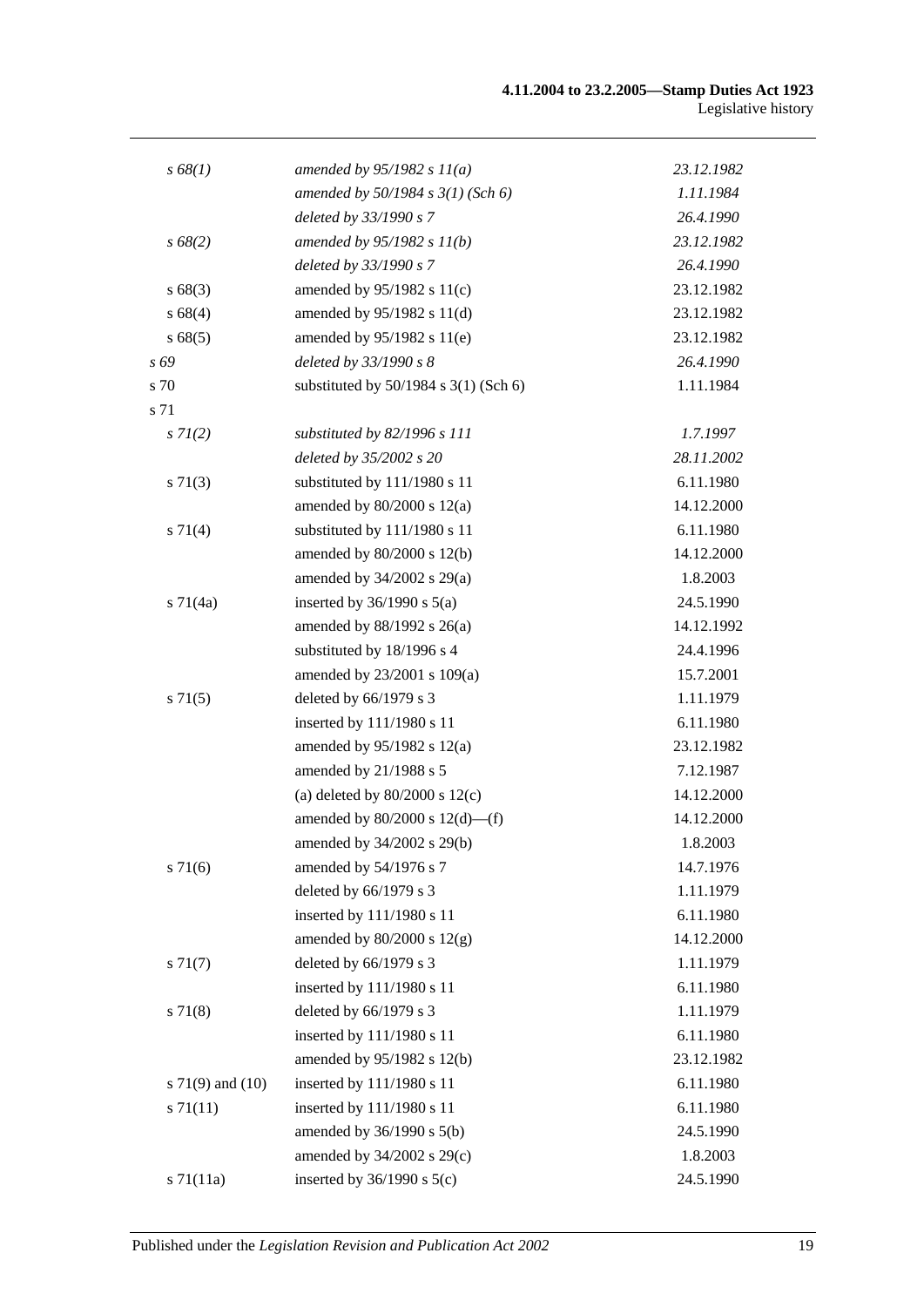|       | s $71(12)$ and $(13)$             | inserted by 111/1980 s 11                                     | 6.11.1980  |
|-------|-----------------------------------|---------------------------------------------------------------|------------|
|       | $s \, 71(14)$                     | inserted by 111/1980 s 11                                     | 6.11.1980  |
|       |                                   | amended by 42/1992 s 3                                        | 1.9.1992   |
|       | $s \, 71(15)$                     | inserted by 111/1980 s 11                                     | 6.11.1980  |
|       |                                   | discretionary trust deleted by $36/1990 s 5(d)$               | 24.5.1990  |
|       | interest                          | potential beneficial deleted by $80/2000 s 12(h)$             | 14.12.2000 |
|       | public company                    | amended by 50/1984 s 3(1) (Sch 6)                             | 1.11.1984  |
|       |                                   | amended by 88/1992 s 26(b)                                    | 14.12.1992 |
|       |                                   | amended by 23/2001 s 109(b)                                   | 15.7.2001  |
|       | transfer                          | deleted by $80/2000 s 12(h)$                                  | 14.12.2000 |
|       | unit                              | deleted by $36/1990 s 5(d)$                                   | 24.5.1990  |
|       | unit trust scheme                 | amended by $50/1984 s 3(1)$ (Sch 6)                           | 1.11.1984  |
|       |                                   | deleted by $36/1990 s 5(d)$                                   | 24.5.1990  |
|       | $s$ 71 $AA$                       | inserted by 80/2000 s 13                                      | 14.12.2000 |
|       | s 71A                             | amended by 111/1980 s 12                                      | 6.11.1980  |
|       |                                   | amended by 50/1984 s 3(1) (Sch 6)                             | 1.11.1984  |
| s 71B |                                   |                                                               |            |
|       | $s$ 71B(1)                        | s 71B amended and redesignated as s 71B(1) by<br>95/1982 s 13 | 23.12.1982 |
|       | $s$ 71B(2) and (3)                | inserted by $95/1982$ s $13(b)$                               | 23.12.1982 |
|       |                                   | deleted by 82/1996 s 112                                      | 1.7.1997   |
|       | s $71B(4)$ and $(5)$              | inserted by $95/1982$ s 13(b)                                 | 23.12.1982 |
| s 71C |                                   | inserted by 66/1979 s 4                                       | 1.11.1979  |
|       | $s \, 71C(1)$                     | amended by $81/1985$ s $9(a)$ , (b)                           | 5.8.1985   |
|       |                                   | amended by $8/1989$ s $3(a)$ , (b)                            | 1.2.1988   |
|       |                                   | amended by $52/1989$ s $7(a)$                                 | 9.8.1989   |
|       |                                   | amended by $42/1992$ s $4(a)$                                 | 1.9.1992   |
|       |                                   | amended by $20/1997$ s $4(a)$                                 | 1.2.1997   |
|       |                                   | amended by 44/2003 s 3(1) (Sch 1)                             | 24.11.2003 |
|       | $s$ 71 $C(1a)$                    | inserted by $8/1989$ s $3(c)$                                 | 1.2.1988   |
|       | $s$ 71 $C(1b)$                    | inserted by $35/2002$ s $21(a)$                               | 28.11.2002 |
|       | $s \, 71C(2)$                     | amended by 95/1982 s 14                                       | 23.12.1982 |
|       |                                   | amended by 81/1985 s 9(c)—(e)                                 | 5.8.1985   |
|       |                                   | substituted by $52/1989$ s $7(b)$                             | 9.8.1989   |
|       |                                   | amended by $42/1992$ s $4(b)$                                 | 1.9.1992   |
|       |                                   | amended by $20/1997$ s $4(b)$ —(d)                            | 1.2.1997   |
|       |                                   | amended by 35/2002 s 21(b)                                    | 28.11.2002 |
|       |                                   | amended by 21/2004 s 10(1)                                    | 1.7.2004   |
|       | s $71C(2a)$ —see<br>$s \, 71C(4)$ |                                                               |            |
|       | s $71C(2b)$ —see                  |                                                               |            |

s 71C(5)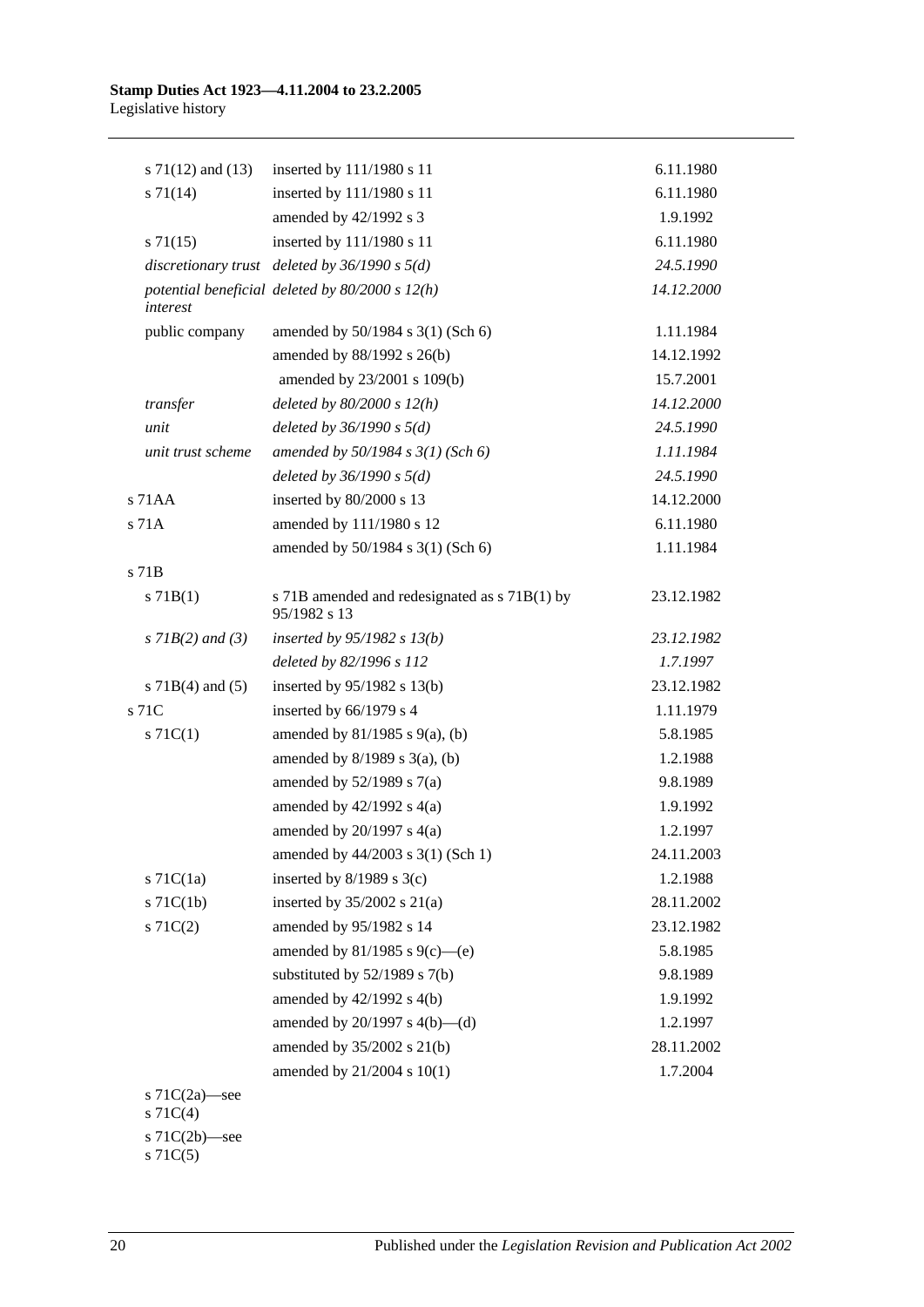| s $71C(3)$ —see<br>$s$ 71 $C(6)$            |                                                               |                              |
|---------------------------------------------|---------------------------------------------------------------|------------------------------|
| $s71C(4)$ -see<br>$s \, 71C(7)$             |                                                               |                              |
| $s \, 71C(3)$                               | inserted by $21/2004$ s $10(2)$                               | 1.7.2004                     |
| $s \, 71C(4)$                               | s 71C (2a) inserted by 81/1985 s 9(f)                         | 5.8.1985                     |
|                                             | s 71C(2a) substituted by $35/2002$ s 21(c)                    | 28.11.2002                   |
|                                             | s 71C(2a) redesignated as s 71C(4) by $21/2004$<br>$s\ 10(3)$ | 1.7.2004                     |
| $s \, 71C(5)$                               | s 71C(2b) inserted by $52/1989$ s 7(c)                        | 9.8.1989                     |
|                                             | s 71C(2b) deleted by 14/1994 s 4                              | 1.9.1994                     |
|                                             | s 71C(2b) inserted by 35/2002 s 21(d)                         | 28.11.2002                   |
|                                             | s 71C(2b) redesignated as s 71C(5) by $21/2004$<br>$s\ 10(3)$ | 1.7.2004                     |
| $s \, 71C(6)$                               | s 71C(3) redesignated as s 71C(6) by $21/2004$<br>$s \ 10(3)$ | 1.7.2004                     |
| genuine farm                                | inserted by $35/2002$ s $21(e)$                               | 28.11.2002                   |
| <b>Housing Trust</b><br>home                | inserted by $8/1989$ s 3(d)                                   | 1.2.1988                     |
|                                             | prescribed amount inserted by 20/1997 s 4(e)                  | 1.2.1997                     |
| prescribed<br>maximum                       | inserted by $20/1997$ s $4(e)$                                | 1.2.1997                     |
|                                             | relevant component inserted by 35/2002 s 21(f)                | 28.11.2002                   |
| relevant contract                           | inserted by $42/1992$ s $4(c)$                                | 1.9.1992                     |
| $s \, 71C(7)$                               | s 71C(4) substituted by $52/1989$ s 7(d)                      | 9.8.1989                     |
|                                             | s 71C(4) redesignated as s 71C(7) by $21/2004$<br>s 10(3)     | 1.7.2004                     |
| s 71CA before<br>substitution by<br>41/2004 | inserted by $30/1982$ s 3                                     | 24.12.1981                   |
| s $7ICA(2)$ and $(3)$                       | substituted by $83/1994$ s 4                                  | 8.12.1994                    |
| s 71CA                                      | substituted by 41/2004 s 7                                    | uncommenced-not incorporated |
| s 71CB                                      | inserted by 21/1988 s 6                                       | 7.12.1987                    |
|                                             | substituted by 83/1994 s 5                                    | 8.12.1994                    |
| $s$ 71CB(1)                                 |                                                               |                              |
| spouses                                     | amended by 80/2000 s 14                                       | 14.12.2000                   |
| $s$ 71CB $(2)$                              | substituted by 41/2004 s 8                                    | uncommenced-not incorporated |
| s 71CBA                                     | inserted by 41/2004 s 9                                       | uncommenced-not incorporated |
| s 71CC                                      | inserted by 31/1994 s 7                                       | 30.5.1994                    |
| $s$ 71CC(1)                                 | amended by $18/1996$ s $5(a)$ —(c)                            | 24.4.1996                    |
|                                             | amended by $11/1999$ s $2(a)$                                 | 18.3.1999                    |
|                                             | amended by $35/2002$ s $22(a)$                                | 28.11.2002                   |
| s $71CC(1a)$                                | inserted by $11/1999$ s $2(b)$                                | 18.3.1999                    |
| $s$ 71CC(1b)                                | inserted by $35/2002$ s $22(b)$                               | 28.11.2002                   |
| $s$ 71CC(5)                                 |                                                               |                              |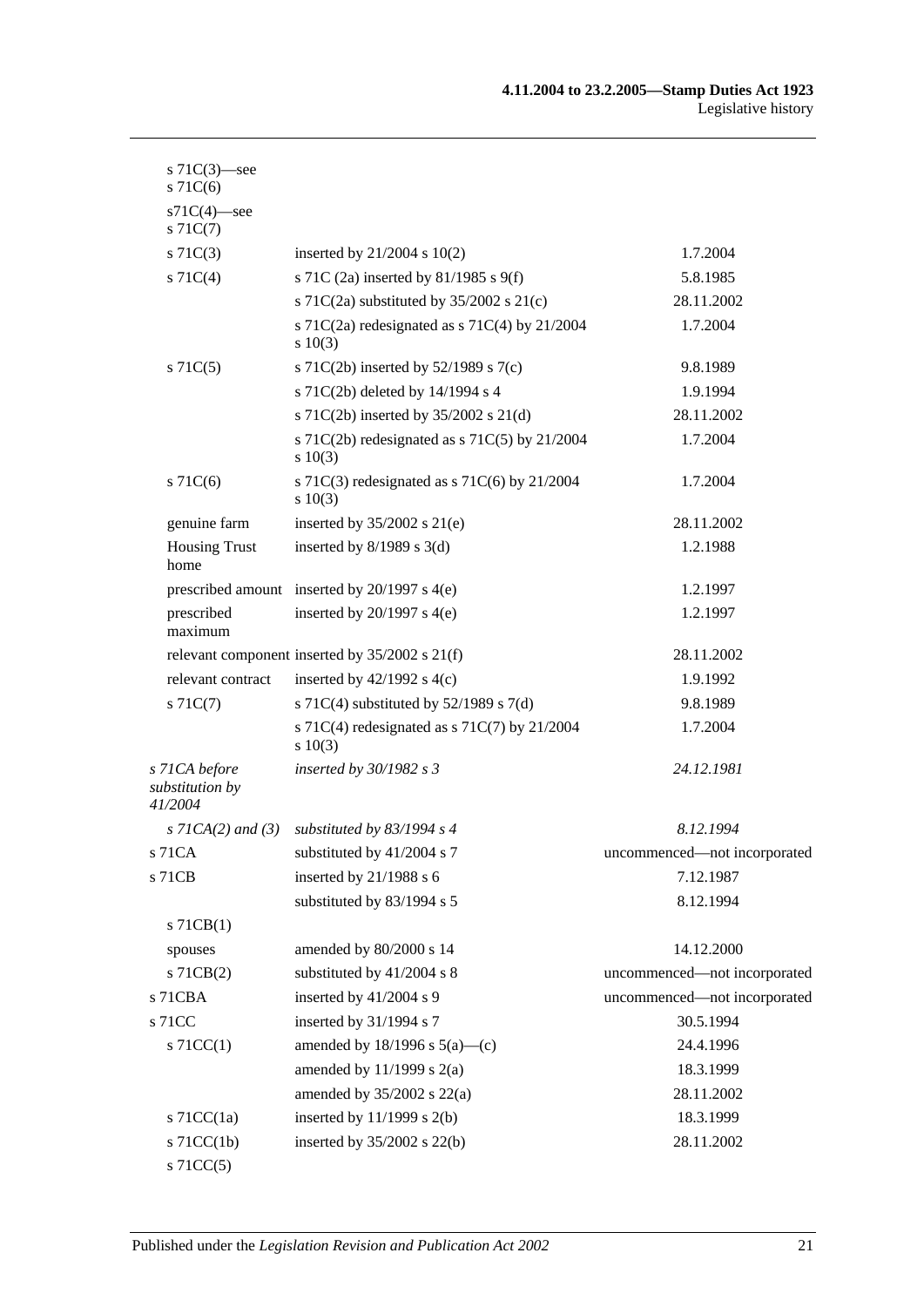| natural person                   | inserted by $18/1996$ s $5(d)$                                                              | 24.4.1996  |
|----------------------------------|---------------------------------------------------------------------------------------------|------------|
| person                           | inserted by $18/1996$ s $5(d)$                                                              | 24.4.1996  |
| relative                         | amended by $11/1999$ s $2(c)$                                                               | 18.3.1999  |
| spouse                           | deleted by 80/2000 s 15                                                                     | 14.12.2000 |
| s 71CD                           | inserted by 42/1997 s 2                                                                     | 17.7.1997  |
| s 71D                            | inserted by 111/1980 s 13                                                                   | 6.11.1980  |
| s $71D(1)$ and $(2)$             | substituted by $19/1991$ s $5(a)$                                                           | 18.4.1991  |
| $s$ 71D $(2a)$                   | inserted by $19/1991$ s $5(a)$                                                              | 18.4.1991  |
| $s$ 71D(3)                       |                                                                                             |            |
| exploration<br>tenement          | amended by 83/1994 s 12 (Sch)                                                               | 8.12.1994  |
|                                  | amended by 11/2000 Sch 2                                                                    | 4.5.2002   |
| $s$ 71D(4)                       | substituted by $19/1991$ s $5(b)$                                                           | 18.4.1991  |
| s $71D(5)$ and $(6)$             | inserted by $19/1991$ s $5(b)$                                                              | 18.4.1991  |
| s 71DA                           | inserted by 83/1994 s 6                                                                     | 8.12.1994  |
| s 71DA(1a) and                   | inserted by $42/1997$ s $3(a)$                                                              | 17.7.1997  |
| (1b)                             |                                                                                             |            |
| $s$ 71DA $(5)$                   |                                                                                             |            |
| complying<br>superannuation fund | amended by 42/1997 s 3(b)                                                                   | 17.7.1997  |
| pooled<br>superannuation trust   | inserted by $42/1997$ s 3(c)                                                                | 17.7.1997  |
| the SIS Act                      | inserted by $42/1997$ s 3(c)                                                                | 17.7.1997  |
| $s$ 71DA(6)                      | substituted by $42/1997$ s 3(d)                                                             | 17.7.1997  |
| Pt 3 Div 7                       | heading preceding s 71EA inserted by 39/2002<br>s <sub>3</sub>                              | 28.11.2002 |
|                                  | heading preceding s 71EA deleted and Div 7<br>heading inserted by $44/2003$ s 3(1) (Sch 1)  | 24.11.2003 |
| s 71EA                           | inserted by 39/2002 s 3                                                                     | 28.11.2002 |
| $s$ 71EA $(1)$                   |                                                                                             |            |
| this Division                    | deleted by 44/2003 s 3(1) (Sch 1)                                                           | 24.11.2003 |
| ss 71EB-71EJ                     | inserted by 39/2002 s 3                                                                     | 28.11.2002 |
| Pt 3 Div 8                       | heading preceding s 71E inserted by 21/1988 s 7                                             | 7.12.1987  |
|                                  | heading preceding s 71E deleted and Div 8<br>heading inserted by $44/2003$ s $3(1)$ (Sch 1) | 24.11.2003 |
| s 71E                            | inserted by 21/1988 s 7                                                                     | 7.12.1987  |
| s 71E(1)                         | amended by $18/1996$ s $6(a)$ , (b)                                                         | 24.4.1996  |
| $s$ 71 $E(1a)$                   | inserted by $18/1996$ s $6(c)$                                                              | 24.4.1996  |
| s 71E(2)                         | amended by 88/1992 s 27                                                                     | 14.12.1992 |
|                                  | (d) deleted by $80/2000$ s 16                                                               | 14.12.2000 |
|                                  | amended by 23/2001 s 110                                                                    | 15.7.2001  |
| $s$ 71E(4a)                      | inserted by 74/1991 s 12                                                                    | 12.12.1991 |
| $s$ 71 $E(6)$                    | amended by 82/1996 s 113                                                                    | 1.7.1997   |
| $s$ 71 $E(10)$                   | deleted by 33/1990 s 9                                                                      | 26.4.1990  |
| s 71F                            | inserted by 35/2002 s 23                                                                    | 28.11.2002 |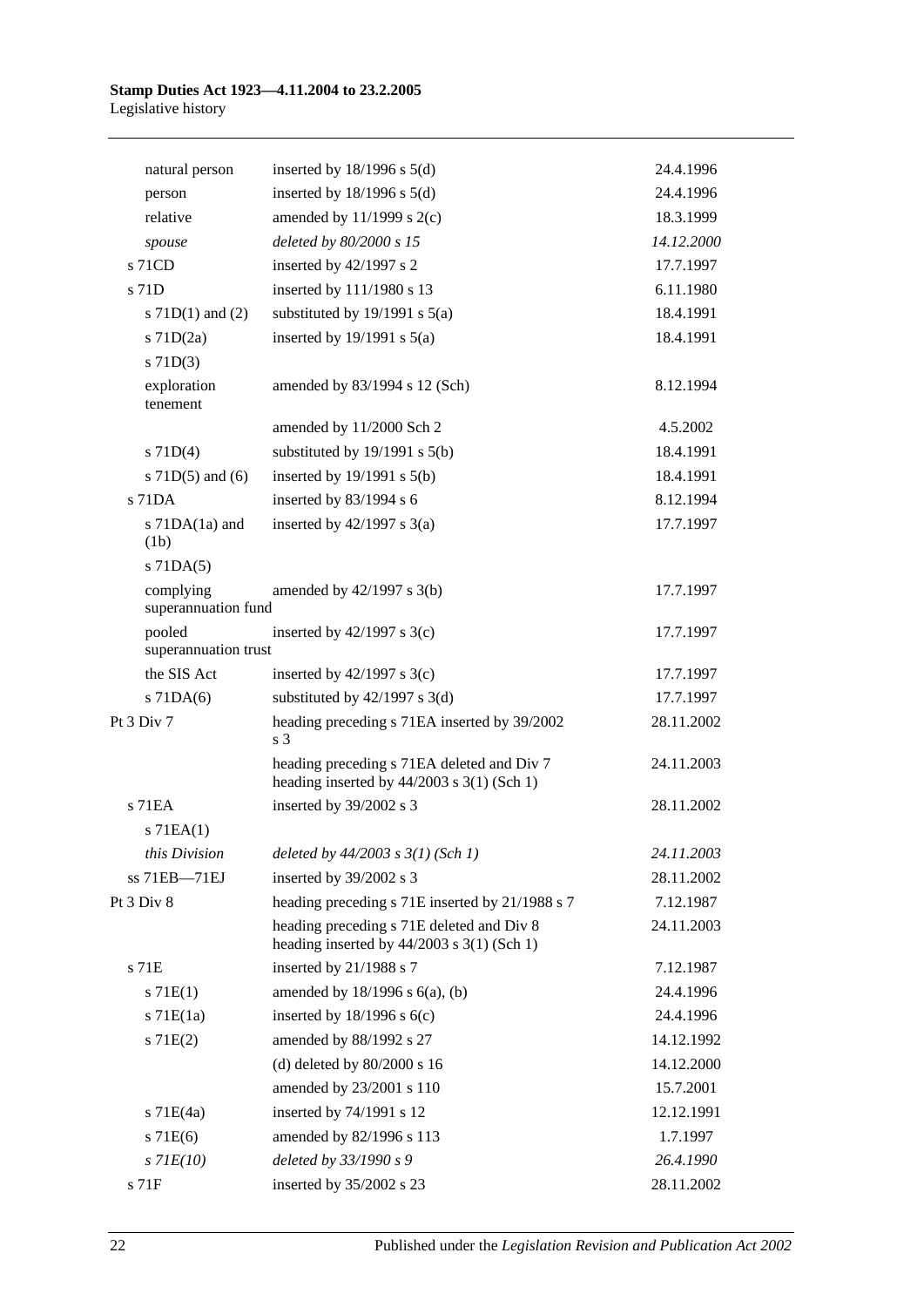| Pt 3 Div 9 heading          | heading preceding s 72 deleted and Div 9<br>heading inserted by $44/2003$ s 3(1) (Sch 1)    | 24.11.2003 |
|-----------------------------|---------------------------------------------------------------------------------------------|------------|
| heading preceding<br>s 75   | deleted by 81/1985 s 10                                                                     | 5.8.1985   |
| s 75                        | deleted by 81/1985 s 10                                                                     | 5.8.1985   |
|                             | inserted by $72/1995$ s 5                                                                   | 23.11.1995 |
| $s$ 75 $A$                  | inserted by 21/2004 s 11                                                                    | 1.7.2004   |
| heading preceding<br>s 75AA | deleted in pursuance of the Acts Republication<br>Act 1967 as its function is now exhausted | 1.11.1984  |
| s 75AA                      | deleted by $50/1984$ s $3(1)$ (Sch 6)                                                       | 1.11.1984  |
| Pt 3 Div 10                 | heading preceding s 76 deleted and Div 10<br>heading inserted by $44/2003$ s 3(1) (Sch 1)   | 24.11.2003 |
| s 76                        |                                                                                             |            |
| home                        | inserted by $31/2003$ s $10(1)$                                                             | 1.10.2003  |
| home mortgage               | inserted by $31/2003$ s $10(1)$                                                             | 1.10.2003  |
| liability                   | inserted by 88/1992 s 28                                                                    | 14.12.1992 |
| mortgage                    | substituted by 88/1992 s 28                                                                 | 14.12.1992 |
|                             | amended by 31/2003 s 10(2)                                                                  | 1.10.2003  |
| s 76A                       | inserted by $8/1986$ s 5                                                                    | 13.3.1986  |
|                             | deleted by 88/1992 s 29                                                                     | 14.12.1992 |
| s 79                        | substituted by 88/1992 s 30                                                                 | 14.12.1992 |
| s79(2)                      | amended by 31/2003 s 11                                                                     | 1.10.2003  |
| s 80                        | amended by 95/1982 s 15                                                                     | 23.12.1982 |
| s 81                        |                                                                                             |            |
| s 81(1)                     | s 81 redesignated as $s$ 81(1) by 18/1996 s 7                                               | 24.4.1996  |
| s 81(2)                     | inserted by 18/1996 s 7                                                                     | 24.4.1996  |
| s 81A                       | inserted by 101/1976 s 6                                                                    | 16.12.1976 |
| s $81A(1)$ and $(2)$        | amended by 31/2003 s 12                                                                     | 1.10.2003  |
| s 81B                       | inserted by 111/1980 s 14                                                                   | 6.11.1980  |
|                             | substituted by 88/1992 s 31                                                                 | 14.12.1992 |
| s 81C                       | inserted by 95/1982 s 16                                                                    | 23.12.1982 |
| $s$ 81C(6)                  | amended by 83/1994 s 12 (Sch)                                                               | 8.12.1994  |
|                             | amended by 23/2001 s 111                                                                    | 15.7.2001  |
| s 81D                       | inserted by 31/1994 s 8                                                                     | 30.5.1994  |
| $s$ 81D(1)<br>$s$ 81D(4)    | amended by $82/1997$ s $5(a)$                                                               | 1.1.1998   |
| subsidiary                  | amended by 23/2001 s 112(a)                                                                 | 15.7.2001  |
| public company              | amended by 23/2001 s 112(b)                                                                 | 15.7.2001  |
| $s$ 81D(5)                  | amended by $82/1997$ s $5(b)$                                                               | 1.1.1998   |
| $s$ $81D(6)$                | deleted by $82/1997 s 5(c)$                                                                 | 1.1.1998   |
| s 81E                       | inserted by 82/1997 s 6                                                                     | 1.1.1998   |
| heading preceding<br>s 82   | deleted by $50/1984$ s $3(1)$ (Sch 6)                                                       | 1.11.1984  |
| s 82                        | deleted by 50/1984 s 3(1) (Sch 6)                                                           | 1.11.1984  |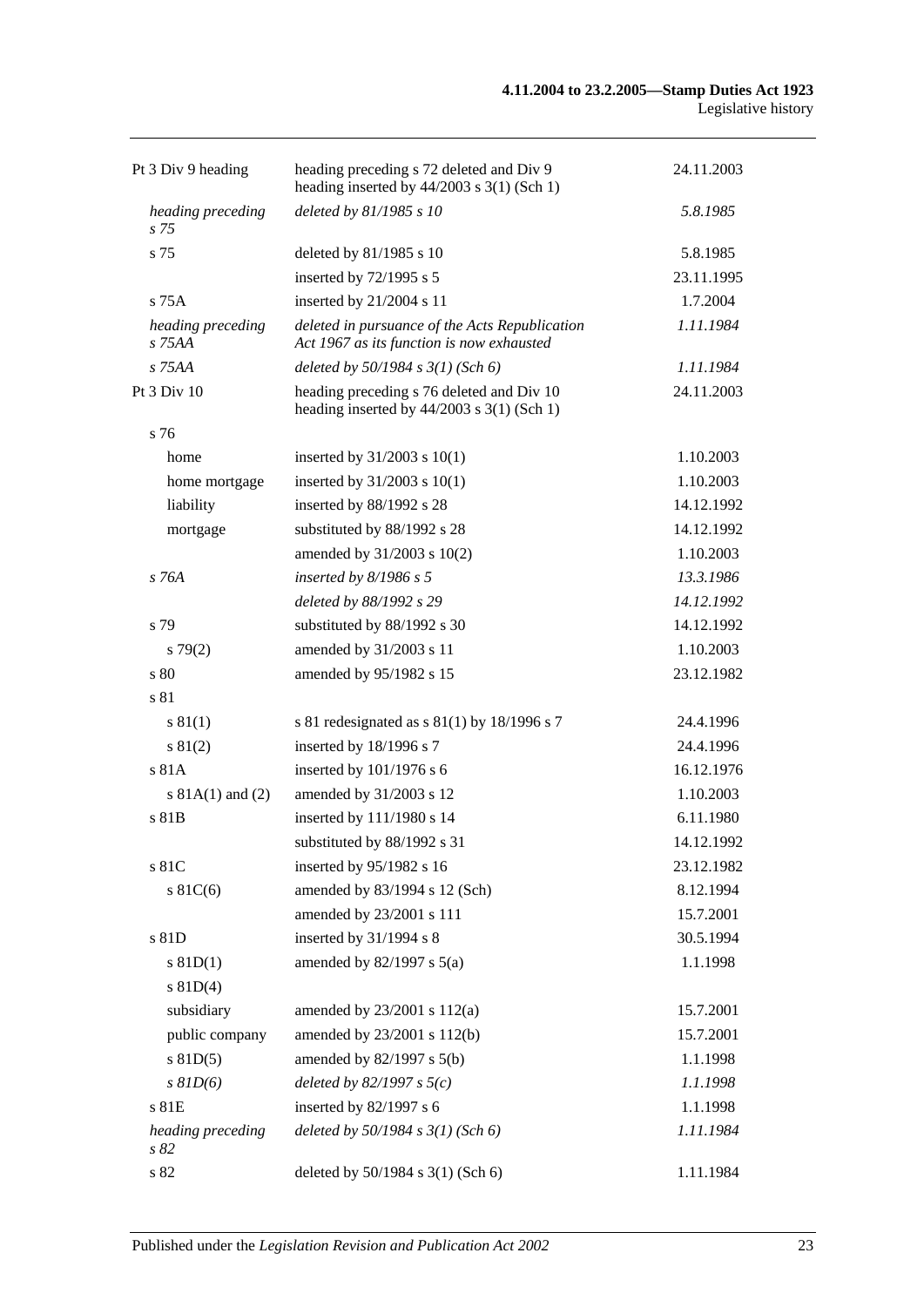|                                           | inserted by $21/1988$ s 8                               | 7.12.1987 |
|-------------------------------------------|---------------------------------------------------------|-----------|
| s 82(2)                                   | amended by 42/1992 s 5                                  | 1.9.1992  |
| s82A                                      | deleted by $50/1984$ s $3(1)$ (Sch 6)                   | 1.11.1984 |
| s 83                                      | deleted by 50/1984 s 3(1) (Sch 6)                       | 1.11.1984 |
|                                           | inserted by 21/2004 s 12                                | 1.7.2004  |
| ss 84—84.I                                | deleted by $50/1984$ s $3(1)$ (Sch 6)                   | 1.11.1984 |
|                                           | ss 85-90 and heading deleted by 104/1976 s 4(2) (Sch 2) | 1.1.1977  |
| Pt 3A                                     | heading substituted by 14/1994 s 5                      | 1.9.1994  |
|                                           | amended by 34/2002 s 30                                 | 1.8.2003  |
| Pt 3A Div 1                               | heading inserted by 14/1994 s 5                         | 1.9.1994  |
| s 90A                                     | amended by $14/1994$ s $6(a)$                           | 1.9.1994  |
| <b>Australian CS</b><br>facility licensee | inserted by $34/2002$ s $31(a)$                         | 1.8.2003  |
| broker                                    | amended by $52/1989$ s $8(a)$                           | 21.9.1989 |
|                                           | amended by 14/1994 s 6(b)                               | 1.9.1994  |
|                                           | substituted by 11/1999 s 3                              | 18.3.1999 |
|                                           | substituted by $34/2002$ s $31(a)$                      | 1.8.2003  |
| CS facility                               | inserted by $34/2002$ s $31(b)$                         | 1.8.2003  |
| CSF identifier                            | inserted by $34/2002$ s $31(b)$                         | 1.8.2003  |
| CSF participant                           | inserted by $34/2002$ s $31(b)$                         | 1.8.2003  |
| CSF transaction                           | inserted by $34/2002$ s $31(b)$                         | 1.8.2003  |
| error transaction                         | inserted by $14/1994$ s $6(c)$                          | 1.9.1994  |
|                                           | substituted by $34/2002$ s $31(c)$                      | 1.8.2003  |
|                                           | exempt transaction inserted by 21/2000 s 28(a)          | 8.6.2000  |
|                                           | substituted by 27/2001 s 12                             | 26.7.2001 |
|                                           | substituted by $34/2002$ s $31(c)$                      | 1.8.2003  |
| financial market                          | inserted by $34/2002$ s $31(c)$                         | 1.8.2003  |
| foreign company                           | inserted by $14/1994$ s $6(c)$                          | 1.9.1994  |
|                                           | amended by 23/2001 s 113(a)                             | 15.7.2001 |
|                                           | identification code inserted by $14/1994$ s $6(c)$      | 1.9.1994  |
|                                           | substituted by $34/2002$ s $31(d)$                      | 1.8.2003  |
| odd lot                                   | inserted by $70/1981 s$ 9                               | 2.11.1981 |
|                                           | deleted by $34/2002 s 31(e)$                            | 1.8.2003  |
| odd lot specialist                        | inserted by $70/1981 s$ 9                               | 2.11.1981 |
|                                           | amended by 52/1989 s 8(b)                               | 21.9.1989 |
|                                           | deleted by $34/2002 s 31(e)$                            | 1.8.2003  |
| operating rules                           | inserted by $34/2002$ s $31(e)$                         | 1.8.2003  |
| proper CSF<br>transaction                 | inserted by $34/2002$ s $31(e)$                         | 1.8.2003  |
| proper SCH<br>transfer                    | inserted by $14/1994 s 6(d)$                            | 1.9.1994  |
|                                           | deleted by $34/2002 s 31(e)$                            | 1.8.2003  |
| quoted financial<br>product               | inserted by $34/2002$ s $31(e)$                         | 1.8.2003  |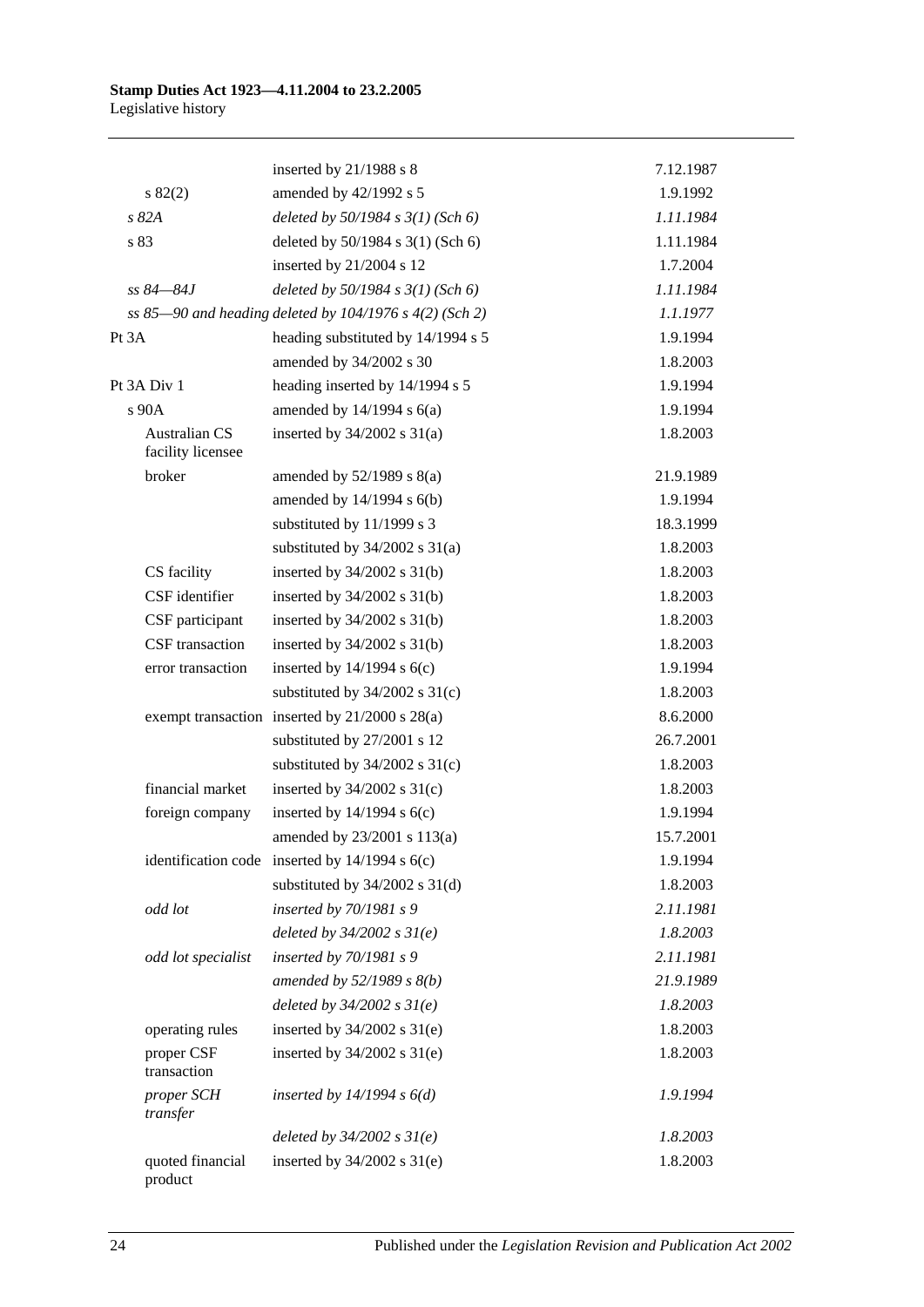| security                               | quoted marketable inserted by $21/2000 s 28(b)$              | 8.6.2000   |
|----------------------------------------|--------------------------------------------------------------|------------|
|                                        | deleted by $34/2002 s 31(e)$                                 | 1.8.2003   |
| recognised stock<br>exchange           | inserted by $21/2000 s 28(b)$                                | 8.6.2000   |
|                                        | deleted by 80/2000 s 17                                      | 14.12.2000 |
| registered CS<br>facility licensee     | inserted by $34/2002$ s $31(e)$                              | 1.8.2003   |
| registered market<br>licensee          | inserted by $34/2002$ s $31(e)$                              | 1.8.2003   |
| relevant company                       | inserted by $14/1994$ s $6(d)$                               | 1.9.1994   |
|                                        | amended by 23/2001 s 113(b)                                  | 15.7.2001  |
| relevant CSF<br>participant            | inserted by $34/2002$ s $31(f)$                              | 1.8.2003   |
| relevant SCH<br>participant            | inserted by $14/1994 s 6(d)$                                 | 1.9.1994   |
|                                        | deleted by $34/2002$ s $31(f)$                               | 1.8.2003   |
| SCH                                    | inserted by $14/1994 s 6(d)$                                 | 1.9.1994   |
|                                        | deleted by $34/2002$ s $31(f)$                               | 1.8.2003   |
|                                        | SCH business rules inserted by $14/1994 s 6(d)$              | 1.9.1994   |
|                                        | deleted by $34/2002$ s $31(f)$                               | 1.8.2003   |
| SCH participant                        | inserted by $14/1994 s 6(d)$                                 | 1.9.1994   |
|                                        | deleted by $34/2002$ s $31(f)$                               | 1.8.2003   |
| SCH-regulated<br>transfer              | inserted by $14/1994 s 6(d)$                                 | 1.9.1994   |
|                                        | deleted by $34/2002$ s $31(f)$                               | 1.8.2003   |
| South Australian<br>registered company | inserted by $14/1994$ s $6(e)$                               | 1.9.1994   |
|                                        | substituted by $23/2001$ s $113(c)$                          | 15.7.2001  |
| transfer document                      | inserted by $14/1994$ s $6(e)$                               | 1.9.1994   |
|                                        | substituted by $34/2002$ s $31(g)$                           | 1.8.2003   |
| transfer identifier                    | inserted by $14/1994 s6(e)$                                  | 1.9.1994   |
|                                        | deleted by $34/2002 s 31(g)$                                 | 1.8.2003   |
| transfer value                         | inserted by $14/1994$ s $6(e)$                               | 1.9.1994   |
|                                        | substituted by $34/2002$ s $31(g)$                           | 1.8.2003   |
| s 90AB                                 | inserted by 71/1998 s 2                                      | 3.12.1998  |
| s 90AC                                 | inserted by $21/2000$ s $28(c)$                              | 8.6.2000   |
| Pt 3A Div 2                            | heading inserted by 14/1994 s 7                              | 1.9.1994   |
| s 90B                                  |                                                              |            |
| $s\,90B(1)$                            | s 90B amended by 50/1984 s 3(1) (Sch 6)                      | 1.11.1984  |
|                                        | s 90B amended by 14/1994 s 8                                 | 1.9.1994   |
|                                        | s 90B amended and redesignated as s 90B(1) by<br>49/1995 s 3 | 1.7.1995   |
|                                        | amended by $34/2002$ s $32(a)$ —(d)                          | 1.8.2003   |
| $s\ 90B(2)$                            | inserted by 49/1995 s 3(b)                                   | 1.7.1995   |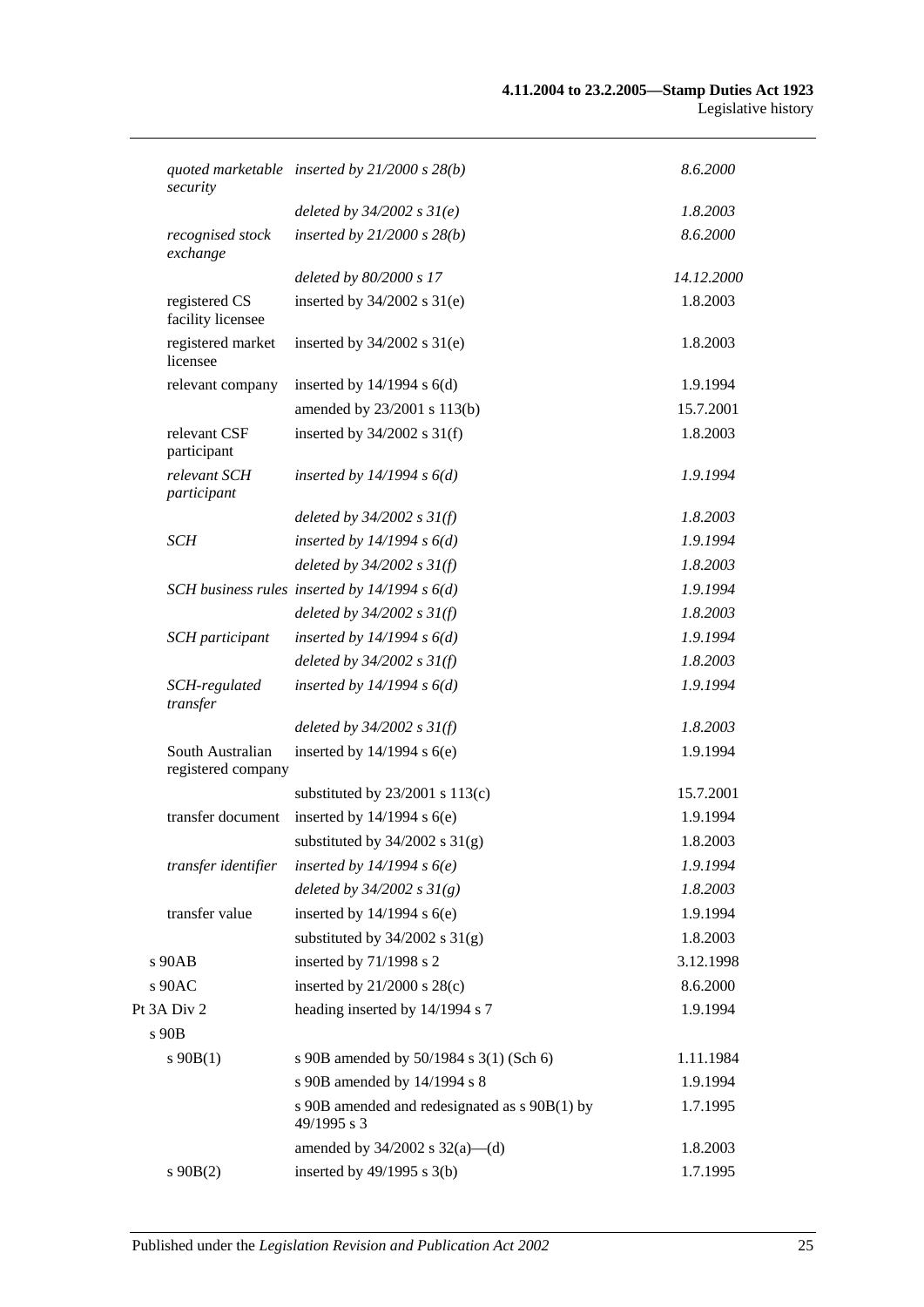|                       | amended by $34/2002$ s $32(a)$            | 1.8.2003   |
|-----------------------|-------------------------------------------|------------|
| $s\ 90B(3)$           | inserted by $49/1995$ s $3(b)$            | 1.7.1995   |
|                       | amended by 34/2002 s 32(a), (b)           | 1.8.2003   |
| s 90C                 |                                           |            |
| $s \ 90C(1)$          | amended by $14/1994$ s $9(a)$             | 1.9.1994   |
|                       | amended by 49/1995 s 4(a), (b)            | 1.7.1995   |
|                       | (a) and (b) deleted by $49/1995$ s $4(c)$ | 1.7.1995   |
|                       | amended by 34/2002 s 33(a)                | 1.8.2003   |
| $s$ 90 $C(2)$         | deleted by $49/1995 s 4(d)$               | 1.7.1995   |
| $s \ 90C(3)$          | amended by 70/1981 s 10                   | 2.11.1981  |
|                       | amended by $49/1995$ s $4(e)$             | 1.7.1995   |
|                       | amended by 34/2002 s 33(a), (b)           | 1.8.2003   |
| $s \ 90C(4)$          | amended by 34/2002 s 33(a)                | 1.8.2003   |
| $s \ 90C(5)$          | amended by $49/1995$ s $4(f)$             | 1.7.1995   |
| s $90C(6)$            | substituted by $14/1994$ s $9(b)$         | 1.9.1994   |
|                       | amended by $49/1995$ s $4(g)$             | 1.7.1995   |
|                       | substituted by 82/1996 s 114              | 1.7.1997   |
| $s \, 90C(7)$         | amended by $49/1995 s 4(h)$               | 1.7.1995   |
|                       | deleted by 82/1996 s 114                  | 1.7.1997   |
| $s\,90C(8)$           | amended by $71/1992$ s $3(1)$ (Sch 6)     | 1.3.1993   |
|                       | amended by 14/1994 s $9(c)$ , (d)         | 1.9.1994   |
|                       | amended by $49/1995 s 4(i)$               | 1.7.1995   |
|                       | deleted by 82/1996 s 114                  | 1.7.1997   |
| $s \, 90C(9)$         | deleted by 100/1986 s 15                  | 18.12.1986 |
| s 90D                 |                                           |            |
| s $90D(a1)$           | inserted by $49/1995$ s $5(a)$            | 1.7.1995   |
| $s \ 90D(1)$          | amended by $49/1995$ s $5(b)$             | 1.7.1995   |
|                       | amended by $35/2002$ s $24(a)$            | 28.11.2002 |
| $s \ 90D(2)$          | amended by 49/1995 s 5(c)                 | 1.7.1995   |
|                       | amended by 35/2002 s 24(b)                | 28.11.2002 |
| $s$ 90D(3)            | substituted by 88/1992 s 32               | 14.12.1992 |
|                       | substituted by 14/1994 s 10(a)            | 1.9.1994   |
|                       | amended by $49/1995$ s $5(d)$             | 1.7.1995   |
|                       | substituted by 82/1996 s 115              | 1.7.1997   |
| $s \ 90D(4)$          | substituted by 88/1992 s 32               | 14.12.1992 |
|                       | amended by $49/1995$ s $5(e)$             | 1.7.1995   |
|                       | deleted by 82/1996 s 115                  | 1.7.1997   |
| $s$ 90D(5)            | inserted by 88/1992 s 32                  | 14.12.1992 |
|                       | deleted by 82/1996 s 115                  | 1.7.1997   |
| $s$ 90 $D(6)$         | inserted by 88/1992 s 32                  | 14.12.1992 |
|                       | amended by $14/1994 s 10(b)$              | 1.9.1994   |
|                       | deleted by 82/1996 s 115                  | 1.7.1997   |
| $s \, 90D(7)$ and (8) | inserted by 88/1992 s 32                  | 14.12.1992 |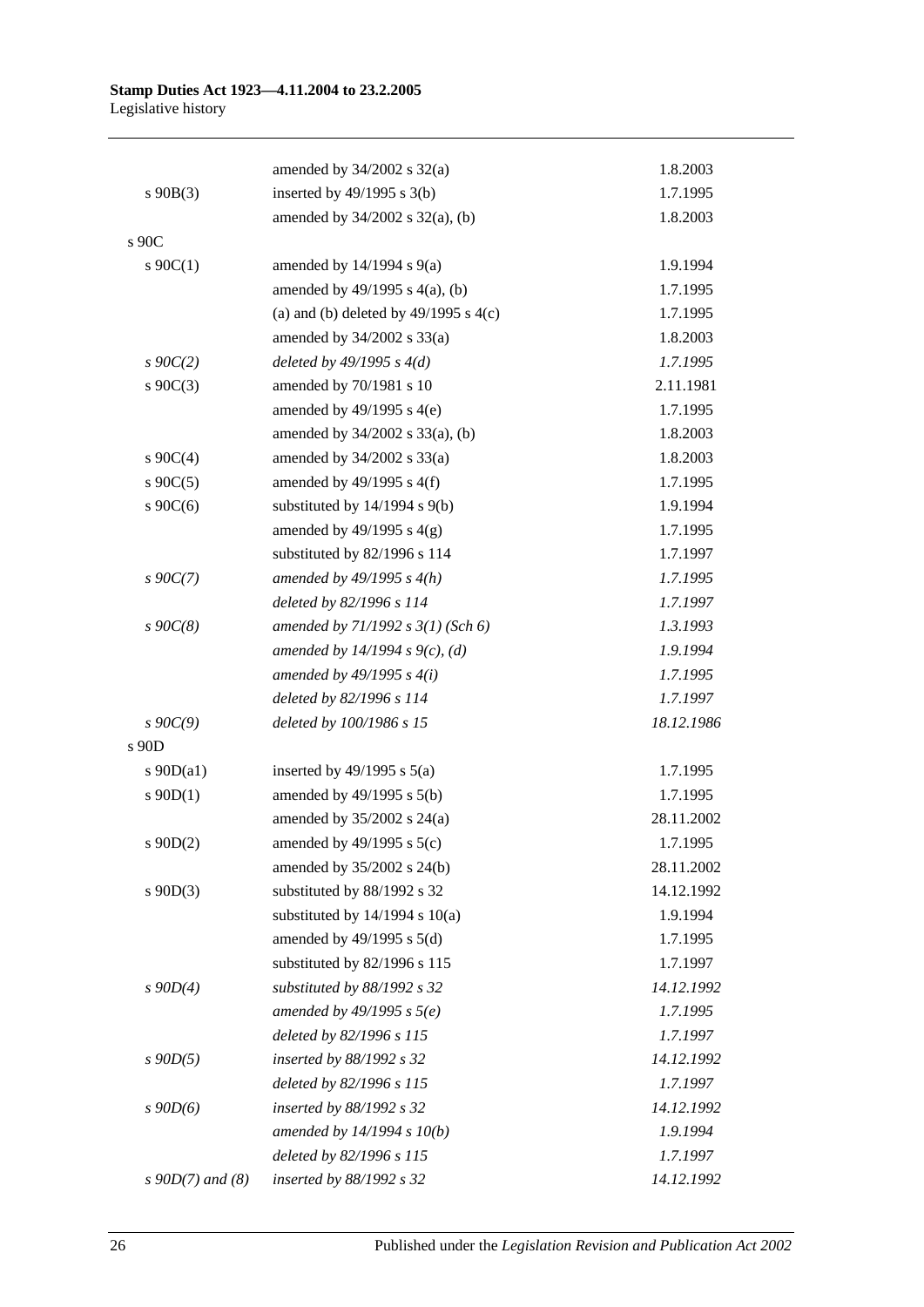| deleted by 82/1996 s 115<br>$s$ 90 $E$<br>$s \ 90E(1)$<br>amended by 14/1994 s 11 | 1.7.1997<br>1.9.1994<br>1.7.1995 |
|-----------------------------------------------------------------------------------|----------------------------------|
|                                                                                   |                                  |
|                                                                                   |                                  |
|                                                                                   |                                  |
| amended by $49/1995$ s $6(a)$                                                     |                                  |
| amended by $34/2002$ s $34(a)$                                                    | 1.8.2003                         |
| substituted by 88/1992 s 33<br>$s \ 90E(2)$                                       | 14.12.1992                       |
| amended by $49/1995$ s $6(b)$                                                     | 1.7.1995                         |
| amended by 82/1996 s 116                                                          | 1.7.1997                         |
| amended by 36/1990 s 6<br>$s$ 90E(3)                                              | 24.5.1990                        |
| substituted by $34/2002$ s $34(b)$                                                | 1.8.2003                         |
| amended by 49/1995 s 7<br>s90F                                                    | 1.7.1995                         |
| amended by 34/2002 s 35                                                           | 1.8.2003                         |
| inserted by 8/1986 s 6<br>s 90G                                                   | 13.3.1986                        |
| $s \ 90G(1)$                                                                      |                                  |
| broker<br>amended by $52/1989$ s $9(c)$                                           | 21.9.1989                        |
| marketable security amended by 23/2001 s 114<br>financial product                 | 15.7.2001                        |
| marketable security renamed financial product<br>by $34/2002$ s $36(a)$           | 1.8.2003                         |
| deleted by $52/1989 s 9(a)$<br>jobber                                             | 21.9.1989                        |
| marketable<br>security-see<br>financial product                                   |                                  |
| market maker<br>inserted by $52/1989$ s $9(a)$                                    | 21.9.1989                        |
| relevant transaction amended by $34/2002$ s $36(a)$                               | 1.8.2003                         |
| the U.K. Stock<br>deleted by $52/1989 s 9(b)$<br>Exchange                         | 21.9.1989                        |
| the U.K. and Irelandinserted by 52/1989 s 9(b)<br><b>Stock Exchange</b>           | 21.9.1989                        |
| $s\ 90G(3)$<br>amended by $34/2002$ s $36(a)$                                     | 1.8.2003                         |
| substituted by 88/1992 s 34<br>$s\ 90G(5)$                                        | 14.12.1992                       |
| substituted by $82/1996$ s $117(a)$                                               | 1.7.1997                         |
| $s\ 90G(5a)$ and $(5b)$ inserted by 88/1992 s 34                                  | 14.12.1992                       |
| deleted by $82/1996 s 117(a)$                                                     | 1.7.1997                         |
| amended by 100/1986 s 16(a), (b)<br>$s\,90G(6)$                                   | 1.2.1987                         |
| amended by $52/1989$ s $9(c)$ —(f)                                                | 21.9.1989                        |
| amended by 49/1995 s 8                                                            | 1.7.1995                         |
| amended by $34/2002$ s $36(b)$ —(d)                                               | 1.8.2003                         |
| $s\ 90G(7)$<br>amended by 100/1986 s 16(c), (d)                                   | 1.2.1987                         |
| amended by $52/1989$ s $9(c)$ , (g)                                               | 21.9.1989                        |
| amended by 34/2002 s 36(b)                                                        | 1.8.2003                         |
| $s\,90G(8)$<br>substituted by $100/1986$ s $16(e)$                                | 18.12.1986                       |
| deleted by 82/1996 s 117(b)                                                       | 1.7.1997                         |
| inserted by 14/1994 s 12<br>Pt 3A Div 3                                           | 1.9.1994                         |
| amended by 83/1994 s 7                                                            | 8.12.1994                        |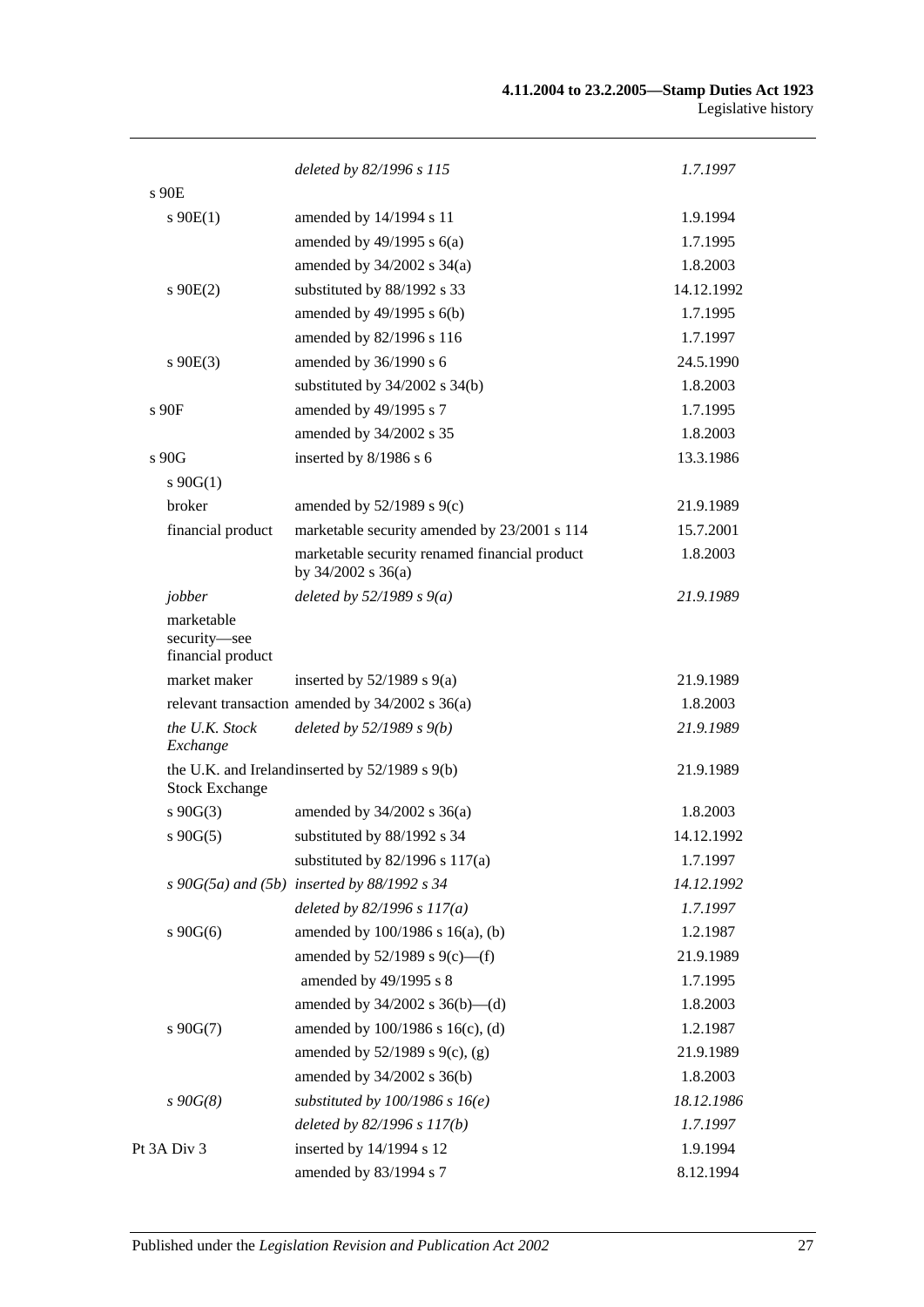|                      | amended by 18/1996 s 8                          | 24.4.1996  |
|----------------------|-------------------------------------------------|------------|
|                      | amended by 82/1996 ss 118, 119                  | 1.7.1997   |
|                      | substituted by 34/2002 s 37                     | 1.8.2003   |
| Pt 3A Div 4          | inserted by 14/1994 s 12                        | 1.9.1994   |
|                      | amended by 82/1996 ss 120, 121                  | 1.7.1997   |
|                      | substituted by 34/2002 s 37                     | 1.8.2003   |
| Pt 3A Div 5          | inserted by 83/1994 s 8                         | 8.12.1994  |
| s 90T                | amended by 23/2001 s 115                        | 15.7.2001  |
|                      | amended by 34/2002 s 38                         | 1.8.2003   |
| s 90U                | amended by 34/2002 s 39                         | 1.8.2003   |
| s 90V                |                                                 |            |
| $s \ 90V(1)$         | amended by 34/2002 s 40                         | 1.8.2003   |
| $s\ 90V(3)$          | inserted by 80/2000 s 18                        | 14.12.2000 |
| Pt 4                 | inserted by 36/1990 s 7                         | 24.5.1990  |
|                      | amended by 88/1992 ss 35-41                     | 14.12.1992 |
|                      | amended by 83/1994 s 9                          | 8.12.1994  |
|                      | amended by 18/1996 s 9                          | 24.4.1996  |
|                      | amended by 82/1996 ss 122-127                   | 1.7.1997   |
|                      | substituted by 80/2000 s 19                     | 14.12.2000 |
| s 91                 |                                                 |            |
| $s \, 91(1)$         |                                                 |            |
| executive officer    | amended by 23/2001 s 116(a)                     | 15.7.2001  |
| private company      | substituted by 34/2002 s 41                     | 1.8.2003   |
| $s\ 91(4)$           | amended by 23/2001 s 116(b)                     | 15.7.2001  |
| s 97                 |                                                 |            |
| $s \, 97(2)$ and (5) | amended by 34/2002 s 42                         | 1.8.2003   |
| s 101                |                                                 |            |
| s 101(2)             | substituted by 27/2001 s 13                     | 26.7.2001  |
|                      | amended by 34/2002 s 43                         | 1.8.2003   |
| $Pt\,5$              |                                                 |            |
| s 106                |                                                 |            |
| s 106(1)             | s 106 amended by 50/1984 s 3(1) (Sch 6)         | 1.11.1984  |
|                      | s 106 redesignated as s 106(1) by 82/1996 s 128 | 1.7.1997   |
| 106(2)               | inserted by 82/1996 s 128                       | 1.7.1997   |
| s 106A               |                                                 |            |
| s 106A(1)            | amended by $70/1981$ s $11(a)$                  | 2.11.1981  |
|                      | amended by $83/1994$ s $10(a)$                  | 8.12.1994  |
|                      | amended by $34/2002$ s $44(a)$ , (b)            | 1.8.2003   |
| s $106A(1a)$         | inserted by 70/1981 s 11(b)                     | 2.11.1981  |
|                      | amended by 35/2002 s 25                         | 28.11.2002 |
|                      | amended by 34/2002 s 44(c)                      | 1.8.2003   |
| s 106A(1b)           | inserted by 70/1981 s 11(b)                     | 2.11.1981  |
| s 106A(2)            | amended by 14/1994 s 13                         | 1.9.1994   |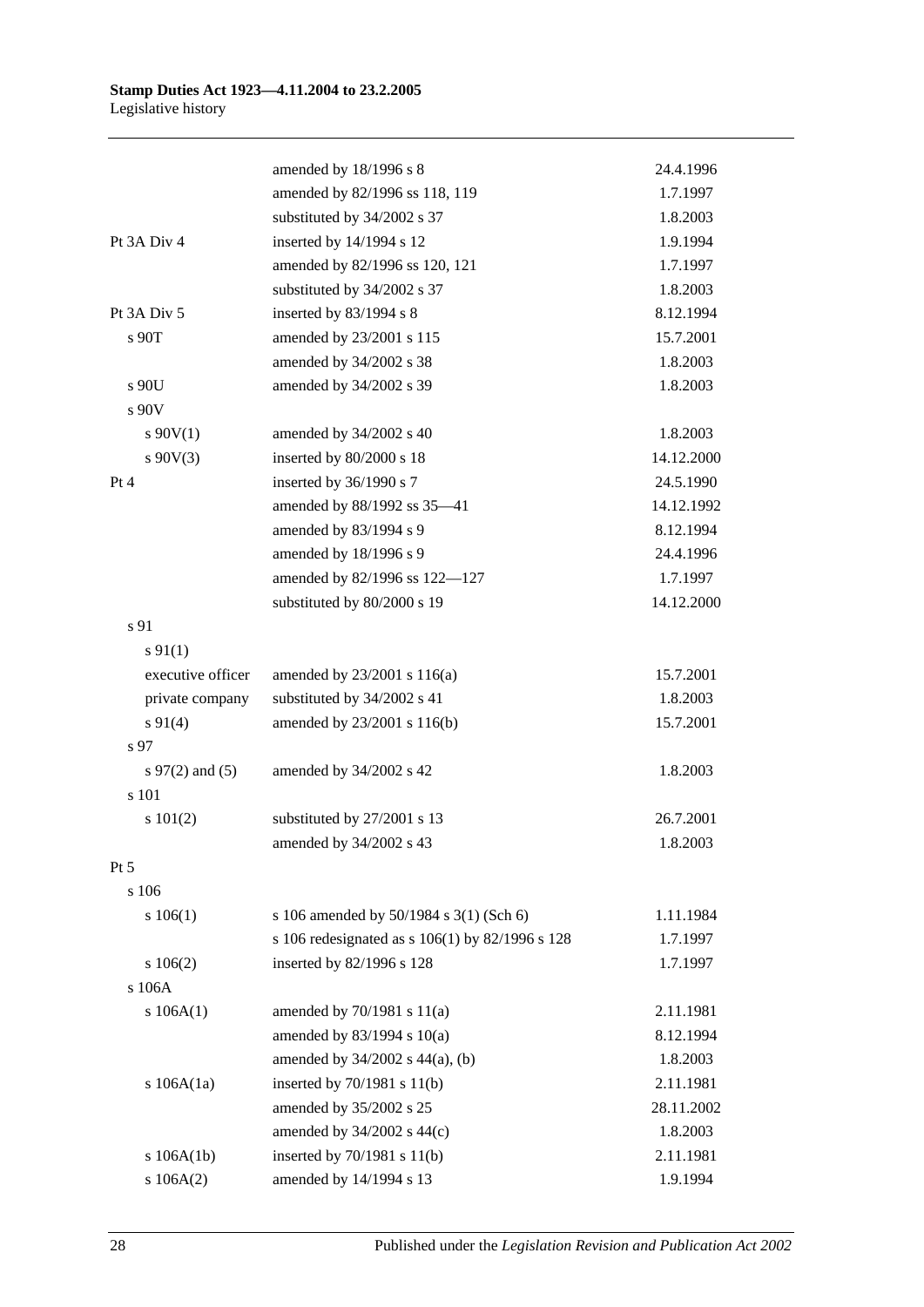|                                                 | amended by 83/1994 s 10(b)                                                                  | 8.12.1994  |
|-------------------------------------------------|---------------------------------------------------------------------------------------------|------------|
|                                                 | amended by $34/2002$ s $44(d)$ —(f)                                                         | 1.8.2003   |
| s 106A(3)                                       | amended by 83/1994 s 10(c)                                                                  | 8.12.1994  |
|                                                 | amended by 82/1996 s 129(a)                                                                 | 1.7.1997   |
|                                                 | amended by $34/2002$ s $44(g)$                                                              | 1.8.2003   |
| s 106A(4)                                       | substituted by $83/1994$ s $10(d)$                                                          | 8.12.1994  |
|                                                 | amended by 82/1996 s 129(b)                                                                 | 1.7.1997   |
| s 106A(5)                                       | amended by $83/1994$ s $10(e)$                                                              | 8.12.1994  |
|                                                 | amended by 34/2002 s 44(h), (i)                                                             | 1.8.2003   |
| $s$ 107                                         | substituted by 14/1994 s 14                                                                 | 1.9.1994   |
|                                                 | deleted by 82/1996 s 130                                                                    | 1.7.1997   |
|                                                 | inserted by 35/2002 s 26                                                                    | 28.11.2002 |
| s 108                                           |                                                                                             |            |
| 108(1)                                          | amended by 59/1994 Sch 2                                                                    | 1.1.1995   |
| s 109                                           | amended by 88/1992 s 42                                                                     | 14.12.1992 |
| s 110                                           | deleted by 88/1992 s 43                                                                     | 14.12.1992 |
| s 110A                                          | amended by 100/1986 s 17                                                                    | 18.12.1986 |
|                                                 | deleted by 82/1996 s 131                                                                    | 1.7.1997   |
| s 111                                           | amended by 82/1996 s 132                                                                    | 1.7.1997   |
| s 112                                           |                                                                                             |            |
| s 112(1)                                        | amended by $74/1991$ s $13(a)$                                                              | 12.12.1991 |
| s 112(5)                                        | inserted by $74/1991$ s $13(b)$                                                             | 12.12.1991 |
| s 113                                           | deleted by $50/1984$ s $3(1)$ (Sch 6)                                                       | 1.11.1984  |
| s 114                                           | inserted by 27/1978 s 8                                                                     | 30.3.1978  |
| Sch 1                                           | deleted in pursuance of the Acts Republication<br>Act 1967 as its function is now exhausted | 1.11.1984  |
|                                                 | inserted by 41/1999 s 22                                                                    | 1.12.1998  |
| Sch 2                                           | heading substituted by $44/2003$ s $3(1)$ (Sch 1)                                           | 24.11.2003 |
| Pt1                                             | heading inserted by $44/2003$ s 3(1) (Sch 1)                                                | 24.11.2003 |
| <b>AGREEMENT</b> or<br>any<br><b>MEMORANDUM</b> | amended by $42/1992 s 6(a)$                                                                 | 1.9.1992   |
|                                                 | deleted by $88/1992 s 44(a)$                                                                | 14.12.1992 |
| AFFIDAVIT OR<br><b>DECLARATION</b>              | amended by $50/1984 s 3(1)$ (Sch 6)                                                         | 1.11.1984  |
|                                                 | deleted by $81/1985 s 11(a)$                                                                | 5.8.1985   |
| cl 1                                            | ANNUAL LICENCE amended by 65/1983 s 3                                                       | 1.1.1984   |
|                                                 | ANNUAL LICENCE amended by 8/1986 s 7(a)                                                     | 13.3.1986  |
|                                                 | ANNUAL LICENCE amended by 100/1986<br>s 18(a), (b)                                          | 18.12.1986 |
|                                                 | ANNUAL LICENCE amended by 47/1990<br>s $5(1)(a)$ , (b), (d), (c)                            | 1.7.1990   |
|                                                 | ANNUAL LICENCE paragraph (1) deleted by<br>47/1990 s $5(1)(c)$                              | 1.7.1990   |
|                                                 | ANNUAL LICENCE amended by 82/1996 s 133                                                     | 1.7.1997   |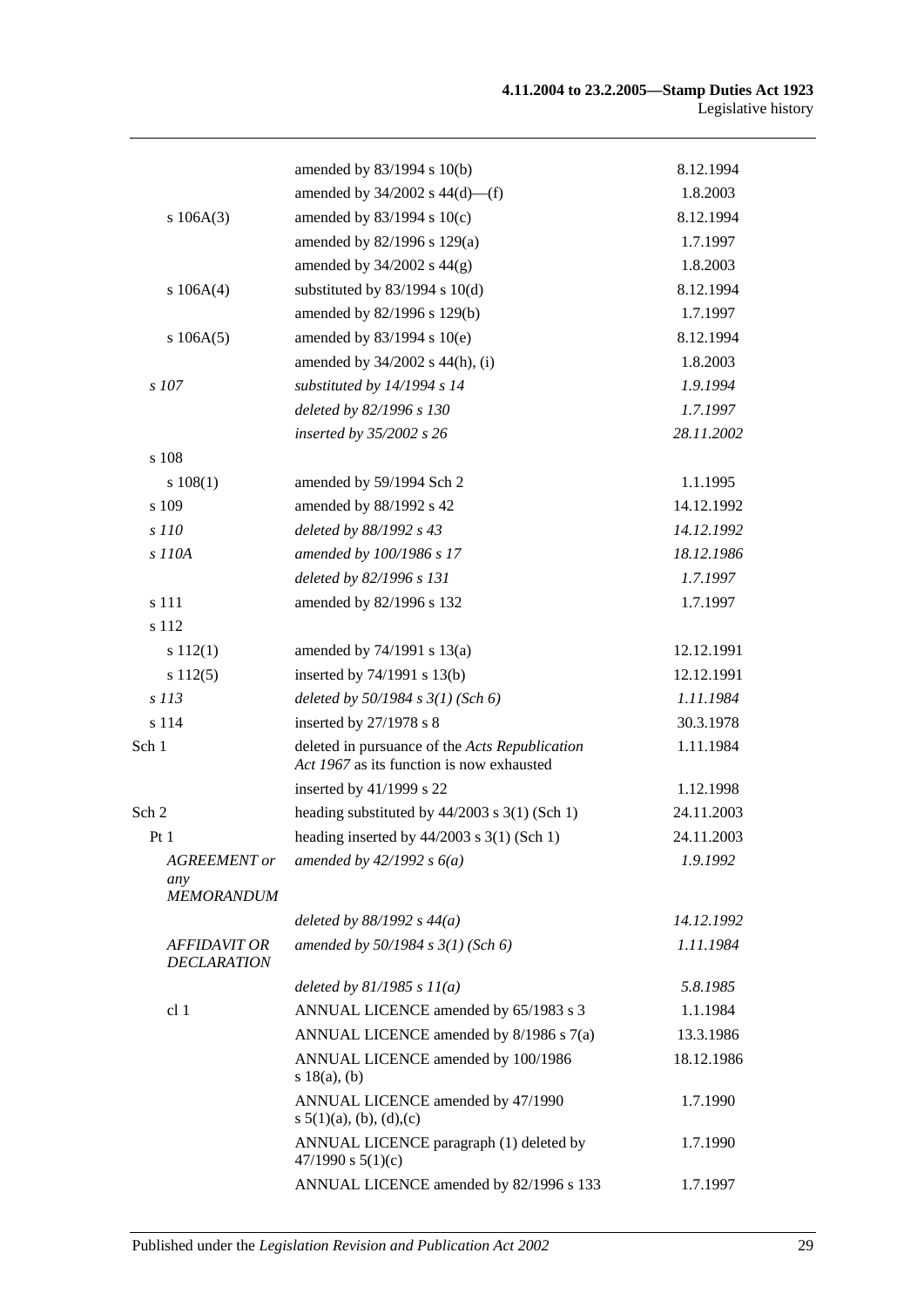|                      | ANNUAL LICENCE amended by 36/1998 s 3(a)                                                                             | 1.6.1998                     |
|----------------------|----------------------------------------------------------------------------------------------------------------------|------------------------------|
|                      | ANNUAL LICENCE amended and redesignated<br>as cl 1 by 44/2003 s 3(1) (Sch 1)                                         | 24.11.2003                   |
| cl $1(3)$            |                                                                                                                      |                              |
|                      | Exemption No. 2 amended by $41/1999$ s $23(a)$                                                                       | 1.12.1998                    |
|                      | Exemption No. 3 inserted by $111/1980$ s $15(a)$                                                                     | 6.11.1980                    |
|                      | substituted by $100/1986$ s $18(c)$                                                                                  | 18.12.1986                   |
|                      | Exemption No. 4 inserted by $111/1980$ s $15(a)$                                                                     | 6.11.1980                    |
| 5 and 6              | Exemption Nos. inserted by 81/1985 s 11(b)                                                                           | 5.8.1985                     |
|                      | Exemption No. 7 inserted by 8/1986 s 7(b)                                                                            | 13.3.1986                    |
|                      | Exemption No. 8 inserted by 100/1986 s 18(d)                                                                         | 18.12.1986                   |
| cl 2                 | APPLICATION to Register a Motor Vehicle<br>amended by $64/1989$ s $4(a)$ , (b)                                       | 28.3.1990                    |
|                      | <b>APPLICATION</b> to Register a Motor Vehicle<br>amended by $31/1994$ s $9(a)$                                      | 30.5.1994                    |
|                      | <b>APPLICATION</b> to Register a Motor Vehicle<br>amended and redesignated as cl 2 by 44/2003<br>$s \; 3(1)$ (Sch 1) | 24.11.2003                   |
| s(2)                 |                                                                                                                      |                              |
|                      | Exemption No. 2 amended by 100/1986 s 18(e)                                                                          | 18.12.1986                   |
|                      | Exemption No. 4 substituted by $64/1989$ s $4(c)$                                                                    | 28.3.1990                    |
|                      | substituted by $30/1996$ s $43(a)$                                                                                   | 1.7.1996                     |
| Exemption<br>No. 5A  | inserted by $8/1986$ s $7(c)$                                                                                        | 13.3.1986                    |
|                      | Exemption No. 6 substituted by $41/2004$ s $10(1)$                                                                   | uncommenced-not incorporated |
| Exemption<br>No. 10  | substituted by 83/1994 s 12 (Sch)                                                                                    | 8.12.1994                    |
|                      | amended by $41/2004$ s $10(2)$                                                                                       | uncommenced—not incorporated |
| Exemption<br>No. 10A | inserted by $76/1994$ s $7(a)$                                                                                       | 2.3.1995                     |
|                      | substituted by $77/1995$ s $17(a)$                                                                                   | 1.7.1996                     |
|                      | substituted by $30/1996$ s $43(b)$                                                                                   | 1.7.1996                     |
| Exemption<br>No. 10B | inserted by $77/1995 s 17(a)$                                                                                        | 1.7.1996                     |
|                      | deleted by $30/1996 s 43(b)$                                                                                         | 1.7.1996                     |
| Exemption<br>No 11   | substituted by $41/2004$ s $10(3)$                                                                                   | uncommenced-not incorporated |
| Exemption<br>No. 11A | inserted by $54/1991 s 5(a)$                                                                                         | 3.2.1992                     |
|                      | deleted by $30/1996 s 43(c)$                                                                                         | 1.7.1996                     |
| Exemption<br>No. 12  | amended by $19/1991$ s $6(a)$                                                                                        | 18.4.1991                    |
| Exemption<br>No. 13  | amended by 19/1991 s 6(b)                                                                                            | 18.4.1991                    |
| Exemption<br>No. 14  | amended by $19/1991$ s $6(c)$                                                                                        | 18.4.1991                    |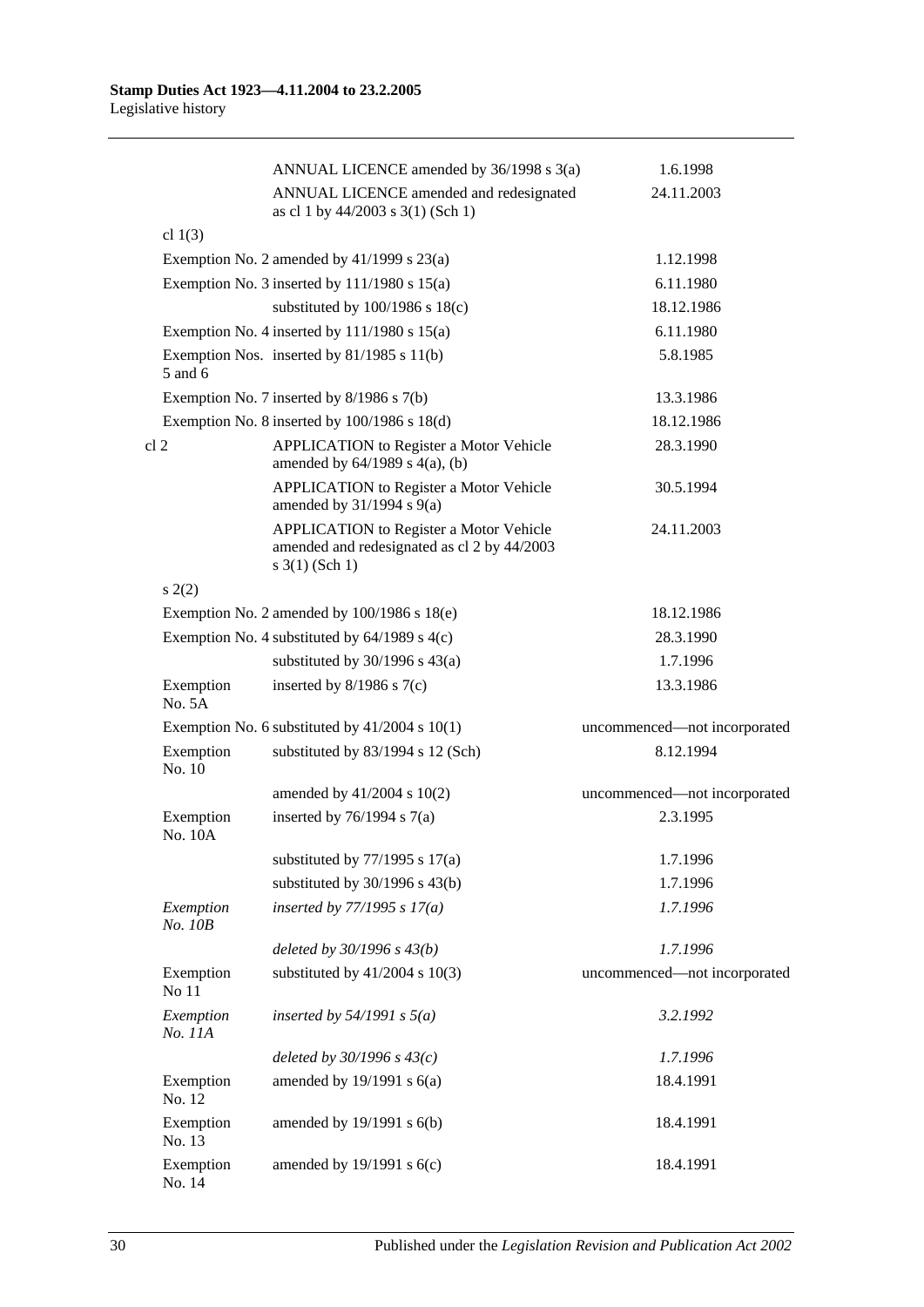#### **4.11.2004 to 23.2.2005—Stamp Duties Act 1923** Legislative history

| Exemption<br>No. 15                                       | substituted by $19/1991$ s $6(d)$                  | 18.4.1991                    |
|-----------------------------------------------------------|----------------------------------------------------|------------------------------|
|                                                           | amended by $72/1995$ s $6(a)$ —(c)                 | 23.11.1995                   |
|                                                           | (ab) deleted by $36/1998$ s $3(b)$                 | 1.9.1998                     |
|                                                           | amended by 41/2004 s 10(4)                         | uncommenced-not incorporated |
| Exemption<br>No. 16                                       | substituted by 28/1977 s 5                         | 28.7.1977                    |
| Exemption<br>No. 17                                       | inserted by 139/1982                               | 8.7.1982                     |
|                                                           | substituted by $81/1985$ s $11(c)$                 | 5.8.1985                     |
| Exemption<br>No. 18                                       | inserted by $31/1994$ s $9(b)$                     | 30.5.1994                    |
|                                                           | amended by $41/2004$ s $10(5)$                     | uncommenced-not incorporated |
| s(2(3))                                                   | amended by 47/1990 s 5(2)                          | 1.1.1991                     |
|                                                           | amended by 77/1995 s 17(b)                         | 1.7.1996                     |
|                                                           | amended by $36/1998$ s $3(c)$                      | 27.7.1998                    |
| $s \; 2(4)$                                               |                                                    |                              |
|                                                           | Exemption No. 2 substituted by $64/1989$ s $4(d)$  | 28.3.1990                    |
|                                                           | substituted by $30/1996$ s $43(d)$                 | 1.7.1996                     |
| Exemption<br>No. 3A                                       | inserted by $8/1986$ s $7(d)$                      | 13.3.1986                    |
|                                                           | Exemption No. 5 substituted by 83/1994 s 12 (Sch)  | 8.12.1994                    |
|                                                           | amended by 41/2004 s 10(6)                         | uncommenced-not incorporated |
| Exemption<br>No. 5A                                       | inserted by $76/1994$ s $7(b)$                     | 2.3.1995                     |
|                                                           | substituted by $77/1995$ s $17(c)$                 | 1.7.1996                     |
|                                                           | substituted by $30/1996$ s $43(e)$                 | 1.7.1996                     |
| Exemption<br>No. 5B                                       | inserted by $77/1995 s 17(c)$                      | 1.7.1996                     |
|                                                           | deleted by $30/1996 s 43(e)$                       | 1.7.1996                     |
|                                                           | Exemption No. 6 substituted by $41/2004$ s $10(7)$ | uncommenced-not incorporated |
| Exemption<br>No. 6A                                       | inserted by $54/1991$ s $5(b)$                     | 3.2.1992                     |
|                                                           | deleted by $30/1996 s 43(f)$                       | 1.7.1996                     |
|                                                           | Exemption No. 8 amended by 89/1978 s 3             | 18.1.1979                    |
|                                                           | (c) deleted by 89/1978 s 3                         | 18.1.1979                    |
| <b>BANK NOTE</b>                                          | deleted by $111/1980 s 15(b)$                      | 6.11.1980                    |
| <b>BILL OF</b><br><b>EXCHANGE</b><br>payable on<br>demand | amended by $70/1981 s 12(a)$                       | 2.11.1981                    |
|                                                           | substituted by $89/1983$ s $10(a)$                 | 1.1.1984                     |
|                                                           | substituted by 19/1991 s $6(e)$                    | 18.4.1991                    |
|                                                           | deleted by $82/1997 s 7(a)$                        | 1.1.1998                     |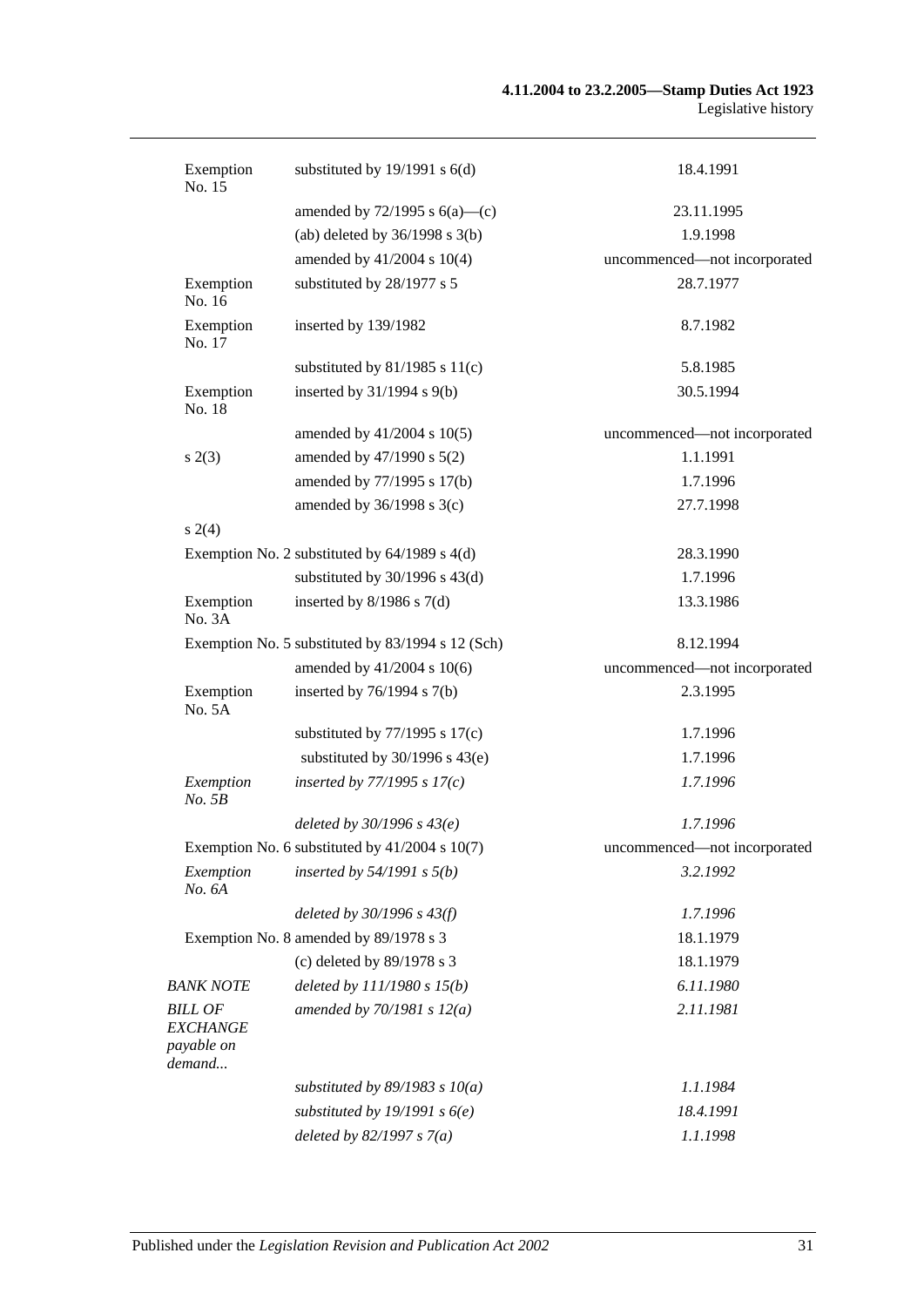#### **Stamp Duties Act 1923—4.11.2004 to 23.2.2005** Legislative history

| <b>BILL OF</b><br>EXCHANGE, being<br>a cheque                                                                   | inserted by $89/1983$ s $10(a)$                                 | 1.1.1984   |
|-----------------------------------------------------------------------------------------------------------------|-----------------------------------------------------------------|------------|
|                                                                                                                 | amended by $50/1984$ s $3(1)$ (Sch 6)                           | 1.11.1984  |
|                                                                                                                 | deleted by $82/1997 s 7(a)$                                     | 1.1.1998   |
| <b>BILL OF</b><br>EXCHANGE, being<br>a payment order                                                            | inserted by 19/1991 s $6(f)$                                    | 18.4.1991  |
|                                                                                                                 | deleted by $82/1997 s 7(a)$                                     | 1.1.1998   |
| <b>BILL OF</b><br><b>EXCHANGE</b> and<br><b>PROMISSORY</b><br>NOTE drawn or<br>made                             | amended by $70/1981 s 12(b)$                                    | 2.11.1981  |
|                                                                                                                 | deleted by $82/1997 s 7(a)$                                     | 1.1.1998   |
| <b>BILL OF</b><br><b>EXCHANGE</b> and<br><b>PROMISSORY</b><br>NOTE (not being a<br>bill or note                 | deleted by $82/1997 s 7(a)$                                     | 1.1.1998   |
| <b>BILL OF</b><br><b>EXCHANGE</b> and<br><b>PROMISSORY</b><br>NOTE of any other<br>kind (except a bank<br>note) | amended by 19/1991 s $6(g)$                                     | 18.4.1991  |
|                                                                                                                 | amended by 83/1994 s 12 (Sch)                                   | 8.12.1994  |
|                                                                                                                 | deleted by $82/1997 s 7(a)$                                     | 1.1.1998   |
| OR SHIPPING<br><b>NOTE</b>                                                                                      | BILL OF LADING deleted by 81/1985 s 11(d)                       | 5.8.1985   |
| (not otherwise<br>charged)                                                                                      | CONTRACT NOTE deleted by 50/1984 s 3(1) (Sch 6)                 | 1.11.1984  |
|                                                                                                                 | CONTRACT NOTE deleted by 50/1984 s 3(1) (Sch 6)                 | 1.11.1984  |
| <b>CONTRACT</b>                                                                                                 | deleted by $50/1984$ s $3(1)$ (Sch 6)                           | 1.11.1984  |
| cl <sub>3</sub>                                                                                                 | CONVEYANCE or TRANSFER amended by<br>$101/1976$ s 7             | 16.12.1976 |
|                                                                                                                 | CONVEYANCE or TRANSFER amended by<br>$111/1980$ s $15(c)$ , (d) | 6.11.1980  |
|                                                                                                                 | CONVEYANCE or TRANSFER amended by<br>$95/1982$ s $17(a)$ —(d)   | 23.12.1982 |
|                                                                                                                 | CONVEYANCE or TRANSFER (ab) deleted by<br>89/1983 s 10(b)       | 1.1.1984   |
|                                                                                                                 | CONVEYANCE or TRANSFER amended by<br>$89/1983$ s $10(c)$        | 1.1.1984   |
|                                                                                                                 | CONVEYANCE or TRANSFER amended by<br>50/1984 s 3(1) (Sch 6)     | 1.11.1984  |
|                                                                                                                 | CONVEYANCE or TRANSFER amended by<br>$81/1985$ s $11(e)$ , (g)  | 5.8.1985   |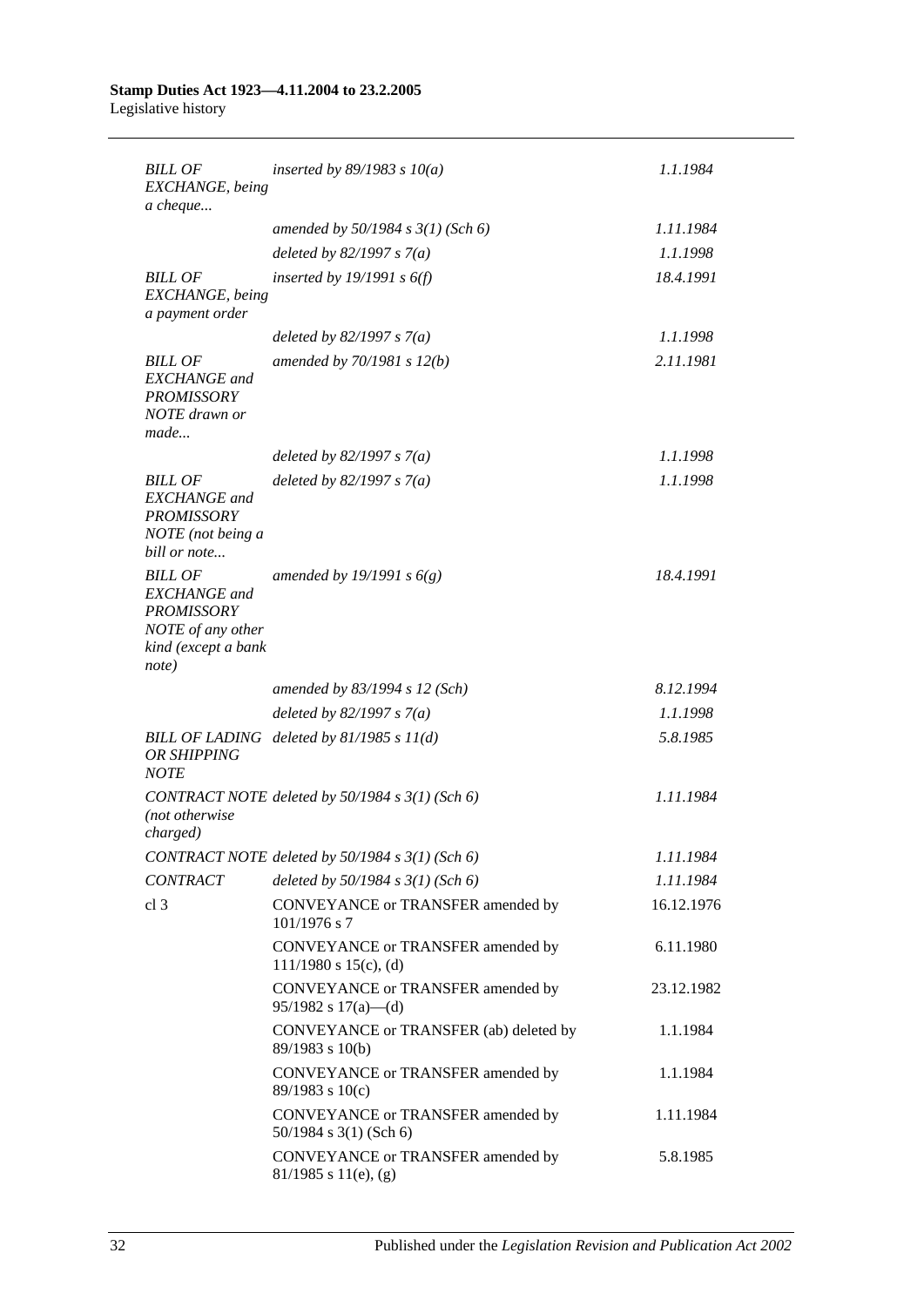|                 | CONVEYANCE or TRANSFER (aab) deleted<br>by $81/1985$ s $11(f)$                             | 5.8.1985   |
|-----------------|--------------------------------------------------------------------------------------------|------------|
|                 | CONVEYANCE or TRANSFER amended by<br>$8/1986$ s 7(e)                                       | 13.3.1986  |
|                 | CONVEYANCE or TRANSFER amended by<br>$42/1992$ s $6(b)$                                    | 1.9.1992   |
|                 | CONVEYANCE or TRANSFER amended by<br>88/1992 s 44(b), (c)                                  | 14.12.1992 |
|                 | CONVEYANCE or TRANSFER amended by<br>49/1995 s 9(a)                                        | 1.7.1995   |
|                 | CONVEYANCE or TRANSFER amended by<br>$40/1999$ s 2(a)                                      | 5.8.1999   |
|                 | CONVEYANCE or TRANSFER amended by<br>$15/2002$ s 7(a)                                      | 5.9.2002   |
|                 | CONVEYANCE or TRANSFER amended by<br>$34/2002$ s $45(a)$ , (b)                             | 1.8.2003   |
|                 | CONVEYANCE or TRANSFER amended and<br>redesignated as cl $3$ by $44/2003$ s $3(1)$ (Sch 1) | 24.11.2003 |
| $s \; 3(2)$     |                                                                                            |            |
|                 | Exemption No. 1 substituted by $81/1985$ s $11(h)$                                         | 5.8.1985   |
|                 | substituted by $80/2000$ s $20(a)$                                                         | 14.12.2000 |
|                 | Exemption No. 2 inserted by 81/1985 s 11(h)                                                | 5.8.1985   |
|                 | amended by $34/2002$ s $45(c)$                                                             | 1.8.2003   |
|                 | amended by 41/2004 s 10(8)                                                                 | 4.11.2004  |
|                 |                                                                                            |            |
|                 | Exemption No. 3 inserted by 100/1986 s 18(f)                                               | 18.12.1986 |
|                 | amended by $34/2002$ s $45(d)$                                                             | 1.8.2003   |
|                 | Exemption No. 4 inserted by 100/1986 s 18(f)                                               | 18.12.1986 |
|                 | amended by 83/1994 s 12 (Sch)                                                              | 8.12.1994  |
|                 | Exemption No. 5 inserted by $100/1986$ s $18(f)$                                           | 18.12.1986 |
|                 | substituted by 83/1994 s 12 (Sch)                                                          | 8.12.1994  |
| cl <sub>4</sub> | CONVEYANCE operating substituted by<br>101/19/6 s 8                                        | 16.12.1976 |
|                 | CONVEYANCE operating amended by 81/1985<br>s 11(i)                                         | 5.8.1985   |
|                 | CONVEYANCE operating amended by 36/1990<br>s <sub>8</sub>                                  | 24.5.1990  |
|                 | CONVEYANCE operating amended by 88/1992<br>$s\ 44(d), (e)$                                 | 14.12.1992 |
|                 | CONVEYANCE operating amended by 14/1994<br>s 15(a)                                         | 1.9.1994   |
|                 | CONVEYANCE operating amended by 49/1995<br>$s \theta(b)$                                   | 1.7.1995   |
|                 | CONVEYANCE operating amended by 42/1997<br>s <sub>4</sub>                                  | 17.7.1997  |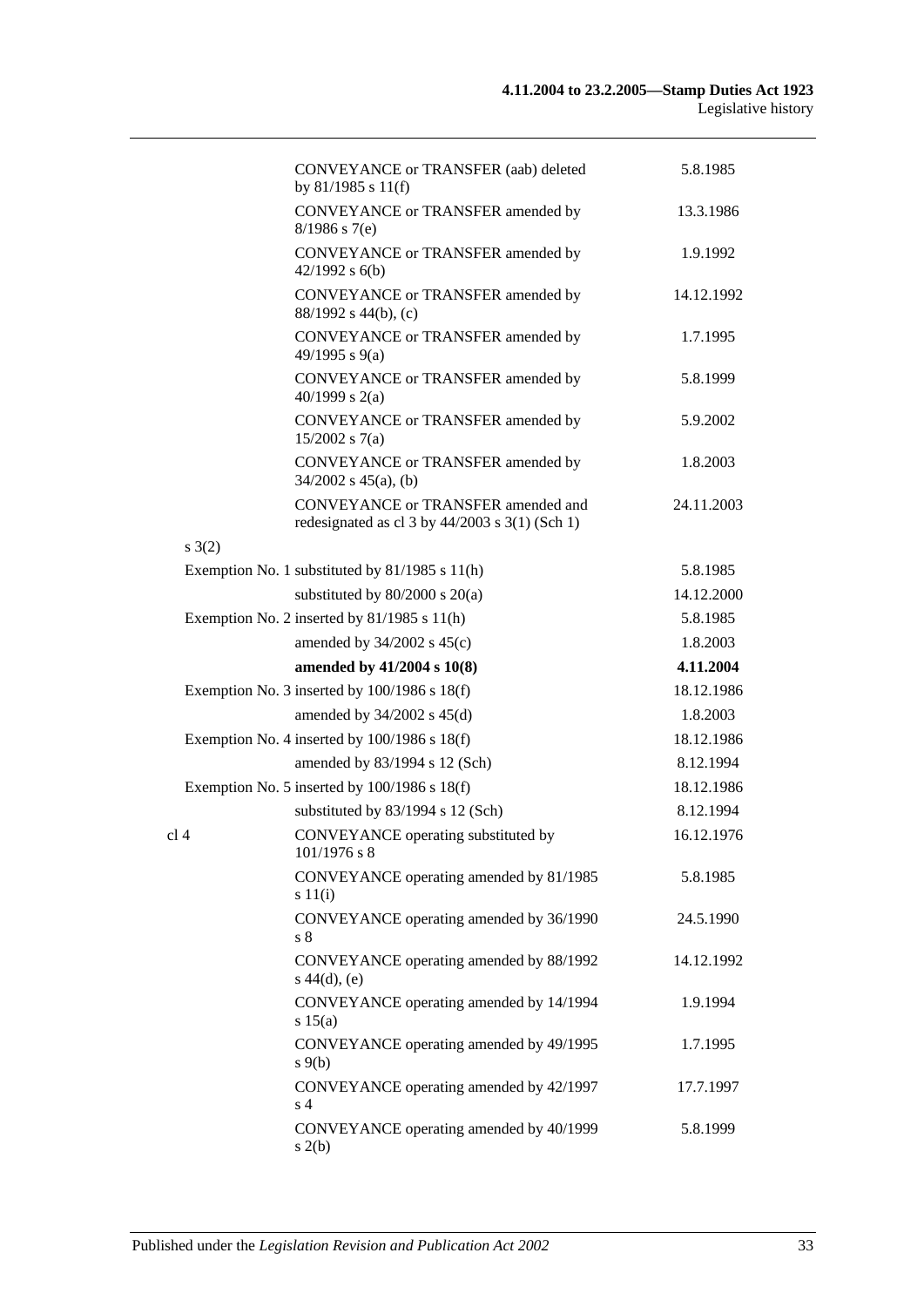|                                                          | CONVEYANCE operating amended by 15/2002<br>s(7(b)                                    | 5.9.2002   |
|----------------------------------------------------------|--------------------------------------------------------------------------------------|------------|
|                                                          | CONVEYANCE operating amended by 34/2002<br>s $45(e)$                                 | 1.8.2003   |
|                                                          | CONVEYANCE operating amended and<br>redesignated as cl 4 by $44/2003$ s 3(1) (Sch 1) | 24.11.2003 |
| s(4(2)                                                   |                                                                                      |            |
|                                                          | Exemption No. 2 inserted by $81/1985$ s $11(i)$                                      | 5.8.1985   |
|                                                          | substituted by 80/2000 s 20(b)                                                       | 14.12.2000 |
|                                                          | Exemption No. 3 inserted by $100/1986$ s $18(g)$                                     | 18.12.1986 |
|                                                          | amended by $34/2002$ s $45(f)$                                                       | 1.8.2003   |
|                                                          | Exemption No. 4 inserted by $100/1986$ s $18(g)$                                     | 18.12.1986 |
|                                                          | amended by 83/1994 s 12 (Sch)                                                        | 8.12.1994  |
|                                                          | Exemption No. 5 inserted by $100/1986$ s $18(g)$                                     | 18.12.1986 |
|                                                          | substituted by 83/1994 s 12 (Sch)                                                    | 8.12.1994  |
| cl <sub>5</sub>                                          | CONVEYANCE for the partition amended by<br>95/1982 s 17(e)                           | 23.12.1982 |
|                                                          | CONVEYANCE for the partition amended by<br>42/1992 s $6(c)$                          | 1.9.1992   |
|                                                          | CONVEYANCE for the partition redesignated as<br>cl 5 by 44/2003 s 3(1) (Sch 1)       | 24.11.2003 |
| cl <sub>6</sub>                                          | CONVEYANCE for effectuating amended by<br>$111/1980$ s $15(e)$                       | 6.11.1980  |
|                                                          | CONVEYANCE for effectuating amended by<br>42/1992 s $6(d)$                           | 1.9.1992   |
|                                                          | CONVEYANCE for effectuating redesignated as<br>cl 6 by $44/2003$ s 3(1) (Sch 1)      | 24.11.2003 |
| which s 71D applies                                      | CONVEYANCE to inserted by 111/1980 s 15(f)                                           | 6.11.1980  |
|                                                          | deleted by $19/1991 s 6(h)$                                                          | 18.4.1991  |
| cl 7                                                     | CONVEYANCE of any other kind amended by<br>$42/1992$ s 6(e)                          | 1.9.1992   |
|                                                          | CONVEYANCE of any other kind redesignated<br>as cl 7 by 44/2003 s 3(1) (Sch 1)       | 24.11.2003 |
| cl 8                                                     | DEED substituted by 42/1992 s 6(f)                                                   | 1.9.1992   |
|                                                          | DEED redesignated as cl 8 by 44/2003 s 3(1)<br>(Sch 1)                               | 24.11.2003 |
| <b>DOCUMENT</b> or                                       | deleted by 95/1982 s 17(f)                                                           | 23.12.1982 |
| other<br><b>INSTRUMENT</b>                               |                                                                                      |            |
| <b>INSTALMENT</b><br><b>PURCHASE</b><br><b>AGREEMENT</b> | deleted by $50/1984$ s $3(1)$ (Sch 6)                                                | 1.11.1984  |
| cl <sub>9</sub>                                          | <b>INSTRUMENT</b> amended by $42/1992$ s $6(g)$                                      | 1.9.1992   |
|                                                          | INSTRUMENT redesignated as cl 9 by 44/2003<br>$s \; 3(1)$ (Sch 1)                    | 24.11.2003 |
| lease)                                                   | LEASE (not being a amended by $111/1980 s 15(g)$ )                                   | 6.11.1980  |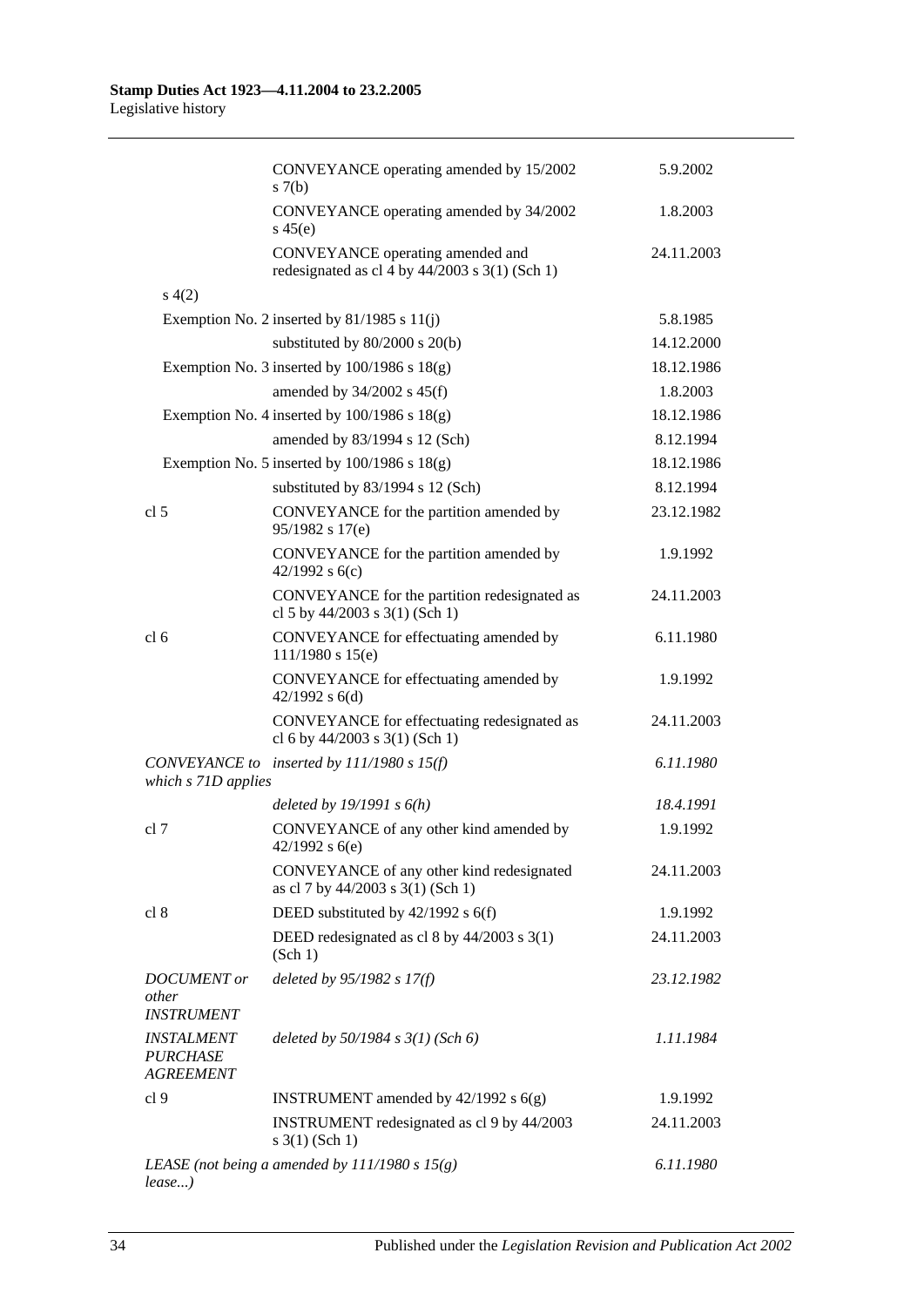#### **4.11.2004 to 23.2.2005—Stamp Duties Act 1923** Legislative history

|                                      | amended by $81/1985 s 11(k)$                                                                                                                  | 5.8.1985   |
|--------------------------------------|-----------------------------------------------------------------------------------------------------------------------------------------------|------------|
|                                      | deleted by $72/1995 s 6(d)$                                                                                                                   | 23.11.1995 |
| cl 10                                | LEASE or AGREEMENT FOR LEASE inserted<br>by $72/1995$ s $6(d)$                                                                                | 23.11.1995 |
|                                      | amended and redesignated as cl 10 by 44/2003<br>$s \; 3(1)$ (Sch 1)                                                                           | 24.11.2003 |
| 10(2)                                |                                                                                                                                               |            |
|                                      | Exemption No. 1 substituted by 27/2001 s 14                                                                                                   | 1.1.2002   |
| <b>LEASE</b> made<br>subsequently    | deleted by $72/1995$ s $6(e)$                                                                                                                 | 23.11.1995 |
| <b>LETTER OF</b><br><b>ALLOTMENT</b> | deleted by $81/1985 s 11(l)$                                                                                                                  | 5.8.1985   |
| cl 11                                | MORTGAGE amended by 101/1976 s 9                                                                                                              | 16.12.1976 |
|                                      | MORTGAGE amended by 88/1992 s 44(f)(i)                                                                                                        | 14.12.1992 |
|                                      | MORTGAGE amended by 31/2003 s 13                                                                                                              | 1.10.2003  |
|                                      | MORTGAGE amended and redesignated as cl 11<br>by $44/2003$ s $3(1)$ (Sch 1)                                                                   | 24.11.2003 |
| cl 11(2)                             |                                                                                                                                               |            |
|                                      | Exemption No. 3 inserted by $88/1992$ s $44(f)(ii)$                                                                                           | 14.12.1992 |
|                                      | amended by 23/2001 s 117(a)                                                                                                                   | 15.7.2001  |
|                                      | Exemption No. 4 inserted by $72/1995$ s $6(f)$                                                                                                | 23.11.1995 |
| <b>POWER OF</b><br><b>ATTORNEY</b>   | deleted by $42/1992 s 6(h)$                                                                                                                   | 1.9.1992   |
| <b>RECEIPTS</b>                      | deleted by $50/1984$ s $3(1)$ (Sch 6)                                                                                                         | 1.11.1984  |
| cl 12                                | RETURN lodged with the Commissioner by a<br>company redesignated as cl 12 by 44/2003 s 3(1)<br>(Sch 1)                                        | 24.11.2003 |
| cl 13                                | RETURN lodged with the Commissioner by a<br>financial institution under s 44 inserted by<br>$82/1997$ s 7(b)                                  | 1.1.1998   |
|                                      | RETURN lodged with the Commissioner by a<br>financial institution under s 44 amended by<br>$41/1999$ s 23(b)                                  | 1.12.1998  |
|                                      | RETURN lodged with the Commissioner by a<br>financial institution under s 44 amended and<br>redesignated as cl 13 by $44/2003$ s 3(1) (Sch 1) | 24.11.2003 |
| s 13(2)                              |                                                                                                                                               |            |
|                                      | Exemption No. 1 amended by $41/1999$ s $23(c)$ , (d)                                                                                          | 1.12.1998  |
|                                      | Exemption No. 2 amended by 41/1999 s 23(e)                                                                                                    | 1.12.1998  |
|                                      | Exemption No. 3 amended by $41/1999$ s $23(f)$ , (g)                                                                                          | 1.12.1998  |
| cl 14                                | RETURN lodged with the Commissioner by a<br>dealer amended by 111/1980 s 15(h)                                                                | 6.11.1980  |
|                                      | RETURN lodged with the Commissioner by a<br>dealer amended by $42/1992$ s $6(i)$                                                              | 1.9.1992   |
|                                      | RETURN lodged with the Commissioner by a<br>dealer amended by $49/1995$ s $9(c)$ , (d)                                                        | 1.7.1995   |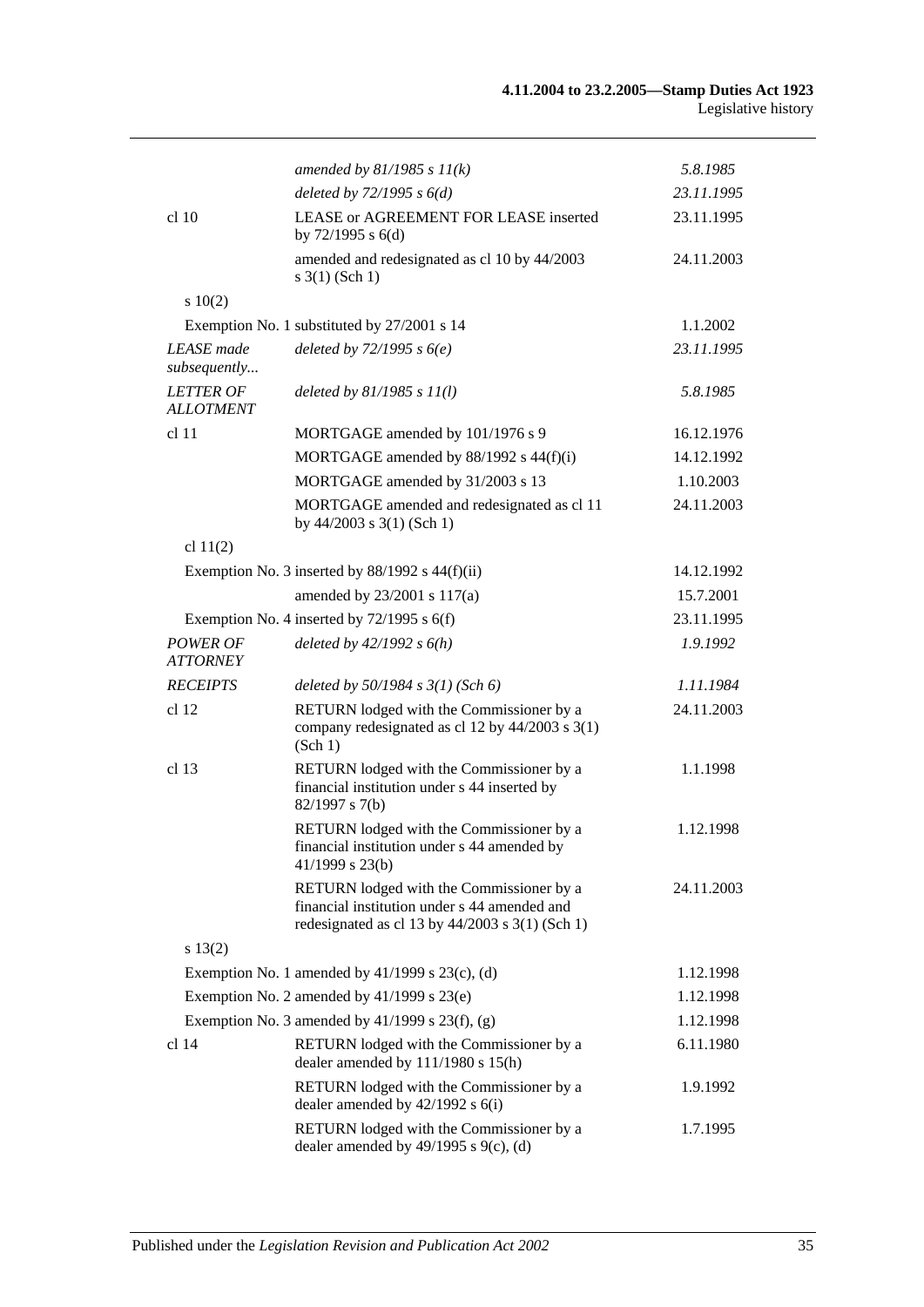|                                           | RETURN lodged with the Commissioner by a<br>dealer amended by $34/2002$ s $44(g)$                                 | 1.8.2003   |
|-------------------------------------------|-------------------------------------------------------------------------------------------------------------------|------------|
|                                           | RETURN lodged with the Commissioner by a<br>dealer amended and redesignated as cl 14 by<br>44/2003 s 3(1) (Sch 1) | 24.11.2003 |
| cl $14(2)$                                |                                                                                                                   |            |
|                                           | Exemption No. 1 amended by 100/1986 s 18(h)                                                                       | 1.2.1987   |
|                                           | substituted by $34/2002$ s $45(h)$                                                                                | 1.8.2003   |
|                                           | Exemption No. 2 amended by 100/1986 s 18(i)                                                                       | 1.2.1987   |
|                                           | substituted by $34/2002$ s $45(h)$                                                                                | 1.8.2003   |
| cl <sub>15</sub>                          | RETURN under s 90G inserted by 8/1986 s 7(f)                                                                      | 13.3.1986  |
|                                           | RETURN under s 90G substituted by 42/1992<br>s(6)                                                                 | 1.9.1992   |
|                                           | RETURN under s 90G amended by 49/1995<br>$s \theta(e)$                                                            | 1.7.1995   |
|                                           | RETURN under s 90G amended by 34/2002<br>$s\,45(i)$                                                               | 1.8.2003   |
|                                           | RETURN under s 90G redesignated as cl 15 by<br>$44/2003$ s 3(1) (Sch 1)                                           | 24.11.2003 |
| <i><b>TOTALIZATOR</b></i>                 | deleted by $104/1976$ s $4(2)$ (Sch 2)                                                                            | 1.1.1977   |
| <b>TOTALIZATOR</b><br><b>AGENCY BOARD</b> | deleted by $104/1976$ s $4(2)$ (Sch 2)                                                                            | 1.1.1977   |
| Pt 2                                      | heading inserted by $44/2003$ s 3(1) (Sch 1)                                                                      | 24.11.2003 |
| cl <sub>16</sub>                          | <b>GENERAL EXEMPTIONS FROM ALL</b><br>STAMP DUTIES amended and redesignated as<br>cl 16 by 44/2003 s 3(1) (Sch 1) | 24.11.2003 |
|                                           | Exemption No. 1 substituted by 111/1980 s 15(i)                                                                   | 6.11.1980  |
| Exemption<br>No. 1A                       | inserted by $88/1992$ s $44(g)$                                                                                   | 14.12.1992 |
|                                           | Exemption No. 6 substituted by 101/1976 s 10                                                                      | 16.12.1976 |
|                                           | substituted by 30/1982 s 4                                                                                        | 19.8.1982  |
|                                           | substituted by $95/1982$ s $17(g)$                                                                                | 23.12.1982 |
| Exemption<br>No. 13                       | substituted by $42/1992$ s $6(k)$                                                                                 | 1.9.1992   |
| Exemption<br>No. 13C                      | inserted by $8/1986$ s $7(g)$                                                                                     | 13.3.1986  |
| Exemption<br>Nos. 14A and<br>14B          | deleted by $50/1984$ s $3(1)$ (Sch 6)                                                                             | 1.11.1984  |
| Exemption<br>No. 19                       | substituted by $14/1994$ s $15(b)$                                                                                | 1.9.1994   |
|                                           | amended by $34/2002$ s $45(j)$                                                                                    | 1.8.2003   |
| Exemption<br>No. 20                       | amended by 14/1994 s 15(c)                                                                                        | 1.9.1994   |
|                                           | amended by $34/2002$ s $45(k)$                                                                                    | 1.8.2003   |
| Exemption<br>No. 20A                      | inserted by 11/1999 s 4                                                                                           | 18.3.1999  |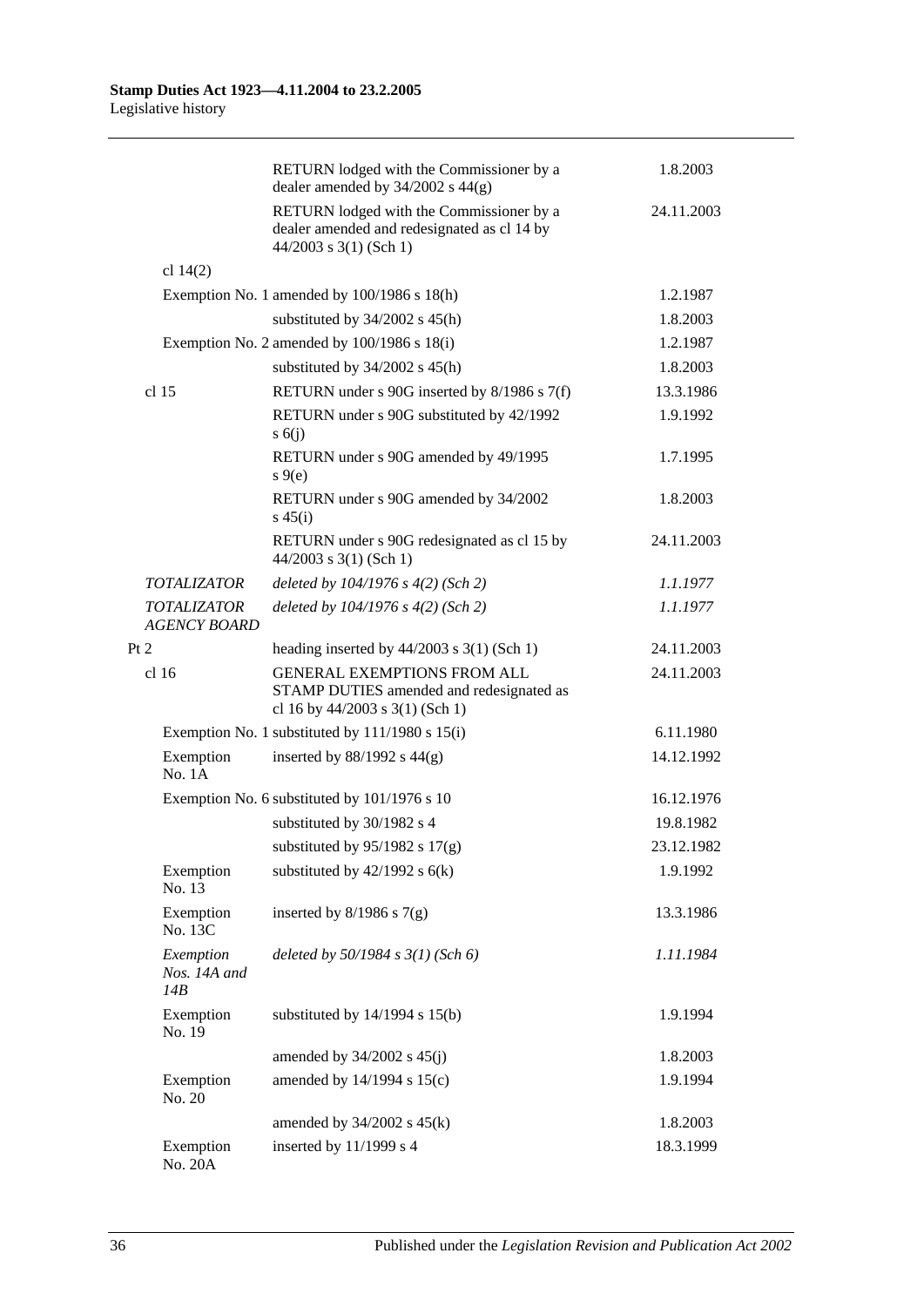|                              | amended by 23/2001 s 117(b)                        | 15.7.2001  |
|------------------------------|----------------------------------------------------|------------|
| Exemption<br>No. 21          | amended by 14/1994 s 15(c)                         | 1.9.1994   |
|                              | amended by 34/2002 s 45(1)                         | 1.8.2003   |
| Exemption<br>No. 22          | inserted by 83/1994 s 11                           | 8.12.1994  |
|                              | amended by $18/1996$ s $10(a)$                     | 24.4.1996  |
|                              | amended by 23/2001 s 117(c)                        | 15.7.2001  |
|                              | amended by 34/2002 s 45(m)                         | 1.8.2003   |
| Exemption<br>No. 23          | amended by 50/1984 s 3(1) (Sch 6)                  | 1.11.1984  |
|                              | prescribed personamended by 50/1984 s 3(1) (Sch 6) | 1.11.1984  |
| Exemption<br>No. 24          | inserted by 52/1989 s 10                           | 21.9.1989  |
|                              | substituted by $14/1994$ s $15(d)$                 | 1.9.1994   |
|                              | amended by 49/1995 s 9(f)                          | 1.7.1995   |
|                              | substituted by $34/2002$ s $45(n)$                 | 1.8.2003   |
| Exemption<br><b>No. 24AA</b> | inserted by 18/1996 s 10(b)                        | 24.4.1996  |
|                              | amended by $34/2002$ s $45(0)$                     | 1.8.2003   |
| Exemption<br>No. 24A         | inserted by $14/1994$ s $15(d)$                    | 1.9.1994   |
|                              | amended by $34/2002$ s $45(p)$                     | 1.8.2003   |
| Exemption<br>No. 24B         | inserted by $14/1994$ s $15(d)$                    | 1.9.1994   |
|                              | amended by $34/2002$ s $45(q)$                     | 1.8.2003   |
| Exemption<br>No. 24C         | inserted by $72/1995$ s $6(g)$                     | 23.11.1995 |
|                              | amended by $34/2002$ s $45(r)$                     | 1.8.2003   |
| Exemption<br>No. 24D         | inserted by $21/2000$ s $28(d)$                    | 8.6.2000   |
|                              | amended by $34/2002$ s $45(s)$                     | 1.8.2003   |
| Exemption<br>No. 25          | inserted by 74/1991 s 14                           | 12.12.1991 |
|                              | amended by 58/2001 Sch 2 cl 6                      | 1.1.2003   |
| Exemption<br>No. 26          | inserted by $80/2000$ s $20(c)$                    | 14.12.2000 |
| Form A                       | deleted by $72/1995$ s $6(h)$                      | 23.11.1995 |
| Sch 3                        | deleted by 47/1990 s 6                             | 1.7.1990   |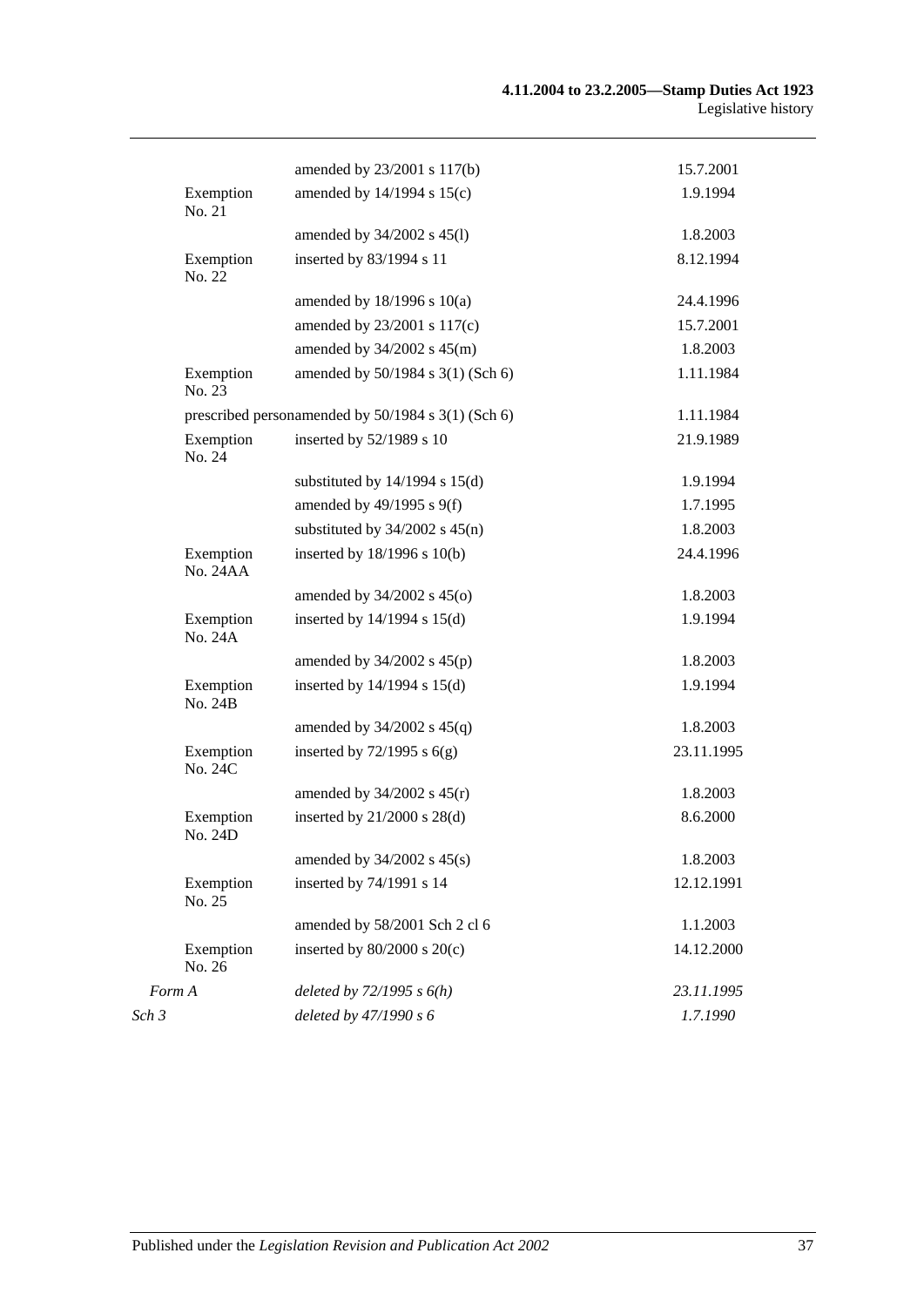# **Transitional etc provisions associated with Act or amendments**

# *Stamp Duties Act Amendment Act 1988*

# **9—Transitional provision**

Section 71E of the principal Act applies in relation to transactions entered into on or after 7th December, 1987, but no offence arises under subsection (6)(a) of that section in relation to a transaction entered into before the date of assent to this Act if the required statement is lodged with the Commissioner within two months after assent.

### *Stamp Duties Act Amendment Act 1989*

# **4—Application of Act**

The amendments effected by this Act apply to conveyances lodged with the Commissioner of Stamps for stamping on or after 1 February, 1988.

# *Stamp Duties Act Amendment Act (No. 4) 1990*

# **7—Transitional provisions**

Where a company, person or firm of persons carried on general insurance business before the enactment of this Act, the company, person or firm—

- (a) is required to lodge monthly returns only in relation to general insurance business carried on by it on or after 1 July, 1990; and
- (b) will be taken to have complied with the requirements of section 36(1) of the principal Act, as amended by this Act, in relation to the period from 1 July, 1990, until the enactment of this Act if the monthly returns required in relation to that period are lodged with the Commissioner not later than the fifteenth day of the month commencing after the enactment of this Act.

# *Stamp Duties (Rates) Amendment Act 1992*

# **7—Application of amendments**

The amendments made by sections 5 and 6 of this Act apply to instruments executed on or after the commencement of this Act (with the effect that instruments executed before that commencement will be chargeable with duty as if those provisions had not been enacted).

### *Stamp Duties (Penalties, Reassessments and Securities) Amendment Act 1992*

# **45—Transitional provision**

- (1) Subject to this section, the amendments made by this Act do not affect the amount of duty chargeable on an instrument executed, or a transaction completed, before the commencement of this Act.
- $(2)$  If—
	- (a) a mortgage executed before the commencement of this Act is extended or renewed after the commencement of this Act; or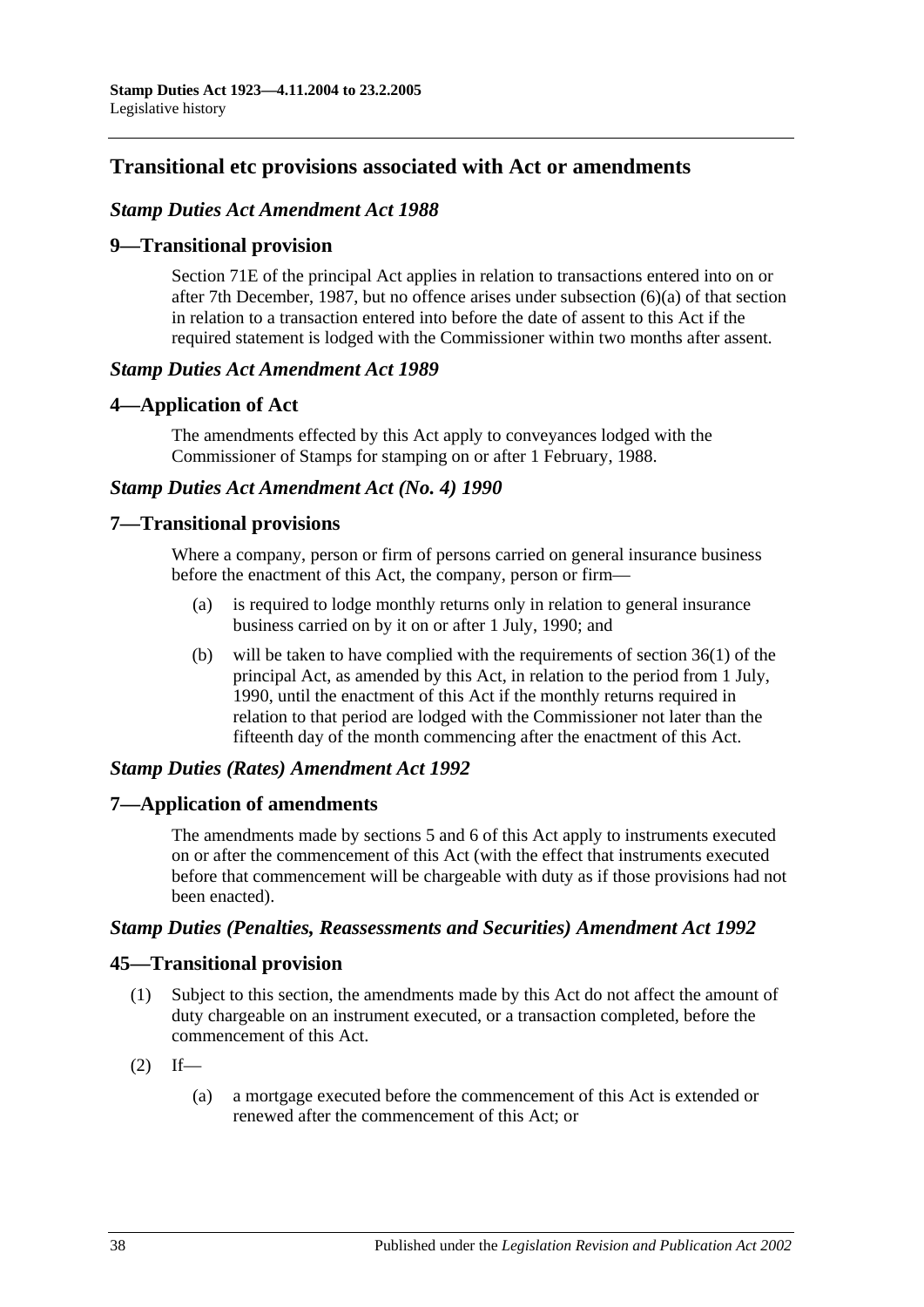- (b) a liability that is secured by a mortgage executed before the commencement of this Act is incurred after the commencement of this Act (except a liability that accrues in respect of a liability that was incurred before the commencement of this Act, or a liability that takes effect in substitution for an earlier liability and does not-when incurred-exceed the amount of the earlier liability); or
- (c) after the commencement of this Act the time for payment or repayment of a liability secured by a mortgage executed before the commencement of this Act is extended or deferred,

duty is chargeable under the principal Act as amended by this Act as if the mortgage were a new and separate instrument executed on the date of the extension or renewal, the date when the fresh liability was incurred, or the date when the time for payment or repayment of the liability was extended or deferred (as the case requires), but allowance must be made for duty paid on the mortgage before that date.

### *Stamp Duties (Concessions) Amendment Act 1994*

# **10—Transitional provision**

The amendments made by sections 5 and 6 of this Act apply in relation to rental business transacted on or after 1 June 1994.

### *Stamp Duties (Miscellaneous) Amendment Act 1996*

# **11—Transitional provision**

The amendments made by this Act do not affect the amount of duty chargeable on an instrument executed before the commencement of this Act.

### *Stamp Duties (Miscellaneous No. 2) Amendment Act 1997*

### **8—Transitional provision**

A bank is not required to pay duty on a cheque form or cheque under the principal Act as amended by this Act if duty has already been paid in relation to the cheque form or cheque under the repealed provisions of the principal Act.

### *Stamp Duties (Miscellaneous) Amendment Act 1998*

### **4—Transitional provision**

- (1) The amendment made by section 3(a) of this Act does not apply in relation to—
	- (a) insurance premiums received or charged in account (whether directly or by agents) before 1 June 1998; or
	- (b) insurance premiums received or charged in account (whether directly or by agents) before 1 August 1998 relating to policies to be in force for 12 months or less commencing before 1 September 1998,

with the effect that those insurance premiums will be chargeable with duty as if section 3(a) had not been enacted.

(2) The amendment made by section 3(b) of this Act does not apply in relation to applications made before the commencement of section 3(b).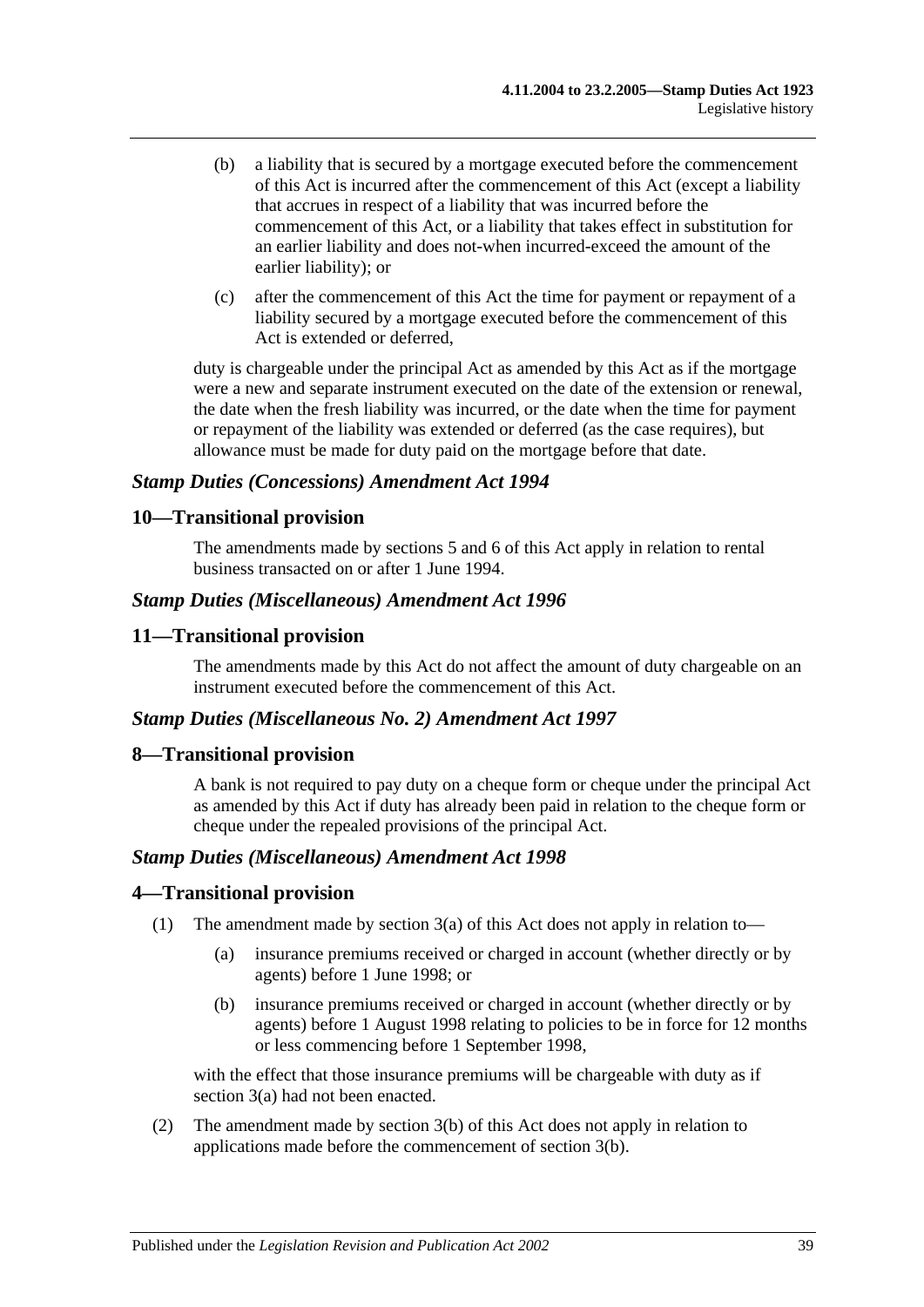(3) The amendment made by section 3(c) of this Act does not apply in relation to applications where the term of the registration is to take effect before 1 September 1998, with the effect that those applications will be charged with duty as if section 3(c) had not been enacted.

# *Stamp Duties (Conveyance Rates) Amendment Act 1999*

# **3—Application of amendments**

- (1) The amendments made by section 2 of this Act apply to instruments first lodged with the Commissioner of State Taxation for stamping on or after the commencement of this Act.
- (2) However, if on application under this subsection the Commissioner of State Taxation is satisfied that an instrument lodged for stamping gives effect to a written agreement entered into before 27 May 1999, the amendments made by section 2 of this Act will not apply to the instrument (and the instrument will be chargeable with duty as if those amendments had not been enacted).

# *Commonwealth Places (Mirror Taxes Administration) (Modification of State Taxing Laws) Regulations 2000 (No. 8 of 2000)*

# **4—Prescribed modification of State taxing laws (s. 7(1))**

Each State taxing law is modified under section  $7(1)$  of the Act by the addition of a provision to the following effect:

- (1) "This State taxing law is to be read together with its corresponding applied law as a single body of law.".
- (2) The principle in subregulation (1) is subject to any express exceptions and qualifications prescribed under the Act and the *Commonwealth Places (Mirror Taxes) Act 1998* of the Commonwealth.

# *Stamp Duties (Land Rich Entities and Redemption) Amendment Act 2000*

# **21—Amendments relating to redemption to operate retrospectively and prospectively**

- (1) The MSP amendments operate both prospectively and retrospectively.
- (2) However—
	- (a) the MSP amendments do not operate retrospectively in respect of an instrument or transaction made or occurring before the relevant date but on or after 30 September 1999; and
	- (b) the MSP amendments only operate to impose a liability in respect of an instrument or transaction made or occurring before 30 September 1999 if—
		- (i) no assessment of duty in respect of the instrument or transaction had been made before the relevant date; or
		- (ii) an assessment of duty in respect of the instrument or transaction had been made before the relevant date but—
			- no objection to the assessment was made within 60 days after the date of the assessment; or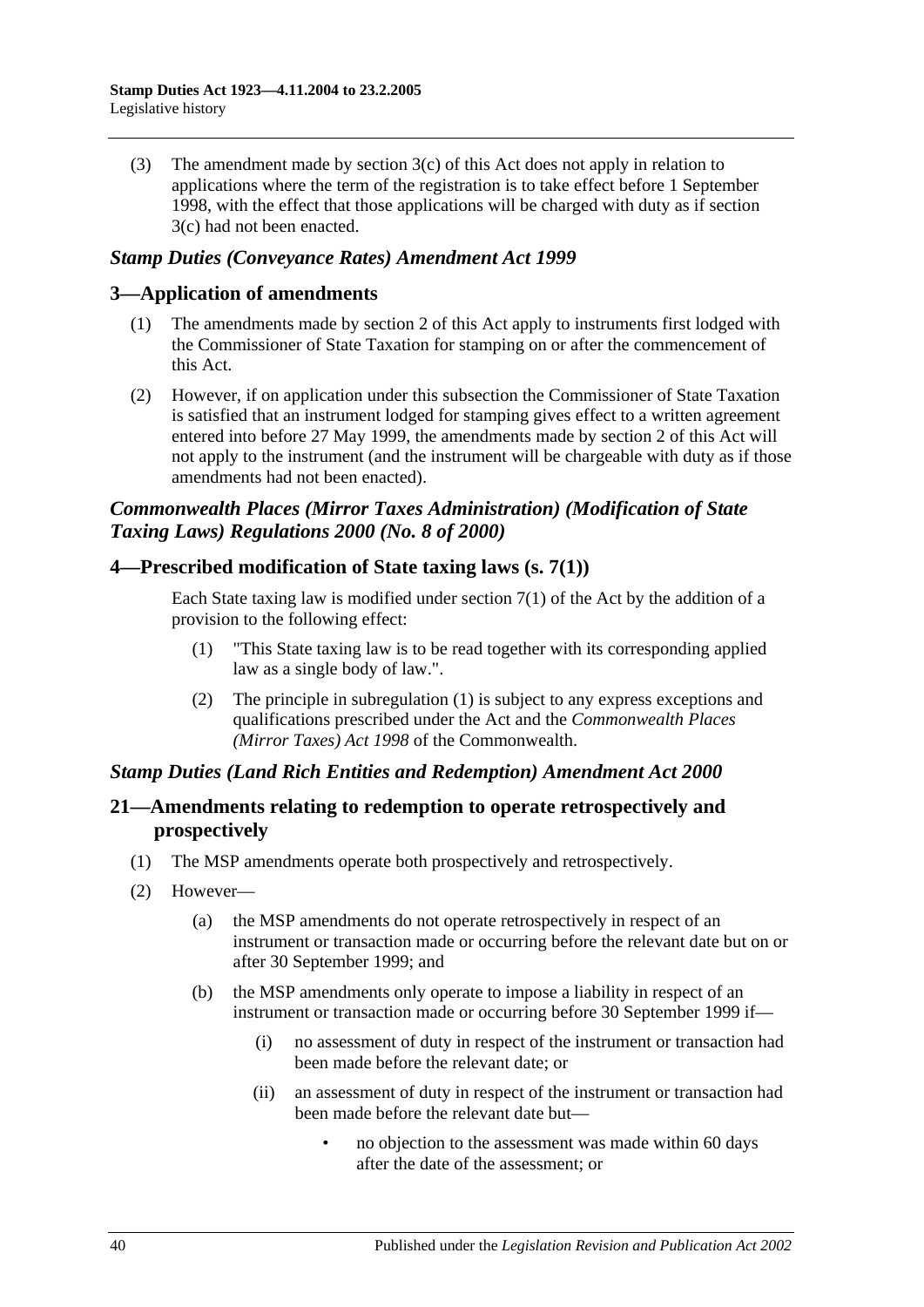- an objection to the assessment was made and the objection was disallowed; and
- (c) the MSP amendments do not validate the assessment of duty made in relation to the transaction that was the subject of the High Court's judgment in the case of MSP Nominees Pty Ltd and another v Commissioner of Stamps<sup>1</sup> or authorise a reassessment of duty in that case.
- (3) In this section—

*MSP amendments* means the amendments made by sections 5, 6, 7 and 12 of this Act insofar as they are applicable to the redemption, cancellation or extinguishment of an interest in a unit trust scheme;

*relevant date* means the date of the introduction of the Bill for this Act into the Parliament.

**Note—**

1 (1999) 166 ALR 149.

### *Stamp Duties (Rental Business and Conveyance Rates) Amendment Act 2002*

#### **8—Application of amendments**

- (1) The amendments made by section 7 of this Act apply to instruments first lodged with the Commissioner of State Taxation for stamping on or after the commencement of that section.
- (2) However, if on application under this subsection the Commissioner of State Taxation is satisfied that an instrument lodged for stamping gives effect to a written agreement entered into on or before 11 July 2002, the amendments made by section 7 of this Act will not apply to the instrument (and the instrument will be chargeable with duty as if those amendments had not been enacted).

#### *Statutes Amendment (Stamp Duties and Other Measures) Act 2002*

#### **27—Transitional provision**

The amendment made to the principal Act by section 21(c) of this Act does not apply in relation to stamp duty paid before the commencement of that section.

#### *Stamp Duties (Gaming Machine Surcharge) Amendment Act 2002*

#### **4—Application of amendments**

The amendments made by this Act do not apply to a transaction entered into before the commencement of this Act.

# *Statutes Amendment (Corporations—Financial Services Reform) Act 2002*

#### **46—Transitional provisions**

(1) The Australian Stock Exchange Limited will, on the commencement of this section, be taken to be a registered market licensee under Part 3A of the principal Act without the need for an application under Division 4 of that Part (as enacted by this Act).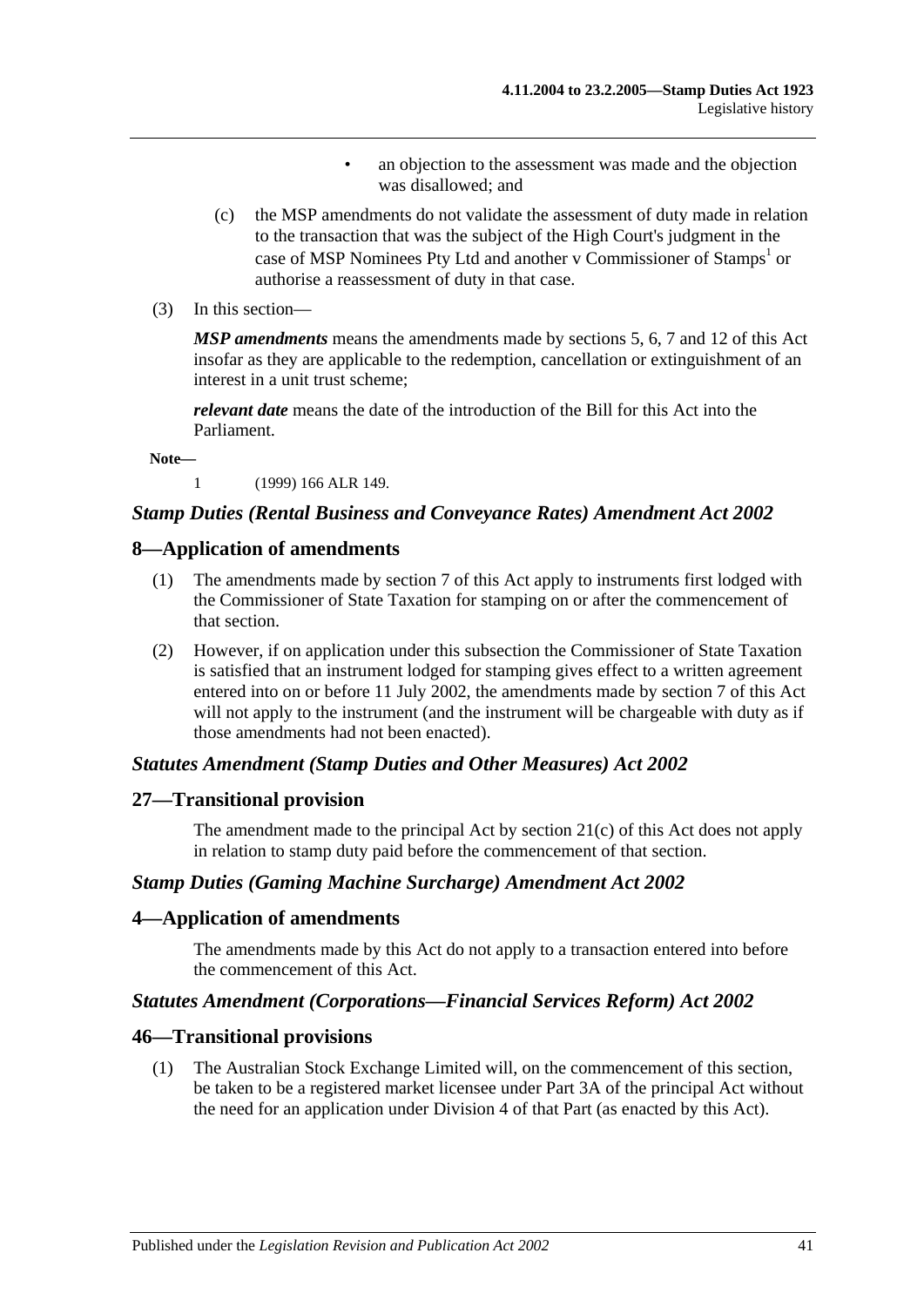(2) The body registered by the Commissioner of State Taxation under Division 4 of Part 3A of the principal Act immediately before the commencement of this section will, on that commencement, be taken to be a registered CS facility licensee under Part 3A of the principal Act without the need for an application under Division 4 of that Part (as enacted by this Act).

# *Stamp Duties (Rental and Mortgage Duty) Amendment Act 2003, Sch—Transitional provision*

1 Part 3 Division 2 of the *[Stamp Duties Act](http://www.legislation.sa.gov.au/index.aspx?action=legref&type=act&legtitle=Stamp%20Duties%20Act%201923) 1923* (the Act) is to be read subject to the following qualification:

> An amount received under or in respect of a contract, agreement or arrangement entered into before 1 October 2003 is required to be included in a statement to be lodged under section 31F of the Act if (and only if) it was required to be brought into account for the calculation of rental duty under the relevant provisions of the Act, as in force immediately before 1 October 2003.

# **Historical versions**

Reprint—1.11.1984 Reprint No 1—12.12.1991 Reprint No 2—3.2.1992 Reprint No 3—1.9.1992 Reprint No 4—14.12.1992 Reprint No 5—1.3.1993 Reprint No 6—1.6.1994 Reprint No 7—1.9.1994 Reprint No 8—1.1.1995 Reprint No 9—2.3.1995 Reprint No 10—13.7.1995 Reprint No 11—30.11.1995 Reprint No 12—24.4.1996 Reprint No 13—1.7.1996 Reprint No 14—4.11.1996 Reprint No 15—27.3.1997 Reprint No 16—1.7.1997 Reprint No 17—17.7.1997 Reprint No 18—1.1.1998 Reprint No 19—27.7.1998 Reprint No 20—1.9.1998 Reprint No 21—3.12.1998 Reprint No 22—18.3.1999 Reprint No 23—5.8.1999 Reprint No 24—8.6.2000 Reprint No 25—14.12.2000 Reprint No 26—15.7.2001